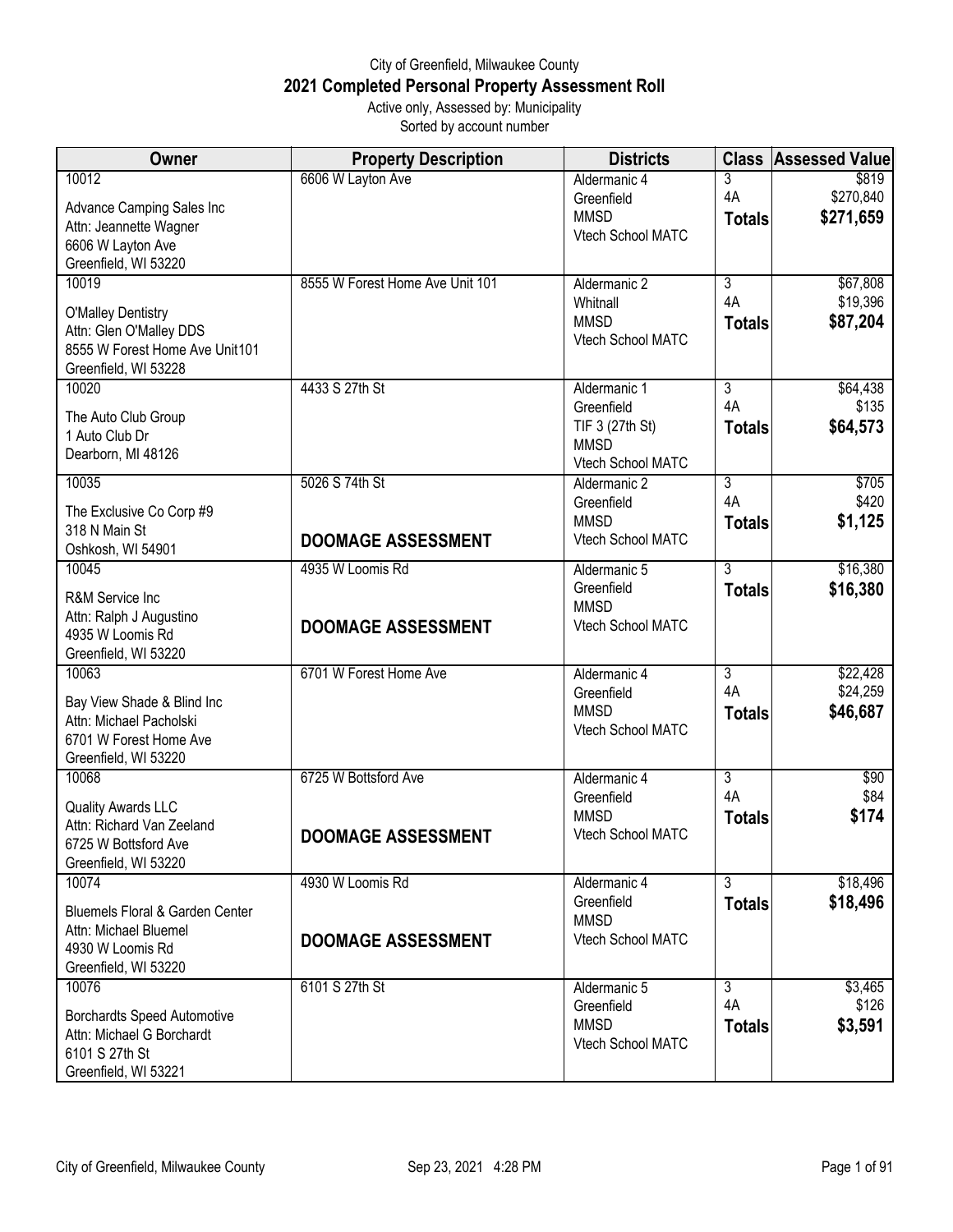| Owner                                            | <b>Property Description</b> | <b>Districts</b>                 | <b>Class</b>   | <b>Assessed Value</b> |
|--------------------------------------------------|-----------------------------|----------------------------------|----------------|-----------------------|
| 10079                                            | 4145 W Loomis Rd            | Aldermanic 1                     | 3              | \$328                 |
| Security Plus Locksmith                          |                             | Greenfield<br><b>MMSD</b>        | 4A             | \$176<br>\$504        |
| Attn: Timothy S Boyea                            |                             | Vtech School MATC                | <b>Totals</b>  |                       |
| 4145 W Loomis Rd                                 |                             |                                  |                |                       |
| Greenfield, WI 53221<br>10084                    | 4639 W Forest Home Ave      | Aldermanic 1                     | $\overline{3}$ | \$25,257              |
|                                                  |                             | Greenfield                       | <b>Totals</b>  | \$25,257              |
| Mary A Brown DDS                                 |                             | <b>MMSD</b>                      |                |                       |
| 4639 W Forest Home Ave                           | <b>DOOMAGE ASSESSMENT</b>   | Vtech School MATC                |                |                       |
| Greenfield, WI 53219<br>10090                    | 4275 S 27th St              | Aldermanic 1                     | $\overline{3}$ | \$275,021             |
|                                                  |                             | Greenfield                       | 4A             | \$35,781              |
| <b>McDonalds Restaurant</b>                      |                             | TIF 3 (27th St)                  | <b>Totals</b>  | \$310,802             |
| Attn: Steren Mgmt Co #10090<br>3451 E Ramsey Ave |                             | <b>MMSD</b>                      |                |                       |
| Cudahy, WI 53110                                 |                             | Vtech School MATC                |                |                       |
| 10103                                            | 4610 S 76th St              | Aldermanic 4                     | $\overline{3}$ | \$92,055              |
| Best Buy Stores LP                               |                             | Greenfield                       | 4A             | \$10,537              |
| Attn: Wilson & Franco                            |                             | <b>MMSD</b>                      | <b>Totals</b>  | \$102,592             |
| 11000 Richmond Ave Ste 350                       |                             | Vtech School MATC                |                |                       |
| Houston, TX 77042                                |                             |                                  |                |                       |
| 10130                                            | 11019 W Layton Ave          | Aldermanic 3                     | $\overline{3}$ | \$16,528              |
| Dnesco Electric                                  |                             | Whitnall                         | <b>Totals</b>  | \$16,528              |
| Attn: Gregg Schwister                            |                             | <b>MMSD</b><br>Vtech School MATC |                |                       |
| 11019 W Layton Ave                               |                             |                                  |                |                       |
| Greenfield, WI 53228                             |                             |                                  | $\overline{3}$ |                       |
| 10132                                            | 4305 S 84th St              | Aldermanic 2<br>Greenfield       | <b>Totals</b>  | \$11,228<br>\$11,228  |
| Gas-Lite West                                    |                             | <b>MMSD</b>                      |                |                       |
| Attn: William Sorensen                           |                             | Vtech School MATC                |                |                       |
| 4305 S 84th St<br>Greenfield, WI 53228           |                             |                                  |                |                       |
| 10134                                            | 5454 W Forest Home Ave      | Aldermanic 4                     | $\overline{3}$ | \$3,221               |
| Daves Garage Inc                                 |                             | Greenfield                       | 4A             | \$296                 |
| 5454 W Forest Home Ave                           |                             | <b>MMSD</b>                      | <b>Totals</b>  | \$3,517               |
| Greenfield, WI 53220                             |                             | Vtech School MATC                |                |                       |
| 10138                                            | 3700 S 108th St             | Aldermanic 3                     | $\overline{3}$ | \$168                 |
| Dipiazza & Sons Inc                              |                             | Whitnall                         | 4A             | \$723                 |
| d.b.a. A & A Tire                                |                             | <b>MMSD</b>                      | <b>Totals</b>  | \$891                 |
| Attn: Gerald W Dipiazza                          |                             | Vtech School MATC                |                |                       |
| 3700 S 108th St                                  |                             |                                  |                |                       |
| Greenfield, WI 53228                             | 3700 S 108th St             |                                  | $\overline{3}$ |                       |
| 10139                                            |                             | Aldermanic 3<br>Whitnall         | 4A             | \$112<br>\$17         |
| Dipiazza & Sons Inc                              |                             | <b>MMSD</b>                      | <b>Totals</b>  | \$129                 |
| d.b.a. Lincoln Auto Mart                         |                             | Vtech School MATC                |                |                       |
| Attn: Gerald W Dipiazza<br>3700 S 108th St       |                             |                                  |                |                       |
| Greenfield, WI 53228                             |                             |                                  |                |                       |
| 10158                                            | 4811 S 76th St Unit 115     | Aldermanic 2                     | $\overline{3}$ | \$57,159              |
| Associated Bank NA                               |                             | Greenfield                       | 4A             | \$35,076              |
| Attn: MS# 8227                                   |                             | <b>MMSD</b>                      | <b>Totals</b>  | \$92,235              |
| 433 Main St                                      |                             | Vtech School MATC                |                |                       |
| Green Bay, WI 54301                              |                             |                                  |                |                       |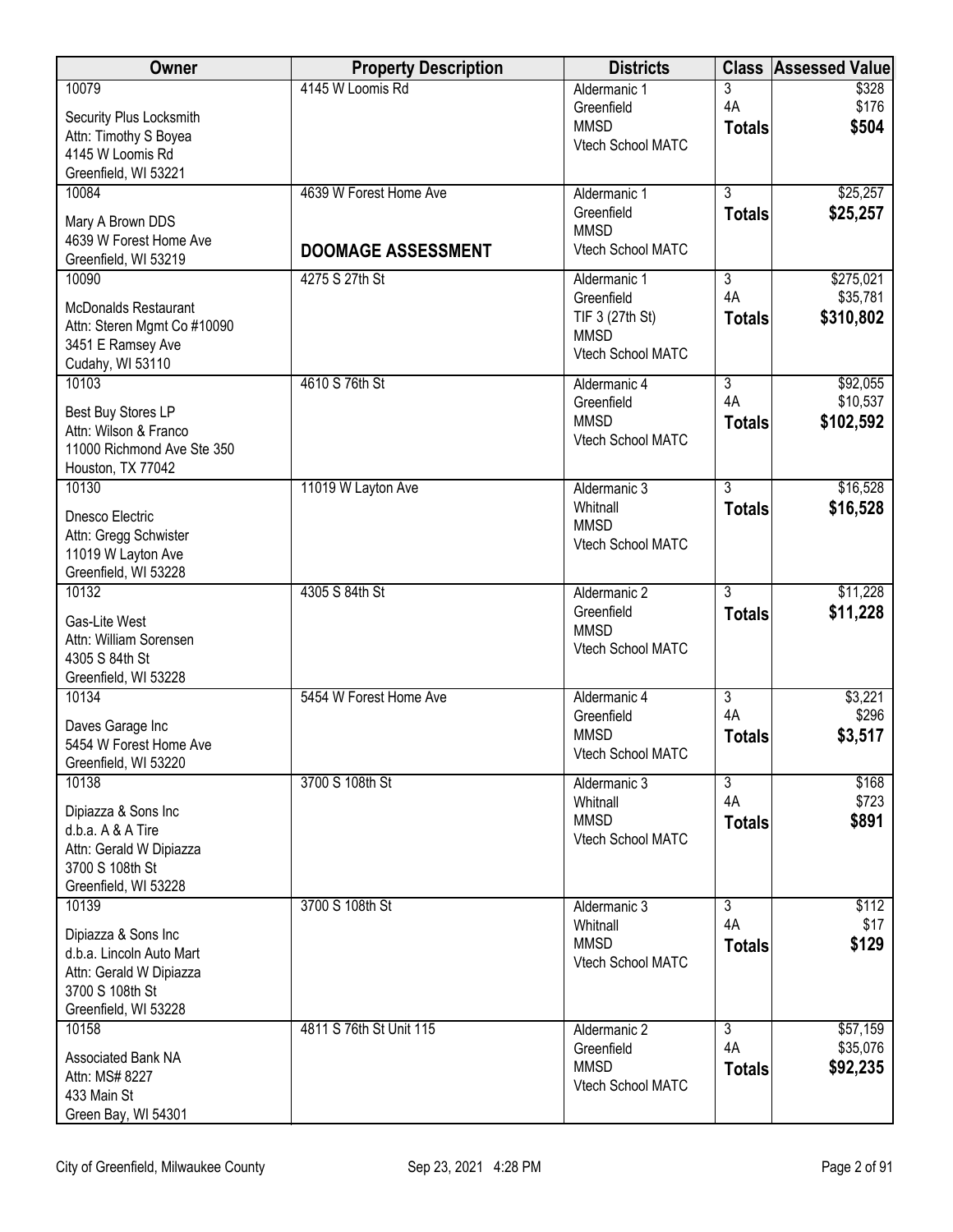| Owner                                                                                                                                     | <b>Property Description</b> | <b>Districts</b>                                                                  |                                       | <b>Class Assessed Value</b>             |
|-------------------------------------------------------------------------------------------------------------------------------------------|-----------------------------|-----------------------------------------------------------------------------------|---------------------------------------|-----------------------------------------|
| 10163<br>Speedway LLC<br>Attn: Property Tax Dept Rm K-07-023<br>539 S Main St                                                             | 4265 S 60th St              | Aldermanic 4<br>Greenfield<br><b>MMSD</b><br>Vtech School MATC                    | 3<br>4A<br><b>Totals</b>              | \$38,519<br>\$5,732<br>\$44,251         |
| Findlay, OH 45840<br>10165                                                                                                                | 3578 S 108th St             | Aldermanic 3                                                                      | $\overline{3}$                        | \$6,472                                 |
| Hwy 100 Bar & Grill Inc<br>d.b.a. Club Paragon<br>3578 S 108th St<br>Greenfield, WI 53228                                                 |                             | Whitnall<br><b>MMSD</b><br>Vtech School MATC                                      | 4A<br><b>Totals</b>                   | \$8,909<br>\$15,381                     |
| 10167<br>Surgicenter Of Greater Milw<br>9000 W Wisconsin Ave<br><b>MS 900</b><br>Milwaukee, WI 53201                                      | 3223 S 103rd St             | Aldermanic 3<br>West Allis/West<br>Milwaukee<br><b>MMSD</b><br>Vtech School MATC  | $\overline{3}$<br>4A<br><b>Totals</b> | \$982,926<br>\$2,013,113<br>\$2,996,039 |
| 10169<br>Layton Ave Dermatology Associates SC<br>2923 W Layton Ave<br>Greenfield, WI 53221                                                | 2923 W Layton Ave           | Aldermanic 5<br>Greenfield<br>TIF 3 (27th St)<br><b>MMSD</b><br>Vtech School MATC | $\overline{3}$<br>4A<br><b>Totals</b> | \$17,506<br>\$420<br>\$17,926           |
| 10170<br>Daves Fruit Stand<br>Attn: Dave Ewig<br>3812 S 108th St<br>Greenfield, WI 53228                                                  | 3812 S 108th St             | Aldermanic 3<br>Whitnall<br><b>MMSD</b><br>Vtech School MATC                      | $\overline{3}$<br><b>Totals</b>       | \$1,073<br>\$1,073                      |
| 10171<br>LZB Retail, Inc<br>d.b.a. La-Z-Boy Furniture Galleries<br>One La-Z-Boy Dr<br>Monroe, MI 48162                                    | 7900 W Layton Ave           | Aldermanic 2<br>Greenfield<br><b>MMSD</b><br>Vtech School MATC                    | $\overline{3}$<br>4A<br><b>Totals</b> | \$1,352<br>\$18,697<br>\$20,049         |
| 10173<br>Jo-Ann Stores, LLC<br>d.b.a. Jo-Ann Fabric & Craft Stores<br>#2046<br>Attn: Tax Department<br>5555 Darrow Rd<br>Hudson, OH 44236 | 4950 S 74th St              | Aldermanic 2<br>Greenfield<br><b>MMSD</b><br>Vtech School MATC                    | $\overline{3}$<br>4A<br><b>Totals</b> | \$158,933<br>\$476,853<br>\$635,786     |
| 10177<br><b>Bridgestone Retail Operations LLC</b><br>016411<br>Attn: BOC Tax Department<br>200 4th Ave S<br>Nashville, TN 37201           | 5080 S 76th St              | Aldermanic 2<br>Greenfield<br><b>MMSD</b><br>Vtech School MATC                    | $\overline{3}$<br>4A<br><b>Totals</b> | \$6,341<br>\$840<br>\$7,181             |
| 10180<br>US Bank NA<br>1310 Madrid St Ste 100<br>Marshall, MN 56258                                                                       | 4333 S 27th St              | Aldermanic 1<br>Greenfield<br>TIF 3 (27th St)<br><b>MMSD</b><br>Vtech School MATC | $\overline{3}$<br>4A<br><b>Totals</b> | \$93,739<br>\$2,281<br>\$96,020         |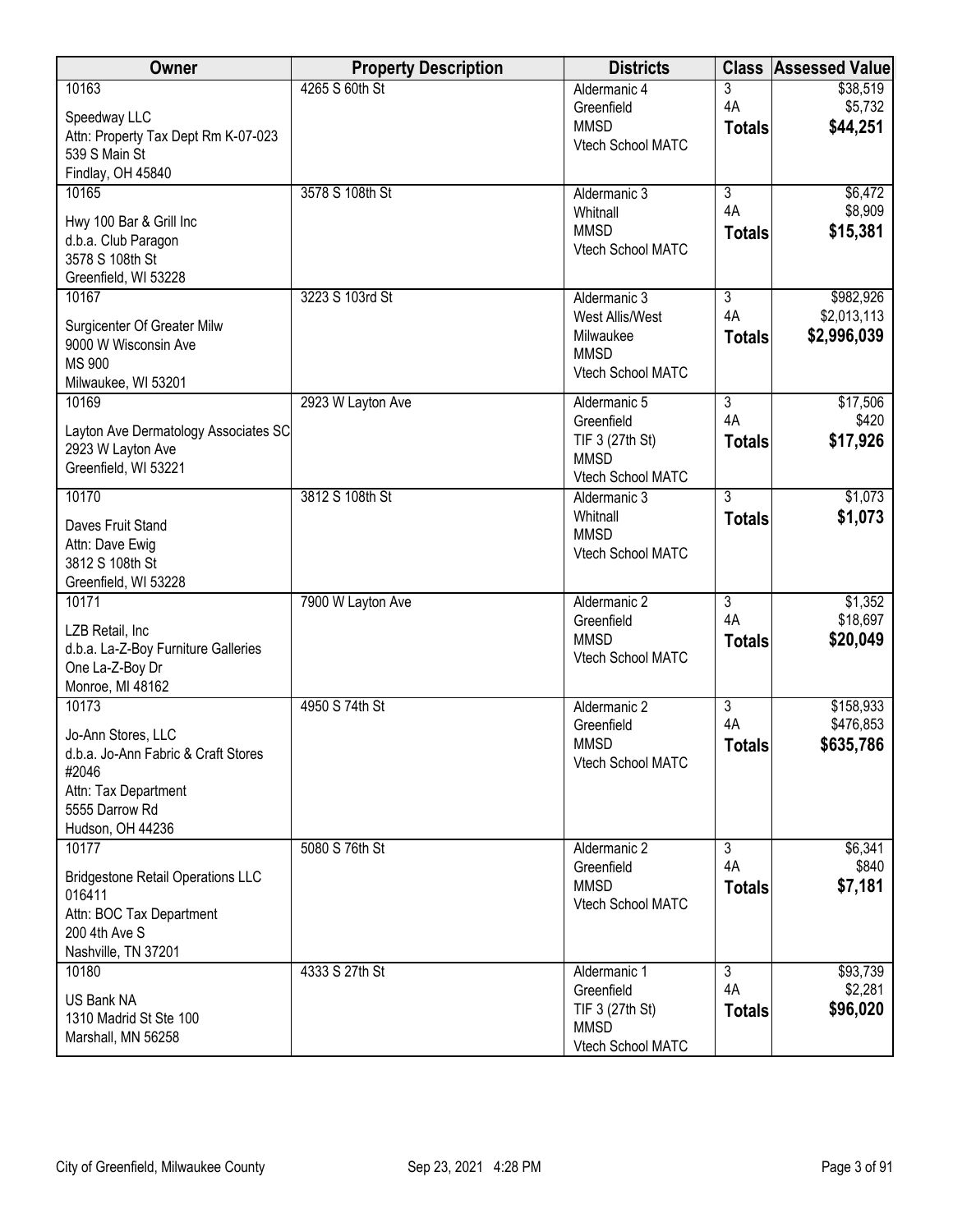| Owner                                                                                                                      | <b>Property Description</b>                     | <b>Districts</b>                                                                  | <b>Class</b>                          | <b>Assessed Value</b>           |
|----------------------------------------------------------------------------------------------------------------------------|-------------------------------------------------|-----------------------------------------------------------------------------------|---------------------------------------|---------------------------------|
| 10187<br>Bridgeman Foods II, Inc.<br>d.b.a. Wendy's #10<br>3309 Collins Ln<br>Louisville, KY 40245                         | 7707 W Layton Ave                               | Aldermanic 2<br>Greenfield<br><b>MMSD</b><br>Vtech School MATC                    | 3<br>4A<br><b>Totals</b>              | \$1,362<br>\$13,897<br>\$15,259 |
| 10189<br><b>Forest Tire Center Inc</b><br>Attn: J S Lynn<br>8512 W Forest Home Ave<br>Greenfield, WI 53228                 | 8512 W Forest Home Ave                          | Aldermanic 2<br>Greenfield<br><b>MMSD</b><br>Vtech School MATC                    | $\overline{3}$<br>4A<br><b>Totals</b> | \$2,416<br>\$132<br>\$2,548     |
| 10194<br>Deli Food Express<br>Attn: Binta Inc-Jaindra V Malde<br>3900 S 92nd St<br>Greenfield, WI 53228                    | 3900 S 92nd St<br><b>DOOMAGE ASSESSMENT</b>     | Aldermanic 2<br>Greenfield<br><b>MMSD</b><br>Vtech School MATC                    | $\overline{3}$<br><b>Totals</b>       | \$228,690<br>\$228,690          |
| 10215<br><b>Great Midwest Bank</b><br>15900 W Bluemound Rd<br>Brookfield, WI 53005                                         | 4775 S 27th St                                  | Aldermanic 5<br>Greenfield<br>TIF 3 (27th St)<br><b>MMSD</b><br>Vtech School MATC | $\overline{3}$<br>4A<br><b>Totals</b> | \$22,313<br>\$840<br>\$23,153   |
| 10216<br><b>Great Midwest Bank</b><br>15900 W Bluemound Rd<br>Brookfield, WI 53005                                         | 5150 S 76th St                                  | Aldermanic 2<br>Greenfield<br><b>MMSD</b><br>Vtech School MATC                    | 3<br>4A<br><b>Totals</b>              | \$62,759<br>\$1,260<br>\$64,019 |
| 10218<br>Ralph J Green Realtors Inc<br>4973 S 82nd St<br>Greenfield, WI 53220                                              | 4650 S 68th St                                  | Aldermanic 4<br>Greenfield<br><b>MMSD</b><br>Vtech School MATC                    | $\overline{3}$<br>4A<br><b>Totals</b> | \$99<br>\$175<br>\$274          |
| 10219<br>The Wooden Nest Inc<br>d.b.a. Wild Birds Unlimited<br>4454 S 108th St<br>Greenfield, WI 53228                     | 4454 S 108th St                                 | Aldermanic 3<br>Whitnall<br>TIF 2 (HWY 100)<br><b>MMSD</b><br>Vtech School MATC   | $\overline{3}$<br>4A<br><b>Totals</b> | \$752<br>\$3,320<br>\$4,072     |
| 10225<br><b>First Citizens Bank</b><br>PO Box 27131<br>Raleigh, NC 27611-7131                                              | 4661 S 27th St                                  | Aldermanic 1<br>Greenfield<br>TIF 3 (27th St)<br><b>MMSD</b><br>Vtech School MATC | $\overline{3}$<br>4A<br><b>Totals</b> | \$74,909<br>\$347<br>\$75,256   |
| 10230<br>Suburban Services<br>d.b.a. N & S Towing<br>Attn: Scott R Hagenkord<br>11107 W Layton Ave<br>Greenfield, WI 53228 | 11107 W Layton Ave<br><b>DOOMAGE ASSESSMENT</b> | Aldermanic 3<br>Whitnall<br><b>MMSD</b><br>Vtech School MATC                      | $\overline{3}$<br><b>Totals</b>       | \$48,300<br>\$48,300            |
| 10231<br>Masche Chiropractic Health Ctr<br>Attn: Jack Masche DC<br>5055 S 110th St<br>Greenfield, WI 53228                 | 5055 S 110th St                                 | Aldermanic 3<br>Whitnall<br><b>MMSD</b><br>Vtech School MATC                      | 3<br>4A<br><b>Totals</b>              | \$17,573<br>\$2,324<br>\$19,897 |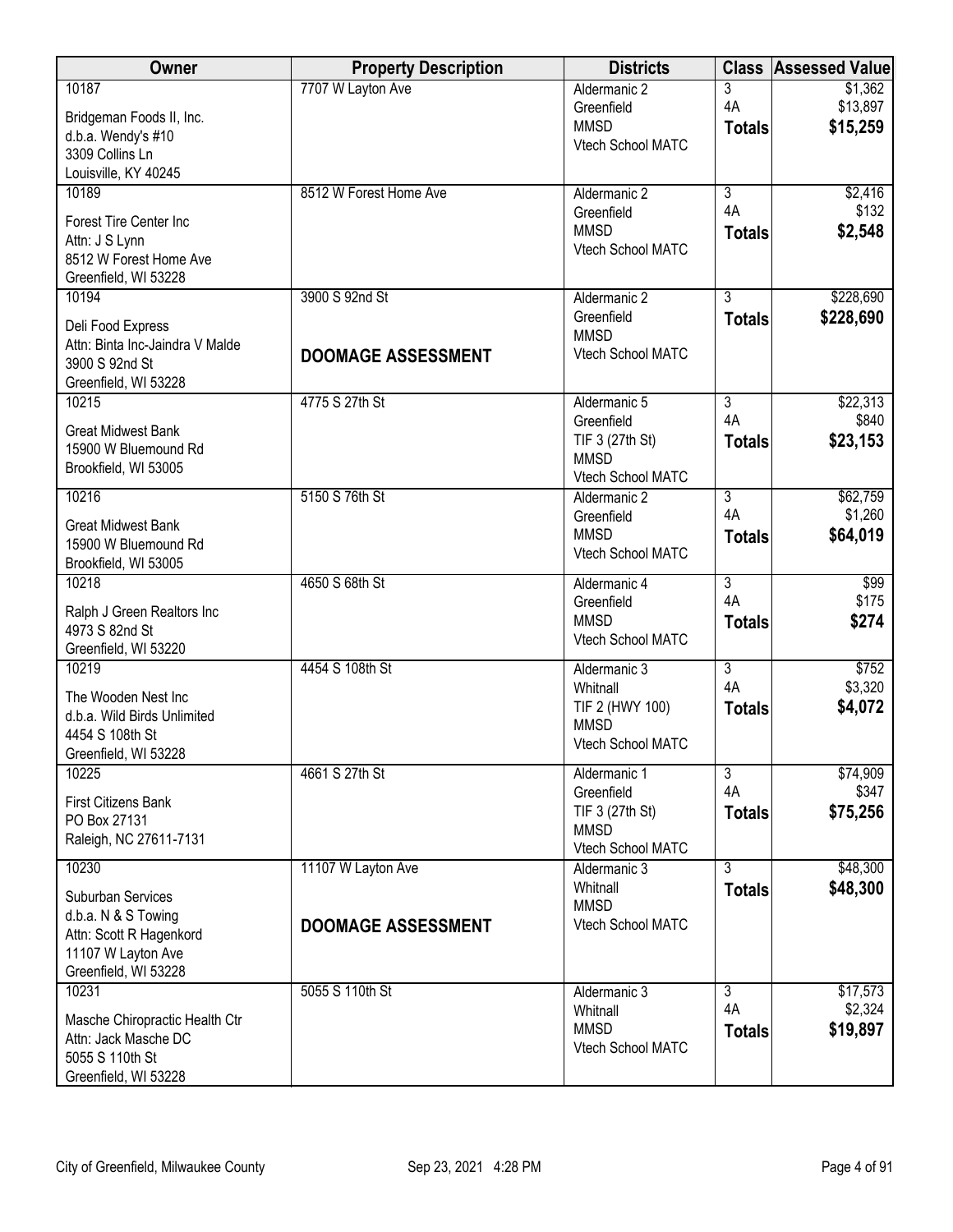| Owner                                                   | <b>Property Description</b> | <b>Districts</b>               | <b>Class</b>   | <b>Assessed Value</b> |
|---------------------------------------------------------|-----------------------------|--------------------------------|----------------|-----------------------|
| 10239                                                   | 4871 S 27th St              | Aldermanic 5                   | 3              | \$10,582              |
| Aerial Company Inc                                      |                             | Greenfield                     | 4A             | \$19,617              |
| d.b.a. Cosmoprof #86008                                 |                             | TIF 3 (27th St)<br><b>MMSD</b> | <b>Totals</b>  | \$30,199              |
| PO Box 90220                                            |                             | Vtech School MATC              |                |                       |
| Denton, TX 76202                                        |                             |                                |                |                       |
| 10243                                                   | 12336 W Layton Ave Unit 2   | Aldermanic 3                   | $\overline{3}$ | \$496                 |
| Bayer Homes Inc                                         |                             | Whitnall<br><b>MMSD</b>        | 4A             | \$63                  |
| Attn: Richard Bayer                                     |                             | Vtech School MATC              | <b>Totals</b>  | \$559                 |
| 12336 W Layton Ave Unit 2                               |                             |                                |                |                       |
| Greenfield, WI 53228                                    |                             |                                |                |                       |
| 10300                                                   | 5230 W Loomis Rd            | Aldermanic 4                   | $\overline{3}$ | \$29,816              |
| Kindercare Learning Centers Inc                         |                             | Greenfield                     | 4A             | \$1,525               |
| #301069                                                 |                             | <b>MMSD</b>                    | <b>Totals</b>  | \$31,341              |
| Attn: Tax Department                                    |                             | Vtech School MATC              |                |                       |
| PO Box 6760                                             |                             |                                |                |                       |
| Portland, OR 97228-6760                                 |                             |                                |                |                       |
| 10308                                                   | 3833 S 108th St             | Aldermanic 3                   | 3              | \$11,128              |
| Grandpa Franks Farm                                     |                             | Whitnall                       | <b>Totals</b>  | \$11,128              |
| Attn: Annas Hallmark                                    |                             | <b>MMSD</b>                    |                |                       |
| 3833 S 108th St                                         | <b>DOOMAGE ASSESSMENT</b>   | Vtech School MATC              |                |                       |
| Greenfield, WI 53228                                    |                             |                                |                |                       |
| 10310                                                   | 7631 W Layton Ave           | Aldermanic 2                   | $\overline{3}$ | \$9,430               |
| Kohart Inc                                              |                             | Greenfield                     | 4A             | \$40,617              |
| Attn: Karl Kopp                                         |                             | <b>MMSD</b>                    | <b>Totals</b>  | \$50,047              |
| 7631 W Layton Ave                                       |                             | Vtech School MATC              |                |                       |
| Greenfield, WI 53220                                    |                             |                                |                |                       |
| 10316                                                   | 3904 S 92nd St              | Aldermanic 2                   | $\overline{3}$ | \$1,048               |
| Hair Waves                                              |                             | Greenfield                     | 4A             | \$63                  |
| Attn: Stephen J Kolata                                  |                             | <b>MMSD</b>                    | <b>Totals</b>  | \$1,111               |
| 5237 W Jerelyn Pl                                       |                             | Vtech School MATC              |                |                       |
| Milwaukee, WI 53219                                     |                             |                                |                |                       |
| 10320                                                   | 4640 W Loomis Rd            | Aldermanic 4                   | 3              | \$6,932               |
|                                                         |                             | Greenfield                     | 4A             | \$2,148               |
| Rays Butcher Shoppe Inc<br>Attn: Charles Konkol         |                             | <b>MMSD</b>                    | <b>Totals</b>  | \$9,080               |
| 4640 W Loomis Rd                                        |                             | Vtech School MATC              |                |                       |
| Greenfield, WI 53220                                    |                             |                                |                |                       |
| 10321                                                   | 8650 W Forest Home Ave      | Aldermanic 2                   | $\overline{3}$ | \$25,675              |
|                                                         |                             | Whitnall                       | 4A             | \$1,782               |
| Kindercare Learning Centers LLC<br>Attn: Tax Department |                             | <b>MMSD</b>                    | <b>Totals</b>  | \$27,457              |
| PO Box 6760                                             |                             | Vtech School MATC              |                |                       |
| Portland, OR 97228-6760                                 |                             |                                |                |                       |
| 10326                                                   | 7420 W Holmes Ave           | Aldermanic 2                   | 3              | \$12,551              |
|                                                         |                             | Greenfield                     | 4A             | \$21                  |
| Gamestop, Inc.                                          |                             | <b>MMSD</b>                    | <b>Totals</b>  | \$12,572              |
| d.b.a. Gamestop                                         |                             | Vtech School MATC              |                |                       |
| Attn: CTMI LLC<br>PO Box 743068                         |                             |                                |                |                       |
| Dallas, TX 75374                                        |                             |                                |                |                       |
|                                                         |                             |                                |                |                       |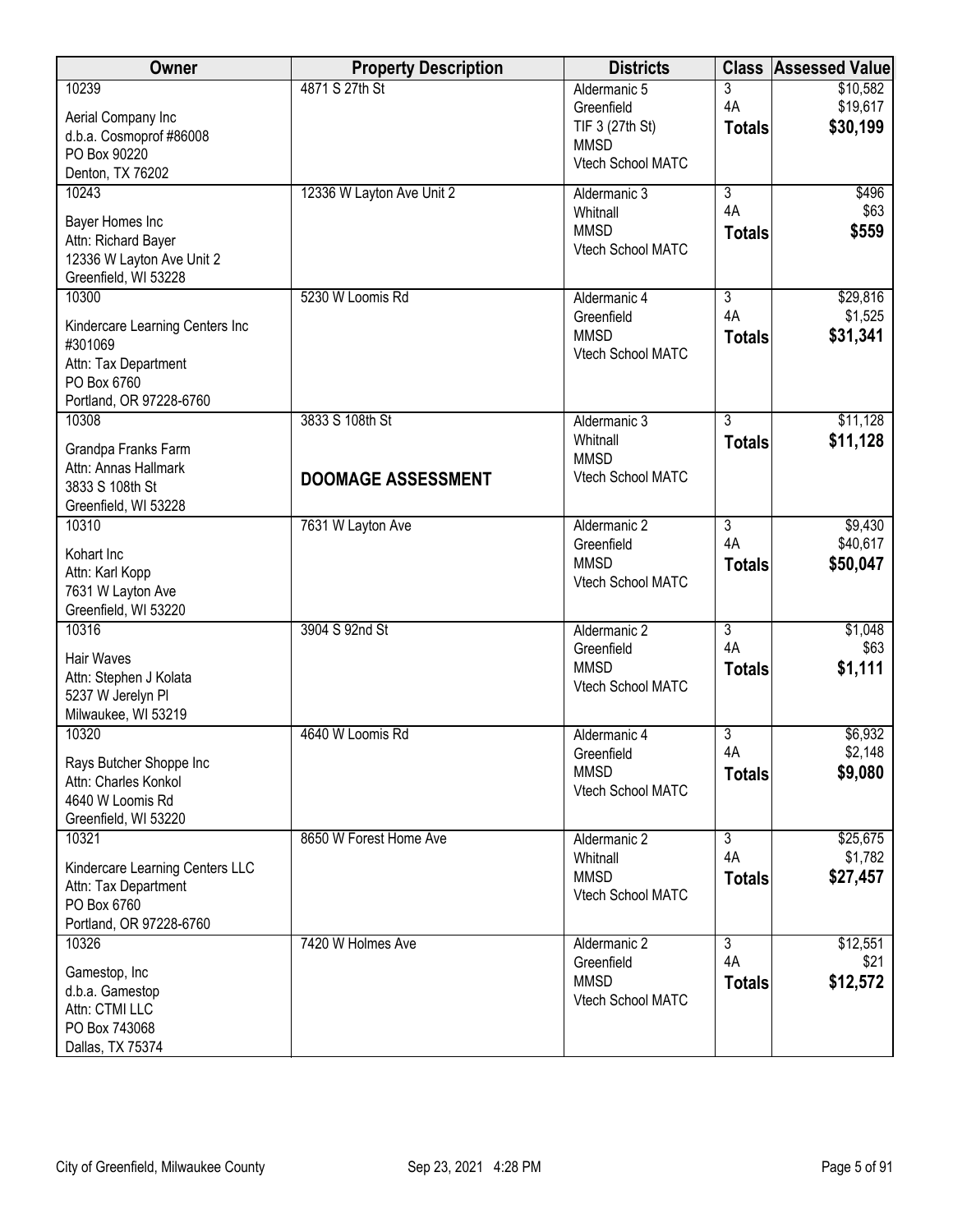| Owner                                                                                                                     | <b>Property Description</b>                         | <b>Districts</b>                                                                  | <b>Class</b>                          | <b>Assessed Value</b>               |
|---------------------------------------------------------------------------------------------------------------------------|-----------------------------------------------------|-----------------------------------------------------------------------------------|---------------------------------------|-------------------------------------|
| 10340<br>Richs House Of Cakes Inc<br>Attn: David Golla<br>4353 S 27th St<br>Greenfield, WI 53221                          | 4353 S 27th St                                      | Aldermanic 1<br>Greenfield<br>TIF 3 (27th St)<br><b>MMSD</b><br>Vtech School MATC | 3<br>4A<br><b>Totals</b>              | \$627<br>\$42<br>\$669              |
| 10341<br>Layton Glass & Mirror<br>Attn: Ronald Pulver<br>6700 W Layton Ave<br>Greenfield, WI 53220                        | 6700 W Layton Ave                                   | Aldermanic 4<br>Greenfield<br><b>MMSD</b><br>Vtech School MATC                    | $\overline{3}$<br>4A<br><b>Totals</b> | \$3,138<br>\$42<br>\$3,180          |
| 10342<br>Frontier Motor Cars Inc<br>5150 S 27th St<br>Milwaukee, WI 53221                                                 | 5141 S 27th St                                      | Aldermanic 5<br>Greenfield<br>TIF 3 (27th St)<br><b>MMSD</b><br>Vtech School MATC | $\overline{3}$<br><b>Totals</b>       | \$1,061<br>\$1,061                  |
| 10354<br>Paul Literski/Greg Rogaczewski<br>d.b.a. Attorneys at Law<br>4745 W Forest Home Ave<br>Greenfield, WI 53219      | 4745 W Forest Home Ave<br><b>DOOMAGE ASSESSMENT</b> | Aldermanic 1<br>Greenfield<br><b>MMSD</b><br>Vtech School MATC                    | 3<br><b>Totals</b>                    | \$1,008<br>\$1,008                  |
| 10376<br>Heritage Village Apartments LLP<br>2990 Universal St Ste A<br>Oshkosh, WI 54904                                  | 5055 S 55th St                                      | Aldermanic 4<br>Greenfield<br><b>MMSD</b><br>Vtech School MATC                    | 3<br>4A<br><b>Totals</b>              | \$96,997<br>\$210<br>\$97,207       |
| 10389<br>GMRI, Inc.<br>d.b.a. Olive Garden<br>Attn: Ryan<br>PO Box 460369<br>Houston, TX 77056                            | 4760 S 76th St                                      | Aldermanic 2<br>Greenfield<br><b>MMSD</b><br>Vtech School MATC                    | $\overline{3}$<br>4A<br><b>Totals</b> | \$107,082<br>\$29,398<br>\$136,480  |
| 10391<br>4353, LTD<br>d.b.a. Organ Piper Music Palace<br>Attn: Derek Paikowski<br>4353 S 108th St<br>Greenfield, WI 53228 | 4353 S 108th St                                     | Aldermanic 3<br>Whitnall<br>TIF 2 (HWY 100)<br><b>MMSD</b><br>Vtech School MATC   | $\overline{3}$<br>4A<br><b>Totals</b> | \$122<br>\$12,629<br>\$12,751       |
| 10401<br>PyraMax Bank FSB<br>7001 W Edgerton Ave<br>Greenfield, WI 53220                                                  | 7001 W Edgerton Ave                                 | Aldermanic 2<br>Greenfield<br><b>MMSD</b><br>Vtech School MATC                    | 3<br>4A<br><b>Totals</b>              | \$247,613<br>\$104,399<br>\$352,012 |
| 10417<br>Romines High Pockets South Inc<br>6125 S 27th St<br>Greenfield, WI 53221                                         | 6125 S 27th St                                      | Aldermanic 5<br>Greenfield<br><b>MMSD</b><br>Vtech School MATC                    | $\overline{3}$<br><b>Totals</b>       | \$38,854<br>\$38,854                |
| 10419<br>The Neal Group LLC<br>3001 W Layton Ave<br>Greenfield, WI 53221                                                  | 3001 W Layton Ave                                   | Aldermanic 5<br>Greenfield<br>TIF 3 (27th St)<br><b>MMSD</b><br>Vtech School MATC | $\overline{3}$<br><b>Totals</b>       | \$1,397<br>\$1,397                  |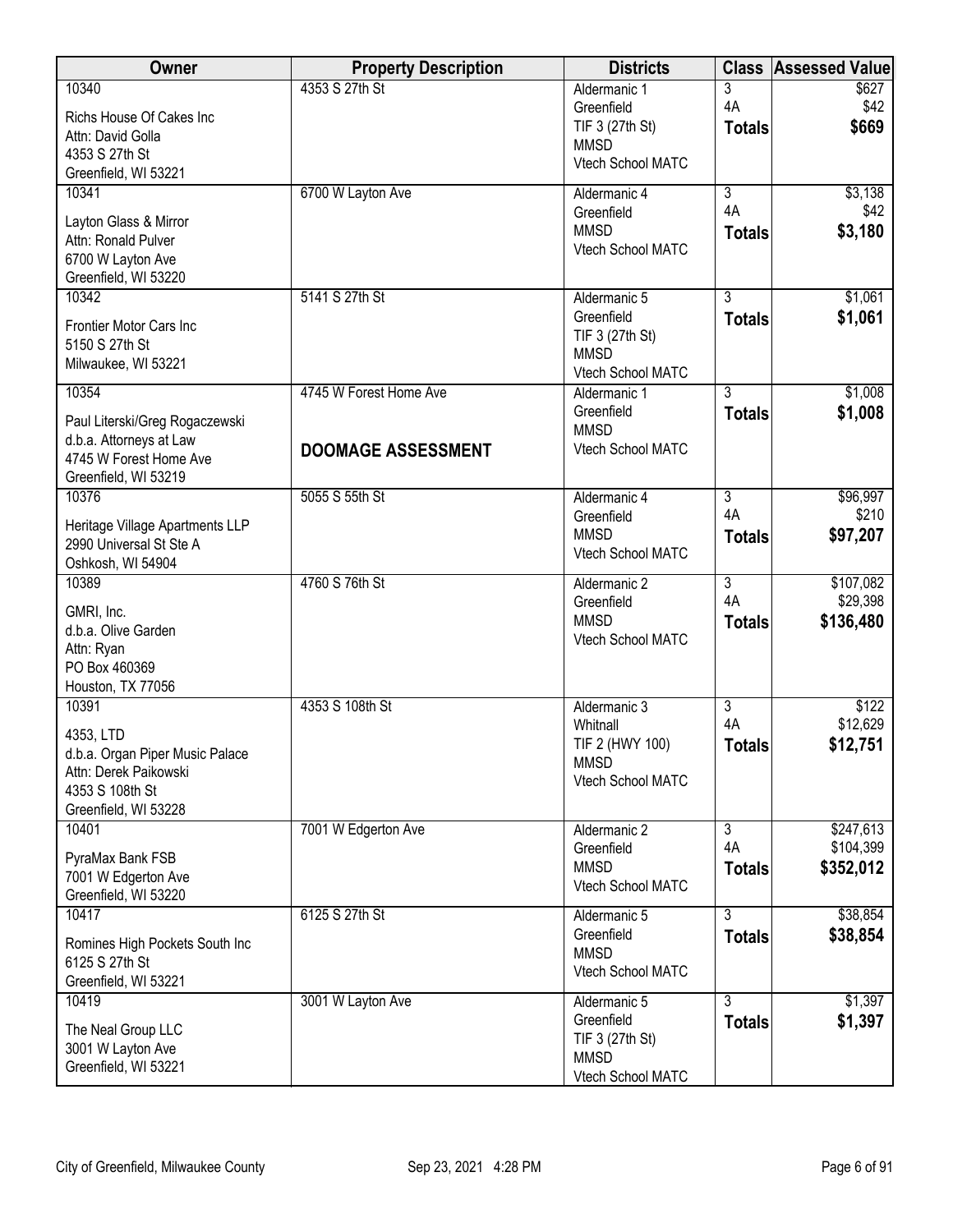| \$588<br>Greenfield<br><b>Totals</b><br>Warren Tax Service Inc<br><b>MMSD</b><br>Attn: Michael Walsh<br>Vtech School MATC<br><b>DOOMAGE ASSESSMENT</b><br>7411 W Cold Spring Rd<br>Greenfield, WI 53220<br>6125 S 27th St<br>$\overline{3}$<br>\$51,744<br>10427<br>Aldermanic 5<br>\$51,744<br>Greenfield<br><b>Totals</b><br>Romines Investment<br><b>MMSD</b><br>Attn: Terry Romine<br>Vtech School MATC<br><b>DOOMAGE ASSESSMENT</b><br>6125 S 27th St<br>Greenfield, WI 53221<br>10434<br>5310 W Loomis Rd<br>3<br>\$4,721<br>Aldermanic 4<br>4A<br>\$84<br>Greenfield<br>A C Owen DDS<br><b>MMSD</b><br>\$4,805<br><b>Totals</b><br>5310 W Loomis Rd<br>Vtech School MATC<br>Greendale, WI 53129<br>\$282<br>4751 S 108th St<br>$\overline{3}$<br>10447<br>Aldermanic 3<br>4A<br>\$2,135<br>Whitnall<br>Perfection Auto Trim Inc<br><b>MMSD</b><br>\$2,417<br><b>Totals</b><br>Attn: John Schwab<br>Vtech School MATC<br>4751 S 108th St<br>Greenfield, WI 53228<br>2740 W Cold Spring Rd<br>$\overline{3}$<br>\$820<br>10468<br>Aldermanic 1<br>4A<br>\$1,089<br>Greenfield<br>Frank Povlick, Inc.<br>\$1,909<br>TIF 3 (27th St)<br><b>Totals</b><br>Attn: James D. Povlick<br><b>MMSD</b><br>2740 W Cold Spring Rd<br>Vtech School MATC<br>Greenfield, WI 53221<br>10475<br>4750 S 108th St<br>\$1,667<br>$\overline{3}$<br>Aldermanic 3<br>4A<br>\$8,142<br>Whitnall<br>Public Storage Inc<br><b>MMSD</b><br>\$9,809<br><b>Totals</b><br>Attn: Dept PT-1412<br>Vtech School MATC<br>PO Box 25025<br>Glendale, CA 91201-5025<br>\$386<br>10478<br>3124 W Loomis Rd<br>Aldermanic 1<br>$\overline{3}$<br>4A<br>\$213<br>Greenfield<br>RB General Trucking Inc<br><b>MMSD</b><br>\$599<br><b>Totals</b><br>Attn: Donald Barutha<br>Vtech School MATC<br>3124 W Loomis Rd<br>Greenfield, WI 53221<br>4375 S 76th St<br>$\overline{3}$<br>\$28,190<br>10491<br>Aldermanic 2<br>4A<br>\$2,692<br>Greenfield<br><b>TCF National Bank</b><br><b>MMSD</b><br>\$30,882<br><b>Totals</b><br>Attn: Winthrop Resources Corporation<br>Vtech School MATC<br>11100 Wayzata Blvd Ste 800<br>Minnetonka, MN 55305<br>5131 S 76th St<br>\$1,298<br>10492<br>Aldermanic 2<br>3<br>4A<br>\$11,150<br>Greenfield<br>Richlonns Inc #1699<br><b>MMSD</b><br>\$12,448<br><b>Totals</b><br>Attn: Brett Matschke<br>Vtech School MATC<br>S78 W18755 Janesville Rd<br>Muskego, WI 53150<br>4747 S 60th St<br>$\overline{3}$<br>10514<br>Aldermanic 2<br>\$27,577<br>4A<br>\$1,092<br>Greenfield<br>Max A Sass & Sons Funeral Inc<br>\$28,669<br>TIF 4 (60th & Layton)<br><b>Totals</b><br>Attn: Don Edwards<br><b>MMSD</b><br><b>DOOMAGE ASSESSMENT</b><br>4747 S 60th St<br>Vtech School MATC | Owner                | <b>Property Description</b> | <b>Districts</b> | <b>Class Assessed Value</b> |
|------------------------------------------------------------------------------------------------------------------------------------------------------------------------------------------------------------------------------------------------------------------------------------------------------------------------------------------------------------------------------------------------------------------------------------------------------------------------------------------------------------------------------------------------------------------------------------------------------------------------------------------------------------------------------------------------------------------------------------------------------------------------------------------------------------------------------------------------------------------------------------------------------------------------------------------------------------------------------------------------------------------------------------------------------------------------------------------------------------------------------------------------------------------------------------------------------------------------------------------------------------------------------------------------------------------------------------------------------------------------------------------------------------------------------------------------------------------------------------------------------------------------------------------------------------------------------------------------------------------------------------------------------------------------------------------------------------------------------------------------------------------------------------------------------------------------------------------------------------------------------------------------------------------------------------------------------------------------------------------------------------------------------------------------------------------------------------------------------------------------------------------------------------------------------------------------------------------------------------------------------------------------------------------------------------------------------------------------------------------------------------------------------------------------------------------------------------------------------------------------------------------------------------------------------------------------------------------------------------------------------------------------------------------------------|----------------------|-----------------------------|------------------|-----------------------------|
|                                                                                                                                                                                                                                                                                                                                                                                                                                                                                                                                                                                                                                                                                                                                                                                                                                                                                                                                                                                                                                                                                                                                                                                                                                                                                                                                                                                                                                                                                                                                                                                                                                                                                                                                                                                                                                                                                                                                                                                                                                                                                                                                                                                                                                                                                                                                                                                                                                                                                                                                                                                                                                                                              | 10425                | 7411 W Cold Spring Rd       | Aldermanic 4     | \$588                       |
|                                                                                                                                                                                                                                                                                                                                                                                                                                                                                                                                                                                                                                                                                                                                                                                                                                                                                                                                                                                                                                                                                                                                                                                                                                                                                                                                                                                                                                                                                                                                                                                                                                                                                                                                                                                                                                                                                                                                                                                                                                                                                                                                                                                                                                                                                                                                                                                                                                                                                                                                                                                                                                                                              |                      |                             |                  |                             |
|                                                                                                                                                                                                                                                                                                                                                                                                                                                                                                                                                                                                                                                                                                                                                                                                                                                                                                                                                                                                                                                                                                                                                                                                                                                                                                                                                                                                                                                                                                                                                                                                                                                                                                                                                                                                                                                                                                                                                                                                                                                                                                                                                                                                                                                                                                                                                                                                                                                                                                                                                                                                                                                                              |                      |                             |                  |                             |
|                                                                                                                                                                                                                                                                                                                                                                                                                                                                                                                                                                                                                                                                                                                                                                                                                                                                                                                                                                                                                                                                                                                                                                                                                                                                                                                                                                                                                                                                                                                                                                                                                                                                                                                                                                                                                                                                                                                                                                                                                                                                                                                                                                                                                                                                                                                                                                                                                                                                                                                                                                                                                                                                              |                      |                             |                  |                             |
|                                                                                                                                                                                                                                                                                                                                                                                                                                                                                                                                                                                                                                                                                                                                                                                                                                                                                                                                                                                                                                                                                                                                                                                                                                                                                                                                                                                                                                                                                                                                                                                                                                                                                                                                                                                                                                                                                                                                                                                                                                                                                                                                                                                                                                                                                                                                                                                                                                                                                                                                                                                                                                                                              |                      |                             |                  |                             |
|                                                                                                                                                                                                                                                                                                                                                                                                                                                                                                                                                                                                                                                                                                                                                                                                                                                                                                                                                                                                                                                                                                                                                                                                                                                                                                                                                                                                                                                                                                                                                                                                                                                                                                                                                                                                                                                                                                                                                                                                                                                                                                                                                                                                                                                                                                                                                                                                                                                                                                                                                                                                                                                                              |                      |                             |                  |                             |
|                                                                                                                                                                                                                                                                                                                                                                                                                                                                                                                                                                                                                                                                                                                                                                                                                                                                                                                                                                                                                                                                                                                                                                                                                                                                                                                                                                                                                                                                                                                                                                                                                                                                                                                                                                                                                                                                                                                                                                                                                                                                                                                                                                                                                                                                                                                                                                                                                                                                                                                                                                                                                                                                              |                      |                             |                  |                             |
|                                                                                                                                                                                                                                                                                                                                                                                                                                                                                                                                                                                                                                                                                                                                                                                                                                                                                                                                                                                                                                                                                                                                                                                                                                                                                                                                                                                                                                                                                                                                                                                                                                                                                                                                                                                                                                                                                                                                                                                                                                                                                                                                                                                                                                                                                                                                                                                                                                                                                                                                                                                                                                                                              |                      |                             |                  |                             |
|                                                                                                                                                                                                                                                                                                                                                                                                                                                                                                                                                                                                                                                                                                                                                                                                                                                                                                                                                                                                                                                                                                                                                                                                                                                                                                                                                                                                                                                                                                                                                                                                                                                                                                                                                                                                                                                                                                                                                                                                                                                                                                                                                                                                                                                                                                                                                                                                                                                                                                                                                                                                                                                                              |                      |                             |                  |                             |
|                                                                                                                                                                                                                                                                                                                                                                                                                                                                                                                                                                                                                                                                                                                                                                                                                                                                                                                                                                                                                                                                                                                                                                                                                                                                                                                                                                                                                                                                                                                                                                                                                                                                                                                                                                                                                                                                                                                                                                                                                                                                                                                                                                                                                                                                                                                                                                                                                                                                                                                                                                                                                                                                              |                      |                             |                  |                             |
|                                                                                                                                                                                                                                                                                                                                                                                                                                                                                                                                                                                                                                                                                                                                                                                                                                                                                                                                                                                                                                                                                                                                                                                                                                                                                                                                                                                                                                                                                                                                                                                                                                                                                                                                                                                                                                                                                                                                                                                                                                                                                                                                                                                                                                                                                                                                                                                                                                                                                                                                                                                                                                                                              |                      |                             |                  |                             |
|                                                                                                                                                                                                                                                                                                                                                                                                                                                                                                                                                                                                                                                                                                                                                                                                                                                                                                                                                                                                                                                                                                                                                                                                                                                                                                                                                                                                                                                                                                                                                                                                                                                                                                                                                                                                                                                                                                                                                                                                                                                                                                                                                                                                                                                                                                                                                                                                                                                                                                                                                                                                                                                                              |                      |                             |                  |                             |
|                                                                                                                                                                                                                                                                                                                                                                                                                                                                                                                                                                                                                                                                                                                                                                                                                                                                                                                                                                                                                                                                                                                                                                                                                                                                                                                                                                                                                                                                                                                                                                                                                                                                                                                                                                                                                                                                                                                                                                                                                                                                                                                                                                                                                                                                                                                                                                                                                                                                                                                                                                                                                                                                              |                      |                             |                  |                             |
|                                                                                                                                                                                                                                                                                                                                                                                                                                                                                                                                                                                                                                                                                                                                                                                                                                                                                                                                                                                                                                                                                                                                                                                                                                                                                                                                                                                                                                                                                                                                                                                                                                                                                                                                                                                                                                                                                                                                                                                                                                                                                                                                                                                                                                                                                                                                                                                                                                                                                                                                                                                                                                                                              |                      |                             |                  |                             |
|                                                                                                                                                                                                                                                                                                                                                                                                                                                                                                                                                                                                                                                                                                                                                                                                                                                                                                                                                                                                                                                                                                                                                                                                                                                                                                                                                                                                                                                                                                                                                                                                                                                                                                                                                                                                                                                                                                                                                                                                                                                                                                                                                                                                                                                                                                                                                                                                                                                                                                                                                                                                                                                                              |                      |                             |                  |                             |
|                                                                                                                                                                                                                                                                                                                                                                                                                                                                                                                                                                                                                                                                                                                                                                                                                                                                                                                                                                                                                                                                                                                                                                                                                                                                                                                                                                                                                                                                                                                                                                                                                                                                                                                                                                                                                                                                                                                                                                                                                                                                                                                                                                                                                                                                                                                                                                                                                                                                                                                                                                                                                                                                              |                      |                             |                  |                             |
|                                                                                                                                                                                                                                                                                                                                                                                                                                                                                                                                                                                                                                                                                                                                                                                                                                                                                                                                                                                                                                                                                                                                                                                                                                                                                                                                                                                                                                                                                                                                                                                                                                                                                                                                                                                                                                                                                                                                                                                                                                                                                                                                                                                                                                                                                                                                                                                                                                                                                                                                                                                                                                                                              |                      |                             |                  |                             |
|                                                                                                                                                                                                                                                                                                                                                                                                                                                                                                                                                                                                                                                                                                                                                                                                                                                                                                                                                                                                                                                                                                                                                                                                                                                                                                                                                                                                                                                                                                                                                                                                                                                                                                                                                                                                                                                                                                                                                                                                                                                                                                                                                                                                                                                                                                                                                                                                                                                                                                                                                                                                                                                                              |                      |                             |                  |                             |
|                                                                                                                                                                                                                                                                                                                                                                                                                                                                                                                                                                                                                                                                                                                                                                                                                                                                                                                                                                                                                                                                                                                                                                                                                                                                                                                                                                                                                                                                                                                                                                                                                                                                                                                                                                                                                                                                                                                                                                                                                                                                                                                                                                                                                                                                                                                                                                                                                                                                                                                                                                                                                                                                              |                      |                             |                  |                             |
|                                                                                                                                                                                                                                                                                                                                                                                                                                                                                                                                                                                                                                                                                                                                                                                                                                                                                                                                                                                                                                                                                                                                                                                                                                                                                                                                                                                                                                                                                                                                                                                                                                                                                                                                                                                                                                                                                                                                                                                                                                                                                                                                                                                                                                                                                                                                                                                                                                                                                                                                                                                                                                                                              |                      |                             |                  |                             |
|                                                                                                                                                                                                                                                                                                                                                                                                                                                                                                                                                                                                                                                                                                                                                                                                                                                                                                                                                                                                                                                                                                                                                                                                                                                                                                                                                                                                                                                                                                                                                                                                                                                                                                                                                                                                                                                                                                                                                                                                                                                                                                                                                                                                                                                                                                                                                                                                                                                                                                                                                                                                                                                                              |                      |                             |                  |                             |
|                                                                                                                                                                                                                                                                                                                                                                                                                                                                                                                                                                                                                                                                                                                                                                                                                                                                                                                                                                                                                                                                                                                                                                                                                                                                                                                                                                                                                                                                                                                                                                                                                                                                                                                                                                                                                                                                                                                                                                                                                                                                                                                                                                                                                                                                                                                                                                                                                                                                                                                                                                                                                                                                              |                      |                             |                  |                             |
|                                                                                                                                                                                                                                                                                                                                                                                                                                                                                                                                                                                                                                                                                                                                                                                                                                                                                                                                                                                                                                                                                                                                                                                                                                                                                                                                                                                                                                                                                                                                                                                                                                                                                                                                                                                                                                                                                                                                                                                                                                                                                                                                                                                                                                                                                                                                                                                                                                                                                                                                                                                                                                                                              |                      |                             |                  |                             |
|                                                                                                                                                                                                                                                                                                                                                                                                                                                                                                                                                                                                                                                                                                                                                                                                                                                                                                                                                                                                                                                                                                                                                                                                                                                                                                                                                                                                                                                                                                                                                                                                                                                                                                                                                                                                                                                                                                                                                                                                                                                                                                                                                                                                                                                                                                                                                                                                                                                                                                                                                                                                                                                                              |                      |                             |                  |                             |
|                                                                                                                                                                                                                                                                                                                                                                                                                                                                                                                                                                                                                                                                                                                                                                                                                                                                                                                                                                                                                                                                                                                                                                                                                                                                                                                                                                                                                                                                                                                                                                                                                                                                                                                                                                                                                                                                                                                                                                                                                                                                                                                                                                                                                                                                                                                                                                                                                                                                                                                                                                                                                                                                              |                      |                             |                  |                             |
|                                                                                                                                                                                                                                                                                                                                                                                                                                                                                                                                                                                                                                                                                                                                                                                                                                                                                                                                                                                                                                                                                                                                                                                                                                                                                                                                                                                                                                                                                                                                                                                                                                                                                                                                                                                                                                                                                                                                                                                                                                                                                                                                                                                                                                                                                                                                                                                                                                                                                                                                                                                                                                                                              |                      |                             |                  |                             |
|                                                                                                                                                                                                                                                                                                                                                                                                                                                                                                                                                                                                                                                                                                                                                                                                                                                                                                                                                                                                                                                                                                                                                                                                                                                                                                                                                                                                                                                                                                                                                                                                                                                                                                                                                                                                                                                                                                                                                                                                                                                                                                                                                                                                                                                                                                                                                                                                                                                                                                                                                                                                                                                                              |                      |                             |                  |                             |
|                                                                                                                                                                                                                                                                                                                                                                                                                                                                                                                                                                                                                                                                                                                                                                                                                                                                                                                                                                                                                                                                                                                                                                                                                                                                                                                                                                                                                                                                                                                                                                                                                                                                                                                                                                                                                                                                                                                                                                                                                                                                                                                                                                                                                                                                                                                                                                                                                                                                                                                                                                                                                                                                              |                      |                             |                  |                             |
|                                                                                                                                                                                                                                                                                                                                                                                                                                                                                                                                                                                                                                                                                                                                                                                                                                                                                                                                                                                                                                                                                                                                                                                                                                                                                                                                                                                                                                                                                                                                                                                                                                                                                                                                                                                                                                                                                                                                                                                                                                                                                                                                                                                                                                                                                                                                                                                                                                                                                                                                                                                                                                                                              |                      |                             |                  |                             |
|                                                                                                                                                                                                                                                                                                                                                                                                                                                                                                                                                                                                                                                                                                                                                                                                                                                                                                                                                                                                                                                                                                                                                                                                                                                                                                                                                                                                                                                                                                                                                                                                                                                                                                                                                                                                                                                                                                                                                                                                                                                                                                                                                                                                                                                                                                                                                                                                                                                                                                                                                                                                                                                                              |                      |                             |                  |                             |
|                                                                                                                                                                                                                                                                                                                                                                                                                                                                                                                                                                                                                                                                                                                                                                                                                                                                                                                                                                                                                                                                                                                                                                                                                                                                                                                                                                                                                                                                                                                                                                                                                                                                                                                                                                                                                                                                                                                                                                                                                                                                                                                                                                                                                                                                                                                                                                                                                                                                                                                                                                                                                                                                              |                      |                             |                  |                             |
|                                                                                                                                                                                                                                                                                                                                                                                                                                                                                                                                                                                                                                                                                                                                                                                                                                                                                                                                                                                                                                                                                                                                                                                                                                                                                                                                                                                                                                                                                                                                                                                                                                                                                                                                                                                                                                                                                                                                                                                                                                                                                                                                                                                                                                                                                                                                                                                                                                                                                                                                                                                                                                                                              |                      |                             |                  |                             |
|                                                                                                                                                                                                                                                                                                                                                                                                                                                                                                                                                                                                                                                                                                                                                                                                                                                                                                                                                                                                                                                                                                                                                                                                                                                                                                                                                                                                                                                                                                                                                                                                                                                                                                                                                                                                                                                                                                                                                                                                                                                                                                                                                                                                                                                                                                                                                                                                                                                                                                                                                                                                                                                                              |                      |                             |                  |                             |
|                                                                                                                                                                                                                                                                                                                                                                                                                                                                                                                                                                                                                                                                                                                                                                                                                                                                                                                                                                                                                                                                                                                                                                                                                                                                                                                                                                                                                                                                                                                                                                                                                                                                                                                                                                                                                                                                                                                                                                                                                                                                                                                                                                                                                                                                                                                                                                                                                                                                                                                                                                                                                                                                              |                      |                             |                  |                             |
|                                                                                                                                                                                                                                                                                                                                                                                                                                                                                                                                                                                                                                                                                                                                                                                                                                                                                                                                                                                                                                                                                                                                                                                                                                                                                                                                                                                                                                                                                                                                                                                                                                                                                                                                                                                                                                                                                                                                                                                                                                                                                                                                                                                                                                                                                                                                                                                                                                                                                                                                                                                                                                                                              |                      |                             |                  |                             |
|                                                                                                                                                                                                                                                                                                                                                                                                                                                                                                                                                                                                                                                                                                                                                                                                                                                                                                                                                                                                                                                                                                                                                                                                                                                                                                                                                                                                                                                                                                                                                                                                                                                                                                                                                                                                                                                                                                                                                                                                                                                                                                                                                                                                                                                                                                                                                                                                                                                                                                                                                                                                                                                                              |                      |                             |                  |                             |
|                                                                                                                                                                                                                                                                                                                                                                                                                                                                                                                                                                                                                                                                                                                                                                                                                                                                                                                                                                                                                                                                                                                                                                                                                                                                                                                                                                                                                                                                                                                                                                                                                                                                                                                                                                                                                                                                                                                                                                                                                                                                                                                                                                                                                                                                                                                                                                                                                                                                                                                                                                                                                                                                              |                      |                             |                  |                             |
|                                                                                                                                                                                                                                                                                                                                                                                                                                                                                                                                                                                                                                                                                                                                                                                                                                                                                                                                                                                                                                                                                                                                                                                                                                                                                                                                                                                                                                                                                                                                                                                                                                                                                                                                                                                                                                                                                                                                                                                                                                                                                                                                                                                                                                                                                                                                                                                                                                                                                                                                                                                                                                                                              |                      |                             |                  |                             |
|                                                                                                                                                                                                                                                                                                                                                                                                                                                                                                                                                                                                                                                                                                                                                                                                                                                                                                                                                                                                                                                                                                                                                                                                                                                                                                                                                                                                                                                                                                                                                                                                                                                                                                                                                                                                                                                                                                                                                                                                                                                                                                                                                                                                                                                                                                                                                                                                                                                                                                                                                                                                                                                                              |                      |                             |                  |                             |
|                                                                                                                                                                                                                                                                                                                                                                                                                                                                                                                                                                                                                                                                                                                                                                                                                                                                                                                                                                                                                                                                                                                                                                                                                                                                                                                                                                                                                                                                                                                                                                                                                                                                                                                                                                                                                                                                                                                                                                                                                                                                                                                                                                                                                                                                                                                                                                                                                                                                                                                                                                                                                                                                              |                      |                             |                  |                             |
|                                                                                                                                                                                                                                                                                                                                                                                                                                                                                                                                                                                                                                                                                                                                                                                                                                                                                                                                                                                                                                                                                                                                                                                                                                                                                                                                                                                                                                                                                                                                                                                                                                                                                                                                                                                                                                                                                                                                                                                                                                                                                                                                                                                                                                                                                                                                                                                                                                                                                                                                                                                                                                                                              |                      |                             |                  |                             |
|                                                                                                                                                                                                                                                                                                                                                                                                                                                                                                                                                                                                                                                                                                                                                                                                                                                                                                                                                                                                                                                                                                                                                                                                                                                                                                                                                                                                                                                                                                                                                                                                                                                                                                                                                                                                                                                                                                                                                                                                                                                                                                                                                                                                                                                                                                                                                                                                                                                                                                                                                                                                                                                                              |                      |                             |                  |                             |
|                                                                                                                                                                                                                                                                                                                                                                                                                                                                                                                                                                                                                                                                                                                                                                                                                                                                                                                                                                                                                                                                                                                                                                                                                                                                                                                                                                                                                                                                                                                                                                                                                                                                                                                                                                                                                                                                                                                                                                                                                                                                                                                                                                                                                                                                                                                                                                                                                                                                                                                                                                                                                                                                              |                      |                             |                  |                             |
|                                                                                                                                                                                                                                                                                                                                                                                                                                                                                                                                                                                                                                                                                                                                                                                                                                                                                                                                                                                                                                                                                                                                                                                                                                                                                                                                                                                                                                                                                                                                                                                                                                                                                                                                                                                                                                                                                                                                                                                                                                                                                                                                                                                                                                                                                                                                                                                                                                                                                                                                                                                                                                                                              |                      |                             |                  |                             |
|                                                                                                                                                                                                                                                                                                                                                                                                                                                                                                                                                                                                                                                                                                                                                                                                                                                                                                                                                                                                                                                                                                                                                                                                                                                                                                                                                                                                                                                                                                                                                                                                                                                                                                                                                                                                                                                                                                                                                                                                                                                                                                                                                                                                                                                                                                                                                                                                                                                                                                                                                                                                                                                                              | Greenfield, WI 53220 |                             |                  |                             |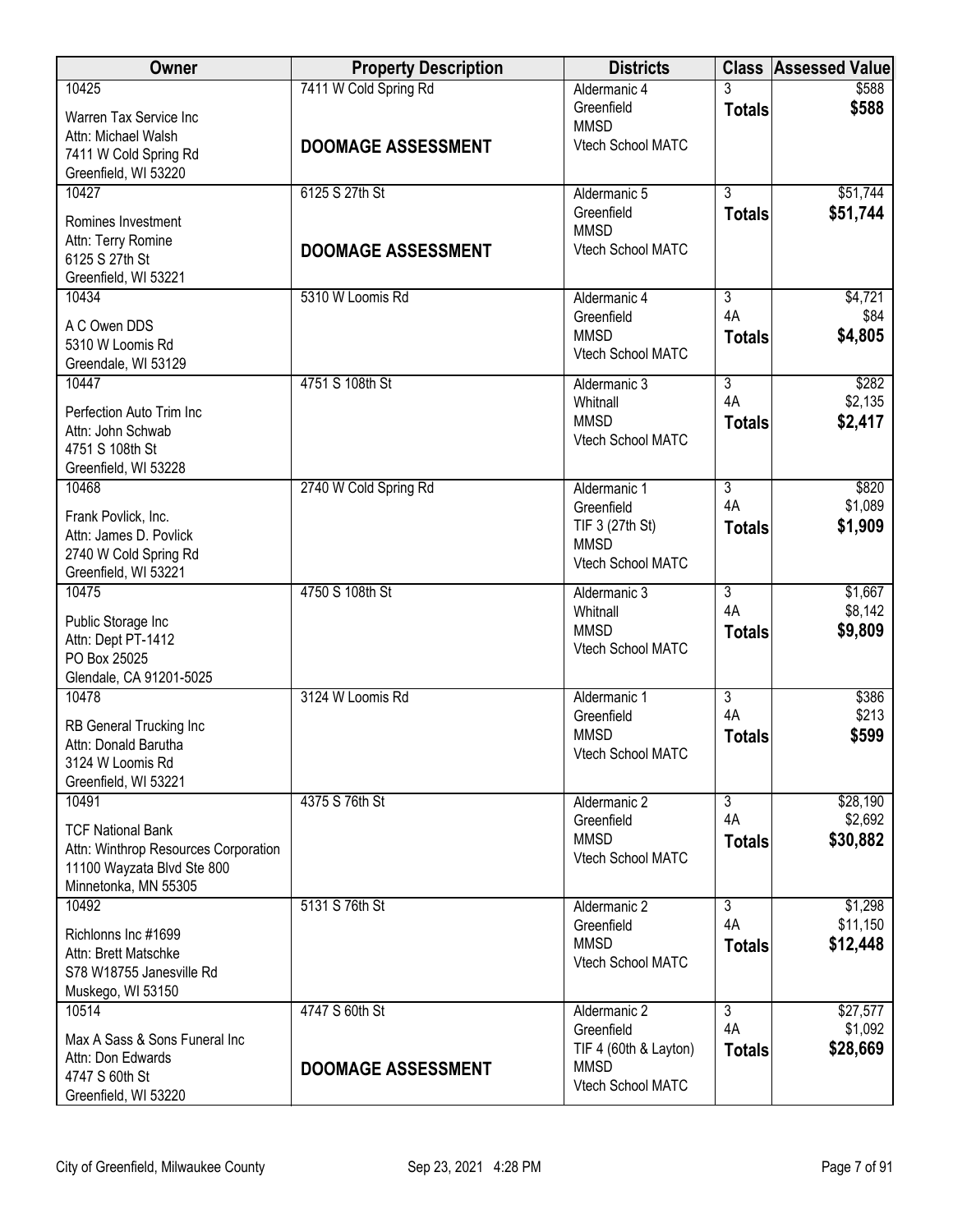| Owner                                                                                                                         | <b>Property Description</b>                         | <b>Districts</b>                                                                        | <b>Class</b>                          | <b>Assessed Value</b>              |
|-------------------------------------------------------------------------------------------------------------------------------|-----------------------------------------------------|-----------------------------------------------------------------------------------------|---------------------------------------|------------------------------------|
| 10523<br>Schweitzers Inc<br>Attn: Jeff Kollenbroich<br>6437 W Forest Home Ave                                                 | 6437 W Forest Home Ave<br><b>DOOMAGE ASSESSMENT</b> | Aldermanic 4<br>Greenfield<br><b>MMSD</b><br>Vtech School MATC                          | 3<br>4A<br><b>Totals</b>              | \$265<br>\$1,476<br>\$1,741        |
| Greenfield, WI 53220                                                                                                          |                                                     |                                                                                         |                                       |                                    |
| 10537                                                                                                                         | 3580 S Rivershire Dr                                | Aldermanic 3                                                                            | $\overline{3}$                        | \$39,198                           |
| Rivershire Associates Apts<br>Attn: Wimmer Brothers Realty, Inc<br>5300 S 108 St Ste 1<br>Hales Corners, WI 53130             |                                                     | Whitnall<br><b>MMSD</b><br>Vtech School MATC                                            | 4A<br><b>Totals</b>                   | \$7,937<br>\$47,135                |
| 10549                                                                                                                         | 6615 W Layton Ave                                   | Aldermanic 2<br>Greenfield                                                              | 3<br>4A                               | \$6,123<br>\$42                    |
| Dorleen Products Division<br>Attn: Electro Consultants Inc<br>6615 W Layton Ave<br>Greenfield, WI 53220                       |                                                     | TIF 4 (60th & Layton)<br><b>MMSD</b><br>Vtech School MATC                               | <b>Totals</b>                         | \$6,165                            |
| 10551<br>Southridge Veterinary Clinic SC<br>d.b.a. Alta View Veterinary Clinic<br>8524 W Van Beck Ave<br>Greenfield, WI 53228 | 7330 W Forest Home Ave                              | Aldermanic 4<br>Greenfield<br><b>MMSD</b><br>Vtech School MATC                          | $\overline{3}$<br><b>Totals</b>       | \$62,260<br>\$62,260               |
| 10562                                                                                                                         | 3725 S 108th St                                     | Aldermanic 3                                                                            | 3                                     | \$14,065                           |
| Stein Garden Centers Inc<br>5400 S 27th St<br>Milwaukee, WI 53221                                                             |                                                     | Whitnall<br><b>MMSD</b><br>Vtech School MATC                                            | 4A<br><b>Totals</b>                   | \$2,663<br>\$16,728                |
| 10564<br>Steinhafels Inc<br>d.b.a. Steinhafels Furniture<br>W231 N1013 Cty F<br>Waukesha, WI 53186-1502                       | 8880 Sura Ln                                        | Aldermanic 2<br>Greenfield<br>TIF 6 (84th & Layton)<br><b>MMSD</b><br>Vtech School MATC | $\overline{3}$<br>4A<br><b>Totals</b> | \$65,982<br>\$170,774<br>\$236,756 |
| 10578<br>Talsky & Talsky Attys At Law<br>7001 W Edgerton Ave<br>Greenfield, WI 53220                                          | 7111 W Edgerton Ave Unit 102                        | Aldermanic 2<br>Greenfield<br><b>MMSD</b><br>Vtech School MATC                          | $\overline{3}$<br><b>Totals</b>       | \$2,248<br>\$2,248                 |
| 10595<br>George Webb Restaurant<br>Attn: Bussiere Schweitzer Inc<br>7105 S 76th St<br>Franklin, WI 53132                      | 6231 S 27th St                                      | Aldermanic 5<br>Greenfield<br><b>MMSD</b><br>Vtech School MATC                          | $\overline{3}$<br>4A<br><b>Totals</b> | \$14,835<br>\$84<br>\$14,919       |
| 10601                                                                                                                         | 4869 S 27th St                                      | Aldermanic 5<br>Greenfield                                                              | $\overline{3}$<br>4A                  | \$5,126<br>\$11,058                |
| OneMain Financial Group, LLC<br>Attn: Tax Department<br>PO Box 59<br>Evansville, IN 47708                                     |                                                     | TIF 3 (27th St)<br><b>MMSD</b><br>Vtech School MATC                                     | <b>Totals</b>                         | \$16,184                           |
| 10607<br>Luxottica Retail N.A., Inc.<br>c/o Marvin F Poer & Co.                                                               | 4850 S 74th St                                      | Aldermanic 2<br>Greenfield<br><b>MMSD</b>                                               | $\overline{3}$<br>4A<br><b>Totals</b> | \$95,130<br>\$13,340<br>\$108,470  |
| PO Box 802206<br>Dallas, TX 75380                                                                                             |                                                     | Vtech School MATC                                                                       |                                       |                                    |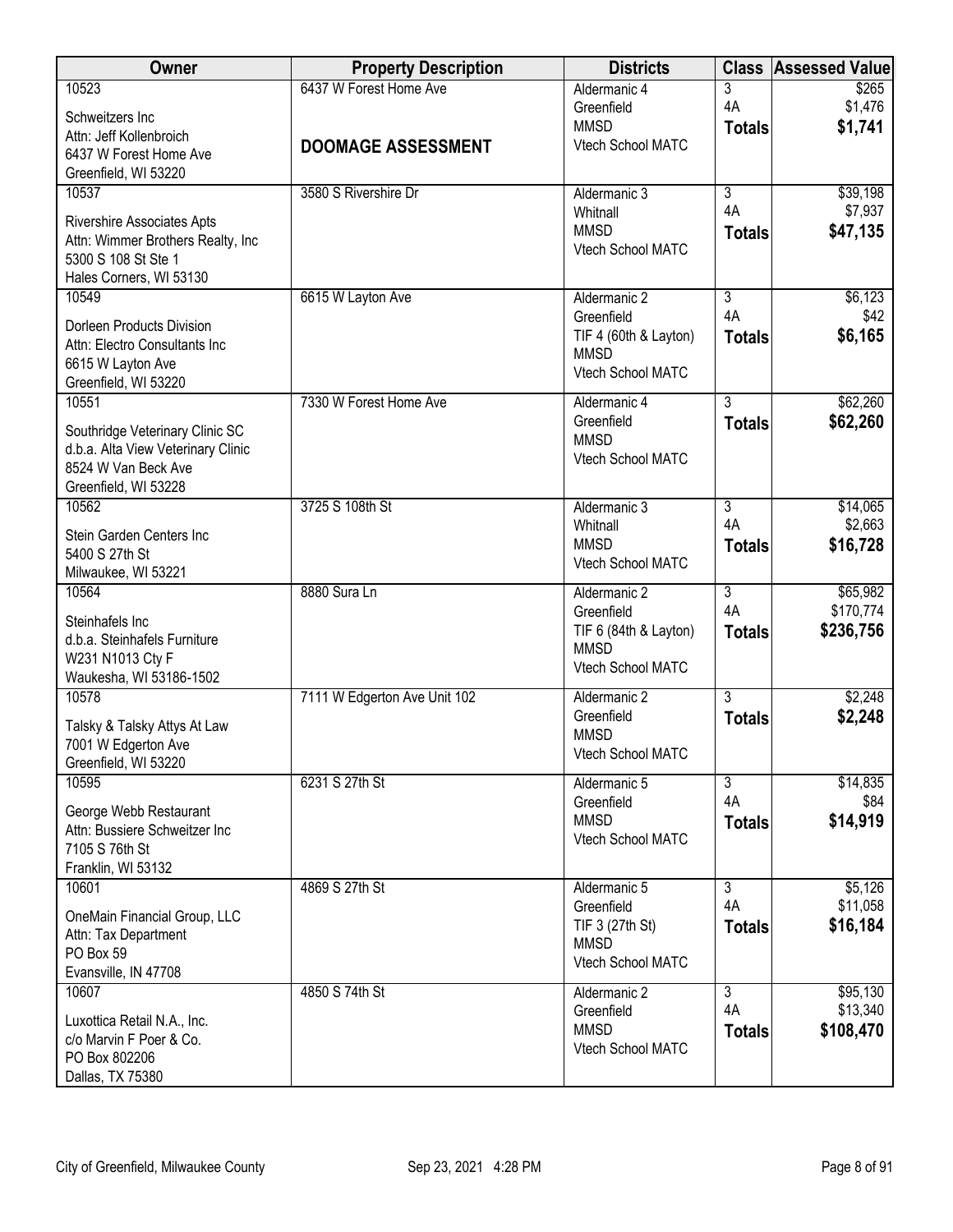| Owner                                          | <b>Property Description</b> | <b>Districts</b>                 | <b>Class</b>         | <b>Assessed Value</b> |
|------------------------------------------------|-----------------------------|----------------------------------|----------------------|-----------------------|
| 10613                                          | 4818 S 76th St              | Aldermanic 2                     | 3                    | \$370,130             |
| Home Care Medical Inc                          |                             | Greenfield<br><b>MMSD</b>        | 4A                   | \$420<br>\$370,550    |
| 3325 Bartlett Blvd                             |                             | Vtech School MATC                | <b>Totals</b>        |                       |
| Orlando, FL 32811                              |                             |                                  |                      |                       |
| 10617                                          | 4811 S 76th St Unit 403     | Aldermanic 2<br>Greenfield       | $\overline{3}$       | \$183                 |
| Murphy & Prachthauser S.C.                     |                             | <b>MMSD</b>                      | <b>Totals</b>        | \$183                 |
| 330 E Kilbourn Ave Ste 1200                    |                             | Vtech School MATC                |                      |                       |
| Milwaukee, WI 53202                            |                             |                                  |                      |                       |
| 10625                                          | 4296 S 76th St              | Aldermanic 4<br>Greenfield       | $\overline{3}$<br>4A | \$147,463<br>\$420    |
| Walgreens Co 06058-S-PPT                       |                             | <b>MMSD</b>                      | <b>Totals</b>        | \$147,883             |
| Attn: Property Tax Manager                     |                             | Vtech School MATC                |                      |                       |
| 300 Wilmot Rd MS # 3301                        |                             |                                  |                      |                       |
| Deerfield, IL 60015                            |                             |                                  |                      |                       |
| 10629                                          | 8333 W Layton Ave           | Aldermanic 2<br>Greenfield       | $\overline{3}$<br>4A | \$55<br>\$1,278       |
| <b>Welks Automotive Service Inc</b>            |                             | <b>MMSD</b>                      | <b>Totals</b>        | \$1,333               |
| 8333 W Layton Ave                              |                             | Vtech School MATC                |                      |                       |
| Greenfield, WI 53220                           |                             |                                  |                      |                       |
| 10652                                          | 7920 W Layton Ave           | Aldermanic 2<br>Greenfield       | $\overline{3}$<br>4A | \$4,654<br>\$336      |
| Lychee Garden Restaurant                       |                             | <b>MMSD</b>                      | <b>Totals</b>        | \$4,990               |
| Attn: Frank Yee                                |                             | Vtech School MATC                |                      |                       |
| 7920 W Layton Ave                              |                             |                                  |                      |                       |
| Greenfield, WI 53220<br>10678                  | 3370 S 108th St             | Aldermanic 3                     | $\overline{3}$       | \$42,010              |
|                                                |                             | Whitnall                         | 4A                   | \$2,748               |
| Kindercare Education LLC                       |                             | <b>MMSD</b>                      | <b>Totals</b>        | \$44,758              |
| Attn: Tax Dept                                 |                             | Vtech School MATC                |                      |                       |
| PO Box 6760<br>Portland, OR 97228-6760         |                             |                                  |                      |                       |
| 10679                                          | 3939 S 85th St              | Aldermanic 2                     | $\overline{3}$       | \$573                 |
|                                                |                             | Greenfield                       | 4A                   | \$156                 |
| <b>Liban Services</b>                          |                             | <b>MMSD</b>                      | <b>Totals</b>        | \$729                 |
| Attn: John P & Suzanne Liban<br>3939 S 85th St |                             | Vtech School MATC                |                      |                       |
| Greenfield, WI 53228                           |                             |                                  |                      |                       |
| 10696                                          | 4781 S 108th St             | Aldermanic 3                     | 3                    | \$1,275               |
|                                                |                             | Whitnall                         | 4A                   | \$807                 |
| South 108th LLC<br>d.b.a. Mr P's Tires         |                             | <b>MMSD</b>                      | <b>Totals</b>        | \$2,082               |
| Attn: Steve Schmidt                            |                             | Vtech School MATC                |                      |                       |
| 4781 S 108th St                                |                             |                                  |                      |                       |
| Greenfield, WI 53228                           |                             |                                  |                      |                       |
| 10698                                          | 4818 S 76th St              | Aldermanic 2                     | $\overline{3}$       | \$753                 |
| Tobacco World, Ltd                             |                             | Greenfield                       | <b>Totals</b>        | \$753                 |
| Attn: Tracey Halvorson                         |                             | <b>MMSD</b>                      |                      |                       |
| 4818 S 76th St                                 |                             | Vtech School MATC                |                      |                       |
| Greenfield, WI 53220                           |                             |                                  |                      |                       |
| 10699                                          | 4875 S 27th St              | Aldermanic 5                     | $\overline{3}$       | \$8,594               |
| H & R Block Eastern Enterprises, Inc.          |                             | Greenfield                       | 4A                   | \$4,751               |
| Attn: Business PP Tax                          |                             | TIF 3 (27th St)                  | <b>Totals</b>        | \$13,345              |
| One H & R Block Way                            |                             | <b>MMSD</b><br>Vtech School MATC |                      |                       |
| Kansas City, MO 64105                          |                             |                                  |                      |                       |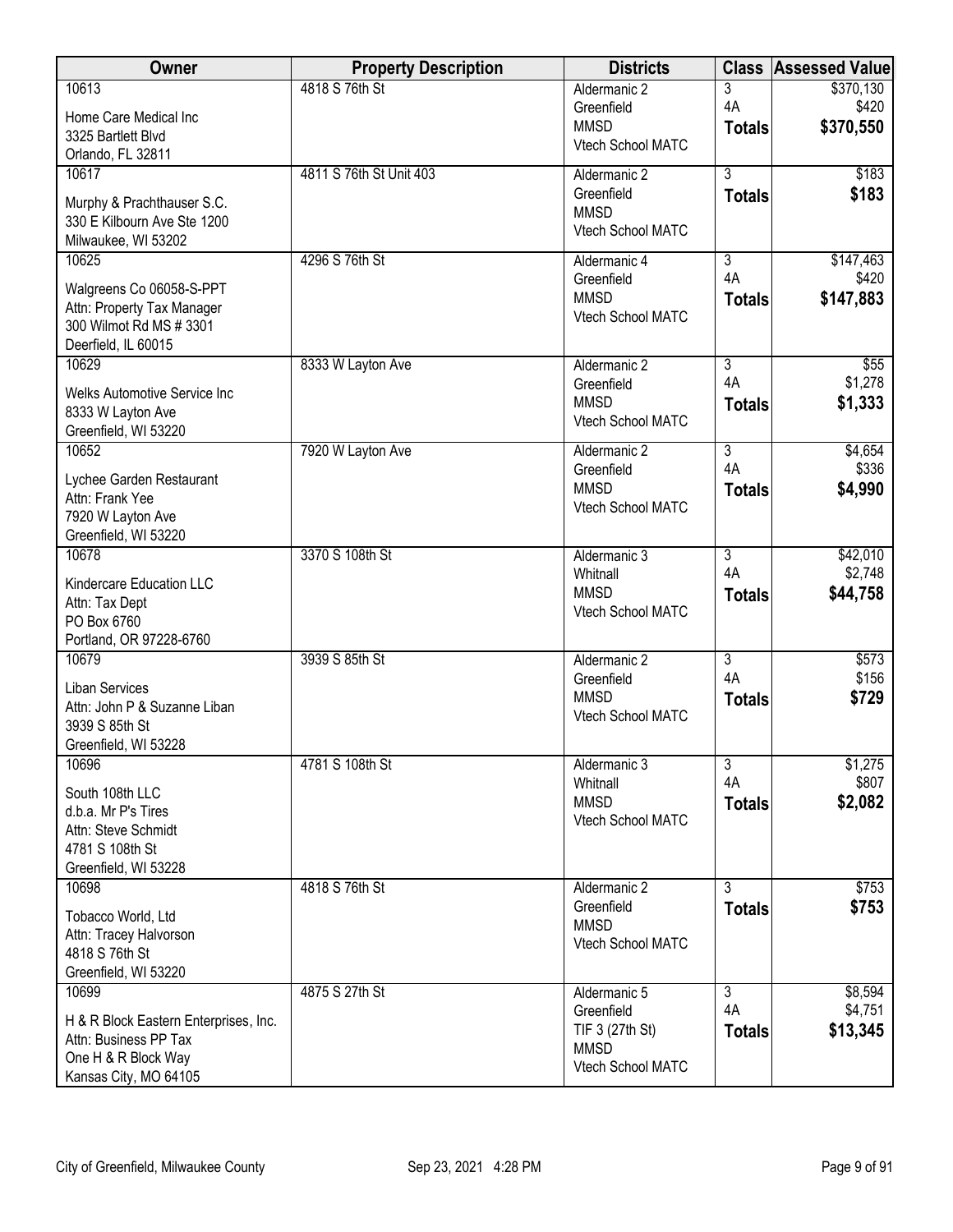| <b>Owner</b>                                   | <b>Property Description</b>     | <b>Districts</b>               |                      | <b>Class Assessed Value</b> |
|------------------------------------------------|---------------------------------|--------------------------------|----------------------|-----------------------------|
| 10707                                          | 4440 S 108th St                 | Aldermanic 3                   | 3                    | \$127                       |
| Richlonns Inc                                  |                                 | Whitnall                       | 4A                   | \$1,400                     |
| Attn: Brett Matschke                           |                                 | TIF 2 (HWY 100)<br><b>MMSD</b> | <b>Totals</b>        | \$1,527                     |
| S78 W18755 Janesville Rd                       |                                 | Vtech School MATC              |                      |                             |
| Muskego, WI 53150                              |                                 |                                |                      |                             |
| 10708                                          | 4949 S 110th St                 | Aldermanic 3                   | $\overline{3}$       | \$316,718                   |
| Everbrite LLC                                  |                                 | Whitnall<br><b>MMSD</b>        | 4A                   | \$4,200                     |
| Attn: Tax Dept.                                |                                 | Vtech School MATC              | <b>Totals</b>        | \$320,918                   |
| PO Box 20020                                   |                                 |                                |                      |                             |
| Greenfield, WI 53220                           |                                 |                                |                      |                             |
| 10709                                          | 4140 S 108th St                 | Aldermanic 3                   | $\overline{3}$       | \$1,150                     |
| Ken Michaels Furniture                         |                                 | Whitnall                       | 4A                   | \$7,206                     |
| 423 N 3rd St                                   |                                 | <b>MMSD</b>                    | <b>Totals</b>        | \$8,356                     |
| Milwaukee, WI 53203                            | <b>DOOMAGE ASSESSMENT</b>       | Vtech School MATC              |                      |                             |
| 10711                                          | 4654 S 76th St                  | Aldermanic 4                   | $\overline{3}$       | \$840                       |
| Midas Auto Systems                             |                                 | Greenfield                     | 4A                   | \$987                       |
| Attn: Cema Corp                                |                                 | <b>MMSD</b>                    | <b>Totals</b>        | \$1,827                     |
| 125 N Weinbach Ave Ste 430                     | <b>DOOMAGE ASSESSMENT</b>       | Vtech School MATC              |                      |                             |
| Evansville, IN 47711                           |                                 |                                |                      |                             |
| 10713                                          | 4060 W Loomis Rd                | Aldermanic 1                   | $\overline{3}$       | \$9,283                     |
|                                                |                                 | Greenfield                     | 4A                   | \$274                       |
| Fin N Feather                                  |                                 | <b>MMSD</b>                    | <b>Totals</b>        | \$9,557                     |
| Attn: Mark Silber<br>4060 W Loomis Rd          |                                 | Vtech School MATC              |                      |                             |
| Greenfield, WI 53221                           |                                 |                                |                      |                             |
| 10714                                          | 10760 W Cold Spring Rd          | Aldermanic 3                   | $\overline{3}$       | \$3,431                     |
|                                                |                                 | Whitnall                       | 4A                   | \$84                        |
| Auto Groom Ltd                                 |                                 | <b>MMSD</b>                    | <b>Totals</b>        | \$3,515                     |
| d.b.a. Sir Waxer                               |                                 | Vtech School MATC              |                      |                             |
| 10760 W Cold Spring Rd<br>Greenfield, WI 53228 |                                 |                                |                      |                             |
| 10722                                          | 8120 W Layton Ave               | Aldermanic 2                   | $\overline{3}$       | \$3,431                     |
|                                                |                                 | Greenfield                     | <b>Totals</b>        | \$3,431                     |
| Jason Import Parts & Service                   |                                 | <b>MMSD</b>                    |                      |                             |
| Attn: Nick Vlahos                              | <b>DOOMAGE ASSESSMENT</b>       | Vtech School MATC              |                      |                             |
| 8120 W Layton Ave<br>Greenfield, WI 53220      |                                 |                                |                      |                             |
| 10733                                          | 8405 W Forest Home Ave Unit 206 | Aldermanic 2                   | $\overline{3}$       | \$10,025                    |
|                                                |                                 | Whitnall                       | 4A                   | \$1,425                     |
| Donale Lenhardt DDS                            |                                 | <b>MMSD</b>                    | <b>Totals</b>        | \$11,450                    |
| 8405 W Forest Home Ave Unit206                 |                                 | Vtech School MATC              |                      |                             |
| Greenfield, WI 53228                           |                                 |                                |                      |                             |
| 10734                                          | 8405 W Forest Home Ave Unit 203 | Aldermanic 2<br>Whitnall       | $\overline{3}$<br>4A | \$6,199<br>\$420            |
| Dental Specialists of Milwaukee, LLC           |                                 | <b>MMSD</b>                    | <b>Totals</b>        | \$6,619                     |
| 8405 W Forest Home Ave Unit203                 |                                 | Vtech School MATC              |                      |                             |
| Greenfield, WI 53228                           |                                 |                                |                      |                             |
| 10736                                          | 8405 W Forest Home Ave Unit 103 | Aldermanic 2                   | $\overline{3}$       | \$23,173                    |
| Floyd E. Young DDS                             |                                 | Whitnall<br><b>MMSD</b>        | 4A                   | \$840                       |
| 8405 W Forest Home Ave Unit103                 |                                 | Vtech School MATC              | <b>Totals</b>        | \$24,013                    |
| Greenfield, WI 53228                           |                                 |                                |                      |                             |
| 10737                                          | 8405 W Forest Home Ave Unit 201 | Aldermanic 2                   | $\overline{3}$       | \$6,409                     |
| Andrew J Patterson DDS                         |                                 | Whitnall                       | 4A                   | \$1,245                     |
| 8405 W Forest Home Ave Unit201                 |                                 | <b>MMSD</b>                    | <b>Totals</b>        | \$7,654                     |
| Greenfield, WI 53228                           |                                 | Vtech School MATC              |                      |                             |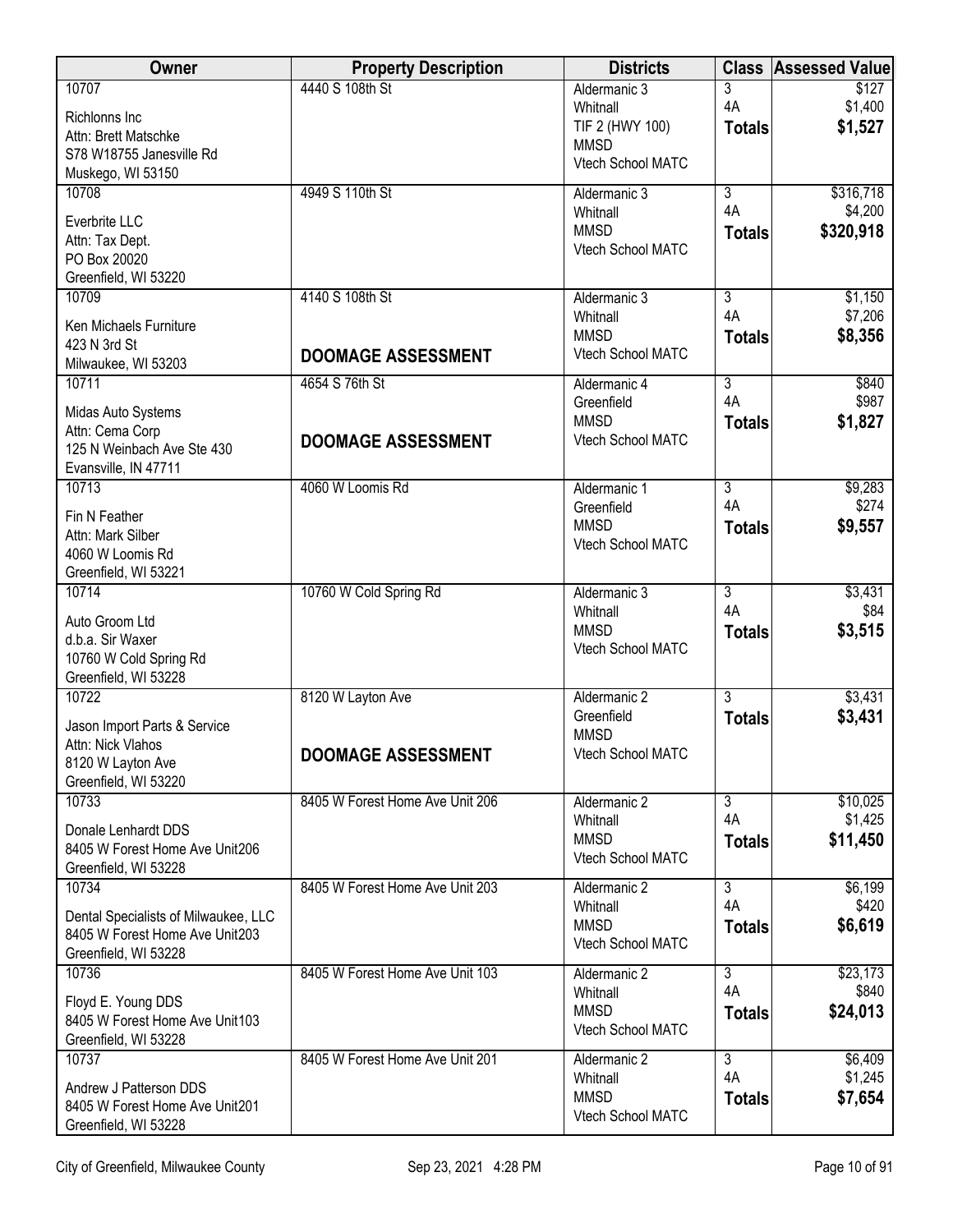| 10751<br>4200 S 76th St Unit J<br>3<br>\$12,705<br>Aldermanic 4<br>4A<br>\$38,698<br>Greenfield<br>Sally Beauty Supply LLC<br>\$51,403<br><b>MMSD</b><br><b>Totals</b><br>d.b.a. Sally Beauty Supply #410<br>Vtech School MATC<br>PO Box 90220<br>Denton, TX 76202<br>3550 S 108th St<br>\$10,097<br>10754<br>$\overline{3}$<br>Aldermanic 3<br>4A<br>\$13,463<br>Whitnall<br><b>Aquatics Unlimited LLC</b><br><b>MMSD</b><br>\$23,560<br><b>Totals</b><br>3550 S 108th St<br>Vtech School MATC<br>Greenfield, WI 53228<br>\$19,908<br>3823 S 108th St<br>3<br>10771<br>Aldermanic 3<br>Whitnall<br>\$19,908<br><b>Totals</b><br>Peter R Raether, DC LLC<br><b>MMSD</b><br>d.b.a. Tree of Life Chiropractic Wellness<br>Vtech School MATC<br><b>DOOMAGE ASSESSMENT</b><br>Center<br>3823 S 108th ST<br>Greenfield, WI 53228<br>10772<br>4818 S 76th St Unit 102<br>\$1,143<br>Aldermanic 2<br>$\overline{3}$<br>\$1,014<br>4A<br>Greenfield<br>Julie Brown Insurance Agency, Inc.<br>\$2,157<br><b>MMSD</b><br><b>Totals</b><br>d.b.a. State Farm Insurance Company<br>Vtech School MATC<br>4818 S 76th St Unit 102<br>Greenfield, WI 53220<br>$\overline{3}$<br>\$120<br>10787<br>10105 W Cold Spring Rd<br>Aldermanic 3<br>\$120<br>Whitnall<br><b>Totals</b><br><b>Picadilly Apts</b><br><b>MMSD</b><br>Attn: Blake Capital Corp<br>Vtech School MATC<br>731 N Jackson St Ste 400<br>Milwaukee, WI 53202<br>3821 S 108th St<br>\$1,945<br>10832<br>Aldermanic 3<br>$\overline{3}$<br>4A<br>\$7,581<br>Whitnall<br>R Hackett & Company Inc<br>\$9,526<br><b>MMSD</b><br><b>Totals</b><br>d.b.a. Red Wing Shoes<br>Vtech School MATC<br>3821 S 108th St<br>Greenfield, WI 53228<br>10855<br>5039 S 37th St<br>$\overline{3}$<br>\$1,391<br>Aldermanic 5<br>\$162<br>4A<br>Greenfield<br>Nu-Town Painting & Decorating<br>\$1,553<br><b>MMSD</b><br><b>Totals</b><br>Attn: Joseph A. Iwinski<br>Vtech School MATC<br>5039 S 37th St<br>Greenfield, WI 53221<br>4811 S 76th St Unit 204<br>$\overline{3}$<br>\$4,922<br>10925<br>Aldermanic 2<br>4A<br>\$84<br>Greenfield<br>Zastrow Chiropractic Clinic<br><b>MMSD</b><br>\$5,006<br><b>Totals</b><br>Attn: Thomas Zastrow DC<br>Vtech School MATC<br>4811 S 76th St Unit 204<br>Greenfield, WI 53220<br>\$98,804<br>11021<br>4500 W Loomis Rd<br>$\overline{3}$<br>Aldermanic 4<br>4A<br>\$30,117<br>Greenfield<br>SSC Greenfield Operating Company LL<br>\$128,921<br><b>MMSD</b><br><b>Totals</b><br>d.b.a. Southpointe Health Care Center<br>Vtech School MATC<br>Attn: Ryan, LLC - Dept 306<br>PO Box 4900<br>Scottsdale, AZ 85261-4900<br>10007 W Meadow Dr<br>\$504<br>11025<br>Aldermanic 3<br>3 | Owner                           | <b>Property Description</b> | <b>Districts</b> |               | <b>Class Assessed Value</b> |
|----------------------------------------------------------------------------------------------------------------------------------------------------------------------------------------------------------------------------------------------------------------------------------------------------------------------------------------------------------------------------------------------------------------------------------------------------------------------------------------------------------------------------------------------------------------------------------------------------------------------------------------------------------------------------------------------------------------------------------------------------------------------------------------------------------------------------------------------------------------------------------------------------------------------------------------------------------------------------------------------------------------------------------------------------------------------------------------------------------------------------------------------------------------------------------------------------------------------------------------------------------------------------------------------------------------------------------------------------------------------------------------------------------------------------------------------------------------------------------------------------------------------------------------------------------------------------------------------------------------------------------------------------------------------------------------------------------------------------------------------------------------------------------------------------------------------------------------------------------------------------------------------------------------------------------------------------------------------------------------------------------------------------------------------------------------------------------------------------------------------------------------------------------------------------------------------------------------------------------------------------------------------------------------------------------------------------------------------------------------------------------------------------------------------------------------------------------------------------------------------------------------------------------------------------------------------------------------------------------------------------------------------------------|---------------------------------|-----------------------------|------------------|---------------|-----------------------------|
|                                                                                                                                                                                                                                                                                                                                                                                                                                                                                                                                                                                                                                                                                                                                                                                                                                                                                                                                                                                                                                                                                                                                                                                                                                                                                                                                                                                                                                                                                                                                                                                                                                                                                                                                                                                                                                                                                                                                                                                                                                                                                                                                                                                                                                                                                                                                                                                                                                                                                                                                                                                                                                                          |                                 |                             |                  |               |                             |
|                                                                                                                                                                                                                                                                                                                                                                                                                                                                                                                                                                                                                                                                                                                                                                                                                                                                                                                                                                                                                                                                                                                                                                                                                                                                                                                                                                                                                                                                                                                                                                                                                                                                                                                                                                                                                                                                                                                                                                                                                                                                                                                                                                                                                                                                                                                                                                                                                                                                                                                                                                                                                                                          |                                 |                             |                  |               |                             |
|                                                                                                                                                                                                                                                                                                                                                                                                                                                                                                                                                                                                                                                                                                                                                                                                                                                                                                                                                                                                                                                                                                                                                                                                                                                                                                                                                                                                                                                                                                                                                                                                                                                                                                                                                                                                                                                                                                                                                                                                                                                                                                                                                                                                                                                                                                                                                                                                                                                                                                                                                                                                                                                          |                                 |                             |                  |               |                             |
|                                                                                                                                                                                                                                                                                                                                                                                                                                                                                                                                                                                                                                                                                                                                                                                                                                                                                                                                                                                                                                                                                                                                                                                                                                                                                                                                                                                                                                                                                                                                                                                                                                                                                                                                                                                                                                                                                                                                                                                                                                                                                                                                                                                                                                                                                                                                                                                                                                                                                                                                                                                                                                                          |                                 |                             |                  |               |                             |
|                                                                                                                                                                                                                                                                                                                                                                                                                                                                                                                                                                                                                                                                                                                                                                                                                                                                                                                                                                                                                                                                                                                                                                                                                                                                                                                                                                                                                                                                                                                                                                                                                                                                                                                                                                                                                                                                                                                                                                                                                                                                                                                                                                                                                                                                                                                                                                                                                                                                                                                                                                                                                                                          |                                 |                             |                  |               |                             |
|                                                                                                                                                                                                                                                                                                                                                                                                                                                                                                                                                                                                                                                                                                                                                                                                                                                                                                                                                                                                                                                                                                                                                                                                                                                                                                                                                                                                                                                                                                                                                                                                                                                                                                                                                                                                                                                                                                                                                                                                                                                                                                                                                                                                                                                                                                                                                                                                                                                                                                                                                                                                                                                          |                                 |                             |                  |               |                             |
|                                                                                                                                                                                                                                                                                                                                                                                                                                                                                                                                                                                                                                                                                                                                                                                                                                                                                                                                                                                                                                                                                                                                                                                                                                                                                                                                                                                                                                                                                                                                                                                                                                                                                                                                                                                                                                                                                                                                                                                                                                                                                                                                                                                                                                                                                                                                                                                                                                                                                                                                                                                                                                                          |                                 |                             |                  |               |                             |
|                                                                                                                                                                                                                                                                                                                                                                                                                                                                                                                                                                                                                                                                                                                                                                                                                                                                                                                                                                                                                                                                                                                                                                                                                                                                                                                                                                                                                                                                                                                                                                                                                                                                                                                                                                                                                                                                                                                                                                                                                                                                                                                                                                                                                                                                                                                                                                                                                                                                                                                                                                                                                                                          |                                 |                             |                  |               |                             |
|                                                                                                                                                                                                                                                                                                                                                                                                                                                                                                                                                                                                                                                                                                                                                                                                                                                                                                                                                                                                                                                                                                                                                                                                                                                                                                                                                                                                                                                                                                                                                                                                                                                                                                                                                                                                                                                                                                                                                                                                                                                                                                                                                                                                                                                                                                                                                                                                                                                                                                                                                                                                                                                          |                                 |                             |                  |               |                             |
|                                                                                                                                                                                                                                                                                                                                                                                                                                                                                                                                                                                                                                                                                                                                                                                                                                                                                                                                                                                                                                                                                                                                                                                                                                                                                                                                                                                                                                                                                                                                                                                                                                                                                                                                                                                                                                                                                                                                                                                                                                                                                                                                                                                                                                                                                                                                                                                                                                                                                                                                                                                                                                                          |                                 |                             |                  |               |                             |
|                                                                                                                                                                                                                                                                                                                                                                                                                                                                                                                                                                                                                                                                                                                                                                                                                                                                                                                                                                                                                                                                                                                                                                                                                                                                                                                                                                                                                                                                                                                                                                                                                                                                                                                                                                                                                                                                                                                                                                                                                                                                                                                                                                                                                                                                                                                                                                                                                                                                                                                                                                                                                                                          |                                 |                             |                  |               |                             |
|                                                                                                                                                                                                                                                                                                                                                                                                                                                                                                                                                                                                                                                                                                                                                                                                                                                                                                                                                                                                                                                                                                                                                                                                                                                                                                                                                                                                                                                                                                                                                                                                                                                                                                                                                                                                                                                                                                                                                                                                                                                                                                                                                                                                                                                                                                                                                                                                                                                                                                                                                                                                                                                          |                                 |                             |                  |               |                             |
|                                                                                                                                                                                                                                                                                                                                                                                                                                                                                                                                                                                                                                                                                                                                                                                                                                                                                                                                                                                                                                                                                                                                                                                                                                                                                                                                                                                                                                                                                                                                                                                                                                                                                                                                                                                                                                                                                                                                                                                                                                                                                                                                                                                                                                                                                                                                                                                                                                                                                                                                                                                                                                                          |                                 |                             |                  |               |                             |
|                                                                                                                                                                                                                                                                                                                                                                                                                                                                                                                                                                                                                                                                                                                                                                                                                                                                                                                                                                                                                                                                                                                                                                                                                                                                                                                                                                                                                                                                                                                                                                                                                                                                                                                                                                                                                                                                                                                                                                                                                                                                                                                                                                                                                                                                                                                                                                                                                                                                                                                                                                                                                                                          |                                 |                             |                  |               |                             |
|                                                                                                                                                                                                                                                                                                                                                                                                                                                                                                                                                                                                                                                                                                                                                                                                                                                                                                                                                                                                                                                                                                                                                                                                                                                                                                                                                                                                                                                                                                                                                                                                                                                                                                                                                                                                                                                                                                                                                                                                                                                                                                                                                                                                                                                                                                                                                                                                                                                                                                                                                                                                                                                          |                                 |                             |                  |               |                             |
|                                                                                                                                                                                                                                                                                                                                                                                                                                                                                                                                                                                                                                                                                                                                                                                                                                                                                                                                                                                                                                                                                                                                                                                                                                                                                                                                                                                                                                                                                                                                                                                                                                                                                                                                                                                                                                                                                                                                                                                                                                                                                                                                                                                                                                                                                                                                                                                                                                                                                                                                                                                                                                                          |                                 |                             |                  |               |                             |
|                                                                                                                                                                                                                                                                                                                                                                                                                                                                                                                                                                                                                                                                                                                                                                                                                                                                                                                                                                                                                                                                                                                                                                                                                                                                                                                                                                                                                                                                                                                                                                                                                                                                                                                                                                                                                                                                                                                                                                                                                                                                                                                                                                                                                                                                                                                                                                                                                                                                                                                                                                                                                                                          |                                 |                             |                  |               |                             |
|                                                                                                                                                                                                                                                                                                                                                                                                                                                                                                                                                                                                                                                                                                                                                                                                                                                                                                                                                                                                                                                                                                                                                                                                                                                                                                                                                                                                                                                                                                                                                                                                                                                                                                                                                                                                                                                                                                                                                                                                                                                                                                                                                                                                                                                                                                                                                                                                                                                                                                                                                                                                                                                          |                                 |                             |                  |               |                             |
|                                                                                                                                                                                                                                                                                                                                                                                                                                                                                                                                                                                                                                                                                                                                                                                                                                                                                                                                                                                                                                                                                                                                                                                                                                                                                                                                                                                                                                                                                                                                                                                                                                                                                                                                                                                                                                                                                                                                                                                                                                                                                                                                                                                                                                                                                                                                                                                                                                                                                                                                                                                                                                                          |                                 |                             |                  |               |                             |
|                                                                                                                                                                                                                                                                                                                                                                                                                                                                                                                                                                                                                                                                                                                                                                                                                                                                                                                                                                                                                                                                                                                                                                                                                                                                                                                                                                                                                                                                                                                                                                                                                                                                                                                                                                                                                                                                                                                                                                                                                                                                                                                                                                                                                                                                                                                                                                                                                                                                                                                                                                                                                                                          |                                 |                             |                  |               |                             |
|                                                                                                                                                                                                                                                                                                                                                                                                                                                                                                                                                                                                                                                                                                                                                                                                                                                                                                                                                                                                                                                                                                                                                                                                                                                                                                                                                                                                                                                                                                                                                                                                                                                                                                                                                                                                                                                                                                                                                                                                                                                                                                                                                                                                                                                                                                                                                                                                                                                                                                                                                                                                                                                          |                                 |                             |                  |               |                             |
|                                                                                                                                                                                                                                                                                                                                                                                                                                                                                                                                                                                                                                                                                                                                                                                                                                                                                                                                                                                                                                                                                                                                                                                                                                                                                                                                                                                                                                                                                                                                                                                                                                                                                                                                                                                                                                                                                                                                                                                                                                                                                                                                                                                                                                                                                                                                                                                                                                                                                                                                                                                                                                                          |                                 |                             |                  |               |                             |
|                                                                                                                                                                                                                                                                                                                                                                                                                                                                                                                                                                                                                                                                                                                                                                                                                                                                                                                                                                                                                                                                                                                                                                                                                                                                                                                                                                                                                                                                                                                                                                                                                                                                                                                                                                                                                                                                                                                                                                                                                                                                                                                                                                                                                                                                                                                                                                                                                                                                                                                                                                                                                                                          |                                 |                             |                  |               |                             |
|                                                                                                                                                                                                                                                                                                                                                                                                                                                                                                                                                                                                                                                                                                                                                                                                                                                                                                                                                                                                                                                                                                                                                                                                                                                                                                                                                                                                                                                                                                                                                                                                                                                                                                                                                                                                                                                                                                                                                                                                                                                                                                                                                                                                                                                                                                                                                                                                                                                                                                                                                                                                                                                          |                                 |                             |                  |               |                             |
|                                                                                                                                                                                                                                                                                                                                                                                                                                                                                                                                                                                                                                                                                                                                                                                                                                                                                                                                                                                                                                                                                                                                                                                                                                                                                                                                                                                                                                                                                                                                                                                                                                                                                                                                                                                                                                                                                                                                                                                                                                                                                                                                                                                                                                                                                                                                                                                                                                                                                                                                                                                                                                                          |                                 |                             |                  |               |                             |
|                                                                                                                                                                                                                                                                                                                                                                                                                                                                                                                                                                                                                                                                                                                                                                                                                                                                                                                                                                                                                                                                                                                                                                                                                                                                                                                                                                                                                                                                                                                                                                                                                                                                                                                                                                                                                                                                                                                                                                                                                                                                                                                                                                                                                                                                                                                                                                                                                                                                                                                                                                                                                                                          |                                 |                             |                  |               |                             |
|                                                                                                                                                                                                                                                                                                                                                                                                                                                                                                                                                                                                                                                                                                                                                                                                                                                                                                                                                                                                                                                                                                                                                                                                                                                                                                                                                                                                                                                                                                                                                                                                                                                                                                                                                                                                                                                                                                                                                                                                                                                                                                                                                                                                                                                                                                                                                                                                                                                                                                                                                                                                                                                          |                                 |                             |                  |               |                             |
|                                                                                                                                                                                                                                                                                                                                                                                                                                                                                                                                                                                                                                                                                                                                                                                                                                                                                                                                                                                                                                                                                                                                                                                                                                                                                                                                                                                                                                                                                                                                                                                                                                                                                                                                                                                                                                                                                                                                                                                                                                                                                                                                                                                                                                                                                                                                                                                                                                                                                                                                                                                                                                                          |                                 |                             |                  |               |                             |
|                                                                                                                                                                                                                                                                                                                                                                                                                                                                                                                                                                                                                                                                                                                                                                                                                                                                                                                                                                                                                                                                                                                                                                                                                                                                                                                                                                                                                                                                                                                                                                                                                                                                                                                                                                                                                                                                                                                                                                                                                                                                                                                                                                                                                                                                                                                                                                                                                                                                                                                                                                                                                                                          |                                 |                             |                  |               |                             |
|                                                                                                                                                                                                                                                                                                                                                                                                                                                                                                                                                                                                                                                                                                                                                                                                                                                                                                                                                                                                                                                                                                                                                                                                                                                                                                                                                                                                                                                                                                                                                                                                                                                                                                                                                                                                                                                                                                                                                                                                                                                                                                                                                                                                                                                                                                                                                                                                                                                                                                                                                                                                                                                          |                                 |                             |                  |               |                             |
|                                                                                                                                                                                                                                                                                                                                                                                                                                                                                                                                                                                                                                                                                                                                                                                                                                                                                                                                                                                                                                                                                                                                                                                                                                                                                                                                                                                                                                                                                                                                                                                                                                                                                                                                                                                                                                                                                                                                                                                                                                                                                                                                                                                                                                                                                                                                                                                                                                                                                                                                                                                                                                                          |                                 |                             |                  |               |                             |
|                                                                                                                                                                                                                                                                                                                                                                                                                                                                                                                                                                                                                                                                                                                                                                                                                                                                                                                                                                                                                                                                                                                                                                                                                                                                                                                                                                                                                                                                                                                                                                                                                                                                                                                                                                                                                                                                                                                                                                                                                                                                                                                                                                                                                                                                                                                                                                                                                                                                                                                                                                                                                                                          |                                 |                             |                  |               |                             |
|                                                                                                                                                                                                                                                                                                                                                                                                                                                                                                                                                                                                                                                                                                                                                                                                                                                                                                                                                                                                                                                                                                                                                                                                                                                                                                                                                                                                                                                                                                                                                                                                                                                                                                                                                                                                                                                                                                                                                                                                                                                                                                                                                                                                                                                                                                                                                                                                                                                                                                                                                                                                                                                          |                                 |                             |                  |               |                             |
|                                                                                                                                                                                                                                                                                                                                                                                                                                                                                                                                                                                                                                                                                                                                                                                                                                                                                                                                                                                                                                                                                                                                                                                                                                                                                                                                                                                                                                                                                                                                                                                                                                                                                                                                                                                                                                                                                                                                                                                                                                                                                                                                                                                                                                                                                                                                                                                                                                                                                                                                                                                                                                                          |                                 |                             |                  |               |                             |
|                                                                                                                                                                                                                                                                                                                                                                                                                                                                                                                                                                                                                                                                                                                                                                                                                                                                                                                                                                                                                                                                                                                                                                                                                                                                                                                                                                                                                                                                                                                                                                                                                                                                                                                                                                                                                                                                                                                                                                                                                                                                                                                                                                                                                                                                                                                                                                                                                                                                                                                                                                                                                                                          |                                 |                             |                  |               |                             |
|                                                                                                                                                                                                                                                                                                                                                                                                                                                                                                                                                                                                                                                                                                                                                                                                                                                                                                                                                                                                                                                                                                                                                                                                                                                                                                                                                                                                                                                                                                                                                                                                                                                                                                                                                                                                                                                                                                                                                                                                                                                                                                                                                                                                                                                                                                                                                                                                                                                                                                                                                                                                                                                          |                                 |                             |                  |               |                             |
|                                                                                                                                                                                                                                                                                                                                                                                                                                                                                                                                                                                                                                                                                                                                                                                                                                                                                                                                                                                                                                                                                                                                                                                                                                                                                                                                                                                                                                                                                                                                                                                                                                                                                                                                                                                                                                                                                                                                                                                                                                                                                                                                                                                                                                                                                                                                                                                                                                                                                                                                                                                                                                                          |                                 |                             |                  |               |                             |
|                                                                                                                                                                                                                                                                                                                                                                                                                                                                                                                                                                                                                                                                                                                                                                                                                                                                                                                                                                                                                                                                                                                                                                                                                                                                                                                                                                                                                                                                                                                                                                                                                                                                                                                                                                                                                                                                                                                                                                                                                                                                                                                                                                                                                                                                                                                                                                                                                                                                                                                                                                                                                                                          |                                 |                             |                  |               |                             |
|                                                                                                                                                                                                                                                                                                                                                                                                                                                                                                                                                                                                                                                                                                                                                                                                                                                                                                                                                                                                                                                                                                                                                                                                                                                                                                                                                                                                                                                                                                                                                                                                                                                                                                                                                                                                                                                                                                                                                                                                                                                                                                                                                                                                                                                                                                                                                                                                                                                                                                                                                                                                                                                          |                                 |                             |                  |               |                             |
|                                                                                                                                                                                                                                                                                                                                                                                                                                                                                                                                                                                                                                                                                                                                                                                                                                                                                                                                                                                                                                                                                                                                                                                                                                                                                                                                                                                                                                                                                                                                                                                                                                                                                                                                                                                                                                                                                                                                                                                                                                                                                                                                                                                                                                                                                                                                                                                                                                                                                                                                                                                                                                                          |                                 |                             |                  |               |                             |
|                                                                                                                                                                                                                                                                                                                                                                                                                                                                                                                                                                                                                                                                                                                                                                                                                                                                                                                                                                                                                                                                                                                                                                                                                                                                                                                                                                                                                                                                                                                                                                                                                                                                                                                                                                                                                                                                                                                                                                                                                                                                                                                                                                                                                                                                                                                                                                                                                                                                                                                                                                                                                                                          |                                 |                             |                  |               |                             |
|                                                                                                                                                                                                                                                                                                                                                                                                                                                                                                                                                                                                                                                                                                                                                                                                                                                                                                                                                                                                                                                                                                                                                                                                                                                                                                                                                                                                                                                                                                                                                                                                                                                                                                                                                                                                                                                                                                                                                                                                                                                                                                                                                                                                                                                                                                                                                                                                                                                                                                                                                                                                                                                          |                                 |                             |                  |               |                             |
|                                                                                                                                                                                                                                                                                                                                                                                                                                                                                                                                                                                                                                                                                                                                                                                                                                                                                                                                                                                                                                                                                                                                                                                                                                                                                                                                                                                                                                                                                                                                                                                                                                                                                                                                                                                                                                                                                                                                                                                                                                                                                                                                                                                                                                                                                                                                                                                                                                                                                                                                                                                                                                                          | <b>Grahams Quality Painting</b> |                             | Whitnall         | <b>Totals</b> | \$504                       |
| <b>MMSD</b><br>Attn: James or Jacqueline Graham<br>Vtech School MATC<br><b>DOOMAGE ASSESSMENT</b>                                                                                                                                                                                                                                                                                                                                                                                                                                                                                                                                                                                                                                                                                                                                                                                                                                                                                                                                                                                                                                                                                                                                                                                                                                                                                                                                                                                                                                                                                                                                                                                                                                                                                                                                                                                                                                                                                                                                                                                                                                                                                                                                                                                                                                                                                                                                                                                                                                                                                                                                                        |                                 |                             |                  |               |                             |
| 10007 W Meadow Dr<br>Greenfield, WI 53228                                                                                                                                                                                                                                                                                                                                                                                                                                                                                                                                                                                                                                                                                                                                                                                                                                                                                                                                                                                                                                                                                                                                                                                                                                                                                                                                                                                                                                                                                                                                                                                                                                                                                                                                                                                                                                                                                                                                                                                                                                                                                                                                                                                                                                                                                                                                                                                                                                                                                                                                                                                                                |                                 |                             |                  |               |                             |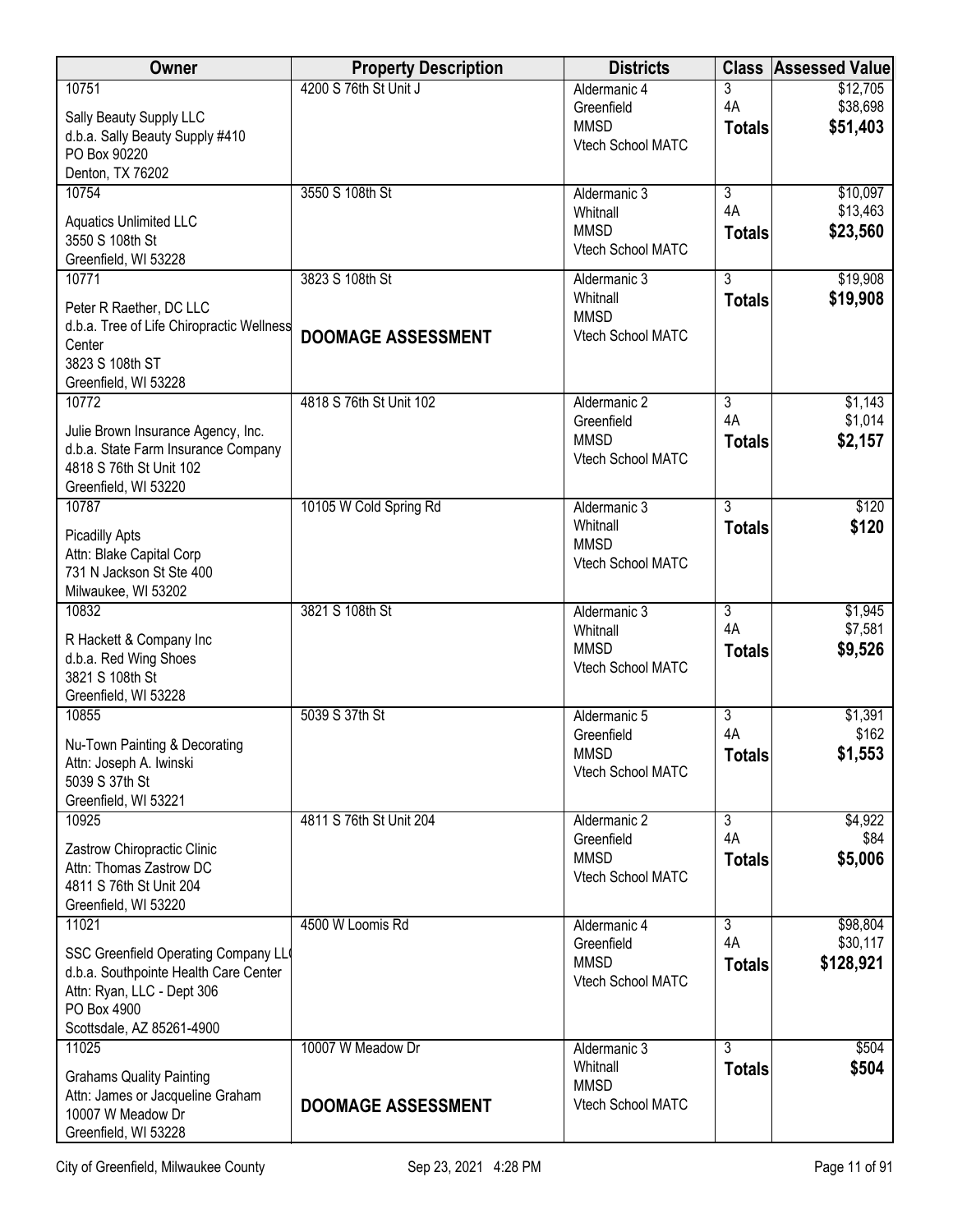| Owner                                                                                                                 | <b>Property Description</b>                   | <b>Districts</b>                                               |                                       | <b>Class Assessed Value</b>        |
|-----------------------------------------------------------------------------------------------------------------------|-----------------------------------------------|----------------------------------------------------------------|---------------------------------------|------------------------------------|
| 11028<br>The Men's Wearhouse Inc.<br>d.b.a. The Men's Wearhouse #4632                                                 | 5090 S 76th St                                | Aldermanic 2<br>Greenfield<br><b>MMSD</b>                      | 3<br>4A<br><b>Totals</b>              | \$22,556<br>\$28,558<br>\$51,114   |
| 6380 Rogerdale Rd<br>Houston, TX 77072                                                                                |                                               | Vtech School MATC                                              |                                       |                                    |
| 11031<br>Foxwood Crossing LLC<br>Attn: Wimmer Brothers Realty Inc<br>5300 S 108th St Ste 1<br>Hales Corners, WI 53130 | 4540 S 124th St                               | Aldermanic 3<br>Whitnall<br><b>MMSD</b><br>Vtech School MATC   | 4A<br><b>Totals</b>                   | \$3,800<br>\$3,800                 |
| 11085<br><b>Environmental Sanitation Serv</b><br>d.b.a. Essco ES, Inc                                                 | 4076 S 104th St                               | Aldermanic 3<br>Whitnall<br><b>MMSD</b>                        | 3<br><b>Totals</b>                    | \$13,650<br>\$13,650               |
| 4076 S 104th St<br>Greenfield, WI 53228                                                                               | <b>DOOMAGE ASSESSMENT</b>                     | Vtech School MATC                                              |                                       |                                    |
| 11111<br>Breadsmith<br>Attn: Kevin Schuk<br>4720 S 76th St<br>Greenfield, WI 53220                                    | 4720 S 76th St                                | Aldermanic 2<br>Greenfield<br><b>MMSD</b><br>Vtech School MATC | $\overline{3}$<br>4A<br><b>Totals</b> | \$730<br>\$2,897<br>\$3,627        |
| 11116<br>Speedway LLC<br>Attn: Property Tax Dept Rm K-07-023<br>539 S Main St<br>Findlay, OH 45840                    | 6000 W Layton Ave                             | Aldermanic 4<br>Greenfield<br><b>MMSD</b><br>Vtech School MATC | $\overline{3}$<br>4A<br><b>Totals</b> | \$34,580<br>\$2,339<br>\$36,919    |
| 11141<br>Morgan Kenwood Ltd<br>5130 W Loomis Rd<br>Greenfield, WI 53129                                               | 5130 W Loomis Rd<br><b>DOOMAGE ASSESSMENT</b> | Aldermanic 4<br>Greenfield<br><b>MMSD</b><br>Vtech School MATC | $\overline{3}$<br><b>Totals</b>       | \$57,750<br>\$57,750               |
| 11148<br>Keynote Inc<br>d.b.a. Music Go Round<br>Attn: Scott Moriarti<br>PO Box 28819<br>Greenfield, WI 53228         | 7425 W Holmes Ave                             | Aldermanic 2<br>Greenfield<br><b>MMSD</b><br>Vtech School MATC | $\overline{3}$<br>4A<br><b>Totals</b> | \$9,767<br>\$420<br>\$10,187       |
| 11184<br>Nolan Accounting Center<br>4262 S 108th St<br>Greenfield, WI 53228                                           | 4262 S 108th St                               | Aldermanic 3<br>Whitnall<br><b>MMSD</b><br>Vtech School MATC   | $\overline{3}$<br>4A<br><b>Totals</b> | \$28,194<br>\$21,215<br>\$49,409   |
| 11217<br>Cornerstone Counseling Services Inc.<br>16535 W Bluemound Rd Ste 200<br>Brookfield, WI 53005                 | 4811 S 76th St Unit 208                       | Aldermanic 2<br>Greenfield<br><b>MMSD</b><br>Vtech School MATC | $\overline{3}$<br>4A<br><b>Totals</b> | \$6,285<br>\$965<br>\$7,250        |
| 11240<br>John Paul's Buick GMC Inc<br>Attn: Cathy L Jones<br>3615 S 108th St<br>Greenfield, WI 53228                  | 3615 S 108th St                               | Aldermanic 3<br>Whitnall<br><b>MMSD</b><br>Vtech School MATC   | $\overline{3}$<br>4A<br><b>Totals</b> | \$116,082<br>\$63,964<br>\$180,046 |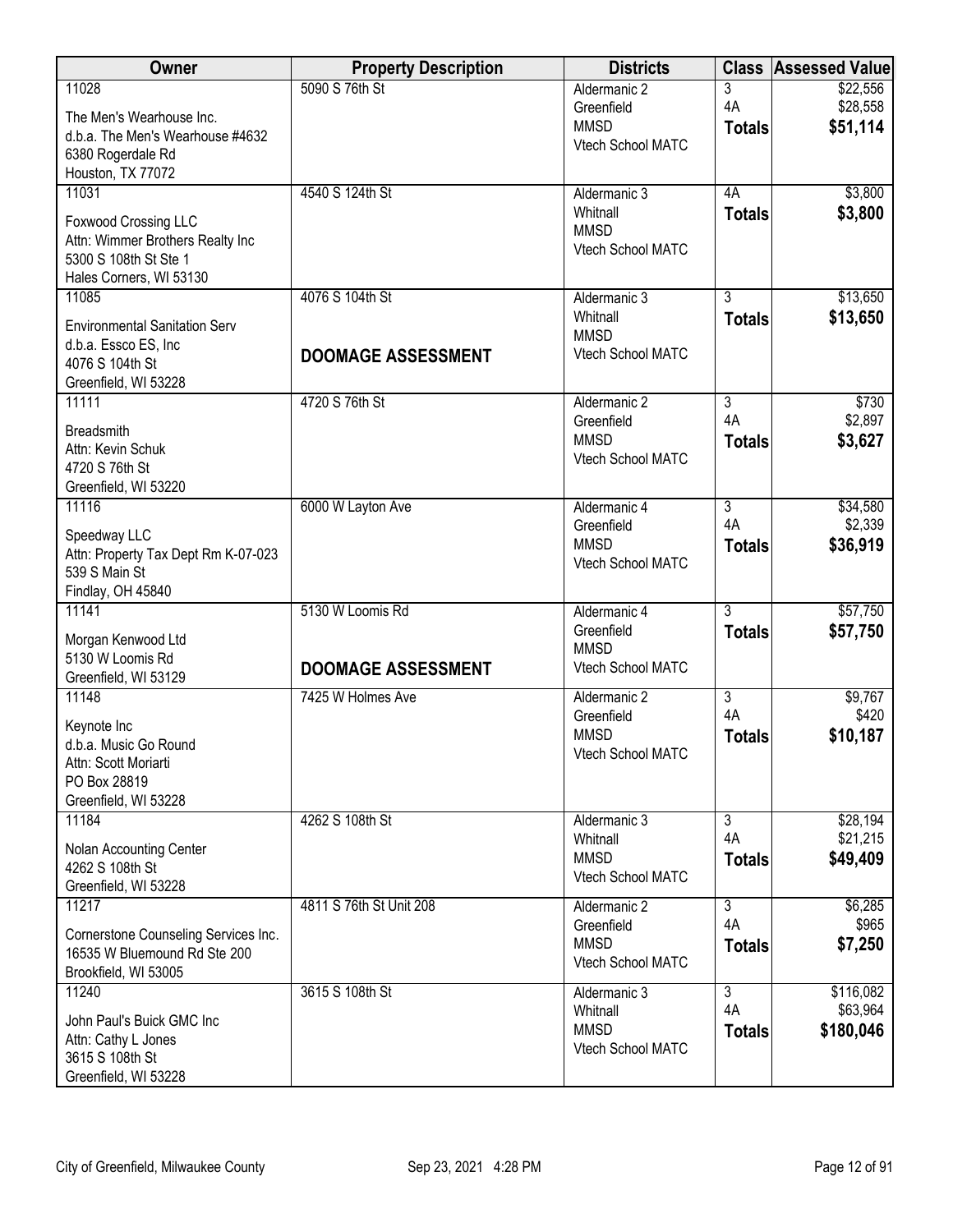| 3<br>4A<br>\$126<br>Greenfield<br>Sunburst Apartments Inc<br>\$997<br><b>MMSD</b><br><b>Totals</b><br>2120 W Clybourn St<br>Vtech School MATC<br>Milwaukee, WI 53233<br>11252<br>\$126<br>8825 W Howard Ave<br>4A<br>Aldermanic 2<br>\$126<br>Greenfield<br><b>Totals</b><br><b>Howard Apartments LLC</b><br><b>MMSD</b><br>2120 W Clybourn St<br>Vtech School MATC<br>Milwaukee, WI 53233<br>\$126<br>8875 W Howard Ave<br>11253<br>Aldermanic 2<br>4A<br>\$126<br>Greenfield<br><b>Totals</b><br><b>Howard Apartments LLC</b><br><b>MMSD</b><br>2120 W Clybourn St<br>Vtech School MATC<br>Milwaukee, WI 53233<br>11254<br>8925 W Howard Ave<br>4A<br>\$126<br>Aldermanic 2<br>Greenfield<br>\$126<br><b>Totals</b><br><b>Howard Apartments LLC</b><br><b>MMSD</b><br>2120 W Clybourn St<br>Vtech School MATC<br>Milwaukee, WI 53233<br>\$28,120<br>11262<br>7600 W Layton Ave<br>Aldermanic 2<br>$\overline{3}$<br>4A<br>\$16,788<br>Greenfield<br>BMO Harris Bank N.A.<br><b>MMSD</b><br>\$44,908<br><b>Totals</b><br>111 W Monroe St FI 13W<br>Vtech School MATC<br>Chicago, IL 60603<br>$\overline{3}$<br>\$136,029<br>11263<br>6725 W Layton Ave<br>Aldermanic 2<br>4A<br>\$2,182<br>Greenfield<br><b>Shorewest Realtors Inc</b><br>\$138,211<br>TIF 4 (60th & Layton)<br><b>Totals</b><br>17450 W North Ave<br><b>MMSD</b><br>Brookfield, WI 53045<br>Vtech School MATC<br>11271<br>4643 S 27th St<br>$\overline{3}$<br>\$46<br>Aldermanic 1<br>4A<br>\$2,170<br>Greenfield<br>Puppy World<br>TIF 3 (27th St)<br>\$2,216<br><b>Totals</b><br>Attn: Jerry Fetzer<br><b>MMSD</b><br>4643 S 27th St<br>Vtech School MATC<br>Greenfield, WI 53221<br>$\overline{3}$<br>11281<br>4865 S 95th St<br>\$195<br>Aldermanic 2<br>Whitnall<br>\$195<br><b>Totals</b><br>Abbyhaven<br><b>MMSD</b><br>Attn: Dan Hoecherl<br>Vtech School MATC<br>4405 S Deerwood Dr<br>New Berlin, WI 53151<br>11308<br>4737 S 108th St<br>$\overline{3}$<br>\$2,146<br>Aldermanic 3<br>\$231<br>4A<br>Whitnall<br>Bill's Auto Tech Inc<br><b>MMSD</b><br>\$2,377<br><b>Totals</b><br>Attn: Bill Wos<br>Vtech School MATC<br>4737 S 108th St<br>Greenfield, WI 53228<br>5020 S 110th St<br>\$40,150<br>11312<br>Aldermanic 3<br>$\overline{3}$<br>4A<br>\$129<br>Whitnall<br>Wisconsin Athletic Club LLC<br><b>MMSD</b><br>\$40,279<br><b>Totals</b><br>10840 W Rogers St<br>Vtech School MATC<br>West Allis, WI 53227<br>5029 S 27th St<br>$\overline{3}$<br>\$12,819<br>11314<br>Aldermanic 5<br>4A<br>\$2,068<br>Greenfield<br>AutoZone Parts, Inc<br>\$14,887<br>TIF 3 (27th St)<br><b>Totals</b><br>d.b.a. AutoZone Store #101787<br><b>MMSD</b><br>Attn: Wilson & Franco | Owner | <b>Property Description</b> | <b>Districts</b>  | <b>Class</b> | <b>Assessed Value</b> |
|-----------------------------------------------------------------------------------------------------------------------------------------------------------------------------------------------------------------------------------------------------------------------------------------------------------------------------------------------------------------------------------------------------------------------------------------------------------------------------------------------------------------------------------------------------------------------------------------------------------------------------------------------------------------------------------------------------------------------------------------------------------------------------------------------------------------------------------------------------------------------------------------------------------------------------------------------------------------------------------------------------------------------------------------------------------------------------------------------------------------------------------------------------------------------------------------------------------------------------------------------------------------------------------------------------------------------------------------------------------------------------------------------------------------------------------------------------------------------------------------------------------------------------------------------------------------------------------------------------------------------------------------------------------------------------------------------------------------------------------------------------------------------------------------------------------------------------------------------------------------------------------------------------------------------------------------------------------------------------------------------------------------------------------------------------------------------------------------------------------------------------------------------------------------------------------------------------------------------------------------------------------------------------------------------------------------------------------------------------------------------------------------------------------------------------------------------------------------------------------------------------------------------------------------------------------------------------------------------------------------------------------------------------------|-------|-----------------------------|-------------------|--------------|-----------------------|
|                                                                                                                                                                                                                                                                                                                                                                                                                                                                                                                                                                                                                                                                                                                                                                                                                                                                                                                                                                                                                                                                                                                                                                                                                                                                                                                                                                                                                                                                                                                                                                                                                                                                                                                                                                                                                                                                                                                                                                                                                                                                                                                                                                                                                                                                                                                                                                                                                                                                                                                                                                                                                                                           | 11251 | 6171 S 31st St              | Aldermanic 5      |              | \$871                 |
|                                                                                                                                                                                                                                                                                                                                                                                                                                                                                                                                                                                                                                                                                                                                                                                                                                                                                                                                                                                                                                                                                                                                                                                                                                                                                                                                                                                                                                                                                                                                                                                                                                                                                                                                                                                                                                                                                                                                                                                                                                                                                                                                                                                                                                                                                                                                                                                                                                                                                                                                                                                                                                                           |       |                             |                   |              |                       |
|                                                                                                                                                                                                                                                                                                                                                                                                                                                                                                                                                                                                                                                                                                                                                                                                                                                                                                                                                                                                                                                                                                                                                                                                                                                                                                                                                                                                                                                                                                                                                                                                                                                                                                                                                                                                                                                                                                                                                                                                                                                                                                                                                                                                                                                                                                                                                                                                                                                                                                                                                                                                                                                           |       |                             |                   |              |                       |
|                                                                                                                                                                                                                                                                                                                                                                                                                                                                                                                                                                                                                                                                                                                                                                                                                                                                                                                                                                                                                                                                                                                                                                                                                                                                                                                                                                                                                                                                                                                                                                                                                                                                                                                                                                                                                                                                                                                                                                                                                                                                                                                                                                                                                                                                                                                                                                                                                                                                                                                                                                                                                                                           |       |                             |                   |              |                       |
|                                                                                                                                                                                                                                                                                                                                                                                                                                                                                                                                                                                                                                                                                                                                                                                                                                                                                                                                                                                                                                                                                                                                                                                                                                                                                                                                                                                                                                                                                                                                                                                                                                                                                                                                                                                                                                                                                                                                                                                                                                                                                                                                                                                                                                                                                                                                                                                                                                                                                                                                                                                                                                                           |       |                             |                   |              |                       |
|                                                                                                                                                                                                                                                                                                                                                                                                                                                                                                                                                                                                                                                                                                                                                                                                                                                                                                                                                                                                                                                                                                                                                                                                                                                                                                                                                                                                                                                                                                                                                                                                                                                                                                                                                                                                                                                                                                                                                                                                                                                                                                                                                                                                                                                                                                                                                                                                                                                                                                                                                                                                                                                           |       |                             |                   |              |                       |
|                                                                                                                                                                                                                                                                                                                                                                                                                                                                                                                                                                                                                                                                                                                                                                                                                                                                                                                                                                                                                                                                                                                                                                                                                                                                                                                                                                                                                                                                                                                                                                                                                                                                                                                                                                                                                                                                                                                                                                                                                                                                                                                                                                                                                                                                                                                                                                                                                                                                                                                                                                                                                                                           |       |                             |                   |              |                       |
|                                                                                                                                                                                                                                                                                                                                                                                                                                                                                                                                                                                                                                                                                                                                                                                                                                                                                                                                                                                                                                                                                                                                                                                                                                                                                                                                                                                                                                                                                                                                                                                                                                                                                                                                                                                                                                                                                                                                                                                                                                                                                                                                                                                                                                                                                                                                                                                                                                                                                                                                                                                                                                                           |       |                             |                   |              |                       |
|                                                                                                                                                                                                                                                                                                                                                                                                                                                                                                                                                                                                                                                                                                                                                                                                                                                                                                                                                                                                                                                                                                                                                                                                                                                                                                                                                                                                                                                                                                                                                                                                                                                                                                                                                                                                                                                                                                                                                                                                                                                                                                                                                                                                                                                                                                                                                                                                                                                                                                                                                                                                                                                           |       |                             |                   |              |                       |
|                                                                                                                                                                                                                                                                                                                                                                                                                                                                                                                                                                                                                                                                                                                                                                                                                                                                                                                                                                                                                                                                                                                                                                                                                                                                                                                                                                                                                                                                                                                                                                                                                                                                                                                                                                                                                                                                                                                                                                                                                                                                                                                                                                                                                                                                                                                                                                                                                                                                                                                                                                                                                                                           |       |                             |                   |              |                       |
|                                                                                                                                                                                                                                                                                                                                                                                                                                                                                                                                                                                                                                                                                                                                                                                                                                                                                                                                                                                                                                                                                                                                                                                                                                                                                                                                                                                                                                                                                                                                                                                                                                                                                                                                                                                                                                                                                                                                                                                                                                                                                                                                                                                                                                                                                                                                                                                                                                                                                                                                                                                                                                                           |       |                             |                   |              |                       |
|                                                                                                                                                                                                                                                                                                                                                                                                                                                                                                                                                                                                                                                                                                                                                                                                                                                                                                                                                                                                                                                                                                                                                                                                                                                                                                                                                                                                                                                                                                                                                                                                                                                                                                                                                                                                                                                                                                                                                                                                                                                                                                                                                                                                                                                                                                                                                                                                                                                                                                                                                                                                                                                           |       |                             |                   |              |                       |
|                                                                                                                                                                                                                                                                                                                                                                                                                                                                                                                                                                                                                                                                                                                                                                                                                                                                                                                                                                                                                                                                                                                                                                                                                                                                                                                                                                                                                                                                                                                                                                                                                                                                                                                                                                                                                                                                                                                                                                                                                                                                                                                                                                                                                                                                                                                                                                                                                                                                                                                                                                                                                                                           |       |                             |                   |              |                       |
|                                                                                                                                                                                                                                                                                                                                                                                                                                                                                                                                                                                                                                                                                                                                                                                                                                                                                                                                                                                                                                                                                                                                                                                                                                                                                                                                                                                                                                                                                                                                                                                                                                                                                                                                                                                                                                                                                                                                                                                                                                                                                                                                                                                                                                                                                                                                                                                                                                                                                                                                                                                                                                                           |       |                             |                   |              |                       |
|                                                                                                                                                                                                                                                                                                                                                                                                                                                                                                                                                                                                                                                                                                                                                                                                                                                                                                                                                                                                                                                                                                                                                                                                                                                                                                                                                                                                                                                                                                                                                                                                                                                                                                                                                                                                                                                                                                                                                                                                                                                                                                                                                                                                                                                                                                                                                                                                                                                                                                                                                                                                                                                           |       |                             |                   |              |                       |
|                                                                                                                                                                                                                                                                                                                                                                                                                                                                                                                                                                                                                                                                                                                                                                                                                                                                                                                                                                                                                                                                                                                                                                                                                                                                                                                                                                                                                                                                                                                                                                                                                                                                                                                                                                                                                                                                                                                                                                                                                                                                                                                                                                                                                                                                                                                                                                                                                                                                                                                                                                                                                                                           |       |                             |                   |              |                       |
|                                                                                                                                                                                                                                                                                                                                                                                                                                                                                                                                                                                                                                                                                                                                                                                                                                                                                                                                                                                                                                                                                                                                                                                                                                                                                                                                                                                                                                                                                                                                                                                                                                                                                                                                                                                                                                                                                                                                                                                                                                                                                                                                                                                                                                                                                                                                                                                                                                                                                                                                                                                                                                                           |       |                             |                   |              |                       |
|                                                                                                                                                                                                                                                                                                                                                                                                                                                                                                                                                                                                                                                                                                                                                                                                                                                                                                                                                                                                                                                                                                                                                                                                                                                                                                                                                                                                                                                                                                                                                                                                                                                                                                                                                                                                                                                                                                                                                                                                                                                                                                                                                                                                                                                                                                                                                                                                                                                                                                                                                                                                                                                           |       |                             |                   |              |                       |
|                                                                                                                                                                                                                                                                                                                                                                                                                                                                                                                                                                                                                                                                                                                                                                                                                                                                                                                                                                                                                                                                                                                                                                                                                                                                                                                                                                                                                                                                                                                                                                                                                                                                                                                                                                                                                                                                                                                                                                                                                                                                                                                                                                                                                                                                                                                                                                                                                                                                                                                                                                                                                                                           |       |                             |                   |              |                       |
|                                                                                                                                                                                                                                                                                                                                                                                                                                                                                                                                                                                                                                                                                                                                                                                                                                                                                                                                                                                                                                                                                                                                                                                                                                                                                                                                                                                                                                                                                                                                                                                                                                                                                                                                                                                                                                                                                                                                                                                                                                                                                                                                                                                                                                                                                                                                                                                                                                                                                                                                                                                                                                                           |       |                             |                   |              |                       |
|                                                                                                                                                                                                                                                                                                                                                                                                                                                                                                                                                                                                                                                                                                                                                                                                                                                                                                                                                                                                                                                                                                                                                                                                                                                                                                                                                                                                                                                                                                                                                                                                                                                                                                                                                                                                                                                                                                                                                                                                                                                                                                                                                                                                                                                                                                                                                                                                                                                                                                                                                                                                                                                           |       |                             |                   |              |                       |
|                                                                                                                                                                                                                                                                                                                                                                                                                                                                                                                                                                                                                                                                                                                                                                                                                                                                                                                                                                                                                                                                                                                                                                                                                                                                                                                                                                                                                                                                                                                                                                                                                                                                                                                                                                                                                                                                                                                                                                                                                                                                                                                                                                                                                                                                                                                                                                                                                                                                                                                                                                                                                                                           |       |                             |                   |              |                       |
|                                                                                                                                                                                                                                                                                                                                                                                                                                                                                                                                                                                                                                                                                                                                                                                                                                                                                                                                                                                                                                                                                                                                                                                                                                                                                                                                                                                                                                                                                                                                                                                                                                                                                                                                                                                                                                                                                                                                                                                                                                                                                                                                                                                                                                                                                                                                                                                                                                                                                                                                                                                                                                                           |       |                             |                   |              |                       |
|                                                                                                                                                                                                                                                                                                                                                                                                                                                                                                                                                                                                                                                                                                                                                                                                                                                                                                                                                                                                                                                                                                                                                                                                                                                                                                                                                                                                                                                                                                                                                                                                                                                                                                                                                                                                                                                                                                                                                                                                                                                                                                                                                                                                                                                                                                                                                                                                                                                                                                                                                                                                                                                           |       |                             |                   |              |                       |
|                                                                                                                                                                                                                                                                                                                                                                                                                                                                                                                                                                                                                                                                                                                                                                                                                                                                                                                                                                                                                                                                                                                                                                                                                                                                                                                                                                                                                                                                                                                                                                                                                                                                                                                                                                                                                                                                                                                                                                                                                                                                                                                                                                                                                                                                                                                                                                                                                                                                                                                                                                                                                                                           |       |                             |                   |              |                       |
|                                                                                                                                                                                                                                                                                                                                                                                                                                                                                                                                                                                                                                                                                                                                                                                                                                                                                                                                                                                                                                                                                                                                                                                                                                                                                                                                                                                                                                                                                                                                                                                                                                                                                                                                                                                                                                                                                                                                                                                                                                                                                                                                                                                                                                                                                                                                                                                                                                                                                                                                                                                                                                                           |       |                             |                   |              |                       |
|                                                                                                                                                                                                                                                                                                                                                                                                                                                                                                                                                                                                                                                                                                                                                                                                                                                                                                                                                                                                                                                                                                                                                                                                                                                                                                                                                                                                                                                                                                                                                                                                                                                                                                                                                                                                                                                                                                                                                                                                                                                                                                                                                                                                                                                                                                                                                                                                                                                                                                                                                                                                                                                           |       |                             |                   |              |                       |
|                                                                                                                                                                                                                                                                                                                                                                                                                                                                                                                                                                                                                                                                                                                                                                                                                                                                                                                                                                                                                                                                                                                                                                                                                                                                                                                                                                                                                                                                                                                                                                                                                                                                                                                                                                                                                                                                                                                                                                                                                                                                                                                                                                                                                                                                                                                                                                                                                                                                                                                                                                                                                                                           |       |                             |                   |              |                       |
|                                                                                                                                                                                                                                                                                                                                                                                                                                                                                                                                                                                                                                                                                                                                                                                                                                                                                                                                                                                                                                                                                                                                                                                                                                                                                                                                                                                                                                                                                                                                                                                                                                                                                                                                                                                                                                                                                                                                                                                                                                                                                                                                                                                                                                                                                                                                                                                                                                                                                                                                                                                                                                                           |       |                             |                   |              |                       |
|                                                                                                                                                                                                                                                                                                                                                                                                                                                                                                                                                                                                                                                                                                                                                                                                                                                                                                                                                                                                                                                                                                                                                                                                                                                                                                                                                                                                                                                                                                                                                                                                                                                                                                                                                                                                                                                                                                                                                                                                                                                                                                                                                                                                                                                                                                                                                                                                                                                                                                                                                                                                                                                           |       |                             |                   |              |                       |
|                                                                                                                                                                                                                                                                                                                                                                                                                                                                                                                                                                                                                                                                                                                                                                                                                                                                                                                                                                                                                                                                                                                                                                                                                                                                                                                                                                                                                                                                                                                                                                                                                                                                                                                                                                                                                                                                                                                                                                                                                                                                                                                                                                                                                                                                                                                                                                                                                                                                                                                                                                                                                                                           |       |                             |                   |              |                       |
|                                                                                                                                                                                                                                                                                                                                                                                                                                                                                                                                                                                                                                                                                                                                                                                                                                                                                                                                                                                                                                                                                                                                                                                                                                                                                                                                                                                                                                                                                                                                                                                                                                                                                                                                                                                                                                                                                                                                                                                                                                                                                                                                                                                                                                                                                                                                                                                                                                                                                                                                                                                                                                                           |       |                             |                   |              |                       |
|                                                                                                                                                                                                                                                                                                                                                                                                                                                                                                                                                                                                                                                                                                                                                                                                                                                                                                                                                                                                                                                                                                                                                                                                                                                                                                                                                                                                                                                                                                                                                                                                                                                                                                                                                                                                                                                                                                                                                                                                                                                                                                                                                                                                                                                                                                                                                                                                                                                                                                                                                                                                                                                           |       |                             |                   |              |                       |
|                                                                                                                                                                                                                                                                                                                                                                                                                                                                                                                                                                                                                                                                                                                                                                                                                                                                                                                                                                                                                                                                                                                                                                                                                                                                                                                                                                                                                                                                                                                                                                                                                                                                                                                                                                                                                                                                                                                                                                                                                                                                                                                                                                                                                                                                                                                                                                                                                                                                                                                                                                                                                                                           |       |                             |                   |              |                       |
|                                                                                                                                                                                                                                                                                                                                                                                                                                                                                                                                                                                                                                                                                                                                                                                                                                                                                                                                                                                                                                                                                                                                                                                                                                                                                                                                                                                                                                                                                                                                                                                                                                                                                                                                                                                                                                                                                                                                                                                                                                                                                                                                                                                                                                                                                                                                                                                                                                                                                                                                                                                                                                                           |       |                             |                   |              |                       |
|                                                                                                                                                                                                                                                                                                                                                                                                                                                                                                                                                                                                                                                                                                                                                                                                                                                                                                                                                                                                                                                                                                                                                                                                                                                                                                                                                                                                                                                                                                                                                                                                                                                                                                                                                                                                                                                                                                                                                                                                                                                                                                                                                                                                                                                                                                                                                                                                                                                                                                                                                                                                                                                           |       |                             |                   |              |                       |
|                                                                                                                                                                                                                                                                                                                                                                                                                                                                                                                                                                                                                                                                                                                                                                                                                                                                                                                                                                                                                                                                                                                                                                                                                                                                                                                                                                                                                                                                                                                                                                                                                                                                                                                                                                                                                                                                                                                                                                                                                                                                                                                                                                                                                                                                                                                                                                                                                                                                                                                                                                                                                                                           |       |                             |                   |              |                       |
|                                                                                                                                                                                                                                                                                                                                                                                                                                                                                                                                                                                                                                                                                                                                                                                                                                                                                                                                                                                                                                                                                                                                                                                                                                                                                                                                                                                                                                                                                                                                                                                                                                                                                                                                                                                                                                                                                                                                                                                                                                                                                                                                                                                                                                                                                                                                                                                                                                                                                                                                                                                                                                                           |       |                             |                   |              |                       |
|                                                                                                                                                                                                                                                                                                                                                                                                                                                                                                                                                                                                                                                                                                                                                                                                                                                                                                                                                                                                                                                                                                                                                                                                                                                                                                                                                                                                                                                                                                                                                                                                                                                                                                                                                                                                                                                                                                                                                                                                                                                                                                                                                                                                                                                                                                                                                                                                                                                                                                                                                                                                                                                           |       |                             |                   |              |                       |
|                                                                                                                                                                                                                                                                                                                                                                                                                                                                                                                                                                                                                                                                                                                                                                                                                                                                                                                                                                                                                                                                                                                                                                                                                                                                                                                                                                                                                                                                                                                                                                                                                                                                                                                                                                                                                                                                                                                                                                                                                                                                                                                                                                                                                                                                                                                                                                                                                                                                                                                                                                                                                                                           |       |                             |                   |              |                       |
|                                                                                                                                                                                                                                                                                                                                                                                                                                                                                                                                                                                                                                                                                                                                                                                                                                                                                                                                                                                                                                                                                                                                                                                                                                                                                                                                                                                                                                                                                                                                                                                                                                                                                                                                                                                                                                                                                                                                                                                                                                                                                                                                                                                                                                                                                                                                                                                                                                                                                                                                                                                                                                                           |       |                             |                   |              |                       |
|                                                                                                                                                                                                                                                                                                                                                                                                                                                                                                                                                                                                                                                                                                                                                                                                                                                                                                                                                                                                                                                                                                                                                                                                                                                                                                                                                                                                                                                                                                                                                                                                                                                                                                                                                                                                                                                                                                                                                                                                                                                                                                                                                                                                                                                                                                                                                                                                                                                                                                                                                                                                                                                           |       |                             |                   |              |                       |
|                                                                                                                                                                                                                                                                                                                                                                                                                                                                                                                                                                                                                                                                                                                                                                                                                                                                                                                                                                                                                                                                                                                                                                                                                                                                                                                                                                                                                                                                                                                                                                                                                                                                                                                                                                                                                                                                                                                                                                                                                                                                                                                                                                                                                                                                                                                                                                                                                                                                                                                                                                                                                                                           |       |                             |                   |              |                       |
|                                                                                                                                                                                                                                                                                                                                                                                                                                                                                                                                                                                                                                                                                                                                                                                                                                                                                                                                                                                                                                                                                                                                                                                                                                                                                                                                                                                                                                                                                                                                                                                                                                                                                                                                                                                                                                                                                                                                                                                                                                                                                                                                                                                                                                                                                                                                                                                                                                                                                                                                                                                                                                                           |       |                             |                   |              |                       |
|                                                                                                                                                                                                                                                                                                                                                                                                                                                                                                                                                                                                                                                                                                                                                                                                                                                                                                                                                                                                                                                                                                                                                                                                                                                                                                                                                                                                                                                                                                                                                                                                                                                                                                                                                                                                                                                                                                                                                                                                                                                                                                                                                                                                                                                                                                                                                                                                                                                                                                                                                                                                                                                           |       |                             |                   |              |                       |
|                                                                                                                                                                                                                                                                                                                                                                                                                                                                                                                                                                                                                                                                                                                                                                                                                                                                                                                                                                                                                                                                                                                                                                                                                                                                                                                                                                                                                                                                                                                                                                                                                                                                                                                                                                                                                                                                                                                                                                                                                                                                                                                                                                                                                                                                                                                                                                                                                                                                                                                                                                                                                                                           |       |                             |                   |              |                       |
|                                                                                                                                                                                                                                                                                                                                                                                                                                                                                                                                                                                                                                                                                                                                                                                                                                                                                                                                                                                                                                                                                                                                                                                                                                                                                                                                                                                                                                                                                                                                                                                                                                                                                                                                                                                                                                                                                                                                                                                                                                                                                                                                                                                                                                                                                                                                                                                                                                                                                                                                                                                                                                                           |       |                             |                   |              |                       |
|                                                                                                                                                                                                                                                                                                                                                                                                                                                                                                                                                                                                                                                                                                                                                                                                                                                                                                                                                                                                                                                                                                                                                                                                                                                                                                                                                                                                                                                                                                                                                                                                                                                                                                                                                                                                                                                                                                                                                                                                                                                                                                                                                                                                                                                                                                                                                                                                                                                                                                                                                                                                                                                           |       |                             |                   |              |                       |
| 11000 Richmond Ave Ste 350                                                                                                                                                                                                                                                                                                                                                                                                                                                                                                                                                                                                                                                                                                                                                                                                                                                                                                                                                                                                                                                                                                                                                                                                                                                                                                                                                                                                                                                                                                                                                                                                                                                                                                                                                                                                                                                                                                                                                                                                                                                                                                                                                                                                                                                                                                                                                                                                                                                                                                                                                                                                                                |       |                             | Vtech School MATC |              |                       |
| Houston, TX 77042                                                                                                                                                                                                                                                                                                                                                                                                                                                                                                                                                                                                                                                                                                                                                                                                                                                                                                                                                                                                                                                                                                                                                                                                                                                                                                                                                                                                                                                                                                                                                                                                                                                                                                                                                                                                                                                                                                                                                                                                                                                                                                                                                                                                                                                                                                                                                                                                                                                                                                                                                                                                                                         |       |                             |                   |              |                       |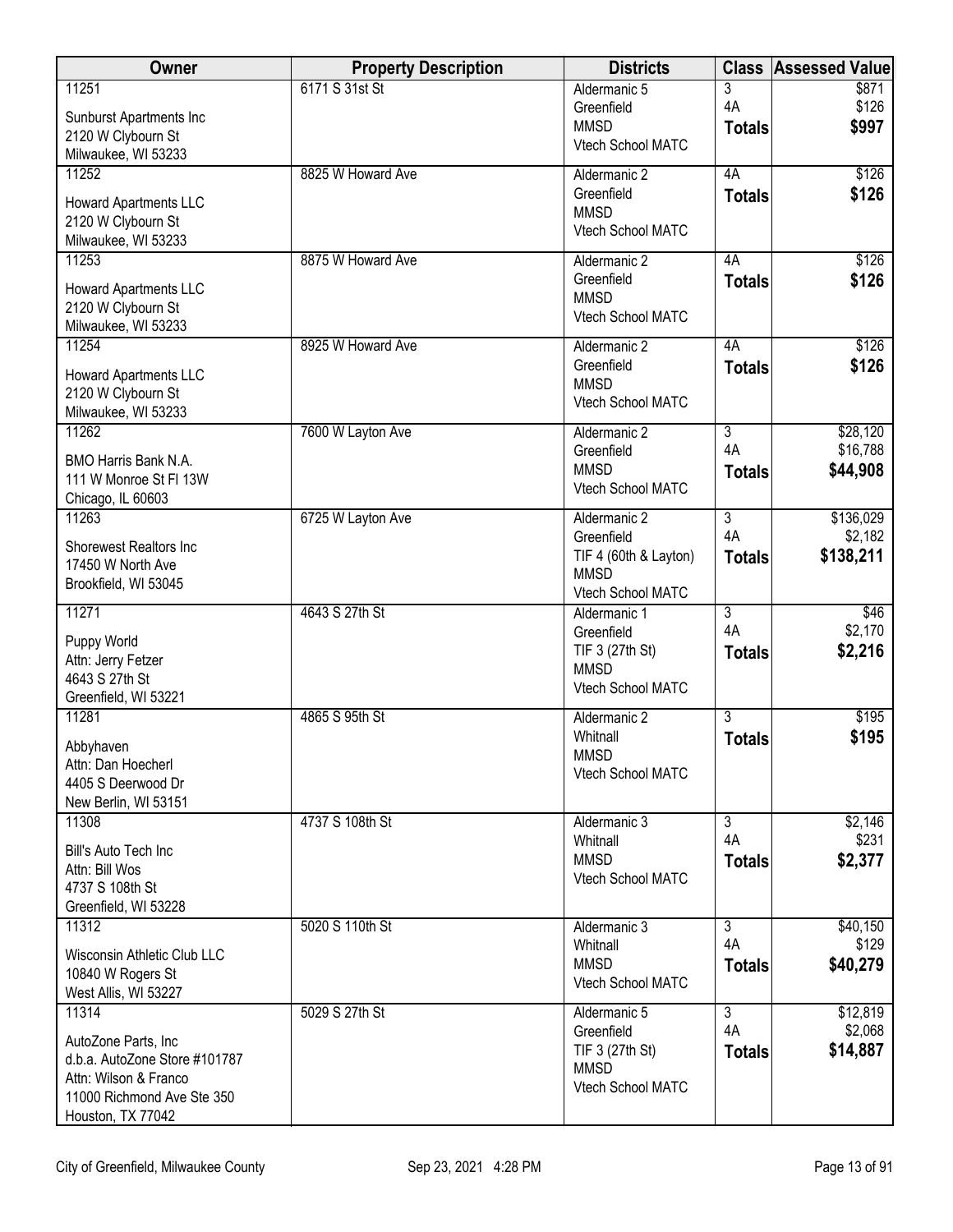| Owner                                              | <b>Property Description</b> | <b>Districts</b>                 |                      | <b>Class Assessed Value</b> |
|----------------------------------------------------|-----------------------------|----------------------------------|----------------------|-----------------------------|
| 11317                                              | 5000 S 74th St              | Aldermanic 2                     | 3                    | \$23,313                    |
| Dollar Tree Stores Inc #1099                       |                             | Greenfield                       | 4A                   | \$694                       |
| Attn: Grant Thornton LLP                           |                             | <b>MMSD</b><br>Vtech School MATC | <b>Totals</b>        | \$24,007                    |
| PO Box 4747                                        |                             |                                  |                      |                             |
| Oak Brook, IL 60522-4747                           |                             |                                  |                      |                             |
| 11320                                              | 4688 S 108th St             | Aldermanic 3                     | $\overline{3}$       | \$75,754                    |
| Walgreens Co 04827-S-PPT                           |                             | Whitnall                         | 4A                   | \$420                       |
| Attn: Tax Dept                                     |                             | <b>MMSD</b>                      | <b>Totals</b>        | \$76,174                    |
| 300 Wilmot Rd MS # 3301                            |                             | Vtech School MATC                |                      |                             |
| Deerfield, IL 60015                                |                             |                                  |                      |                             |
| 11321                                              | 6011 W Layton Ave           | Aldermanic 2                     | $\overline{3}$       | \$2,432                     |
|                                                    |                             | Greenfield                       | 4A                   | \$252                       |
| Genesis Jewelry & Art Gallery<br>6011 W Layton Ave |                             | TIF 4 (60th & Layton)            | <b>Totals</b>        | \$2,684                     |
| Greenfield, WI 53220                               |                             | <b>MMSD</b>                      |                      |                             |
|                                                    |                             | Vtech School MATC                |                      |                             |
| 11322                                              | 5000 S 107th St             | Aldermanic 3                     | 3                    | \$15,323                    |
| Lexington Village                                  |                             | Whitnall                         | <b>Totals</b>        | \$15,323                    |
| Attn: MSP Real Estate, Inc                         |                             | <b>MMSD</b><br>Vtech School MATC |                      |                             |
| 1295 Northland Dr Ste 270                          |                             |                                  |                      |                             |
| Mendota Heights, MN 55120                          |                             |                                  |                      |                             |
| 11327                                              | 3813 S 108th St             | Aldermanic 3                     | $\overline{3}$       | \$1,111                     |
| <b>Cypress Cleaners</b>                            |                             | Whitnall                         | 4A                   | \$176                       |
| Attn: Woochang Kim                                 |                             | <b>MMSD</b>                      | <b>Totals</b>        | \$1,287                     |
| 3813 S 108th St                                    |                             | Vtech School MATC                |                      |                             |
| Greenfield, WI 53228                               |                             |                                  |                      |                             |
| 11328                                              | 3773 S 108th St             | Aldermanic 3                     | $\overline{3}$       | \$30,975                    |
| Best Carpet Inc                                    |                             | Whitnall                         | <b>Totals</b>        | \$30,975                    |
| Attn: Janice Edwards                               |                             | <b>MMSD</b>                      |                      |                             |
| 3773 S 108th St                                    | <b>DOOMAGE ASSESSMENT</b>   | Vtech School MATC                |                      |                             |
| Greenfield, WI 53228                               |                             |                                  |                      |                             |
| 11337                                              | 4805 W Forest Home Ave      | Aldermanic 1                     | 4A                   | \$901                       |
| RB Automotive Center Inc                           |                             | Greenfield                       | <b>Totals</b>        | \$901                       |
| Attn: Richard Brodhagen                            |                             | <b>MMSD</b>                      |                      |                             |
| 4805 W Forest Home Ave                             |                             | Vtech School MATC                |                      |                             |
| Greenfield, WI 53219                               |                             |                                  |                      |                             |
| 11349                                              | 4973 S 76th St              | Aldermanic 2                     | $\overline{3}$       | \$1,670                     |
|                                                    |                             | Greenfield                       | 4A                   | \$5,882                     |
| Fox World Travel Inc<br>PO Box 2386                |                             | <b>MMSD</b>                      | <b>Totals</b>        | \$7,552                     |
| Oshkosh, WI 54903                                  |                             | Vtech School MATC                |                      |                             |
| 11377                                              | 9200 W Layton Ave           | Aldermanic 2                     | $\overline{3}$       | \$170,820                   |
|                                                    |                             | Greenfield                       | 4A                   | \$11,760                    |
| Layton Terrace V LLC                               |                             | <b>MMSD</b>                      | <b>Totals</b>        | \$182,580                   |
| 1805 Kensington Dr                                 |                             | Vtech School MATC                |                      |                             |
| Waukesha, WI 53188                                 |                             |                                  |                      |                             |
| 11401                                              | 5128 W Midland Dr           | Aldermanic 1<br>Greenfield       | $\overline{3}$<br>4A | \$3,331<br>\$42             |
| <b>Midland Terrace</b>                             |                             | <b>MMSD</b>                      |                      |                             |
| Attn: Lifecare Homes Inc                           |                             | Vtech School MATC                | <b>Totals</b>        | \$3,373                     |
| 4405 S Deerwood Dr                                 |                             |                                  |                      |                             |
| New Berlin, WI 53151                               |                             |                                  |                      |                             |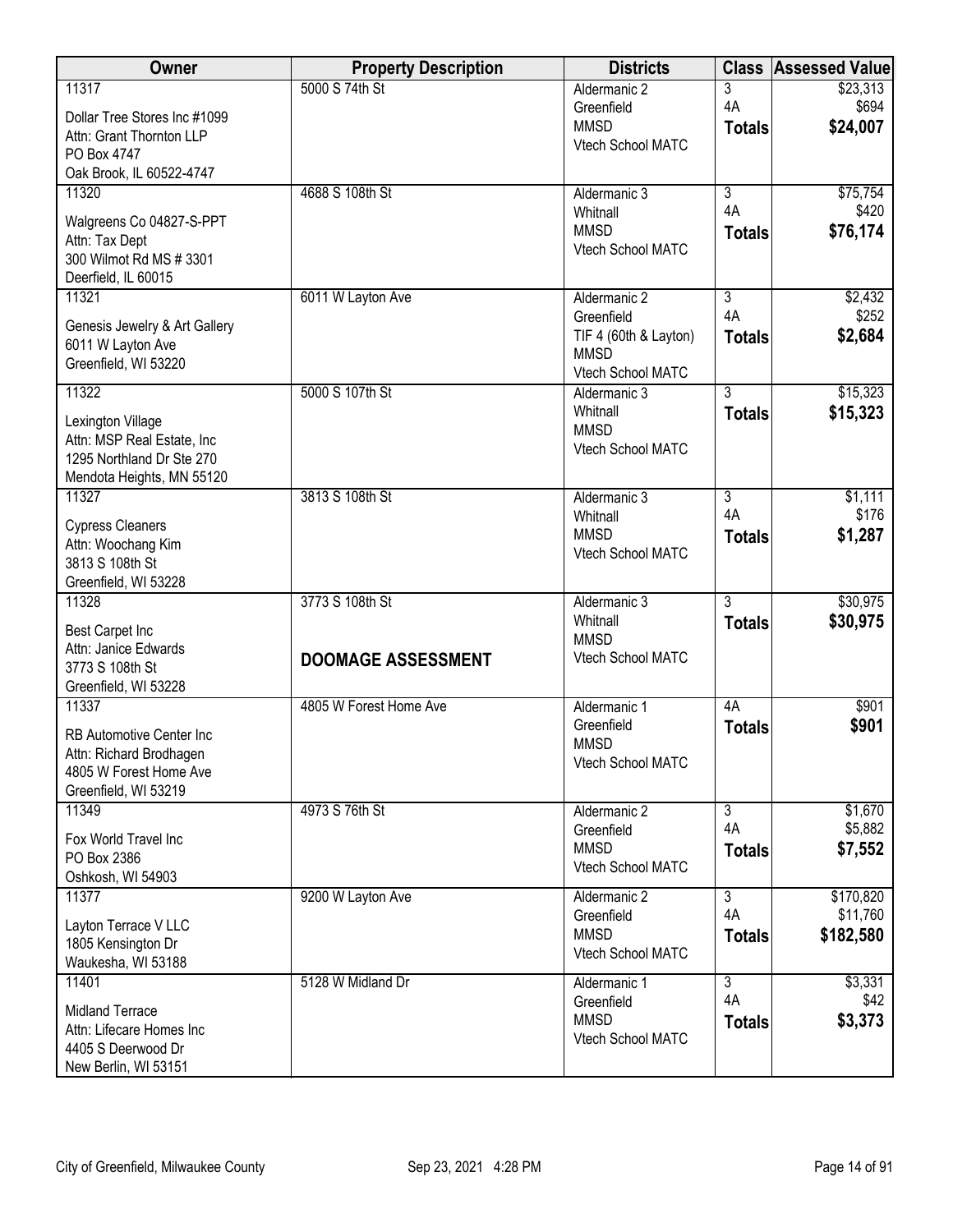| <b>Owner</b>                                                | <b>Property Description</b> | <b>Districts</b>                 | <b>Class</b>         | <b>Assessed Value</b> |
|-------------------------------------------------------------|-----------------------------|----------------------------------|----------------------|-----------------------|
| 11403                                                       | 3740 S 108th St             | Aldermanic 3                     | 3                    | \$23,605              |
| <b>Embers Family Restaurant</b>                             |                             | Whitnall<br><b>MMSD</b>          | 4A<br><b>Totals</b>  | \$4,891<br>\$28,496   |
| Attn: TTMT Inc                                              |                             | Vtech School MATC                |                      |                       |
| 3740 S 108th St<br>Greenfield, WI 53228                     |                             |                                  |                      |                       |
| 11405                                                       | 4240 S 91st St              | Aldermanic 2                     | $\overline{3}$       | \$7,560               |
|                                                             |                             | Greenfield                       | <b>Totals</b>        | \$7,560               |
| Cut To The Chase                                            |                             | <b>MMSD</b>                      |                      |                       |
| 4240 S 91st St<br>Greenfield, WI 53228                      | <b>DOOMAGE ASSESSMENT</b>   | Vtech School MATC                |                      |                       |
| 11409                                                       | 6510 W Layton Ave Unit 2    | Aldermanic 4                     | 3                    | \$5,986               |
|                                                             |                             | Greenfield                       | 4A                   | \$63                  |
| Smart Interpreting Services Inc<br>6510 W Layton Ave Unit 2 |                             | <b>MMSD</b>                      | <b>Totals</b>        | \$6,049               |
| Greenfield, WI 53220                                        |                             | Vtech School MATC                |                      |                       |
| 11425                                                       | 5404 W Layton Ave           | Aldermanic 4                     | $\overline{3}$       | \$21,477              |
| <b>BDR/GD Classic Inc.</b>                                  |                             | Greenfield                       | 4A                   | \$241                 |
| d.b.a. Classic Lanes                                        |                             | TIF 4 (60th & Layton)            | <b>Totals</b>        | \$21,718              |
| 5404 W Layton Ave                                           |                             | <b>MMSD</b>                      |                      |                       |
| Greenfield, WI 53220                                        |                             | Vtech School MATC                |                      |                       |
| 11433                                                       | 7840 W Layton Ave           | Aldermanic 2                     | $\overline{3}$       | \$70,068              |
| Panera, LLC #601546                                         |                             | Greenfield                       | 4A                   | \$15,006              |
| Attn: Marvin F Poer and Company                             |                             | <b>MMSD</b><br>Vtech School MATC | <b>Totals</b>        | \$85,074              |
| PO Box 802206                                               |                             |                                  |                      |                       |
| Dallas, TX 75380-2206                                       |                             |                                  |                      |                       |
| 11437                                                       | 5949 S 27th St              | Aldermanic 5<br>Greenfield       | $\overline{3}$<br>4A | \$3,108<br>\$882      |
| <b>Future Generations</b>                                   |                             | <b>MMSD</b>                      | <b>Totals</b>        | \$3,990               |
| Attn: Tamara L Erickson, Administrator                      |                             | Vtech School MATC                |                      |                       |
| 5949 S 27th St<br>Greenfield, WI 53221                      |                             |                                  |                      |                       |
| 11443                                                       | 4448 W Loomis Rd Unit 20    | Aldermanic 4                     | $\overline{3}$       | \$61,715              |
|                                                             |                             | Greenfield                       | <b>Totals</b>        | \$61,715              |
| Wisconsin Health Center LLC<br>4448 W Loomis Rd LL20        |                             | <b>MMSD</b>                      |                      |                       |
| Greenfield, WI 53220                                        |                             | Vtech School MATC                |                      |                       |
| 11473                                                       | 4275 W Layton Ave           | Aldermanic 5                     | 3                    | \$826                 |
| <b>Boot Connection</b>                                      |                             | Greenfield                       | 4A                   | \$3,186               |
| Attn: Brian & Scott Campbell                                |                             | <b>MMSD</b>                      | <b>Totals</b>        | \$4,012               |
| 4275 W Layton Ave                                           | <b>DOOMAGE ASSESSMENT</b>   | Vtech School MATC                |                      |                       |
| Greenfield, WI 53220                                        |                             |                                  |                      |                       |
| 11475                                                       | 4811 S 76th St Unit 305     | Aldermanic 2                     | $\overline{3}$       | \$9,552               |
| Child & Family Therapeutic Systems Inc                      |                             | Greenfield<br><b>MMSD</b>        | <b>Totals</b>        | \$9,552               |
| 4811 S 76th St Unit 305                                     | <b>DOOMAGE ASSESSMENT</b>   | Vtech School MATC                |                      |                       |
| Greenfield, WI 53220                                        |                             |                                  |                      |                       |
| 11492                                                       | Various SD #6               | Greenfield<br><b>MMSD</b>        | 3                    | \$2,680               |
| National Entertainment Network LLC                          |                             | Vtech School MATC                | <b>Totals</b>        | \$2,680               |
| Attn: Tax Dept.                                             |                             |                                  |                      |                       |
| 325 Interlocken Pkwy B                                      |                             |                                  |                      |                       |
| Broomfield, CO 80021<br>11494                               | Various SD #1               | West Allis/West                  | 4A                   | \$91,023              |
|                                                             |                             | Milwaukee                        | <b>Totals</b>        | \$91,023              |
| Lamar Advertising Of Milwaukee                              |                             | <b>MMSD</b>                      |                      |                       |
| PO Box 66338<br>Baton Rouge, LA 70896                       |                             | Vtech School MATC                |                      |                       |
|                                                             |                             |                                  |                      |                       |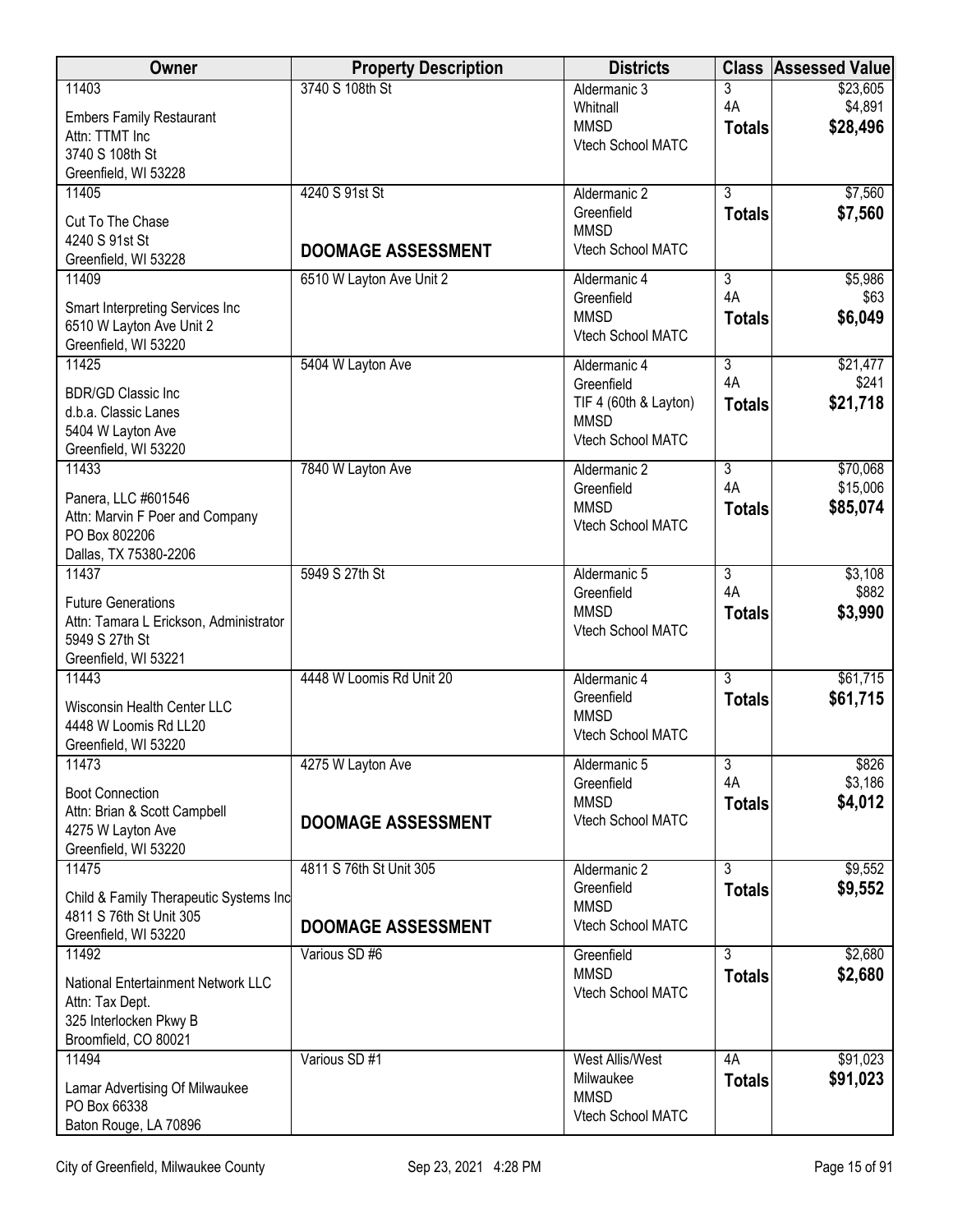| Owner                                                  | <b>Property Description</b> | <b>Districts</b>                 | <b>Class</b>         | <b>Assessed Value</b> |
|--------------------------------------------------------|-----------------------------|----------------------------------|----------------------|-----------------------|
| 11495                                                  | Various SD #3               | Whitnall                         | 4A                   | \$3,180               |
| Lamar Advertising Of Milwaukee                         |                             | <b>MMSD</b>                      | <b>Totals</b>        | \$3,180               |
| PO Box 66338                                           |                             | Vtech School MATC                |                      |                       |
| Baton Rouge, LA 70896                                  |                             |                                  |                      |                       |
| 11496                                                  | Various SD #6               | Greenfield                       | 4A                   | \$9,012               |
| Lamar Advertising Of Milwaukee                         |                             | <b>MMSD</b>                      | <b>Totals</b>        | \$9,012               |
| PO Box 66338                                           |                             | Vtech School MATC                |                      |                       |
| Baton Rouge, LA 70896                                  |                             |                                  |                      |                       |
| 11507                                                  | 6217 S 27th St              | Aldermanic 5                     | $\overline{3}$       | \$2,520               |
|                                                        |                             | Greenfield                       | <b>Totals</b>        | \$2,520               |
| China House<br>6217 S 27th St                          |                             | <b>MMSD</b>                      |                      |                       |
| Greenfield, WI 53221                                   | <b>DOOMAGE ASSESSMENT</b>   | Vtech School MATC                |                      |                       |
| 11509                                                  | 5020 S 107th St             | Aldermanic 3                     | $\overline{3}$       | \$69,239              |
|                                                        |                             | Whitnall                         | 4A                   | \$42                  |
| Lexington Heritage                                     |                             | <b>MMSD</b>                      | <b>Totals</b>        | \$69,281              |
| Attn: MSP Real Estate Inc<br>1295 Northland Dr Ste 270 |                             | Vtech School MATC                |                      |                       |
| Mendota Heights, MN 55120                              |                             |                                  |                      |                       |
| 11512                                                  | 5045 W Loomis Rd            | Aldermanic 5                     | $\overline{3}$       | \$12,687              |
|                                                        |                             | Greenfield                       | <b>Totals</b>        | \$12,687              |
| Longshots Sport Bar LLC                                |                             | <b>MMSD</b>                      |                      |                       |
| Attn: Donald Habermehl Jr                              |                             | Vtech School MATC                |                      |                       |
| 5045 W Loomis Rd                                       |                             |                                  |                      |                       |
| Greenfield, WI 53220<br>11515                          | 3374 W Loomis Rd            | Aldermanic 1                     | $\overline{3}$       |                       |
|                                                        |                             | Greenfield                       | 4A                   | \$68,677<br>\$718     |
| Midwest Veterinary Partners, LLC                       |                             | <b>MMSD</b>                      | <b>Totals</b>        | \$69,395              |
| d.b.a. Advanced Animal Hospital                        |                             | Vtech School MATC                |                      |                       |
| 44725 Grand River Ave Ste 104                          |                             |                                  |                      |                       |
| Novi, MI 48375                                         |                             |                                  |                      |                       |
| 11516                                                  | 4550 S 108th St             | Aldermanic 3<br>Whitnall         | $\overline{3}$<br>4A | \$39,404<br>\$252     |
| McDonalds #11287                                       |                             | <b>MMSD</b>                      | <b>Totals</b>        | \$39,656              |
| Attn: DP&K Inc - Dion Conn                             |                             | Vtech School MATC                |                      |                       |
| N3250 County Rd J                                      |                             |                                  |                      |                       |
| Poynette, WI 53955                                     |                             |                                  |                      |                       |
| 11517                                                  | 4700 S 47th St              | Aldermanic 4                     | $\overline{3}$<br>4A | \$1,929               |
| American Advantage Insurance Group                     |                             | Greenfield<br><b>MMSD</b>        |                      | \$32                  |
| Attn: Lindow Ins Inc                                   |                             | Vtech School MATC                | <b>Totals</b>        | \$1,961               |
| 4700 S 47th St                                         |                             |                                  |                      |                       |
| Greenfield, WI 53220                                   |                             |                                  |                      |                       |
| 11522                                                  | 3573 S 108th St             | Aldermanic 3                     | $\overline{3}$       | \$23,263              |
| Jaskolski & Jaskolski SC                               |                             | Whitnall                         | 4A                   | \$63                  |
| 3573 S 108th St                                        |                             | <b>MMSD</b><br>Vtech School MATC | <b>Totals</b>        | \$23,326              |
| Greenfield, WI 53228                                   |                             |                                  |                      |                       |
| 11527                                                  | 4741 S 76th St              | Aldermanic 2                     | $\overline{3}$       | \$81,479              |
| <b>Starbucks Corporation</b>                           |                             | Greenfield                       | 4A                   | \$3,538               |
| d.b.a. Starbucks Coffee #2456                          |                             | <b>MMSD</b>                      | <b>Totals</b>        | \$85,017              |
| Attn: M/S S-Tax3                                       |                             | Vtech School MATC                |                      |                       |
| PO Box 34442                                           |                             |                                  |                      |                       |
| Seattle, WA 98124-1442                                 |                             |                                  |                      |                       |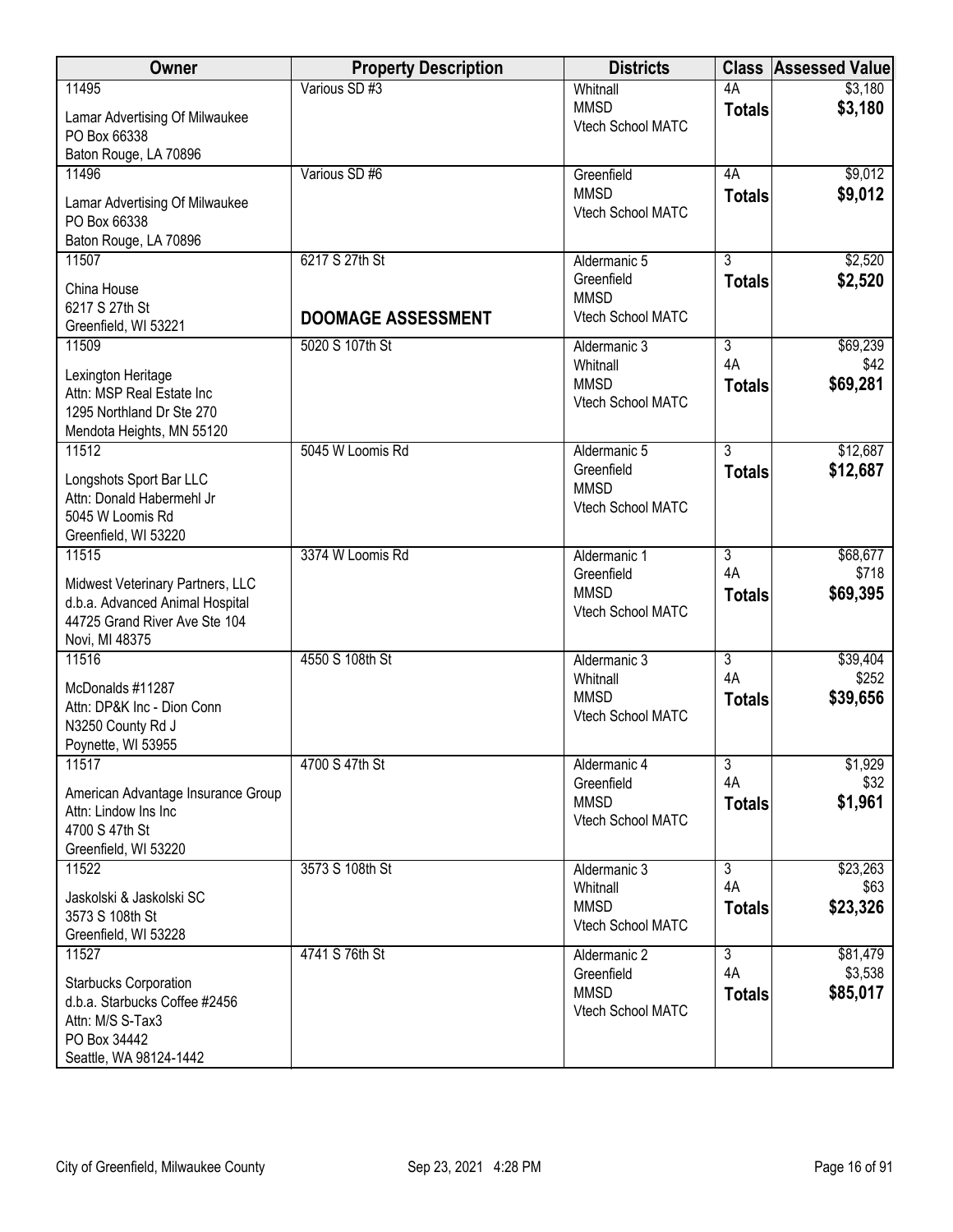| Owner                                          | <b>Property Description</b> | <b>Districts</b>                 | <b>Class</b>   | <b>Assessed Value</b> |
|------------------------------------------------|-----------------------------|----------------------------------|----------------|-----------------------|
| 11532                                          | 6901 W Edgerton Ave         | Aldermanic 2                     | 3              | \$98,878              |
| Aurora Medical Group Inc                       |                             | Greenfield                       | 4A             | \$54,875              |
| Attn: C273: Edgerton                           |                             | <b>MMSD</b><br>Vtech School MATC | <b>Totals</b>  | \$153,753             |
| 750 W Virginia St                              |                             |                                  |                |                       |
| PO Box 341880                                  |                             |                                  |                |                       |
| Milwaukee, WI 53234-1880                       |                             |                                  |                |                       |
| 11536                                          | 7330 W Layton Ave           | Aldermanic 4<br>Greenfield       | 3<br>4A        | \$8,926<br>\$3,128    |
| American Behavioral Clinic SC                  |                             | <b>MMSD</b>                      | <b>Totals</b>  | \$12,054              |
| Attn: James B Winston                          | <b>DOOMAGE ASSESSMENT</b>   | Vtech School MATC                |                |                       |
| 7308 W Layton Ave                              |                             |                                  |                |                       |
| Greenfield, WI 53220<br>11539                  | 4811 S 76th St Unit 315     | Aldermanic 2                     | 3              | \$4,620               |
|                                                |                             | Greenfield                       | 4A             | \$210                 |
| Franklin Financial Planning & Consulting       |                             | <b>MMSD</b>                      | <b>Totals</b>  | \$4,830               |
| Attn: Carl Baehr                               |                             | Vtech School MATC                |                |                       |
| 4811 S 76th St Unit 315                        |                             |                                  |                |                       |
| Greenfield, WI 53220<br>11547                  | 8625 Sura Ln                | Aldermanic 2                     | $\overline{3}$ | \$176,130             |
|                                                |                             | Greenfield                       | 4A             | \$31,003              |
| Outback Steakhouse of Florida, LLC             |                             | TIF 6 (84th & Layton)            | <b>Totals</b>  | \$207,133             |
| d.b.a. Outback                                 |                             | <b>MMSD</b>                      |                |                       |
| Attn: Ernst & Young LLP<br>818 18th Ave S #800 |                             | Vtech School MATC                |                |                       |
| Nashville, TN 37203                            |                             |                                  |                |                       |
| 11555                                          | 6901 W Edgerton Ave         | Aldermanic 2                     | 3              | \$8,964               |
|                                                |                             | Greenfield                       | 4A             | \$526                 |
| Aurora Pharmacy Inc #1002<br>750 W Virginia St |                             | <b>MMSD</b>                      | <b>Totals</b>  | \$9,490               |
| PO Box 341880                                  |                             | Vtech School MATC                |                |                       |
| Milwaukee, WI 53234-1880                       |                             |                                  |                |                       |
| 11560                                          | 4900 S 68th St              | Aldermanic 2                     | $\overline{3}$ | \$3,178               |
| Castle Senior Living, Inc                      |                             | Greenfield                       | 4A             | \$1,680               |
| Attn: CBRF-Emerald Castle                      |                             | <b>MMSD</b>                      | <b>Totals</b>  | \$4,858               |
| 13050 W Cleveland Ave                          |                             | Vtech School MATC                |                |                       |
| New Berlin, WI 53151                           |                             |                                  |                |                       |
| 11564                                          | 6150 W Layton Ave           | Aldermanic 4                     | $\overline{3}$ | \$109,537             |
| <b>Medical Diagnostic Imaging</b>              |                             | Greenfield                       | 4A             | \$169,933             |
| 6150 W Layton Ave                              |                             | <b>MMSD</b>                      | <b>Totals</b>  | \$279,470             |
| Greenfield, WI 53220                           |                             | Vtech School MATC                |                |                       |
| 11575                                          | 6633 W Forest Home Ave      | Aldermanic 4                     | $\overline{3}$ | \$13,860              |
| MM Family Group LLC                            |                             | Greenfield                       | 4A             | \$360                 |
| d.b.a. Merry Maids                             |                             | <b>MMSD</b>                      | <b>Totals</b>  | \$14,220              |
| 6633 W Forest Home Ave                         | <b>DOOMAGE ASSESSMENT</b>   | Vtech School MATC                |                |                       |
| Greenfield, WI 53220                           |                             |                                  |                |                       |
| 11583                                          | 4841 S 27th St              | Aldermanic 5                     | $\overline{3}$ | \$31,862              |
| Arbys                                          |                             | Greenfield                       | <b>Totals</b>  | \$31,862              |
| Attn: Carisch Inc                              |                             | TIF 3 (27th St)<br><b>MMSD</b>   |                |                       |
| 681 E Lake St # 262                            |                             | Vtech School MATC                |                |                       |
| Wayzata, MN 55391                              |                             |                                  |                |                       |
| 11584                                          | 4280 S 76th St              | Aldermanic 4                     | $\overline{3}$ | \$81,366              |
| Arbys                                          |                             | Greenfield<br><b>MMSD</b>        | <b>Totals</b>  | \$81,366              |
| Attn: Carisch Inc                              |                             | Vtech School MATC                |                |                       |
| 681 E Lake St # 262                            |                             |                                  |                |                       |
| Wayzata, MN 55391                              |                             |                                  |                |                       |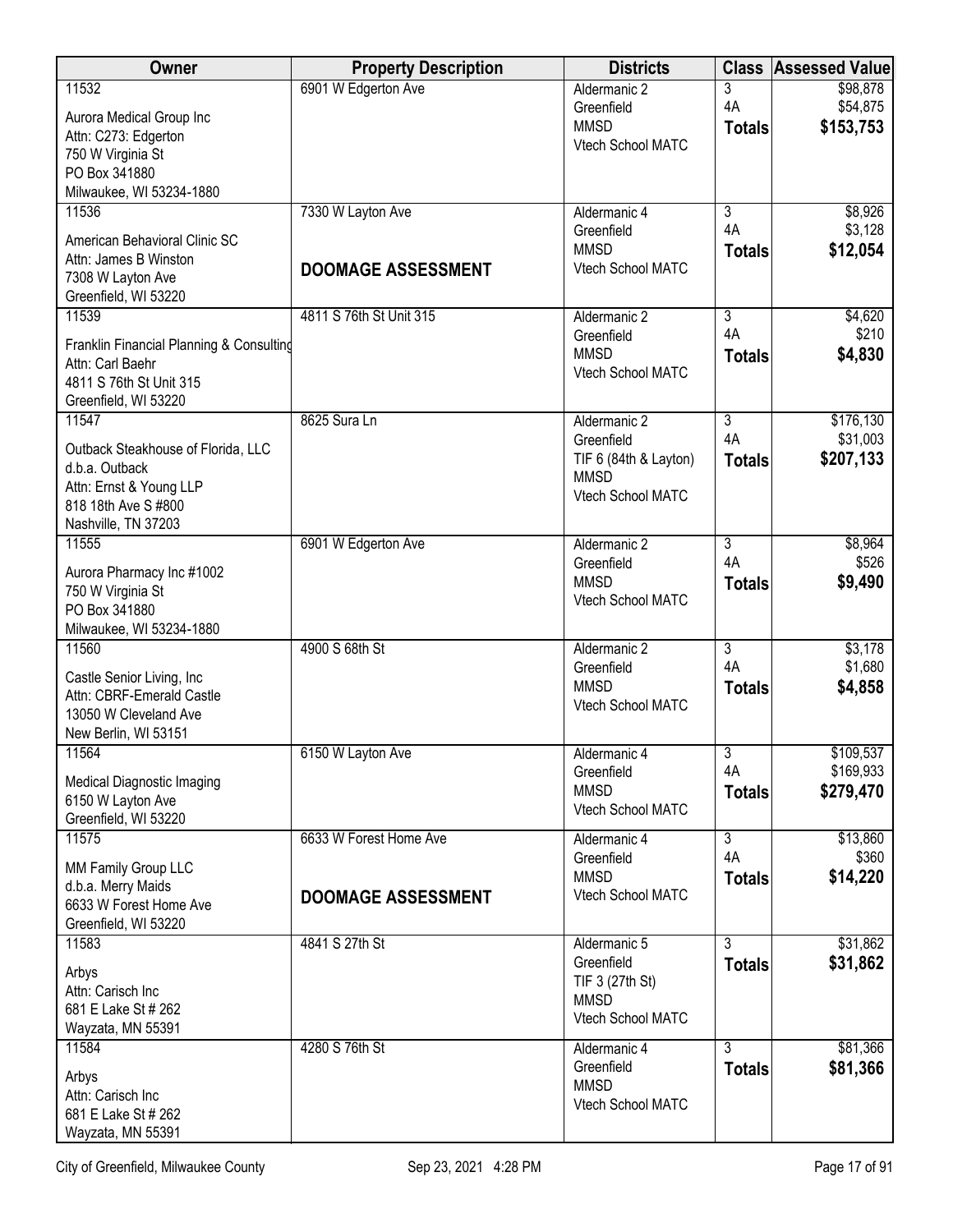| Owner                                                                                                                                          | <b>Property Description</b>                          | <b>Districts</b>                                                                  |                                       | <b>Class Assessed Value</b>      |
|------------------------------------------------------------------------------------------------------------------------------------------------|------------------------------------------------------|-----------------------------------------------------------------------------------|---------------------------------------|----------------------------------|
| 11590<br>Wisconsin Vision Inc<br>16800 W Cleveland Ave<br>New Berlin, WI 53151                                                                 | 4818 S 76th St                                       | Aldermanic 2<br>Greenfield<br><b>MMSD</b><br>Vtech School MATC                    | 3<br>4A<br><b>Totals</b>              | \$11,384<br>\$3,682<br>\$15,066  |
| 11595<br>Peter Alba Ins Agency<br>4641 W Forest Home Ave<br>Greenfield, WI 53219                                                               | 4641 W Forest Home Ave<br><b>DOOMAGE ASSESSMENT</b>  | Aldermanic 1<br>Greenfield<br><b>MMSD</b><br>Vtech School MATC                    | $\overline{3}$<br><b>Totals</b>       | \$2,100<br>\$2,100               |
| 11607<br><b>Electrical Services LLC</b><br>Attn: Kyle<br>4704 S 47th St<br>Greenfield, WI 53220                                                | 4704 S 47th St                                       | Aldermanic 4<br>Greenfield<br><b>MMSD</b><br>Vtech School MATC                    | $\overline{3}$<br>4A<br><b>Totals</b> | \$1,680<br>\$9,240<br>\$10,920   |
| 11608<br>Port CNC<br>Attn: Steven R Anderson<br>4702 S 47th St<br>Greenfield, WI 53220                                                         | 4702 S 47th St                                       | Aldermanic 4<br>Greenfield<br><b>MMSD</b><br>Vtech School MATC                    | $\overline{3}$<br><b>Totals</b>       | \$5,496<br>\$5,496               |
| 11623<br>H & R Block Eastern Enterprises, Inc.<br>Attn: Business PP Tax<br>One H & R Block Way<br>Kansas City, MO 64105                        | 4360 S 76th St                                       | Aldermanic 4<br>Greenfield<br><b>MMSD</b><br>Vtech School MATC                    | 3<br>4A<br><b>Totals</b>              | \$10,337<br>\$13,490<br>\$23,827 |
| 11638<br>Allergy & Asthma Centers SC<br>2500 N Mayfair Rd Ste 220<br>Wauwatosa, WI 53226                                                       | 4811 S 76th St Unit 400<br><b>DOOMAGE ASSESSMENT</b> | Aldermanic 2<br>Greenfield<br><b>MMSD</b><br>Vtech School MATC                    | $\overline{3}$<br>4A<br><b>Totals</b> | \$19,267<br>\$924<br>\$20,191    |
| 11639<br><b>AUS Consultants</b><br>Attn: Tax Dept.<br>8555 W Forest Home Ave Unit201<br>Greenfield, WI 53228                                   | 8555 W Forest Home Ave Unit 201                      | Aldermanic 2<br>Whitnall<br><b>MMSD</b><br>Vtech School MATC                      | $\overline{3}$<br><b>Totals</b>       | \$25,703<br>\$25,703             |
| 11655<br>Marcia Levake's Image Centre<br>4818 S 76th St Unit 101<br>Greenfield, WI 53220                                                       | 4818 S 76th St Unit 101                              | Aldermanic 2<br>Greenfield<br><b>MMSD</b><br>Vtech School MATC                    | $\overline{3}$<br>4A<br><b>Totals</b> | \$197<br>\$36<br>\$233           |
| 11660<br>Martin E Samuel DDS MD SC<br>2741 W Layton Ave Unit 206<br>Greenfield, WI 53221                                                       | 2741 W Layton Ave Unit 206                           | Aldermanic 5<br>Greenfield<br>TIF 3 (27th St)<br><b>MMSD</b><br>Vtech School MATC | $\overline{3}$<br>4A<br><b>Totals</b> | \$15,574<br>\$787<br>\$16,361    |
| 11663<br>Shoeco 1 LLC<br>d.b.a. Stan's Fit For Your Feet<br>Attn: Stans Bootery Inc<br>17155 W Bluemound Rd Ste C<br>Brookfield, WI 53005-5977 | 7405 W Layton Ave                                    | Aldermanic 2<br>Greenfield<br><b>MMSD</b><br>Vtech School MATC                    | 3<br>4A<br><b>Totals</b>              | \$4,574<br>\$7,721<br>\$12,295   |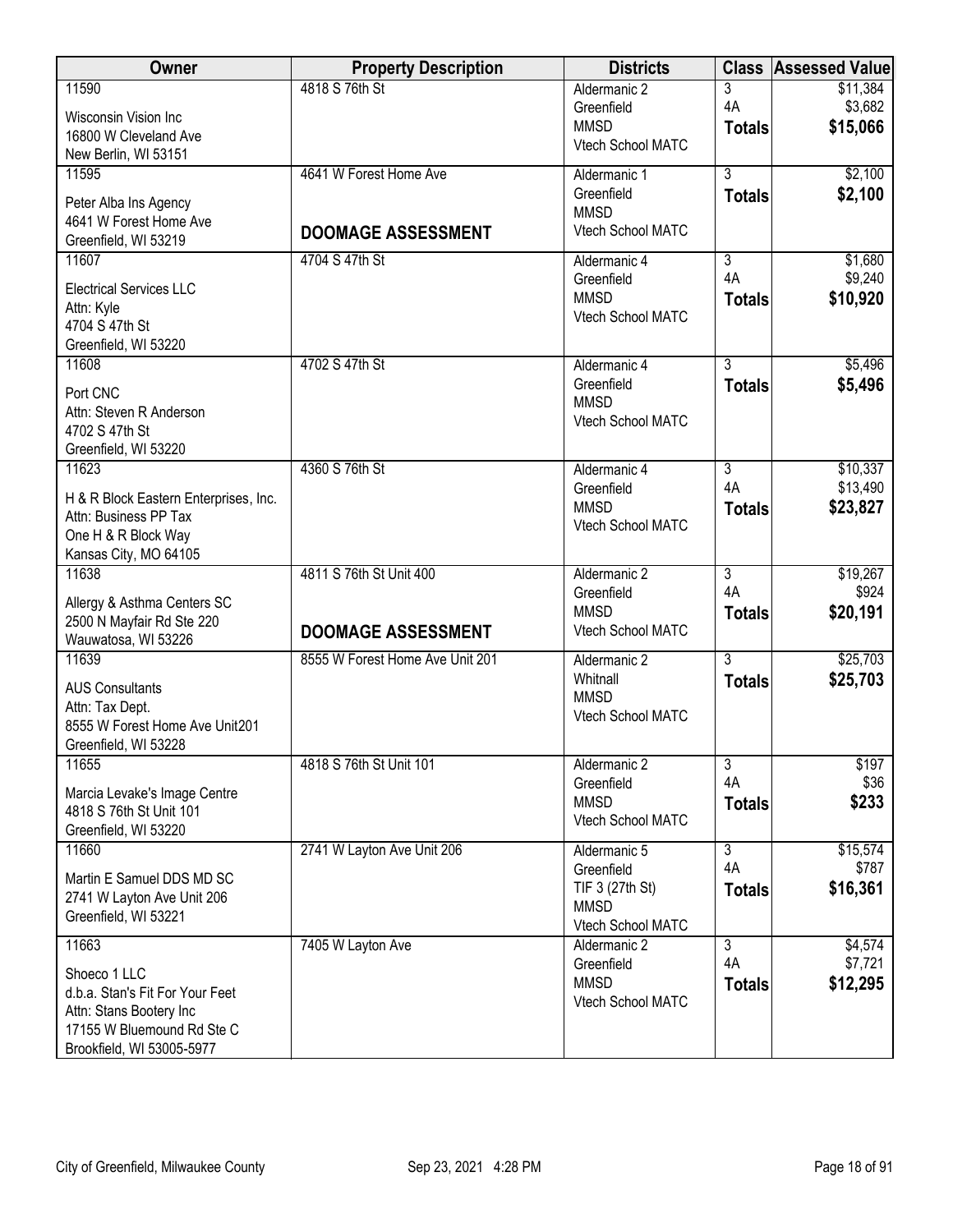| <b>Owner</b>                                                   | <b>Property Description</b>     | <b>Districts</b>                 | <b>Class</b>         | <b>Assessed Value</b> |
|----------------------------------------------------------------|---------------------------------|----------------------------------|----------------------|-----------------------|
| 11669                                                          | 4309 W Grange Ave               | Aldermanic 5                     | 3                    | \$14,217              |
| Corner Club                                                    |                                 | Greenfield                       | 4A                   | \$72,171              |
| Attn: Greg & Kathy Schneider                                   |                                 | <b>MMSD</b><br>Vtech School MATC | <b>Totals</b>        | \$86,388              |
| 4309 W Grange Ave                                              |                                 |                                  |                      |                       |
| Greenfield, WI 53220                                           |                                 |                                  |                      |                       |
| 11674                                                          | 6115 W Cold Spring Rd           | Aldermanic 4                     | $\overline{3}$<br>4A | \$2,918               |
| Jaystores LLC                                                  |                                 | Greenfield<br><b>MMSD</b>        |                      | \$1,758<br>\$4,676    |
| d.b.a. Cold Spring Liquor                                      |                                 | Vtech School MATC                | <b>Totals</b>        |                       |
| Attn: Jigar Chaudhari                                          |                                 |                                  |                      |                       |
| 6115 W Cold Spring Rd                                          |                                 |                                  |                      |                       |
| Greenfield, WI 53220<br>11675                                  | 4958 W Loomis Rd                | Aldermanic 4                     | 3                    | \$5,473               |
|                                                                |                                 | Greenfield                       | 4A                   | \$42                  |
| Hair Mania                                                     |                                 | <b>MMSD</b>                      | <b>Totals</b>        | \$5,515               |
| 4958 W Loomis Rd                                               |                                 | Vtech School MATC                |                      |                       |
| Greenfield, WI 53220                                           |                                 |                                  | $\overline{3}$       |                       |
| 11683                                                          | 6121 W Cold Spring Rd           | Aldermanic 4<br>Greenfield       | 4A                   | \$11,239<br>\$433     |
| Jaystores LLC                                                  |                                 | <b>MMSD</b>                      | <b>Totals</b>        | \$11,672              |
| d.b.a. Maytag Laundry                                          |                                 | Vtech School MATC                |                      |                       |
| Attn: Jigar Chaudhari                                          |                                 |                                  |                      |                       |
| 6121 W Cold Spring Rd<br>Greenfield, WI 53220                  |                                 |                                  |                      |                       |
| 11684                                                          | 3520 S 108th St                 | Aldermanic 3                     | 3                    | \$265,856             |
|                                                                |                                 | Whitnall                         | 4A                   | \$102,246             |
| <b>Russ Darrow</b>                                             |                                 | <b>MMSD</b>                      | <b>Totals</b>        | \$368,102             |
| d.b.a. Russ Darrow Greenfield LLC<br>W133 N8569 Executive Pkwy |                                 | Vtech School MATC                |                      |                       |
| Menomonee Falls, WI 53051                                      |                                 |                                  |                      |                       |
| 11695                                                          | 4013 S 119th St                 | Aldermanic 3                     | $\overline{3}$       | \$2,744               |
|                                                                |                                 | Whitnall                         | <b>Totals</b>        | \$2,744               |
| Lifecare Manor<br>Attn: Lifecare Homes Inc                     |                                 | <b>MMSD</b>                      |                      |                       |
| 4405 S Deerwood Dr                                             |                                 | Vtech School MATC                |                      |                       |
| New Berlin, WI 53151                                           |                                 |                                  |                      |                       |
| 11712                                                          | 4582 S 121st St                 | Aldermanic 3                     | $\overline{3}$       | \$1,177               |
| CDC Advertising Inc                                            |                                 | Whitnall                         | 4A                   | \$168                 |
| Attn: Tax Dept.                                                |                                 | <b>MMSD</b>                      | <b>Totals</b>        | \$1,345               |
| 4582 S 121st St                                                |                                 | Vtech School MATC                |                      |                       |
| Greenfield, WI 53228                                           |                                 |                                  |                      |                       |
| 11713                                                          | 5602 W Forest Home Ave          | Aldermanic 4                     | 3                    | \$409                 |
| Seisdedos Clock Repair                                         |                                 | Greenfield                       | 4A                   | \$39                  |
| Attn: Pablo Seisdedos                                          |                                 | <b>MMSD</b>                      | <b>Totals</b>        | \$448                 |
| 5602 W Forest Home Ave                                         |                                 | Vtech School MATC                |                      |                       |
| Greenfield, WI 53219                                           |                                 |                                  |                      |                       |
| 11724                                                          | 8585 W Forest Home Ave Unit 200 | Aldermanic 2                     | $\overline{3}$       | \$48,234              |
| Allergy, Asthma & Sinus Center SC                              |                                 | Whitnall                         | 4A                   | \$59,489              |
| Attn: Tax Dept.                                                |                                 | <b>MMSD</b>                      | <b>Totals</b>        | \$107,723             |
| 8585 W Forest Home Ave Unit200                                 |                                 | Vtech School MATC                |                      |                       |
| Greenfield, WI 53228                                           |                                 |                                  |                      |                       |
| 11725                                                          | 4000 W Howard Ave               | Aldermanic 1                     | $\overline{3}$       | \$108,235             |
| Jose Bartolomei DDS                                            |                                 | Greenfield                       | 4A                   | \$9,240               |
| Attn: Tax Dept.                                                |                                 | <b>MMSD</b><br>Vtech School MATC | <b>Totals</b>        | \$117,475             |
| 4000 W Howard Ave                                              |                                 |                                  |                      |                       |
| Greenfield, WI 53221                                           |                                 |                                  |                      |                       |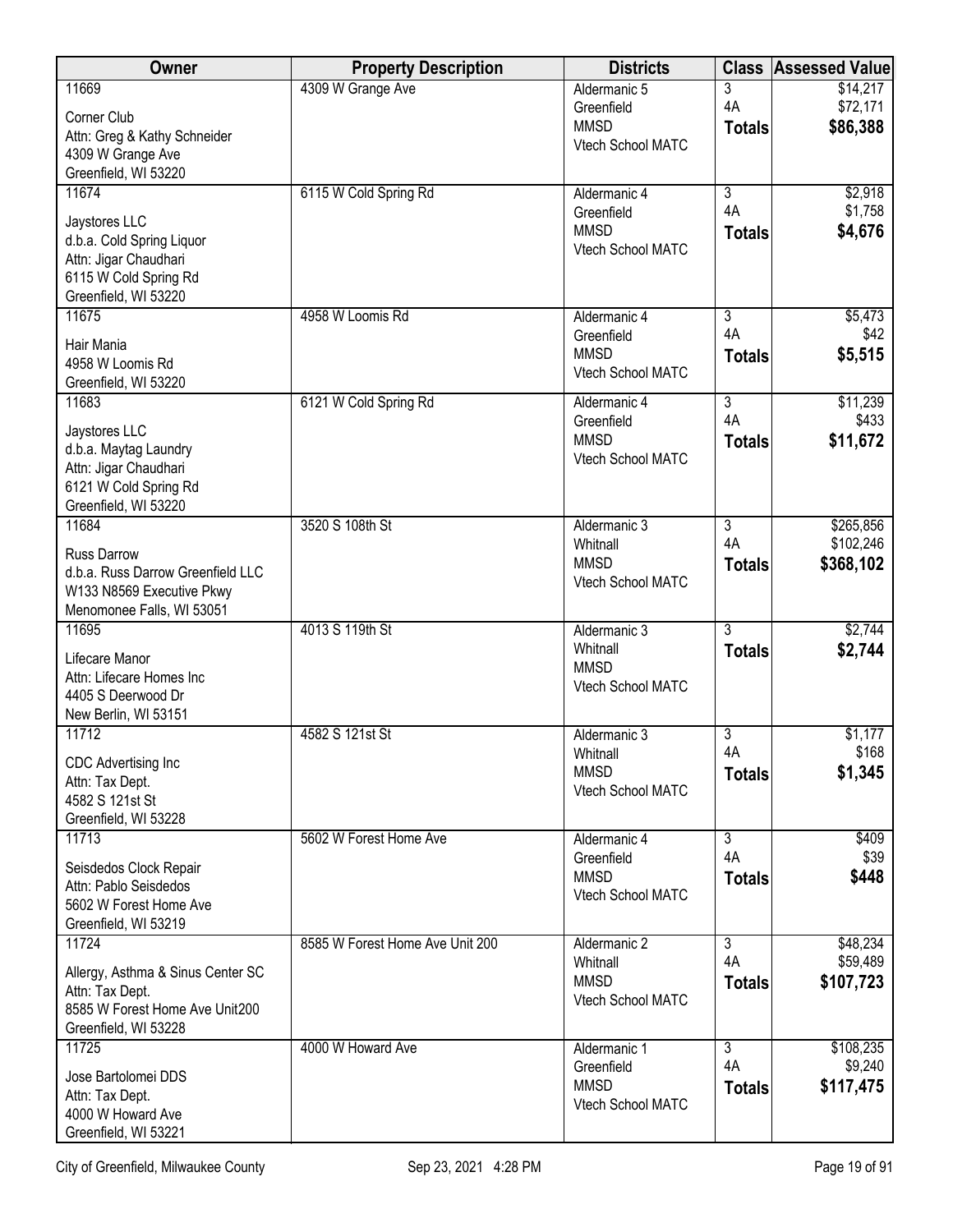| Owner                                                   | <b>Property Description</b>     | <b>Districts</b>               |                      | <b>Class Assessed Value</b> |
|---------------------------------------------------------|---------------------------------|--------------------------------|----------------------|-----------------------------|
| 11738                                                   | 4810 S 76th St Unit 100         | Aldermanic 2<br>Greenfield     | <b>Totals</b>        | \$51<br>\$51                |
| Joseph Kivlin                                           |                                 | <b>MMSD</b>                    |                      |                             |
| 4810 S 76th St Unit 100<br>Greenfield, WI 53220         |                                 | Vtech School MATC              |                      |                             |
| 11742                                                   | 4448 W Loomis Rd Unit 10        | Aldermanic 4                   | $\overline{3}$       | \$96                        |
| <b>A2CL Services LLC</b>                                |                                 | Greenfield<br><b>MMSD</b>      | 4A                   | \$367                       |
| PO Box 341880                                           |                                 | Vtech School MATC              | <b>Totals</b>        | \$463                       |
| Milwaukee, WI 53234-3910                                |                                 |                                |                      |                             |
| 11746                                                   | 4800 W Cold Spring Rd           | Aldermanic 1<br>Greenfield     | $\overline{3}$<br>4A | \$389<br>\$504              |
| D & D Team LLC                                          |                                 | <b>MMSD</b>                    | <b>Totals</b>        | \$893                       |
| d.b.a. Jubilee Apartments                               |                                 | Vtech School MATC              |                      |                             |
| 4314 W Forest Home Ave                                  |                                 |                                |                      |                             |
| Milwaukee, WI 53219<br>11747                            | 4950 S 76th St                  | Aldermanic 2                   | $\overline{3}$       | \$105,520                   |
|                                                         |                                 | Greenfield                     | 4A                   | \$19,662                    |
| Petco Animal Supplies Inc #1929                         |                                 | <b>MMSD</b>                    | <b>Totals</b>        | \$125,182                   |
| Attn: Associated Tax Appraisers<br>PO Box 91119         |                                 | Vtech School MATC              |                      |                             |
| Austin, TX 78709                                        |                                 |                                |                      |                             |
| 11748                                                   | 4818 S 76th St Unit 131         | Aldermanic 2                   | $\overline{3}$       | \$1,751                     |
|                                                         |                                 | Greenfield                     | 4A                   | \$1,706                     |
| Global Health LLC<br>Attn: Shari M Vogt                 |                                 | <b>MMSD</b>                    | <b>Totals</b>        | \$3,457                     |
| 4818 S 76th St Unit 131                                 |                                 | Vtech School MATC              |                      |                             |
| Greenfield, WI 53220                                    |                                 |                                |                      |                             |
| 11752                                                   | 5235 W Loomis Rd                | Aldermanic 5                   | $\overline{3}$       | \$4,653                     |
| Mian's Petroleum Inc                                    |                                 | Greenfield                     | 4A                   | \$141                       |
| 5235 W Loomis Rd                                        |                                 | <b>MMSD</b>                    | <b>Totals</b>        | \$4,794                     |
| Greenfield, WI 53129                                    |                                 | Vtech School MATC              |                      |                             |
| 11757                                                   | 4645 S 27th St                  | Aldermanic 1                   | $\overline{3}$       | \$2,797                     |
| National Quik Cash #257                                 |                                 | Greenfield                     | 4A                   | \$8,899                     |
| Attn: QCHI Financial Services Inc.                      |                                 | TIF 3 (27th St)<br><b>MMSD</b> | <b>Totals</b>        | \$11,696                    |
| 8208 Melrose Dr                                         |                                 | Vtech School MATC              |                      |                             |
| Lenexa, KS 66214                                        |                                 |                                |                      |                             |
| 11760                                                   | 8405 W Forest Home Ave Unit 102 | Aldermanic 2<br>Whitnall       | $\overline{3}$       | \$1,680<br>\$1,680          |
| <b>Bodywork Therapeutics</b>                            |                                 | <b>MMSD</b>                    | <b>Totals</b>        |                             |
| 8405 W Forest Home Ave Unit102                          |                                 | <b>Vtech School MATC</b>       |                      |                             |
| Greenfield, WI 53228<br>11761                           | 4141 S 60th St                  | Aldermanic 4                   | 4A                   | \$1,848                     |
|                                                         |                                 | Greenfield                     | <b>Totals</b>        | \$1,848                     |
| David Schmidt                                           |                                 | <b>MMSD</b>                    |                      |                             |
| d.b.a. Honey Creek Apartments<br>4314 W Forest Home Ave |                                 | Vtech School MATC              |                      |                             |
| Milwaukee, WI 53219                                     |                                 |                                |                      |                             |
| 11765                                                   | 3616 S 32nd St                  | Aldermanic 1                   | $\overline{3}$       | \$752                       |
| Options For Community Growth Inc                        |                                 | Greenfield                     | 4A                   | \$42                        |
| 11823 W Janesville Rd                                   |                                 | <b>MMSD</b>                    | <b>Totals</b>        | \$794                       |
| Hales Corners, WI 53130                                 |                                 | Vtech School MATC              |                      |                             |
| 11767                                                   | 4811 S 76th St Unit 14          | Aldermanic 2                   | $\overline{3}$       | \$1,116                     |
| Freight Watch Inc                                       |                                 | Greenfield                     | <b>Totals</b>        | \$1,116                     |
| Attn: William B Bond                                    |                                 | <b>MMSD</b>                    |                      |                             |
| 4811 S 76th St Ste 14                                   |                                 | Vtech School MATC              |                      |                             |
| Milwaukee, WI 53220                                     |                                 |                                |                      |                             |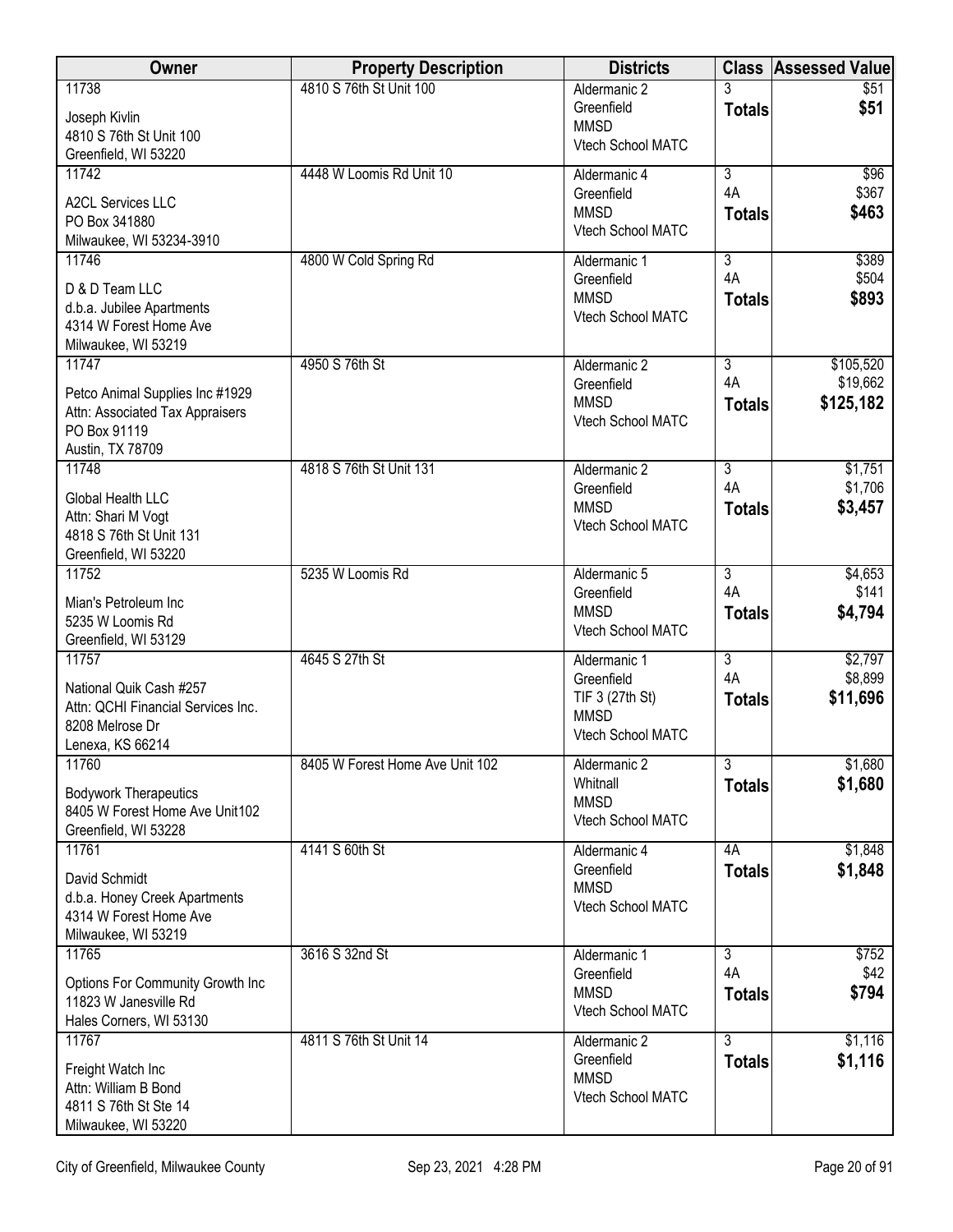| Owner                                                                                                                   | <b>Property Description</b>                                  | <b>Districts</b>                                                                             |                                       | <b>Class Assessed Value</b>       |
|-------------------------------------------------------------------------------------------------------------------------|--------------------------------------------------------------|----------------------------------------------------------------------------------------------|---------------------------------------|-----------------------------------|
| 11770<br>Open Advanced MRI Of Milw II LLC<br>d.b.a. MH Imaging - Milwaukee<br>7818 W Layton Ave<br>Greenfield, WI 53220 | 7818 W Layton Ave                                            | Aldermanic 2<br>Greenfield<br><b>MMSD</b><br>Vtech School MATC                               | 3<br>4A<br><b>Totals</b>              | \$5,286<br>\$134,637<br>\$139,923 |
| 11771<br>Longo Chiropractic SC<br>8405 W Forest Home Ave Unit101<br>Greenfield, WI 53228                                | 8405 W Forest Home Ave Unit 101<br><b>DOOMAGE ASSESSMENT</b> | Aldermanic 2<br>Whitnall<br><b>MMSD</b><br>Vtech School MATC                                 | $\overline{3}$<br>4A<br><b>Totals</b> | \$18,167<br>\$252<br>\$18,419     |
| 11772<br>American Industrial Medical Inc<br>10521 W Layton Ave<br>2nd Floor SW<br>Greenfield, WI 53228                  | 10521 W Layton Ave Unit 204<br><b>DOOMAGE ASSESSMENT</b>     | Aldermanic 3<br>Whitnall<br><b>MMSD</b><br>Vtech School MATC                                 | $\overline{3}$<br>4A<br><b>Totals</b> | \$6,075<br>\$84<br>\$6,159        |
| 11774<br>West Marine Products #1735<br>d.b.a. West Marine<br>PO Box 969<br>Red Oak, TX 75154                            | 4141 S 76th St                                               | Aldermanic 2<br>Greenfield<br><b>MMSD</b><br>Vtech School MATC                               | $\overline{3}$<br>4A<br><b>Totals</b> | \$15,593<br>\$420<br>\$16,013     |
| 11784<br>Advanced Pain Management, SC<br>4131 W Loomis Rd Unit 300<br>Greenfield, WI 53221                              | 4448 W Loomis Rd Unit 202<br><b>DOOMAGE ASSESSMENT</b>       | Aldermanic 4<br>Greenfield<br><b>MMSD</b><br>Vtech School MATC                               | $\overline{3}$<br>4A<br><b>Totals</b> | \$5,858<br>\$10,794<br>\$16,652   |
| 11786<br>Magner Hueneke, Smith & Borda LLP<br>4377 W Loomis Rd<br>Greenfield, WI 53220                                  | 4377 W Loomis Rd<br><b>DOOMAGE ASSESSMENT</b>                | Aldermanic 1<br>Greenfield<br>TIF 5 (Loomis<br>Crossing)<br><b>MMSD</b><br>Vtech School MATC | $\overline{3}$<br>4A<br><b>Totals</b> | \$1,206<br>\$310<br>\$1,516       |
| 11793<br>Realty Management Consultants Inc<br>Attn: Susan Riordan<br>4811 S 76th St Unit 211<br>Greenfield, WI 53220    | 4811 S 76th St Unit 211                                      | Aldermanic 2<br>Greenfield<br><b>MMSD</b><br>Vtech School MATC                               | $\overline{3}$<br>4A<br><b>Totals</b> | \$1,975<br>\$42<br>\$2,017        |
| 11797<br>Homes For Independent Living-240<br>d.b.a. Arbor House<br>PO Box 278<br>Dousman, WI 53118                      | 4570 S 117th St                                              | Aldermanic 3<br>Whitnall<br><b>MMSD</b><br>Vtech School MATC                                 | $\overline{3}$<br>4A<br><b>Totals</b> | \$1,526<br>\$3,293<br>\$4,819     |
| 11806<br>VICI Beauty School & Salon<br>16871 W Greenfield Ave<br>New Berlin, WI 53151                                   | 4111 S 108th St                                              | Aldermanic 3<br>Whitnall<br><b>MMSD</b><br>Vtech School MATC                                 | $\overline{3}$<br>4A<br><b>Totals</b> | \$35,853<br>\$61,673<br>\$97,526  |
| 11807<br><b>VICI Beans</b><br>16871 W Greenfield Ave<br>New Berlin, WI 53151                                            | 4111 S 108th St                                              | Aldermanic 3<br>Whitnall<br><b>MMSD</b><br>Vtech School MATC                                 | $\overline{3}$<br>4A<br><b>Totals</b> | \$2,166<br>\$84<br>\$2,250        |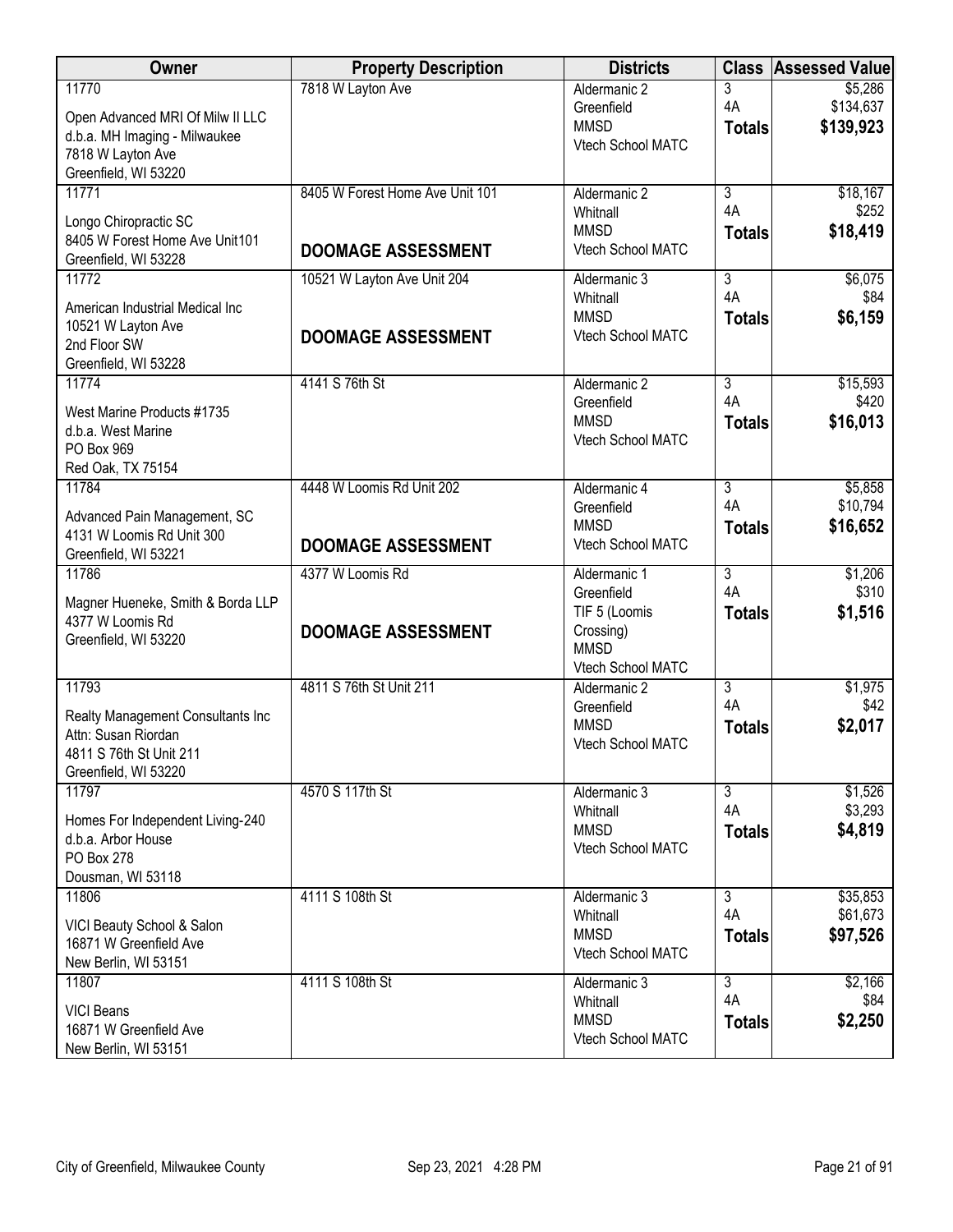| Owner                                     | <b>Property Description</b> | <b>Districts</b>           |                      | <b>Class Assessed Value</b> |
|-------------------------------------------|-----------------------------|----------------------------|----------------------|-----------------------------|
| 11813                                     | 4056 S 43rd St              | Aldermanic 1               | 3                    | \$20,302                    |
| Cherokee Villa Apartments LLC             |                             | Greenfield                 | 4A                   | \$840                       |
| Attn: Marto LLC                           |                             | <b>MMSD</b>                | <b>Totals</b>        | \$21,142                    |
| PO Box 510675                             |                             | <b>Vtech School MATC</b>   |                      |                             |
| Milwaukee, WI 53203                       |                             |                            |                      |                             |
| 11818                                     | 5075 S 76th St              | Aldermanic 2               | $\overline{3}$       | \$91,658                    |
| Roaring Fork LLC                          |                             | Greenfield                 | 4A                   | \$132,111                   |
| d.b.a. Qdoba Mexican Eats                 |                             | <b>MMSD</b>                | <b>Totals</b>        | \$223,769                   |
| 241 N Broadway Ste 501                    |                             | Vtech School MATC          |                      |                             |
| Milwaukee, WI 53202                       |                             |                            |                      |                             |
| 11823                                     | 7115 W Forest Home Ave      | Aldermanic 4               | 3                    | \$14,088                    |
| Fons & Fons                               |                             | Greenfield                 | 4A                   | \$476                       |
| d.b.a. Attorneys At Law                   |                             | <b>MMSD</b>                | <b>Totals</b>        | \$14,564                    |
| 7115 W Forest Home Ave                    | <b>DOOMAGE ASSESSMENT</b>   | Vtech School MATC          |                      |                             |
| Greenfield, WI 53220                      |                             |                            |                      |                             |
| 11824                                     | 4370 S 76th St              | Aldermanic 4               | $\overline{3}$       | \$6,035                     |
| Shorehaven Behavioral Health Inc          |                             | Greenfield                 | <b>Totals</b>        | \$6,035                     |
| 4370 S 76th St                            |                             | <b>MMSD</b>                |                      |                             |
| Greenfield, WI 53220                      | <b>DOOMAGE ASSESSMENT</b>   | Vtech School MATC          |                      |                             |
| 11827                                     | 2833 W Layton Ave           | Aldermanic 5               | 3                    | \$542                       |
| WI Wholesale Mortgage LLC                 |                             | Greenfield                 | 4A                   | \$168                       |
| 2833 W Layton Ave                         |                             | TIF 3 (27th St)            | <b>Totals</b>        | \$710                       |
| Greenfield, WI 53221                      | <b>DOOMAGE ASSESSMENT</b>   | <b>MMSD</b>                |                      |                             |
|                                           |                             | Vtech School MATC          |                      |                             |
| 11831                                     | 7411 W Layton Ave           | Aldermanic 2<br>Greenfield | $\overline{3}$<br>4A | \$1,824<br>\$2,370          |
| Shoeco 6, LLC                             |                             | <b>MMSD</b>                | <b>Totals</b>        | \$4,194                     |
| d.b.a. New Balance Milwaukee              |                             | Vtech School MATC          |                      |                             |
| Attn: Stan's Bootery Inc                  |                             |                            |                      |                             |
| 17155 W Bluemound Rd Ste C                |                             |                            |                      |                             |
| Brookfield, WI 53005<br>11832             | 7477 W Layton Ave           | Aldermanic 2               | 3                    | \$40,495                    |
|                                           |                             | Greenfield                 | 4A                   | \$297                       |
| DP Enterprises Midwest LLC                |                             | <b>MMSD</b>                | <b>Totals</b>        | \$40,792                    |
| d.b.a. Jewelry Center                     |                             | Vtech School MATC          |                      |                             |
| 7477 W Layton Ave<br>Greenfield, WI 53220 |                             |                            |                      |                             |
| 11833                                     | 7306 W Layton Ave           | Aldermanic 4               | $\overline{3}$       | \$13,912                    |
|                                           |                             | Greenfield                 | 4A                   | \$840                       |
| Dermatologic Surgery Associates SC        |                             | <b>MMSD</b>                | <b>Totals</b>        | \$14,752                    |
| PO Box 20768                              |                             | Vtech School MATC          |                      |                             |
| Greenfield, WI 53220<br>11834             |                             |                            |                      |                             |
|                                           | 7515 W Layton Ave           | Aldermanic 2<br>Greenfield | $\overline{3}$<br>4A | \$23,674<br>\$24,316        |
| Vitamin Shoppe                            |                             | <b>MMSD</b>                | <b>Totals</b>        | \$47,990                    |
| Attn: Vitamin Shoppe Industries Inc       |                             | Vtech School MATC          |                      |                             |
| 400 Plaza Dr                              |                             |                            |                      |                             |
| 3rd Floor, Side B<br>Secaucus, NJ 07094   |                             |                            |                      |                             |
| 11837                                     | 4820 W Loomis Rd            | Aldermanic 4               | 3                    | \$15,552                    |
|                                           |                             | Greenfield                 | 4A                   | \$88                        |
| Stu's Flooring                            |                             | <b>MMSD</b>                | <b>Totals</b>        | \$15,640                    |
| 4820 W Loomis Rd                          |                             | Vtech School MATC          |                      |                             |
| Greenfield, WI 53220                      |                             |                            |                      |                             |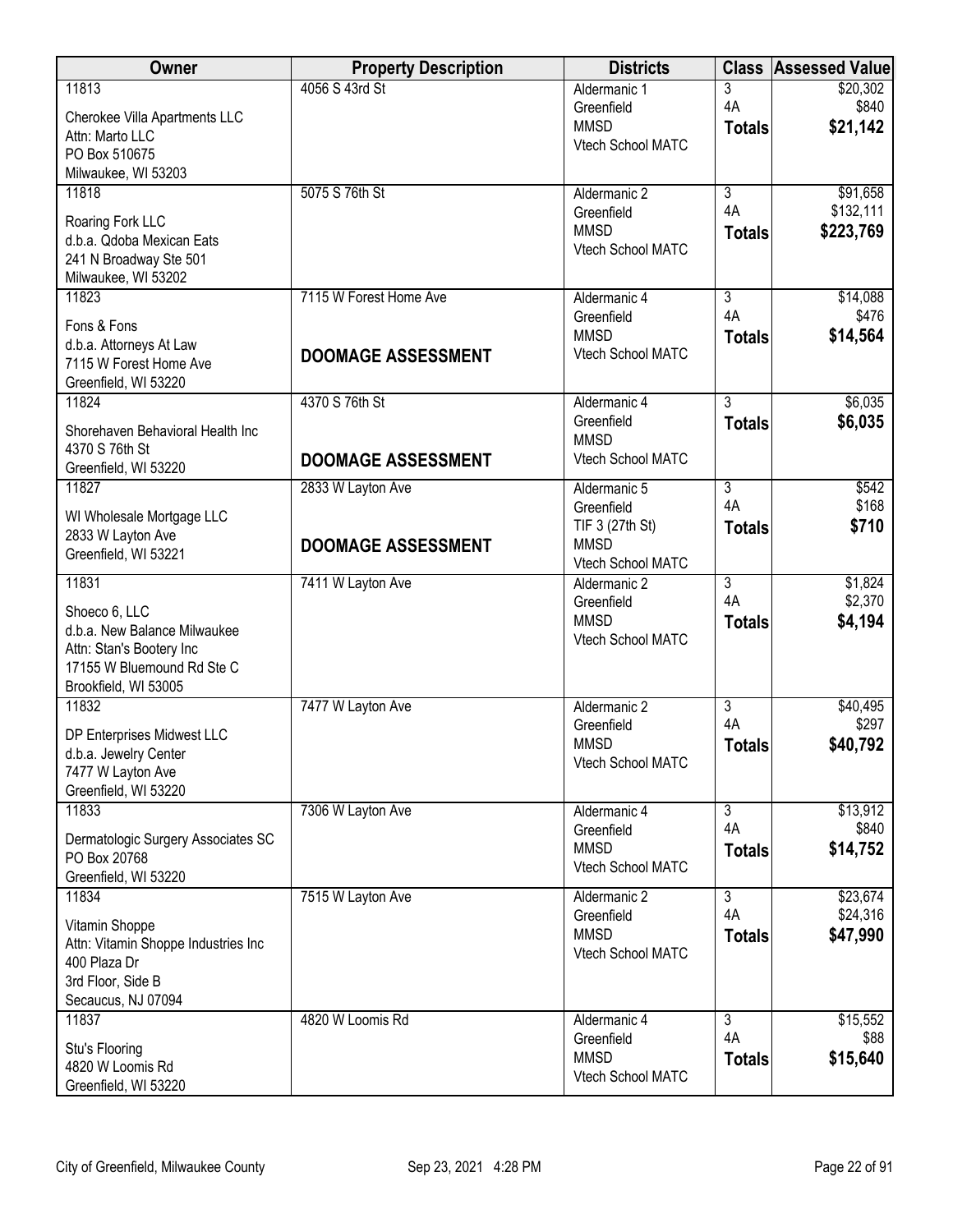| Owner                                                    | <b>Property Description</b> | <b>Districts</b>                 |                                 | <b>Class Assessed Value</b> |
|----------------------------------------------------------|-----------------------------|----------------------------------|---------------------------------|-----------------------------|
| 11851                                                    | 10700 W Howard Ave          | Aldermanic 3                     | 3                               | \$5,390                     |
| Edward D Jones & Co.                                     |                             | Whitnall<br><b>MMSD</b>          | 4A                              | \$734<br>\$6,124            |
| Attn: Tax Reporting #25288                               |                             | Vtech School MATC                | <b>Totals</b>                   |                             |
| PO Box 66528<br>St. Louis, MO 63166                      |                             |                                  |                                 |                             |
| 11852                                                    | 11125 W Layton Ave          | Aldermanic 3                     | $\overline{3}$                  | \$2,594                     |
|                                                          |                             | Whitnall                         | 4A                              | \$1,680                     |
| Castle Senior Living, Inc<br>Attn: CBRF-Emerald Castle   |                             | <b>MMSD</b>                      | <b>Totals</b>                   | \$4,274                     |
| 13050 W Cleveland Ave                                    |                             | Vtech School MATC                |                                 |                             |
| New Berlin, WI 53151                                     |                             |                                  |                                 |                             |
| 11856                                                    | 4111 S 108th St             | Aldermanic 3                     | $\overline{3}$                  | \$10,126                    |
| VICI Capilli Salon & Spa                                 |                             | Whitnall                         | 4A                              | \$4,464                     |
| Attn: Capilli Park LLC                                   |                             | <b>MMSD</b><br>Vtech School MATC | <b>Totals</b>                   | \$14,590                    |
| 16871 W Greenfield Ave                                   |                             |                                  |                                 |                             |
| New Berlin, WI 53151<br>11858                            | 4950 S 74th St              | Aldermanic 2                     | $\overline{3}$                  | \$10,080                    |
|                                                          |                             | Greenfield                       | <b>Totals</b>                   | \$10,080                    |
| Viking Sewing Inc #283<br>d.b.a. Husqvarna Viking Sewing |                             | <b>MMSD</b>                      |                                 |                             |
| Company                                                  | <b>DOOMAGE ASSESSMENT</b>   | Vtech School MATC                |                                 |                             |
| 1714 Heil Quaker Blvd #130                               |                             |                                  |                                 |                             |
| Lavergne, TN 37086                                       |                             |                                  |                                 |                             |
| 11859                                                    | 4717 W Forest Home Ave      | Aldermanic 1                     | $\overline{3}$                  | \$14,280                    |
| Bihler & Kuehl SC                                        |                             | Greenfield<br><b>MMSD</b>        | <b>Totals</b>                   | \$14,280                    |
| 4717 W Forest Home Ave                                   | <b>DOOMAGE ASSESSMENT</b>   | Vtech School MATC                |                                 |                             |
| Greenfield, WI 53219<br>11860                            | 3707 W Loomis Rd            | Aldermanic 1                     | $\overline{3}$                  | \$168                       |
|                                                          |                             | Greenfield                       | 4A                              | \$168                       |
| Berkel Midwest Sales & Service Inc                       |                             | <b>MMSD</b>                      | <b>Totals</b>                   | \$336                       |
| 2622 Hogan Ave<br>LaPorte, IN 46350                      |                             | Vtech School MATC                |                                 |                             |
| 11885                                                    | 5016 S 74th St              | Aldermanic 2                     | $\overline{3}$                  | \$5,329                     |
| Penzeys Spice Company                                    |                             | Greenfield                       | 4A                              | \$891                       |
| d.b.a. Penzeys Spices                                    |                             | <b>MMSD</b>                      | <b>Totals</b>                   | \$6,220                     |
| 19300 W Janacek Ct                                       |                             | Vtech School MATC                |                                 |                             |
| Brookfield, WI 53045                                     |                             |                                  |                                 |                             |
| 11886                                                    | 8450 Sura Ln                | Aldermanic 2<br>Greenfield       | $\overline{\overline{3}}$<br>4A | \$63,316<br>\$768           |
| David's Bridal, LLC #108                                 |                             | TIF 6 (84th & Layton)            | <b>Totals</b>                   | \$64,084                    |
| Attn: VFSI<br>PO Box 460                                 |                             | <b>MMSD</b>                      |                                 |                             |
| Braselton, GA 30517                                      |                             | <b>Vtech School MATC</b>         |                                 |                             |
| 11887                                                    | 5058 S 74th St              | Aldermanic 2                     | $\overline{3}$                  | \$49,156                    |
| Party City Corp                                          |                             | Greenfield                       | 4A                              | \$31,332                    |
| Attn: Tax Dept.                                          |                             | <b>MMSD</b>                      | <b>Totals</b>                   | \$80,488                    |
| 25 Green Pond Rd Ste 1                                   |                             | Vtech School MATC                |                                 |                             |
| Rockaway, NJ 07866                                       |                             |                                  |                                 |                             |
| 11891                                                    | 3817 S 108th St             | Aldermanic 3<br>Whitnall         | $\overline{3}$<br>4A            | \$6,551<br>\$7,886          |
| Taglio Salon & Spa                                       |                             | <b>MMSD</b>                      | <b>Totals</b>                   | \$14,437                    |
| 3817 S 108th St                                          |                             | Vtech School MATC                |                                 |                             |
| Greenfield, WI 53228                                     |                             |                                  |                                 |                             |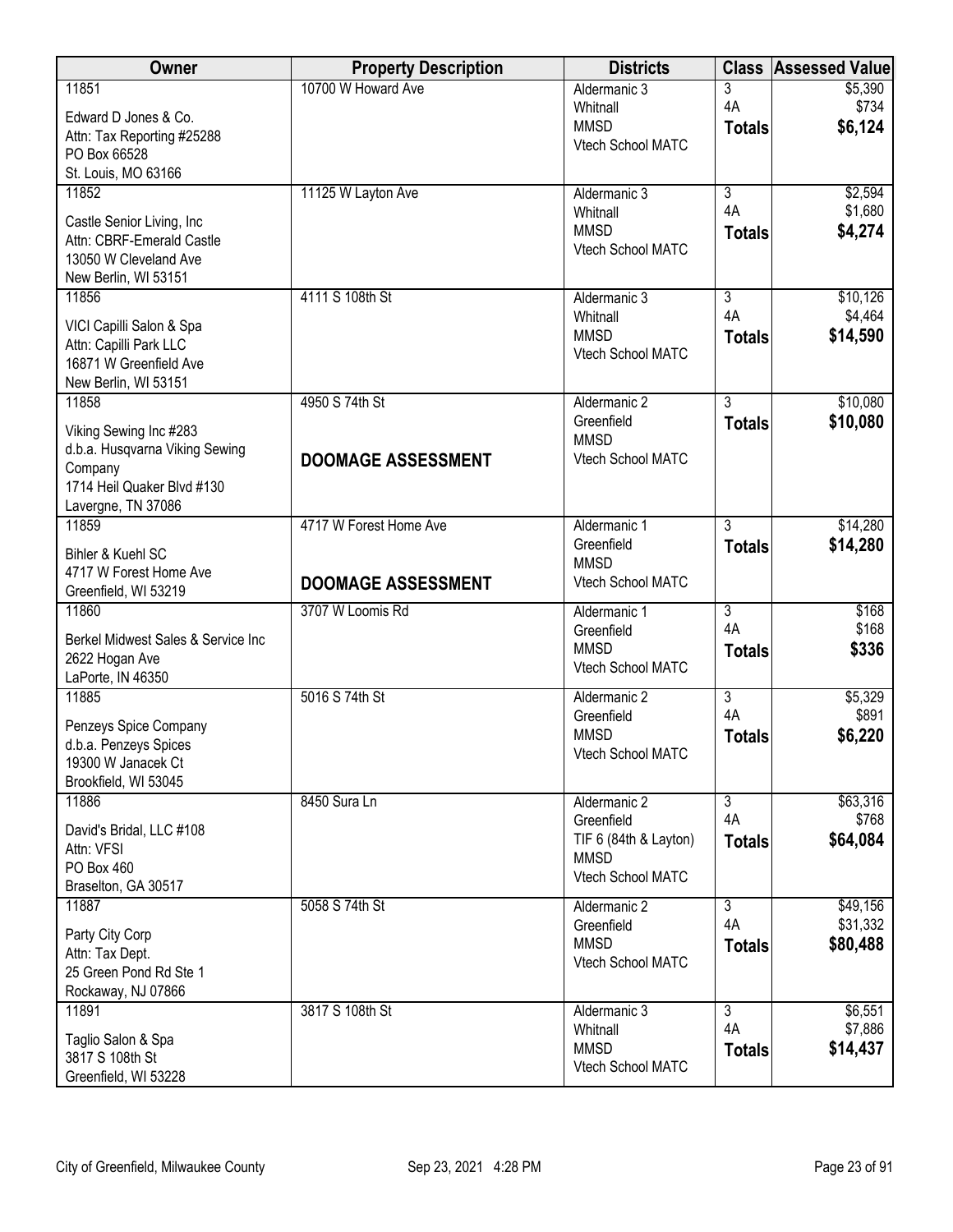| Owner                                                                                                           | <b>Property Description</b>                   | <b>Districts</b>                                                                  | <b>Class</b>                          | <b>Assessed Value</b>             |
|-----------------------------------------------------------------------------------------------------------------|-----------------------------------------------|-----------------------------------------------------------------------------------|---------------------------------------|-----------------------------------|
| 11895<br><b>Bright Rainbow LLC</b><br>d.b.a. Bright Rainbow Academy<br>3340 W Loomis Rd<br>Greenfield, WI 53221 | 3340 W Loomis Rd<br><b>DOOMAGE ASSESSMENT</b> | Aldermanic 1<br>Greenfield<br><b>MMSD</b><br>Vtech School MATC                    | 3<br>4A<br><b>Totals</b>              | \$317<br>\$420<br>\$737           |
| 11899<br>Sweet Tooth Dental<br>Attn: Dr Tsiampas<br>3827 S 108th St<br>Greenfield, WI 53228                     | 3827 S 108th St<br><b>DOOMAGE ASSESSMENT</b>  | Aldermanic 3<br>Whitnall<br><b>MMSD</b><br><b>Vtech School MATC</b>               | $\overline{3}$<br>4A<br><b>Totals</b> | \$58,800<br>\$559<br>\$59,359     |
| 11908<br>Wendy Pietz DDS S.C.<br>4600 W Loomis Rd Unit 220<br>Greenfield, WI 53220                              | 4600 W Loomis Rd Unit 220                     | Aldermanic 4<br>Greenfield<br><b>MMSD</b><br>Vtech School MATC                    | $\overline{3}$<br>4A<br><b>Totals</b> | \$45,396<br>\$1,100<br>\$46,496   |
| 11910<br>Diamond Jim Motor Cars<br>5251 S 27th St<br>Greenfield, WI 53221                                       | 5251 S 27th St<br><b>DOOMAGE ASSESSMENT</b>   | Aldermanic 5<br>Greenfield<br>TIF 3 (27th St)<br><b>MMSD</b><br>Vtech School MATC | $\overline{3}$<br>4A<br><b>Totals</b> | \$3,368<br>\$20,725<br>\$24,093   |
| 11918<br>Subway<br>Attn: Lakshmi Inc.<br>10600 W Layton Ave<br>Greenfield, WI 53228                             | 10600 W Layton Ave                            | Aldermanic 3<br>Whitnall<br><b>MMSD</b><br>Vtech School MATC                      | $\overline{3}$<br><b>Totals</b>       | \$21,258<br>\$21,258              |
| 11919<br>Autumn Living<br>Attn: Allen Schoenleber<br>4340 S 116th St<br>Greenfield, WI 53228                    | 4340 S 116th St                               | Aldermanic 3<br>Whitnall<br><b>MMSD</b><br>Vtech School MATC                      | $\overline{3}$<br>4A<br><b>Totals</b> | \$5,075<br>\$1,117<br>\$6,192     |
| 11920<br>Veolia Environmental Services NA<br>Attn: Ryan LLC<br>13155 Noel Rd Ste 100<br>Dallas, TX 75240        | 8450 W Forest Home Ave                        | Aldermanic 2<br>Greenfield<br><b>MMSD</b><br>Vtech School MATC                    | $\overline{3}$<br>4A<br><b>Totals</b> | \$143,044<br>\$1,680<br>\$144,724 |
| 11923<br>Carraba's Italian Grille LLC<br>Attn: Ernst & Young LLP<br>818 18th Ave S #800<br>Nashville, TN 37203  | 4765 S 76th St                                | Aldermanic 2<br>Greenfield<br><b>MMSD</b><br>Vtech School MATC                    | $\overline{3}$<br>4A<br><b>Totals</b> | \$81,426<br>\$13,445<br>\$94,871  |
| 11930<br>Carini Dental<br>10707 W Beloit Rd<br>Greenfield, WI 53228                                             | 10707 W Beloit Rd                             | Aldermanic 3<br>Whitnall<br><b>MMSD</b><br>Vtech School MATC                      | $\overline{3}$<br>4A<br><b>Totals</b> | \$12,559<br>\$42,050<br>\$54,609  |
| 11932<br>Johnson Fitness Equipment<br>d.b.a. 2nd Wind Exercise<br>1600 Landmark Dr<br>Cottage Grove, WI 53527   | 8405 W Layton Ave                             | Aldermanic 2<br>Greenfield<br><b>MMSD</b><br>Vtech School MATC                    | $\overline{3}$<br>4A<br><b>Totals</b> | \$132<br>\$57,452<br>\$57,584     |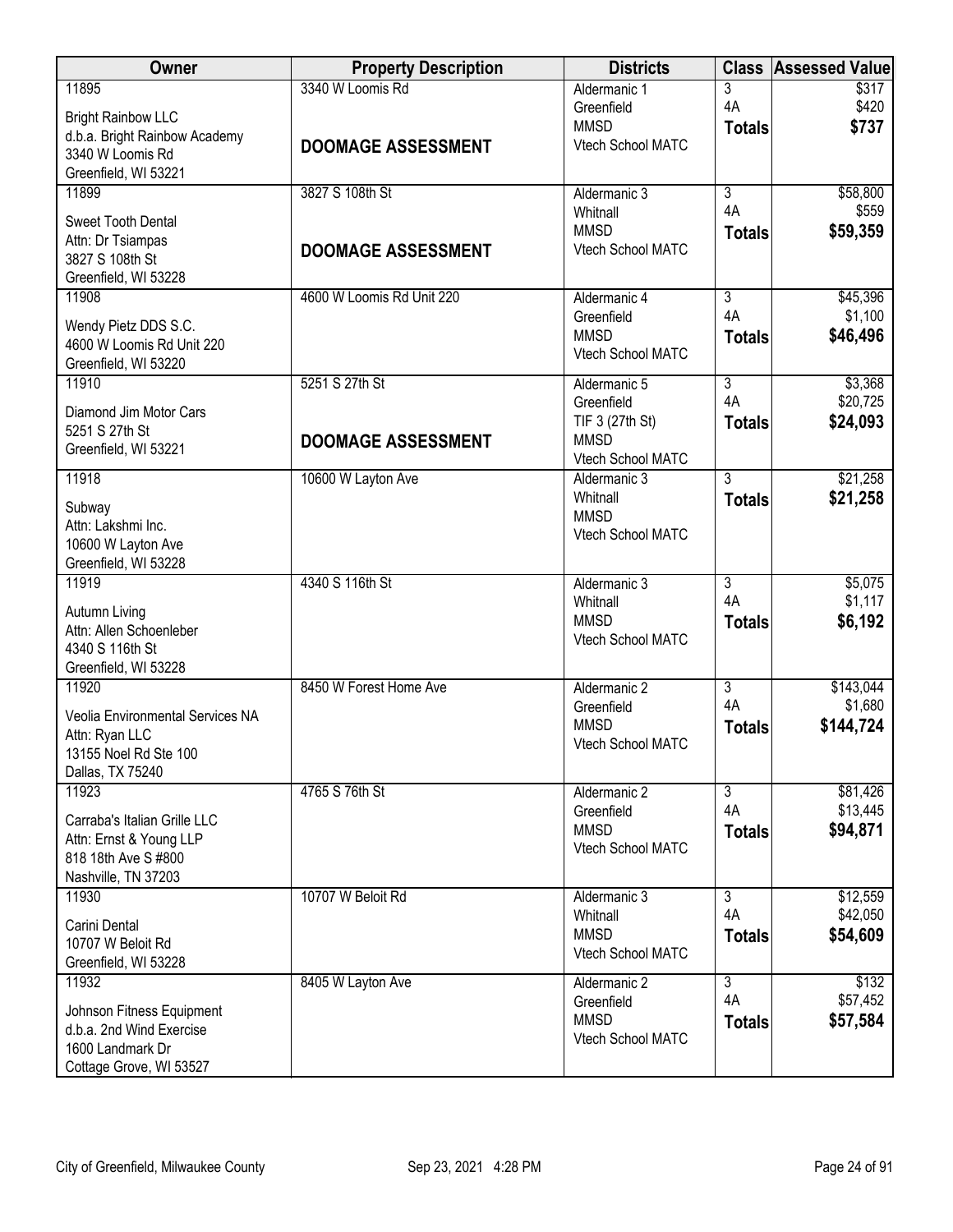| <b>Owner</b>                                    | <b>Property Description</b> | <b>Districts</b>                 | <b>Class</b>         | <b>Assessed Value</b> |
|-------------------------------------------------|-----------------------------|----------------------------------|----------------------|-----------------------|
| 11937                                           | 2755 W Ramsey Ave           | Aldermanic 5                     | 3                    | \$4,200               |
| A&W 2000 LLC                                    |                             | Greenfield<br><b>MMSD</b>        | <b>Totals</b>        | \$4,200               |
| d.b.a. Holy Land Grocery                        | <b>DOOMAGE ASSESSMENT</b>   | Vtech School MATC                |                      |                       |
| 2755 W Ramsey Ave                               |                             |                                  |                      |                       |
| Greenfield, WI 53221<br>11938                   | 5005 S 74th St              | Aldermanic 2                     | $\overline{3}$       | \$90,801              |
|                                                 |                             | Greenfield                       | 4A                   | \$17,726              |
| PetSmart #1631                                  |                             | <b>MMSD</b>                      | <b>Totals</b>        | \$108,527             |
| Attn: Ryan, LLC<br>PO Box 4900                  |                             | Vtech School MATC                |                      |                       |
| Dept 350                                        |                             |                                  |                      |                       |
| Scottsdale, AZ 85261                            |                             |                                  |                      |                       |
| 11940                                           | 4101 W Howard Ave           | Aldermanic 1                     | $\overline{3}$       | \$66,931              |
| Star Tanning And Laundromat                     |                             | Greenfield                       | 4A                   | \$84                  |
| Attn: Susan Link-Manson                         |                             | <b>MMSD</b><br>Vtech School MATC | <b>Totals</b>        | \$67,015              |
| W172 S7297 Lannon Dr                            |                             |                                  |                      |                       |
| Muskego, WI 53150                               |                             |                                  |                      |                       |
| 11941                                           | 7431 W Cold Spring Rd       | Aldermanic 4<br>Greenfield       | $\overline{3}$<br>4A | \$9,593<br>\$3,569    |
| House Of Insurance                              |                             | <b>MMSD</b>                      | <b>Totals</b>        | \$13,162              |
| 7431 W Cold Spring Rd                           |                             | Vtech School MATC                |                      |                       |
| Greenfield, WI 53220<br>11942                   | 4645 S 108th St             | Aldermanic 3                     | $\overline{3}$       | \$3,360               |
|                                                 |                             | Whitnall                         | <b>Totals</b>        | \$3,360               |
| <b>TN Nails</b>                                 |                             | <b>MMSD</b>                      |                      |                       |
| 4645 S 108th St<br>Greenfield, WI 53228         | <b>DOOMAGE ASSESSMENT</b>   | Vtech School MATC                |                      |                       |
| 11943                                           | 3365 S 103rd St Unit 100    | Aldermanic 3                     | $\overline{3}$       | \$13,207              |
|                                                 |                             | West Allis/West                  | 4A                   | \$48,127              |
| Children's Medical Group-Oklahoma<br>Pediatrics |                             | Milwaukee                        | <b>Totals</b>        | \$61,334              |
| 9000 W Wisconsin Ave MS900                      |                             | <b>MMSD</b>                      |                      |                       |
| PO Box 1997                                     |                             | Vtech School MATC                |                      |                       |
| Milwaukee, WI 53201                             |                             |                                  |                      |                       |
| 11947                                           | 3983 S Prairie Hill Ln      | Aldermanic 2                     | $\overline{3}$       | \$1,710               |
| <b>Greenfield Senior Housing V LLC</b>          |                             | Greenfield<br><b>MMSD</b>        | 4A                   | \$126<br>\$1,836      |
| Attn: Cardinal Capital Management               |                             | Vtech School MATC                | <b>Totals</b>        |                       |
| 901 S 70th St                                   |                             |                                  |                      |                       |
| West Allis, WI 53214<br>11950                   | 3442 S 103rd St             | Aldermanic 3                     | $\overline{3}$       | \$56,795              |
|                                                 |                             | West Allis/West                  | <b>Totals</b>        | \$56,795              |
| Progressive Casualty Insurance Co               |                             | Milwaukee                        |                      |                       |
| 6300 Wilson Mills Rd<br>W33 Tax                 |                             | <b>MMSD</b>                      |                      |                       |
| Mayfield Village, OH 44143                      |                             | Vtech School MATC                |                      |                       |
| 11951                                           | 4861 S 27th St              | Aldermanic 5                     | 3                    | \$28,834              |
| ATI Physical Therapy #0124                      |                             | Greenfield                       | <b>Totals</b>        | \$28,834              |
| c/o Advanced Property Tax Compliance            |                             | TIF 3 (27th St)                  |                      |                       |
| 1611 N Interstate 35E Ste 428                   |                             | <b>MMSD</b><br>Vtech School MATC |                      |                       |
| Carrollton, TX 75006-8616                       |                             |                                  |                      |                       |
| 11956                                           | 6261 S 27th St              | Aldermanic 5                     | $\overline{3}$       | \$17,682              |
| Dollar Tree # 3505                              |                             | Greenfield<br><b>MMSD</b>        | 4A                   | \$1,609<br>\$19,291   |
| d.b.a. Dollar Tree Stores                       |                             | Vtech School MATC                | <b>Totals</b>        |                       |
| Attn: Grant Thornton LLP                        |                             |                                  |                      |                       |
| PO Box 4747<br>Oak Brook, IL 60522-4747         |                             |                                  |                      |                       |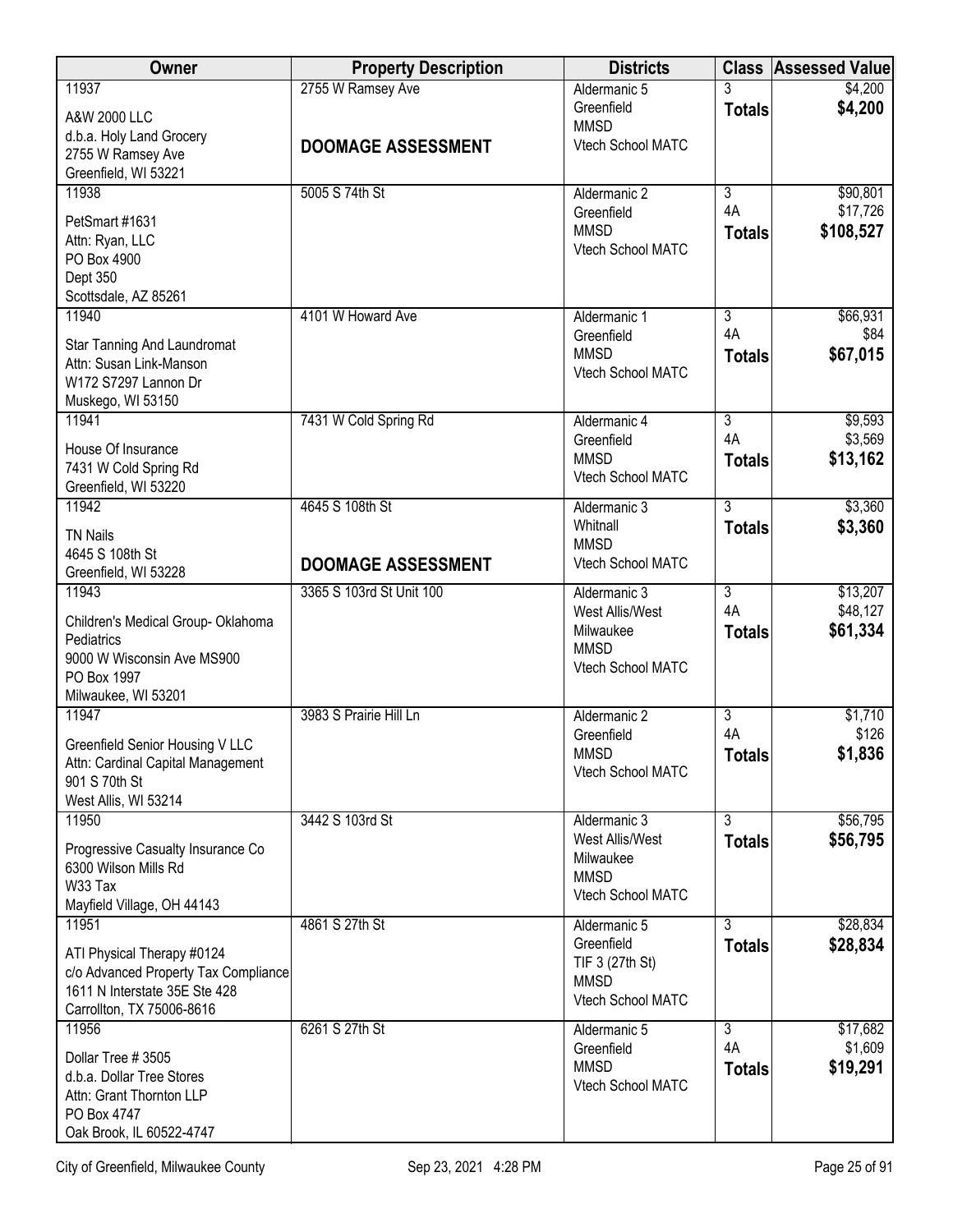| Owner                                           | <b>Property Description</b>     | <b>Districts</b>                     | <b>Class</b>         | <b>Assessed Value</b> |
|-------------------------------------------------|---------------------------------|--------------------------------------|----------------------|-----------------------|
| 11961                                           | 7497 W Layton Ave               | Aldermanic 2                         | 3                    | \$2,667               |
| Games Workshop                                  |                                 | Greenfield                           | 4A                   | \$5,620               |
| 6211 E Holmes Rd                                |                                 | <b>MMSD</b><br>Vtech School MATC     | <b>Totals</b>        | \$8,287               |
| Memphis, TN 38141                               |                                 |                                      |                      |                       |
| 11962                                           | 4981 S 76th St                  | Aldermanic 2                         | $\overline{3}$       | \$5,544               |
| Artsons Inc                                     |                                 | Greenfield                           | 4A                   | \$19,318              |
| d.b.a. Art's Cameras Plus                       |                                 | <b>MMSD</b>                          | <b>Totals</b>        | \$24,862              |
| 4981 S 76th St                                  |                                 | Vtech School MATC                    |                      |                       |
| Greenfield, WI 53220                            |                                 |                                      |                      |                       |
| 11964                                           | 7575 W Edgerton Ave             | Aldermanic 2                         | 3                    | \$173,048             |
| Red Robin International Inc                     |                                 | Greenfield                           | 4A                   | \$80,753              |
| d.b.a. Red Robin International Inc #625         |                                 | <b>MMSD</b>                          | <b>Totals</b>        | \$253,801             |
| Attn: Marvin F Poer and Company                 |                                 | Vtech School MATC                    |                      |                       |
| PO Box 802206                                   |                                 |                                      |                      |                       |
| Dallas, TX 75380-2206                           |                                 |                                      |                      |                       |
| 11968                                           | 7424 W Forest Home Ave          | Aldermanic 4                         | $\overline{3}$       | \$26,296              |
| Kids 'N Care Ltd                                |                                 | Greenfield<br><b>MMSD</b>            | 4A                   | \$1,306<br>\$27,602   |
| 7424 W Forest Home Ave                          |                                 | Vtech School MATC                    | <b>Totals</b>        |                       |
| Greenfield, WI 53220-3358                       |                                 |                                      |                      |                       |
| 11971                                           | 5430 W Layton Ave               | Aldermanic 4                         | $\overline{3}$<br>4A | \$41,700              |
| <b>Bilt-Rite Furniture</b>                      |                                 | Greenfield                           |                      | \$44,520              |
| 5430 W Layton Ave                               | <b>DOOMAGE ASSESSMENT</b>       | TIF 4 (60th & Layton)<br><b>MMSD</b> | <b>Totals</b>        | \$86,220              |
| Greenfield, WI 53220                            |                                 | Vtech School MATC                    |                      |                       |
| 11976                                           | 4901 S 27th St                  | Aldermanic 5                         | $\overline{3}$       | \$18,480              |
|                                                 |                                 | Greenfield                           | <b>Totals</b>        | \$18,480              |
| K. Embroidery / M Embroidery<br>Attn: Tax Dept. |                                 | TIF 3 (27th St)                      |                      |                       |
| 4901 S 27th St                                  | <b>DOOMAGE ASSESSMENT</b>       | <b>MMSD</b>                          |                      |                       |
| Greenfield, WI 53221                            |                                 | Vtech School MATC                    |                      |                       |
| 11978                                           | 8100 W Forest Garden Ct         | Aldermanic 2                         | 3                    | \$889                 |
| Quail Hollow Apartments                         |                                 | Greenfield                           | 4A                   | \$672                 |
| Attn: David P Schmidt                           |                                 | <b>MMSD</b>                          | <b>Totals</b>        | \$1,561               |
| 4314 W Forest Home Ave                          |                                 | Vtech School MATC                    |                      |                       |
| Milwaukee, WI 53219                             |                                 |                                      |                      |                       |
| 11995                                           | 3033 W Layton Ave Unit 201      | Aldermanic 5                         | $\overline{3}$       | \$32                  |
| Elizabeth Polacheck MD                          |                                 | Greenfield                           | 4A                   | \$71                  |
| 1149 Dowing Dr                                  |                                 | TIF 3 (27th St)                      | <b>Totals</b>        | \$103                 |
| Waukesha, WI 53186                              |                                 | <b>MMSD</b><br>Vtech School MATC     |                      |                       |
| 11997                                           | 8575 W Forest Home Ave Unit 100 | Aldermanic 2                         | $\overline{3}$       | \$4,526               |
|                                                 |                                 | Whitnall                             | 4A                   | \$84                  |
| Gleason Corp.<br>8575 W Forest Home Ave Unit100 |                                 | <b>MMSD</b>                          | <b>Totals</b>        | \$4,610               |
| Greenfield, WI 53228                            |                                 | Vtech School MATC                    |                      |                       |
| 12010                                           | 8555 W Forest Home Ave Unit 100 | Aldermanic 2                         | $\overline{3}$       | \$58,085              |
|                                                 |                                 | Whitnall                             | <b>Totals</b>        | \$58,085              |
| Nicholas P Ferri, D.D.S., M.S., S.C.            |                                 | <b>MMSD</b>                          |                      |                       |
| d.b.a. Moles & Ferri Orthodontic<br>Specialists |                                 | Vtech School MATC                    |                      |                       |
| 8555 W Forest Home Ave Unit100                  |                                 |                                      |                      |                       |
| Greenfield, WI 53228                            |                                 |                                      |                      |                       |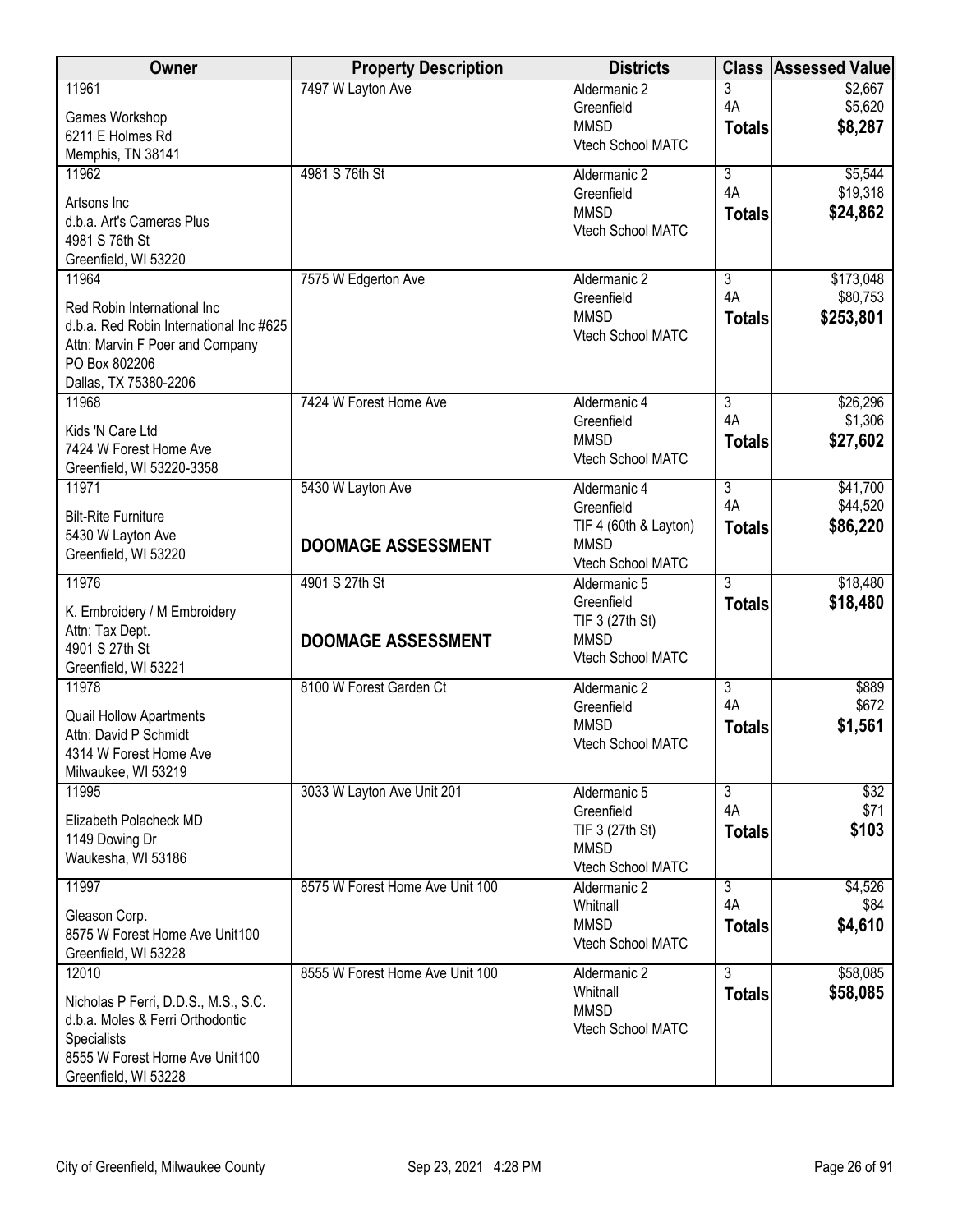| Owner                                | <b>Property Description</b> | <b>Districts</b>                  | <b>Class</b>         | <b>Assessed Value</b> |
|--------------------------------------|-----------------------------|-----------------------------------|----------------------|-----------------------|
| 12018                                | 6131 W Layton Ave           | Aldermanic 2                      | 3                    | \$5,620               |
| Beds Ltd Inc                         |                             | Greenfield                        | 4A                   | \$168                 |
| Attn: Dorothy Schweder               |                             | TIF 4 (60th & Layton)             | <b>Totals</b>        | \$5,788               |
| 6131 W Layton Ave                    |                             | <b>MMSD</b><br>Vtech School MATC  |                      |                       |
| Greenfield, WI 53220                 |                             |                                   |                      |                       |
| 12038                                | 4930 W Loomis Rd            | Aldermanic 4                      | $\overline{3}$       | \$26,880              |
| <b>Bluemels Maintenance Inc</b>      |                             | Greenfield                        | <b>Totals</b>        | \$26,880              |
| Attn: Michael Bluemel                |                             | <b>MMSD</b>                       |                      |                       |
| 4930 W Loomis Rd                     | <b>DOOMAGE ASSESSMENT</b>   | Vtech School MATC                 |                      |                       |
| Greenfield, WI 53220                 |                             |                                   |                      |                       |
| 12049                                | 5210 S 44th St              | Aldermanic 5                      | 3                    | \$2,100               |
| Hillcrest Home Of W A Inc.           |                             | Greenfield                        | <b>Totals</b>        | \$2,100               |
| 12720 W Lisbon Rd                    |                             | <b>MMSD</b>                       |                      |                       |
| Brookfield, WI 53005                 | <b>DOOMAGE ASSESSMENT</b>   | Vtech School MATC                 |                      |                       |
| 12074                                | 3363 S 100th St             | Aldermanic 3                      | $\overline{3}$       | \$1,025               |
| <b>Brookfield Management LLC</b>     |                             | West Allis/West                   | 4A                   | \$546                 |
| <b>PO Box 545</b>                    |                             | Milwaukee                         | <b>Totals</b>        | \$1,571               |
| Brookfield, WI 53008                 |                             | <b>MMSD</b>                       |                      |                       |
| 12076                                | 3140 W Howard Ave           | Vtech School MATC<br>Aldermanic 1 | 3                    | \$4,518               |
|                                      |                             | Greenfield                        | 4A                   | \$4,123               |
| Metropolitan Associates Southgate    |                             | <b>MMSD</b>                       | <b>Totals</b>        | \$8,641               |
| Apartments                           |                             | Vtech School MATC                 |                      |                       |
| 1123 N Astor St                      |                             |                                   |                      |                       |
| Milwaukee, WI 53202                  |                             |                                   |                      |                       |
| 12080                                | 3747 S 35th St              | Aldermanic 1<br>Greenfield        | $\overline{3}$<br>4A | \$84<br>\$84          |
| <b>TJH Enterprises LLC</b>           |                             | <b>MMSD</b>                       | <b>Totals</b>        | \$168                 |
| Attn: John Kickey                    |                             | Vtech School MATC                 |                      |                       |
| PO Box 217                           |                             |                                   |                      |                       |
| Brookfield, WI 53008                 |                             |                                   |                      |                       |
| 12108                                | 6425 W Norwich Ave          | Aldermanic 4<br>Greenfield        | 3<br>4A              | \$144<br>\$42         |
| Moths-Norwich Apartments             |                             | <b>MMSD</b>                       | <b>Totals</b>        | \$186                 |
| Attn: Terry Moths                    |                             | Vtech School MATC                 |                      |                       |
| 2110 S Cherrywood Ct                 |                             |                                   |                      |                       |
| New Berlin, WI 53151-2394            |                             |                                   |                      |                       |
| 12111                                | 3904 S Tara Hill Dr         | Aldermanic 4<br>Greenfield        | $\overline{3}$<br>4A | \$1,260<br>\$588      |
| <b>Tara Hill Apartments</b>          |                             | <b>MMSD</b>                       |                      | \$1,848               |
| Attn: Brookfield Management LLC      |                             | Vtech School MATC                 | <b>Totals</b>        |                       |
| PO Box 545                           |                             |                                   |                      |                       |
| Brookfield, WI 53008                 |                             |                                   |                      |                       |
| 12116                                | 4057 S 35th St              | Aldermanic 1<br>Greenfield        | $\overline{3}$<br>4A | \$1,882<br>\$4,238    |
| Metropolitan Associates Loomis Hills |                             | <b>MMSD</b>                       | <b>Totals</b>        | \$6,120               |
| Apartments                           |                             | Vtech School MATC                 |                      |                       |
| 1123 N Astor St                      |                             |                                   |                      |                       |
| Milwaukee, WI 53202                  |                             |                                   |                      |                       |
| 12119                                | 3000 W Colony Dr            | Aldermanic 1<br>Greenfield        | 3                    | \$350                 |
| American Colony Apartments Ltd       |                             | <b>MMSD</b>                       | <b>Totals</b>        | \$350                 |
| Attn: Blake Capital Corp             |                             | Vtech School MATC                 |                      |                       |
| 731 N Jackson St Ste 400             |                             |                                   |                      |                       |
| Milwaukee, WI 53202                  |                             |                                   |                      |                       |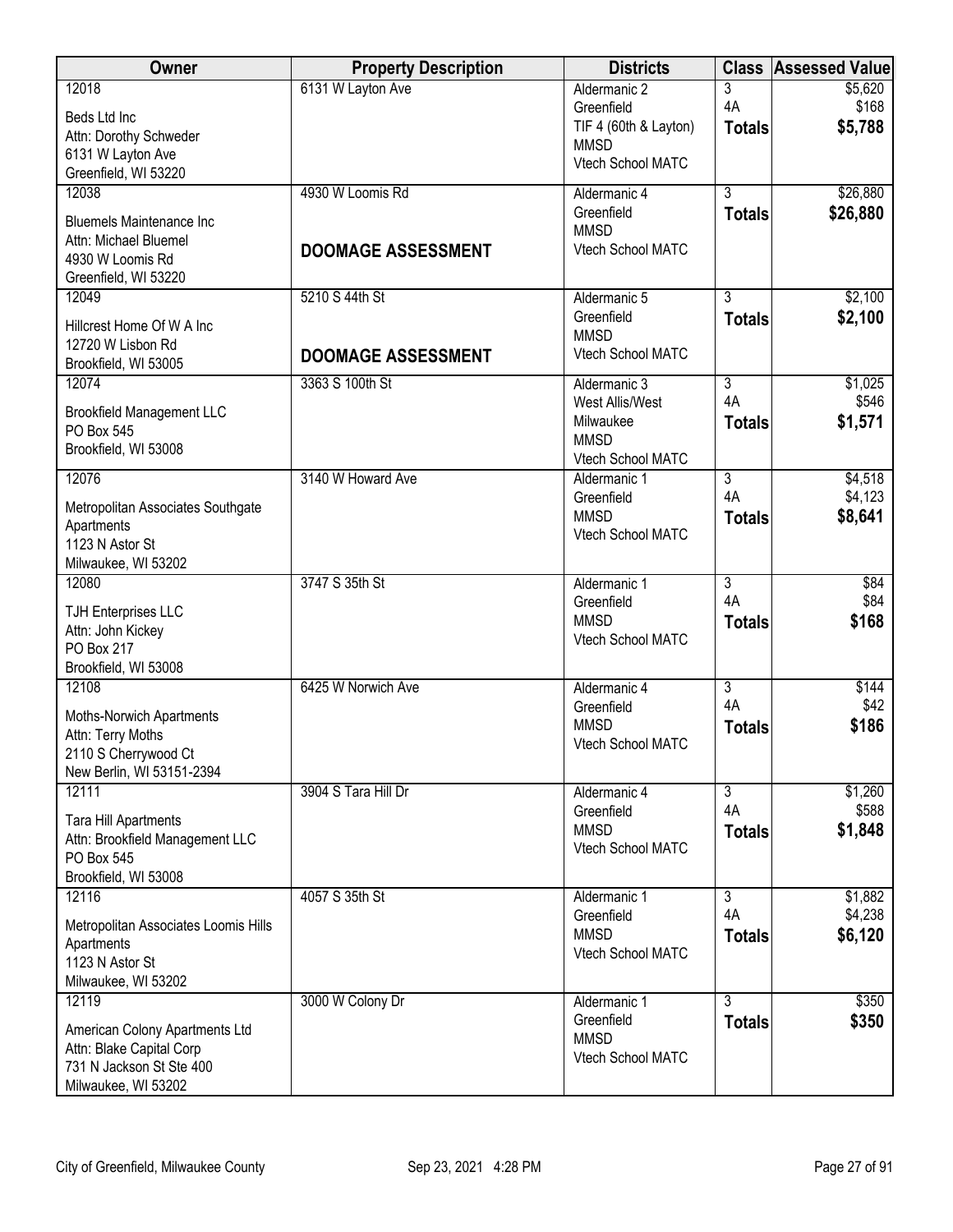| Owner                                         | <b>Property Description</b> | <b>Districts</b>                 | <b>Class</b>              | <b>Assessed Value</b> |
|-----------------------------------------------|-----------------------------|----------------------------------|---------------------------|-----------------------|
| 12128                                         | 9202 W Allerton Ave         | Aldermanic 2                     | 3                         | \$412                 |
| <b>Westfield Associates LLP</b>               |                             | Greenfield                       | 4A                        | \$2,118               |
| Attn: Wimmer Brothers Realty Inc              |                             | <b>MMSD</b><br>Vtech School MATC | <b>Totals</b>             | \$2,530               |
| 5300 S 108th St Ste 1                         |                             |                                  |                           |                       |
| Hales Corners, WI 53130                       |                             |                                  |                           |                       |
| 12133                                         | 7000 W Southridge Dr        | Aldermanic 2                     | 4A                        | \$2,100               |
| <b>Willowick Apartments</b>                   |                             | Greenfield                       | <b>Totals</b>             | \$2,100               |
| Attn: Feldman Real Estate                     |                             | <b>MMSD</b>                      |                           |                       |
| PO Box 170827                                 | <b>DOOMAGE ASSESSMENT</b>   | Vtech School MATC                |                           |                       |
| Milwaukee, WI 53217                           |                             |                                  |                           |                       |
| 12139                                         | 5020 S 55th St              | Aldermanic 4                     | 3                         | \$35,333              |
| Heritage Lake Apartments LLC                  |                             | Greenfield                       | 4A                        | \$210                 |
| 2990 Universal St Ste B                       |                             | <b>MMSD</b>                      | <b>Totals</b>             | \$35,543              |
| Oshkosh, WI 54904                             |                             | Vtech School MATC                |                           |                       |
| 12141                                         | 4800 S Katelyn Cir          | Aldermanic 4                     | $\overline{3}$            | \$15,658              |
| Heritage Village Apartments LLP               |                             | Greenfield                       | 4A                        | \$210                 |
| 2990 Universal St Ste A                       |                             | <b>MMSD</b>                      | <b>Totals</b>             | \$15,868              |
| Oshkosh, WI 54904                             |                             | Vtech School MATC                |                           |                       |
| 12143                                         | 4905 S Greenbrook Ter       | Aldermanic 4                     | $\overline{3}$            | \$29,789              |
| Greenbrook Elderly Association LLC            |                             | Greenfield                       | 4A                        | \$6,065               |
| Attn: Prairie Mgmt & Development Inc          |                             | <b>MMSD</b>                      | <b>Totals</b>             | \$35,854              |
| 333 N Michigan Ave # 1700                     | <b>DOOMAGE ASSESSMENT</b>   | Vtech School MATC                |                           |                       |
| Chicago, IL 60601                             |                             |                                  |                           |                       |
| 12144                                         | 5000 S Greenbrook Ter       | Aldermanic 4                     | $\overline{3}$            | \$42,069              |
| Greenbrook Investors LLC                      |                             | Greenfield                       | 4A                        | \$9,989               |
| Attn: Prairie Mgmt & Development Inc          |                             | <b>MMSD</b>                      | <b>Totals</b>             | \$52,058              |
| 333 N Michigan Ave # 1700                     | <b>DOOMAGE ASSESSMENT</b>   | Vtech School MATC                |                           |                       |
| Chicago, IL 60601                             |                             |                                  |                           |                       |
| 12145                                         | 5335 S Tuckaway Ln          | Aldermanic 5                     | $\overline{3}$            | \$19,624              |
|                                               |                             | Greenfield                       | 4A                        | \$1,201               |
| Tuckaway Heights Apts, Limited<br>Partnership |                             | <b>MMSD</b>                      | <b>Totals</b>             | \$20,825              |
| Attn: Glenco Properties - John Wirth          | <b>DOOMAGE ASSESSMENT</b>   | Vtech School MATC                |                           |                       |
| 5470 S Tuckaway Ln                            |                             |                                  |                           |                       |
| Greenfield, WI 53221                          |                             |                                  |                           |                       |
| 12210                                         | 8380 W Layton Ave           | Aldermanic 2                     | $\overline{\overline{3}}$ | \$2,133               |
| Penny Mustard Furnishings                     |                             | Greenfield                       | 4A                        | \$428                 |
| Attn: Huth Bedrooms Inc                       |                             | <b>MMSD</b>                      | <b>Totals</b>             | \$2,561               |
| 6800 Industrial Loop                          |                             | Vtech School MATC                |                           |                       |
| Greendale, WI 53129                           |                             |                                  |                           |                       |
| 12216                                         | 4000 W Loomis Rd            | Aldermanic 1                     | $\overline{3}$            | \$32,455              |
| <b>Educators Credit Union</b>                 |                             | Greenfield                       | 4A                        | \$1,428               |
| 4000 W Loomis Rd                              |                             | <b>MMSD</b>                      | <b>Totals</b>             | \$33,883              |
| Greenfield, WI 53221                          | <b>DOOMAGE ASSESSMENT</b>   | Vtech School MATC                |                           |                       |
| 12229                                         | 6835 W Layton Ave           | Aldermanic 2                     | 4A                        | \$1,788               |
| LBJ Industries LLC                            |                             | Greenfield                       | <b>Totals</b>             | \$1,788               |
| d.b.a. 68th Street Laundry                    |                             | <b>MMSD</b>                      |                           |                       |
| 1461 S River Rd                               |                             | Vtech School MATC                |                           |                       |
| New Berlin, WI 53151                          |                             |                                  |                           |                       |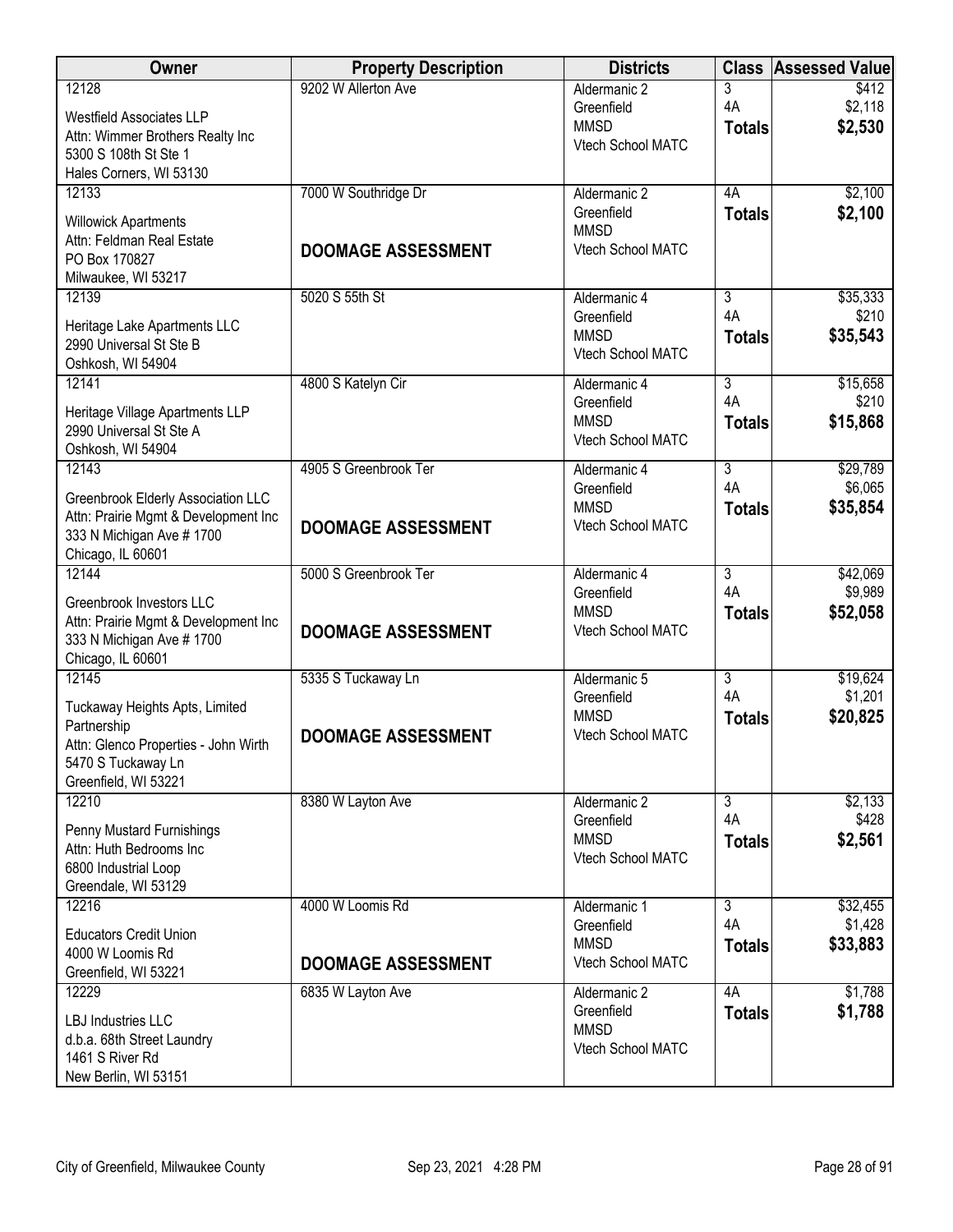| Owner                                 | <b>Property Description</b> | <b>Districts</b>                 | <b>Class</b>   | <b>Assessed Value</b> |
|---------------------------------------|-----------------------------|----------------------------------|----------------|-----------------------|
| 12240                                 | 5446 W Forest Home Ave      | Aldermanic 4                     | 3              | \$4,536               |
| D & S Deli                            |                             | Greenfield                       | 4A             | \$189                 |
| Attn: Zdravko Radjenovic              |                             | <b>MMSD</b><br>Vtech School MATC | <b>Totals</b>  | \$4,725               |
| 5446 W Forest Home Ave                |                             |                                  |                |                       |
| Greenfield, WI 53220                  |                             |                                  |                |                       |
| 12245                                 | 4200 W Layton Ave           | Aldermanic 1                     | $\overline{3}$ | \$3,185               |
| Engler Electric Inc                   |                             | Greenfield                       | 4A             | \$84                  |
| 4200 W Layton Ave                     |                             | TIF 5 (Loomis                    | <b>Totals</b>  | \$3,269               |
| Greenfield, WI 53221                  |                             | Crossing)<br><b>MMSD</b>         |                |                       |
|                                       |                             | Vtech School MATC                |                |                       |
| 12262                                 | 4279 S 76th St              | Aldermanic 2                     | $\overline{3}$ | \$23,348              |
|                                       |                             | Greenfield                       | 4A             | \$13,318              |
| Tri City National Bank (Loc 210)      |                             | <b>MMSD</b>                      | <b>Totals</b>  | \$36,666              |
| 6400 S 27th St                        |                             | Vtech School MATC                |                |                       |
| Oak Creek, WI 53154-1097<br>12286     | 3390 W Loomis Rd            | Aldermanic 1                     | $\overline{3}$ | \$31,036              |
|                                       |                             | Greenfield                       | 4A             | \$6,823               |
| Speedway LLC                          |                             | <b>MMSD</b>                      | <b>Totals</b>  | \$37,859              |
| Attn: Property Tax Dept Rm K-07-023   |                             | Vtech School MATC                |                |                       |
| 539 S Main St                         |                             |                                  |                |                       |
| Findlay, OH 45840                     |                             |                                  |                |                       |
| 12289                                 | 4641 W Forest Home Ave      | Aldermanic 1                     | $\overline{3}$ | \$54                  |
| <b>Edward Thomas</b>                  |                             | Greenfield<br><b>MMSD</b>        | <b>Totals</b>  | \$54                  |
| d.b.a. American Family Mutual Ins Co. |                             | Vtech School MATC                |                |                       |
| 4641 W Forest Home Ave                |                             |                                  |                |                       |
| Greenfield, WI 53219                  |                             |                                  |                |                       |
| 12303                                 | 5110 W Loomis Rd            | Aldermanic 4                     | $\overline{3}$ | \$6,820               |
| TMS Catering Inc                      |                             | Greenfield<br><b>MMSD</b>        | 4A             | \$126                 |
| d.b.a. Carl's Catering                |                             | Vtech School MATC                | <b>Totals</b>  | \$6,946               |
| 5110 W Loomis Rd                      |                             |                                  |                |                       |
| Greenfield, WI 53129                  |                             |                                  |                |                       |
| 12307                                 | 7495 W Layton Ave           | Aldermanic 2                     | $\overline{3}$ | \$3,488               |
| Cousins Sub Shop                      |                             | Greenfield                       | 4A             | \$84                  |
| Attn: Paul Shoman                     |                             | <b>MMSD</b>                      | <b>Totals</b>  | \$3,572               |
| 7495 W Layton Ave                     |                             | Vtech School MATC                |                |                       |
| Greenfield, WI 53220                  |                             |                                  |                |                       |
| 12310                                 | 3450 S 108th St             | Aldermanic 3                     | 3              | \$137,170             |
| Schlossman Imports Inc                |                             | Whitnall                         | 4A             | \$669,635             |
| d.b.a. Schlossman Honda City          |                             | <b>MMSD</b>                      | <b>Totals</b>  | \$806,805             |
| Attn: Michael J Schlossmann           |                             | Vtech School MATC                |                |                       |
| 3450 S 108th St                       |                             |                                  |                |                       |
| Greenfield, WI 53227                  |                             |                                  |                |                       |
| 12313                                 | 5404 W Loomis Rd            | Aldermanic 4                     | $\overline{3}$ | \$147,311             |
| GGNSC Greenfield LLC #3624            |                             | Greenfield                       | <b>Totals</b>  | \$147,311             |
| d.b.a. Golden Living Ctr- Heritage    |                             | <b>MMSD</b>                      |                |                       |
| Square                                |                             | Vtech School MATC                |                |                       |
| PO Box 160488                         |                             |                                  |                |                       |
| Altamonte Springs, FL 32716-0488      |                             |                                  |                |                       |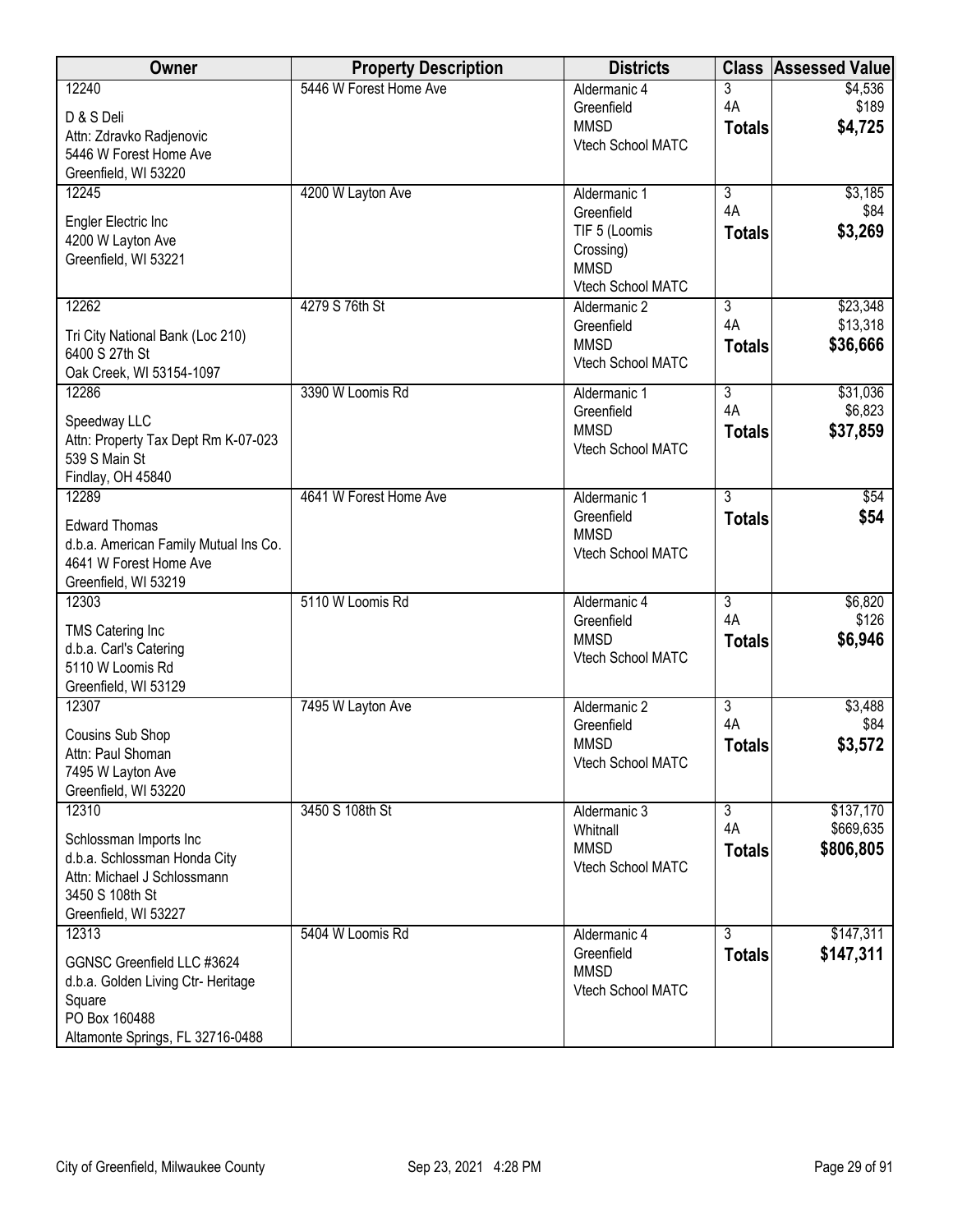| <b>Owner</b>                                       | <b>Property Description</b>     | <b>Districts</b>                 | <b>Class</b>   | <b>Assessed Value</b> |
|----------------------------------------------------|---------------------------------|----------------------------------|----------------|-----------------------|
| 12326                                              | 5415 S 27th St                  | Aldermanic 5                     | 3              | \$17,425              |
| Pet World                                          |                                 | Greenfield                       | 4A             | \$54,626              |
| Attn: Diane Steckmann                              |                                 | TIF 3 (27th St)<br><b>MMSD</b>   | <b>Totals</b>  | \$72,051              |
| N84 W15670 Appleton Ave                            |                                 | Vtech School MATC                |                |                       |
| Menomonee Falls, WI 53051<br>12328                 | 5401 W Layton Ave               | Aldermanic 4                     | $\overline{3}$ | \$52,143              |
|                                                    |                                 | Greenfield                       | 4A             | \$10,476              |
| River Falls Family Fun Center                      |                                 | TIF 4 (60th & Layton)            | <b>Totals</b>  | \$62,619              |
| 5401 W Layton Ave<br>Greenfield, WI 53220          |                                 | <b>MMSD</b>                      |                |                       |
|                                                    |                                 | Vtech School MATC                |                |                       |
| 12338                                              | Various SD #6                   | Greenfield<br><b>MMSD</b>        | 4A             | \$31,665              |
| Waste Management, Inc                              |                                 | Vtech School MATC                | <b>Totals</b>  | \$31,665              |
| Attn: Marvin F Poer & Co                           |                                 |                                  |                |                       |
| PO Box 802206<br>Dallas, TX 75380-2206             |                                 |                                  |                |                       |
| 12339                                              | 6617 W Cold Spring Rd           | Aldermanic 4                     | $\overline{3}$ | \$186                 |
|                                                    |                                 | Greenfield                       | 4A             | \$252                 |
| Mortgage Survey Service<br>Attn: James E Sulkowski |                                 | <b>MMSD</b>                      | <b>Totals</b>  | \$438                 |
| 6617 W Cold Spring Rd                              |                                 | Vtech School MATC                |                |                       |
| Greenfield, WI 53220                               |                                 |                                  |                |                       |
| 12355                                              | 4503 S 76th St                  | Aldermanic 2                     | 3              | \$33,134              |
| Pet Supplies Plus                                  |                                 | Greenfield                       | 4A<br>4B       | \$3,195               |
| Attn: Susan Spencer                                |                                 | <b>MMSD</b><br>Vtech School MATC | <b>Totals</b>  | \$34,000<br>\$70,329  |
| 4503 S 76th St                                     |                                 |                                  |                |                       |
| Greenfield, WI 53220                               | 4225 S 108th St                 |                                  | $\overline{3}$ |                       |
| 12359                                              |                                 | Aldermanic 3<br>Whitnall         | 4A             | \$354,039<br>\$7,792  |
| Aldi Inc (Wisconsin) OAK073                        |                                 | TIF 2 (HWY 100)                  | <b>Totals</b>  | \$361,831             |
| Attn: Ryan Tax Compliance Services,<br>LLC         |                                 | <b>MMSD</b>                      |                |                       |
| PO Box 460049                                      |                                 | Vtech School MATC                |                |                       |
| Houston, TX 77056                                  |                                 |                                  |                |                       |
| 12364                                              | 5032 S 74th St                  | Aldermanic 2                     | $\overline{3}$ | \$37,313              |
| Half Price Books, Records, Magazines               |                                 | Greenfield                       | 4A             | \$774                 |
| Inc                                                |                                 | <b>MMSD</b><br>Vtech School MATC | <b>Totals</b>  | \$38,087              |
| Attn: Tax Dept.                                    |                                 |                                  |                |                       |
| PO Box 743068<br>Dallas, TX 75374                  |                                 |                                  |                |                       |
| 12381                                              | 4641 S 27th St                  | Aldermanic 1                     | $\overline{3}$ | \$2,878               |
|                                                    |                                 | Greenfield                       | 4A             | \$9,668               |
| Hallman/Lindsay Paints Inc<br>PO Box 109           |                                 | TIF 3 (27th St)                  | <b>Totals</b>  | \$12,546              |
| Sun Prairie, WI 53590-0109                         |                                 | <b>MMSD</b>                      |                |                       |
|                                                    |                                 | Vtech School MATC                | $\overline{3}$ |                       |
| 12384                                              | 6548 W Carpenter Ave            | Aldermanic 2<br>Greenfield       | 4A             | \$531<br>\$210        |
| <b>BJS Systems Inc</b>                             |                                 | <b>MMSD</b>                      | <b>Totals</b>  | \$741                 |
| Attn: Janet Palicka<br>6548 W Carpenter Ave        |                                 | Vtech School MATC                |                |                       |
| Greenfield, WI 53220                               |                                 |                                  |                |                       |
| 12399                                              | 8575 W Forest Home Ave Unit 180 | Aldermanic 2                     | $\overline{3}$ | \$7,607               |
| Edward D Jones & Company                           |                                 | Whitnall                         | 4A             | \$734                 |
| Attn: Tax Reporting 04991                          |                                 | <b>MMSD</b>                      | <b>Totals</b>  | \$8,341               |
| PO Box 66528                                       |                                 | Vtech School MATC                |                |                       |
| St Louis, MO 63166-6528                            |                                 |                                  |                |                       |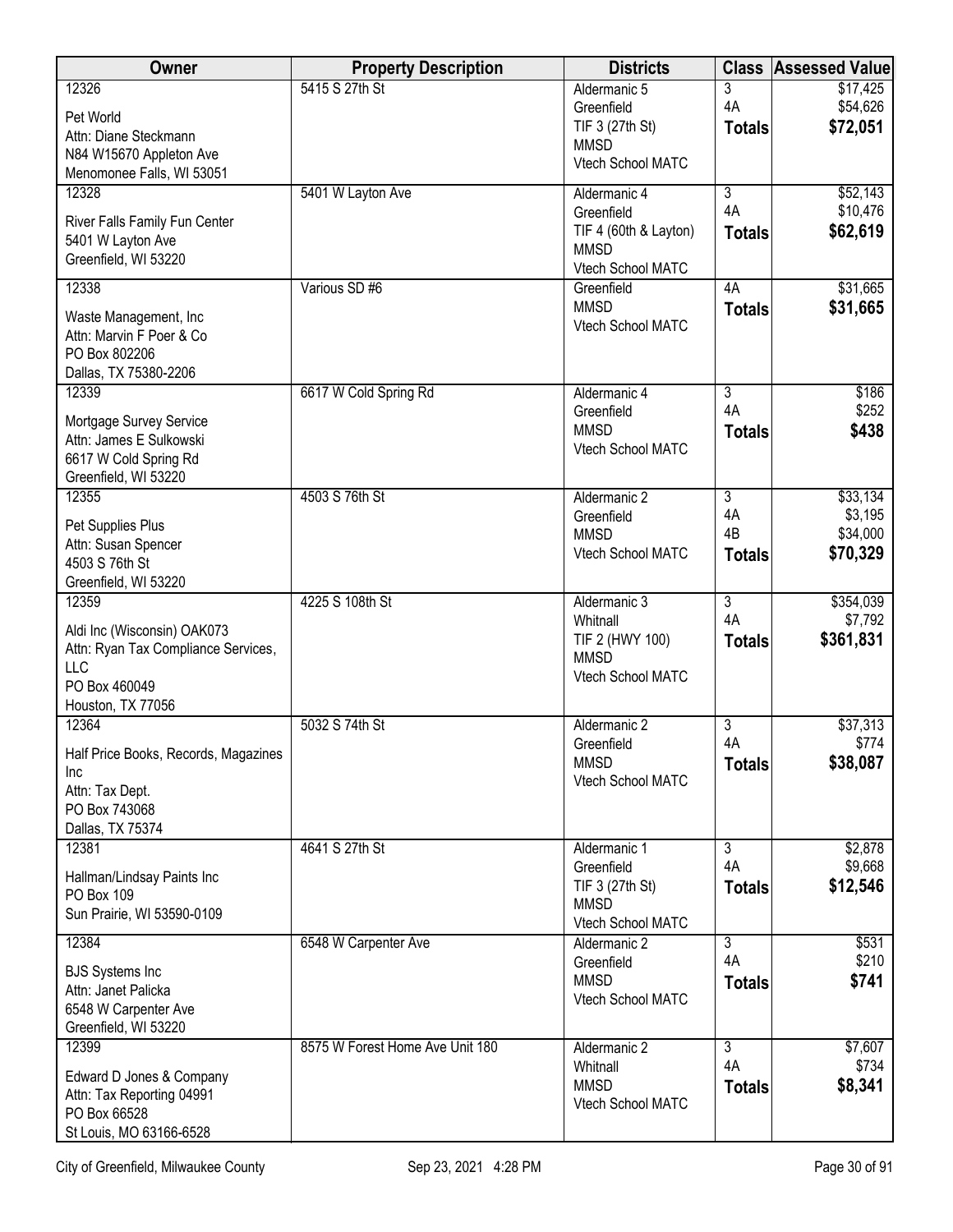| 12408<br>5604 W Forest Home Ave<br>\$438<br>3<br>Aldermanic 4<br>4A<br>\$420<br>Greenfield<br>Rozas Beauty & Barber Shop<br>\$858<br><b>MMSD</b><br><b>Totals</b><br>Attn: Bruno & Rozalia Wroblewski<br>Vtech School MATC<br><b>DOOMAGE ASSESSMENT</b><br>5604 W Forest Home Ave<br>Greenfield, WI 53220<br>3300 W Loomis Rd<br>$\overline{3}$<br>\$3,360<br>12412<br>Aldermanic 1<br>\$3,360<br>Greenfield<br><b>Totals</b><br><b>Broken Windows</b><br><b>MMSD</b><br>Attn: Robert G Thomas<br>Vtech School MATC<br>3300 W Loomis Rd<br>Greenfield, WI 53221<br>\$5,823<br>4120 W Loomis Rd<br>3<br>12413<br>Aldermanic 1<br>4A<br>\$28,014<br>Greenfield<br>DVA Renal Healthcare Inc<br><b>MMSD</b><br>\$33,837<br><b>Totals</b><br>Attn: Property Valuation Services<br>Vtech School MATC<br>14400 Metcalf Ave<br>Overland Park, KS 66223<br>$\overline{3}$<br>5075 S 76th St<br>\$64,950<br>12415<br>Aldermanic 2<br>4A<br>\$15,082<br>Greenfield<br><b>Kesslers Diamond Center</b><br><b>MMSD</b><br>\$80,032<br><b>Totals</b><br>Attn: Richard Kessler<br>Vtech School MATC<br>N96 W16920 County Line Rd<br>Germantown, WI 53022<br>6919 W Forest Home Ave<br>Aldermanic 4<br>12417<br>$\overline{3}$<br>\$2,885<br>4A<br>\$17,741<br>Greenfield<br>Radke Dental Clinic<br>\$20,626<br><b>MMSD</b><br><b>Totals</b><br>Attn: Thomas J Radke<br>Vtech School MATC<br><b>DOOMAGE ASSESSMENT</b><br>6919 W Forest Home Ave<br>Greenfield, WI 53220<br>$\overline{3}$<br>\$2,136<br>12426<br>8081 W Layton Ave<br>Aldermanic 2<br>\$2,136<br>Greenfield<br><b>Totals</b><br>Associates In Spinal Relief<br><b>MMSD</b><br>Attn: Ken Kerwin<br>Vtech School MATC<br>8081 W Layton Ave<br>Greenfield, WI 53220<br>$\overline{3}$<br>\$22,680<br>12431<br>10050 W Beloit Rd<br>Aldermanic 3<br>West Allis/West<br>\$22,680<br><b>Totals</b><br>Manske Machinery MMI<br>Milwaukee<br>Patrick H. Manske<br><b>MMSD</b><br><b>DOOMAGE ASSESSMENT</b><br>10050 W Beloit Rd<br>Vtech School MATC<br>Greenfield, WI 53228<br>12439<br>4305 W Layton Ave<br>$\overline{3}$<br>\$13,212<br>Aldermanic 5<br>4A<br>\$84<br>Greenfield<br>Los Mariachis Mexican Restaurant<br><b>MMSD</b><br>\$13,296<br><b>Totals</b><br>Attn: Tax Dept.<br>Vtech School MATC<br>4305 W Layton Ave<br>Greenfield, WI 53220<br>$\overline{3}$<br>12045 W Howard Ave<br>\$19,320<br>12451<br>Aldermanic 3<br>Whitnall<br>\$19,320<br><b>Totals</b><br>Dust Free Ducts<br><b>MMSD</b><br>Attn: S Morgenroth<br>Vtech School MATC<br><b>DOOMAGE ASSESSMENT</b><br>12045 W Howard Ave<br>Greenfield, WI 53228<br>4160 S 108th St<br>\$5,273<br>12453<br>Aldermanic 3<br>$\overline{3}$<br>4A<br>\$1,834<br>Whitnall<br>Milwaukee PC (# 13/32/35)<br>\$7,107<br><b>MMSD</b><br><b>Totals</b><br>Attn: Tax Dept. | Owner | <b>Property Description</b> | <b>Districts</b>  | <b>Class</b> | <b>Assessed Value</b> |
|----------------------------------------------------------------------------------------------------------------------------------------------------------------------------------------------------------------------------------------------------------------------------------------------------------------------------------------------------------------------------------------------------------------------------------------------------------------------------------------------------------------------------------------------------------------------------------------------------------------------------------------------------------------------------------------------------------------------------------------------------------------------------------------------------------------------------------------------------------------------------------------------------------------------------------------------------------------------------------------------------------------------------------------------------------------------------------------------------------------------------------------------------------------------------------------------------------------------------------------------------------------------------------------------------------------------------------------------------------------------------------------------------------------------------------------------------------------------------------------------------------------------------------------------------------------------------------------------------------------------------------------------------------------------------------------------------------------------------------------------------------------------------------------------------------------------------------------------------------------------------------------------------------------------------------------------------------------------------------------------------------------------------------------------------------------------------------------------------------------------------------------------------------------------------------------------------------------------------------------------------------------------------------------------------------------------------------------------------------------------------------------------------------------------------------------------------------------------------------------------------------------------------------------------------------------------------------------------------------------------------------------------------------------------------------------------------------------------------------------------------------------------------------|-------|-----------------------------|-------------------|--------------|-----------------------|
|                                                                                                                                                                                                                                                                                                                                                                                                                                                                                                                                                                                                                                                                                                                                                                                                                                                                                                                                                                                                                                                                                                                                                                                                                                                                                                                                                                                                                                                                                                                                                                                                                                                                                                                                                                                                                                                                                                                                                                                                                                                                                                                                                                                                                                                                                                                                                                                                                                                                                                                                                                                                                                                                                                                                                                                  |       |                             |                   |              |                       |
|                                                                                                                                                                                                                                                                                                                                                                                                                                                                                                                                                                                                                                                                                                                                                                                                                                                                                                                                                                                                                                                                                                                                                                                                                                                                                                                                                                                                                                                                                                                                                                                                                                                                                                                                                                                                                                                                                                                                                                                                                                                                                                                                                                                                                                                                                                                                                                                                                                                                                                                                                                                                                                                                                                                                                                                  |       |                             |                   |              |                       |
|                                                                                                                                                                                                                                                                                                                                                                                                                                                                                                                                                                                                                                                                                                                                                                                                                                                                                                                                                                                                                                                                                                                                                                                                                                                                                                                                                                                                                                                                                                                                                                                                                                                                                                                                                                                                                                                                                                                                                                                                                                                                                                                                                                                                                                                                                                                                                                                                                                                                                                                                                                                                                                                                                                                                                                                  |       |                             |                   |              |                       |
|                                                                                                                                                                                                                                                                                                                                                                                                                                                                                                                                                                                                                                                                                                                                                                                                                                                                                                                                                                                                                                                                                                                                                                                                                                                                                                                                                                                                                                                                                                                                                                                                                                                                                                                                                                                                                                                                                                                                                                                                                                                                                                                                                                                                                                                                                                                                                                                                                                                                                                                                                                                                                                                                                                                                                                                  |       |                             |                   |              |                       |
|                                                                                                                                                                                                                                                                                                                                                                                                                                                                                                                                                                                                                                                                                                                                                                                                                                                                                                                                                                                                                                                                                                                                                                                                                                                                                                                                                                                                                                                                                                                                                                                                                                                                                                                                                                                                                                                                                                                                                                                                                                                                                                                                                                                                                                                                                                                                                                                                                                                                                                                                                                                                                                                                                                                                                                                  |       |                             |                   |              |                       |
|                                                                                                                                                                                                                                                                                                                                                                                                                                                                                                                                                                                                                                                                                                                                                                                                                                                                                                                                                                                                                                                                                                                                                                                                                                                                                                                                                                                                                                                                                                                                                                                                                                                                                                                                                                                                                                                                                                                                                                                                                                                                                                                                                                                                                                                                                                                                                                                                                                                                                                                                                                                                                                                                                                                                                                                  |       |                             |                   |              |                       |
|                                                                                                                                                                                                                                                                                                                                                                                                                                                                                                                                                                                                                                                                                                                                                                                                                                                                                                                                                                                                                                                                                                                                                                                                                                                                                                                                                                                                                                                                                                                                                                                                                                                                                                                                                                                                                                                                                                                                                                                                                                                                                                                                                                                                                                                                                                                                                                                                                                                                                                                                                                                                                                                                                                                                                                                  |       |                             |                   |              |                       |
|                                                                                                                                                                                                                                                                                                                                                                                                                                                                                                                                                                                                                                                                                                                                                                                                                                                                                                                                                                                                                                                                                                                                                                                                                                                                                                                                                                                                                                                                                                                                                                                                                                                                                                                                                                                                                                                                                                                                                                                                                                                                                                                                                                                                                                                                                                                                                                                                                                                                                                                                                                                                                                                                                                                                                                                  |       |                             |                   |              |                       |
|                                                                                                                                                                                                                                                                                                                                                                                                                                                                                                                                                                                                                                                                                                                                                                                                                                                                                                                                                                                                                                                                                                                                                                                                                                                                                                                                                                                                                                                                                                                                                                                                                                                                                                                                                                                                                                                                                                                                                                                                                                                                                                                                                                                                                                                                                                                                                                                                                                                                                                                                                                                                                                                                                                                                                                                  |       |                             |                   |              |                       |
|                                                                                                                                                                                                                                                                                                                                                                                                                                                                                                                                                                                                                                                                                                                                                                                                                                                                                                                                                                                                                                                                                                                                                                                                                                                                                                                                                                                                                                                                                                                                                                                                                                                                                                                                                                                                                                                                                                                                                                                                                                                                                                                                                                                                                                                                                                                                                                                                                                                                                                                                                                                                                                                                                                                                                                                  |       |                             |                   |              |                       |
|                                                                                                                                                                                                                                                                                                                                                                                                                                                                                                                                                                                                                                                                                                                                                                                                                                                                                                                                                                                                                                                                                                                                                                                                                                                                                                                                                                                                                                                                                                                                                                                                                                                                                                                                                                                                                                                                                                                                                                                                                                                                                                                                                                                                                                                                                                                                                                                                                                                                                                                                                                                                                                                                                                                                                                                  |       |                             |                   |              |                       |
|                                                                                                                                                                                                                                                                                                                                                                                                                                                                                                                                                                                                                                                                                                                                                                                                                                                                                                                                                                                                                                                                                                                                                                                                                                                                                                                                                                                                                                                                                                                                                                                                                                                                                                                                                                                                                                                                                                                                                                                                                                                                                                                                                                                                                                                                                                                                                                                                                                                                                                                                                                                                                                                                                                                                                                                  |       |                             |                   |              |                       |
|                                                                                                                                                                                                                                                                                                                                                                                                                                                                                                                                                                                                                                                                                                                                                                                                                                                                                                                                                                                                                                                                                                                                                                                                                                                                                                                                                                                                                                                                                                                                                                                                                                                                                                                                                                                                                                                                                                                                                                                                                                                                                                                                                                                                                                                                                                                                                                                                                                                                                                                                                                                                                                                                                                                                                                                  |       |                             |                   |              |                       |
|                                                                                                                                                                                                                                                                                                                                                                                                                                                                                                                                                                                                                                                                                                                                                                                                                                                                                                                                                                                                                                                                                                                                                                                                                                                                                                                                                                                                                                                                                                                                                                                                                                                                                                                                                                                                                                                                                                                                                                                                                                                                                                                                                                                                                                                                                                                                                                                                                                                                                                                                                                                                                                                                                                                                                                                  |       |                             |                   |              |                       |
|                                                                                                                                                                                                                                                                                                                                                                                                                                                                                                                                                                                                                                                                                                                                                                                                                                                                                                                                                                                                                                                                                                                                                                                                                                                                                                                                                                                                                                                                                                                                                                                                                                                                                                                                                                                                                                                                                                                                                                                                                                                                                                                                                                                                                                                                                                                                                                                                                                                                                                                                                                                                                                                                                                                                                                                  |       |                             |                   |              |                       |
|                                                                                                                                                                                                                                                                                                                                                                                                                                                                                                                                                                                                                                                                                                                                                                                                                                                                                                                                                                                                                                                                                                                                                                                                                                                                                                                                                                                                                                                                                                                                                                                                                                                                                                                                                                                                                                                                                                                                                                                                                                                                                                                                                                                                                                                                                                                                                                                                                                                                                                                                                                                                                                                                                                                                                                                  |       |                             |                   |              |                       |
|                                                                                                                                                                                                                                                                                                                                                                                                                                                                                                                                                                                                                                                                                                                                                                                                                                                                                                                                                                                                                                                                                                                                                                                                                                                                                                                                                                                                                                                                                                                                                                                                                                                                                                                                                                                                                                                                                                                                                                                                                                                                                                                                                                                                                                                                                                                                                                                                                                                                                                                                                                                                                                                                                                                                                                                  |       |                             |                   |              |                       |
|                                                                                                                                                                                                                                                                                                                                                                                                                                                                                                                                                                                                                                                                                                                                                                                                                                                                                                                                                                                                                                                                                                                                                                                                                                                                                                                                                                                                                                                                                                                                                                                                                                                                                                                                                                                                                                                                                                                                                                                                                                                                                                                                                                                                                                                                                                                                                                                                                                                                                                                                                                                                                                                                                                                                                                                  |       |                             |                   |              |                       |
|                                                                                                                                                                                                                                                                                                                                                                                                                                                                                                                                                                                                                                                                                                                                                                                                                                                                                                                                                                                                                                                                                                                                                                                                                                                                                                                                                                                                                                                                                                                                                                                                                                                                                                                                                                                                                                                                                                                                                                                                                                                                                                                                                                                                                                                                                                                                                                                                                                                                                                                                                                                                                                                                                                                                                                                  |       |                             |                   |              |                       |
|                                                                                                                                                                                                                                                                                                                                                                                                                                                                                                                                                                                                                                                                                                                                                                                                                                                                                                                                                                                                                                                                                                                                                                                                                                                                                                                                                                                                                                                                                                                                                                                                                                                                                                                                                                                                                                                                                                                                                                                                                                                                                                                                                                                                                                                                                                                                                                                                                                                                                                                                                                                                                                                                                                                                                                                  |       |                             |                   |              |                       |
|                                                                                                                                                                                                                                                                                                                                                                                                                                                                                                                                                                                                                                                                                                                                                                                                                                                                                                                                                                                                                                                                                                                                                                                                                                                                                                                                                                                                                                                                                                                                                                                                                                                                                                                                                                                                                                                                                                                                                                                                                                                                                                                                                                                                                                                                                                                                                                                                                                                                                                                                                                                                                                                                                                                                                                                  |       |                             |                   |              |                       |
|                                                                                                                                                                                                                                                                                                                                                                                                                                                                                                                                                                                                                                                                                                                                                                                                                                                                                                                                                                                                                                                                                                                                                                                                                                                                                                                                                                                                                                                                                                                                                                                                                                                                                                                                                                                                                                                                                                                                                                                                                                                                                                                                                                                                                                                                                                                                                                                                                                                                                                                                                                                                                                                                                                                                                                                  |       |                             |                   |              |                       |
|                                                                                                                                                                                                                                                                                                                                                                                                                                                                                                                                                                                                                                                                                                                                                                                                                                                                                                                                                                                                                                                                                                                                                                                                                                                                                                                                                                                                                                                                                                                                                                                                                                                                                                                                                                                                                                                                                                                                                                                                                                                                                                                                                                                                                                                                                                                                                                                                                                                                                                                                                                                                                                                                                                                                                                                  |       |                             |                   |              |                       |
|                                                                                                                                                                                                                                                                                                                                                                                                                                                                                                                                                                                                                                                                                                                                                                                                                                                                                                                                                                                                                                                                                                                                                                                                                                                                                                                                                                                                                                                                                                                                                                                                                                                                                                                                                                                                                                                                                                                                                                                                                                                                                                                                                                                                                                                                                                                                                                                                                                                                                                                                                                                                                                                                                                                                                                                  |       |                             |                   |              |                       |
|                                                                                                                                                                                                                                                                                                                                                                                                                                                                                                                                                                                                                                                                                                                                                                                                                                                                                                                                                                                                                                                                                                                                                                                                                                                                                                                                                                                                                                                                                                                                                                                                                                                                                                                                                                                                                                                                                                                                                                                                                                                                                                                                                                                                                                                                                                                                                                                                                                                                                                                                                                                                                                                                                                                                                                                  |       |                             |                   |              |                       |
|                                                                                                                                                                                                                                                                                                                                                                                                                                                                                                                                                                                                                                                                                                                                                                                                                                                                                                                                                                                                                                                                                                                                                                                                                                                                                                                                                                                                                                                                                                                                                                                                                                                                                                                                                                                                                                                                                                                                                                                                                                                                                                                                                                                                                                                                                                                                                                                                                                                                                                                                                                                                                                                                                                                                                                                  |       |                             |                   |              |                       |
|                                                                                                                                                                                                                                                                                                                                                                                                                                                                                                                                                                                                                                                                                                                                                                                                                                                                                                                                                                                                                                                                                                                                                                                                                                                                                                                                                                                                                                                                                                                                                                                                                                                                                                                                                                                                                                                                                                                                                                                                                                                                                                                                                                                                                                                                                                                                                                                                                                                                                                                                                                                                                                                                                                                                                                                  |       |                             |                   |              |                       |
|                                                                                                                                                                                                                                                                                                                                                                                                                                                                                                                                                                                                                                                                                                                                                                                                                                                                                                                                                                                                                                                                                                                                                                                                                                                                                                                                                                                                                                                                                                                                                                                                                                                                                                                                                                                                                                                                                                                                                                                                                                                                                                                                                                                                                                                                                                                                                                                                                                                                                                                                                                                                                                                                                                                                                                                  |       |                             |                   |              |                       |
|                                                                                                                                                                                                                                                                                                                                                                                                                                                                                                                                                                                                                                                                                                                                                                                                                                                                                                                                                                                                                                                                                                                                                                                                                                                                                                                                                                                                                                                                                                                                                                                                                                                                                                                                                                                                                                                                                                                                                                                                                                                                                                                                                                                                                                                                                                                                                                                                                                                                                                                                                                                                                                                                                                                                                                                  |       |                             |                   |              |                       |
|                                                                                                                                                                                                                                                                                                                                                                                                                                                                                                                                                                                                                                                                                                                                                                                                                                                                                                                                                                                                                                                                                                                                                                                                                                                                                                                                                                                                                                                                                                                                                                                                                                                                                                                                                                                                                                                                                                                                                                                                                                                                                                                                                                                                                                                                                                                                                                                                                                                                                                                                                                                                                                                                                                                                                                                  |       |                             |                   |              |                       |
|                                                                                                                                                                                                                                                                                                                                                                                                                                                                                                                                                                                                                                                                                                                                                                                                                                                                                                                                                                                                                                                                                                                                                                                                                                                                                                                                                                                                                                                                                                                                                                                                                                                                                                                                                                                                                                                                                                                                                                                                                                                                                                                                                                                                                                                                                                                                                                                                                                                                                                                                                                                                                                                                                                                                                                                  |       |                             |                   |              |                       |
|                                                                                                                                                                                                                                                                                                                                                                                                                                                                                                                                                                                                                                                                                                                                                                                                                                                                                                                                                                                                                                                                                                                                                                                                                                                                                                                                                                                                                                                                                                                                                                                                                                                                                                                                                                                                                                                                                                                                                                                                                                                                                                                                                                                                                                                                                                                                                                                                                                                                                                                                                                                                                                                                                                                                                                                  |       |                             |                   |              |                       |
|                                                                                                                                                                                                                                                                                                                                                                                                                                                                                                                                                                                                                                                                                                                                                                                                                                                                                                                                                                                                                                                                                                                                                                                                                                                                                                                                                                                                                                                                                                                                                                                                                                                                                                                                                                                                                                                                                                                                                                                                                                                                                                                                                                                                                                                                                                                                                                                                                                                                                                                                                                                                                                                                                                                                                                                  |       |                             |                   |              |                       |
|                                                                                                                                                                                                                                                                                                                                                                                                                                                                                                                                                                                                                                                                                                                                                                                                                                                                                                                                                                                                                                                                                                                                                                                                                                                                                                                                                                                                                                                                                                                                                                                                                                                                                                                                                                                                                                                                                                                                                                                                                                                                                                                                                                                                                                                                                                                                                                                                                                                                                                                                                                                                                                                                                                                                                                                  |       |                             |                   |              |                       |
|                                                                                                                                                                                                                                                                                                                                                                                                                                                                                                                                                                                                                                                                                                                                                                                                                                                                                                                                                                                                                                                                                                                                                                                                                                                                                                                                                                                                                                                                                                                                                                                                                                                                                                                                                                                                                                                                                                                                                                                                                                                                                                                                                                                                                                                                                                                                                                                                                                                                                                                                                                                                                                                                                                                                                                                  |       |                             |                   |              |                       |
|                                                                                                                                                                                                                                                                                                                                                                                                                                                                                                                                                                                                                                                                                                                                                                                                                                                                                                                                                                                                                                                                                                                                                                                                                                                                                                                                                                                                                                                                                                                                                                                                                                                                                                                                                                                                                                                                                                                                                                                                                                                                                                                                                                                                                                                                                                                                                                                                                                                                                                                                                                                                                                                                                                                                                                                  |       |                             |                   |              |                       |
|                                                                                                                                                                                                                                                                                                                                                                                                                                                                                                                                                                                                                                                                                                                                                                                                                                                                                                                                                                                                                                                                                                                                                                                                                                                                                                                                                                                                                                                                                                                                                                                                                                                                                                                                                                                                                                                                                                                                                                                                                                                                                                                                                                                                                                                                                                                                                                                                                                                                                                                                                                                                                                                                                                                                                                                  |       |                             |                   |              |                       |
|                                                                                                                                                                                                                                                                                                                                                                                                                                                                                                                                                                                                                                                                                                                                                                                                                                                                                                                                                                                                                                                                                                                                                                                                                                                                                                                                                                                                                                                                                                                                                                                                                                                                                                                                                                                                                                                                                                                                                                                                                                                                                                                                                                                                                                                                                                                                                                                                                                                                                                                                                                                                                                                                                                                                                                                  |       |                             |                   |              |                       |
|                                                                                                                                                                                                                                                                                                                                                                                                                                                                                                                                                                                                                                                                                                                                                                                                                                                                                                                                                                                                                                                                                                                                                                                                                                                                                                                                                                                                                                                                                                                                                                                                                                                                                                                                                                                                                                                                                                                                                                                                                                                                                                                                                                                                                                                                                                                                                                                                                                                                                                                                                                                                                                                                                                                                                                                  |       |                             |                   |              |                       |
|                                                                                                                                                                                                                                                                                                                                                                                                                                                                                                                                                                                                                                                                                                                                                                                                                                                                                                                                                                                                                                                                                                                                                                                                                                                                                                                                                                                                                                                                                                                                                                                                                                                                                                                                                                                                                                                                                                                                                                                                                                                                                                                                                                                                                                                                                                                                                                                                                                                                                                                                                                                                                                                                                                                                                                                  |       |                             |                   |              |                       |
|                                                                                                                                                                                                                                                                                                                                                                                                                                                                                                                                                                                                                                                                                                                                                                                                                                                                                                                                                                                                                                                                                                                                                                                                                                                                                                                                                                                                                                                                                                                                                                                                                                                                                                                                                                                                                                                                                                                                                                                                                                                                                                                                                                                                                                                                                                                                                                                                                                                                                                                                                                                                                                                                                                                                                                                  |       |                             |                   |              |                       |
|                                                                                                                                                                                                                                                                                                                                                                                                                                                                                                                                                                                                                                                                                                                                                                                                                                                                                                                                                                                                                                                                                                                                                                                                                                                                                                                                                                                                                                                                                                                                                                                                                                                                                                                                                                                                                                                                                                                                                                                                                                                                                                                                                                                                                                                                                                                                                                                                                                                                                                                                                                                                                                                                                                                                                                                  |       |                             | Vtech School MATC |              |                       |
| 6013 W Bluemound Rd<br>Milwaukee, WI 53213                                                                                                                                                                                                                                                                                                                                                                                                                                                                                                                                                                                                                                                                                                                                                                                                                                                                                                                                                                                                                                                                                                                                                                                                                                                                                                                                                                                                                                                                                                                                                                                                                                                                                                                                                                                                                                                                                                                                                                                                                                                                                                                                                                                                                                                                                                                                                                                                                                                                                                                                                                                                                                                                                                                                       |       |                             |                   |              |                       |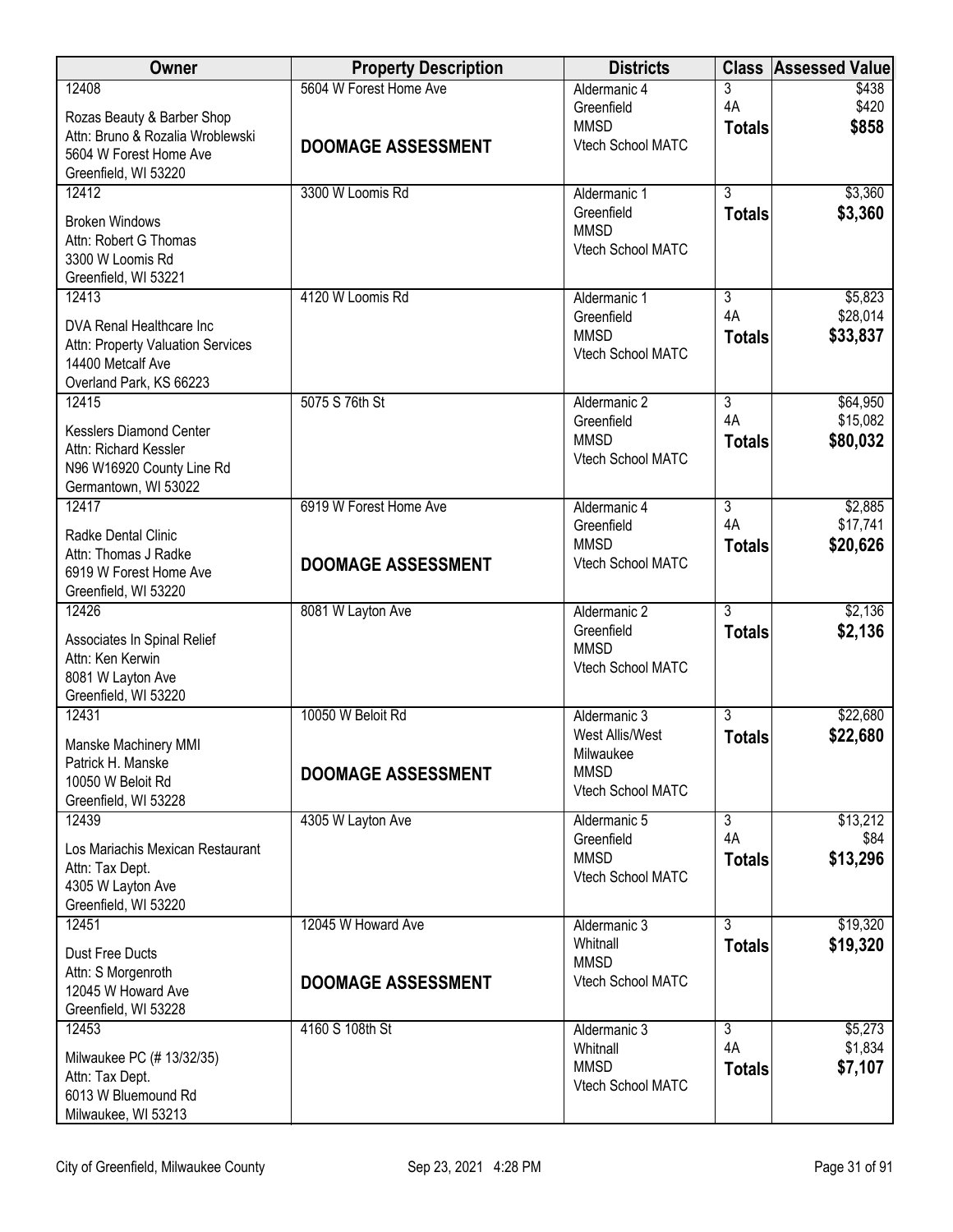| Owner                                                   | <b>Property Description</b> | <b>Districts</b>                 |                      | <b>Class Assessed Value</b> |
|---------------------------------------------------------|-----------------------------|----------------------------------|----------------------|-----------------------------|
| 12455                                                   | 4405 W Layton Ave           | Aldermanic 4                     | 3                    | \$109,705                   |
| Walgreens Co 03666-S-PPT                                |                             | Greenfield                       | 4A                   | \$420                       |
| Attn: Property Tax Manager                              |                             | <b>MMSD</b><br>Vtech School MATC | <b>Totals</b>        | \$110,125                   |
| 300 Wilmot Rd MS # 3301                                 |                             |                                  |                      |                             |
| Deerfield, IL 60015                                     |                             |                                  |                      |                             |
| 12456                                                   | 4448 W Loomis Rd Unit 101   | Aldermanic 4                     | $\overline{3}$<br>4A | \$39,893<br>\$172,214       |
| Lakeshore Medical Clinic, LLC                           |                             | Greenfield<br><b>MMSD</b>        | <b>Totals</b>        | \$212,107                   |
| 750 W Virginia St                                       | <b>DOOMAGE ASSESSMENT</b>   | Vtech School MATC                |                      |                             |
| PO Box 341880                                           |                             |                                  |                      |                             |
| Milwaukee, WI 53234                                     |                             |                                  | $\overline{3}$       | \$100,800                   |
| 12501                                                   | 7453 W Layton Ave           | Aldermanic 2<br>Greenfield       |                      | \$100,800                   |
| Beijin Kyoto Inc                                        |                             | <b>MMSD</b>                      | <b>Totals</b>        |                             |
| d.b.a. Kyoto Japanese Food                              | <b>DOOMAGE ASSESSMENT</b>   | Vtech School MATC                |                      |                             |
| 7453 W Layton Ave                                       |                             |                                  |                      |                             |
| Greenfield, WI 53220<br>12508                           | 4325 S 60th St Unit 1       | Aldermanic 4                     | $\overline{3}$       | \$1,384                     |
|                                                         |                             | Greenfield                       | 4A                   | \$76                        |
| Lutfi Tombuloglu, MD SC                                 |                             | <b>MMSD</b>                      | <b>Totals</b>        | \$1,460                     |
| d.b.a. Urgi Med Walk-In Clinic<br>4325 S 60th St Unit 1 |                             | Vtech School MATC                |                      |                             |
| Greenfield, WI 53220                                    |                             |                                  |                      |                             |
| 12512                                                   | 4715 S 27th St              | Aldermanic 5                     | $\overline{3}$       | \$27,720                    |
|                                                         |                             | Greenfield                       | <b>Totals</b>        | \$27,720                    |
| SAI Mart #3<br>4715 S 27th St                           |                             | TIF 3 (27th St)                  |                      |                             |
| Greenfield, WI 53221                                    | <b>DOOMAGE ASSESSMENT</b>   | <b>MMSD</b>                      |                      |                             |
|                                                         |                             | Vtech School MATC                |                      |                             |
| 12517                                                   | 4150 S 68th St              | Aldermanic 4                     | $\overline{3}$<br>4A | \$696                       |
| Options For Community Growth Inc                        |                             | Greenfield<br><b>MMSD</b>        |                      | \$42<br>\$738               |
| 11823 W Janesville Rd                                   |                             | Vtech School MATC                | <b>Totals</b>        |                             |
| Hales Corners, WI 53130                                 |                             |                                  |                      |                             |
| 12524                                                   | 4710 W Loomis Rd            | Aldermanic 4                     | $\overline{3}$<br>4A | \$10,242<br>\$420           |
| Pain Management Center Of Wisconsin                     |                             | Greenfield<br><b>MMSD</b>        | <b>Totals</b>        | \$10,662                    |
| SC                                                      |                             | Vtech School MATC                |                      |                             |
| 4710 W Loomis Rd                                        |                             |                                  |                      |                             |
| Greenfield, WI 53220<br>12537                           | 7426 W Holmes Ave           | Aldermanic 2                     | $\overline{3}$       | \$175,235                   |
|                                                         |                             | Greenfield                       | 4A                   | \$37,604                    |
| Ideal Image Of Wisconsin LLC                            |                             | <b>MMSD</b>                      | <b>Totals</b>        | \$212,839                   |
| 1 N Dale Mabry Hwy<br><b>Suite 1200</b>                 |                             | Vtech School MATC                |                      |                             |
| Tampa, FL 33609                                         |                             |                                  |                      |                             |
| 12541                                                   | 7530 W Layton Ave           | Aldermanic 4                     | $\overline{3}$       | \$3,687                     |
|                                                         |                             | Greenfield                       | 4A                   | \$420                       |
| Robert Haack Diamond Importers                          |                             | <b>MMSD</b>                      | <b>Totals</b>        | \$4,107                     |
| Attn: Love Jewelry LLC<br>7530 W Layton Ave             |                             | Vtech School MATC                |                      |                             |
| Greenfield, WI 53220                                    |                             |                                  |                      |                             |
| 12545                                                   | 4648 S 124th St             | Aldermanic 3                     | $\overline{3}$       | \$228                       |
|                                                         |                             | Whitnall                         | 4A                   | \$84                        |
| Don't Split Hairs Hair Studio<br>Attn: Mary McDonald    |                             | <b>MMSD</b>                      | <b>Totals</b>        | \$312                       |
| 4648 S 124th St                                         | <b>DOOMAGE ASSESSMENT</b>   | Vtech School MATC                |                      |                             |
| Greenfield, WI 53228                                    |                             |                                  |                      |                             |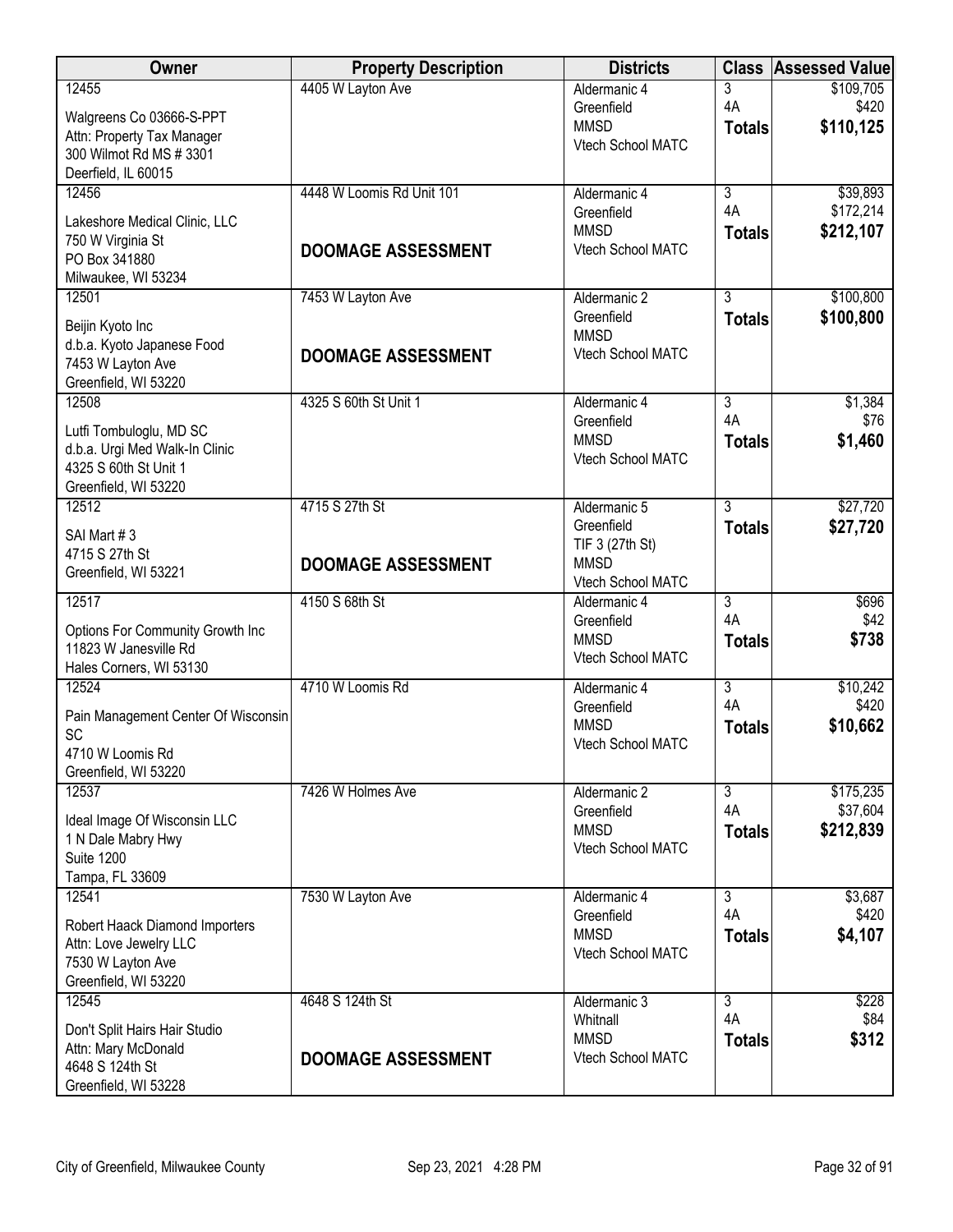| Owner                                     | <b>Property Description</b> | <b>Districts</b>           |                | <b>Class Assessed Value</b> |
|-------------------------------------------|-----------------------------|----------------------------|----------------|-----------------------------|
| 12549                                     | 4859 S 76th St              | Aldermanic 2               | 3              | \$35,515                    |
| Noodles & Company #225                    |                             | Greenfield                 | 4A             | \$76,115                    |
| Attn: KE Andrews & Company                |                             | <b>MMSD</b>                | <b>Totals</b>  | \$111,630                   |
| 2424 Ridge Rd                             |                             | Vtech School MATC          |                |                             |
| Rockwall, TX 75087                        |                             |                            |                |                             |
| 12550                                     | 5075 S 76th St Unit C       | Aldermanic 2               | $\overline{3}$ | \$15,344                    |
|                                           |                             | Greenfield                 | 4A             | \$26,545                    |
| Jimmy Johns                               |                             | <b>MMSD</b>                | <b>Totals</b>  | \$41,889                    |
| Attn: Tiffany Gename                      |                             | Vtech School MATC          |                |                             |
| 5075 C S 76th St                          |                             |                            |                |                             |
| Greenfield, WI 53220<br>12552             | 4930 S 74th St              |                            | $\overline{3}$ | \$12,513                    |
|                                           |                             | Aldermanic 2<br>Greenfield | 4A             | \$4,447                     |
| <b>Tuesday Morning</b>                    |                             | <b>MMSD</b>                |                |                             |
| Attn: Marvin F Poer & Co                  |                             | Vtech School MATC          | <b>Totals</b>  | \$16,960                    |
| PO Box 802206                             |                             |                            |                |                             |
| Dallas, TX 75380-2206                     |                             |                            |                |                             |
| 12554                                     | 5945 S 27th St              | Aldermanic 5               | $\overline{3}$ | \$7,581                     |
| <b>Elite Electronics</b>                  |                             | Greenfield                 | <b>Totals</b>  | \$7,581                     |
| 5945 S 27th St                            |                             | <b>MMSD</b>                |                |                             |
| Greenfield, WI 53221                      | <b>DOOMAGE ASSESSMENT</b>   | Vtech School MATC          |                |                             |
| 12555                                     | 5612 W Forest Home Ave      | Aldermanic 4               | $\overline{3}$ | \$1,755                     |
|                                           |                             | Greenfield                 | 4A             | \$767                       |
| Forest Home Liquour                       |                             | <b>MMSD</b>                | <b>Totals</b>  | \$2,522                     |
| Attn: Manpreet Kaur                       |                             | Vtech School MATC          |                |                             |
| 5612 W Forest Home Ave                    |                             |                            |                |                             |
| Greenfield, WI 53220                      |                             |                            |                |                             |
| 12559                                     | 8628 W Whitaker Ave         | Aldermanic 2               | $\overline{3}$ | \$2,658                     |
| DG Marketing                              |                             | Greenfield                 | 4A             | \$21                        |
| 8628 W Whitaker Ave                       |                             | <b>MMSD</b>                | <b>Totals</b>  | \$2,679                     |
| Greenfield, WI 53228                      |                             | Vtech School MATC          |                |                             |
| 12576                                     | 10303 W Oklahoma Ave        | Aldermanic 3               | $\overline{3}$ | \$9,364                     |
|                                           |                             | West Allis/West            | 4A             | \$455                       |
| Remax Southwest Inc.                      |                             | Milwaukee                  | <b>Totals</b>  | \$9,819                     |
| Attn: Kathy Martello                      |                             | <b>MMSD</b>                |                |                             |
| 10303 W Oklahoma Ave                      |                             | Vtech School MATC          |                |                             |
| Greenfield, WI 53227<br>12579             | 5105 W Morgan Ave           | Aldermanic 1               | $\overline{3}$ | \$54,802                    |
|                                           |                             | Greenfield                 | 4A             | \$769                       |
| <b>Midwest Dental</b>                     |                             | <b>MMSD</b>                | <b>Totals</b>  | \$55,571                    |
| PO Box 69                                 |                             | Vtech School MATC          |                |                             |
| Mondovi, WI 54755                         |                             |                            |                |                             |
| 12580                                     | 4005 W Hillcrest Dr         | Aldermanic 1               | $\overline{3}$ | \$93,710                    |
| Ravinia Apartments LLC                    |                             | Greenfield                 | 4A             | \$84                        |
| Attn: Mandel Group Inc                    |                             | <b>MMSD</b>                | <b>Totals</b>  | \$93,794                    |
| 330 E Kilbourn Ave                        |                             | Vtech School MATC          |                |                             |
| Suite 600 South                           |                             |                            |                |                             |
| Milwaukee, WI 53202                       |                             |                            |                |                             |
| 12582                                     | 9910 W Layton Ave Unit 3    | Aldermanic 2               | $\overline{3}$ | \$5,197                     |
|                                           |                             | Whitnall                   | 4A             | \$806                       |
| <b>Business &amp; Tax Accountants LLC</b> |                             | <b>MMSD</b>                | <b>Totals</b>  | \$6,003                     |
| 9910 W Layton Ave Unit 3                  |                             | Vtech School MATC          |                |                             |
| Greenfield, WI 53228                      |                             |                            |                |                             |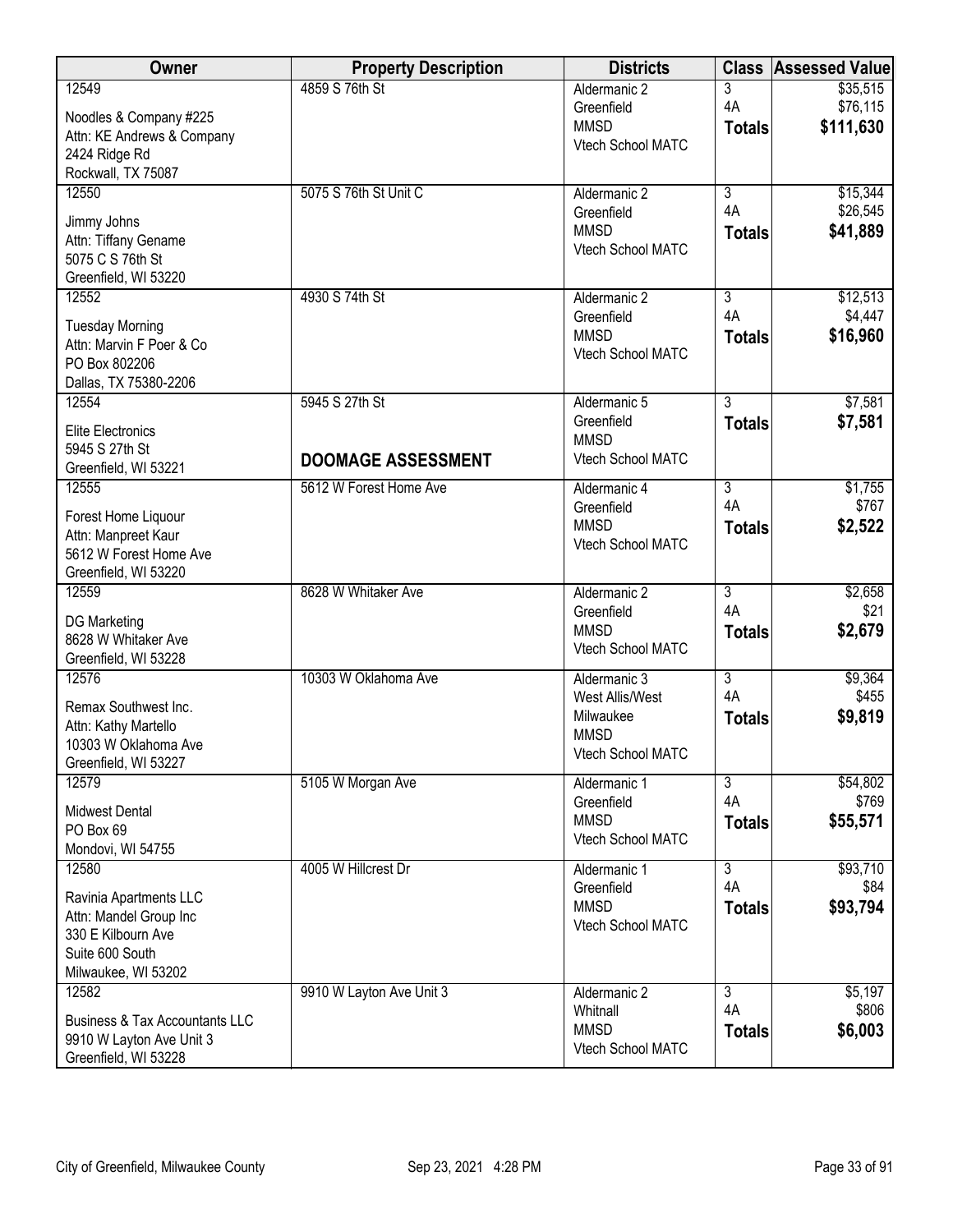| Owner                                        | <b>Property Description</b> | <b>Districts</b>      | <b>Class</b>   | <b>Assessed Value</b> |
|----------------------------------------------|-----------------------------|-----------------------|----------------|-----------------------|
| 12585                                        | 4131 W Loomis Rd Unit 110   | Aldermanic 1          | 3              | \$60,395              |
| Lakeshore Medical Clinic, LLC                |                             | Greenfield            | 4A             | \$1,941               |
| 750 W Virginia St                            |                             | <b>MMSD</b>           | <b>Totals</b>  | \$62,336              |
| PO Box 341880                                |                             | Vtech School MATC     |                |                       |
| Milwaukee, WI 53234                          |                             |                       |                |                       |
| 12592                                        | 4615 W Layton Ave           | Aldermanic 4          | $\overline{3}$ | \$258,135             |
| Aldi Inc Store #64023 Div 464                |                             | Greenfield            | 4A             | \$15,411              |
| Attn: Ryan Tax Compliance Services           |                             | <b>MMSD</b>           | <b>Totals</b>  | \$273,546             |
| <b>LLC</b>                                   |                             | Vtech School MATC     |                |                       |
| PO Box 460049                                |                             |                       |                |                       |
| Houston, TX 77056                            |                             |                       |                |                       |
| 12594                                        | 7901 W Layton Ave           | Aldermanic 2          | $\overline{3}$ | \$113,205             |
| Sendik's Food Markets                        |                             | Greenfield            | 4A             | \$27,636              |
| Attn: Dave Ace                               |                             | <b>MMSD</b>           | <b>Totals</b>  | \$140,841             |
| 7225 W Marcia Rd                             |                             | Vtech School MATC     |                |                       |
| Milwaukee, WI 53223                          |                             |                       |                |                       |
| 12597                                        | 3033 W Layton Ave Unit 102  | Aldermanic 5          | $\overline{3}$ | \$38,763              |
|                                              |                             | Greenfield            | 4A             | \$693                 |
| Sports Medicine & Orthopedic Center,<br>SC   |                             | TIF 3 (27th St)       | <b>Totals</b>  | \$39,456              |
| 3033 W Layton Ave Unit 102                   |                             | <b>MMSD</b>           |                |                       |
| Greenfield, WI 53221-2628                    |                             | Vtech School MATC     |                |                       |
| 12600                                        | 7985 W Layton Ave           | Aldermanic 2          | $\overline{3}$ | \$22,990              |
|                                              |                             | Greenfield            | 4A             | \$102,638             |
| White Holdings, Inc                          |                             | <b>MMSD</b>           | <b>Totals</b>  | \$125,628             |
| d.b.a. Massage Envy<br>323 Loftwood Ter      |                             | Vtech School MATC     |                |                       |
| Colgate, WI 53017                            |                             |                       |                |                       |
| 12603                                        | 6007 W Layton Ave           | Aldermanic 2          | $\overline{3}$ | \$65,100              |
|                                              |                             | Greenfield            | <b>Totals</b>  | \$65,100              |
| Subway                                       |                             | TIF 4 (60th & Layton) |                |                       |
| 6007 W Layton Ave<br>Greenfield, WI 53220    | <b>DOOMAGE ASSESSMENT</b>   | <b>MMSD</b>           |                |                       |
|                                              |                             | Vtech School MATC     |                |                       |
| 12604                                        | 4350 S 76th St              | Aldermanic 4          | $\overline{3}$ | \$18,501              |
| Rogan Shoes Inc                              |                             | Greenfield            | 4A             | \$210                 |
| 1750 Ohio St                                 |                             | <b>MMSD</b>           | <b>Totals</b>  | \$18,711              |
| Racine, WI 53405                             |                             | Vtech School MATC     |                |                       |
| 12606                                        | 6201 S 27th St              | Aldermanic 5          | $\overline{3}$ | \$62,433              |
| Brother Sister Subs System LLC               |                             | Greenfield            | 4A             | \$42                  |
| d.b.a. Cousins Subs                          |                             | <b>MMSD</b>           | <b>Totals</b>  | \$62,475              |
| 10010 S Cindy Ln                             |                             | Vtech School MATC     |                |                       |
| Oak Creek, WI 53154                          |                             |                       |                |                       |
| 12618                                        | 4800 S 84th St              | Aldermanic 2          | $\overline{3}$ | \$9,531               |
|                                              |                             | Greenfield            | 4A             | \$13,152              |
| Heritage Funeral Home<br>6615 W Oklahoma Ave |                             | <b>MMSD</b>           | <b>Totals</b>  | \$22,683              |
| Milwaukee, WI 53219                          |                             | Vtech School MATC     |                |                       |
| 12621                                        | 4309 S 76th St              | Aldermanic 2          | $\overline{3}$ | \$1,764               |
|                                              |                             | Greenfield            | <b>Totals</b>  | \$1,764               |
| Knot Just Beads                              |                             | <b>MMSD</b>           |                |                       |
| Attn: Kim Rueth                              | <b>DOOMAGE ASSESSMENT</b>   | Vtech School MATC     |                |                       |
| 4309 S 76th St                               |                             |                       |                |                       |
| Greenfield, WI 53220                         |                             |                       |                |                       |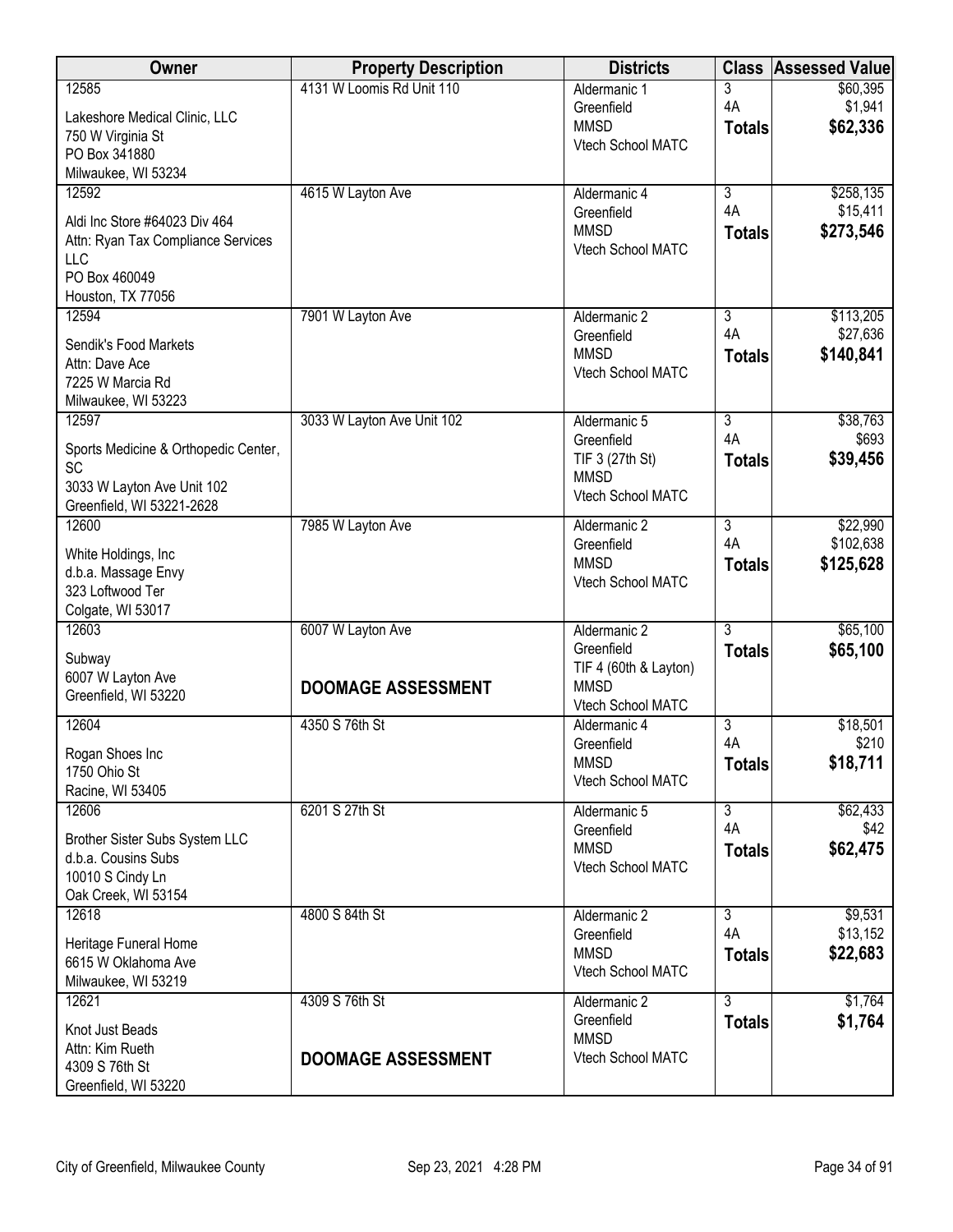| Owner                                                                                                                                 | <b>Property Description</b>                    | <b>Districts</b>                                                                 |                                       | <b>Class Assessed Value</b>     |
|---------------------------------------------------------------------------------------------------------------------------------------|------------------------------------------------|----------------------------------------------------------------------------------|---------------------------------------|---------------------------------|
| 12631<br>Medical Art Resources Inc.<br>Attn: Julie J Brown<br>3400 S 103rd St Unit 200<br>Greenfield, WI 53227                        | 3400 S 103rd St Unit 200                       | Aldermanic 3<br>West Allis/West<br>Milwaukee<br><b>MMSD</b><br>Vtech School MATC | 3<br>4A<br><b>Totals</b>              | \$5,656<br>\$168<br>\$5,824     |
| 12635<br>Gendlin, Liverman & Rymer SC<br>10335 W Oklahoma Ave Unit 300<br>Greenfield, WI 53227-4100                                   | 10335 W Oklahoma Ave Unit 300                  | Aldermanic 3<br>West Allis/West<br>Milwaukee<br><b>MMSD</b><br>Vtech School MATC | $\overline{3}$<br>4A<br><b>Totals</b> | \$28,463<br>\$84<br>\$28,547    |
| 12647<br>Ener-Con Companies Inc<br>Attn: Michael H Dilworth<br>8575 W Forest Home Ave Unit160<br>Greenfield, WI 53228                 | 8575 W Forest Home Ave Unit 160                | Aldermanic 2<br>Whitnall<br><b>MMSD</b><br>Vtech School MATC                     | $\overline{3}$<br>4A<br><b>Totals</b> | \$16, 116<br>\$840<br>\$16,956  |
| 12652<br>Aurora Advanced Healthcare<br>PO Box 341880<br>Milwaukee, WI 53234-1880                                                      | 4848 S 76th St Unit 210                        | Aldermanic 2<br>Greenfield<br><b>MMSD</b><br>Vtech School MATC                   | 3<br>4A<br><b>Totals</b>              | \$32,291<br>\$4,544<br>\$36,835 |
| 12653<br>Dr. Brian King<br>d.b.a. King Family Dentistry<br>6520 W Layton Ave Unit 102<br>Greenfield, WI 53220                         | 6520 W Layton Ave Unit 102                     | Aldermanic 4<br>Greenfield<br><b>MMSD</b><br>Vtech School MATC                   | $\overline{3}$<br>4A<br><b>Totals</b> | \$2,839<br>\$1,445<br>\$4,284   |
| 12657<br>Villager Food Mart<br>d.b.a. Villager Liquor & Beer<br>Attn: Gajjar Corporation<br>6845 W Layton Ave<br>Greenfield, WI 53220 | 6845 W Layton Ave<br><b>DOOMAGE ASSESSMENT</b> | Aldermanic 2<br>Greenfield<br><b>MMSD</b><br>Vtech School MATC                   | $\overline{3}$<br>4A<br><b>Totals</b> | \$1,194<br>\$210<br>\$1,404     |
| 12659<br>Henry P Fons Law Office, LLC<br>7115 W Forest Home Ave<br>Greenfield, WI 53220                                               | 7115 W Forest Home Ave                         | Aldermanic 4<br>Greenfield<br><b>MMSD</b><br>Vtech School MATC                   | $\overline{3}$<br>4A<br><b>Totals</b> | \$2,356<br>\$238<br>\$2,594     |
| 12660<br>Options For Community Growth Inc<br>11823 W Janesville Rd<br>Hales Corners, WI 53130                                         | 3718 S 35th St                                 | Aldermanic 1<br>Greenfield<br><b>MMSD</b><br>Vtech School MATC                   | $\overline{3}$<br>4A<br><b>Totals</b> | \$654<br>\$42<br>\$696          |
| 12671<br>Brotoloc South Inc.<br>209 S Taft St<br>Whitewater, WI 53190                                                                 | 3826 S 36th St<br><b>DOOMAGE ASSESSMENT</b>    | Aldermanic 1<br>Greenfield<br><b>MMSD</b><br>Vtech School MATC                   | $\overline{3}$<br><b>Totals</b>       | \$3,506<br>\$3,506              |
| 12673<br>Genuine Parts Company<br>d.b.a. NAPA Auto Parts<br>PO Box 4907<br>Norcross, GA 30091                                         | 4600 S 108th St                                | Aldermanic 3<br>Whitnall<br><b>MMSD</b><br>Vtech School MATC                     | 3<br>4A<br><b>Totals</b>              | \$55,222<br>\$1,503<br>\$56,725 |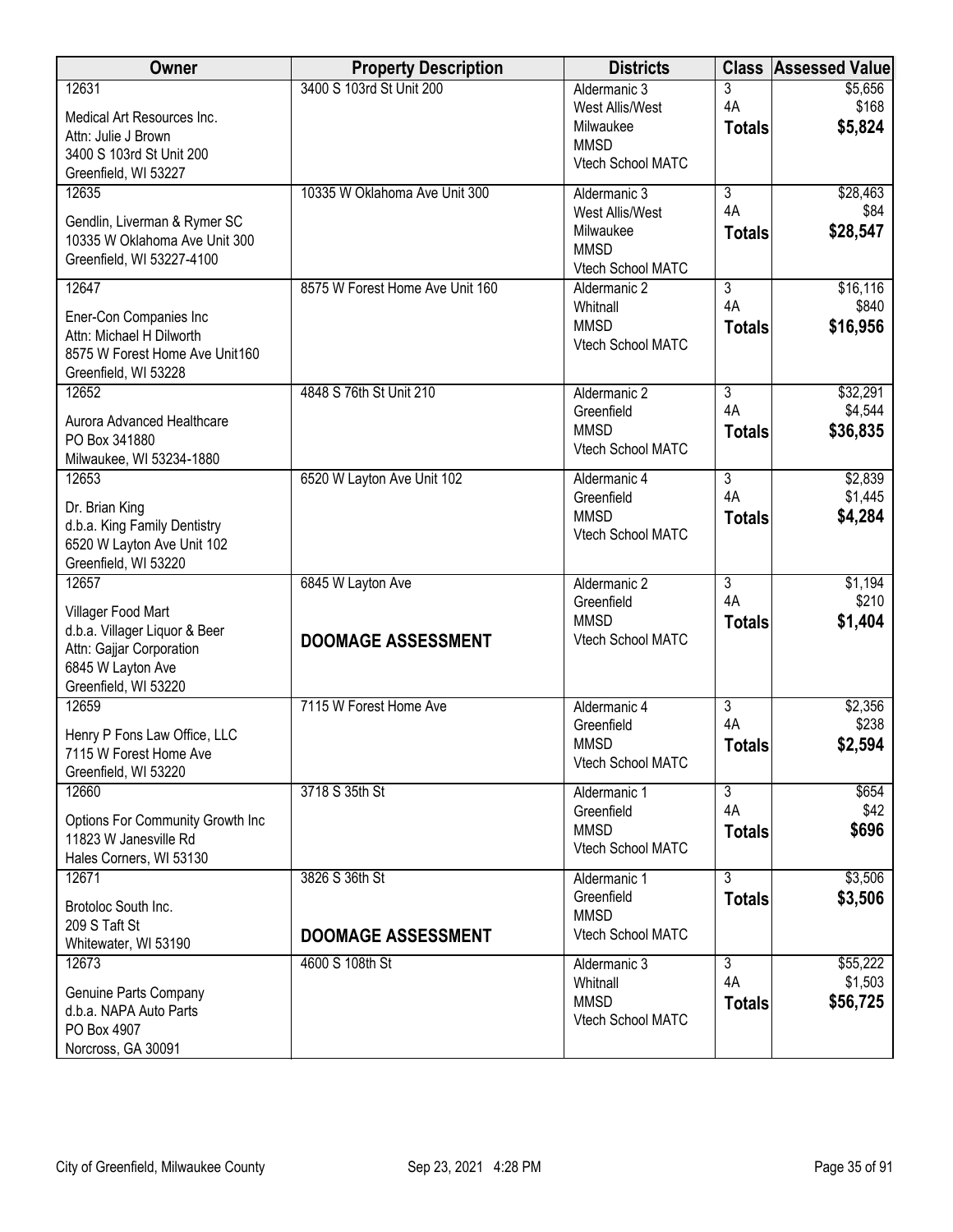| <b>Owner</b>                                      | <b>Property Description</b>     | <b>Districts</b>          | <b>Class</b>         | <b>Assessed Value</b> |
|---------------------------------------------------|---------------------------------|---------------------------|----------------------|-----------------------|
| 12681                                             | 3870 S 108th St                 | Aldermanic 3              |                      | \$420                 |
| <b>Clear Step Financial Partners</b>              |                                 | Whitnall<br><b>MMSD</b>   | <b>Totals</b>        | \$420                 |
| Attn: Tax Dept.                                   | <b>DOOMAGE ASSESSMENT</b>       | Vtech School MATC         |                      |                       |
| 3870 S 108th St                                   |                                 |                           |                      |                       |
| Greenfield, WI 53228<br>12683                     | 4860 S 74th St                  | Aldermanic 2              | $\overline{3}$       | \$14,826              |
|                                                   |                                 | Greenfield                | 4A                   | \$7,587               |
| <b>Accuquest Hearing Center LLC</b>               |                                 | <b>MMSD</b>               | <b>Totals</b>        | \$22,413              |
| Attn: Tax Dept<br>580 Howard Ave                  |                                 | Vtech School MATC         |                      |                       |
| Somerset, NJ 08873                                |                                 |                           |                      |                       |
| 12688                                             | 2915 W Layton Ave               | Aldermanic 5              | $\overline{3}$       | \$71                  |
| Renaissance Physical Therapy Inc                  |                                 | Greenfield                | <b>Totals</b>        | \$71                  |
| d.b.a. PT Plus                                    |                                 | TIF 3 (27th St)           |                      |                       |
| 700 Pilgrim Pkwy Ste L-8                          |                                 | <b>MMSD</b>               |                      |                       |
| Elm Grove, WI 53122                               |                                 | Vtech School MATC         |                      |                       |
| 12689                                             | 3365 S 103rd St Unit 220        | Aldermanic 3              | $\overline{3}$       | \$910                 |
| William R. Baggott DDS                            |                                 | West Allis/West           | 4A                   | \$13,172              |
| Attn: Tax Dept.                                   |                                 | Milwaukee<br><b>MMSD</b>  | <b>Totals</b>        | \$14,082              |
| 3365 S 103rd St Unit 220                          |                                 | Vtech School MATC         |                      |                       |
| Greenfield, WI 53227                              |                                 |                           |                      |                       |
| 12693                                             | 3829 S 108th St                 | Aldermanic 3<br>Whitnall  | $\overline{3}$<br>4A | \$19,347<br>\$1,341   |
| Heights Finance Corp.                             |                                 | <b>MMSD</b>               | <b>Totals</b>        | \$20,688              |
| Attn: Tax Dept                                    |                                 | Vtech School MATC         |                      |                       |
| PO Box 1947<br>Greenville, SC 29602               |                                 |                           |                      |                       |
| 12696                                             | 3791 S 108th St                 | Aldermanic 3              | $\overline{3}$       | \$16,464              |
|                                                   |                                 | Whitnall                  | <b>Totals</b>        | \$16,464              |
| Gi Gi Nails LLC<br>3791 S 108th St                |                                 | <b>MMSD</b>               |                      |                       |
| Greenfield, WI 53228                              | <b>DOOMAGE ASSESSMENT</b>       | Vtech School MATC         |                      |                       |
| 12703                                             | 8585 W Forest Home Ave Unit 100 | Aldermanic 2              | $\overline{3}$       | \$2,942               |
| Dobogai Law Offices LLC                           |                                 | Whitnall                  | 4A                   | \$168                 |
| Attn: Tax Dept.                                   |                                 | <b>MMSD</b>               | <b>Totals</b>        | \$3,110               |
| 8585 W Forest Home Ave Ste 100                    |                                 | Vtech School MATC         |                      |                       |
| Greenfield, WI 53228                              |                                 |                           |                      |                       |
| 12706                                             | 4818 S 76th St Unit 3           | Aldermanic 2              | $\overline{3}$<br>4A | \$2,520               |
| Midwest Audiology Center                          |                                 | Greenfield<br><b>MMSD</b> | <b>Totals</b>        | \$420<br>\$2,940      |
| Attn: Doug Kloss                                  |                                 | Vtech School MATC         |                      |                       |
| 4818 S 76th St Unit 3                             |                                 |                           |                      |                       |
| Greenfield, WI 53220<br>12710                     | 12344 W Layton Ave              | Aldermanic 3              | $\overline{3}$       | \$5,933               |
|                                                   |                                 | Whitnall                  | 4A                   | \$3,172               |
| Tilley Insurance Agency Inc<br>12344 W Layton Ave |                                 | <b>MMSD</b>               | <b>Totals</b>        | \$9,105               |
| Greenfield, WI 53228                              |                                 | Vtech School MATC         |                      |                       |
| 12711                                             | 7485 W Layton Ave               | Aldermanic 2              | $\overline{3}$       | \$4,213               |
|                                                   |                                 | Greenfield                | <b>Totals</b>        | \$4,213               |
| <b>Future Nails</b><br>Attn: Hong Nguyen          |                                 | <b>MMSD</b>               |                      |                       |
| 7485 W Layton Ave                                 | <b>DOOMAGE ASSESSMENT</b>       | Vtech School MATC         |                      |                       |
| Greenfield, WI 53220                              |                                 |                           |                      |                       |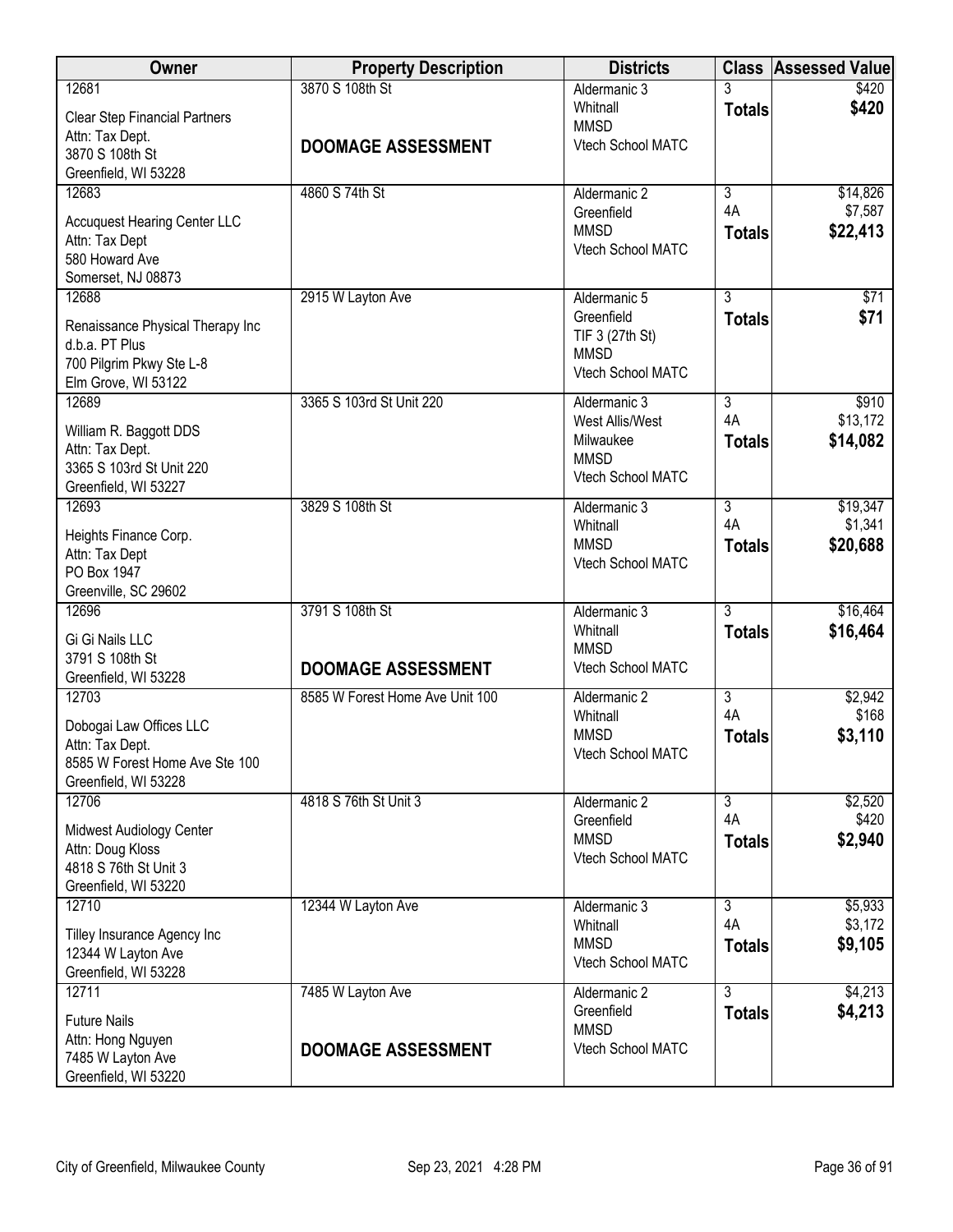| Owner                                                         | <b>Property Description</b>     | <b>Districts</b>                  | <b>Class</b>   | <b>Assessed Value</b> |
|---------------------------------------------------------------|---------------------------------|-----------------------------------|----------------|-----------------------|
| 12712                                                         | 4739 S 27th St                  | Aldermanic 5                      | 3              | \$10,496              |
| Tymko Motors Inc.                                             |                                 | Greenfield                        | 4A             | \$47                  |
| d.b.a. Greenfield Auto Body                                   |                                 | TIF 3 (27th St)<br><b>MMSD</b>    | <b>Totals</b>  | \$10,543              |
| Attn: Tax Dept.                                               |                                 | Vtech School MATC                 |                |                       |
| 4739 S 27th St                                                |                                 |                                   |                |                       |
| Greenfield, WI 53221<br>12715                                 |                                 |                                   | $\overline{3}$ |                       |
|                                                               | 9640 W Layton Ave               | Aldermanic 2<br>Whitnall          | 4A             | \$946<br>\$1,680      |
| Castle Senior Living, Inc                                     |                                 | <b>MMSD</b>                       | <b>Totals</b>  | \$2,626               |
| Attn: CBRF-Emerald Castle                                     |                                 | Vtech School MATC                 |                |                       |
| 13050 W Cleveland Ave<br>New Berlin, WI 53151                 |                                 |                                   |                |                       |
| 12728                                                         | 4280 S 108th St                 | Aldermanic 3                      | $\overline{3}$ | \$99                  |
|                                                               |                                 | Whitnall                          | 4A             | \$3,425               |
| Two Guys Automotive                                           |                                 | <b>MMSD</b>                       | <b>Totals</b>  | \$3,524               |
| Attn: Nath or Michael Heerey Krause<br>4280 S 108th St        |                                 | Vtech School MATC                 |                |                       |
| Greenfield, WI 53228                                          |                                 |                                   |                |                       |
| 12729                                                         | 4131 W Loomis Rd Unit 220       | Aldermanic 1                      | $\overline{3}$ | \$10,026              |
| Aurora Health Care Metro, Inc.                                |                                 | Greenfield                        | 4A             | \$2,418               |
| d.b.a. Aurora Sleep Medicine Center                           |                                 | <b>MMSD</b>                       | <b>Totals</b>  | \$12,444              |
| 750 W Virginia St                                             |                                 | Vtech School MATC                 |                |                       |
| PO Box 341880                                                 |                                 |                                   |                |                       |
| Milwaukee, WI 53234                                           |                                 |                                   |                |                       |
| 12735                                                         | 4810 S 76th St Unit 102         | Aldermanic 2                      | $\overline{3}$ | \$2,378               |
| Synergy Home Care of Milw County                              |                                 | Greenfield<br><b>MMSD</b>         | 4A             | \$42                  |
| Attn: Busalacchi Enterpirses Inc                              |                                 | Vtech School MATC                 | <b>Totals</b>  | \$2,420               |
| 4810 S 76th St Unit 102                                       |                                 |                                   |                |                       |
| Greenfield, WI 53220                                          |                                 |                                   | $\overline{3}$ |                       |
| 12741                                                         | 4811 S 76th St Unit 410         | Aldermanic 2<br>Greenfield        | <b>Totals</b>  | \$2,443<br>\$2,443    |
| Kingstad Law Firm LLC                                         |                                 | <b>MMSD</b>                       |                |                       |
| Attn: Tax Dept.                                               |                                 | Vtech School MATC                 |                |                       |
| 4811 S 76th St Ste 410<br>Greenfield, WI 53220                |                                 |                                   |                |                       |
| 12742                                                         | 3380 S 108th St Unit 101        | Aldermanic 3                      | $\overline{3}$ | \$7,713               |
|                                                               |                                 | Whitnall                          | 4A             | \$1,315               |
| First Service Title & Closing Inc<br>3380 S 108th St Unit 101 |                                 | <b>MMSD</b>                       | <b>Totals</b>  | \$9,028               |
| Greenfield, WI 53227                                          |                                 | Vtech School MATC                 |                |                       |
| 12744                                                         | 5475 S 27th St                  | Aldermanic 5                      | $\overline{3}$ | \$2,469               |
| Pho Viet                                                      |                                 | Greenfield                        | 4A             | \$4,625               |
| 5475 S 27th St                                                |                                 | TIF 3 (27th St)                   | <b>Totals</b>  | \$7,094               |
| Greenfield, WI 53221                                          | <b>DOOMAGE ASSESSMENT</b>       | <b>MMSD</b>                       |                |                       |
| 12745                                                         | 2720 W Layton Ave               | Vtech School MATC<br>Aldermanic 1 | $\overline{3}$ | \$16,262              |
|                                                               |                                 | Greenfield                        | <b>Totals</b>  | \$16,262              |
| Fabian's Upholstery                                           |                                 | TIF 3 (27th St)                   |                |                       |
| 2720 W Layton Ave<br>Greenfield, WI 53221                     | <b>DOOMAGE ASSESSMENT</b>       | <b>MMSD</b>                       |                |                       |
|                                                               |                                 | Vtech School MATC                 |                |                       |
| 12746                                                         | 8585 W Forest Home Ave Unit 125 | Aldermanic 2                      | 3              | \$67,460              |
| Zelko Aesthetics/Body Sculpt                                  |                                 | Whitnall<br><b>MMSD</b>           | <b>Totals</b>  | \$67,460              |
| 8585 W Forest Home Ave Unit125                                | <b>DOOMAGE ASSESSMENT</b>       | Vtech School MATC                 |                |                       |
| Greenfield, WI 53228                                          |                                 |                                   |                |                       |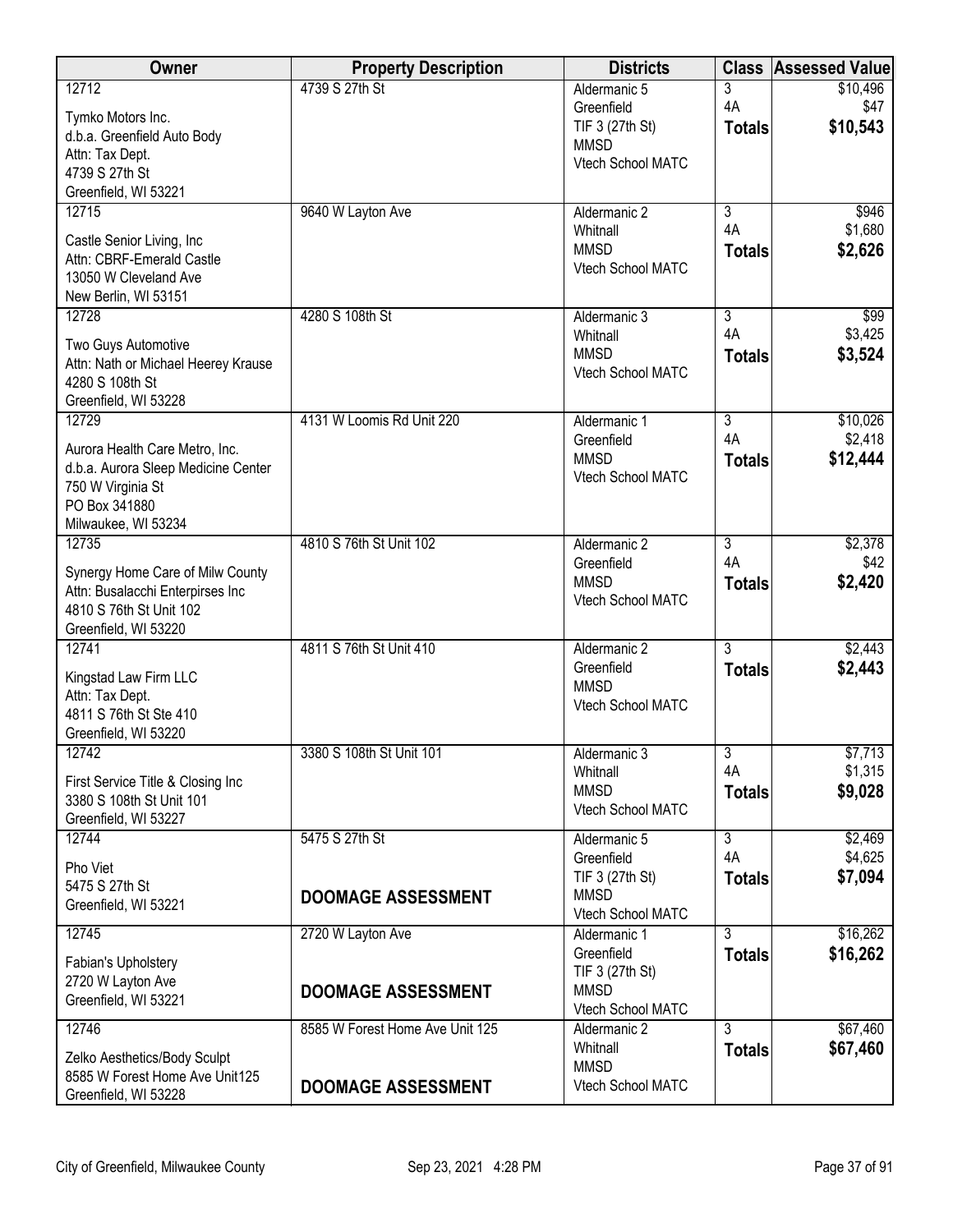| Owner                                                                                                                                       | <b>Property Description</b>                    | <b>Districts</b>                                                                  |                                       | <b>Class Assessed Value</b>     |
|---------------------------------------------------------------------------------------------------------------------------------------------|------------------------------------------------|-----------------------------------------------------------------------------------|---------------------------------------|---------------------------------|
| 12749<br>Pacific Produce & Pacific Seafood<br>Attn: Tax Dept.<br>5455 S 27th St<br>Greenfield, WI 53221                                     | 5455 S 27th St<br><b>DOOMAGE ASSESSMENT</b>    | Aldermanic 5<br>Greenfield<br>TIF 3 (27th St)<br><b>MMSD</b><br>Vtech School MATC | <b>Totals</b>                         | \$643,440<br>\$643,440          |
| 12750<br>Central Nails Supply Inc<br>5425 S 27th St<br>Greenfield, WI 53221                                                                 | 5425 S 27th St                                 | Aldermanic 5<br>Greenfield<br>TIF 3 (27th St)<br><b>MMSD</b><br>Vtech School MATC | $\overline{3}$<br>4A<br><b>Totals</b> | \$721<br>\$378<br>\$1,099       |
| 12754<br>Gordie Boucher Lincoln Inc<br>d.b.a. Gordie Boucher Nissan<br>4141 S 108th St<br>Greenfield, WI 53228-1905                         | 4141 S 108th St                                | Aldermanic 3<br>Whitnall<br><b>MMSD</b><br>Vtech School MATC                      | $\overline{3}$<br>4A<br><b>Totals</b> | \$28,061<br>\$5,282<br>\$33,343 |
| 12756<br>Next Level Staffing<br>6180 W Layton Ave<br>Greenfield, WI 53220                                                                   | 6180 W Layton Ave<br><b>DOOMAGE ASSESSMENT</b> | Aldermanic 4<br>Greenfield<br><b>MMSD</b><br>Vtech School MATC                    | $\overline{3}$<br><b>Totals</b>       | \$866<br>\$866                  |
| 12757<br><b>Gold Coast Subs</b><br>Attn: Tax Dept.<br>4263 W Layton Ave<br>Greenfield, WI 53221                                             | 4263 W Layton Ave                              | Aldermanic 5<br>Greenfield<br><b>MMSD</b><br>Vtech School MATC                    | $\overline{3}$<br>4A<br><b>Totals</b> | \$222<br>\$63<br>\$285          |
| 12758<br>Medpoint Family Care Center<br>Attn: Waleed Najeeb<br>5233 S 27th St<br>Greenfield, WI 53221                                       | 5233 S 27th St                                 | Aldermanic 5<br>Greenfield<br>TIF 3 (27th St)<br><b>MMSD</b><br>Vtech School MATC | $\overline{3}$<br>4A<br><b>Totals</b> | \$4,276<br>\$210<br>\$4,486     |
| 12761<br>NSCL Inc<br>d.b.a. Maytag Coin Laundry<br>12705 Robin Ln<br>Brookfield, WI 53005                                                   | 2750 W Grange Ave<br><b>DOOMAGE ASSESSMENT</b> | Aldermanic 5<br>Greenfield<br>TIF 3 (27th St)<br><b>MMSD</b><br>Vtech School MATC | $\overline{3}$<br><b>Totals</b>       | \$58,800<br>\$58,800            |
| 12764<br>Teske Tax & Accounting<br>Attn: Paul Teske<br>6790 W Layton Ave<br>Greenfield, WI 53220                                            | 6790 W Layton Ave                              | Aldermanic 4<br>Greenfield<br><b>MMSD</b><br>Vtech School MATC                    | 3<br><b>Totals</b>                    | \$813<br>\$813                  |
| 12771<br>Minnesota Regis Corp<br>d.b.a. Cost Cutters TC #62418<br>Attn: Corp. Compliance<br>3701 Wayzata Blvd #500<br>Minneapolis, MN 55416 | 4639 S 108th St                                | Aldermanic 3<br>Whitnall<br><b>MMSD</b><br>Vtech School MATC                      | $\overline{3}$<br>4A<br><b>Totals</b> | \$629<br>\$232<br>\$861         |
| 12772<br>Southridge FADS Inc<br>d.b.a. Fred Astaire Dance Studio<br>4868 S 74th St Ste A-04<br>Greenfield, WI 53220                         | 4868 S 74th St<br><b>DOOMAGE ASSESSMENT</b>    | Aldermanic 2<br>Greenfield<br><b>MMSD</b><br>Vtech School MATC                    | 3<br>4A<br><b>Totals</b>              | \$923<br>\$18,125<br>\$19,048   |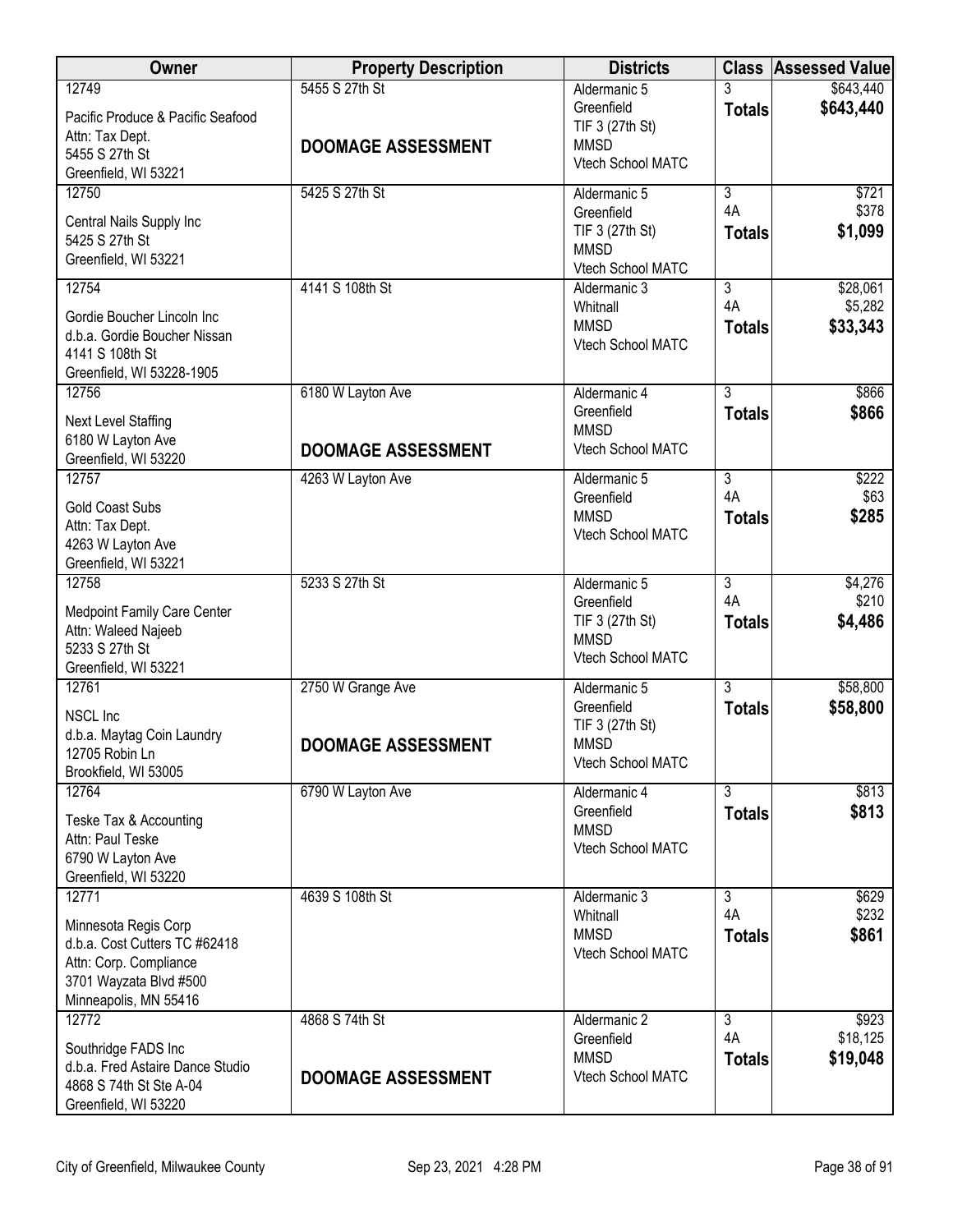| Owner                                                                                                       | <b>Property Description</b> | <b>Districts</b>                                                 | <b>Class</b>                    | <b>Assessed Value</b>       |
|-------------------------------------------------------------------------------------------------------------|-----------------------------|------------------------------------------------------------------|---------------------------------|-----------------------------|
| 12773<br>Nature Nail & Spa                                                                                  | 6241 S 27th St              | Aldermanic 5<br>Greenfield<br><b>MMSD</b>                        | 3<br>4A<br>4B                   | \$904<br>\$1,260<br>\$1,275 |
| Attn: Theresa Pham<br>6241 S 27th St<br>Greenfield, WI 53221                                                | <b>DOOMAGE ASSESSMENT</b>   | Vtech School MATC                                                | <b>Totals</b>                   | \$3,439                     |
| 12776                                                                                                       | 3400 S 103rd St Unit 100    | Aldermanic 3                                                     | $\overline{\overline{3}}$<br>4A | \$60,741                    |
| Smith & Nephew<br>150 Minuteman Rd<br>Andover, MA 01810                                                     |                             | West Allis/West<br>Milwaukee<br><b>MMSD</b><br>Vtech School MATC | <b>Totals</b>                   | \$407<br>\$61,148           |
| 12788                                                                                                       | 9910 W Layton Ave Unit 4    | Aldermanic 2<br>Whitnall                                         | $\overline{3}$<br>4A            | \$2,473<br>\$420            |
| TABS The Alt. Billing Service<br>Attn: Don Spielman<br>9910 W Layton Ave Unit 4<br>Greenfield, WI 53228     |                             | <b>MMSD</b><br>Vtech School MATC                                 | <b>Totals</b>                   | \$2,893                     |
| 12792                                                                                                       | 6001 S 27th St              | Aldermanic 5<br>Greenfield                                       | $\overline{3}$                  | \$457                       |
| Dura Service LLC<br>6001 S 27th St<br>1st Floor<br>Greenfield, WI 53221                                     |                             | <b>MMSD</b><br>Vtech School MATC                                 | <b>Totals</b>                   | \$457                       |
| 12794                                                                                                       | 3823 S 108th St             | Aldermanic 3                                                     | $\overline{3}$                  | \$1,904                     |
| Hruby Chiropractic<br>3823 S 108th St<br>Greenfield, WI 53228                                               |                             | Whitnall<br><b>MMSD</b><br>Vtech School MATC                     | 4A<br><b>Totals</b>             | \$173<br>\$2,077            |
| 12795                                                                                                       | 4818 S 76th St Unit 127     | Aldermanic 2                                                     | $\overline{3}$                  | \$99                        |
| Mike's Trucking & Grading<br>Attn: Mike Phillips<br>4818 S 76th St Unit 127<br>Greenfield, WI 53220         |                             | Greenfield<br><b>MMSD</b><br>Vtech School MATC                   | 4A<br><b>Totals</b>             | \$21<br>\$120               |
| 12797                                                                                                       | 5030 S 74th St              | Aldermanic 2                                                     | $\overline{3}$<br>4A            | \$28,973                    |
| El Beso<br>Attn: Andreas Bouraxis<br>5030 S 74th St<br>Greenfield, WI 53220                                 |                             | Greenfield<br><b>MMSD</b><br>Vtech School MATC                   | <b>Totals</b>                   | \$219,535<br>\$248,508      |
| 12799                                                                                                       | 7740 W Layton Ave           | Aldermanic 2                                                     | $\overline{3}$                  | \$28,480                    |
| Total Renal Care, Inc.<br>Attn: Property Valuation Services<br>14400 Metcalf Ave<br>Overland Park, KS 66223 |                             | Greenfield<br><b>MMSD</b><br>Vtech School MATC                   | 4A<br><b>Totals</b>             | \$37,660<br>\$66,140        |
| 12803                                                                                                       | 8430 W Forest Home Ave      | Aldermanic 2<br>Greenfield                                       | $\overline{3}$<br>4A            | \$4,997<br>\$1,793          |
| Landon & Sirotinski DDS SC<br>8430 W Forest Home Ave<br>Greenfield, WI 53228                                |                             | <b>MMSD</b><br>Vtech School MATC                                 | <b>Totals</b>                   | \$6,790                     |
| 12805                                                                                                       | 3765 S 108th St             | Aldermanic 3                                                     | $\overline{3}$<br>4A            | \$30,796                    |
| SalonCentric Inc<br>c/o State Tax Solutions<br>324 S Hyde Park Ave Ste 230<br>Tampa, FL 33606               |                             | Whitnall<br><b>MMSD</b><br>Vtech School MATC                     | <b>Totals</b>                   | \$17,951<br>\$48,747        |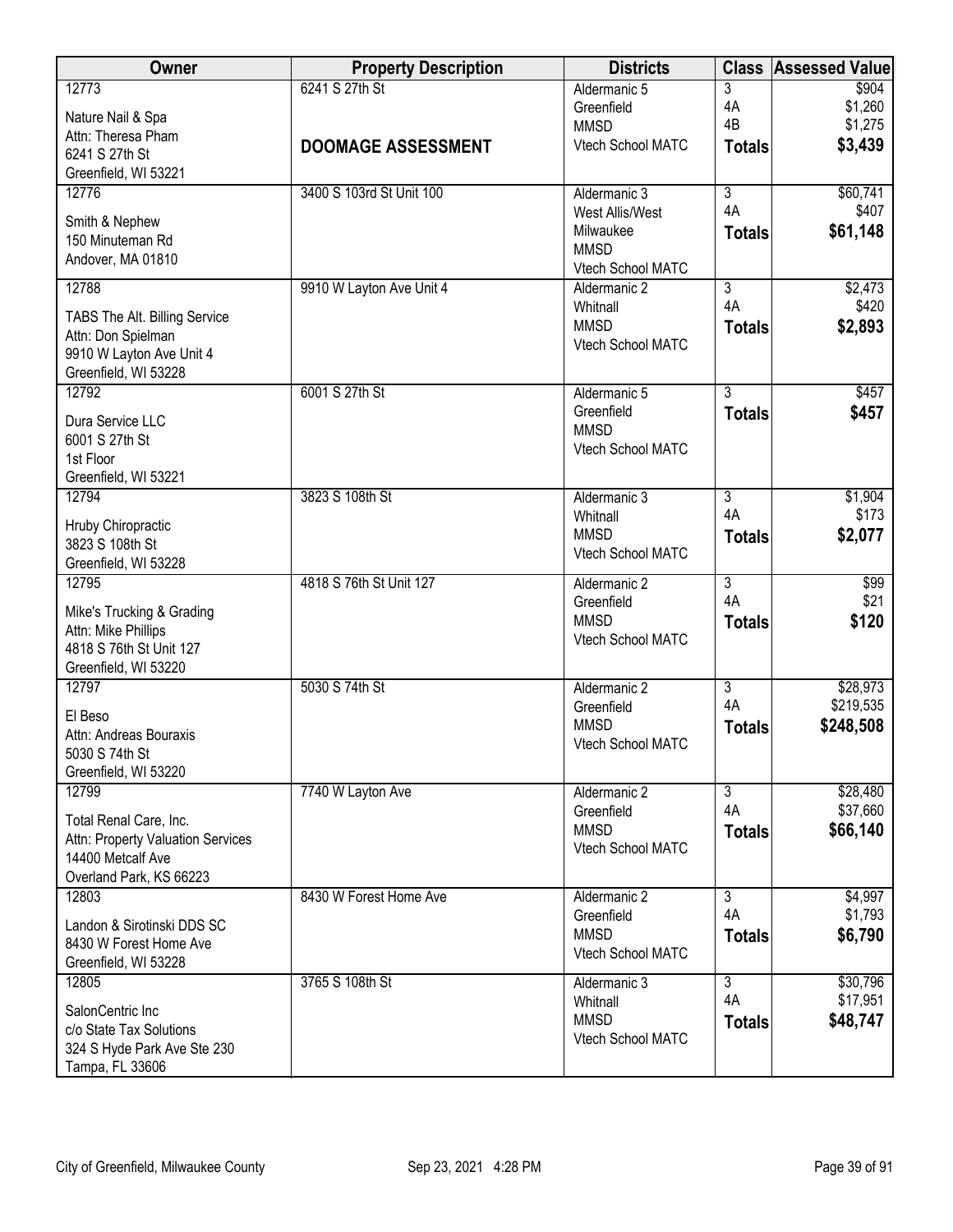| Owner                                                        | <b>Property Description</b> | <b>Districts</b>         | <b>Class</b>              | <b>Assessed Value</b> |
|--------------------------------------------------------------|-----------------------------|--------------------------|---------------------------|-----------------------|
| 12809                                                        | 3400 W Loomis Rd            | Aldermanic 1             | 3                         | \$2,268               |
| Calk Enterprises Inc.                                        |                             | Greenfield               | <b>Totals</b>             | \$2,268               |
| d.b.a. Graingers Pub & Grill                                 |                             | <b>MMSD</b>              |                           |                       |
| 3400 W Loomis Rd                                             |                             | Vtech School MATC        |                           |                       |
| Greenfield, WI 53221                                         |                             |                          |                           |                       |
| 12814                                                        | 12345 W Layton Ave          | Aldermanic 3             | $\overline{3}$            | \$551                 |
| JTT Enterprises Inc.                                         |                             | Whitnall                 | 4A                        | \$42                  |
| d.b.a. Layton Petro Mart                                     |                             | <b>MMSD</b>              | <b>Totals</b>             | \$593                 |
| PO Box 183                                                   |                             | Vtech School MATC        |                           |                       |
| Lake Geneva, WI 53147                                        |                             |                          |                           |                       |
| 12815                                                        | 5981 S 27th St              | Aldermanic 5             | $\overline{3}$            | \$15,352              |
|                                                              |                             | Greenfield               | <b>Totals</b>             | \$15,352              |
| Greenfield Veterinary Clinic                                 |                             | <b>MMSD</b>              |                           |                       |
| 5981 S 27th St                                               | <b>DOOMAGE ASSESSMENT</b>   | Vtech School MATC        |                           |                       |
| Greenfield, WI 53221                                         |                             |                          |                           |                       |
| 12818                                                        | 4710 S 108th St             | Aldermanic 3<br>Whitnall | $\overline{3}$<br>4A      | \$16,612<br>\$908     |
| Andy's                                                       |                             | <b>MMSD</b>              |                           | \$17,520              |
| 4710 S 108th St                                              |                             | Vtech School MATC        | <b>Totals</b>             |                       |
| Greenfield, WI 53228                                         |                             |                          |                           |                       |
| 12819                                                        | 9049 W Waterford Sq         | Aldermanic 2             | $\overline{3}$            | \$2,435               |
| <b>Briarwick Apartments, LLC</b>                             |                             | Greenfield               | 4A                        | \$823                 |
| Attn: Blake Capital Corp                                     |                             | <b>MMSD</b>              | <b>Totals</b>             | \$3,258               |
| 731 N Jackson St Ste 400                                     |                             | Vtech School MATC        |                           |                       |
| Milwaukee, WI 53202                                          |                             |                          |                           |                       |
| 12820                                                        | 8800 W Waterford Sq         | Aldermanic 2             | $\overline{3}$            | \$134                 |
|                                                              |                             | Greenfield               | 4A                        | \$689                 |
| <b>Briarwick Apartments, LLC</b><br>Attn: Blake Capital Corp |                             | <b>MMSD</b>              | <b>Totals</b>             | \$823                 |
| 731 N Jackson St Ste 400                                     |                             | Vtech School MATC        |                           |                       |
| Milwaukee, WI 53202                                          |                             |                          |                           |                       |
| 12821                                                        | 8801 W Waterford Sq         | Aldermanic 2             | $\overline{3}$            | \$134                 |
|                                                              |                             | Greenfield               | 4A                        | \$689                 |
| <b>Briarwick Apartments, LLC</b>                             |                             | <b>MMSD</b>              | <b>Totals</b>             | \$823                 |
| Attn: Blake Capital Corp                                     |                             | Vtech School MATC        |                           |                       |
| 731 N Jackson St Ste 400                                     |                             |                          |                           |                       |
| Milwaukee, WI 53202<br>12822                                 | 4230 W Loomis Rd            | Aldermanic 1             | $\overline{\overline{3}}$ | \$4,200               |
|                                                              |                             | Greenfield               |                           | \$4,200               |
| Shaf International                                           |                             | <b>MMSD</b>              | <b>Totals</b>             |                       |
| 34 Owens Dr                                                  | <b>DOOMAGE ASSESSMENT</b>   | Vtech School MATC        |                           |                       |
| Wayne, NJ 07470                                              |                             |                          |                           |                       |
| 12824                                                        | 4637 S 108th St             | Aldermanic 3             | $\overline{3}$            | \$12,600              |
| <b>Brew City Tattoo</b>                                      |                             | Whitnall                 | 4A                        | \$1,703               |
| Attn: Michelle Sagert                                        |                             | <b>MMSD</b>              | <b>Totals</b>             | \$14,303              |
| 319 Richard St                                               | <b>DOOMAGE ASSESSMENT</b>   | Vtech School MATC        |                           |                       |
| Waukesha, WI 53189                                           |                             |                          |                           |                       |
| 12829                                                        | 7432 W Holmes Ave           | Aldermanic 2             | $\overline{3}$            | \$6,636               |
| Eat Rice                                                     |                             | Greenfield               | 4A                        | \$1,205               |
| Attn: Qing Zheng                                             |                             | <b>MMSD</b>              | <b>Totals</b>             | \$7,841               |
| 7432 W Holmes Ave                                            |                             | Vtech School MATC        |                           |                       |
| Greenfield, WI 53220                                         |                             |                          |                           |                       |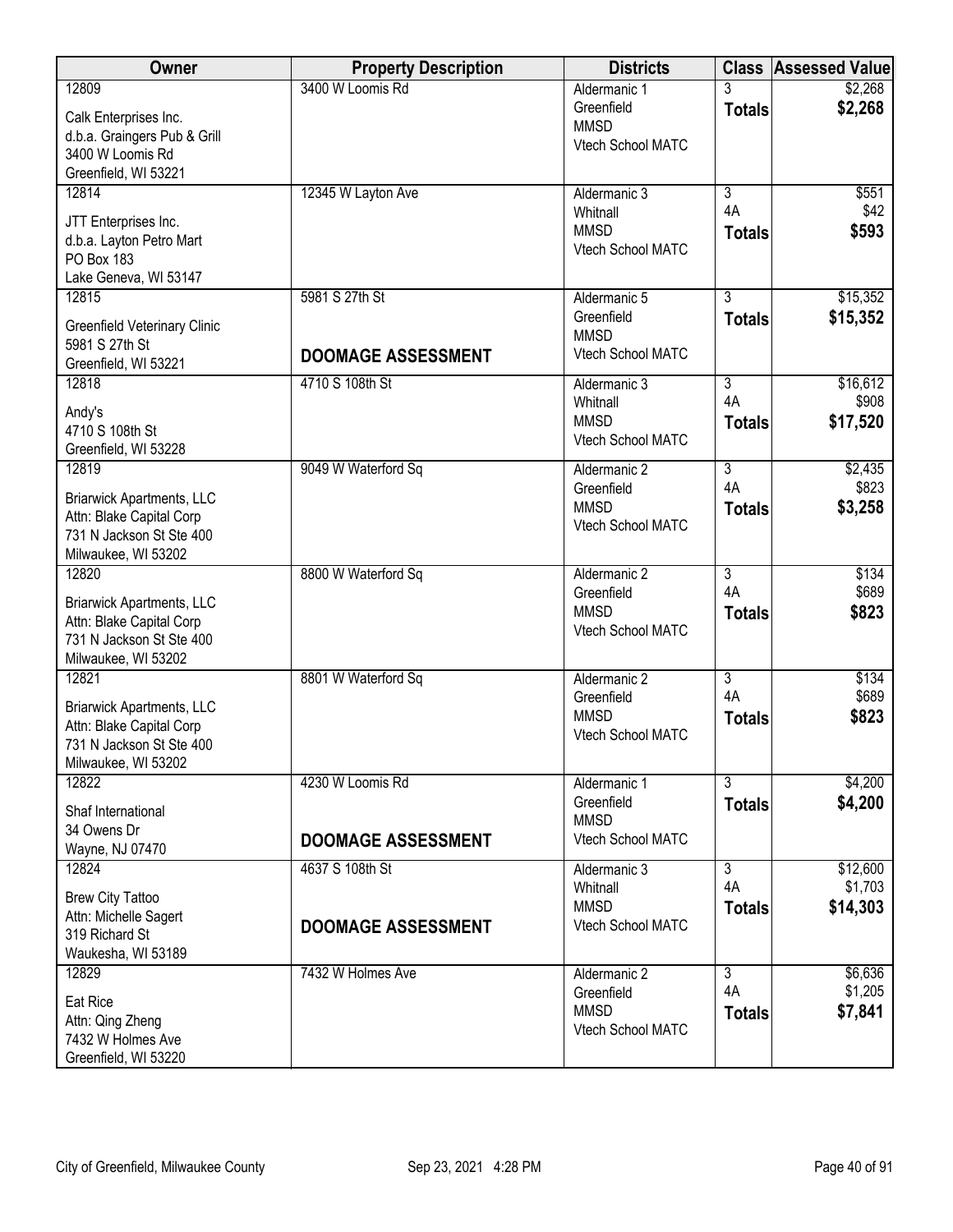| <b>Owner</b>                                        | <b>Property Description</b>     | <b>Districts</b>                 | <b>Class</b>   | <b>Assessed Value</b> |
|-----------------------------------------------------|---------------------------------|----------------------------------|----------------|-----------------------|
| 12832                                               | 7940 W Layton Ave               | Aldermanic 2                     | 3              | \$24,984              |
| Cigno Dental                                        |                                 | Greenfield                       | 4A             | \$84                  |
| 7940 W Layton Ave                                   |                                 | <b>MMSD</b><br>Vtech School MATC | <b>Totals</b>  | \$25,068              |
| Greenfield, WI 53220                                |                                 |                                  |                |                       |
| 12833                                               | 4969 S 76th St                  | Aldermanic 2                     | $\overline{3}$ | \$14,664              |
| Exquisite Threading Inc.                            |                                 | Greenfield                       | 4A             | \$718                 |
| 2727C N Mayfair Rd                                  |                                 | <b>MMSD</b>                      | <b>Totals</b>  | \$15,382              |
| Wauwatosa, WI 53222                                 |                                 | Vtech School MATC                |                |                       |
| 12834                                               | 5012 S 74th St                  | Aldermanic 2                     | 3              | \$728                 |
|                                                     |                                 | Greenfield                       | 4A             | \$4,665               |
| Fava Tea                                            |                                 | <b>MMSD</b>                      | <b>Totals</b>  | \$5,393               |
| 5012 S 74th St                                      | <b>DOOMAGE ASSESSMENT</b>       | Vtech School MATC                |                |                       |
| Greenfield, WI 53220                                |                                 |                                  |                |                       |
| 12839                                               | 11013 W Layton Ave              | Aldermanic 3                     | $\overline{3}$ | \$1,152               |
| Animals In Mind                                     |                                 | Whitnall                         | 4A             | \$223                 |
| Attn: Jeff Otto                                     |                                 | <b>MMSD</b><br>Vtech School MATC | <b>Totals</b>  | \$1,375               |
| 11015A W Layton Ave                                 |                                 |                                  |                |                       |
| Greenfield, WI 53228                                |                                 |                                  |                |                       |
| 12840                                               | 3815 S 108th St                 | Aldermanic 3                     | $\overline{3}$ | \$8,400               |
| Balistreri Pizza                                    |                                 | Whitnall                         | <b>Totals</b>  | \$8,400               |
| 3815 S 108th St                                     |                                 | <b>MMSD</b>                      |                |                       |
| Greenfield, WI 53228                                | <b>DOOMAGE ASSESSMENT</b>       | Vtech School MATC                |                |                       |
| 12841                                               | 3821 S 108th St                 | Aldermanic 3                     | $\overline{3}$ | \$1,002               |
|                                                     |                                 | Whitnall                         | 4A             | \$252                 |
| Tom Kosinski Insurance Agency                       |                                 | <b>MMSD</b>                      | <b>Totals</b>  | \$1,254               |
| d.b.a. American Family Insurance<br>3821 S 108th St |                                 | Vtech School MATC                |                |                       |
| Greenfield, WI 53228                                |                                 |                                  |                |                       |
| 12843                                               | 8405 W Forest Home Ave Unit 202 | Aldermanic 2                     | $\overline{3}$ | \$3,370               |
|                                                     |                                 | Whitnall                         | <b>Totals</b>  | \$3,370               |
| A & R Insurance                                     |                                 | <b>MMSD</b>                      |                |                       |
| 8405 W Forest Home Ave Unit202                      | <b>DOOMAGE ASSESSMENT</b>       | Vtech School MATC                |                |                       |
| Greenfield, WI 53228                                |                                 |                                  |                |                       |
| 12854                                               | 4980 S 76th St                  | Aldermanic 2                     | $\overline{3}$ | \$2,937               |
| Cave Enterprises Operations LLC                     |                                 | Greenfield                       | 4A             | \$24,310              |
| d.b.a. Burger King #3792                            |                                 | <b>MMSD</b>                      | <b>Totals</b>  | \$27,247              |
| 1624 W 18th St                                      | <b>DOOMAGE ASSESSMENT</b>       | Vtech School MATC                |                |                       |
| Chicago, IL 60608                                   |                                 |                                  |                |                       |
| 12860                                               | 7935 W Layton Ave               | Aldermanic 2                     | 3              | \$123                 |
| Pizza People Inc                                    |                                 | Greenfield                       | 4A             | \$57                  |
| d.b.a. Toppers Pizza                                |                                 | <b>MMSD</b>                      | <b>Totals</b>  | \$180                 |
| 333 Center St                                       |                                 | Vtech School MATC                |                |                       |
| Whitewater, WI 53190                                |                                 |                                  |                |                       |
| 12864                                               | 4279 S 76th St                  | Aldermanic 2                     | $\overline{3}$ | \$498,319             |
|                                                     |                                 | Greenfield                       | 4A             | \$120,862             |
| Pick N Save                                         |                                 | <b>MMSD</b>                      | <b>Totals</b>  | \$619,181             |
| Attn: Roundy's Supermarkets Inc<br>MS-1250          |                                 | Vtech School MATC                |                |                       |
| 1014 Vine St                                        |                                 |                                  |                |                       |
| Property Tax - 7th Floor                            |                                 |                                  |                |                       |
| Cincinnati, OH 45202                                |                                 |                                  |                |                       |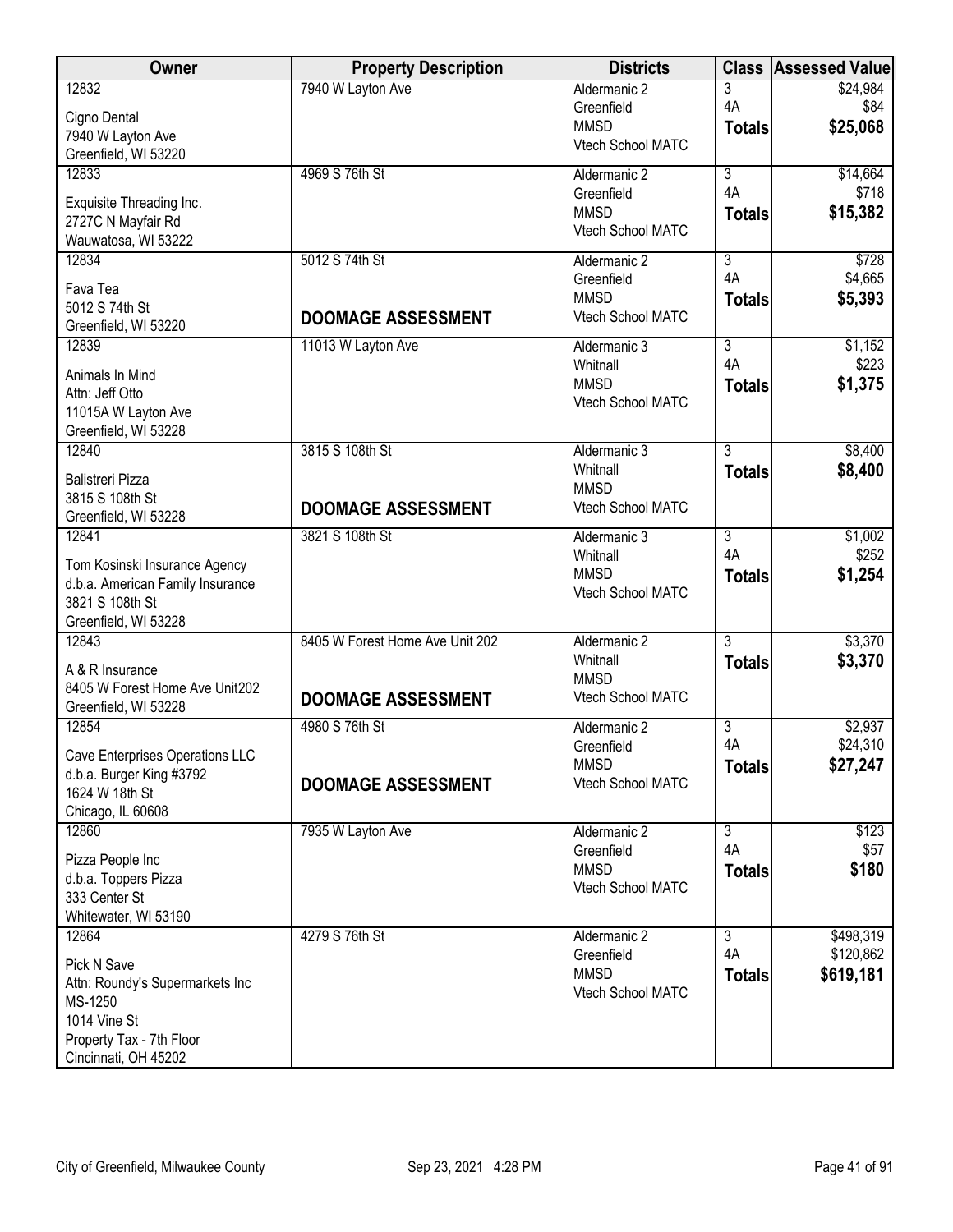| Owner                                                                        | <b>Property Description</b> | <b>Districts</b>                     | <b>Class</b>        | <b>Assessed Value</b>  |
|------------------------------------------------------------------------------|-----------------------------|--------------------------------------|---------------------|------------------------|
| 12866                                                                        | 3655 S 108th St             | Aldermanic 3                         | 3                   | \$27,028               |
| Enterprise Rent A Car                                                        |                             | Whitnall<br><b>MMSD</b>              | 4A<br><b>Totals</b> | \$84<br>\$27,112       |
| Attn: Dan Hartmann                                                           |                             | Vtech School MATC                    |                     |                        |
| S17 W22650 Lincoln Ave<br>Waukesha, WI 53186                                 |                             |                                      |                     |                        |
| 12867                                                                        | 7111 W Edgerton Ave         | Aldermanic 2                         | $\overline{3}$      | \$23,834               |
|                                                                              |                             | Greenfield                           | 4A                  | \$11,511               |
| Medical Systems Inc<br>Attn: Deb Landru                                      |                             | <b>MMSD</b>                          | <b>Totals</b>       | \$35,345               |
| 7111 W Edgerton Ave                                                          |                             | Vtech School MATC                    |                     |                        |
| Greenfield, WI 53220                                                         |                             |                                      |                     |                        |
| 12869                                                                        | 4061 W Loomis Rd            | Aldermanic 1                         | 3                   | \$102                  |
| C & H Holdings LLC                                                           |                             | Greenfield<br>TIF 5 (Loomis          | 4A<br><b>Totals</b> | \$13<br>\$115          |
| Attn: Maynards Service                                                       |                             | Crossing)                            |                     |                        |
| 4061 W Loomis Rd                                                             |                             | <b>MMSD</b>                          |                     |                        |
| Greenfield, WI 53221                                                         |                             | Vtech School MATC                    |                     |                        |
| 12870                                                                        | 4455 S 108th St             | Aldermanic 3                         | $\overline{3}$      | \$3,883                |
| Froedtert Memorial Lutheran Hospital                                         |                             | Whitnall<br>TIF 2 (HWY 100)          | 4A<br><b>Totals</b> | \$107,185<br>\$111,068 |
| d.b.a. Greenfield Highlands Health                                           |                             | <b>MMSD</b>                          |                     |                        |
| Center - CDI<br>9200 W Wisconsin Ave                                         |                             | Vtech School MATC                    |                     |                        |
| Milwaukee, WI 53226                                                          |                             |                                      |                     |                        |
| 12871                                                                        | 4455 S 108th St             | Aldermanic 3                         | 3                   | \$6,691                |
| CDI Milwaukee LLC - Greenfield                                               |                             | Whitnall                             | 4A                  | \$1,680                |
| d.b.a. Milwaukee Center For Diagnostic                                       |                             | TIF 2 (HWY 100)                      | <b>Totals</b>       | \$8,371                |
| Imaging LLC                                                                  |                             | <b>MMSD</b><br>Vtech School MATC     |                     |                        |
| 14400 Metcalf Ave                                                            |                             |                                      |                     |                        |
| Overland Park, KS 66223<br>12872                                             | 4455 S 108th St             | Aldermanic 3                         | $\overline{3}$      | \$25,197               |
|                                                                              |                             | Whitnall                             | 4A                  | \$16,719               |
| The Medical College of Wisconsin, Inc.<br>d.b.a. Greenfield Highlands Clinic |                             | TIF 2 (HWY 100)                      | <b>Totals</b>       | \$41,916               |
| 8701 Watertown Plank Rd                                                      |                             | <b>MMSD</b>                          |                     |                        |
| Milwaukee, WI 53226                                                          |                             | Vtech School MATC                    |                     |                        |
| 12873                                                                        | 6501 W Layton Ave           | Aldermanic 2                         | 3                   | \$83,069               |
| Verlo Mattress                                                               |                             | Greenfield                           | 4A                  | \$5,026                |
| Attn: FWR Wisconsin LLC                                                      | <b>DOOMAGE ASSESSMENT</b>   | TIF 4 (60th & Layton)<br><b>MMSD</b> | <b>Totals</b>       | \$88,095               |
| 301 N Broadway Ste 300                                                       |                             | Vtech School MATC                    |                     |                        |
| Milwaukee, WI 53202<br>12876                                                 | 10521 W Layton Ave Unit 200 | Aldermanic 3                         | $\overline{3}$      | \$1,334                |
|                                                                              |                             | Whitnall                             | <b>Totals</b>       | \$1,334                |
| <b>Brad Baldridge</b>                                                        |                             | <b>MMSD</b>                          |                     |                        |
| 10521 W Layton Ave Unit 200<br>Greenfield, WI 53228                          |                             | Vtech School MATC                    |                     |                        |
| 12879                                                                        | 5520 W Forest Home Ave      | Aldermanic 4                         | $\overline{3}$      | \$2,772                |
| Healthspan Inc.                                                              |                             | Greenfield                           | <b>Totals</b>       | \$2,772                |
| N76 W30896 County Road VV                                                    |                             | <b>MMSD</b>                          |                     |                        |
| Hartland, WI 53029                                                           | <b>DOOMAGE ASSESSMENT</b>   | Vtech School MATC                    |                     |                        |
| 12881                                                                        | 2741 W Layton Ave Unit 201  | Aldermanic 5                         | 3                   | \$4,431                |
| Dr. Turgot Zia SC                                                            |                             | Greenfield                           | 4A                  | \$84                   |
| 2741 W Layton Ave Unit 201                                                   |                             | TIF 3 (27th St)<br><b>MMSD</b>       | <b>Totals</b>       | \$4,515                |
| Greenfield, WI 53221                                                         |                             | Vtech School MATC                    |                     |                        |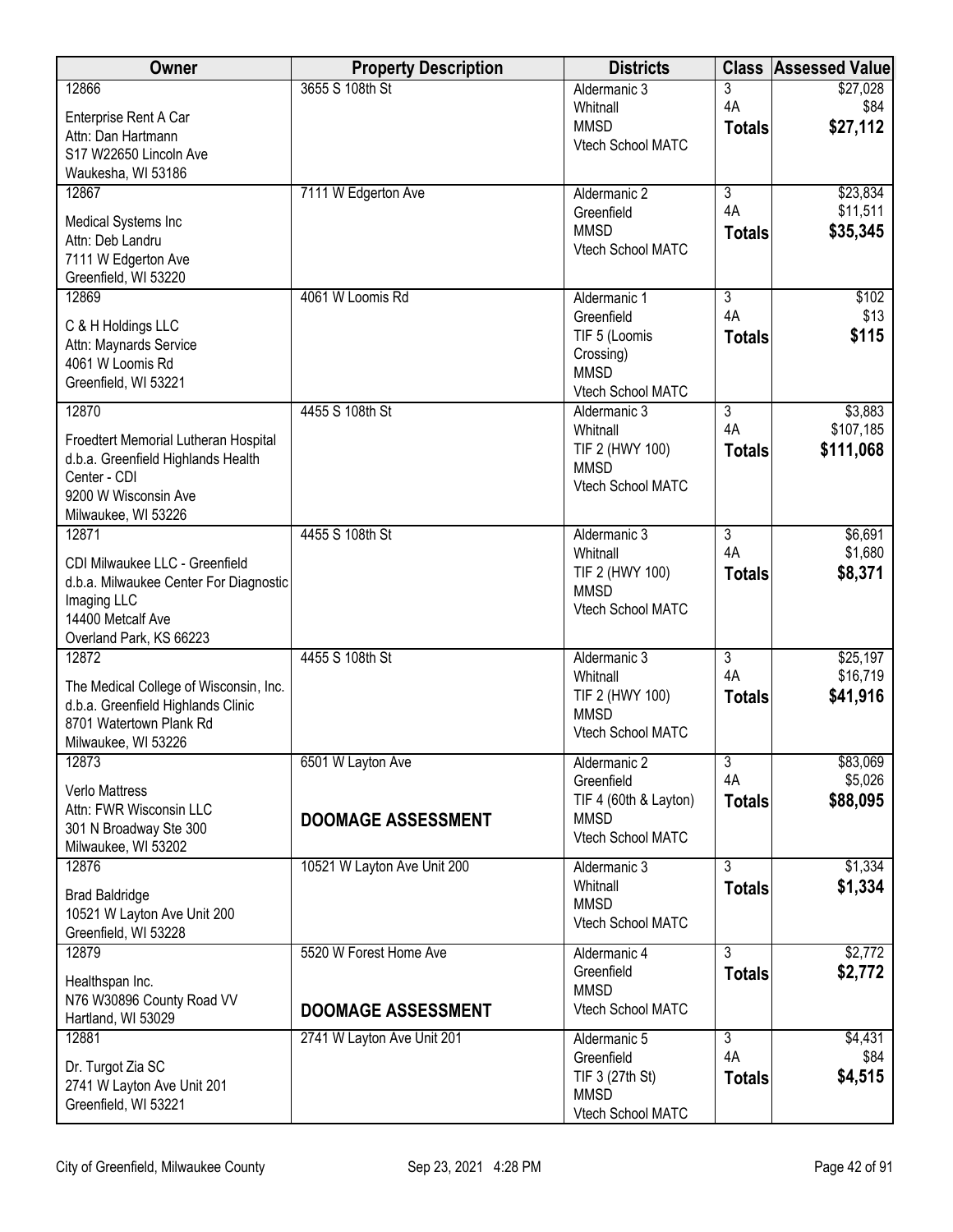| Owner                                  | <b>Property Description</b>    | <b>Districts</b>          |                      | <b>Class Assessed Value</b> |
|----------------------------------------|--------------------------------|---------------------------|----------------------|-----------------------------|
| 12887                                  | 4465 S 48th St                 | Aldermanic 1              | 3                    | \$27,720                    |
| <b>NRS Services LLC</b>                |                                | Greenfield                | <b>Totals</b>        | \$27,720                    |
| d.b.a. Coldspring Respite              |                                | <b>MMSD</b>               |                      |                             |
| PO Box 270325                          | <b>DOOMAGE ASSESSMENT</b>      | Vtech School MATC         |                      |                             |
| Milwaukee, WI 53227                    |                                |                           |                      |                             |
| 12888                                  | 10335 W Oklahoma Ave Unit 204  | Aldermanic 3              | $\overline{3}$       | \$2,289                     |
|                                        |                                | West Allis/West           | <b>Totals</b>        | \$2,289                     |
| Key Point Management Inc.              |                                | Milwaukee                 |                      |                             |
| 10335 W Oklahoma Ave Unit 204          |                                | <b>MMSD</b>               |                      |                             |
| Greenfield, WI 53227                   |                                | Vtech School MATC         |                      |                             |
| 12889                                  | 8575 W Forest Home Ave Unit 60 | Aldermanic 2              | $\overline{3}$       | \$20,118                    |
| Rosencutter Ultra Fitness & Performanc |                                | Whitnall                  | 4A                   | \$420                       |
| Attn: Nick Rosencutter                 |                                | <b>MMSD</b>               | <b>Totals</b>        | \$20,538                    |
| 8575 W Forest Home Ave Unit 60         |                                | Vtech School MATC         |                      |                             |
| Greenfield, WI 53228                   |                                |                           |                      |                             |
| 12891                                  | 4251 S 27th St                 | Aldermanic 1              | $\overline{3}$       | \$16,357                    |
|                                        |                                | Greenfield                | 4A                   | \$46                        |
| Lightspeed Entertainment Complex       |                                | TIF 3 (27th St)           | <b>Totals</b>        | \$16,403                    |
| 4251 S 27th St                         |                                | <b>MMSD</b>               |                      |                             |
| Greenfield, WI 53221                   |                                | Vtech School MATC         |                      |                             |
| 12892                                  | 6531 W Layton Ave              | Aldermanic 2              | $\overline{3}$       | \$8,244                     |
| Grand Appliance Inc                    |                                | Greenfield                | 4A                   | \$2,221                     |
| 10301 Enterprise Way                   |                                | TIF 4 (60th & Layton)     | <b>Totals</b>        | \$10,465                    |
| Sturtevant, WI 53177                   |                                | <b>MMSD</b>               |                      |                             |
|                                        |                                | Vtech School MATC         |                      |                             |
| 12895                                  | 4975 S 76th St                 | Aldermanic 2              | $\overline{3}$<br>4A | \$10,444                    |
| Lady Jane's Hair Cuts For Men Holding  |                                | Greenfield<br><b>MMSD</b> |                      | \$8,890                     |
| Co                                     |                                | Vtech School MATC         | <b>Totals</b>        | \$19,334                    |
| d.b.a. Lady Jane's Haircuts For Men    |                                |                           |                      |                             |
| 34915 Woodward Ave                     |                                |                           |                      |                             |
| Birmingham, MI 48009                   |                                |                           |                      |                             |
| 12901                                  | 10600 W Layton Ave             | Aldermanic 3              | $\overline{3}$       | \$32,313                    |
| US Bank NA                             |                                | Whitnall                  | 4A                   | \$3,156                     |
| 1310 Madrid St Ste 100                 |                                | <b>MMSD</b>               | <b>Totals</b>        | \$35,469                    |
| Marshall, MN 56258                     |                                | Vtech School MATC         |                      |                             |
| 12903                                  | 7860 W Layton Ave              | Aldermanic 2              | $\overline{3}$       | \$1,286                     |
| Ogden Cleaners                         |                                | Greenfield                | <b>Totals</b>        | \$1,286                     |
| 7860 W Layton Ave                      |                                | <b>MMSD</b>               |                      |                             |
| Greenfield, WI 53220                   | <b>DOOMAGE ASSESSMENT</b>      | Vtech School MATC         |                      |                             |
| 12907                                  | 4155 S 76th St                 | Aldermanic 2              | $\overline{3}$       | \$26,434                    |
|                                        |                                | Greenfield                | 4A                   | \$8,947                     |
| Advanced Stores Company Inc            |                                | <b>MMSD</b>               | <b>Totals</b>        | \$35,381                    |
| d.b.a. Advanced Auto Parts #107213     |                                | Vtech School MATC         |                      |                             |
| Attn: Ryan LLC<br>PO Box 56607         |                                |                           |                      |                             |
| Atlanta, GA 30343                      |                                |                           |                      |                             |
| 12909                                  | 8575 W Forest Home Ave Unit 40 | Aldermanic 2              | $\overline{3}$       | \$65,701                    |
|                                        |                                | Whitnall                  | 4A                   | \$63                        |
| Anderson Commercial Group LLC          |                                | <b>MMSD</b>               | <b>Totals</b>        | \$65,764                    |
| 8575 W Forest Home Ave Unit 40         |                                | Vtech School MATC         |                      |                             |
| Greenfield, WI 53228                   |                                |                           |                      |                             |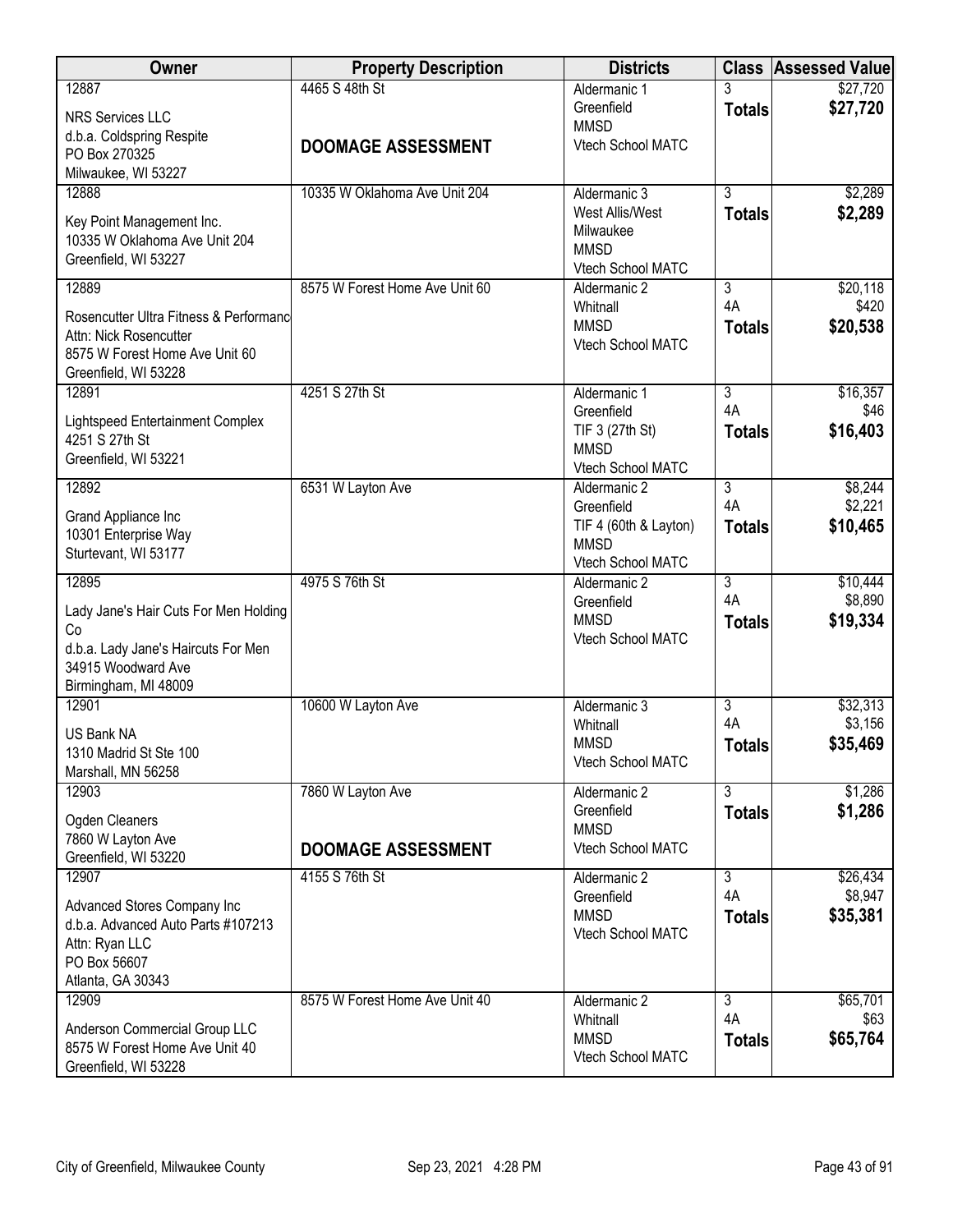| 3<br>4A<br>\$17<br>Greenfield<br>Lagina Agency<br>\$148<br><b>MMSD</b><br><b>Totals</b><br>Attn: James Lagina<br>Vtech School MATC<br>4811 S 76th St Unit LL12<br>Greenfield, WI 53220<br>4805 S 74th St Unit B<br>$\overline{3}$<br>\$4,032<br>12918<br>Aldermanic 2<br>\$4,032<br>Greenfield<br><b>Totals</b><br><b>Complete Mobile Drug Testing</b><br><b>MMSD</b><br>4805 S 74th St Unit B<br>Vtech School MATC<br><b>DOOMAGE ASSESSMENT</b><br>Greenfield, WI 53220<br>4818 S 76th St Unit 100<br>$\overline{3}$<br>\$4,292<br>12925<br>Aldermanic 2<br>4A<br>\$1,089<br>Greenfield<br>Healthline First Aid LLC<br><b>MMSD</b><br>\$5,381<br><b>Totals</b><br>Attn: Andrew J Berger<br>Vtech School MATC<br>4818 S 76th St Unit 100<br>Greenfield, WI 53220<br>$\overline{3}$<br>5000 S 110th St<br>12927<br>Aldermanic 3<br>\$19,657<br>Whitnall<br>\$19,657<br><b>Totals</b><br>Watertech of America Inc.<br><b>MMSD</b><br>5000 S 110th St<br>Vtech School MATC<br>Greenfield, WI 53228<br>12928<br>3904 S Prairie Hill Ln<br>\$32,876<br>Aldermanic 2<br>3<br>4A<br>\$123<br>Greenfield<br><b>Crest View Senior Apartments</b><br>\$32,999<br><b>MMSD</b><br><b>Totals</b><br>Attn: Horizon<br>Vtech School MATC<br>5201 E Terrace Dr # 300<br>Madison, WI 53718<br>\$30,204<br>12929<br>3953 S Prairie Hill Ln<br>Aldermanic 2<br>$\overline{3}$<br>4A<br>\$194<br>Greenfield<br>Prairie Hill Senior Apartments<br><b>MMSD</b><br>\$30,398<br><b>Totals</b><br>Attn: Horizon<br>Vtech School MATC<br>5201 E Terrace Dr # 300<br>Madison, WI 53718<br>12930<br>$\overline{3}$<br>\$50,769<br>3993 S Prairie Hill Ln<br>Aldermanic 2<br>\$50,769<br>Greenfield<br><b>Totals</b><br>Hill Crest Senior Apartments<br><b>MMSD</b><br>Attn: Horizon<br>Vtech School MATC<br>5201 E Terrace Dr # 300<br>Madison, WI 53718<br>3940 S Prairie Hill Ln<br>$\overline{3}$<br>\$24,626<br>12931<br>Aldermanic 2<br>4A<br>\$186<br>Greenfield<br><b>High Grove Senior Apartments</b><br><b>MMSD</b><br>\$24,812<br><b>Totals</b><br>Attn: Horizon<br>Vtech School MATC<br>5201 E Terrace Dr # 300<br>Madison, WI 53718<br>$\overline{3}$<br>12932<br>10600 W Layton Ave<br>\$1,098,237<br>Aldermanic 3<br>4A<br>\$127,010<br>Whitnall<br>Wal-Mart Stores East LP<br>\$1,225,247<br><b>MMSD</b><br><b>Totals</b><br>Attn: Tax Department MS 0555<br>Vtech School MATC | Owner       | <b>Property Description</b> | <b>Districts</b> | <b>Class Assessed Value</b> |
|-------------------------------------------------------------------------------------------------------------------------------------------------------------------------------------------------------------------------------------------------------------------------------------------------------------------------------------------------------------------------------------------------------------------------------------------------------------------------------------------------------------------------------------------------------------------------------------------------------------------------------------------------------------------------------------------------------------------------------------------------------------------------------------------------------------------------------------------------------------------------------------------------------------------------------------------------------------------------------------------------------------------------------------------------------------------------------------------------------------------------------------------------------------------------------------------------------------------------------------------------------------------------------------------------------------------------------------------------------------------------------------------------------------------------------------------------------------------------------------------------------------------------------------------------------------------------------------------------------------------------------------------------------------------------------------------------------------------------------------------------------------------------------------------------------------------------------------------------------------------------------------------------------------------------------------------------------------------------------------------------------------------------------------------------------------------------------------------------------------------------------------------------------------------------------------------------------------------------------------------------------------------------------------------------------------------------------------------------------------------|-------------|-----------------------------|------------------|-----------------------------|
|                                                                                                                                                                                                                                                                                                                                                                                                                                                                                                                                                                                                                                                                                                                                                                                                                                                                                                                                                                                                                                                                                                                                                                                                                                                                                                                                                                                                                                                                                                                                                                                                                                                                                                                                                                                                                                                                                                                                                                                                                                                                                                                                                                                                                                                                                                                                                                   | 12914       | 4811 S 76th St Unit 12      | Aldermanic 2     | \$131                       |
|                                                                                                                                                                                                                                                                                                                                                                                                                                                                                                                                                                                                                                                                                                                                                                                                                                                                                                                                                                                                                                                                                                                                                                                                                                                                                                                                                                                                                                                                                                                                                                                                                                                                                                                                                                                                                                                                                                                                                                                                                                                                                                                                                                                                                                                                                                                                                                   |             |                             |                  |                             |
|                                                                                                                                                                                                                                                                                                                                                                                                                                                                                                                                                                                                                                                                                                                                                                                                                                                                                                                                                                                                                                                                                                                                                                                                                                                                                                                                                                                                                                                                                                                                                                                                                                                                                                                                                                                                                                                                                                                                                                                                                                                                                                                                                                                                                                                                                                                                                                   |             |                             |                  |                             |
|                                                                                                                                                                                                                                                                                                                                                                                                                                                                                                                                                                                                                                                                                                                                                                                                                                                                                                                                                                                                                                                                                                                                                                                                                                                                                                                                                                                                                                                                                                                                                                                                                                                                                                                                                                                                                                                                                                                                                                                                                                                                                                                                                                                                                                                                                                                                                                   |             |                             |                  |                             |
|                                                                                                                                                                                                                                                                                                                                                                                                                                                                                                                                                                                                                                                                                                                                                                                                                                                                                                                                                                                                                                                                                                                                                                                                                                                                                                                                                                                                                                                                                                                                                                                                                                                                                                                                                                                                                                                                                                                                                                                                                                                                                                                                                                                                                                                                                                                                                                   |             |                             |                  |                             |
|                                                                                                                                                                                                                                                                                                                                                                                                                                                                                                                                                                                                                                                                                                                                                                                                                                                                                                                                                                                                                                                                                                                                                                                                                                                                                                                                                                                                                                                                                                                                                                                                                                                                                                                                                                                                                                                                                                                                                                                                                                                                                                                                                                                                                                                                                                                                                                   |             |                             |                  |                             |
|                                                                                                                                                                                                                                                                                                                                                                                                                                                                                                                                                                                                                                                                                                                                                                                                                                                                                                                                                                                                                                                                                                                                                                                                                                                                                                                                                                                                                                                                                                                                                                                                                                                                                                                                                                                                                                                                                                                                                                                                                                                                                                                                                                                                                                                                                                                                                                   |             |                             |                  |                             |
|                                                                                                                                                                                                                                                                                                                                                                                                                                                                                                                                                                                                                                                                                                                                                                                                                                                                                                                                                                                                                                                                                                                                                                                                                                                                                                                                                                                                                                                                                                                                                                                                                                                                                                                                                                                                                                                                                                                                                                                                                                                                                                                                                                                                                                                                                                                                                                   |             |                             |                  |                             |
|                                                                                                                                                                                                                                                                                                                                                                                                                                                                                                                                                                                                                                                                                                                                                                                                                                                                                                                                                                                                                                                                                                                                                                                                                                                                                                                                                                                                                                                                                                                                                                                                                                                                                                                                                                                                                                                                                                                                                                                                                                                                                                                                                                                                                                                                                                                                                                   |             |                             |                  |                             |
|                                                                                                                                                                                                                                                                                                                                                                                                                                                                                                                                                                                                                                                                                                                                                                                                                                                                                                                                                                                                                                                                                                                                                                                                                                                                                                                                                                                                                                                                                                                                                                                                                                                                                                                                                                                                                                                                                                                                                                                                                                                                                                                                                                                                                                                                                                                                                                   |             |                             |                  |                             |
|                                                                                                                                                                                                                                                                                                                                                                                                                                                                                                                                                                                                                                                                                                                                                                                                                                                                                                                                                                                                                                                                                                                                                                                                                                                                                                                                                                                                                                                                                                                                                                                                                                                                                                                                                                                                                                                                                                                                                                                                                                                                                                                                                                                                                                                                                                                                                                   |             |                             |                  |                             |
|                                                                                                                                                                                                                                                                                                                                                                                                                                                                                                                                                                                                                                                                                                                                                                                                                                                                                                                                                                                                                                                                                                                                                                                                                                                                                                                                                                                                                                                                                                                                                                                                                                                                                                                                                                                                                                                                                                                                                                                                                                                                                                                                                                                                                                                                                                                                                                   |             |                             |                  |                             |
|                                                                                                                                                                                                                                                                                                                                                                                                                                                                                                                                                                                                                                                                                                                                                                                                                                                                                                                                                                                                                                                                                                                                                                                                                                                                                                                                                                                                                                                                                                                                                                                                                                                                                                                                                                                                                                                                                                                                                                                                                                                                                                                                                                                                                                                                                                                                                                   |             |                             |                  |                             |
|                                                                                                                                                                                                                                                                                                                                                                                                                                                                                                                                                                                                                                                                                                                                                                                                                                                                                                                                                                                                                                                                                                                                                                                                                                                                                                                                                                                                                                                                                                                                                                                                                                                                                                                                                                                                                                                                                                                                                                                                                                                                                                                                                                                                                                                                                                                                                                   |             |                             |                  |                             |
|                                                                                                                                                                                                                                                                                                                                                                                                                                                                                                                                                                                                                                                                                                                                                                                                                                                                                                                                                                                                                                                                                                                                                                                                                                                                                                                                                                                                                                                                                                                                                                                                                                                                                                                                                                                                                                                                                                                                                                                                                                                                                                                                                                                                                                                                                                                                                                   |             |                             |                  |                             |
|                                                                                                                                                                                                                                                                                                                                                                                                                                                                                                                                                                                                                                                                                                                                                                                                                                                                                                                                                                                                                                                                                                                                                                                                                                                                                                                                                                                                                                                                                                                                                                                                                                                                                                                                                                                                                                                                                                                                                                                                                                                                                                                                                                                                                                                                                                                                                                   |             |                             |                  |                             |
|                                                                                                                                                                                                                                                                                                                                                                                                                                                                                                                                                                                                                                                                                                                                                                                                                                                                                                                                                                                                                                                                                                                                                                                                                                                                                                                                                                                                                                                                                                                                                                                                                                                                                                                                                                                                                                                                                                                                                                                                                                                                                                                                                                                                                                                                                                                                                                   |             |                             |                  |                             |
|                                                                                                                                                                                                                                                                                                                                                                                                                                                                                                                                                                                                                                                                                                                                                                                                                                                                                                                                                                                                                                                                                                                                                                                                                                                                                                                                                                                                                                                                                                                                                                                                                                                                                                                                                                                                                                                                                                                                                                                                                                                                                                                                                                                                                                                                                                                                                                   |             |                             |                  |                             |
|                                                                                                                                                                                                                                                                                                                                                                                                                                                                                                                                                                                                                                                                                                                                                                                                                                                                                                                                                                                                                                                                                                                                                                                                                                                                                                                                                                                                                                                                                                                                                                                                                                                                                                                                                                                                                                                                                                                                                                                                                                                                                                                                                                                                                                                                                                                                                                   |             |                             |                  |                             |
|                                                                                                                                                                                                                                                                                                                                                                                                                                                                                                                                                                                                                                                                                                                                                                                                                                                                                                                                                                                                                                                                                                                                                                                                                                                                                                                                                                                                                                                                                                                                                                                                                                                                                                                                                                                                                                                                                                                                                                                                                                                                                                                                                                                                                                                                                                                                                                   |             |                             |                  |                             |
|                                                                                                                                                                                                                                                                                                                                                                                                                                                                                                                                                                                                                                                                                                                                                                                                                                                                                                                                                                                                                                                                                                                                                                                                                                                                                                                                                                                                                                                                                                                                                                                                                                                                                                                                                                                                                                                                                                                                                                                                                                                                                                                                                                                                                                                                                                                                                                   |             |                             |                  |                             |
|                                                                                                                                                                                                                                                                                                                                                                                                                                                                                                                                                                                                                                                                                                                                                                                                                                                                                                                                                                                                                                                                                                                                                                                                                                                                                                                                                                                                                                                                                                                                                                                                                                                                                                                                                                                                                                                                                                                                                                                                                                                                                                                                                                                                                                                                                                                                                                   |             |                             |                  |                             |
|                                                                                                                                                                                                                                                                                                                                                                                                                                                                                                                                                                                                                                                                                                                                                                                                                                                                                                                                                                                                                                                                                                                                                                                                                                                                                                                                                                                                                                                                                                                                                                                                                                                                                                                                                                                                                                                                                                                                                                                                                                                                                                                                                                                                                                                                                                                                                                   |             |                             |                  |                             |
|                                                                                                                                                                                                                                                                                                                                                                                                                                                                                                                                                                                                                                                                                                                                                                                                                                                                                                                                                                                                                                                                                                                                                                                                                                                                                                                                                                                                                                                                                                                                                                                                                                                                                                                                                                                                                                                                                                                                                                                                                                                                                                                                                                                                                                                                                                                                                                   |             |                             |                  |                             |
|                                                                                                                                                                                                                                                                                                                                                                                                                                                                                                                                                                                                                                                                                                                                                                                                                                                                                                                                                                                                                                                                                                                                                                                                                                                                                                                                                                                                                                                                                                                                                                                                                                                                                                                                                                                                                                                                                                                                                                                                                                                                                                                                                                                                                                                                                                                                                                   |             |                             |                  |                             |
|                                                                                                                                                                                                                                                                                                                                                                                                                                                                                                                                                                                                                                                                                                                                                                                                                                                                                                                                                                                                                                                                                                                                                                                                                                                                                                                                                                                                                                                                                                                                                                                                                                                                                                                                                                                                                                                                                                                                                                                                                                                                                                                                                                                                                                                                                                                                                                   |             |                             |                  |                             |
|                                                                                                                                                                                                                                                                                                                                                                                                                                                                                                                                                                                                                                                                                                                                                                                                                                                                                                                                                                                                                                                                                                                                                                                                                                                                                                                                                                                                                                                                                                                                                                                                                                                                                                                                                                                                                                                                                                                                                                                                                                                                                                                                                                                                                                                                                                                                                                   |             |                             |                  |                             |
|                                                                                                                                                                                                                                                                                                                                                                                                                                                                                                                                                                                                                                                                                                                                                                                                                                                                                                                                                                                                                                                                                                                                                                                                                                                                                                                                                                                                                                                                                                                                                                                                                                                                                                                                                                                                                                                                                                                                                                                                                                                                                                                                                                                                                                                                                                                                                                   |             |                             |                  |                             |
|                                                                                                                                                                                                                                                                                                                                                                                                                                                                                                                                                                                                                                                                                                                                                                                                                                                                                                                                                                                                                                                                                                                                                                                                                                                                                                                                                                                                                                                                                                                                                                                                                                                                                                                                                                                                                                                                                                                                                                                                                                                                                                                                                                                                                                                                                                                                                                   |             |                             |                  |                             |
|                                                                                                                                                                                                                                                                                                                                                                                                                                                                                                                                                                                                                                                                                                                                                                                                                                                                                                                                                                                                                                                                                                                                                                                                                                                                                                                                                                                                                                                                                                                                                                                                                                                                                                                                                                                                                                                                                                                                                                                                                                                                                                                                                                                                                                                                                                                                                                   |             |                             |                  |                             |
|                                                                                                                                                                                                                                                                                                                                                                                                                                                                                                                                                                                                                                                                                                                                                                                                                                                                                                                                                                                                                                                                                                                                                                                                                                                                                                                                                                                                                                                                                                                                                                                                                                                                                                                                                                                                                                                                                                                                                                                                                                                                                                                                                                                                                                                                                                                                                                   |             |                             |                  |                             |
|                                                                                                                                                                                                                                                                                                                                                                                                                                                                                                                                                                                                                                                                                                                                                                                                                                                                                                                                                                                                                                                                                                                                                                                                                                                                                                                                                                                                                                                                                                                                                                                                                                                                                                                                                                                                                                                                                                                                                                                                                                                                                                                                                                                                                                                                                                                                                                   |             |                             |                  |                             |
|                                                                                                                                                                                                                                                                                                                                                                                                                                                                                                                                                                                                                                                                                                                                                                                                                                                                                                                                                                                                                                                                                                                                                                                                                                                                                                                                                                                                                                                                                                                                                                                                                                                                                                                                                                                                                                                                                                                                                                                                                                                                                                                                                                                                                                                                                                                                                                   |             |                             |                  |                             |
|                                                                                                                                                                                                                                                                                                                                                                                                                                                                                                                                                                                                                                                                                                                                                                                                                                                                                                                                                                                                                                                                                                                                                                                                                                                                                                                                                                                                                                                                                                                                                                                                                                                                                                                                                                                                                                                                                                                                                                                                                                                                                                                                                                                                                                                                                                                                                                   |             |                             |                  |                             |
|                                                                                                                                                                                                                                                                                                                                                                                                                                                                                                                                                                                                                                                                                                                                                                                                                                                                                                                                                                                                                                                                                                                                                                                                                                                                                                                                                                                                                                                                                                                                                                                                                                                                                                                                                                                                                                                                                                                                                                                                                                                                                                                                                                                                                                                                                                                                                                   |             |                             |                  |                             |
|                                                                                                                                                                                                                                                                                                                                                                                                                                                                                                                                                                                                                                                                                                                                                                                                                                                                                                                                                                                                                                                                                                                                                                                                                                                                                                                                                                                                                                                                                                                                                                                                                                                                                                                                                                                                                                                                                                                                                                                                                                                                                                                                                                                                                                                                                                                                                                   |             |                             |                  |                             |
|                                                                                                                                                                                                                                                                                                                                                                                                                                                                                                                                                                                                                                                                                                                                                                                                                                                                                                                                                                                                                                                                                                                                                                                                                                                                                                                                                                                                                                                                                                                                                                                                                                                                                                                                                                                                                                                                                                                                                                                                                                                                                                                                                                                                                                                                                                                                                                   |             |                             |                  |                             |
|                                                                                                                                                                                                                                                                                                                                                                                                                                                                                                                                                                                                                                                                                                                                                                                                                                                                                                                                                                                                                                                                                                                                                                                                                                                                                                                                                                                                                                                                                                                                                                                                                                                                                                                                                                                                                                                                                                                                                                                                                                                                                                                                                                                                                                                                                                                                                                   |             |                             |                  |                             |
|                                                                                                                                                                                                                                                                                                                                                                                                                                                                                                                                                                                                                                                                                                                                                                                                                                                                                                                                                                                                                                                                                                                                                                                                                                                                                                                                                                                                                                                                                                                                                                                                                                                                                                                                                                                                                                                                                                                                                                                                                                                                                                                                                                                                                                                                                                                                                                   | PO Box 8050 |                             |                  |                             |
| Bentonville, AR 72716                                                                                                                                                                                                                                                                                                                                                                                                                                                                                                                                                                                                                                                                                                                                                                                                                                                                                                                                                                                                                                                                                                                                                                                                                                                                                                                                                                                                                                                                                                                                                                                                                                                                                                                                                                                                                                                                                                                                                                                                                                                                                                                                                                                                                                                                                                                                             |             |                             |                  |                             |
| 3365 S 103rd St Unit 140<br>12933<br>Aldermanic 3<br>$\overline{3}$<br>\$57,986<br>4A<br>\$55,973<br>West Allis/West                                                                                                                                                                                                                                                                                                                                                                                                                                                                                                                                                                                                                                                                                                                                                                                                                                                                                                                                                                                                                                                                                                                                                                                                                                                                                                                                                                                                                                                                                                                                                                                                                                                                                                                                                                                                                                                                                                                                                                                                                                                                                                                                                                                                                                              |             |                             |                  |                             |
| Orthopaedic Surgery Center For Motion<br>\$113,959<br>Milwaukee<br><b>Totals</b>                                                                                                                                                                                                                                                                                                                                                                                                                                                                                                                                                                                                                                                                                                                                                                                                                                                                                                                                                                                                                                                                                                                                                                                                                                                                                                                                                                                                                                                                                                                                                                                                                                                                                                                                                                                                                                                                                                                                                                                                                                                                                                                                                                                                                                                                                  |             |                             |                  |                             |
| Analysis<br><b>MMSD</b>                                                                                                                                                                                                                                                                                                                                                                                                                                                                                                                                                                                                                                                                                                                                                                                                                                                                                                                                                                                                                                                                                                                                                                                                                                                                                                                                                                                                                                                                                                                                                                                                                                                                                                                                                                                                                                                                                                                                                                                                                                                                                                                                                                                                                                                                                                                                           |             |                             |                  |                             |
| Attn: Medical College of WI<br>Vtech School MATC<br>8701 Watertown Plank Rd                                                                                                                                                                                                                                                                                                                                                                                                                                                                                                                                                                                                                                                                                                                                                                                                                                                                                                                                                                                                                                                                                                                                                                                                                                                                                                                                                                                                                                                                                                                                                                                                                                                                                                                                                                                                                                                                                                                                                                                                                                                                                                                                                                                                                                                                                       |             |                             |                  |                             |
| Milwaukee, WI 53226                                                                                                                                                                                                                                                                                                                                                                                                                                                                                                                                                                                                                                                                                                                                                                                                                                                                                                                                                                                                                                                                                                                                                                                                                                                                                                                                                                                                                                                                                                                                                                                                                                                                                                                                                                                                                                                                                                                                                                                                                                                                                                                                                                                                                                                                                                                                               |             |                             |                  |                             |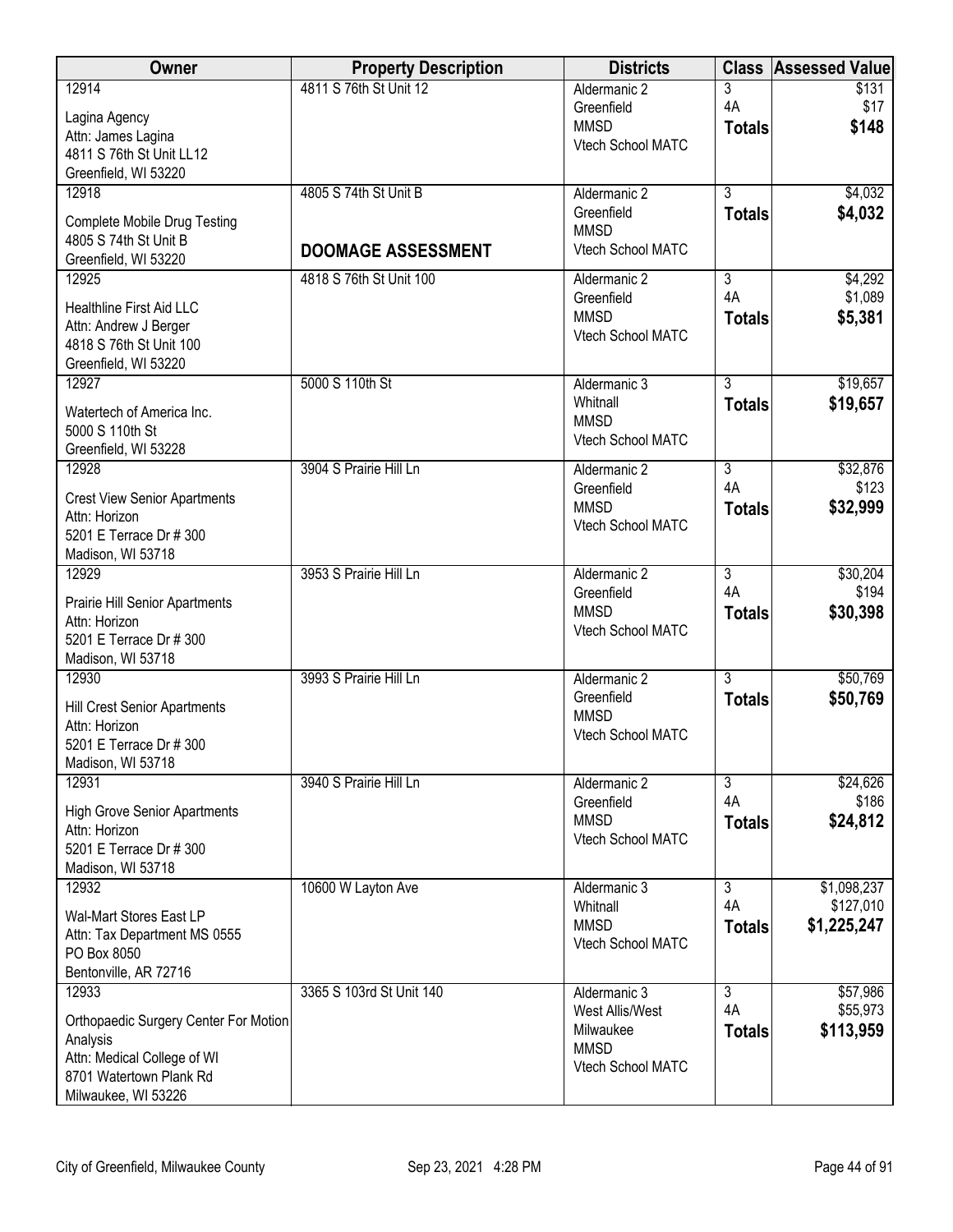| Owner                                                     | <b>Property Description</b> | <b>Districts</b>                 | <b>Class</b>         | <b>Assessed Value</b> |
|-----------------------------------------------------------|-----------------------------|----------------------------------|----------------------|-----------------------|
| 12934                                                     | 5105 S 27th St              | Aldermanic 5                     |                      | \$6,720               |
| Hideaway Inn                                              |                             | Greenfield                       | <b>Totals</b>        | \$6,720               |
| 5105 S 27th St                                            | <b>DOOMAGE ASSESSMENT</b>   | TIF 3 (27th St)<br><b>MMSD</b>   |                      |                       |
| Greenfield, WI 53221                                      |                             | Vtech School MATC                |                      |                       |
| 12936                                                     | 7500 W Layton Ave           | Aldermanic 4                     | 3                    | \$6,016               |
| Monro Inc #1084                                           |                             | Greenfield                       | 4A                   | \$18,151              |
| Attn: Baden Tax Management LLC                            |                             | <b>MMSD</b>                      | <b>Totals</b>        | \$24,167              |
| 6920 Pointe Inverness Way #301                            |                             | Vtech School MATC                |                      |                       |
| Fort Wayne, IN 46804                                      |                             |                                  |                      |                       |
| 12937                                                     | 9910 W Layton Ave           | Aldermanic 2<br>Whitnall         | $\overline{3}$       | \$244                 |
| Genrich & Associates Inc.                                 |                             | <b>MMSD</b>                      | <b>Totals</b>        | \$244                 |
| Attn: Neal Genrich                                        |                             | Vtech School MATC                |                      |                       |
| 1602 Kings Mill Way Apt 103<br>Madison, WI 53718          |                             |                                  |                      |                       |
| 12940                                                     | 8505 W Forest Home Ave      | Aldermanic 2                     | $\overline{3}$       | \$374                 |
|                                                           |                             | Whitnall                         | 4A                   | \$126                 |
| Senior Consulting Services, LLC<br>8505 W Forest Home Ave |                             | <b>MMSD</b>                      | <b>Totals</b>        | \$500                 |
| Greenfield, WI 53228                                      | <b>DOOMAGE ASSESSMENT</b>   | Vtech School MATC                |                      |                       |
| 12941                                                     | 3401 S 104th St             | Aldermanic 3                     | 3                    | \$11                  |
| <b>Allan Fliss</b>                                        |                             | West Allis/West                  | 4A                   | \$42                  |
| d.b.a. Al's Tree & Stump Removal                          |                             | Milwaukee                        | <b>Totals</b>        | \$53                  |
| 3401 S 104th St                                           |                             | <b>MMSD</b><br>Vtech School MATC |                      |                       |
| Greenfield, WI 53227                                      |                             |                                  |                      |                       |
| 12949                                                     | Allocated SD 6              | Greenfield<br><b>MMSD</b>        | $\overline{3}$       | \$78,354              |
| Time Warner Cable Midwest LLC                             |                             | Vtech School MATC                | <b>Totals</b>        | \$78,354              |
| Attn: Charter Communications Tax Dept                     |                             |                                  |                      |                       |
| PO Box 7467<br>Charlotte, NC 28241-7467                   |                             |                                  |                      |                       |
| 12950                                                     | 4711 S 108th St             | Aldermanic 3                     | 3                    | \$60,202              |
| Forum Restaurant LLC                                      |                             | Whitnall                         | 4A                   | \$6,806               |
| Attn: Sam Diamantopoulos                                  |                             | <b>MMSD</b>                      | <b>Totals</b>        | \$67,008              |
| 4711 S 108th St                                           |                             | <b>Vtech School MATC</b>         |                      |                       |
| Greenfield, WI 53228                                      |                             |                                  |                      |                       |
| 12952                                                     | 4324 S 50th St              | Aldermanic 1                     | $\overline{3}$<br>4A | \$704<br>\$42         |
| Options For Community Growth Inc                          |                             | Greenfield<br><b>MMSD</b>        | <b>Totals</b>        | \$746                 |
| 11823 W Janesville Rd                                     |                             | Vtech School MATC                |                      |                       |
| Hales Corners, WI 53130<br>12953                          | 4608 S 38th St              | Aldermanic 1                     | $\overline{3}$       | \$1,250               |
|                                                           |                             | Greenfield                       | 4A                   | \$42                  |
| Options For Community Growth Inc<br>11823 W Janesville Rd |                             | <b>MMSD</b>                      | <b>Totals</b>        | \$1,292               |
| Hales Corners, WI 53130                                   |                             | Vtech School MATC                |                      |                       |
| 12958                                                     | 4158 S 108th St             | Aldermanic 3                     | 3                    | \$5,015               |
| New Massage                                               |                             | Whitnall                         | 4A                   | \$2,584               |
| Attn: Gui Hong Li May                                     |                             | <b>MMSD</b>                      | <b>Totals</b>        | \$7,599               |
| 4158 S 108th St                                           |                             | Vtech School MATC                |                      |                       |
| Greenfield, WI 53228                                      |                             |                                  |                      |                       |
| 12961                                                     | 6229 S 27th St              | Aldermanic 5<br>Greenfield       | $\overline{3}$<br>4A | \$375<br>\$84         |
| Smokers Xone                                              |                             | <b>MMSD</b>                      | <b>Totals</b>        | \$459                 |
| 6229 S 27th St                                            |                             | Vtech School MATC                |                      |                       |
| Greenfield, WI 53221                                      |                             |                                  |                      |                       |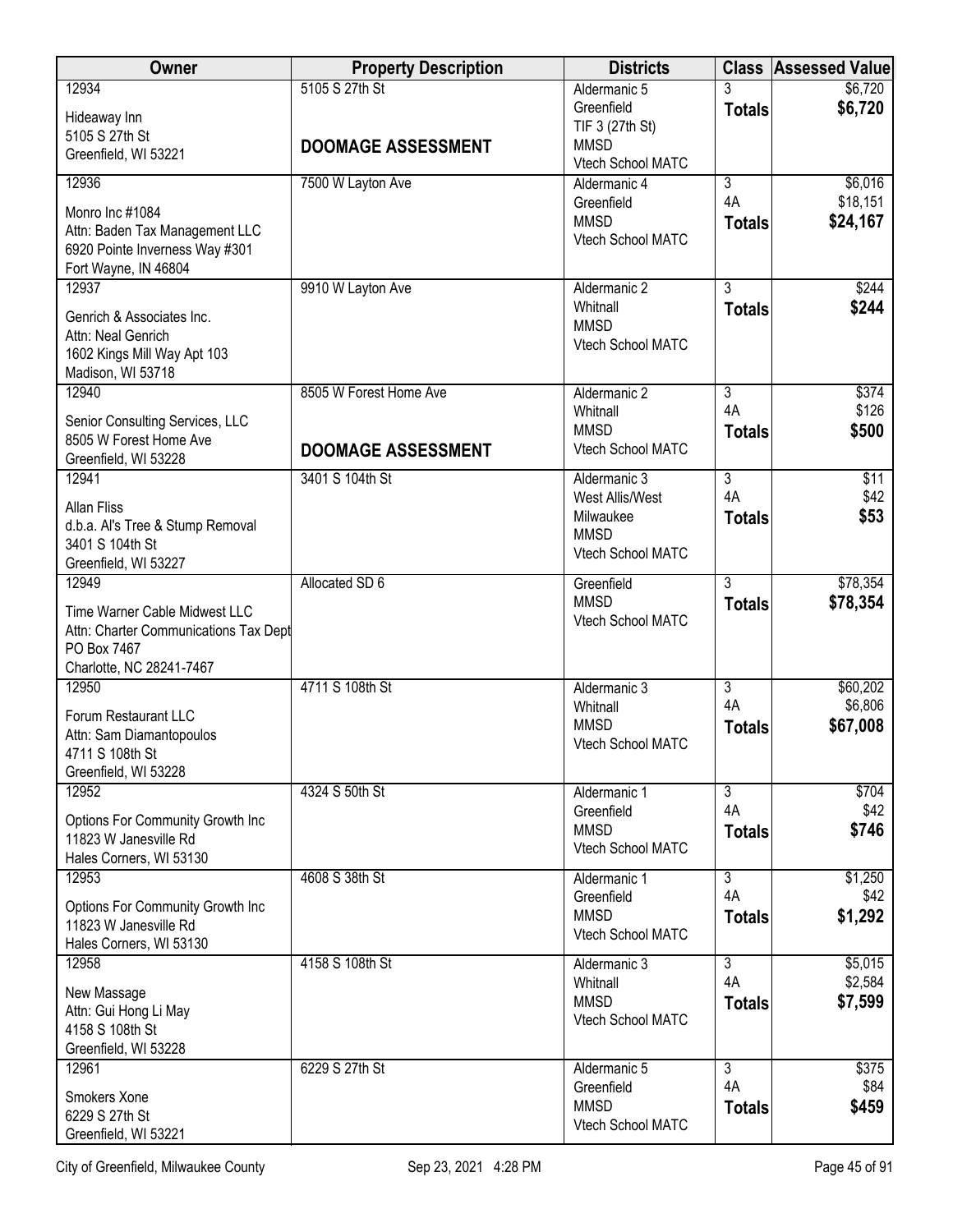| Owner                                                                     | <b>Property Description</b>     | <b>Districts</b>                 | <b>Class</b>         | <b>Assessed Value</b> |
|---------------------------------------------------------------------------|---------------------------------|----------------------------------|----------------------|-----------------------|
| 12962                                                                     | 5614 W Forest Home Ave          | Aldermanic 4                     |                      | \$37,800              |
| Friends on Forest Home                                                    |                                 | Greenfield<br><b>MMSD</b>        | <b>Totals</b>        | \$37,800              |
| 5614 W Forest Home Ave                                                    | <b>DOOMAGE ASSESSMENT</b>       | Vtech School MATC                |                      |                       |
| Greenfield, WI 53220                                                      |                                 |                                  |                      |                       |
| 12972                                                                     | 4749 S 76th St                  | Aldermanic 2<br>Greenfield       | $\overline{3}$<br>4A | \$10,008<br>\$41,792  |
| Athletico Management Holdings, LLC                                        |                                 | <b>MMSD</b>                      | <b>Totals</b>        | \$51,800              |
| d.b.a. Athletico Physical Therapy                                         |                                 | Vtech School MATC                |                      |                       |
| Attn: Marvin F Poer and Company<br>PO Box 802206                          |                                 |                                  |                      |                       |
| Dallas, TX 75380-2206                                                     |                                 |                                  |                      |                       |
| 12975                                                                     | 4131 W Loomis Rd Unit 230       | Aldermanic 1                     | $\overline{3}$       | \$1,051               |
|                                                                           |                                 | Greenfield                       | 4A                   | \$32,749              |
| Aurora Visiting Nurse Association, Inc.<br>d.b.a. Good Night Sleep Clinic |                                 | <b>MMSD</b>                      | <b>Totals</b>        | \$33,800              |
| 750 W Virginia St                                                         |                                 | Vtech School MATC                |                      |                       |
| PO Box 341880                                                             |                                 |                                  |                      |                       |
| Milwaukee, WI 53234-1880                                                  |                                 |                                  |                      |                       |
| 12977                                                                     | 5355 S 27th St                  | Aldermanic 5                     | $\overline{3}$       | \$568                 |
| Unique Auto Service                                                       |                                 | Greenfield<br>TIF 3 (27th St)    | 4A                   | \$185<br>\$753        |
| Attn: Hael Atari                                                          |                                 | <b>MMSD</b>                      | <b>Totals</b>        |                       |
| 5355 S 27th St                                                            |                                 | Vtech School MATC                |                      |                       |
| Greenfield, WI 53221<br>12979                                             | 5096 S 76th St                  | Aldermanic 2                     | $\overline{3}$       | \$50,292              |
|                                                                           |                                 | Greenfield                       | 4A                   | \$22,049              |
| Select Comfort Retail Corporation                                         |                                 | <b>MMSD</b>                      | <b>Totals</b>        | \$72,341              |
| d.b.a. Sleep Number<br>Attn: Tax Dept.                                    |                                 | Vtech School MATC                |                      |                       |
| 1001 3rd Ave S                                                            |                                 |                                  |                      |                       |
| Minneapolis, MN 55404                                                     |                                 |                                  |                      |                       |
| 12982                                                                     | 6790 W Layton Ave               | Aldermanic 4                     | $\overline{3}$       | \$15,678              |
| Kelsey Prosthetics & Orthotics                                            |                                 | Greenfield                       | 4A                   | \$4,200               |
| 6790 W Layton Ave                                                         |                                 | <b>MMSD</b><br>Vtech School MATC | <b>Totals</b>        | \$19,878              |
| Greenfield, WI 53220                                                      | <b>DOOMAGE ASSESSMENT</b>       |                                  |                      |                       |
| 12984                                                                     | 8575 W Forest Home Ave Unit 170 | Aldermanic 2                     | $\overline{3}$       | \$1,931               |
| Milwaukee Medical Weight Loss and                                         |                                 | Whitnall<br><b>MMSD</b>          | <b>Totals</b>        | \$1,931               |
| MediSpa                                                                   |                                 | Vtech School MATC                |                      |                       |
| Attn: Sandeep Ramanujam                                                   |                                 |                                  |                      |                       |
| 8575 W Forest Home Ave Unit170<br>Greenfield, WI 53228                    |                                 |                                  |                      |                       |
| 12985                                                                     | 6520 W Layton Ave Unit 200      | Aldermanic 4                     | $\overline{3}$       | \$263                 |
|                                                                           |                                 | Greenfield                       | <b>Totals</b>        | \$263                 |
| <b>Magner Realty Services</b><br>6520 W Layton Ave Unit 200               |                                 | <b>MMSD</b>                      |                      |                       |
| Greenfield, WI 53220                                                      |                                 | Vtech School MATC                |                      |                       |
| 12995                                                                     | 3380 S 108th St Unit 102        | Aldermanic 3                     | $\overline{3}$       | \$2,759               |
| United Financial Group                                                    |                                 | Whitnall                         | 4A                   | \$649                 |
| Attn: Tax Dept.                                                           |                                 | <b>MMSD</b>                      | <b>Totals</b>        | \$3,408               |
| 3380 S 108th St Unit 102                                                  |                                 | Vtech School MATC                |                      |                       |
| Greenfield, WI 53227                                                      |                                 |                                  |                      |                       |
| 13002                                                                     | 10335 W Oklahoma Ave Unit 106   | Aldermanic 3                     | $\overline{3}$       | \$855                 |
| Jenny De La Cruz                                                          |                                 | West Allis/West                  | 4A                   | \$63                  |
| Attn: Mary Kay Sale Director                                              | <b>DOOMAGE ASSESSMENT</b>       | Milwaukee<br><b>MMSD</b>         | <b>Totals</b>        | \$918                 |
| 5615 S Nicolet Dr                                                         |                                 | Vtech School MATC                |                      |                       |
| New Berlin, WI 53151                                                      |                                 |                                  |                      |                       |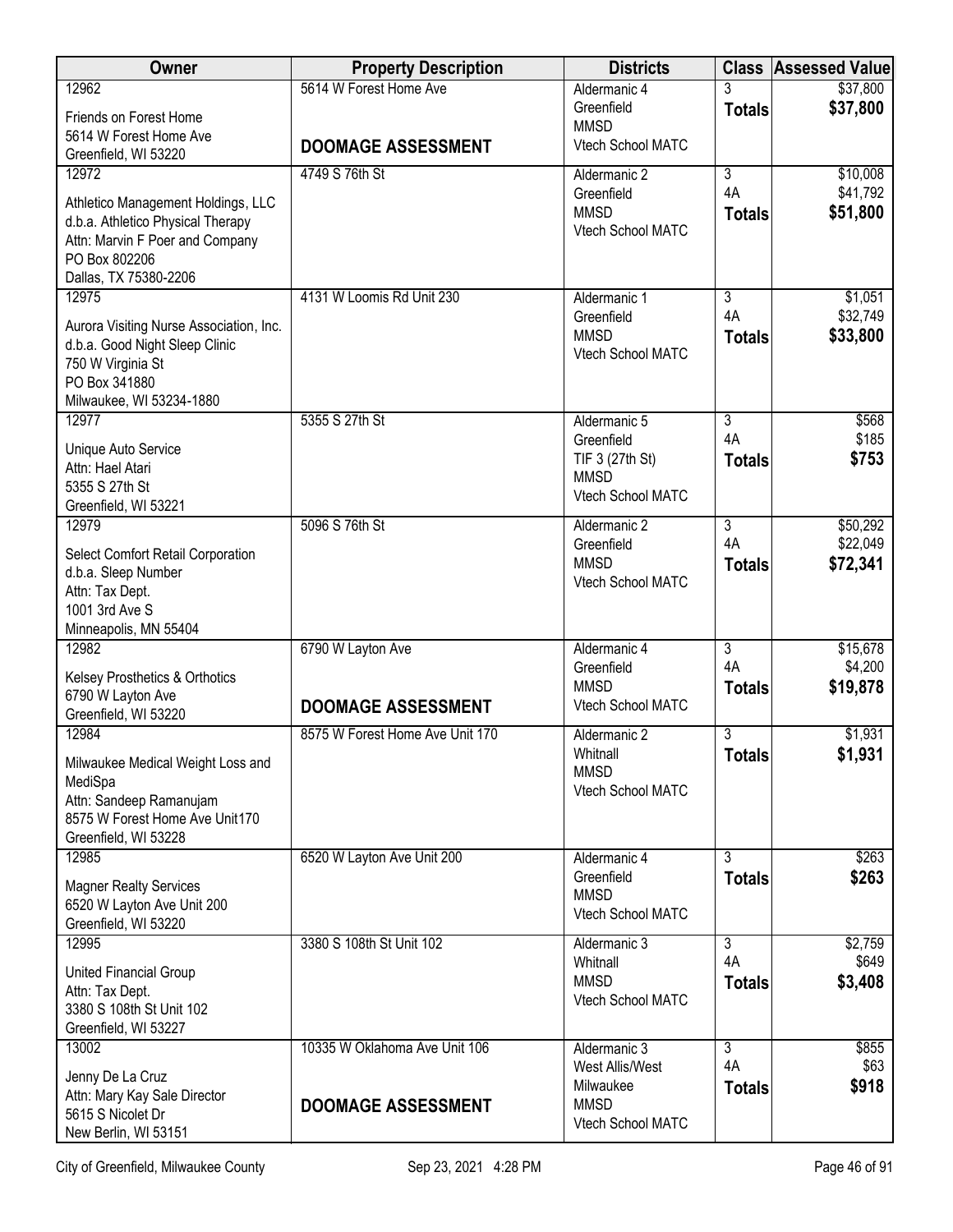| Owner                                                                                                                    | <b>Property Description</b> | <b>Districts</b>                                                | <b>Class</b>              | <b>Assessed Value</b>   |
|--------------------------------------------------------------------------------------------------------------------------|-----------------------------|-----------------------------------------------------------------|---------------------------|-------------------------|
| 13010<br>Jill Leggett Stellmacher Insurance Agen<br>Inc<br>Attn: Tax Dept                                                | 5211 W Loomis Rd            | Aldermanic 5<br>Greenfield<br><b>MMSD</b><br>Vtech School MATC  | 3<br>4A<br><b>Totals</b>  | \$432<br>\$210<br>\$642 |
| 5211 W Loomis Rd<br>Greendale, WI 53129                                                                                  |                             |                                                                 |                           |                         |
| 13011                                                                                                                    | 4267 W Layton Ave           | Aldermanic 5                                                    | $\overline{3}$            | \$420                   |
| Danyal Enterprise LLC<br>d.b.a. Smokers Pub<br>Attn: Mohammad A Bharamchari<br>4267 W Layton Ave<br>Greenfield, WI 53221 | <b>DOOMAGE ASSESSMENT</b>   | Greenfield<br><b>MMSD</b><br>Vtech School MATC                  | <b>Totals</b>             | \$420                   |
| 13012                                                                                                                    | 5340 W Loomis Rd            | Aldermanic 4                                                    | 3                         | \$1,246                 |
| Perfection Bakeries, Inc.<br>d.b.a. Aunt Millie's Bakery<br>350 Pearl St<br>Fort Wayne, IN 46802                         |                             | Greenfield<br><b>MMSD</b><br>Vtech School MATC                  | 4A<br><b>Totals</b>       | \$5,179<br>\$6,425      |
| 13016                                                                                                                    | 3003 W Kimberly Ave         | Aldermanic 5                                                    | $\overline{3}$            | \$100                   |
| Unlimited Woodworks Inc<br>3003 W Kimberly Ave<br>Greenfield, WI 53221                                                   |                             | Greenfield<br><b>MMSD</b><br>Vtech School MATC                  | <b>Totals</b>             | \$100                   |
| 13017                                                                                                                    | 4842 S 76th St              | Aldermanic 2                                                    | $\overline{3}$            | \$10,154                |
| Mattress Firm Inc<br>Attn: Tax Department<br>10201 S Main St<br>Houston, TX 77025-5229                                   |                             | Greenfield<br><b>MMSD</b><br>Vtech School MATC                  | 4A<br><b>Totals</b>       | \$3,854<br>\$14,008     |
| 13020                                                                                                                    | 4390 S 76th St              | Aldermanic 4                                                    | $\overline{3}$            | \$3,774                 |
| JC USA, Inc.                                                                                                             |                             | Greenfield                                                      | 4A                        | \$473                   |
| d.b.a. Jenny Craig #901<br>5770 Fleet St<br>Carlsbad, CA 92008                                                           | <b>DOOMAGE ASSESSMENT</b>   | <b>MMSD</b><br>Vtech School MATC                                | <b>Totals</b>             | \$4,247                 |
| 13021                                                                                                                    | 4455 S 108th St             | Aldermanic 3                                                    | 3                         | \$11,768                |
| Froedtert & Med College of WI<br>Community Phy                                                                           |                             | Whitnall<br>TIF 2 (HWY 100)<br><b>MMSD</b>                      | 4A<br><b>Totals</b>       | \$269<br>\$12,037       |
| d.b.a. Greenfield Highlands Health<br>Center<br>N74 W12501 Leatherwood Ct                                                |                             | Vtech School MATC                                               |                           |                         |
| Menomonee Falls, WI 53051                                                                                                |                             |                                                                 |                           |                         |
| 13022                                                                                                                    | 4610 S 76th St              | Aldermanic 4                                                    | $\overline{\overline{3}}$ | \$10,981                |
| Samsung Electronics America, Inc<br>Attn: KPMG LLP<br>1300 SW 5th Ave Ste 3800<br>Portland, OR 97201                     |                             | Greenfield<br><b>MMSD</b><br>Vtech School MATC                  | <b>Totals</b>             | \$10,981                |
| 13025                                                                                                                    | 4440 S 108th St             | Aldermanic 3                                                    | 3                         | \$9,205                 |
| Southgate Lease Services Inc<br>Attn: Tax Dept.<br>4440 S 108th St<br>Greenfield, WI 53228                               |                             | Whitnall<br>TIF 2 (HWY 100)<br><b>MMSD</b><br>Vtech School MATC | 4A<br><b>Totals</b>       | \$375<br>\$9,580        |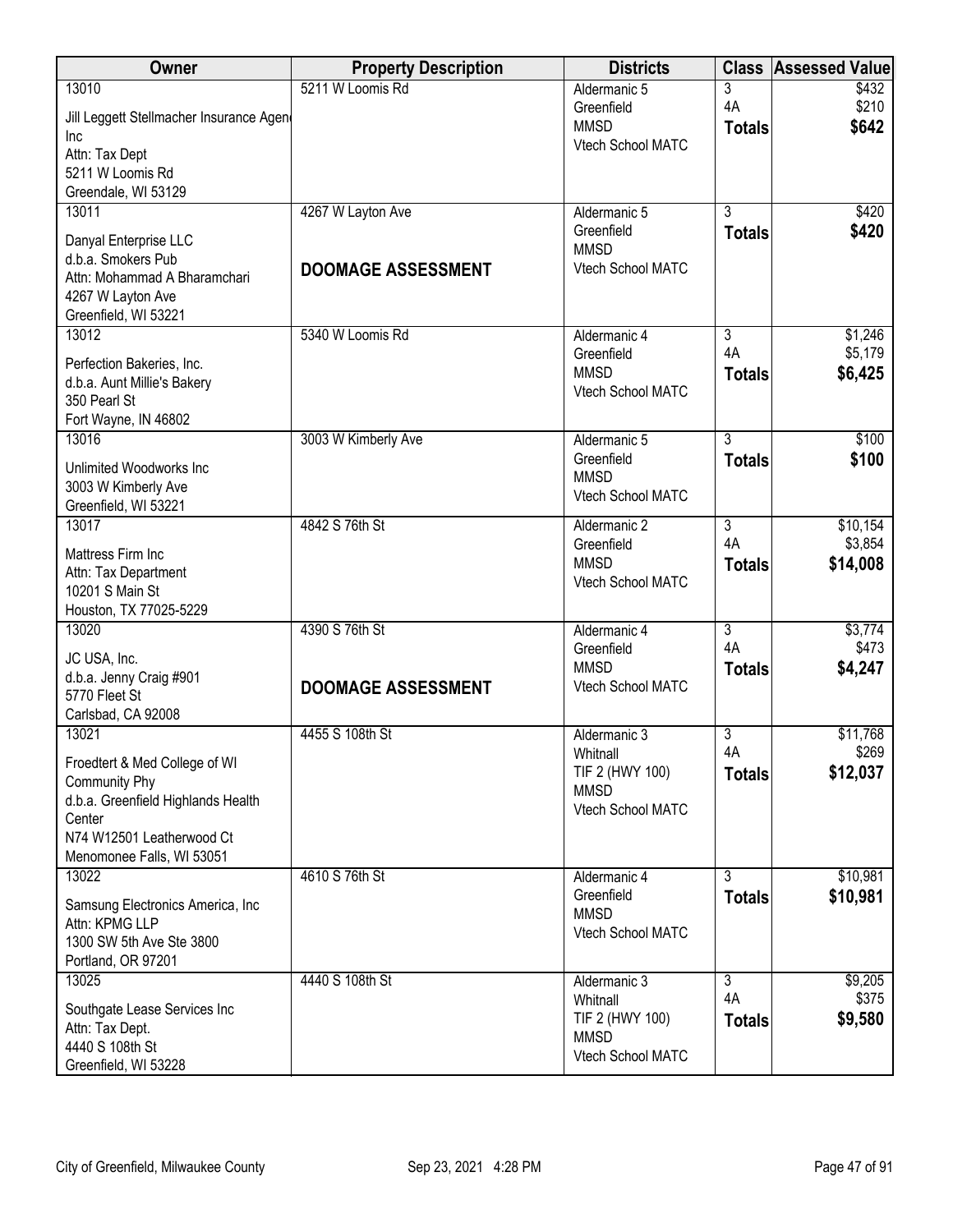| Owner                                 | <b>Property Description</b> | <b>Districts</b>  |                | <b>Class Assessed Value</b> |
|---------------------------------------|-----------------------------|-------------------|----------------|-----------------------------|
| 13030                                 | 4415 W Loomis Rd            | Aldermanic 5      | 3              | \$901                       |
| Kamal Food LLC                        |                             | Greenfield        | 4A             | \$491                       |
| d.b.a. Paul's Wine & Liquor           |                             | <b>MMSD</b>       | <b>Totals</b>  | \$1,392                     |
| 4415 W Loomis Rd                      |                             | Vtech School MATC |                |                             |
| Greenfield, WI 53220                  |                             |                   |                |                             |
| 13032                                 | 3933 S Prairie Hill Ln      | Aldermanic 2      | 4A             | \$3,502                     |
|                                       |                             | Greenfield        | <b>Totals</b>  | \$3,502                     |
| SL Greenfield LLC                     |                             | <b>MMSD</b>       |                |                             |
| c/o Ryan LLC                          | <b>DOOMAGE ASSESSMENT</b>   | Vtech School MATC |                |                             |
| PO Box 56607                          |                             |                   |                |                             |
| Atlanta, GA 30343                     |                             |                   |                |                             |
| 13033                                 | 7840 W Barnard Ave          | Aldermanic 2      | $\overline{3}$ | \$6,720                     |
| Abbey Manor                           |                             | Greenfield        | <b>Totals</b>  | \$6,720                     |
| 5520 W Forest Home Ave                |                             | <b>MMSD</b>       |                |                             |
| Greenfield, WI 53220                  | <b>DOOMAGE ASSESSMENT</b>   | Vtech School MATC |                |                             |
| 13040                                 | 7440 W Holmes Ave           | Aldermanic 2      | $\overline{3}$ | \$3,218                     |
|                                       |                             | Greenfield        | <b>Totals</b>  | \$3,218                     |
| <b>Ubreakifix LLC</b>                 |                             | <b>MMSD</b>       |                |                             |
| Attn: Tax Dept.                       |                             | Vtech School MATC |                |                             |
| 7440 W Holmes Ave                     |                             |                   |                |                             |
| Greenfield, WI 53220                  |                             |                   |                |                             |
| 13046                                 | 4161 S 76th St              | Aldermanic 2      | $\overline{3}$ | \$5,742                     |
| Trini-Dads Child Development Center   |                             | Greenfield        | 4A             | \$210                       |
| 4161 S 76th St                        |                             | <b>MMSD</b>       | <b>Totals</b>  | \$5,952                     |
| Greenfield, WI 53220                  | <b>DOOMAGE ASSESSMENT</b>   | Vtech School MATC |                |                             |
| 13049                                 | 8401 W Layton Ave           | Aldermanic 2      | $\overline{3}$ | \$7,632                     |
|                                       |                             | Greenfield        | 4A             | \$1,195                     |
| Erik's Retail Management Systems, LLC |                             | <b>MMSD</b>       | <b>Totals</b>  | \$8,827                     |
| d.b.a. Erik's Bike Shop               |                             | Vtech School MATC |                |                             |
| 550 Kasota Ave SE                     |                             |                   |                |                             |
| Minneapolis, MN 55414<br>13050        | 6211 S 27th St              | Aldermanic 5      | $\overline{3}$ | \$27,443                    |
|                                       |                             | Greenfield        |                |                             |
| Minuteman Press                       |                             | <b>MMSD</b>       | <b>Totals</b>  | \$27,443                    |
| 6211 S 27th St                        |                             | Vtech School MATC |                |                             |
| Greenfield, WI 53221                  | <b>DOOMAGE ASSESSMENT</b>   |                   |                |                             |
| 13051                                 | 7760 W Layton Ave           | Aldermanic 2      | 4A             | \$13,810                    |
| Mattress Skinny                       |                             | Greenfield        | <b>Totals</b>  | \$13,810                    |
| d.b.a. Hassleless Mattress            |                             | <b>MMSD</b>       |                |                             |
| Attn: Tax Dept                        |                             | Vtech School MATC |                |                             |
| 6800 Industrial Loop                  |                             |                   |                |                             |
| Greendale, WI 53129                   |                             |                   |                |                             |
| 13053                                 | 3232 W Loomis Rd            | Aldermanic 1      | 3              | \$6,765                     |
|                                       |                             | Greenfield        | <b>Totals</b>  | \$6,765                     |
| State Farm Insurance Agency           |                             | <b>MMSD</b>       |                |                             |
| Attn: Jon Fernandez                   | <b>DOOMAGE ASSESSMENT</b>   | Vtech School MATC |                |                             |
| 3232 W Loomis Rd                      |                             |                   |                |                             |
| Greenfield, WI 53221                  |                             |                   |                |                             |
| 13054                                 | 4275 S 108th St             | Aldermanic 3      | 3              | \$75,600                    |
| Milwaukee Acupuncture                 |                             | Whitnall          | <b>Totals</b>  | \$75,600                    |
| 4275 S 108th St                       |                             | TIF 2 (HWY 100)   |                |                             |
| Greenfield, WI 53228                  | <b>DOOMAGE ASSESSMENT</b>   | <b>MMSD</b>       |                |                             |
|                                       |                             | Vtech School MATC |                |                             |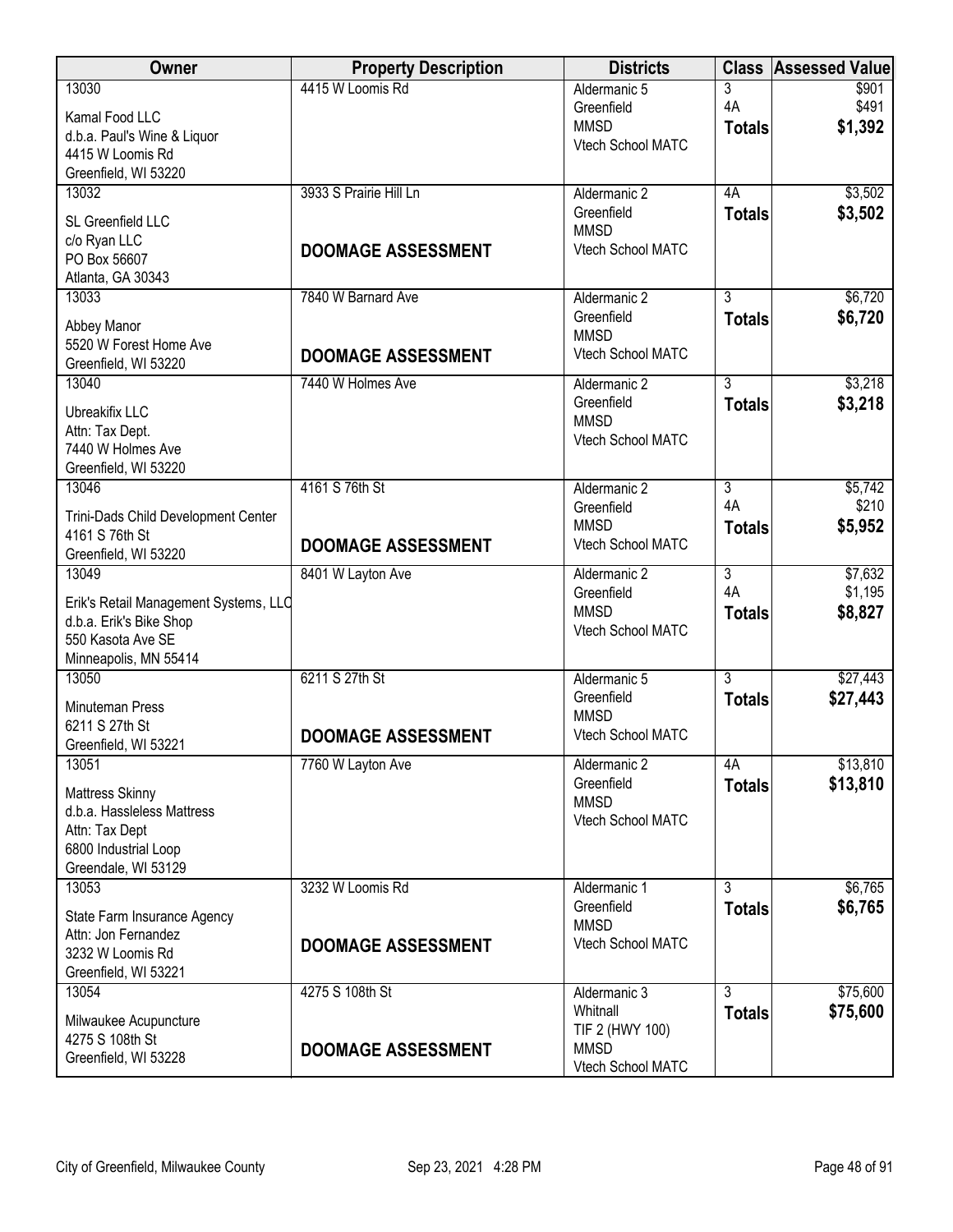| Owner                                                    | <b>Property Description</b> | <b>Districts</b>                 |                           | <b>Class Assessed Value</b> |
|----------------------------------------------------------|-----------------------------|----------------------------------|---------------------------|-----------------------------|
| 13056                                                    | 4289 S 76th St              | Aldermanic 2                     |                           | \$5,252                     |
| <b>Great Clips</b>                                       |                             | Greenfield<br><b>MMSD</b>        | <b>Totals</b>             | \$5,252                     |
| Attn: James S Larson                                     | <b>DOOMAGE ASSESSMENT</b>   | Vtech School MATC                |                           |                             |
| 4289 S 76th St<br>Greenfield, WI 53220                   |                             |                                  |                           |                             |
| 13059                                                    | 5217 S 51st St              | Aldermanic 5                     | $\overline{3}$            | \$520                       |
| Kostantakis Law Office                                   |                             | Greenfield                       | 4A                        | \$291                       |
| Attn: Georgia L Konstantakis                             |                             | <b>MMSD</b>                      | <b>Totals</b>             | \$811                       |
| 5217 S 51st St                                           |                             | Vtech School MATC                |                           |                             |
| Greenfield, WI 53220                                     |                             |                                  |                           |                             |
| 13064                                                    | 4610 S 76th St              | Aldermanic 4<br>Greenfield       | $\overline{3}$            | \$11,838                    |
| Sony Electronics Inc                                     |                             | <b>MMSD</b>                      | <b>Totals</b>             | \$11,838                    |
| Attn: Sony Corporation of America Tax                    |                             | Vtech School MATC                |                           |                             |
| Department<br>25 Madison Ave 26th Floor                  |                             |                                  |                           |                             |
| New York, NY 10010                                       |                             |                                  |                           |                             |
| 13067                                                    | 3515 S 108th St             | Aldermanic 3                     | $\overline{3}$            | \$55,860                    |
| Toys For Trucks Inc                                      |                             | Whitnall                         | <b>Totals</b>             | \$55,860                    |
| d.b.a. Ultimate Truck Accessories                        | <b>DOOMAGE ASSESSMENT</b>   | <b>MMSD</b><br>Vtech School MATC |                           |                             |
| W6411 Greenville Dr                                      |                             |                                  |                           |                             |
| Greenville, WI 54942-8810<br>13068                       |                             | Aldermanic 4                     | $\overline{3}$            | \$1,583                     |
|                                                          | 6510 W Layton Ave Unit 102  | Greenfield                       | <b>Totals</b>             | \$1,583                     |
| Alliance Foot & Ankle Clinics                            |                             | <b>MMSD</b>                      |                           |                             |
| 6510 W Layton Ave Unit 102<br>Greenfield, WI 53220       | <b>DOOMAGE ASSESSMENT</b>   | Vtech School MATC                |                           |                             |
| 13069                                                    | 7925 W Layton Ave           | Aldermanic 2                     | $\overline{3}$            | \$84,057                    |
| DTJM Wisconsin, LLC                                      |                             | Greenfield                       | 4A                        | \$34,787                    |
| d.b.a. Jersey Mike's Subs                                |                             | <b>MMSD</b>                      | <b>Totals</b>             | \$118,844                   |
| 5995 Spring Creek Rd                                     | <b>DOOMAGE ASSESSMENT</b>   | Vtech School MATC                |                           |                             |
| Rockford, IL 61114                                       |                             |                                  |                           |                             |
| 13083                                                    | 4325 S 60th St Unit 2       | Aldermanic 4<br>Greenfield       | $\overline{3}$            | \$8,400<br>\$8,400          |
| Vanguard Cleaning System                                 |                             | <b>MMSD</b>                      | <b>Totals</b>             |                             |
| 4325 S 60th St Unit 2<br>Greenfield, WI 53220            | <b>DOOMAGE ASSESSMENT</b>   | Vtech School MATC                |                           |                             |
| 13085                                                    | 2745 W Layton Ave Unit 101  | Aldermanic 5                     | $\overline{\overline{3}}$ | \$6,300                     |
|                                                          |                             | Greenfield                       | <b>Totals</b>             | \$6,300                     |
| American Family Insurance<br>d.b.a. Babar Ansaree Agency |                             | TIF 3 (27th St)                  |                           |                             |
| 2745 W Layton Ave Unit 101                               | <b>DOOMAGE ASSESSMENT</b>   | <b>MMSD</b><br>Vtech School MATC |                           |                             |
| Greenfield, WI 53221                                     |                             |                                  |                           |                             |
| 13086                                                    | 4818 S 76th St Unit 133     | Aldermanic 2                     | 3                         | \$420                       |
| Mitchell Tax Service                                     |                             | Greenfield<br><b>MMSD</b>        | <b>Totals</b>             | \$420                       |
| Attn: Geoffrey Hermsen                                   | <b>DOOMAGE ASSESSMENT</b>   | Vtech School MATC                |                           |                             |
| 4818 S 76th St Unit 133<br>Greenfield, WI 53220          |                             |                                  |                           |                             |
| 13088                                                    | 2745 W Layton Ave Unit 104  | Aldermanic 5                     | $\overline{3}$            | \$916                       |
| Kaushalya Beniwal MD SC                                  |                             | Greenfield                       | 4A                        | \$84                        |
| Attn: Tax Dept.                                          |                             | TIF 3 (27th St)                  | <b>Totals</b>             | \$1,000                     |
| 2745 W Layton Ave Unit 104                               |                             | <b>MMSD</b><br>Vtech School MATC |                           |                             |
| Greenfield, WI 53221                                     |                             |                                  |                           |                             |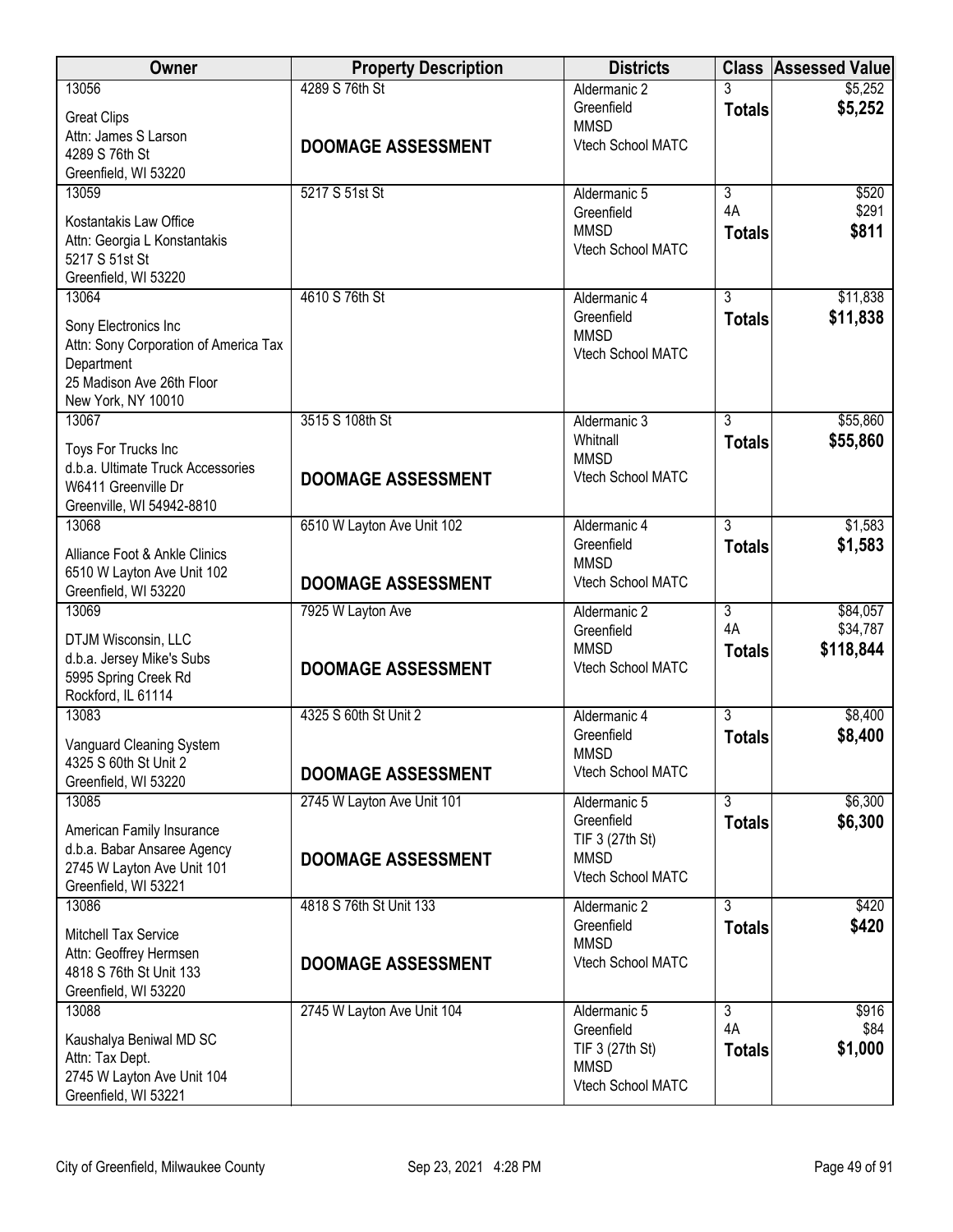| Owner                                                                                                                                | <b>Property Description</b> | <b>Districts</b>                               |                     | <b>Class Assessed Value</b> |
|--------------------------------------------------------------------------------------------------------------------------------------|-----------------------------|------------------------------------------------|---------------------|-----------------------------|
| 13089<br>State Farm Insurance                                                                                                        | 4325 S 60th St Unit 3       | Aldermanic 4<br>Greenfield                     | <b>Totals</b>       | \$5,040<br>\$5,040          |
| d.b.a. Chris Abounader Agency<br>4325 S 60th St Unit 3<br>Greenfield, WI 53220                                                       | <b>DOOMAGE ASSESSMENT</b>   | <b>MMSD</b><br>Vtech School MATC               |                     |                             |
| 13097                                                                                                                                | 5909 S 27th St              | Aldermanic 5                                   | $\overline{3}$      | \$70,560                    |
| Ali's Oil Co Inc<br>5909 S 27th St<br>Greenfield, WI 53221                                                                           | <b>DOOMAGE ASSESSMENT</b>   | Greenfield<br><b>MMSD</b><br>Vtech School MATC | <b>Totals</b>       | \$70,560                    |
| 13098                                                                                                                                | 6830 W Layton Ave           | Aldermanic 4                                   | 3                   | \$6,300                     |
| Team Hoffman (ReMax)<br>6830 W Layton Ave<br>Greenfield, WI 53220                                                                    | <b>DOOMAGE ASSESSMENT</b>   | Greenfield<br><b>MMSD</b><br>Vtech School MATC | 4A<br><b>Totals</b> | \$1,680<br>\$7,980          |
| 13101                                                                                                                                | 4645 S 76th St              | Aldermanic 2                                   | $\overline{3}$      | \$60,776                    |
| Red Lobster Hospitality LLC<br>d.b.a. Red Lobster Restaurants LLC<br>Attn: Ryan, LLC Dept #504<br>PO Box 460189<br>Houston, TX 77056 |                             | Greenfield<br><b>MMSD</b><br>Vtech School MATC | 4A<br><b>Totals</b> | \$11,946<br>\$72,722        |
| 13104                                                                                                                                | 4200 S 35th St              | Aldermanic 1                                   | $\overline{3}$      | \$4,830                     |
| <b>WOAH LLC</b>                                                                                                                      |                             | Greenfield                                     | <b>Totals</b>       | \$4,830                     |
| Attn: Office<br>8828 S Oak Park Dr<br>Oak Creek, WI 53154-3811                                                                       | <b>DOOMAGE ASSESSMENT</b>   | <b>MMSD</b><br>Vtech School MATC               |                     |                             |
| 13107                                                                                                                                | 7438 W Holmes Ave           | Aldermanic 2                                   | $\overline{3}$      | \$6,709                     |
| Signature Two Company<br>d.b.a. Cost Cutters<br>Attn: Dave Hegemeier<br>2903 W Woodfield Dr<br>Mequon, WI 53092                      |                             | Greenfield<br><b>MMSD</b><br>Vtech School MATC | 4A<br><b>Totals</b> | \$4,292<br>\$11,001         |
| 13108                                                                                                                                | 3933 S Prairie Hill Ln      | Aldermanic 2                                   | 3                   | \$2,719                     |
| Genesis Eldercare Rehabilitation<br>Services LLC #103551<br>c/o Ryan LLC<br>PO Box 56607<br>Atlanta, GA 30343                        |                             | Greenfield<br><b>MMSD</b><br>Vtech School MATC | 4A<br><b>Totals</b> | \$126<br>\$2,845            |
| 13109                                                                                                                                | 6150 W Layton Ave           | Aldermanic 4                                   | $\overline{3}$      | \$35,840                    |
| Milwaukee Radiologists Ltd, SC<br>Attn: Tax Dept<br>15460 W Capitol Dr Ste 250<br>Brookfield, WI 53005                               |                             | Greenfield<br><b>MMSD</b><br>Vtech School MATC | 4A<br><b>Totals</b> | \$8,962<br>\$44,802         |
| 13112                                                                                                                                | 4610 S 76th St              | Aldermanic 4                                   | $\overline{3}$      | \$15,858                    |
| Microsoft Corporation<br>Attn: Tax Dept<br>PO Box 25910<br>Scottsdale, AZ 85225                                                      |                             | Greenfield<br><b>MMSD</b><br>Vtech School MATC | <b>Totals</b>       | \$15,858                    |
| 13117                                                                                                                                | 4810 S 76th St Unit 207     | Aldermanic 2                                   | $\overline{3}$      | \$3,192                     |
| Komazec Tax Service                                                                                                                  |                             | Greenfield<br><b>MMSD</b>                      | <b>Totals</b>       | \$3,192                     |
| 4810 S 76th St Unit 207<br>Greenfield, WI 53220                                                                                      | <b>DOOMAGE ASSESSMENT</b>   | Vtech School MATC                              |                     |                             |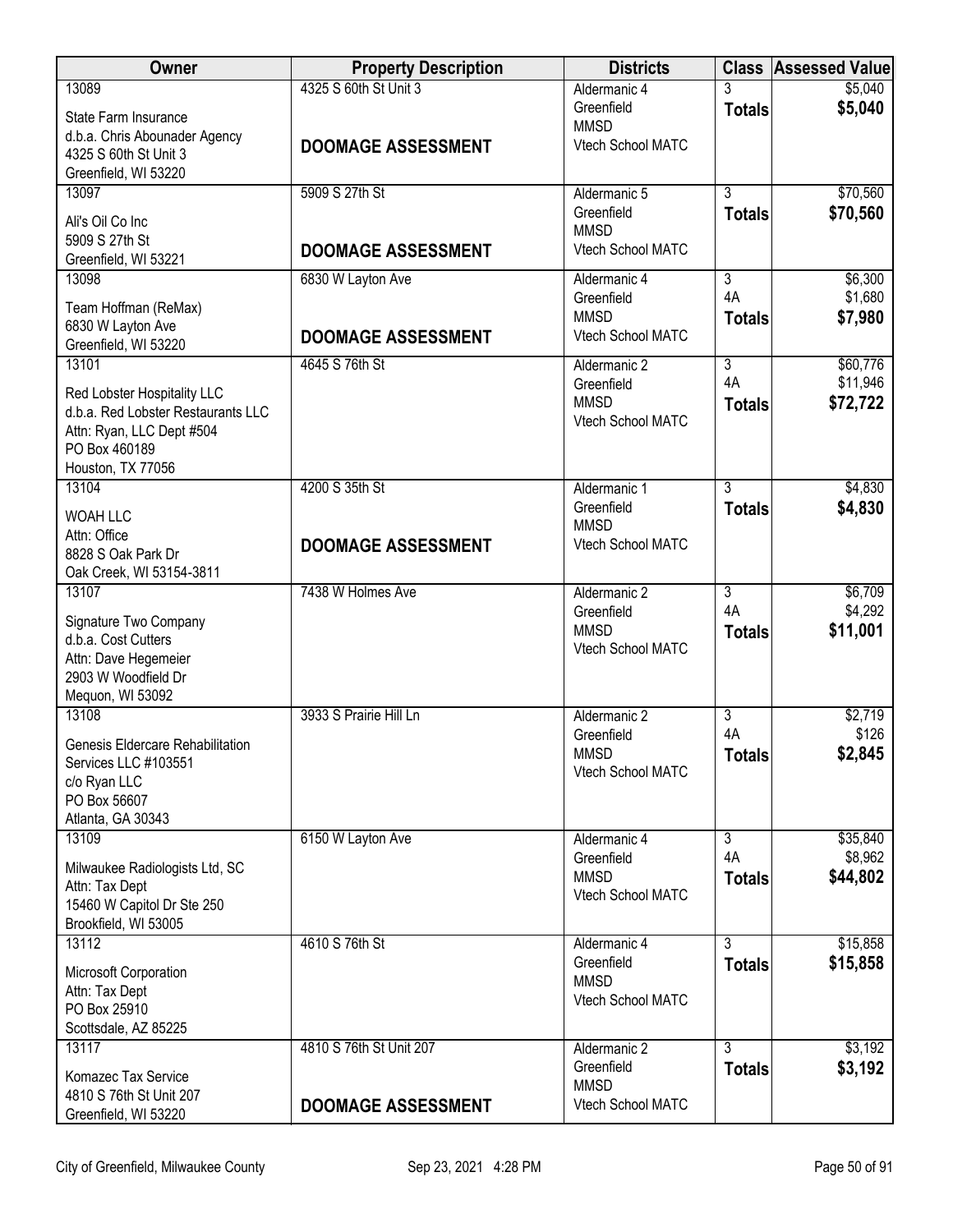| Owner                                               | <b>Property Description</b>     | <b>Districts</b>                 | <b>Class</b>         | <b>Assessed Value</b> |
|-----------------------------------------------------|---------------------------------|----------------------------------|----------------------|-----------------------|
| 13120                                               | 5049 W Loomis Rd                | Aldermanic 5                     | 3                    | \$2,940               |
| Southwest Auto Body LLC                             |                                 | Greenfield<br><b>MMSD</b>        | 4A                   | \$185<br>\$3,125      |
| 5049 W Loomis Rd                                    | <b>DOOMAGE ASSESSMENT</b>       | Vtech School MATC                | <b>Totals</b>        |                       |
| Greenfield, WI 53220                                |                                 |                                  |                      |                       |
| 13133                                               | 8585 W Forest Home Ave Unit 100 | Aldermanic 2                     | $\overline{3}$<br>4A | \$3,387<br>\$210      |
| Sanger Law Office, SC                               |                                 | Whitnall<br><b>MMSD</b>          | <b>Totals</b>        | \$3,597               |
| Attn: Michael D Sanger                              |                                 | Vtech School MATC                |                      |                       |
| 8585 W Forest Home Ave Unit100                      |                                 |                                  |                      |                       |
| Greenfield, WI 53228<br>13136                       | 5000 W Loomis Rd                | Aldermanic 4                     | 3                    | \$29,766              |
|                                                     |                                 | Greenfield                       | 4A                   | \$20,356              |
| <b>Waterstone Bank SSB</b>                          |                                 | <b>MMSD</b>                      | <b>Totals</b>        | \$50,122              |
| Attn: Judith M Wagner<br>11200 W Plank Ct           |                                 | Vtech School MATC                |                      |                       |
| Wauwatosa, WI 53226                                 |                                 |                                  |                      |                       |
| 13137                                               | 4820 S 76th St                  | Aldermanic 2                     | $\overline{3}$       | \$79,160              |
| Casual Male Retail Store LLC                        |                                 | Greenfield                       | 4A                   | \$28,692              |
| Attn: Destination XL #9910                          |                                 | <b>MMSD</b>                      | <b>Totals</b>        | \$107,852             |
| 555 Turnpike St                                     |                                 | Vtech School MATC                |                      |                       |
| Canton, MA 02021                                    |                                 |                                  |                      |                       |
| 13140                                               | 4600 W Loomis Rd Unit 201       | Aldermanic 4                     | $\overline{3}$       | \$146,033             |
| Aurora Medical Group, Inc (C273:                    |                                 | Greenfield                       | 4A                   | \$3,672               |
| ENT-Greenfield)                                     |                                 | <b>MMSD</b><br>Vtech School MATC | <b>Totals</b>        | \$149,705             |
| d.b.a. Aurora ENT/Head & Neck                       |                                 |                                  |                      |                       |
| 750 W Virginia St                                   |                                 |                                  |                      |                       |
| PO Box 341880<br>Milwaukee, WI 53234                |                                 |                                  |                      |                       |
| 13142                                               | 4312 W Howard Ave               | Aldermanic 1                     | $\overline{3}$       | \$6,454               |
|                                                     |                                 | Greenfield                       | 4A                   | \$294                 |
| Arora Trading Inc<br>d.b.a. Jen's Beverage          |                                 | <b>MMSD</b>                      | <b>Totals</b>        | \$6,748               |
| 4312 W Howard Ave                                   |                                 | Vtech School MATC                |                      |                       |
| Greenfield, WI 53220                                |                                 |                                  |                      |                       |
| 13145                                               | 6520 W Layton Ave Unit 103      | Aldermanic 4                     | 3                    | \$7,224               |
| Great Lakes Orthotics & Medical Supply              |                                 | Greenfield                       | <b>Totals</b>        | \$7,224               |
| 6520 W Layton Ave Unit 103                          |                                 | <b>MMSD</b>                      |                      |                       |
| Greenfield, WI 53220                                | <b>DOOMAGE ASSESSMENT</b>       | Vtech School MATC                |                      |                       |
| 13149                                               | 9910 W Layton Ave Unit 2        | Aldermanic 2                     | $\overline{3}$       | \$7,916               |
| Inlanta Mortgage, Inc                               |                                 | Whitnall                         | 4A                   | \$84                  |
| W239 N3490 Pewaukee Rd Ste 200                      |                                 | <b>MMSD</b><br>Vtech School MATC | <b>Totals</b>        | \$8,000               |
| Pewaukee, WI 53072                                  |                                 |                                  |                      |                       |
| 13151                                               | 4671 S 27th St                  | Aldermanic 1                     | $\overline{3}$       | \$2,155               |
| Roberto's Muffler                                   |                                 | Greenfield<br>TIF 3 (27th St)    | <b>Totals</b>        | \$2,155               |
| Attn: Tax Dept.                                     |                                 | <b>MMSD</b>                      |                      |                       |
| 4671 S 27th St                                      |                                 | Vtech School MATC                |                      |                       |
| Greenfield, WI 53221<br>13152                       | 5175 S 27th St                  | Aldermanic 5                     | 3                    | \$4,796               |
|                                                     |                                 | Greenfield                       | <b>Totals</b>        | \$4,796               |
| Edge Sports Bar                                     |                                 | TIF 3 (27th St)                  |                      |                       |
| Attn: Greg Grabowski<br>2160 E Hidden Creek Ct #210 |                                 | <b>MMSD</b>                      |                      |                       |
| Oak Creek, WI 53154                                 |                                 | Vtech School MATC                |                      |                       |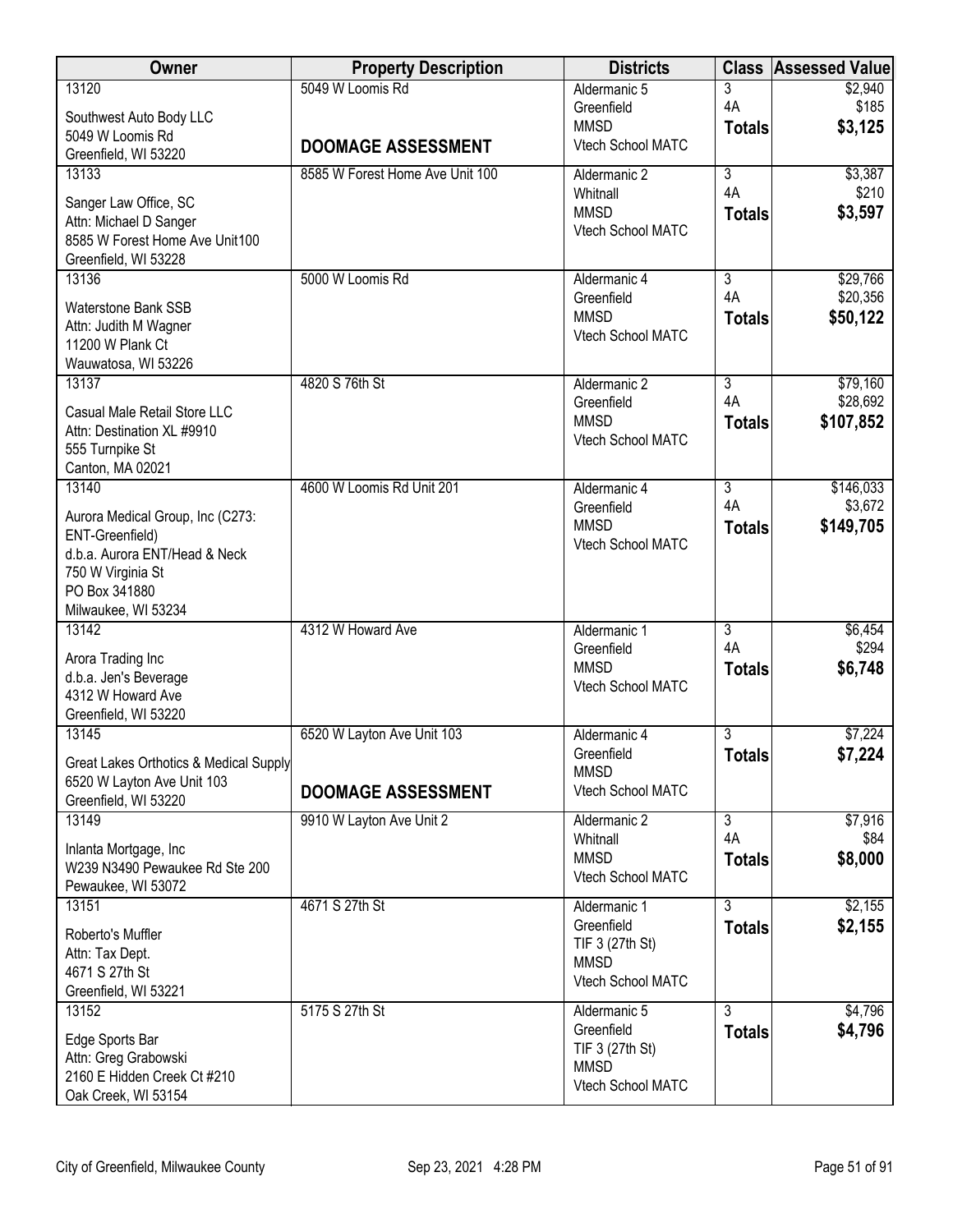| Owner                                                 | <b>Property Description</b> | <b>Districts</b>                 |                      | <b>Class Assessed Value</b> |
|-------------------------------------------------------|-----------------------------|----------------------------------|----------------------|-----------------------------|
| 13153                                                 | 6251 S 27th St              | Aldermanic 5                     | 3<br>4A              | \$304,199                   |
| <b>Xperience Fitness</b>                              |                             | Greenfield<br><b>MMSD</b>        | <b>Totals</b>        | \$333,865<br>\$638,064      |
| Attn: Tom Davidson<br>7500 Flying Cloud Dr Ste 110    |                             | Vtech School MATC                |                      |                             |
| Eden Prairie, MN 55344                                |                             |                                  |                      |                             |
| 13159                                                 | 9008 W Forest Home Ave      | Aldermanic 2                     | $\overline{3}$       | \$6,720                     |
| Coordinated Power Systems Inc                         |                             | Whitnall                         | <b>Totals</b>        | \$6,720                     |
| 9008 W Forest Home Ave                                |                             | <b>MMSD</b><br>Vtech School MATC |                      |                             |
| Greenfield, WI 53228                                  | <b>DOOMAGE ASSESSMENT</b>   |                                  |                      |                             |
| 13161                                                 | 5554 W Forest Home Ave      | Aldermanic 4                     | 3                    | \$1,803                     |
| Realiteam                                             |                             | Greenfield<br><b>MMSD</b>        | <b>Totals</b>        | \$1,803                     |
| 5554 W Forest Home Ave                                | <b>DOOMAGE ASSESSMENT</b>   | Vtech School MATC                |                      |                             |
| Greenfield, WI 53220<br>13162                         | 4931 S 27th St Unit 100     | Aldermanic 5                     | $\overline{3}$       | \$35,156                    |
|                                                       |                             | Greenfield                       | 4A                   | \$9,854                     |
| Hayat Pharmacy<br>4931 S 27th St Unit 100             |                             | TIF 3 (27th St)                  | <b>Totals</b>        | \$45,010                    |
| Greenfield, WI 53221                                  |                             | <b>MMSD</b><br>Vtech School MATC |                      |                             |
| 13164                                                 | 4402 S 68th St Unit 100     | Aldermanic 4                     | $\overline{3}$       | \$781                       |
|                                                       |                             | Greenfield                       | 4A                   | \$42                        |
| Andrea Kremer Therapy, LLC<br>Attn: Tax Dept.         |                             | <b>MMSD</b>                      | <b>Totals</b>        | \$823                       |
| 4402 S 68th St Unit 100                               |                             | Vtech School MATC                |                      |                             |
| Greenfield, WI 53220                                  |                             |                                  |                      |                             |
| 13166                                                 | 4402 S 68th St Unit 100     | Aldermanic 4<br>Greenfield       | $\overline{3}$       | \$1,512                     |
| Tammy Giannopoulos, LLC                               |                             | <b>MMSD</b>                      | <b>Totals</b>        | \$1,512                     |
| 4402 S 68th St Unit 100<br>Greenfield, WI 53220       | <b>DOOMAGE ASSESSMENT</b>   | Vtech School MATC                |                      |                             |
| 13167                                                 | 4402 S 68th St Unit 100     | Aldermanic 4                     | $\overline{3}$       | \$114                       |
| Margaret Drake LLC                                    |                             | Greenfield                       | <b>Totals</b>        | \$114                       |
| 4402 S 68th St Unit 100                               |                             | <b>MMSD</b>                      |                      |                             |
| Greenfield, WI 53220                                  |                             | Vtech School MATC                |                      |                             |
| 13168                                                 | 4402 S 68th St Unit 100     | Aldermanic 4                     | $\overline{3}$       | \$1,110                     |
| Wade Koski LLC                                        |                             | Greenfield<br><b>MMSD</b>        | <b>Totals</b>        | \$1,110                     |
| 4402 S 68th St Unit 100<br>Greenfield, WI 53220       | <b>DOOMAGE ASSESSMENT</b>   | Vtech School MATC                |                      |                             |
| 13169                                                 | 3636 S 108th St             | Aldermanic 3                     | $\overline{3}$       | \$42,578                    |
| Delta Partners, Inc.                                  |                             | Whitnall                         | 4A                   | \$3,555                     |
| Attn: Jeffrey Klement                                 |                             | <b>MMSD</b>                      | <b>Totals</b>        | \$46,133                    |
| 3636 S 108th St                                       | <b>DOOMAGE ASSESSMENT</b>   | Vtech School MATC                |                      |                             |
| Greenfield, WI 53228                                  |                             |                                  |                      |                             |
| 13170                                                 | 5505 S 27th St              | Aldermanic 5<br>Greenfield       | 3<br>4A              | \$126,000<br>\$4,525        |
| Four Keys LLC                                         |                             | TIF 3 (27th St)                  | <b>Totals</b>        | \$130,525                   |
| d.b.a. Rosen Nissan<br>Attn: Jeffrey Rosen            | <b>DOOMAGE ASSESSMENT</b>   | <b>MMSD</b>                      |                      |                             |
| 5505 S 27th St                                        |                             | Vtech School MATC                |                      |                             |
| Greenfield, WI 53221                                  |                             |                                  |                      |                             |
| 13171                                                 | 4839 S 27th St              | Aldermanic 5<br>Greenfield       | $\overline{3}$<br>4A | \$1,252<br>\$8,333          |
| Ivy Lane Corp                                         |                             | TIF 3 (27th St)                  | <b>Totals</b>        | \$9,585                     |
| d.b.a. Valvoline Instant Oil Change<br>1001 Grand Ave |                             | <b>MMSD</b>                      |                      |                             |
| West Des Moines, IA 50265                             |                             | Vtech School MATC                |                      |                             |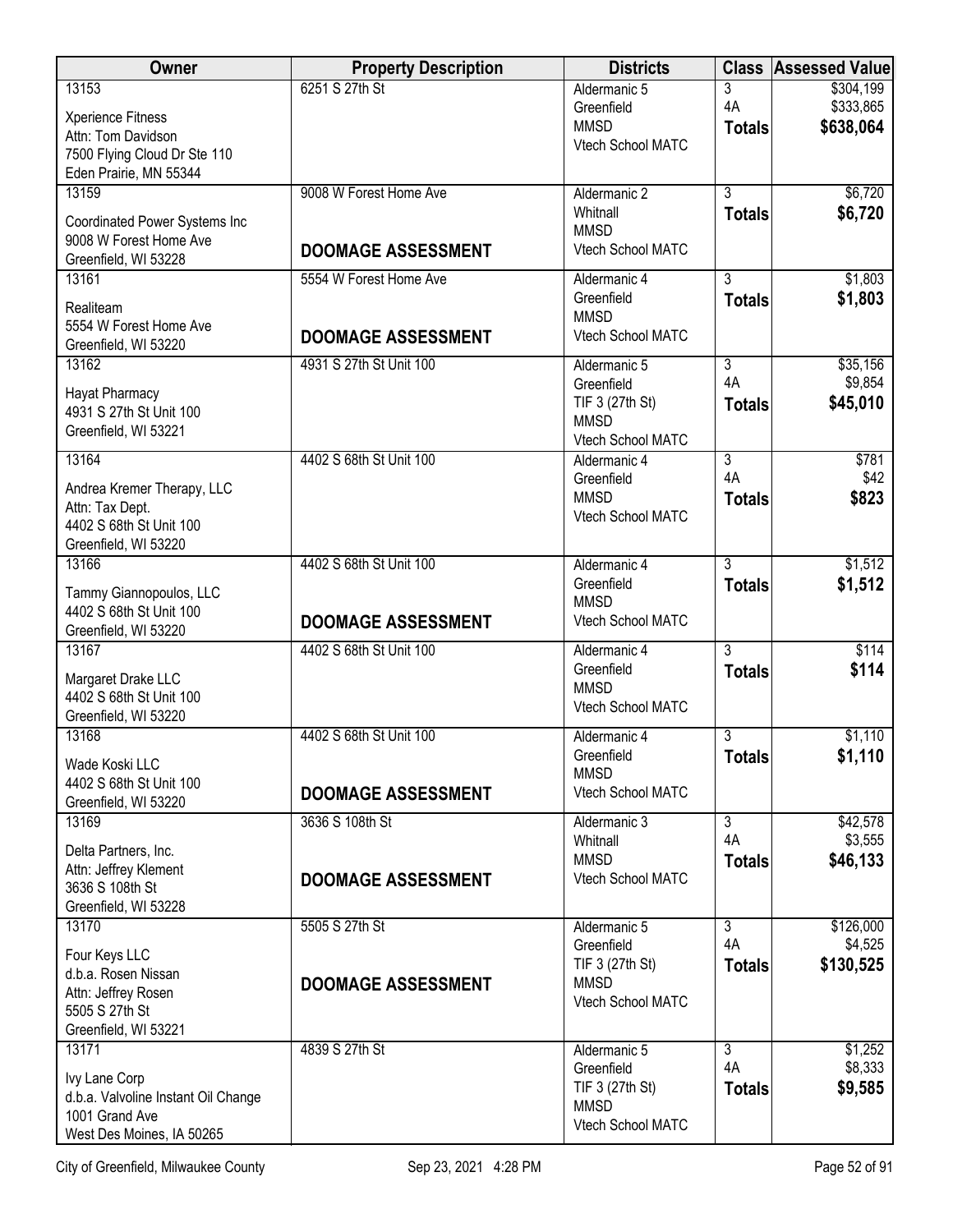| Owner                                    | <b>Property Description</b> | <b>Districts</b>                 | <b>Class</b>   | <b>Assessed Value</b> |
|------------------------------------------|-----------------------------|----------------------------------|----------------|-----------------------|
| 13172                                    | 8008 W Layton Ave           | Aldermanic 2                     | 3              | \$8,239               |
| Ivy Lane Corp                            |                             | Greenfield                       | 4A             | \$69,585              |
| d.b.a. Valvoline Instant Oil Change      |                             | <b>MMSD</b>                      | <b>Totals</b>  | \$77,824              |
| 1001 Grand Ave                           |                             | Vtech School MATC                |                |                       |
| West Des Moines, IA 50265                |                             |                                  |                |                       |
| 13174                                    | 4293 S 76th St              | Aldermanic 2                     | $\overline{3}$ | \$19,440              |
| Quincy Nails LLC                         |                             | Greenfield                       | <b>Totals</b>  | \$19,440              |
| Attn: Son Luu                            |                             | <b>MMSD</b>                      |                |                       |
| 4293 S 76th St                           |                             | Vtech School MATC                |                |                       |
| Greenfield, WI 53220                     |                             |                                  |                |                       |
| 13175                                    | 5200 W Loomis Rd            | Aldermanic 4                     | 3              | \$90                  |
|                                          |                             | Greenfield                       | 4A             | \$126                 |
| PLS Custom House Broker Inc              |                             | <b>MMSD</b>                      | <b>Totals</b>  | \$216                 |
| Attn: Tax Dept.                          |                             | Vtech School MATC                |                |                       |
| 5200 W Loomis Rd<br>Greenfield, WI 53129 |                             |                                  |                |                       |
| 13176                                    | 6221 W Layton Ave           | Aldermanic 2                     | $\overline{3}$ | \$263,860             |
|                                          |                             | Greenfield                       | 4A             | \$25,940              |
| One Headlight Power Sports LLC           |                             | TIF 4 (60th & Layton)            | <b>Totals</b>  | \$289,800             |
| d.b.a. House of Harley-Davidson          |                             | <b>MMSD</b>                      |                |                       |
| 6221 W Layton Ave                        |                             | Vtech School MATC                |                |                       |
| Greenfield, WI 53220                     |                             |                                  |                |                       |
| 13178                                    | 4810 S 76th St Unit 106     | Aldermanic 2                     | $\overline{3}$ | \$133                 |
| <b>Bill Hanel</b>                        |                             | Greenfield                       | 4A             | \$42                  |
| 4810 S 76th St Unit 106                  |                             | <b>MMSD</b>                      | <b>Totals</b>  | \$175                 |
| Greenfield, WI 53220                     |                             | Vtech School MATC                |                |                       |
| 13179                                    | 7420 W Forest Home Ave      | Aldermanic 4                     | $\overline{3}$ | \$1,361               |
| D & S Dental Laboratory, Inc.            |                             | Greenfield                       | <b>Totals</b>  | \$1,361               |
| Attn: Tax Dept.                          |                             | <b>MMSD</b>                      |                |                       |
| 7420 W Forest Home Ave                   |                             | Vtech School MATC                |                |                       |
| Greenfield, WI 53220                     |                             |                                  |                |                       |
| 13183                                    | 3933 S Prairie Hill Ln      | Aldermanic 2                     | $\overline{3}$ | \$355,740             |
|                                          |                             | Greenfield                       | <b>Totals</b>  | \$355,740             |
| <b>WISL Investments Inc</b>              |                             | <b>MMSD</b>                      |                |                       |
| c/o Ryan LLC                             | <b>DOOMAGE ASSESSMENT</b>   | Vtech School MATC                |                |                       |
| PO Box 56607<br>Atlanta, GA 30343        |                             |                                  |                |                       |
| 13185                                    | 10521 W Layton Ave Unit 100 | Aldermanic 3                     | $\overline{3}$ | \$27,464              |
|                                          |                             | Whitnall                         | 4A             | \$24,426              |
| First Weber, Inc                         |                             | <b>MMSD</b>                      | <b>Totals</b>  | \$51,890              |
| Attn: Kevin Donnell                      |                             | Vtech School MATC                |                |                       |
| 611 N Barker Rd Ste 101                  |                             |                                  |                |                       |
| Brookfield, WI 53045                     |                             |                                  |                |                       |
| 13188                                    | 4406 S 68th St Unit 106     | Aldermanic 4                     | 3              | \$162                 |
| Susan Lancaster Well Coach               |                             | Greenfield                       | <b>Totals</b>  | \$162                 |
| 4406 S 68th St Unit 106                  |                             | <b>MMSD</b><br>Vtech School MATC |                |                       |
| Greenfield, WI 53220                     |                             |                                  |                |                       |
| 13192                                    | 6141 S 27th St              | Aldermanic 5                     | $\overline{3}$ | \$108,940             |
| All-Star Honda                           |                             | Greenfield                       | <b>Totals</b>  | \$108,940             |
| 6141 S 27th St                           |                             | <b>MMSD</b>                      |                |                       |
| Greenfield, WI 53221                     |                             | Vtech School MATC                |                |                       |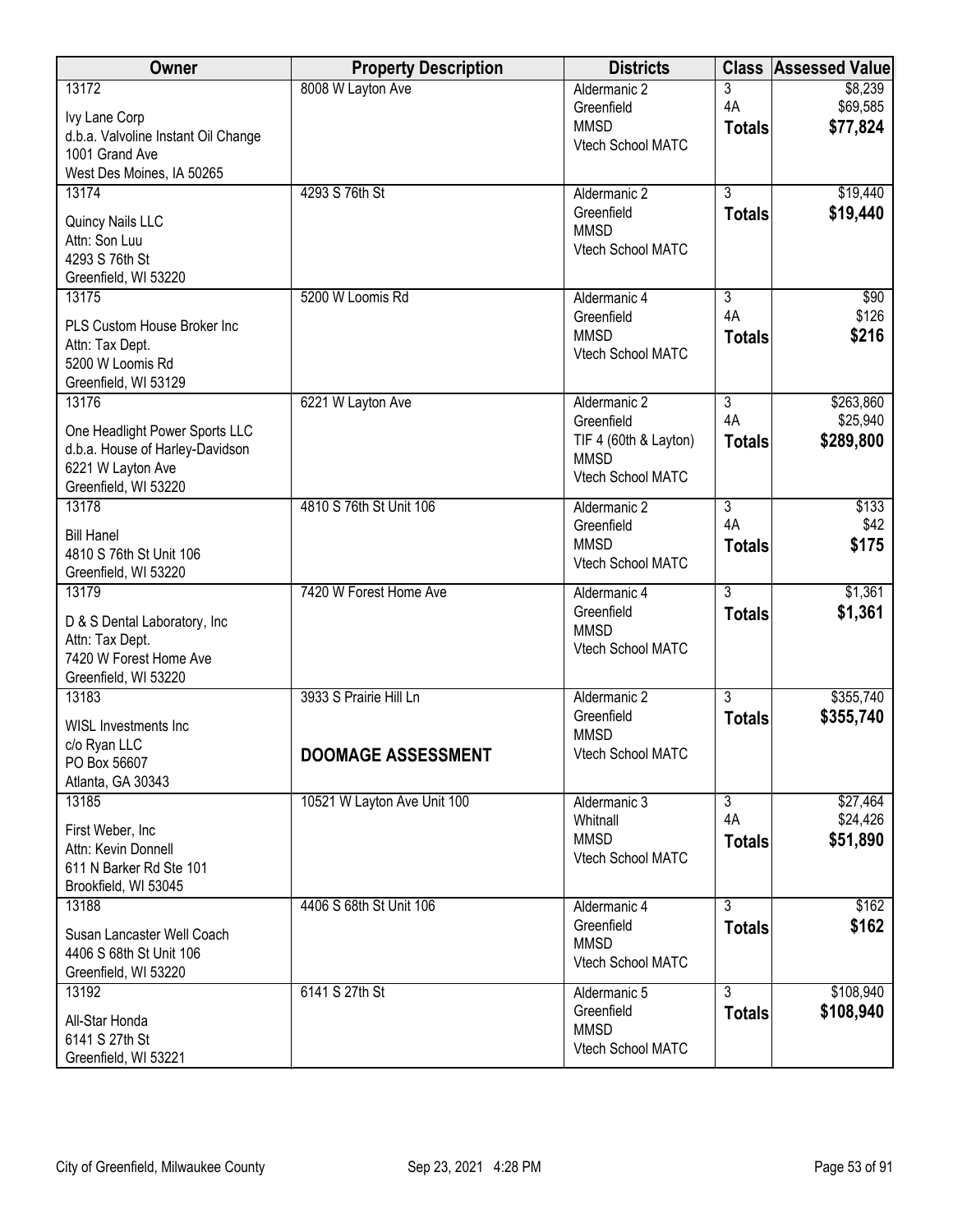| Owner                                       | <b>Property Description</b> | <b>Districts</b>  | <b>Class</b>   | <b>Assessed Value</b> |
|---------------------------------------------|-----------------------------|-------------------|----------------|-----------------------|
| 13196                                       | 4847 W Forest Home Ave      | Aldermanic 1      | 3              | \$3,533               |
| <b>BS Wisniewski Custom Hearing Centers</b> |                             | Greenfield        | 4A             | \$2,777               |
| Attn: Tax Dept.                             |                             | <b>MMSD</b>       | <b>Totals</b>  | \$6,310               |
| 4847 W Foreset Home Ave                     |                             | Vtech School MATC |                |                       |
| Greenfield, WI 53219                        |                             |                   |                |                       |
| 13197                                       | 4925 W Forest Home Ave      | Aldermanic 1      | $\overline{3}$ | \$762                 |
| Three Seeds LLC                             |                             | Greenfield        | 4A             | \$78                  |
| 4925 W Foreset Home Ave                     |                             | <b>MMSD</b>       | <b>Totals</b>  | \$840                 |
| Greenfield, WI 53219                        |                             | Vtech School MATC |                |                       |
| 13198                                       | 6225 S 27th St              | Aldermanic 5      | $\overline{3}$ | \$1,848               |
|                                             |                             | Greenfield        | 4A             | \$160                 |
| New Heights Supplements                     |                             | <b>MMSD</b>       | <b>Totals</b>  | \$2,008               |
| 6225 S 27th St                              |                             | Vtech School MATC |                |                       |
| Greenfield, WI 53221                        |                             |                   |                |                       |
| 13199                                       | 7700 W Layton Ave           | Aldermanic 2      | $\overline{3}$ | \$2,021               |
| Habaneros of Greenfield, Inc                |                             | Greenfield        | 4A             | \$137,826             |
| d.b.a. Habaneros Mexican Restaurant         |                             | <b>MMSD</b>       | <b>Totals</b>  | \$139,847             |
| Attn: Jessica Escamilla                     |                             | Vtech School MATC |                |                       |
| 7700 W Latyon Ave                           |                             |                   |                |                       |
| Greenfield, WI 53220                        |                             |                   |                |                       |
| 13200                                       | 5121 W Forest Home Ave      | Aldermanic 1      | $\overline{3}$ | \$1,680               |
| Originals Barbershop                        |                             | Greenfield        | <b>Totals</b>  | \$1,680               |
| 5121 W Forest Home Ave                      |                             | <b>MMSD</b>       |                |                       |
| Greenfield, WI 53219                        | <b>DOOMAGE ASSESSMENT</b>   | Vtech School MATC |                |                       |
| 13201                                       | 4805 S 74th St              | Aldermanic 2      | 3              | \$99,346              |
|                                             |                             | Greenfield        | 4A             | \$2,726               |
| Healthy Paws Wellness Clinics, LLC          |                             | <b>MMSD</b>       | <b>Totals</b>  | \$102,072             |
| Attn: Tax Dept.                             |                             | Vtech School MATC |                |                       |
| 4805 S 74th St                              |                             |                   |                |                       |
| Greenfield, WI 53220                        | 6709 W Forest Home Ave      | Aldermanic 4      | $\overline{3}$ | \$338                 |
| 13203                                       |                             | Greenfield        | 4A             | \$42                  |
| <b>Precision Tree Service</b>               |                             | <b>MMSD</b>       |                | \$380                 |
| Attn: Tax Dept.                             |                             | Vtech School MATC | <b>Totals</b>  |                       |
| 6711 W Forest Home Ave                      |                             |                   |                |                       |
| Greenfield, WI 53220                        |                             |                   |                |                       |
| 13205                                       | 4695 S 108th St             | Aldermanic 3      | $\overline{3}$ | \$133,166             |
| The Road Inc                                |                             | Whitnall          | 4A             | \$840                 |
| d.b.a. Denny's                              |                             | <b>MMSD</b>       | <b>Totals</b>  | \$134,006             |
| 8831 Long St                                |                             | Vtech School MATC |                |                       |
| Lenexa, KS 66215                            |                             |                   |                |                       |
| 13206                                       | 4635 S 108th St             | Aldermanic 3      | $\overline{3}$ | \$4,806               |
| On-Site Inc                                 |                             | Whitnall          | 4A             | \$2,008               |
| Attn: Tax Dept                              |                             | <b>MMSD</b>       | <b>Totals</b>  | \$6,814               |
| 4635 S 108th St                             |                             | Vtech School MATC |                |                       |
| Greenfield, WI 53228                        |                             |                   |                |                       |
| 13212                                       | 3420 W Howard Ave           | Aldermanic 1      | $\overline{3}$ | \$243                 |
|                                             |                             | Greenfield        | 4A             | \$126                 |
| Intercorp Inc.                              |                             | <b>MMSD</b>       | <b>Totals</b>  | \$369                 |
| Attn: Peter Trettin                         |                             | Vtech School MATC |                |                       |
| PO Box 341337                               |                             |                   |                |                       |
| Milwaukee, WI 53234-1337                    |                             |                   |                |                       |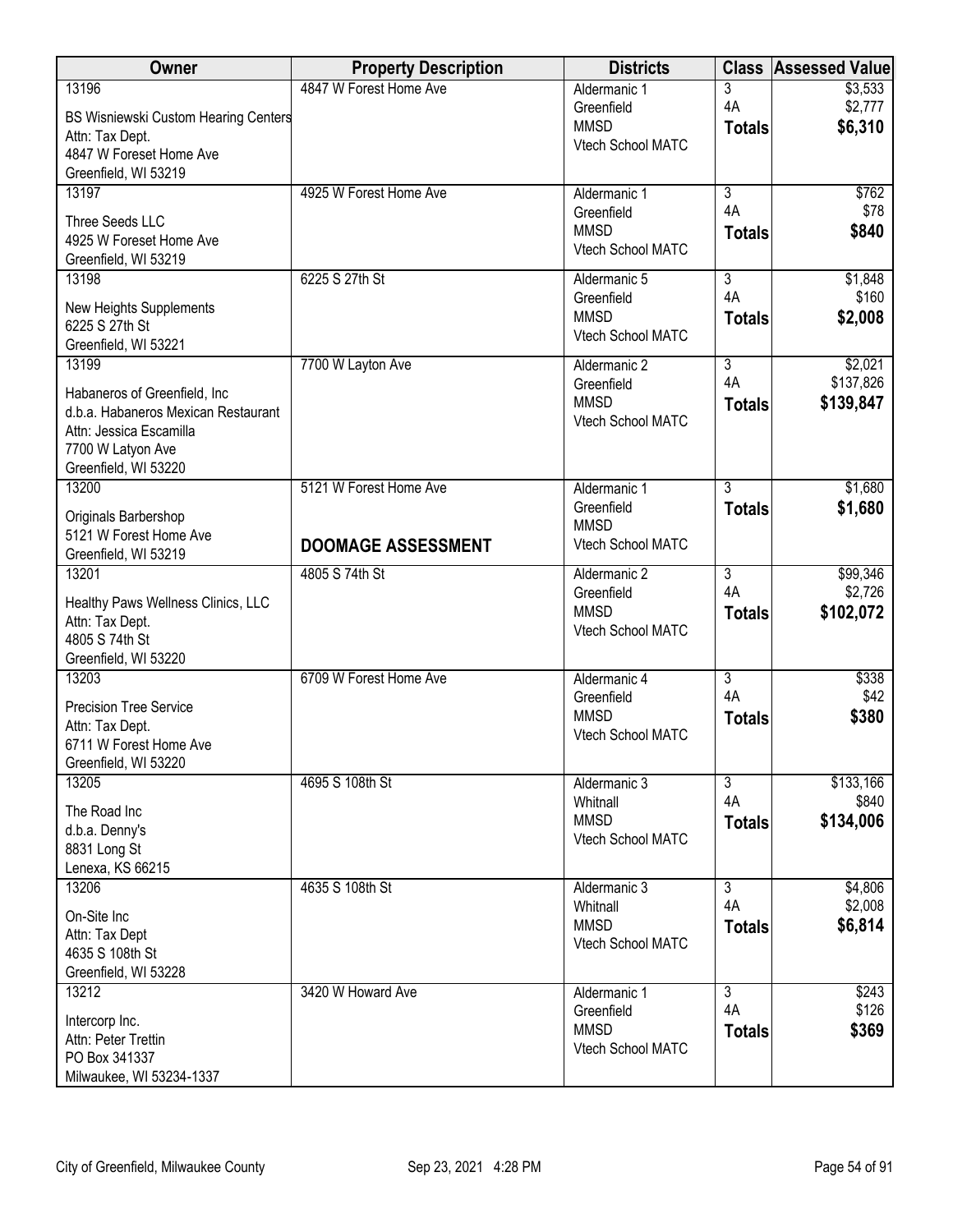| Owner                                       | <b>Property Description</b> | <b>Districts</b>                 |                | <b>Class Assessed Value</b> |
|---------------------------------------------|-----------------------------|----------------------------------|----------------|-----------------------------|
| 13213                                       | 8777 W Forest Home Ave      | Aldermanic 2                     | 3              | \$3,360                     |
| Holistic Home & Hospice                     |                             | Whitnall                         | <b>Totals</b>  | \$3,360                     |
| 8777 W Forest Home Ave                      |                             | <b>MMSD</b><br>Vtech School MATC |                |                             |
| Greenfield, WI 53228                        | <b>DOOMAGE ASSESSMENT</b>   |                                  |                |                             |
| 13214                                       | 3730 S 35th St              | Aldermanic 1                     | $\overline{3}$ | \$5,460                     |
| Cutting Edge Hair Studio                    |                             | Greenfield                       | <b>Totals</b>  | \$5,460                     |
| 3730 S 35th St                              |                             | <b>MMSD</b>                      |                |                             |
| Greenfield, WI 53221                        | <b>DOOMAGE ASSESSMENT</b>   | Vtech School MATC                |                |                             |
| 13216                                       | 4595 S 27th St              | Aldermanic 1                     | $\overline{3}$ | \$383,777                   |
| At Home Stores, LLC                         |                             | Greenfield                       | 4A             | \$76,805                    |
| Attn: Chris Moline                          |                             | TIF 3 (27th St)                  | <b>Totals</b>  | \$460,582                   |
| 1600 E Plano Pkwy                           |                             | <b>MMSD</b>                      |                |                             |
| Plano, TX 75074                             |                             | Vtech School MATC                |                |                             |
| 13217                                       | 5000 S 76th St              | Aldermanic 2                     | $\overline{3}$ | \$70,120                    |
| Skechers USA Retail, LLC                    |                             | Greenfield                       | <b>Totals</b>  | \$70,120                    |
| Attn: Tax Dept                              |                             | <b>MMSD</b>                      |                |                             |
| 228 Manhattan Beach Blvd #200               |                             | Vtech School MATC                |                |                             |
| Manhattan Beach, CA 90266-5356              |                             |                                  |                |                             |
| 13218                                       | 5005 W Loomis Rd            | Aldermanic 5                     | $\overline{3}$ | \$60                        |
| American Family Insurance                   |                             | Greenfield                       | 4A             | \$42                        |
| Attn: Jay Schweikl                          |                             | <b>MMSD</b>                      | <b>Totals</b>  | \$102                       |
| 1312 Williams Ave                           |                             | Vtech School MATC                |                |                             |
| South Milwaukee, WI 53172                   |                             |                                  |                |                             |
| 13219                                       | 5005 W Loomis Rd            | Aldermanic 5                     | $\overline{3}$ | \$365                       |
|                                             |                             | Greenfield                       | <b>Totals</b>  | \$365                       |
| Desco Dental Systems<br>Attn: David A Ellis |                             | <b>MMSD</b>                      |                |                             |
| 5005 W Loomis Rd                            |                             | Vtech School MATC                |                |                             |
| Greenfield, WI 53220                        |                             |                                  |                |                             |
| 13220                                       | 3670 S 108th St Unit 200    | Aldermanic 3                     | $\overline{3}$ | \$10,887                    |
|                                             |                             | Whitnall                         | 4A             | \$38,054                    |
| Greenfield Optimal Dental, LLC              |                             | <b>MMSD</b>                      | <b>Totals</b>  | \$48,941                    |
| Attn: Tax Dept<br>3670 S 108th St Unit 200  |                             | Vtech School MATC                |                |                             |
| Greenfield, WI 53228                        |                             |                                  |                |                             |
| 13221                                       | 3670 S 108th St Unit 204    | Aldermanic 3                     | $\overline{3}$ | \$8,400                     |
|                                             |                             | Whitnall                         | <b>Totals</b>  | \$8,400                     |
| The Eye Group<br>3670 S 108th St Unit 204   |                             | <b>MMSD</b>                      |                |                             |
| Greenfield, WI 53228                        | <b>DOOMAGE ASSESSMENT</b>   | Vtech School MATC                |                |                             |
| 13226                                       | 6031 W Layton Ave           | Aldermanic 2                     | $\overline{3}$ | \$223,396                   |
|                                             |                             | Greenfield                       | 4A             | \$336                       |
| <b>MJB Sweet Dreams Inc</b>                 |                             | TIF 4 (60th & Layton)            | <b>Totals</b>  | \$223,732                   |
| d.b.a. Culver's<br>840 Lake Rd              |                             | <b>MMSD</b>                      |                |                             |
| Brookfield, WI 53005                        |                             | Vtech School MATC                |                |                             |
| 13230                                       | 5105 W Cold Spring Rd       | Aldermanic 4                     | $\overline{3}$ | \$5,535                     |
|                                             |                             | Greenfield                       | 4A             | \$840                       |
| Laveers                                     |                             | <b>MMSD</b>                      | <b>Totals</b>  | \$6,375                     |
| Attn: Marc Lovora<br>5105 W Cold Spring Rd  |                             | Vtech School MATC                |                |                             |
| Greenfield, WI 53220                        |                             |                                  |                |                             |
|                                             |                             |                                  |                |                             |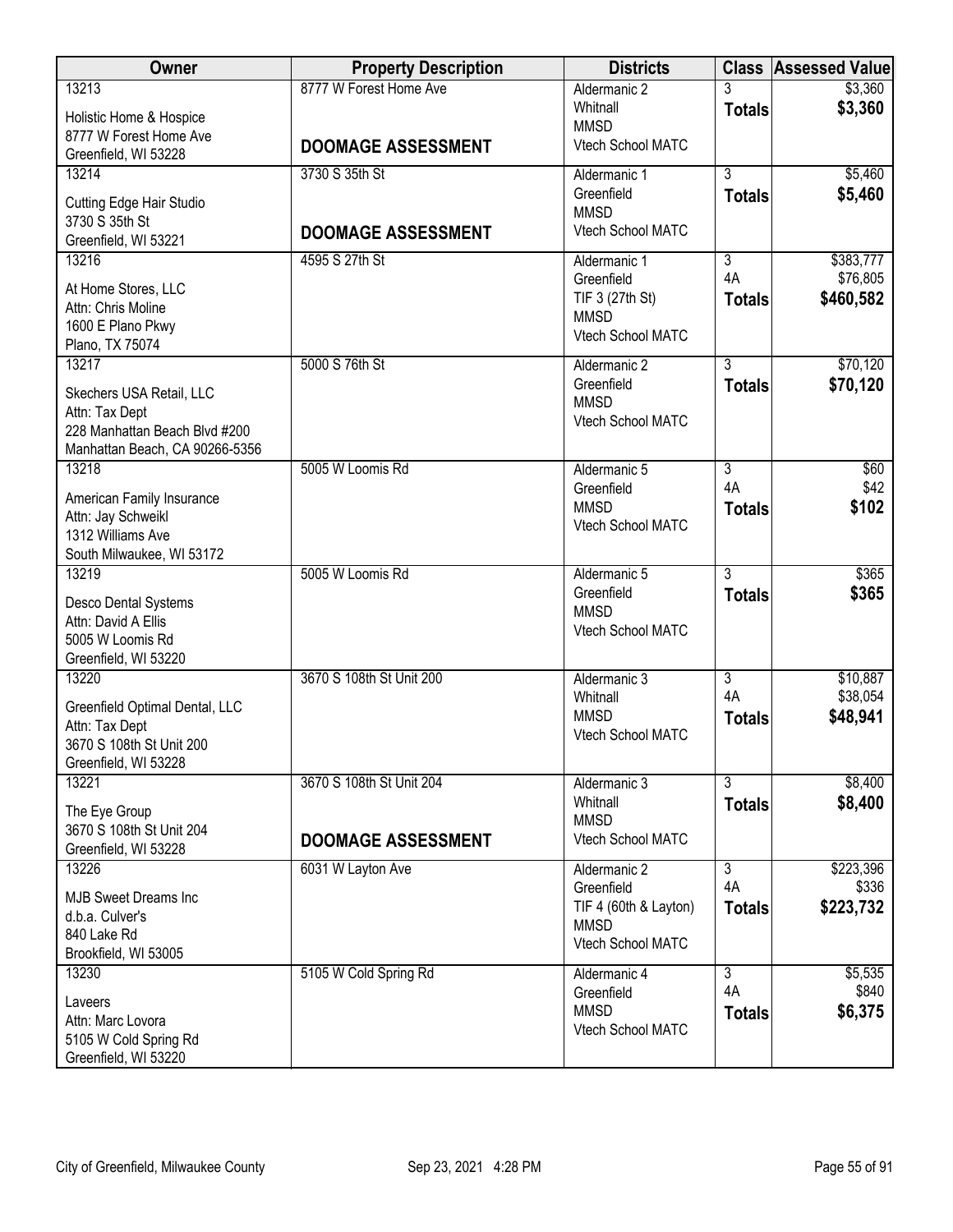| 13231<br>\$15,960<br>7499 W Layton Ave<br>Aldermanic 2<br>\$15,960<br>Greenfield<br><b>Totals</b><br><b>Cutting Edge Sporting Goods</b><br><b>MMSD</b><br>d.b.a. Play It Again Sports<br>Vtech School MATC<br><b>DOOMAGE ASSESSMENT</b><br>Attn: Andrew Hunt<br>7499 W Layton Ave<br>Greenfield, WI 53220<br>13232<br>$\overline{3}$<br>\$126<br>4639 W Forest Home Ave<br>Aldermanic 1<br>\$126<br>Greenfield<br><b>Totals</b><br>City Side Art Gallery<br><b>MMSD</b><br>Attn: Mary A Brown<br>Vtech School MATC<br>4639 W Forest Home Ave<br>Greenfield, WI 53219<br>\$115,647<br>4585 S 76th St<br>$\overline{3}$<br>13233<br>Aldermanic 2<br>4A<br>\$2,214<br>Greenfield<br><b>Bob's Discount Furniture</b><br><b>MMSD</b><br>\$117,861<br><b>Totals</b><br>Attn: Courtney Van De Leur<br>Vtech School MATC<br>434 Tolland Turnpike<br>Manchester, CT 06042<br>13234<br>3645 W Loomis Rd<br>$\overline{3}$<br>\$691<br>Aldermanic 1<br>4A<br>\$1,721<br>Greenfield<br>College/Falls Storage LLC<br>\$2,412<br><b>MMSD</b><br><b>Totals</b><br>d.b.a. EZ Self Storage<br>Vtech School MATC<br><b>DOOMAGE ASSESSMENT</b><br>10535 W College Ave<br>Franklin, WI 53132<br>4377 S 27th St<br>Aldermanic 1<br>$\overline{3}$<br>\$54,050<br>13236<br>4A<br>\$84<br>Greenfield<br>Enterprise Rent A Car<br>\$54,134<br>TIF 3 (27th St)<br><b>Totals</b><br>Attn: Dan Hartmann<br><b>MMSD</b><br>S17 W22650 Lincoln Ave<br>Vtech School MATC<br>Waukesha, WI 53186<br>\$32,821<br>13237<br>6801 W Edgerton Ave<br>3<br>Aldermanic 2<br>4A<br>\$39,035<br>Greenfield<br>Grire Southridge LLC<br>\$71,856<br><b>MMSD</b><br><b>Totals</b><br>Attn: Gregory Lein<br>Vtech School MATC<br>1111 W Layton Ave<br>Milwaukee, WI 53221<br>13239<br>3600 S 108th St<br>$\overline{3}$<br>\$12,902<br>Aldermanic 3<br>\$563<br>4A<br>Whitnall<br>Mahi Hospitality Inc<br>\$13,465<br><b>MMSD</b><br><b>Totals</b><br>Attn: Jatin Patel<br>Vtech School MATC<br>4600 S 27th St<br>Milwaukee, WI 53221<br>4918 S 74th St<br>$\overline{3}$<br>13241<br>\$19,915<br>Aldermanic 2<br>4A<br>\$483<br>Greenfield<br>Grand Japanica Inc<br><b>MMSD</b><br>\$20,398<br><b>Totals</b><br>Attn: Yong Bin Wu<br>Vtech School MATC<br>4918 S 74th St<br>Greenfield, WI 53220<br>$\overline{3}$<br>\$3,360<br>13250<br>10335 W Oklahoma Ave Unit 104<br>Aldermanic 3<br>\$3,360<br>West Allis/West<br><b>Totals</b><br><b>Milwaukee Meditation Wellness</b><br>Milwaukee<br>20285 W Lincoln Ave<br><b>MMSD</b><br><b>DOOMAGE ASSESSMENT</b><br>New Berlin, WI 53146<br>Vtech School MATC<br>13252<br>\$3,127<br>9910 W Layton Ave Unit 1<br>Aldermanic 2<br>3<br>4A<br>\$252<br>Whitnall<br>Joe Tamm Insurance Agency, Inc<br><b>MMSD</b><br>\$3,379<br><b>Totals</b><br>Attn: Tax Dept<br>Vtech School MATC<br>9910 W Layton Ave Unit 1 | Owner                | <b>Property Description</b> | <b>Districts</b> | <b>Class</b> | <b>Assessed Value</b> |
|-----------------------------------------------------------------------------------------------------------------------------------------------------------------------------------------------------------------------------------------------------------------------------------------------------------------------------------------------------------------------------------------------------------------------------------------------------------------------------------------------------------------------------------------------------------------------------------------------------------------------------------------------------------------------------------------------------------------------------------------------------------------------------------------------------------------------------------------------------------------------------------------------------------------------------------------------------------------------------------------------------------------------------------------------------------------------------------------------------------------------------------------------------------------------------------------------------------------------------------------------------------------------------------------------------------------------------------------------------------------------------------------------------------------------------------------------------------------------------------------------------------------------------------------------------------------------------------------------------------------------------------------------------------------------------------------------------------------------------------------------------------------------------------------------------------------------------------------------------------------------------------------------------------------------------------------------------------------------------------------------------------------------------------------------------------------------------------------------------------------------------------------------------------------------------------------------------------------------------------------------------------------------------------------------------------------------------------------------------------------------------------------------------------------------------------------------------------------------------------------------------------------------------------------------------------------------------------------------------------------------------------------------------------------------------------------------------------------------------------------------------------------------------------------------------------------|----------------------|-----------------------------|------------------|--------------|-----------------------|
|                                                                                                                                                                                                                                                                                                                                                                                                                                                                                                                                                                                                                                                                                                                                                                                                                                                                                                                                                                                                                                                                                                                                                                                                                                                                                                                                                                                                                                                                                                                                                                                                                                                                                                                                                                                                                                                                                                                                                                                                                                                                                                                                                                                                                                                                                                                                                                                                                                                                                                                                                                                                                                                                                                                                                                                                                 |                      |                             |                  |              |                       |
|                                                                                                                                                                                                                                                                                                                                                                                                                                                                                                                                                                                                                                                                                                                                                                                                                                                                                                                                                                                                                                                                                                                                                                                                                                                                                                                                                                                                                                                                                                                                                                                                                                                                                                                                                                                                                                                                                                                                                                                                                                                                                                                                                                                                                                                                                                                                                                                                                                                                                                                                                                                                                                                                                                                                                                                                                 |                      |                             |                  |              |                       |
|                                                                                                                                                                                                                                                                                                                                                                                                                                                                                                                                                                                                                                                                                                                                                                                                                                                                                                                                                                                                                                                                                                                                                                                                                                                                                                                                                                                                                                                                                                                                                                                                                                                                                                                                                                                                                                                                                                                                                                                                                                                                                                                                                                                                                                                                                                                                                                                                                                                                                                                                                                                                                                                                                                                                                                                                                 |                      |                             |                  |              |                       |
|                                                                                                                                                                                                                                                                                                                                                                                                                                                                                                                                                                                                                                                                                                                                                                                                                                                                                                                                                                                                                                                                                                                                                                                                                                                                                                                                                                                                                                                                                                                                                                                                                                                                                                                                                                                                                                                                                                                                                                                                                                                                                                                                                                                                                                                                                                                                                                                                                                                                                                                                                                                                                                                                                                                                                                                                                 |                      |                             |                  |              |                       |
|                                                                                                                                                                                                                                                                                                                                                                                                                                                                                                                                                                                                                                                                                                                                                                                                                                                                                                                                                                                                                                                                                                                                                                                                                                                                                                                                                                                                                                                                                                                                                                                                                                                                                                                                                                                                                                                                                                                                                                                                                                                                                                                                                                                                                                                                                                                                                                                                                                                                                                                                                                                                                                                                                                                                                                                                                 |                      |                             |                  |              |                       |
|                                                                                                                                                                                                                                                                                                                                                                                                                                                                                                                                                                                                                                                                                                                                                                                                                                                                                                                                                                                                                                                                                                                                                                                                                                                                                                                                                                                                                                                                                                                                                                                                                                                                                                                                                                                                                                                                                                                                                                                                                                                                                                                                                                                                                                                                                                                                                                                                                                                                                                                                                                                                                                                                                                                                                                                                                 |                      |                             |                  |              |                       |
|                                                                                                                                                                                                                                                                                                                                                                                                                                                                                                                                                                                                                                                                                                                                                                                                                                                                                                                                                                                                                                                                                                                                                                                                                                                                                                                                                                                                                                                                                                                                                                                                                                                                                                                                                                                                                                                                                                                                                                                                                                                                                                                                                                                                                                                                                                                                                                                                                                                                                                                                                                                                                                                                                                                                                                                                                 |                      |                             |                  |              |                       |
|                                                                                                                                                                                                                                                                                                                                                                                                                                                                                                                                                                                                                                                                                                                                                                                                                                                                                                                                                                                                                                                                                                                                                                                                                                                                                                                                                                                                                                                                                                                                                                                                                                                                                                                                                                                                                                                                                                                                                                                                                                                                                                                                                                                                                                                                                                                                                                                                                                                                                                                                                                                                                                                                                                                                                                                                                 |                      |                             |                  |              |                       |
|                                                                                                                                                                                                                                                                                                                                                                                                                                                                                                                                                                                                                                                                                                                                                                                                                                                                                                                                                                                                                                                                                                                                                                                                                                                                                                                                                                                                                                                                                                                                                                                                                                                                                                                                                                                                                                                                                                                                                                                                                                                                                                                                                                                                                                                                                                                                                                                                                                                                                                                                                                                                                                                                                                                                                                                                                 |                      |                             |                  |              |                       |
|                                                                                                                                                                                                                                                                                                                                                                                                                                                                                                                                                                                                                                                                                                                                                                                                                                                                                                                                                                                                                                                                                                                                                                                                                                                                                                                                                                                                                                                                                                                                                                                                                                                                                                                                                                                                                                                                                                                                                                                                                                                                                                                                                                                                                                                                                                                                                                                                                                                                                                                                                                                                                                                                                                                                                                                                                 |                      |                             |                  |              |                       |
|                                                                                                                                                                                                                                                                                                                                                                                                                                                                                                                                                                                                                                                                                                                                                                                                                                                                                                                                                                                                                                                                                                                                                                                                                                                                                                                                                                                                                                                                                                                                                                                                                                                                                                                                                                                                                                                                                                                                                                                                                                                                                                                                                                                                                                                                                                                                                                                                                                                                                                                                                                                                                                                                                                                                                                                                                 |                      |                             |                  |              |                       |
|                                                                                                                                                                                                                                                                                                                                                                                                                                                                                                                                                                                                                                                                                                                                                                                                                                                                                                                                                                                                                                                                                                                                                                                                                                                                                                                                                                                                                                                                                                                                                                                                                                                                                                                                                                                                                                                                                                                                                                                                                                                                                                                                                                                                                                                                                                                                                                                                                                                                                                                                                                                                                                                                                                                                                                                                                 |                      |                             |                  |              |                       |
|                                                                                                                                                                                                                                                                                                                                                                                                                                                                                                                                                                                                                                                                                                                                                                                                                                                                                                                                                                                                                                                                                                                                                                                                                                                                                                                                                                                                                                                                                                                                                                                                                                                                                                                                                                                                                                                                                                                                                                                                                                                                                                                                                                                                                                                                                                                                                                                                                                                                                                                                                                                                                                                                                                                                                                                                                 |                      |                             |                  |              |                       |
|                                                                                                                                                                                                                                                                                                                                                                                                                                                                                                                                                                                                                                                                                                                                                                                                                                                                                                                                                                                                                                                                                                                                                                                                                                                                                                                                                                                                                                                                                                                                                                                                                                                                                                                                                                                                                                                                                                                                                                                                                                                                                                                                                                                                                                                                                                                                                                                                                                                                                                                                                                                                                                                                                                                                                                                                                 |                      |                             |                  |              |                       |
|                                                                                                                                                                                                                                                                                                                                                                                                                                                                                                                                                                                                                                                                                                                                                                                                                                                                                                                                                                                                                                                                                                                                                                                                                                                                                                                                                                                                                                                                                                                                                                                                                                                                                                                                                                                                                                                                                                                                                                                                                                                                                                                                                                                                                                                                                                                                                                                                                                                                                                                                                                                                                                                                                                                                                                                                                 |                      |                             |                  |              |                       |
|                                                                                                                                                                                                                                                                                                                                                                                                                                                                                                                                                                                                                                                                                                                                                                                                                                                                                                                                                                                                                                                                                                                                                                                                                                                                                                                                                                                                                                                                                                                                                                                                                                                                                                                                                                                                                                                                                                                                                                                                                                                                                                                                                                                                                                                                                                                                                                                                                                                                                                                                                                                                                                                                                                                                                                                                                 |                      |                             |                  |              |                       |
|                                                                                                                                                                                                                                                                                                                                                                                                                                                                                                                                                                                                                                                                                                                                                                                                                                                                                                                                                                                                                                                                                                                                                                                                                                                                                                                                                                                                                                                                                                                                                                                                                                                                                                                                                                                                                                                                                                                                                                                                                                                                                                                                                                                                                                                                                                                                                                                                                                                                                                                                                                                                                                                                                                                                                                                                                 |                      |                             |                  |              |                       |
|                                                                                                                                                                                                                                                                                                                                                                                                                                                                                                                                                                                                                                                                                                                                                                                                                                                                                                                                                                                                                                                                                                                                                                                                                                                                                                                                                                                                                                                                                                                                                                                                                                                                                                                                                                                                                                                                                                                                                                                                                                                                                                                                                                                                                                                                                                                                                                                                                                                                                                                                                                                                                                                                                                                                                                                                                 |                      |                             |                  |              |                       |
|                                                                                                                                                                                                                                                                                                                                                                                                                                                                                                                                                                                                                                                                                                                                                                                                                                                                                                                                                                                                                                                                                                                                                                                                                                                                                                                                                                                                                                                                                                                                                                                                                                                                                                                                                                                                                                                                                                                                                                                                                                                                                                                                                                                                                                                                                                                                                                                                                                                                                                                                                                                                                                                                                                                                                                                                                 |                      |                             |                  |              |                       |
|                                                                                                                                                                                                                                                                                                                                                                                                                                                                                                                                                                                                                                                                                                                                                                                                                                                                                                                                                                                                                                                                                                                                                                                                                                                                                                                                                                                                                                                                                                                                                                                                                                                                                                                                                                                                                                                                                                                                                                                                                                                                                                                                                                                                                                                                                                                                                                                                                                                                                                                                                                                                                                                                                                                                                                                                                 |                      |                             |                  |              |                       |
|                                                                                                                                                                                                                                                                                                                                                                                                                                                                                                                                                                                                                                                                                                                                                                                                                                                                                                                                                                                                                                                                                                                                                                                                                                                                                                                                                                                                                                                                                                                                                                                                                                                                                                                                                                                                                                                                                                                                                                                                                                                                                                                                                                                                                                                                                                                                                                                                                                                                                                                                                                                                                                                                                                                                                                                                                 |                      |                             |                  |              |                       |
|                                                                                                                                                                                                                                                                                                                                                                                                                                                                                                                                                                                                                                                                                                                                                                                                                                                                                                                                                                                                                                                                                                                                                                                                                                                                                                                                                                                                                                                                                                                                                                                                                                                                                                                                                                                                                                                                                                                                                                                                                                                                                                                                                                                                                                                                                                                                                                                                                                                                                                                                                                                                                                                                                                                                                                                                                 |                      |                             |                  |              |                       |
|                                                                                                                                                                                                                                                                                                                                                                                                                                                                                                                                                                                                                                                                                                                                                                                                                                                                                                                                                                                                                                                                                                                                                                                                                                                                                                                                                                                                                                                                                                                                                                                                                                                                                                                                                                                                                                                                                                                                                                                                                                                                                                                                                                                                                                                                                                                                                                                                                                                                                                                                                                                                                                                                                                                                                                                                                 |                      |                             |                  |              |                       |
|                                                                                                                                                                                                                                                                                                                                                                                                                                                                                                                                                                                                                                                                                                                                                                                                                                                                                                                                                                                                                                                                                                                                                                                                                                                                                                                                                                                                                                                                                                                                                                                                                                                                                                                                                                                                                                                                                                                                                                                                                                                                                                                                                                                                                                                                                                                                                                                                                                                                                                                                                                                                                                                                                                                                                                                                                 |                      |                             |                  |              |                       |
|                                                                                                                                                                                                                                                                                                                                                                                                                                                                                                                                                                                                                                                                                                                                                                                                                                                                                                                                                                                                                                                                                                                                                                                                                                                                                                                                                                                                                                                                                                                                                                                                                                                                                                                                                                                                                                                                                                                                                                                                                                                                                                                                                                                                                                                                                                                                                                                                                                                                                                                                                                                                                                                                                                                                                                                                                 |                      |                             |                  |              |                       |
|                                                                                                                                                                                                                                                                                                                                                                                                                                                                                                                                                                                                                                                                                                                                                                                                                                                                                                                                                                                                                                                                                                                                                                                                                                                                                                                                                                                                                                                                                                                                                                                                                                                                                                                                                                                                                                                                                                                                                                                                                                                                                                                                                                                                                                                                                                                                                                                                                                                                                                                                                                                                                                                                                                                                                                                                                 |                      |                             |                  |              |                       |
|                                                                                                                                                                                                                                                                                                                                                                                                                                                                                                                                                                                                                                                                                                                                                                                                                                                                                                                                                                                                                                                                                                                                                                                                                                                                                                                                                                                                                                                                                                                                                                                                                                                                                                                                                                                                                                                                                                                                                                                                                                                                                                                                                                                                                                                                                                                                                                                                                                                                                                                                                                                                                                                                                                                                                                                                                 |                      |                             |                  |              |                       |
|                                                                                                                                                                                                                                                                                                                                                                                                                                                                                                                                                                                                                                                                                                                                                                                                                                                                                                                                                                                                                                                                                                                                                                                                                                                                                                                                                                                                                                                                                                                                                                                                                                                                                                                                                                                                                                                                                                                                                                                                                                                                                                                                                                                                                                                                                                                                                                                                                                                                                                                                                                                                                                                                                                                                                                                                                 |                      |                             |                  |              |                       |
|                                                                                                                                                                                                                                                                                                                                                                                                                                                                                                                                                                                                                                                                                                                                                                                                                                                                                                                                                                                                                                                                                                                                                                                                                                                                                                                                                                                                                                                                                                                                                                                                                                                                                                                                                                                                                                                                                                                                                                                                                                                                                                                                                                                                                                                                                                                                                                                                                                                                                                                                                                                                                                                                                                                                                                                                                 |                      |                             |                  |              |                       |
|                                                                                                                                                                                                                                                                                                                                                                                                                                                                                                                                                                                                                                                                                                                                                                                                                                                                                                                                                                                                                                                                                                                                                                                                                                                                                                                                                                                                                                                                                                                                                                                                                                                                                                                                                                                                                                                                                                                                                                                                                                                                                                                                                                                                                                                                                                                                                                                                                                                                                                                                                                                                                                                                                                                                                                                                                 |                      |                             |                  |              |                       |
|                                                                                                                                                                                                                                                                                                                                                                                                                                                                                                                                                                                                                                                                                                                                                                                                                                                                                                                                                                                                                                                                                                                                                                                                                                                                                                                                                                                                                                                                                                                                                                                                                                                                                                                                                                                                                                                                                                                                                                                                                                                                                                                                                                                                                                                                                                                                                                                                                                                                                                                                                                                                                                                                                                                                                                                                                 |                      |                             |                  |              |                       |
|                                                                                                                                                                                                                                                                                                                                                                                                                                                                                                                                                                                                                                                                                                                                                                                                                                                                                                                                                                                                                                                                                                                                                                                                                                                                                                                                                                                                                                                                                                                                                                                                                                                                                                                                                                                                                                                                                                                                                                                                                                                                                                                                                                                                                                                                                                                                                                                                                                                                                                                                                                                                                                                                                                                                                                                                                 |                      |                             |                  |              |                       |
|                                                                                                                                                                                                                                                                                                                                                                                                                                                                                                                                                                                                                                                                                                                                                                                                                                                                                                                                                                                                                                                                                                                                                                                                                                                                                                                                                                                                                                                                                                                                                                                                                                                                                                                                                                                                                                                                                                                                                                                                                                                                                                                                                                                                                                                                                                                                                                                                                                                                                                                                                                                                                                                                                                                                                                                                                 |                      |                             |                  |              |                       |
|                                                                                                                                                                                                                                                                                                                                                                                                                                                                                                                                                                                                                                                                                                                                                                                                                                                                                                                                                                                                                                                                                                                                                                                                                                                                                                                                                                                                                                                                                                                                                                                                                                                                                                                                                                                                                                                                                                                                                                                                                                                                                                                                                                                                                                                                                                                                                                                                                                                                                                                                                                                                                                                                                                                                                                                                                 |                      |                             |                  |              |                       |
|                                                                                                                                                                                                                                                                                                                                                                                                                                                                                                                                                                                                                                                                                                                                                                                                                                                                                                                                                                                                                                                                                                                                                                                                                                                                                                                                                                                                                                                                                                                                                                                                                                                                                                                                                                                                                                                                                                                                                                                                                                                                                                                                                                                                                                                                                                                                                                                                                                                                                                                                                                                                                                                                                                                                                                                                                 |                      |                             |                  |              |                       |
|                                                                                                                                                                                                                                                                                                                                                                                                                                                                                                                                                                                                                                                                                                                                                                                                                                                                                                                                                                                                                                                                                                                                                                                                                                                                                                                                                                                                                                                                                                                                                                                                                                                                                                                                                                                                                                                                                                                                                                                                                                                                                                                                                                                                                                                                                                                                                                                                                                                                                                                                                                                                                                                                                                                                                                                                                 |                      |                             |                  |              |                       |
|                                                                                                                                                                                                                                                                                                                                                                                                                                                                                                                                                                                                                                                                                                                                                                                                                                                                                                                                                                                                                                                                                                                                                                                                                                                                                                                                                                                                                                                                                                                                                                                                                                                                                                                                                                                                                                                                                                                                                                                                                                                                                                                                                                                                                                                                                                                                                                                                                                                                                                                                                                                                                                                                                                                                                                                                                 |                      |                             |                  |              |                       |
|                                                                                                                                                                                                                                                                                                                                                                                                                                                                                                                                                                                                                                                                                                                                                                                                                                                                                                                                                                                                                                                                                                                                                                                                                                                                                                                                                                                                                                                                                                                                                                                                                                                                                                                                                                                                                                                                                                                                                                                                                                                                                                                                                                                                                                                                                                                                                                                                                                                                                                                                                                                                                                                                                                                                                                                                                 |                      |                             |                  |              |                       |
|                                                                                                                                                                                                                                                                                                                                                                                                                                                                                                                                                                                                                                                                                                                                                                                                                                                                                                                                                                                                                                                                                                                                                                                                                                                                                                                                                                                                                                                                                                                                                                                                                                                                                                                                                                                                                                                                                                                                                                                                                                                                                                                                                                                                                                                                                                                                                                                                                                                                                                                                                                                                                                                                                                                                                                                                                 |                      |                             |                  |              |                       |
|                                                                                                                                                                                                                                                                                                                                                                                                                                                                                                                                                                                                                                                                                                                                                                                                                                                                                                                                                                                                                                                                                                                                                                                                                                                                                                                                                                                                                                                                                                                                                                                                                                                                                                                                                                                                                                                                                                                                                                                                                                                                                                                                                                                                                                                                                                                                                                                                                                                                                                                                                                                                                                                                                                                                                                                                                 |                      |                             |                  |              |                       |
|                                                                                                                                                                                                                                                                                                                                                                                                                                                                                                                                                                                                                                                                                                                                                                                                                                                                                                                                                                                                                                                                                                                                                                                                                                                                                                                                                                                                                                                                                                                                                                                                                                                                                                                                                                                                                                                                                                                                                                                                                                                                                                                                                                                                                                                                                                                                                                                                                                                                                                                                                                                                                                                                                                                                                                                                                 |                      |                             |                  |              |                       |
|                                                                                                                                                                                                                                                                                                                                                                                                                                                                                                                                                                                                                                                                                                                                                                                                                                                                                                                                                                                                                                                                                                                                                                                                                                                                                                                                                                                                                                                                                                                                                                                                                                                                                                                                                                                                                                                                                                                                                                                                                                                                                                                                                                                                                                                                                                                                                                                                                                                                                                                                                                                                                                                                                                                                                                                                                 |                      |                             |                  |              |                       |
|                                                                                                                                                                                                                                                                                                                                                                                                                                                                                                                                                                                                                                                                                                                                                                                                                                                                                                                                                                                                                                                                                                                                                                                                                                                                                                                                                                                                                                                                                                                                                                                                                                                                                                                                                                                                                                                                                                                                                                                                                                                                                                                                                                                                                                                                                                                                                                                                                                                                                                                                                                                                                                                                                                                                                                                                                 |                      |                             |                  |              |                       |
|                                                                                                                                                                                                                                                                                                                                                                                                                                                                                                                                                                                                                                                                                                                                                                                                                                                                                                                                                                                                                                                                                                                                                                                                                                                                                                                                                                                                                                                                                                                                                                                                                                                                                                                                                                                                                                                                                                                                                                                                                                                                                                                                                                                                                                                                                                                                                                                                                                                                                                                                                                                                                                                                                                                                                                                                                 |                      |                             |                  |              |                       |
|                                                                                                                                                                                                                                                                                                                                                                                                                                                                                                                                                                                                                                                                                                                                                                                                                                                                                                                                                                                                                                                                                                                                                                                                                                                                                                                                                                                                                                                                                                                                                                                                                                                                                                                                                                                                                                                                                                                                                                                                                                                                                                                                                                                                                                                                                                                                                                                                                                                                                                                                                                                                                                                                                                                                                                                                                 |                      |                             |                  |              |                       |
|                                                                                                                                                                                                                                                                                                                                                                                                                                                                                                                                                                                                                                                                                                                                                                                                                                                                                                                                                                                                                                                                                                                                                                                                                                                                                                                                                                                                                                                                                                                                                                                                                                                                                                                                                                                                                                                                                                                                                                                                                                                                                                                                                                                                                                                                                                                                                                                                                                                                                                                                                                                                                                                                                                                                                                                                                 |                      |                             |                  |              |                       |
|                                                                                                                                                                                                                                                                                                                                                                                                                                                                                                                                                                                                                                                                                                                                                                                                                                                                                                                                                                                                                                                                                                                                                                                                                                                                                                                                                                                                                                                                                                                                                                                                                                                                                                                                                                                                                                                                                                                                                                                                                                                                                                                                                                                                                                                                                                                                                                                                                                                                                                                                                                                                                                                                                                                                                                                                                 |                      |                             |                  |              |                       |
|                                                                                                                                                                                                                                                                                                                                                                                                                                                                                                                                                                                                                                                                                                                                                                                                                                                                                                                                                                                                                                                                                                                                                                                                                                                                                                                                                                                                                                                                                                                                                                                                                                                                                                                                                                                                                                                                                                                                                                                                                                                                                                                                                                                                                                                                                                                                                                                                                                                                                                                                                                                                                                                                                                                                                                                                                 | Greenfield, WI 53228 |                             |                  |              |                       |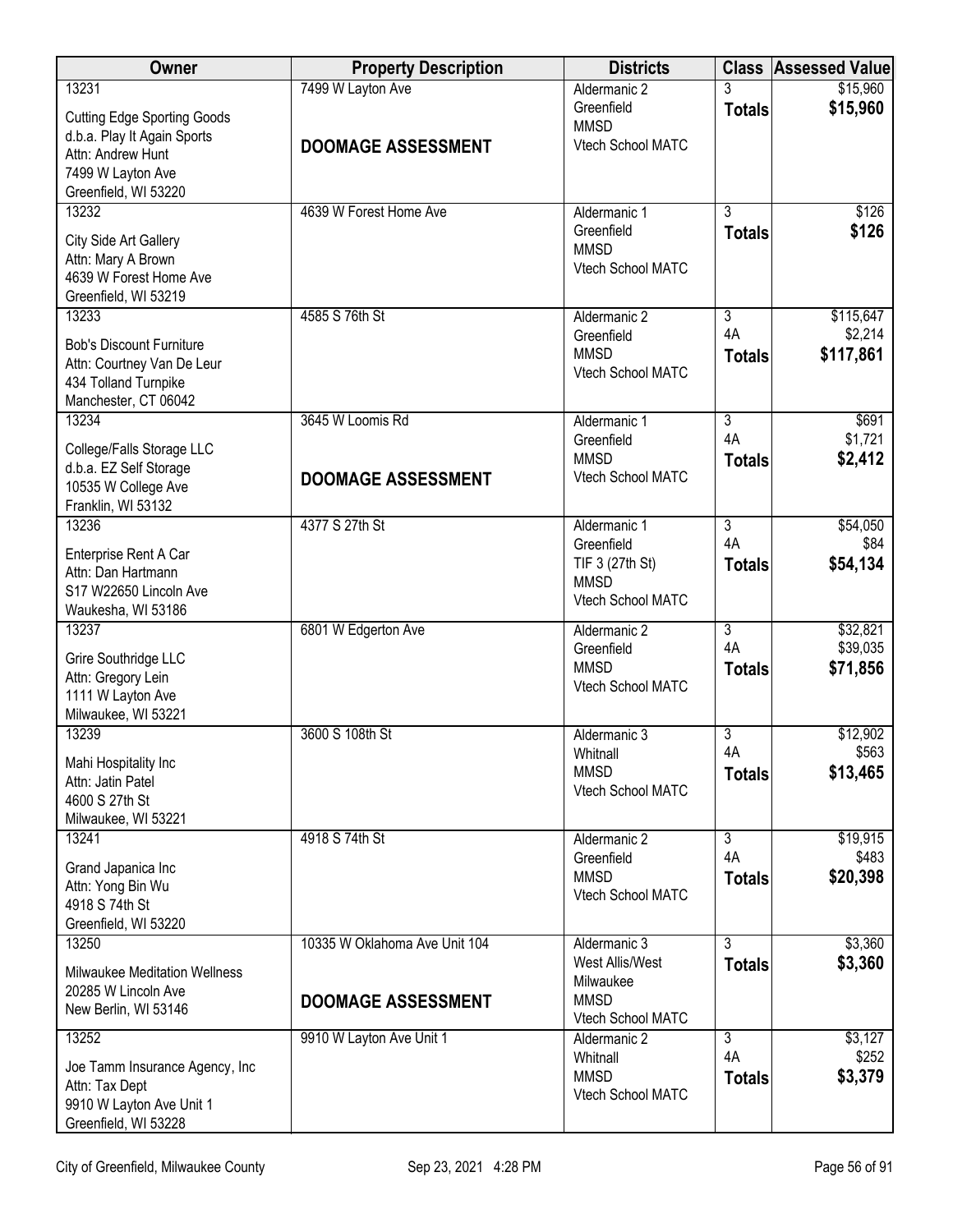| Owner                                                                                                       | <b>Property Description</b>                             | <b>Districts</b>                                                                  |                                       | <b>Class Assessed Value</b>     |
|-------------------------------------------------------------------------------------------------------------|---------------------------------------------------------|-----------------------------------------------------------------------------------|---------------------------------------|---------------------------------|
| 13253<br>Melinda Stuart Smart Moves, LLC<br>9910 W Layton Ave Unit 5<br>Greenfield, WI 53228                | 9910 W Layton Ave Unit 5<br><b>DOOMAGE ASSESSMENT</b>   | Aldermanic 2<br>Whitnall<br><b>MMSD</b><br><b>Vtech School MATC</b>               | 3<br>4A<br><b>Totals</b>              | \$1,101<br>\$227<br>\$1,328     |
| 13254<br>Wireless Vision LLC<br>d.b.a. T-Mobile<br>40700 Woodward Ave Ste 250<br>Bloomfield Hills, MI 48304 | 4848 S 76th St                                          | Aldermanic 2<br>Greenfield<br><b>MMSD</b><br>Vtech School MATC                    | $\overline{3}$<br>4A<br><b>Totals</b> | \$11,273<br>\$1,947<br>\$13,220 |
| 13259<br>K.D. Staffing<br>Attn: Susan Knutson<br>4810 S 76th St Unit 204<br>Greenfield, WI 53220            | 4810 S 76th St Unit 204                                 | Aldermanic 2<br>Greenfield<br><b>MMSD</b><br>Vtech School MATC                    | $\overline{3}$<br><b>Totals</b>       | \$168<br>\$168                  |
| 13260<br>Attorney Scott A Szabrowicz<br>4810 S 76th St Unit 209<br>Greenfield, WI 53220                     | 4810 S 76th St Unit 209<br><b>DOOMAGE ASSESSMENT</b>    | Aldermanic 2<br>Greenfield<br><b>MMSD</b><br>Vtech School MATC                    | $\overline{3}$<br><b>Totals</b>       | \$433<br>\$433                  |
| 13263<br>Medical Psychology<br>6520 W Layton Ave Unit 206<br>Greenfield, WI 53220                           | 6520 W Layton Ave Unit 206<br><b>DOOMAGE ASSESSMENT</b> | Aldermanic 4<br>Greenfield<br><b>MMSD</b><br>Vtech School MATC                    | $\overline{3}$<br><b>Totals</b>       | \$3,360<br>\$3,360              |
| 13266<br>Barbara Hummel MD<br>Attn: Tax Dept<br>4811 S 76th St Unit 201<br>Greenfield, WI 53220             | 4811 S 76th St Unit 201                                 | Aldermanic 2<br>Greenfield<br><b>MMSD</b><br>Vtech School MATC                    | $\overline{3}$<br>4A<br><b>Totals</b> | \$5,005<br>\$294<br>\$5,299     |
| 13268<br>Layton Avenue Injury Center<br>2745 W Layton Ave Unit 100<br>Greenfield, WI 53221                  | 2745 W Layton Ave Unit 100                              | Aldermanic 5<br>Greenfield<br>TIF 3 (27th St)<br><b>MMSD</b><br>Vtech School MATC | $\overline{3}$<br>4A<br><b>Totals</b> | \$4,236<br>\$3,042<br>\$7,278   |
| 13269<br>Able Personal Care Inc<br>Attn: Tax Dept<br>2745 W Layton Ave Unit 103<br>Greenfield, WI 53221     | 2745 W Layton Ave Unit 103                              | Aldermanic 5<br>Greenfield<br>TIF 3 (27th St)<br><b>MMSD</b><br>Vtech School MATC | 3<br>4A<br><b>Totals</b>              | \$8,853<br>\$5,694<br>\$14,547  |
| 13272<br><b>Best Massage</b><br>Attn: Jing Yu<br>4879A S 27th St<br>Greenfield, WI 53221                    | 4879 S 27th St Unit A                                   | Aldermanic 5<br>Greenfield<br>TIF 3 (27th St)<br><b>MMSD</b><br>Vtech School MATC | $\overline{3}$<br>4A<br><b>Totals</b> | \$202<br>\$474<br>\$676         |
| 13273<br>QPS Employment Group<br>Attn: Tax Dept<br>250 N Patrick Blvd Ste 185<br>Brookfield, WI 53045       | 4885 S 27th St                                          | Aldermanic 5<br>Greenfield<br>TIF 3 (27th St)<br><b>MMSD</b><br>Vtech School MATC | $\overline{3}$<br>4A<br><b>Totals</b> | \$7,150<br>\$249<br>\$7,399     |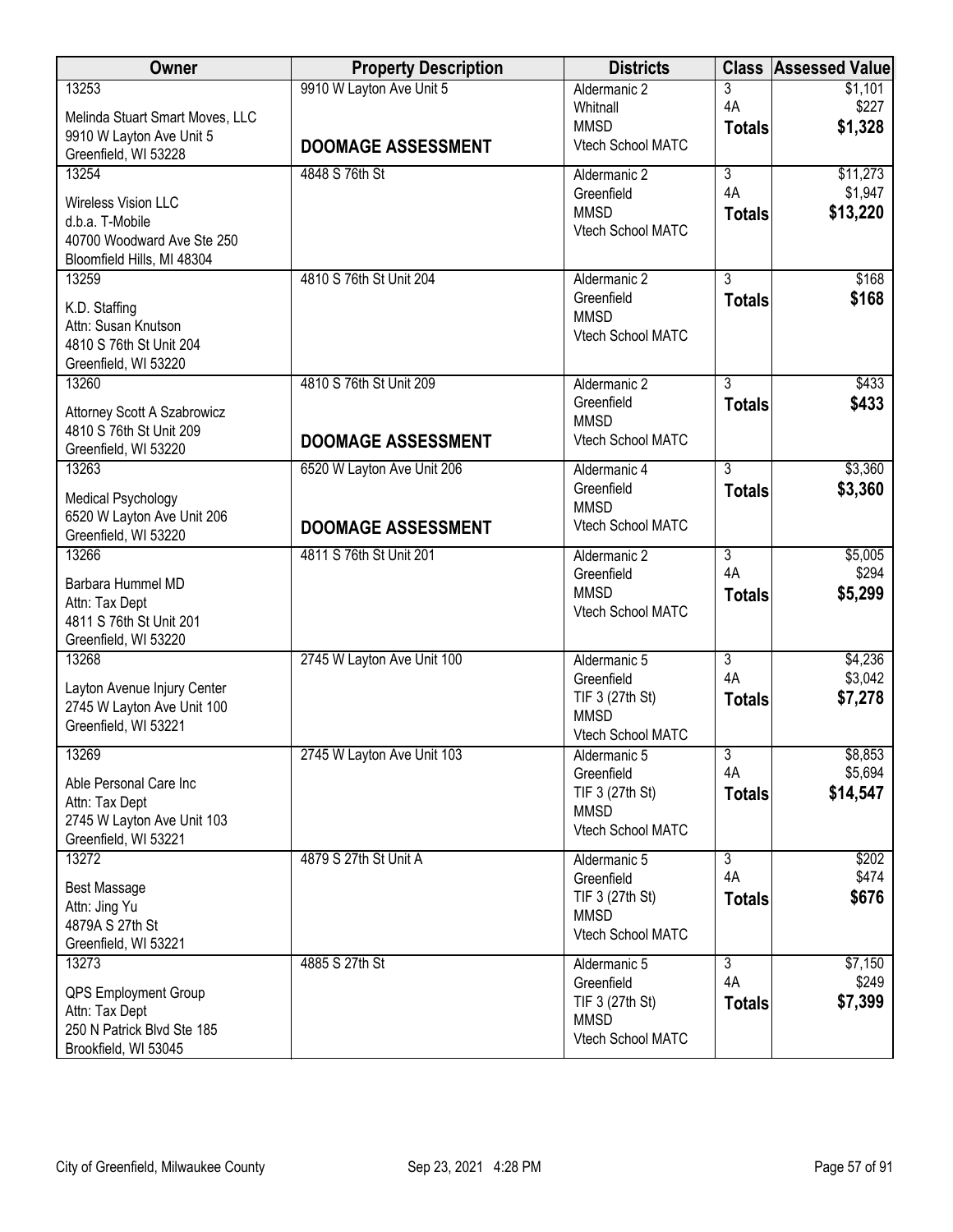| Owner                                                   | <b>Property Description</b> | <b>Districts</b>                 | <b>Class</b>         | <b>Assessed Value</b> |
|---------------------------------------------------------|-----------------------------|----------------------------------|----------------------|-----------------------|
| 13276                                                   | 4402 S 68th St Unit 102     | Aldermanic 4                     | 3                    | \$2,679               |
| Diedrich Counseling Services Inc                        |                             | Greenfield<br><b>MMSD</b>        | 4A<br><b>Totals</b>  | \$63<br>\$2,742       |
| Attn: Ellen Diedrich<br>4402 S 68th St Unit 102         |                             | Vtech School MATC                |                      |                       |
| Greenfield, WI 53220                                    |                             |                                  |                      |                       |
| 13277                                                   | 6840 W Layton Ave           | Aldermanic 4                     | $\overline{3}$       | \$5,460               |
| Chic Boutique                                           |                             | Greenfield                       | <b>Totals</b>        | \$5,460               |
| 6840 W Layton Ave                                       |                             | <b>MMSD</b>                      |                      |                       |
| Greenfield, WI 53220                                    | <b>DOOMAGE ASSESSMENT</b>   | Vtech School MATC                |                      |                       |
| 13279                                                   | 4406 S 68th St Unit 108     | Aldermanic 4                     | $\overline{3}$       | \$2,790               |
| Allam Tax Pro LLC                                       |                             | Greenfield<br><b>MMSD</b>        | <b>Totals</b>        | \$2,790               |
| 4406 S 68th St Unit 108                                 |                             | Vtech School MATC                |                      |                       |
| Greenfield, WI 53220                                    |                             |                                  | $\overline{3}$       |                       |
| 13283                                                   | 4811 S 76th St Unit 415     | Aldermanic 2<br>Greenfield       | <b>Totals</b>        | \$11,760<br>\$11,760  |
| Jendrach, Dobogai, Lindseth, Inc.                       |                             | <b>MMSD</b>                      |                      |                       |
| Attn: Tax Dept.<br>4811 S 76th St Unit 415              | <b>DOOMAGE ASSESSMENT</b>   | Vtech School MATC                |                      |                       |
| Greenfield, WI 53220                                    |                             |                                  |                      |                       |
| 13285                                                   | 6250 S 39th St              | Aldermanic 5                     | 3                    | \$472                 |
| Scott's Multiple Cleaning & Restoration                 |                             | Greenfield                       | 4A                   | \$42                  |
| Inc                                                     |                             | <b>MMSD</b><br>Vtech School MATC | <b>Totals</b>        | \$514                 |
| Attn: Tax Dept                                          |                             |                                  |                      |                       |
| 6250 S 39th St<br>Greenfield, WI 53221                  |                             |                                  |                      |                       |
| 13288                                                   | 6160 W Layton Ave           | Aldermanic 4                     | $\overline{3}$       | \$28,189              |
| TWI of Dubuque Inc                                      |                             | Greenfield                       | 4A                   | \$1,364               |
| d.b.a. Sun Tan City                                     |                             | <b>MMSD</b>                      | <b>Totals</b>        | \$29,553              |
| 3051 Cedar Crest Ct                                     |                             | Vtech School MATC                |                      |                       |
| Dubuque, IA 52003                                       |                             |                                  |                      |                       |
| 13290                                                   | 5101 S 27th St              | Aldermanic 5<br>Greenfield       | $\overline{3}$<br>4A | \$57,173<br>\$7,361   |
| Old National Bank                                       |                             | TIF 3 (27th St)                  | <b>Totals</b>        | \$64,534              |
| Attn: DuCharme, McMillen & Associates<br>PO Box 80615   |                             | <b>MMSD</b>                      |                      |                       |
| Indianapolis, IN 46280                                  |                             | Vtech School MATC                |                      |                       |
| 13291                                                   | (scattered)                 | Greenfield                       | $\overline{3}$       | \$29,045              |
| Eagle Disposal                                          |                             | <b>MMSD</b>                      | <b>Totals</b>        | \$29,045              |
| Attn: Tax Dept                                          |                             | Vtech School MATC                |                      |                       |
| 21107 Omega Cir                                         |                             |                                  |                      |                       |
| Franksville, WI 53126<br>13292                          | 10685 W Layton Ave          | Aldermanic 3                     | 3                    | \$12,706              |
|                                                         |                             | Whitnall                         | 4A                   | \$47,195              |
| CWP West Corp., A Delaware<br>Corporation               |                             | <b>MMSD</b>                      | <b>Totals</b>        | \$59,901              |
| d.b.a. Mister Car Wash                                  |                             | Vtech School MATC                |                      |                       |
| 10685 W Layton Ave                                      |                             |                                  |                      |                       |
| Greenfield, WI 53228                                    |                             |                                  |                      |                       |
| 13294                                                   | 4555 W Forest Home Ave      | Aldermanic 1<br>Greenfield       | 3<br>4A              | \$7,825<br>\$13,193   |
| Burger King #3626                                       |                             | <b>MMSD</b>                      | <b>Totals</b>        | \$21,018              |
| Attn: Cave Enterprises Operations LLC<br>1624 W 18th St | <b>DOOMAGE ASSESSMENT</b>   | Vtech School MATC                |                      |                       |
| Chicago, IL 60608                                       |                             |                                  |                      |                       |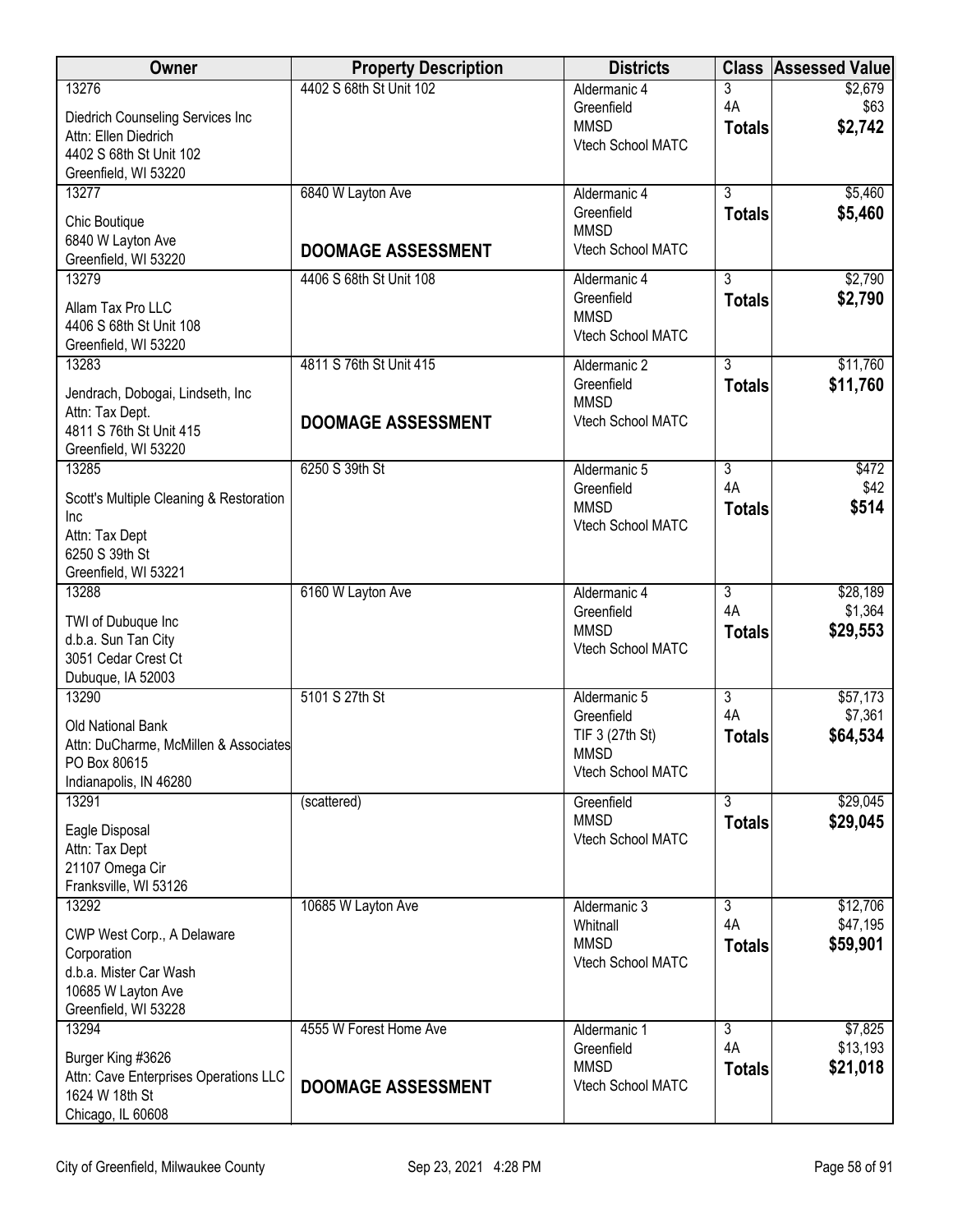| <b>Owner</b>                                                                                                                                | <b>Property Description</b> | <b>Districts</b>                                                                         | <b>Class</b>             | <b>Assessed Value</b>           |
|---------------------------------------------------------------------------------------------------------------------------------------------|-----------------------------|------------------------------------------------------------------------------------------|--------------------------|---------------------------------|
| 13298<br>LTC, Inc                                                                                                                           | 3933 S Prairie Hill Ln      | Aldermanic 2<br>Greenfield<br><b>MMSD</b>                                                | 3<br><b>Totals</b>       | \$58,800<br>\$58,800            |
| c/o Ryan LLC<br>PO Box 56607<br>Atlanta, GA 30343                                                                                           | <b>DOOMAGE ASSESSMENT</b>   | Vtech School MATC                                                                        |                          |                                 |
| 13299                                                                                                                                       | 3380 S 108th St Unit 210    | Aldermanic 3                                                                             | $\overline{3}$           | \$637                           |
| Jost, LLC                                                                                                                                   |                             | Whitnall                                                                                 | 4A                       | \$336                           |
| Attn: Tax Dept.<br>3380 S 108th St Unit 210<br>Milwaukee, WI 53227-4062                                                                     | <b>DOOMAGE ASSESSMENT</b>   | <b>MMSD</b><br><b>Vtech School MATC</b>                                                  | <b>Totals</b>            | \$973                           |
| 13300                                                                                                                                       | 8410 Sura Ln                | Aldermanic 2                                                                             | $\overline{3}$<br>4A     | \$82,603                        |
| Five Below, Inc<br>d.b.a. Five Below Store #747<br>Attn: Tax Department<br>701 Market St Ste 200                                            |                             | Greenfield<br>TIF 6 (84th & Layton)<br><b>MMSD</b><br>Vtech School MATC                  | <b>Totals</b>            | \$12,090<br>\$94,693            |
| Philadelphia, PA 19106<br>13301                                                                                                             | 8490 Sura Ln                | Aldermanic 2                                                                             | $\overline{3}$           | \$57,723                        |
| Kirkland's Stores Inc.<br>d.b.a. Kirkland's #1017<br>5310 Maryland Way<br>Brentwood, TN 37027                                               |                             | Greenfield<br>TIF 6 (84th & Layton)<br><b>MMSD</b><br>Vtech School MATC                  | 4A<br><b>Totals</b>      | \$15,480<br>\$73,203            |
| 13302                                                                                                                                       | 8550 Sura Ln                | Aldermanic 2                                                                             | $\overline{3}$           | \$155,574                       |
| Marshalls #1363<br>d.b.a. Marshalls<br>110 Pleasant Ave<br>Upper Saddle River, NJ 07458                                                     |                             | Greenfield<br>TIF 6 (84th & Layton)<br><b>MMSD</b><br>Vtech School MATC                  | 4A<br><b>Totals</b>      | \$2,081<br>\$157,655            |
| 13303                                                                                                                                       | 8600 Sura Ln                | Aldermanic 2                                                                             | $\overline{3}$           | \$196,358                       |
| Ross #2008<br>d.b.a. Ross Dress For Less<br>Attn: Ryan LLC<br>15 W 6th St Ste 2400<br>Tulsa, OK 74119                                       |                             | Greenfield<br>TIF 6 (84th & Layton)<br><b>MMSD</b><br>Vtech School MATC                  | 4A<br><b>Totals</b>      | \$1,169<br>\$197,527            |
| 13304                                                                                                                                       | 8680 Sura Ln                | Aldermanic 2                                                                             | $\overline{3}$           | \$319,784                       |
| Lakes Venture, LLC<br>d.b.a. Fresh Thyme<br>2650 Warrensville Rd Ste 700<br>Downers Grove, IL 60515                                         |                             | Greenfield<br>TIF 6 (84th & Layton)<br><b>MMSD</b><br>Vtech School MATC                  | 4A<br><b>Totals</b>      | \$59,776<br>\$379,560           |
| 13305                                                                                                                                       | 8500 Sura Ln                | Aldermanic 2                                                                             | $\overline{3}$           | \$321,877                       |
| Ulta Salon, Cosmetics and Fragrance,<br>Inc.<br>d.b.a. Ulta<br>Attn: Tax Department<br>1000 Remington Blvd Ste 120<br>Bolingbrook, IL 60440 |                             | Greenfield<br>TIF 6 (84th & Layton)<br><b>MMSD</b><br>Vtech School MATC                  | 4A<br><b>Totals</b>      | \$19,380<br>\$341,257           |
| 13306<br>Carter's Retail, Inc<br>d.b.a. Carters/Oshkosh B'Gosh<br>Attn: Ryan, LLC<br>PO Box 4900<br>Scottsdale, AZ 85261-4900               | 8470 Sura Ln                | Aldermanic 2<br>Greenfield<br>TIF $6(84th & Layton)$<br><b>MMSD</b><br>Vtech School MATC | 3<br>4A<br><b>Totals</b> | \$16,230<br>\$7,410<br>\$23,640 |
|                                                                                                                                             |                             |                                                                                          |                          |                                 |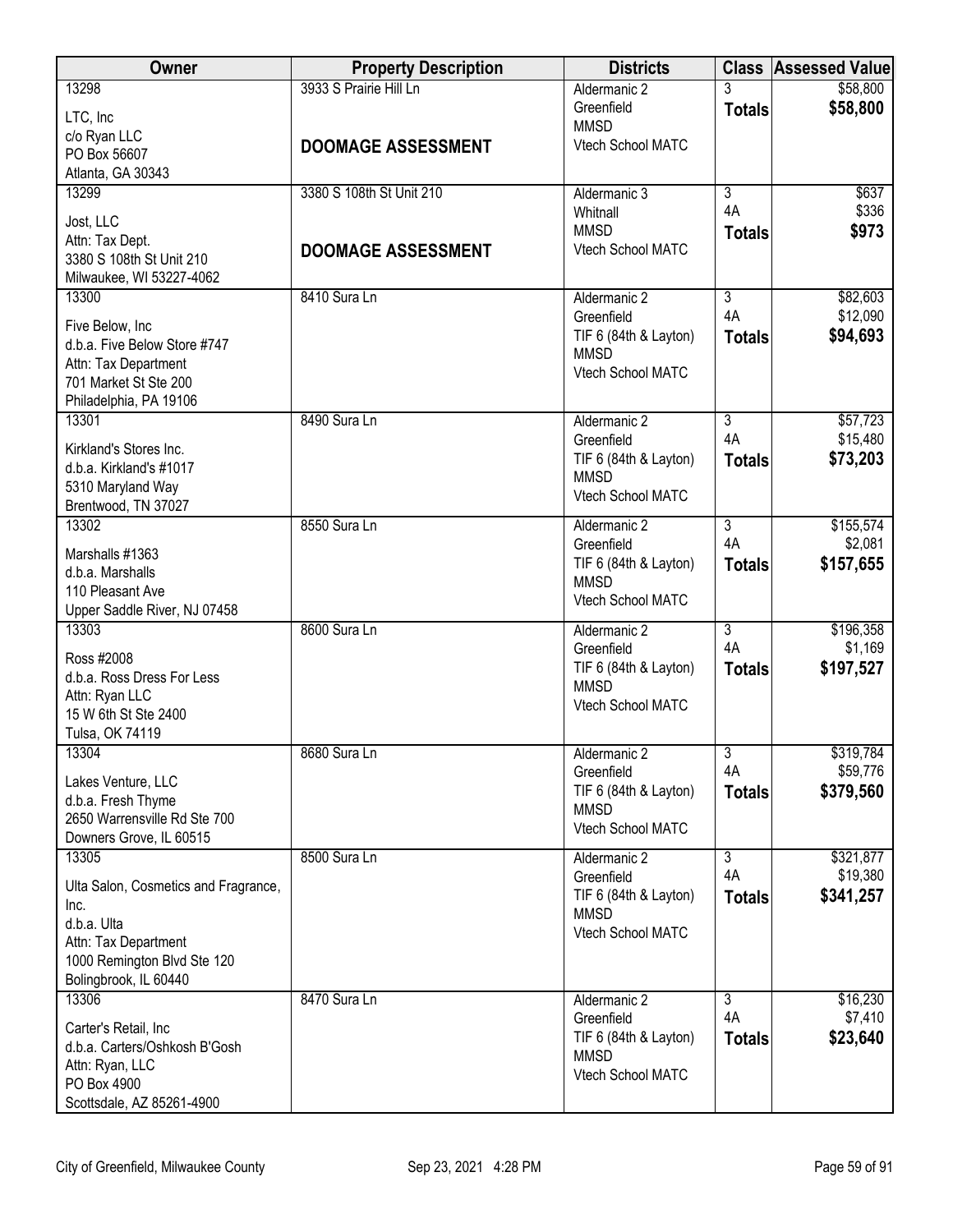| Owner                                                               | <b>Property Description</b> | <b>Districts</b>                    | <b>Class</b>   | <b>Assessed Value</b>   |
|---------------------------------------------------------------------|-----------------------------|-------------------------------------|----------------|-------------------------|
| 13307                                                               | 7905 W Layton Ave           | Aldermanic 2                        |                | \$504                   |
| <b>Natural Cleaners</b>                                             |                             | Greenfield<br><b>MMSD</b>           | <b>Totals</b>  | \$504                   |
| 13175 W Bluemound Rd                                                | <b>DOOMAGE ASSESSMENT</b>   | Vtech School MATC                   |                |                         |
| Brookfield, WI 53005<br>13308                                       | 4752 S 43rd St              | Aldermanic 5                        | $\overline{3}$ | \$588                   |
|                                                                     |                             | Greenfield                          | <b>Totals</b>  | \$588                   |
| Liberty Iron & Metals, Inc.<br>4752 S 43rd St                       |                             | <b>MMSD</b>                         |                |                         |
| Greenfield, WI 53220                                                | <b>DOOMAGE ASSESSMENT</b>   | Vtech School MATC                   |                |                         |
| 13309                                                               | 4175 S 112th St             | Aldermanic 3                        | $\overline{3}$ | \$197                   |
| Little Light of Mine, LLC                                           |                             | Whitnall                            | 4A             | \$1,095                 |
| Attn: Ann Bieringer                                                 |                             | <b>MMSD</b><br>Vtech School MATC    | <b>Totals</b>  | \$1,292                 |
| 4175 S 112th St                                                     | <b>DOOMAGE ASSESSMENT</b>   |                                     |                |                         |
| Greenfield, WI 53228                                                | 4931 S 27th St              |                                     | $\overline{3}$ |                         |
| 13312                                                               |                             | Aldermanic 5<br>Greenfield          | 4A             | \$130<br>\$84           |
| Advanced Foot & Ankle of Wisconsin LL                               |                             | TIF 3 (27th St)                     | <b>Totals</b>  | \$214                   |
| 4931 S 27th St<br>Greenfield, WI 53221                              |                             | <b>MMSD</b>                         |                |                         |
|                                                                     |                             | Vtech School MATC                   |                |                         |
| 13315                                                               | 5800 W Layton Ave           | Aldermanic 4<br>Greenfield          | 3<br>4A        | \$4,733,784<br>\$10,810 |
| Meijer Stores Limited Partnership                                   |                             | TIF 4 (60th & Layton)               | <b>Totals</b>  | \$4,744,594             |
| d.b.a. Meijer<br>2929 Walker Ave N W                                |                             | <b>MMSD</b>                         |                |                         |
| Grand Rapids, MI 49544                                              |                             | Vtech School MATC                   |                |                         |
| 13316                                                               | 12100 W Howard Ave          | Aldermanic 3                        | $\overline{3}$ | \$123,042               |
| iHeartMedia + Entertainment, Inc.                                   |                             | Whitnall                            | <b>Totals</b>  | \$123,042               |
| Attn: Tax Dept                                                      |                             | <b>MMSD</b><br>Vtech School MATC    |                |                         |
| 20880 Stone Oak Pkwy                                                |                             |                                     |                |                         |
| San Antonio, TX 78258                                               |                             | Aldermanic 4                        | 3              |                         |
| 13317                                                               | 5840 W Layton Ave           | Greenfield                          | <b>Totals</b>  | \$6,526<br>\$6,526      |
| Froedtert/Medical College of WI                                     |                             | TIF 4 (60th & Layton)               |                |                         |
| <b>Community Physicians</b><br>d.b.a. FastCare Clinic at Greenfield |                             | <b>MMSD</b>                         |                |                         |
| Meijer                                                              |                             | Vtech School MATC                   |                |                         |
| N74 W12501 Leatherwood Ct                                           |                             |                                     |                |                         |
| Menomonee Falls, WI 53051-4490<br>13319                             | 5225 W Forest Home Ave      | Aldermanic 1                        | $\overline{3}$ | \$1,993                 |
|                                                                     |                             | Greenfield                          | 4A             | \$84                    |
| Purple Foot, Inc.<br>d.b.a. The Purple Foot                         |                             | <b>MMSD</b>                         | <b>Totals</b>  | \$2,077                 |
| 5225 W Forest Home Ave                                              |                             | Vtech School MATC                   |                |                         |
| Greenfield, WI 53219                                                |                             |                                     |                |                         |
| 13320                                                               | 8705 Sura Ln                | Aldermanic 2                        | $\overline{3}$ | \$480,334               |
| Portillo's Hot Dogs LLC                                             |                             | Greenfield<br>TIF 6 (84th & Layton) | 4A             | \$5,274<br>\$485,608    |
| d.b.a. Portillo's                                                   |                             | <b>MMSD</b>                         | <b>Totals</b>  |                         |
| 2001 Spring Rd Ste 400<br>Oak Brook, IL 60523                       |                             | Vtech School MATC                   |                |                         |
| 13321                                                               | 5830 W Layton Ave           | Aldermanic 4                        | 3              | \$6,557                 |
| <b>Great Clips</b>                                                  |                             | Greenfield                          | 4A             | \$2,528                 |
| Attn: James S Larson                                                |                             | TIF 4 (60th & Layton)               | <b>Totals</b>  | \$9,085                 |
| S82 W17532 Clearbrook Dr                                            |                             | <b>MMSD</b><br>Vtech School MATC    |                |                         |
| Muskego, WI 53150                                                   |                             |                                     |                |                         |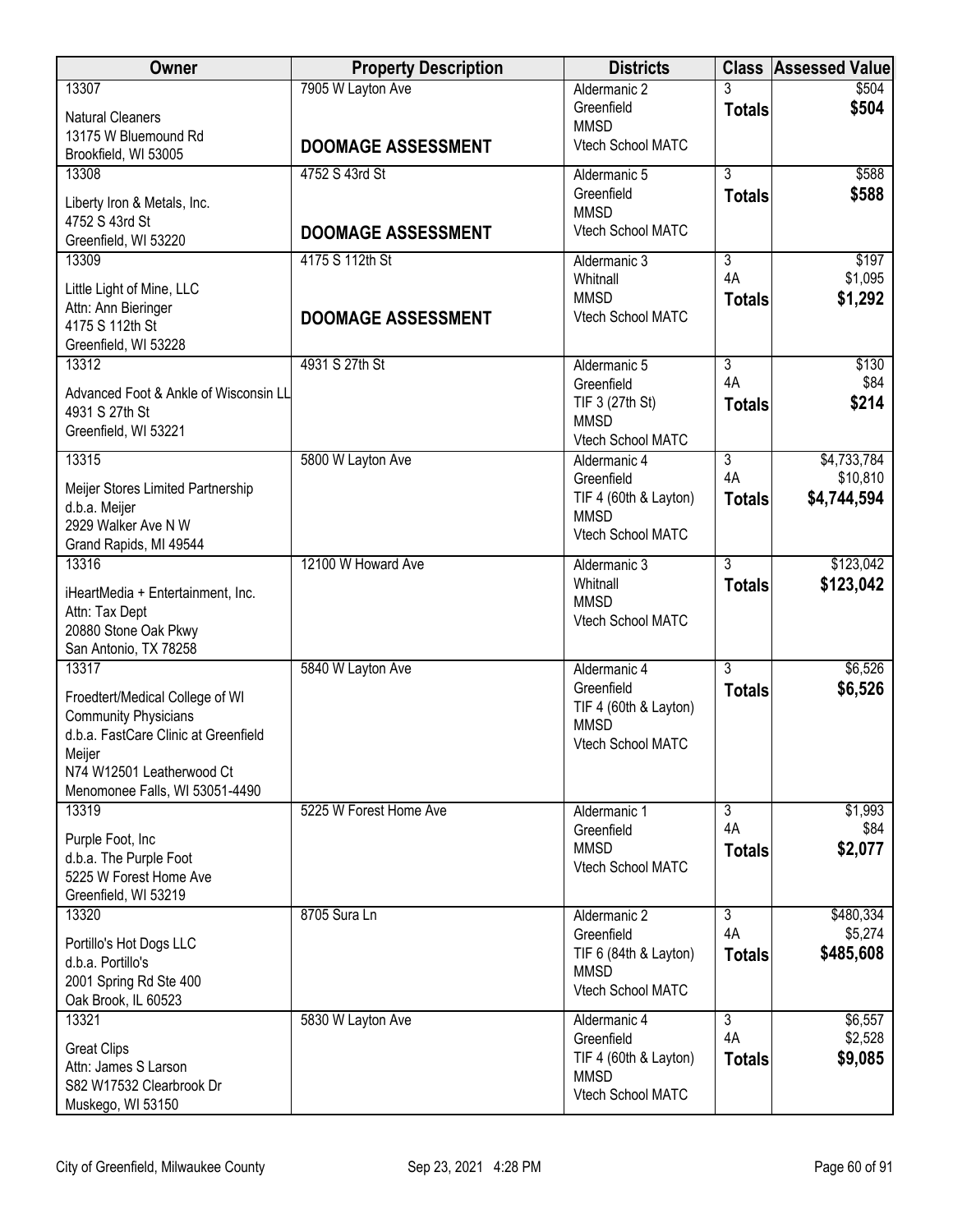| Owner                                  | <b>Property Description</b> | <b>Districts</b>               | <b>Class</b>   | <b>Assessed Value</b> |
|----------------------------------------|-----------------------------|--------------------------------|----------------|-----------------------|
| 13324                                  | 5020 S 74th St              | Aldermanic 2                   | 3              | \$17,622              |
| <b>STC Clothing LLC</b>                |                             | Greenfield                     | 4A             | \$41,463              |
| d.b.a. Plato's Closet                  |                             | <b>MMSD</b>                    | <b>Totals</b>  | \$59,085              |
| 4337 Magnolia Ct                       |                             | Vtech School MATC              |                |                       |
| Appleton, WI 54915                     |                             |                                |                |                       |
| 13325                                  | 4147 S 76th St              | Aldermanic 2                   | $\overline{3}$ | \$893                 |
|                                        |                             | Greenfield                     | 4A             | \$84                  |
| <b>Charles Holt</b>                    |                             | <b>MMSD</b>                    | <b>Totals</b>  | \$977                 |
| d.b.a. American Family Insurance       |                             | Vtech School MATC              |                |                       |
| 4147 S 76th St<br>Greenfield, WI 53220 |                             |                                |                |                       |
| 13329                                  | 7640 W Forest Home Ave      | Aldermanic 2                   | $\overline{3}$ | \$21,000              |
|                                        |                             | Greenfield                     |                | \$21,000              |
| Indian Village Restaurant              |                             | <b>MMSD</b>                    | <b>Totals</b>  |                       |
| 7640 W Forest Home Ave                 | <b>DOOMAGE ASSESSMENT</b>   | Vtech School MATC              |                |                       |
| Greenfield, WI 53220                   |                             |                                |                |                       |
| 13330                                  | 5210 W Loomis Rd            | Aldermanic 4                   | $\overline{3}$ | \$1,470               |
| <b>IQRAA Learning Facility</b>         |                             | Greenfield                     | 4A             | \$252                 |
| 5210 W Loomis Rd                       |                             | <b>MMSD</b>                    | <b>Totals</b>  | \$1,722               |
| Greendale, WI 53129                    |                             | Vtech School MATC              |                |                       |
| 13331                                  | 6186 W Layton Ave           | Aldermanic 4                   | $\overline{3}$ | \$9,056               |
|                                        |                             | Greenfield                     | 4A             | \$168                 |
| 9Round                                 |                             | <b>MMSD</b>                    | <b>Totals</b>  | \$9,224               |
| Attn: Daniel Cortez                    | <b>DOOMAGE ASSESSMENT</b>   | Vtech School MATC              |                |                       |
| 6186 W Layton Ave                      |                             |                                |                |                       |
| Greenfield, WI 53220                   |                             |                                |                |                       |
| 13332                                  | 7995 W Layton Ave           | Aldermanic 2                   | $\overline{3}$ | \$104,798             |
| <b>DCP Equity LLC</b>                  |                             | Greenfield                     | 4A             | \$125,756             |
| d.b.a. Dental Works                    |                             | <b>MMSD</b>                    | <b>Totals</b>  | \$230,554             |
| Attn: Duff & Phelps LLC                |                             | Vtech School MATC              |                |                       |
| PO Box 2629                            |                             |                                |                |                       |
| Addison, TX 75001                      |                             |                                |                |                       |
| 13333                                  | 8550 W Forest Home Ave      | Aldermanic 2                   | $\overline{3}$ | \$5,298               |
| Cho's Martial Arts                     |                             | Whitnall                       | 4A             | \$3,668               |
| 8550 W Forest Home Ave                 |                             | <b>MMSD</b>                    | <b>Totals</b>  | \$8,966               |
| Greenfield, WI 53228                   |                             | Vtech School MATC              |                |                       |
| 13335                                  | 6869 W Forest Home Ave      | Aldermanic 4                   | $\overline{3}$ | \$92,400              |
|                                        |                             | Greenfield                     | <b>Totals</b>  | \$92,400              |
| Mezcalero                              |                             | <b>MMSD</b>                    |                |                       |
| 6869 W Forest Home Ave                 | <b>DOOMAGE ASSESSMENT</b>   | Vtech School MATC              |                |                       |
| Greenfield, WI 53220                   |                             |                                |                |                       |
| 13336                                  | 4771 S 27th St              | Aldermanic 5                   | 3              | \$129,455             |
| Boston Inc.                            |                             | Greenfield                     | 4A             | \$14,030              |
| d.b.a. Ashley Furniture Homestores     |                             | TIF 3 (27th St)<br><b>MMSD</b> | <b>Totals</b>  | \$143,485             |
| 2917 Business Park Dr                  |                             | Vtech School MATC              |                |                       |
| Stevens Point, WI 54482                |                             |                                |                |                       |
| 13337                                  | 4840 S 76th St              | Aldermanic 2                   | 4A             | \$112,134             |
| The Suite Life WI I LLC                |                             | Greenfield                     | <b>Totals</b>  | \$112,134             |
| d.b.a. Phenix Salon Suites             |                             | <b>MMSD</b>                    |                |                       |
| 427 S Sleight St                       |                             | Vtech School MATC              |                |                       |
| Naperville, IL 60540                   |                             |                                |                |                       |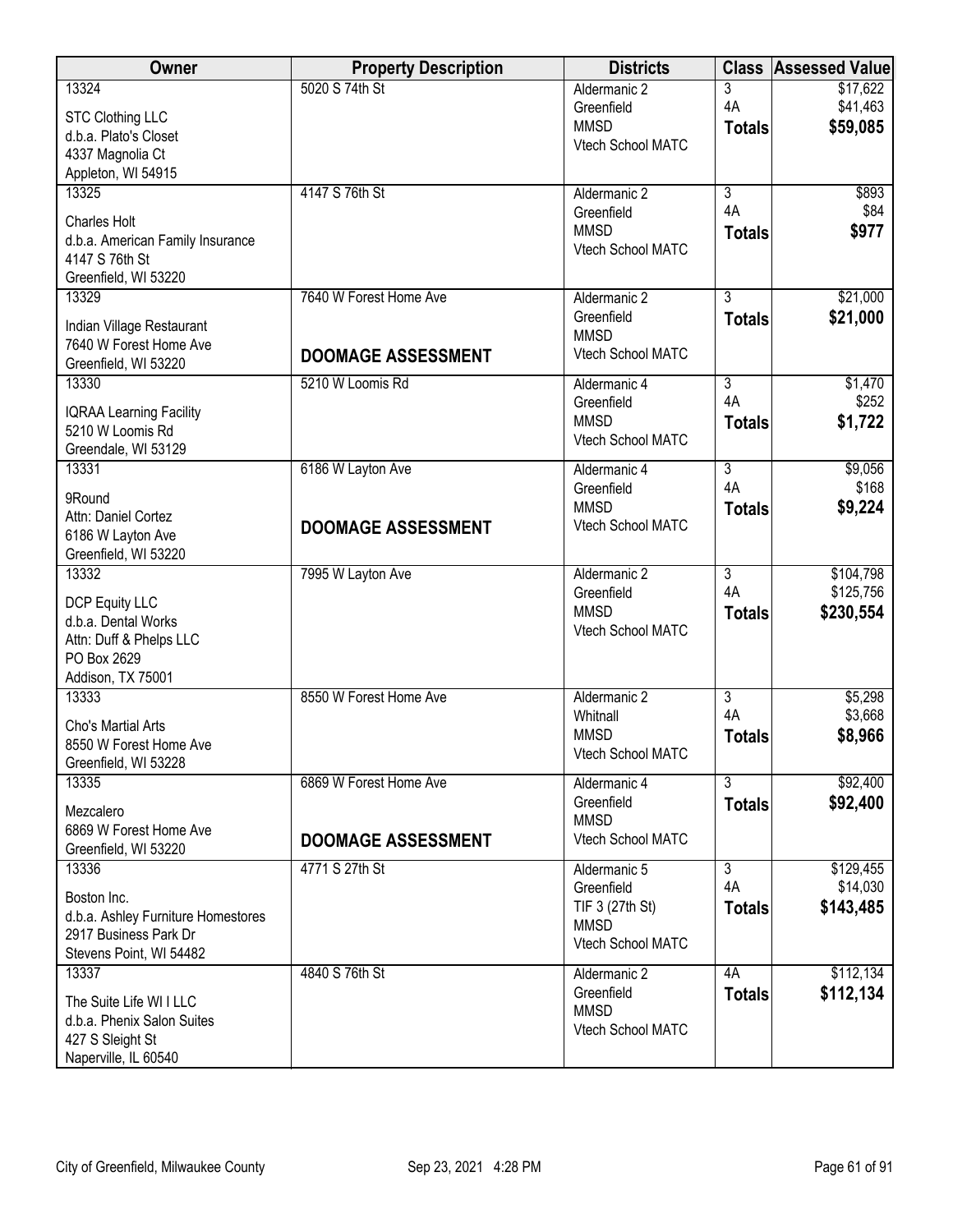| Owner                                 | <b>Property Description</b> | <b>Districts</b>        | <b>Class</b>   | <b>Assessed Value</b> |
|---------------------------------------|-----------------------------|-------------------------|----------------|-----------------------|
| 13338                                 | 4845 W Forest Home Ave      | Aldermanic 1            | 3              | \$952                 |
| Wisconsin Webb, LLC                   |                             | Greenfield              | 4A             | \$84                  |
| d.b.a. George Webb Forest Home        |                             | <b>MMSD</b>             | <b>Totals</b>  | \$1,036               |
| Restaurant                            |                             | Vtech School MATC       |                |                       |
| PO Box 510594                         |                             |                         |                |                       |
| New Berlin, WI 53151                  |                             |                         |                |                       |
| 13339                                 | 5040 S 76th St              | Aldermanic 2            | 3              | \$26,880              |
| Pensec Inc.                           |                             | Greenfield              | 4A             | \$22,729              |
| d.b.a. McDonald's                     |                             | <b>MMSD</b>             | <b>Totals</b>  | \$49,609              |
| Attn: Rafael Luciano                  |                             | Vtech School MATC       |                |                       |
| 1492 W Mequon Rd                      |                             |                         |                |                       |
| Mequon, WI 53092                      |                             |                         |                |                       |
| 13342                                 | 6912 W Layton Ave           | Aldermanic 4            | $\overline{3}$ | \$839                 |
| Judith Baxter CPA                     |                             | Greenfield              | 4A             | \$252                 |
| Attn: Tax Dept                        |                             | <b>MMSD</b>             | <b>Totals</b>  | \$1,091               |
| 6912 W Layton Ave                     |                             | Vtech School MATC       |                |                       |
| Greenfield, WI 53220                  |                             |                         |                |                       |
| 13343                                 | 4810 S 76th St Unit 203     | Aldermanic 2            | $\overline{3}$ | \$120                 |
| Lisowski Law Firm S.C.                |                             | Greenfield              | 4A             | \$84                  |
| Attn: Tax Dept.                       |                             | <b>MMSD</b>             | <b>Totals</b>  | \$204                 |
| 4810 S 76th St Unit 203               |                             | Vtech School MATC       |                |                       |
| Greenfield, WI 53220                  |                             |                         |                |                       |
| 13345                                 | 4810 S 76th St Unit 110     | Aldermanic 2            | $\overline{3}$ | \$117                 |
|                                       |                             | Greenfield              | <b>Totals</b>  | \$117                 |
| The Basic Cleaning Company            |                             | <b>MMSD</b>             |                |                       |
| Attn: Alexis Santiago Clemente        |                             | Vtech School MATC       |                |                       |
| 4810 S 76th St Unit 110               |                             |                         |                |                       |
| Greenfield, WI 53220<br>13346         | 11017 W Layton Ave          | Aldermanic 3            | $\overline{3}$ | \$4,196               |
|                                       |                             | Whitnall                | 4A             | \$84                  |
| <b>TDS Automatic Door Company</b>     |                             | <b>MMSD</b>             | <b>Totals</b>  | \$4,280               |
| 11017 W Layton Ave                    |                             | Vtech School MATC       |                |                       |
| Greenfield, WI 53228                  |                             |                         |                |                       |
| 13347                                 | 12342 W Layton Ave          | Aldermanic 3            | $\overline{3}$ | \$2,940               |
| Krolikowski Insurance/American Family |                             | Whitnall<br><b>MMSD</b> | <b>Totals</b>  | \$2,940               |
| 12342 W Layton Ave                    |                             | Vtech School MATC       |                |                       |
| Greenfield, WI 53228                  | <b>DOOMAGE ASSESSMENT</b>   |                         |                |                       |
| 13348                                 | 8765 W Forest Home Ave      | Aldermanic 2            | $\overline{3}$ | \$7,298               |
| 414mke RE Holdings LLC                |                             | Whitnall                | <b>Totals</b>  | \$7,298               |
| d.b.a. Oak Crest Villa                |                             | <b>MMSD</b>             |                |                       |
| 8765 W Forest Home Ave                |                             | Vtech School MATC       |                |                       |
| Greenfield, WI 53228                  |                             |                         |                |                       |
| 13349                                 | 3670 S 108th St             | Aldermanic 3            | $\overline{3}$ | \$190,948             |
| VCA Animal Hospitals, Inc.            |                             | Whitnall                | 4A             | \$284,337             |
| d.b.a. VCA Milwaukee Emergency        |                             | <b>MMSD</b>             | <b>Totals</b>  | \$475,285             |
| <b>Center For Animals</b>             |                             | Vtech School MATC       |                |                       |
| Attn: Tax Department                  |                             |                         |                |                       |
| 12401 W Olympic Blvd                  |                             |                         |                |                       |
| Los Angeles, CA 90064                 |                             |                         |                |                       |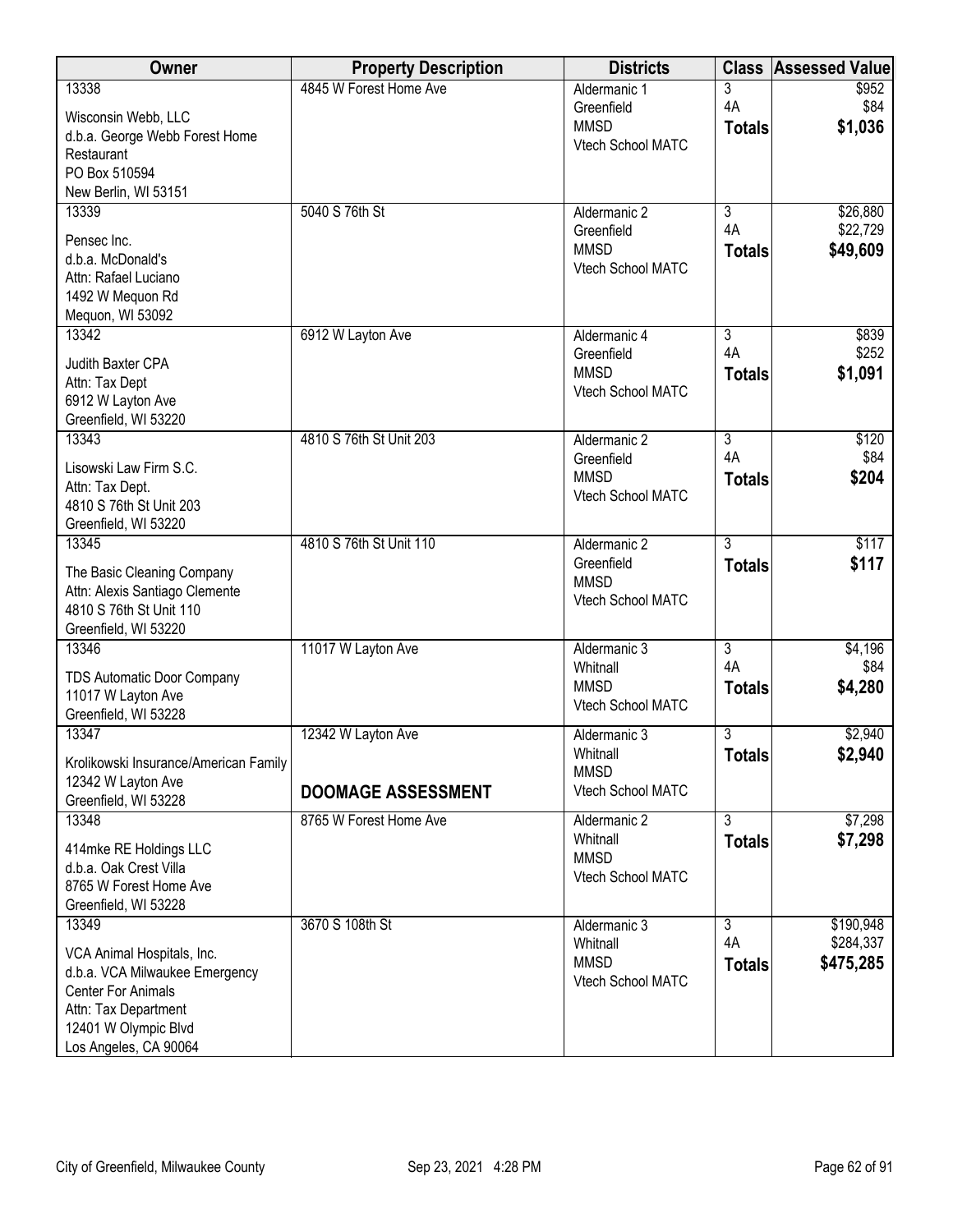| Owner                                                                 | <b>Property Description</b>     | <b>Districts</b>                 |                | <b>Class Assessed Value</b> |
|-----------------------------------------------------------------------|---------------------------------|----------------------------------|----------------|-----------------------------|
| 13350                                                                 | 7425 W Holmes Ave               | Aldermanic 2                     |                | \$2,948                     |
| 7425 W. Holmes LLC                                                    |                                 | Greenfield<br><b>MMSD</b>        | <b>Totals</b>  | \$2,948                     |
| Attn: Skott Moriarti                                                  |                                 | Vtech School MATC                |                |                             |
| PO Box 28819                                                          |                                 |                                  |                |                             |
| Greenfield, WI 53228<br>13351                                         | 8585 W Forest Home Ave Unit 100 | Aldermanic 2                     | $\overline{3}$ | \$168                       |
|                                                                       |                                 | Whitnall                         | <b>Totals</b>  | \$168                       |
| Hessling Law Office                                                   |                                 | <b>MMSD</b>                      |                |                             |
| Attn: Patricia Hessling<br>8585 W Forest Home Ave Unit100             | <b>DOOMAGE ASSESSMENT</b>       | Vtech School MATC                |                |                             |
| Greenfield, WI 53228                                                  |                                 |                                  |                |                             |
| 13357                                                                 | 4811 S 76th St Unit 105         | Aldermanic 2                     | $\overline{3}$ | \$1,994                     |
| <b>RGIS LLC</b>                                                       |                                 | Greenfield                       | 4A             | \$84                        |
| Attn: Tax Department                                                  |                                 | <b>MMSD</b>                      | <b>Totals</b>  | \$2,078                     |
| 2000 Taylor Rd Ste 200                                                |                                 | Vtech School MATC                |                |                             |
| Auburn Hills, MI 48326                                                |                                 |                                  |                |                             |
| 13358                                                                 | 4811 S 76th St Unit 405         | Aldermanic 2                     | 4A             | \$49                        |
| <b>Parallel Education</b>                                             |                                 | Greenfield<br><b>MMSD</b>        | <b>Totals</b>  | \$49                        |
| Attn: Tax Dept                                                        |                                 | Vtech School MATC                |                |                             |
| 4811 S 76th St Unit 405<br>Greenfield, WI 53220                       |                                 |                                  |                |                             |
| 13360                                                                 | 3365 S 103rd St Unit 210        | Aldermanic 3                     | $\overline{3}$ | \$48,504                    |
|                                                                       |                                 | West Allis/West                  | 4A             | \$21,094                    |
| Children's Medical Group - Teen Health<br>9000 W Wisconsin Ave MS 900 |                                 | Milwaukee                        | <b>Totals</b>  | \$69,598                    |
| PO Box 1997                                                           |                                 | <b>MMSD</b>                      |                |                             |
| Milwaukee, WI 53201                                                   |                                 | Vtech School MATC                |                |                             |
| 13361                                                                 | 4940 S 76th St                  | Aldermanic 2                     | $\overline{3}$ | \$4,424                     |
| Sky Zone                                                              |                                 | Greenfield                       | 4A             | \$420                       |
| Attn: Barbara Glazer/Mark Glazer                                      |                                 | <b>MMSD</b><br>Vtech School MATC | <b>Totals</b>  | \$4,844                     |
| 3112 W Hidden Lake Rd                                                 |                                 |                                  |                |                             |
| Mequon, WI 53092                                                      |                                 |                                  |                |                             |
| 13362                                                                 | 4131 W Loomis Rd Unit 200       | Aldermanic 1<br>Greenfield       | $\overline{3}$ | \$10,080<br>\$10,080        |
| <b>Aurora Physical Therapy</b>                                        |                                 | <b>MMSD</b>                      | <b>Totals</b>  |                             |
| 4131 W Loomis Rd Unit 200                                             | <b>DOOMAGE ASSESSMENT</b>       | Vtech School MATC                |                |                             |
| Greenfield, WI 53221<br>13366                                         | 8765 W Forest Home Ave          | Aldermanic 2                     | $\overline{3}$ | \$35,028                    |
|                                                                       |                                 | Whitnall                         | 4A             | \$84                        |
| Villa of Greenfield, LLC<br>d.b.a. Oak Crest Villa                    |                                 | <b>MMSD</b>                      | <b>Totals</b>  | \$35,112                    |
| 8765 W Forest Home Ave                                                |                                 | Vtech School MATC                |                |                             |
| Greenfield, WI 53228                                                  |                                 |                                  |                |                             |
| 13367                                                                 | 6633 W Forest Home Ave          | Aldermanic 4                     | $\overline{3}$ | \$2,940                     |
| <b>Convenient Tax Service</b>                                         |                                 | Greenfield                       | <b>Totals</b>  | \$2,940                     |
| 6633 W Forest Home Ave                                                |                                 | <b>MMSD</b><br>Vtech School MATC |                |                             |
| Greenfield, WI 53220                                                  | <b>DOOMAGE ASSESSMENT</b>       |                                  |                |                             |
| 13371                                                                 | 4607 S 108th St                 | Aldermanic 3                     | $\overline{3}$ | \$138,600                   |
| Companion Animal Hospital - Greenfield                                |                                 | Whitnall<br><b>MMSD</b>          | <b>Totals</b>  | \$138,600                   |
| d.b.a. Crawford Animal Hospital                                       | <b>DOOMAGE ASSESSMENT</b>       | Vtech School MATC                |                |                             |
| 1699 Wall St Ste 718                                                  |                                 |                                  |                |                             |
| Prospect, IL 60056                                                    |                                 |                                  |                |                             |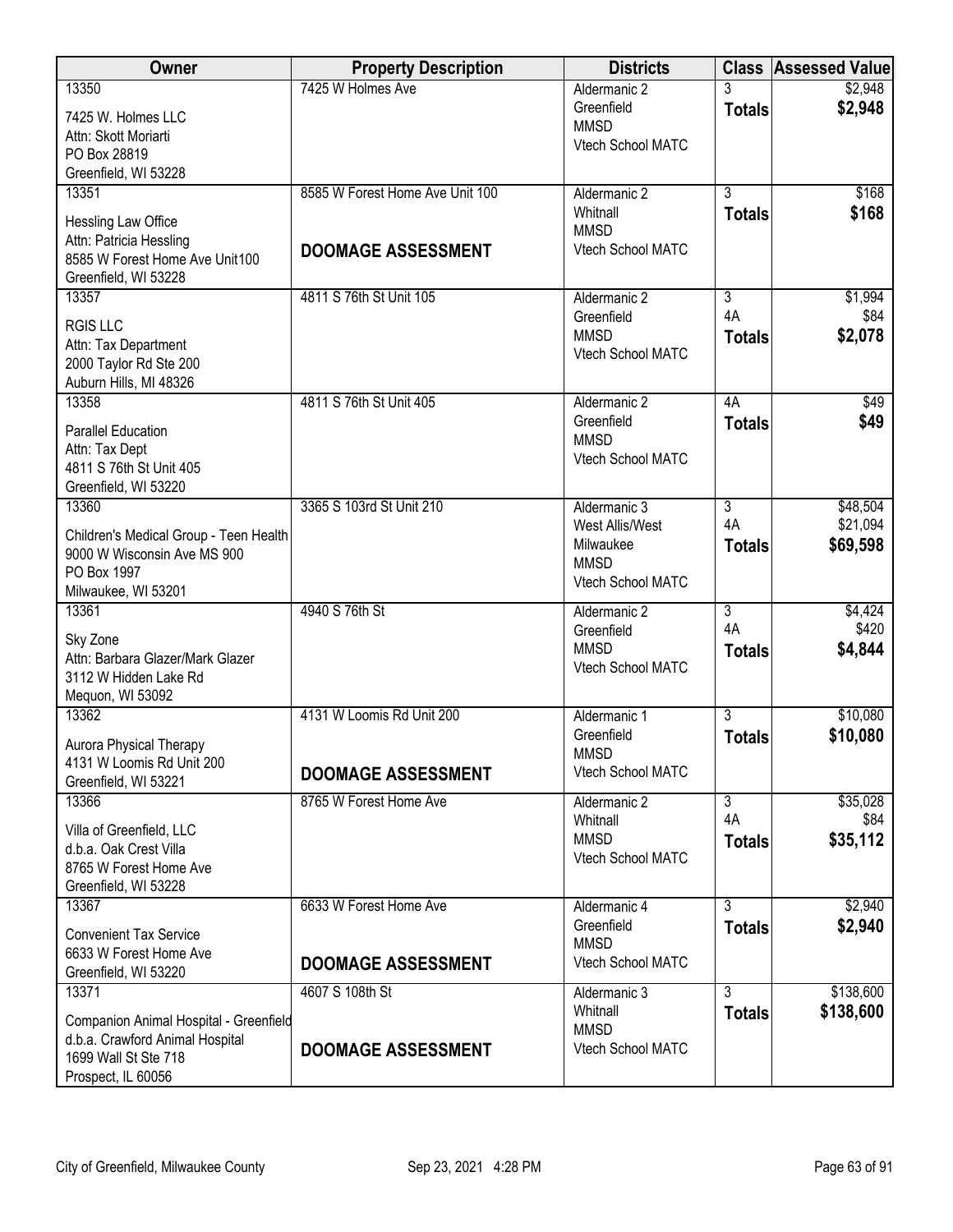| Owner                                                     | <b>Property Description</b> | <b>Districts</b>                 |                           | <b>Class Assessed Value</b> |
|-----------------------------------------------------------|-----------------------------|----------------------------------|---------------------------|-----------------------------|
| 13372                                                     | 4260 S 76th St              | Aldermanic 4                     | 3                         | \$73,218                    |
| Meyers SM Restaurant                                      |                             | Greenfield                       | 4A                        | \$6,663                     |
| d.b.a. Meyers Restaurant                                  |                             | <b>MMSD</b>                      | <b>Totals</b>             | \$79,881                    |
| 4260 S 76th St                                            |                             | Vtech School MATC                |                           |                             |
| Greenfield, WI 53220                                      |                             |                                  |                           |                             |
| 13373                                                     | 6133 S 27th St              | Aldermanic 5                     | $\overline{3}$            | \$554,400                   |
|                                                           |                             | Greenfield                       | <b>Totals</b>             | \$554,400                   |
| International Auto's Hyundai<br>d.b.a. Hyundai Greenfield |                             | <b>MMSD</b>                      |                           |                             |
| 6133 S 27th St                                            | <b>DOOMAGE ASSESSMENT</b>   | Vtech School MATC                |                           |                             |
| Greenfield, WI 53221                                      |                             |                                  |                           |                             |
| 13374                                                     | 4816 S 76th St              | Aldermanic 2                     | 3                         | \$3,444                     |
|                                                           |                             | Greenfield                       | 4A                        | \$2,520                     |
| Rose's Nails                                              |                             | <b>MMSD</b>                      | <b>Totals</b>             | \$5,964                     |
| Attn: Kevin Dinh                                          | <b>DOOMAGE ASSESSMENT</b>   | Vtech School MATC                |                           |                             |
| 4816 S 76th St<br>Greenfield, WI 53220                    |                             |                                  |                           |                             |
| 13375                                                     | 4600 W Loomis Rd Unit 200   | Aldermanic 4                     | $\overline{3}$            | \$18,673                    |
|                                                           |                             | Greenfield                       | <b>Totals</b>             | \$18,673                    |
| CAREATC                                                   |                             | <b>MMSD</b>                      |                           |                             |
| d.b.a. Greenfield Steamfitters Clinic                     | <b>DOOMAGE ASSESSMENT</b>   | Vtech School MATC                |                           |                             |
| Attn: Benefit Plan Administration of                      |                             |                                  |                           |                             |
| Wisconsin                                                 |                             |                                  |                           |                             |
| 11270 W Park PI                                           |                             |                                  |                           |                             |
| Milwaukee, WI 53224<br>13377                              | 8700 Sura Ln                |                                  | $\overline{3}$            |                             |
|                                                           |                             | Aldermanic 2<br>Greenfield       | 4A                        | \$458,721<br>\$82,093       |
| WI Fine Wines & Spirits, LLC                              |                             | TIF 6 (84th & Layton)            | <b>Totals</b>             | \$540,814                   |
| d.b.a. Total Wine                                         |                             | <b>MMSD</b>                      |                           |                             |
| 6600 Rockledge Dr Ste 150                                 |                             | Vtech School MATC                |                           |                             |
| Bethesda, MD 20817                                        |                             |                                  |                           |                             |
| 13378                                                     | 8775 Sura Ln                | Aldermanic 2                     | $\overline{3}$            | \$273,576                   |
| Cafe Zupas                                                |                             | Greenfield                       | 4A                        | \$325,643                   |
| Attn: Tax Dept                                            |                             | TIF 6 (84th & Layton)            | <b>Totals</b>             | \$599,219                   |
| 460 W Universal Cir                                       |                             | <b>MMSD</b><br>Vtech School MATC |                           |                             |
| Sandy, UT 84070                                           |                             |                                  |                           |                             |
| 13379                                                     | 8871 Sura Ln                | Aldermanic 2                     | $\overline{\overline{3}}$ | \$278,507                   |
| Grate Concepts LLC                                        |                             | Greenfield                       | 4A                        | \$100,442                   |
| d.b.a. Grate Mac & Cheese                                 |                             | TIF 6 (84th & Layton)            | <b>Totals</b>             | \$378,949                   |
| 241 N Broadway Ste 501                                    |                             | <b>MMSD</b>                      |                           |                             |
| Milwaukee, WI 53202                                       |                             | Vtech School MATC                |                           |                             |
| 13380                                                     | 3322 W Loomis Rd            | Aldermanic 1                     | $\overline{3}$            | \$42,000                    |
| O Yeah Chicken & More                                     |                             | Greenfield                       | <b>Totals</b>             | \$42,000                    |
| d.b.a. Halal Investments LLC                              |                             | <b>MMSD</b>                      |                           |                             |
| Attn: Adnan Bin-Mahfouz                                   | DOOMAGE ASSESSMENT          | Vtech School MATC                |                           |                             |
| 8168 S River Ln                                           |                             |                                  |                           |                             |
| Franklin, WI 53132-7109                                   |                             |                                  |                           |                             |
| 13381                                                     | 4908 S 74th St              | Aldermanic 2                     | $\overline{3}$            | \$5,504                     |
|                                                           |                             | Greenfield                       | 4A                        | \$420                       |
| Fluid Jiu Jitsu                                           |                             | <b>MMSD</b>                      | <b>Totals</b>             | \$5,924                     |
| Attn: Tax Dept                                            |                             | Vtech School MATC                |                           |                             |
| 4908 S 74th St                                            |                             |                                  |                           |                             |
| Greenfield, WI 53220                                      |                             |                                  |                           |                             |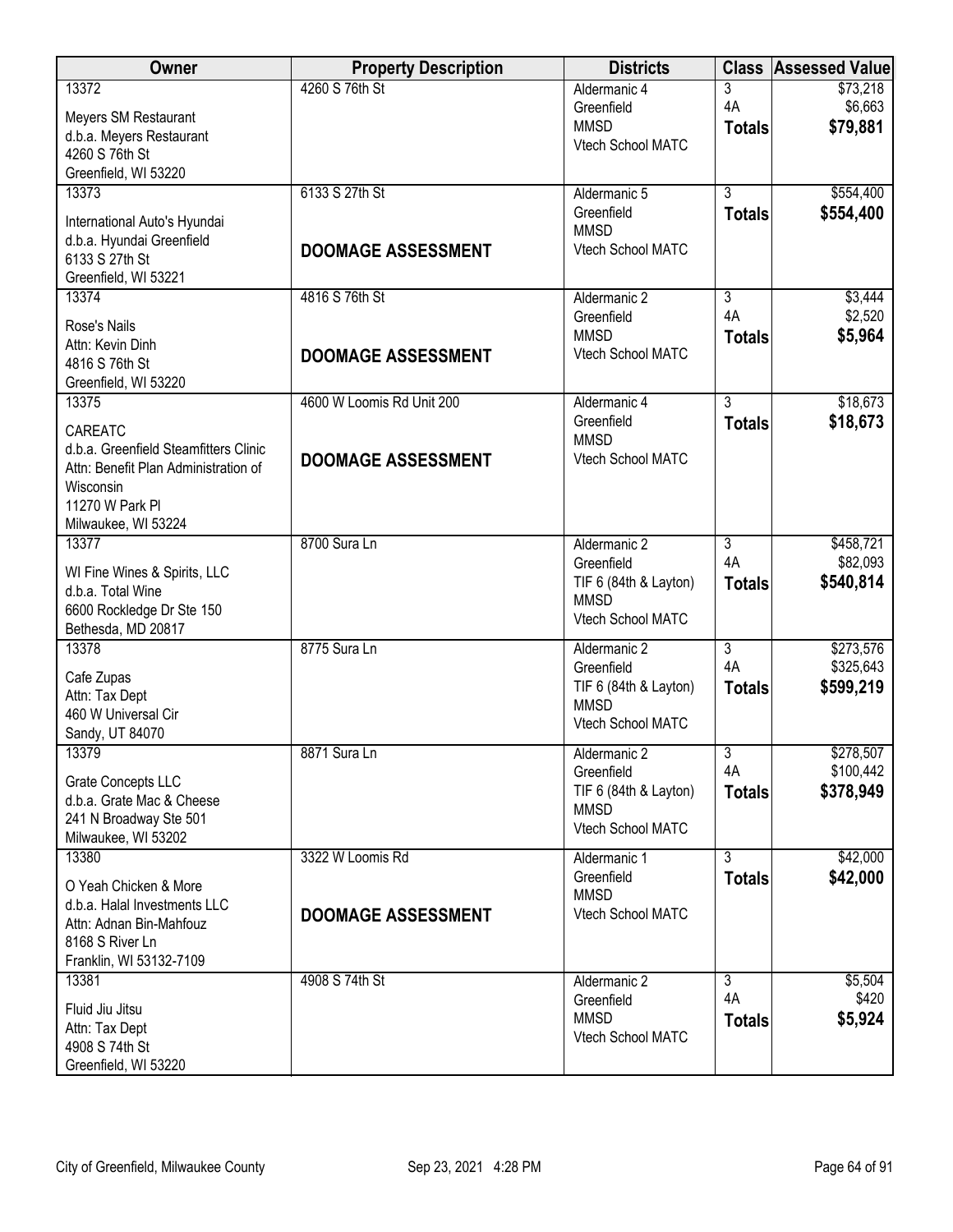| Owner                                   | <b>Property Description</b> | <b>Districts</b>                        |                      | <b>Class Assessed Value</b> |
|-----------------------------------------|-----------------------------|-----------------------------------------|----------------------|-----------------------------|
| 13382                                   | 8867 Sura Ln                | Aldermanic 2                            | $\overline{3}$       | \$16, 125                   |
| Men's Hair House                        |                             | Greenfield<br>TIF 6 (84th & Layton)     | 4A                   | \$210<br>\$16,335           |
| Attn: Tax Dept                          |                             | <b>MMSD</b>                             | <b>Totals</b>        |                             |
| 8867 W Sura Ln<br>Greenfield, WI 53228  |                             | Vtech School MATC                       |                      |                             |
| 13384                                   | 4631 S 108th St             | Aldermanic 3                            | $\overline{3}$       | \$6,720                     |
| AJ Collectibles                         |                             | Whitnall                                | <b>Totals</b>        | \$6,720                     |
| 4631 S 108th St                         |                             | <b>MMSD</b>                             |                      |                             |
| Greenfield, WI 53228                    | <b>DOOMAGE ASSESSMENT</b>   | Vtech School MATC                       |                      |                             |
| 13385                                   | 4162 S 108th St             | Aldermanic 3                            | $\overline{3}$       | \$6,720                     |
| Just Not Salt & Pepper                  |                             | Whitnall                                | <b>Totals</b>        | \$6,720                     |
| 4162 S 108th St                         | <b>DOOMAGE ASSESSMENT</b>   | <b>MMSD</b><br><b>Vtech School MATC</b> |                      |                             |
| Greenfield, WI 53228                    |                             |                                         |                      |                             |
| 13386                                   | 4955 S 27th St              | Aldermanic 5<br>Greenfield              | $\overline{3}$<br>4A | \$6,232<br>\$492            |
| Paul's Wine & Liquor 2                  |                             | TIF 3 (27th St)                         | <b>Totals</b>        | \$6,724                     |
| Attn: Agya Paul Sidhu<br>4955 S 27th St |                             | <b>MMSD</b>                             |                      |                             |
| Greenfield, WI 53221                    |                             | Vtech School MATC                       |                      |                             |
| 13388                                   | 8849 Sura Ln                | Aldermanic 2                            | $\overline{3}$       | \$162,903                   |
| Hand & Stone Massage & Facial Spa       |                             | Greenfield                              | 4A                   | \$6,595                     |
| Attn: Tax Dept                          |                             | TIF 6 (84th & Layton)                   | <b>Totals</b>        | \$169,498                   |
| 8849 W Sura Ln                          |                             | <b>MMSD</b><br>Vtech School MATC        |                      |                             |
| Greenfield, WI 53228                    |                             |                                         |                      |                             |
| 13389                                   | 8833 Sura Ln                | Aldermanic 2<br>Greenfield              | $\overline{3}$<br>4A | \$89,767<br>\$4,318         |
| <b>MOD Pizza</b>                        |                             | TIF 6 (84th & Layton)                   | <b>Totals</b>        | \$94,085                    |
| Attn: Tax Dept<br>PO Box 4747           |                             | <b>MMSD</b>                             |                      |                             |
| Oak Brook, IL 60522-4747                |                             | Vtech School MATC                       |                      |                             |
| 13390                                   | 4647 S 108th St             | Aldermanic 3                            | $\overline{3}$       | \$8,400                     |
| Luna Listings                           |                             | Whitnall                                | <b>Totals</b>        | \$8,400                     |
| 4647 S 108th St                         |                             | <b>MMSD</b>                             |                      |                             |
| Greenfield, WI 53228                    | <b>DOOMAGE ASSESSMENT</b>   | Vtech School MATC                       |                      |                             |
| 13391                                   | 6815 W Edgerton Ave         | Aldermanic 2                            | $\overline{3}$       | \$1,008                     |
| <b>Superior Therapeutics LLC</b>        |                             | Greenfield<br><b>MMSD</b>               | 4A<br><b>Totals</b>  | \$168<br>\$1,176            |
| 6815 W Edgerton Ave                     | <b>DOOMAGE ASSESSMENT</b>   | Vtech School MATC                       |                      |                             |
| Greenfield, WI 53220<br>13392           | 4285 S 76th St              | Aldermanic 2                            | $\overline{3}$       | \$6,720                     |
|                                         |                             | Greenfield                              | <b>Totals</b>        | \$6,720                     |
| Brew Town Trading Co<br>4285 S 76th St  |                             | <b>MMSD</b>                             |                      |                             |
| Greenfield, WI 53220                    | <b>DOOMAGE ASSESSMENT</b>   | Vtech School MATC                       |                      |                             |
| 13393                                   | 6271 S 27th St              | Aldermanic 5                            | $\overline{3}$       | \$196                       |
| Flexpay Furniture, LLC                  |                             | Greenfield                              | <b>Totals</b>        | \$196                       |
| 6271 S 27th St                          |                             | <b>MMSD</b><br>Vtech School MATC        |                      |                             |
| Greenfield, WI 53221                    |                             |                                         |                      |                             |
| 13394                                   | 4395 S 76th St              | Aldermanic 2                            | $\overline{3}$       | \$4,502                     |
| <b>Brick Oven Concepts LLC</b>          |                             | Greenfield<br><b>MMSD</b>               | 4A                   | \$23,044<br>\$27,546        |
| d.b.a. Fox's Pub                        |                             | Vtech School MATC                       | <b>Totals</b>        |                             |
| 4395 S 76th St<br>Greenfield, WI 53220  |                             |                                         |                      |                             |
|                                         |                             |                                         |                      |                             |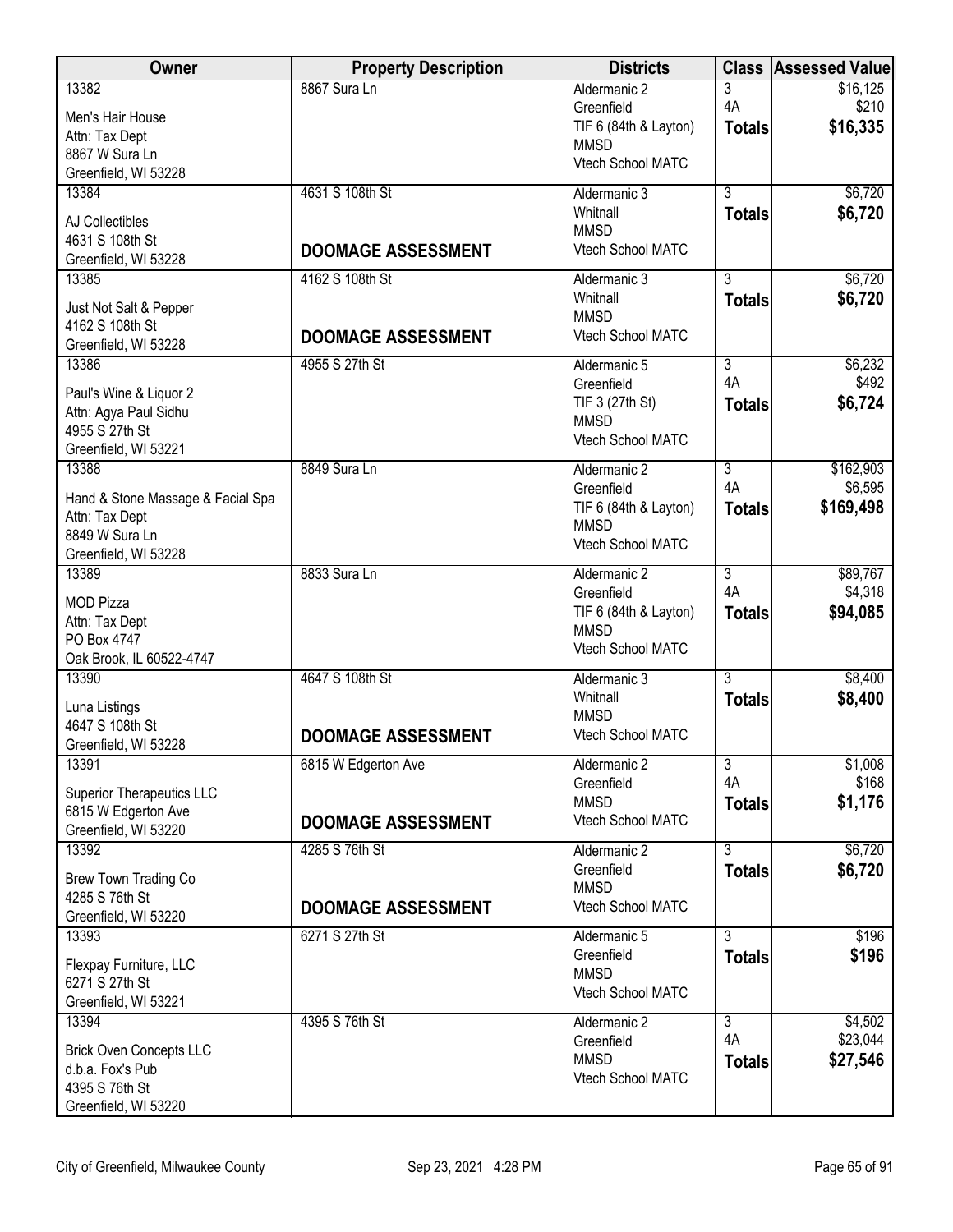| Owner                                       | <b>Property Description</b> | <b>Districts</b>                 |                | <b>Class Assessed Value</b> |
|---------------------------------------------|-----------------------------|----------------------------------|----------------|-----------------------------|
| 13396                                       | 8750 Sura Ln                | Aldermanic 2                     | 3              | \$432,721                   |
| Kohl's Value Services, Inc.                 |                             | Greenfield                       | 4A             | \$508,559                   |
| d.b.a. Kohl's Department Store              |                             | TIF 6 (84th & Layton)            | <b>Totals</b>  | \$941,280                   |
| PO Box 3208                                 | <b>DOOMAGE ASSESSMENT</b>   | <b>MMSD</b><br>Vtech School MATC |                |                             |
| Milwaukee, WI 53201                         |                             |                                  |                |                             |
| 13398                                       | 4811 S 76th St Unit 304     | Aldermanic 2                     | $\overline{3}$ | \$207,676                   |
| Greater Milwaukee Oral Surgery              |                             | Greenfield                       | 4A             | \$10,647                    |
| Attn: Dr. Robert Goeckermann                |                             | <b>MMSD</b>                      | <b>Totals</b>  | \$218,323                   |
| 4811 S 76th St Unit 304                     |                             | Vtech School MATC                |                |                             |
| Greenfield, WI 53220                        |                             |                                  |                |                             |
| 13399                                       | 4874 S 74th St              | Aldermanic 2                     | $\overline{3}$ | \$21,840                    |
|                                             |                             | Greenfield                       | <b>Totals</b>  | \$21,840                    |
| Daddy Yo's Frozen Yogurt<br>4874 S 74th St  |                             | <b>MMSD</b>                      |                |                             |
| Greenfield, WI 53220                        | <b>DOOMAGE ASSESSMENT</b>   | Vtech School MATC                |                |                             |
| 13400                                       | 3171 S 100th St             | Aldermanic 3                     | $\overline{3}$ | \$10,080                    |
|                                             |                             | West Allis/West                  | <b>Totals</b>  | \$10,080                    |
| Tree of Life Assisted Living LLC            |                             | Milwaukee                        |                |                             |
| 3171 S 100th St                             | <b>DOOMAGE ASSESSMENT</b>   | <b>MMSD</b>                      |                |                             |
| Greenfield, WI 53227                        |                             | Vtech School MATC                |                |                             |
| 13401                                       | 11250 W Cold Spring Rd      | Aldermanic 3                     | 3              | \$8,400                     |
|                                             |                             | Whitnall                         | 4A             | \$840                       |
| Live to Serve LLC                           |                             | <b>MMSD</b>                      | <b>Totals</b>  | \$9,240                     |
| d.b.a. Mercy Hill<br>11250 W Cold Spring Rd |                             | Vtech School MATC                |                |                             |
| Greenfield, WI 53228                        |                             |                                  |                |                             |
| 13403                                       | 5341 S 27th St              | Aldermanic 5                     | $\overline{3}$ | \$4,924                     |
|                                             |                             | Greenfield                       | 4A             | \$14,615                    |
| Remax Lakeside                              |                             | TIF 3 (27th St)                  | <b>Totals</b>  | \$19,539                    |
| Attn: 5341 LLC                              |                             | <b>MMSD</b>                      |                |                             |
| 1200 E Capitol Dr Ste 300                   |                             | Vtech School MATC                |                |                             |
| Milwaukee, WI 53211                         |                             |                                  |                |                             |
| 13404                                       | 5430 W Forest Home Ave      | Aldermanic 4                     | 3<br>4A        | \$719<br>\$373              |
| Lana's Hair Salon                           |                             | Greenfield<br><b>MMSD</b>        |                | \$1,092                     |
| Attn: Tax Dept.                             |                             | Vtech School MATC                | <b>Totals</b>  |                             |
| 5430 W Forest Home Ave                      |                             |                                  |                |                             |
| Greenfield, WI 53220                        |                             |                                  |                |                             |
| 13405                                       | 12336 W Layton Ave Unit 5   | Aldermanic 3                     | $\overline{3}$ | \$4,368                     |
| Mind N Body Connection                      |                             | Whitnall                         | 4A             | \$1,092                     |
| Attn: Christine Maddox                      |                             | <b>MMSD</b>                      | <b>Totals</b>  | \$5,460                     |
| 12336 W Layton Ave Unit 5                   | <b>DOOMAGE ASSESSMENT</b>   | Vtech School MATC                |                |                             |
| Greenfield, WI 53228                        |                             |                                  |                |                             |
| 13406                                       | 7510 W Layton Ave           | Aldermanic 4                     | $\overline{3}$ | \$52,080                    |
| Shawarma House                              |                             | Greenfield                       | <b>Totals</b>  | \$52,080                    |
| Attn: Moe Saed                              |                             | <b>MMSD</b>                      |                |                             |
| 7510 W Layton Ave                           | <b>DOOMAGE ASSESSMENT</b>   | Vtech School MATC                |                |                             |
| Greenfield, WI 53220                        |                             |                                  |                |                             |
| 13407                                       | 4144 S 112th St             | Aldermanic 3                     | 3              | \$840                       |
|                                             |                             | Whitnall                         | <b>Totals</b>  | \$840                       |
| Magsys Inc<br>PO Box 270606                 |                             | <b>MMSD</b>                      |                |                             |
| Milwaukee, WI 53227                         | <b>DOOMAGE ASSESSMENT</b>   | Vtech School MATC                |                |                             |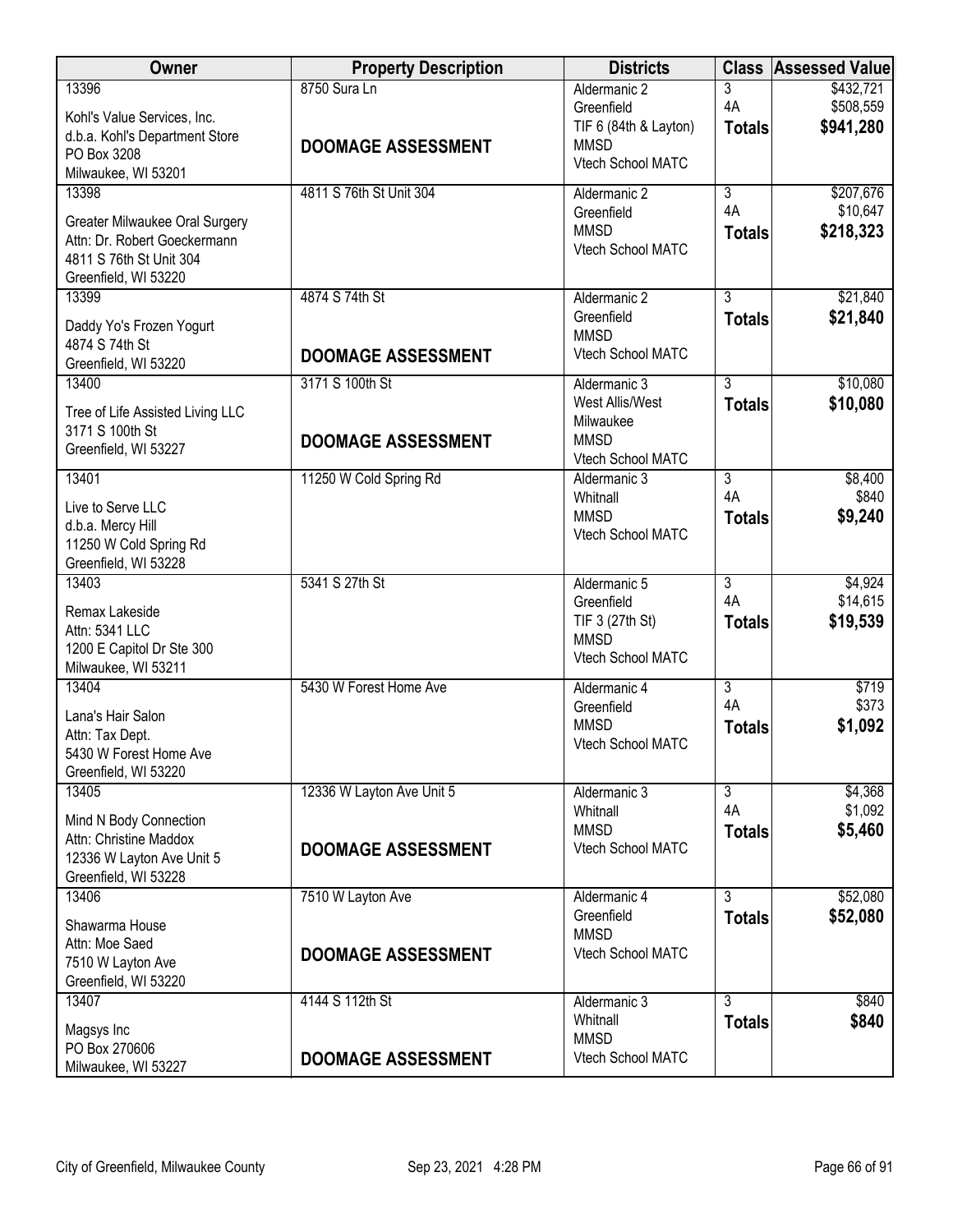| Owner                                           | <b>Property Description</b>   | <b>Districts</b>                  | <b>Class</b>         | <b>Assessed Value</b> |
|-------------------------------------------------|-------------------------------|-----------------------------------|----------------------|-----------------------|
| 13409                                           | 7406 W Layton Ave             | Aldermanic 4                      | 3                    | \$6,300               |
| Psychic Readings By Eva                         |                               | Greenfield<br><b>MMSD</b>         | <b>Totals</b>        | \$6,300               |
| 7406 W Layton Ave                               | <b>DOOMAGE ASSESSMENT</b>     | Vtech School MATC                 |                      |                       |
| Greenfield, WI 53220<br>13410                   | 4865 S 27th St                | Aldermanic 5                      | $\overline{3}$       | \$18,480              |
|                                                 |                               | Greenfield                        | <b>Totals</b>        | \$18,480              |
| Lending Hands Healthcare Inc.<br>4865 S 27th St |                               | TIF 3 (27th St)                   |                      |                       |
| Greenfield, WI 53221                            | <b>DOOMAGE ASSESSMENT</b>     | <b>MMSD</b>                       |                      |                       |
| 13411                                           | 4879 S 27th St                | Vtech School MATC<br>Aldermanic 5 | $\overline{3}$       | \$1,905               |
|                                                 |                               | Greenfield                        | 4A                   | \$84                  |
| Northstar Management<br>d.b.a. Northstar Loans  |                               | TIF 3 (27th St)                   | <b>Totals</b>        | \$1,989               |
| Attn: Tax Dept.                                 |                               | <b>MMSD</b>                       |                      |                       |
| 1855 Bowles Ave Ste 110                         |                               | Vtech School MATC                 |                      |                       |
| Senton, MO 63026                                |                               |                                   |                      |                       |
| 13413                                           | 7975 W Layton Ave             | Aldermanic 2<br>Greenfield        | 3<br><b>Totals</b>   | \$16,800<br>\$16,800  |
| <b>C'Lavie Nails</b>                            |                               | <b>MMSD</b>                       |                      |                       |
| 7975 W Layton Ave<br>Greenfield, WI 53220       | <b>DOOMAGE ASSESSMENT</b>     | Vtech School MATC                 |                      |                       |
| 13414                                           | 3793 S 108th St               | Aldermanic 3                      | $\overline{3}$       | \$6,720               |
| Mike Bafus/State Farm Insurance                 |                               | Whitnall                          | <b>Totals</b>        | \$6,720               |
| 3793 S 108th St                                 |                               | <b>MMSD</b>                       |                      |                       |
| Greenfield, WI 53228                            | <b>DOOMAGE ASSESSMENT</b>     | Vtech School MATC                 |                      |                       |
| 13415                                           | 4641 S 108th St               | Aldermanic 3                      | $\overline{3}$       | \$5,828               |
| Spa Liz & Co.                                   |                               | Whitnall<br><b>MMSD</b>           | 4A<br><b>Totals</b>  | \$63<br>\$5,891       |
| Attn: Tax Dept                                  |                               | Vtech School MATC                 |                      |                       |
| 4641 S 108th St<br>Greenfield, WI 53228         |                               |                                   |                      |                       |
| 13416                                           | 10335 W Oklahoma Ave Unit 101 | Aldermanic 3                      | $\overline{3}$       | \$6,300               |
| Milwaukee Digital Marketing                     |                               | West Allis/West                   | <b>Totals</b>        | \$6,300               |
| 10335 W Oklahoma Ave Unit 101                   |                               | Milwaukee<br><b>MMSD</b>          |                      |                       |
| Greenfield, WI 53227                            | <b>DOOMAGE ASSESSMENT</b>     | Vtech School MATC                 |                      |                       |
| 13418                                           | 4406 S 68th St Unit 102       | Aldermanic 4                      | $\overline{3}$       | \$579                 |
| Picturesque Massage Therapy LLC                 |                               | Greenfield                        | <b>Totals</b>        | \$579                 |
| 4406 S 68th St Unit 102                         |                               | <b>MMSD</b><br>Vtech School MATC  |                      |                       |
| Greenfield, WI 53220                            |                               |                                   |                      |                       |
| 13420                                           | 4406 S 68th St Unit 110       | Aldermanic 4<br>Greenfield        | $\overline{3}$<br>4A | \$844<br>\$252        |
| Golden Maid                                     |                               | <b>MMSD</b>                       | <b>Totals</b>        | \$1,096               |
| Attn: Tax Dept<br>2448 S 102nd St Ste 125       |                               | Vtech School MATC                 |                      |                       |
| West Allis, WI 53227                            |                               |                                   |                      |                       |
| 13421                                           | 4811 S 76th St Unit 100       | Aldermanic 2                      | $\overline{3}$       | \$6,720               |
| Pioneer Financial Group                         |                               | Greenfield                        | <b>Totals</b>        | \$6,720               |
| 4811 S 76th St Unit 100                         | <b>DOOMAGE ASSESSMENT</b>     | <b>MMSD</b><br>Vtech School MATC  |                      |                       |
| Greenfield, WI 53220                            |                               |                                   |                      |                       |
| 13422                                           | 4811 S 76th St Unit 109       | Aldermanic 2<br>Greenfield        | $\overline{3}$<br>4A | \$14,402<br>\$630     |
| Dixon Engineering Inc                           |                               | <b>MMSD</b>                       | <b>Totals</b>        | \$15,032              |
| Attn: Tax Dept<br>4811 S 76th St Unit 109       |                               | Vtech School MATC                 |                      |                       |
| Greenfield, WI 53220                            |                               |                                   |                      |                       |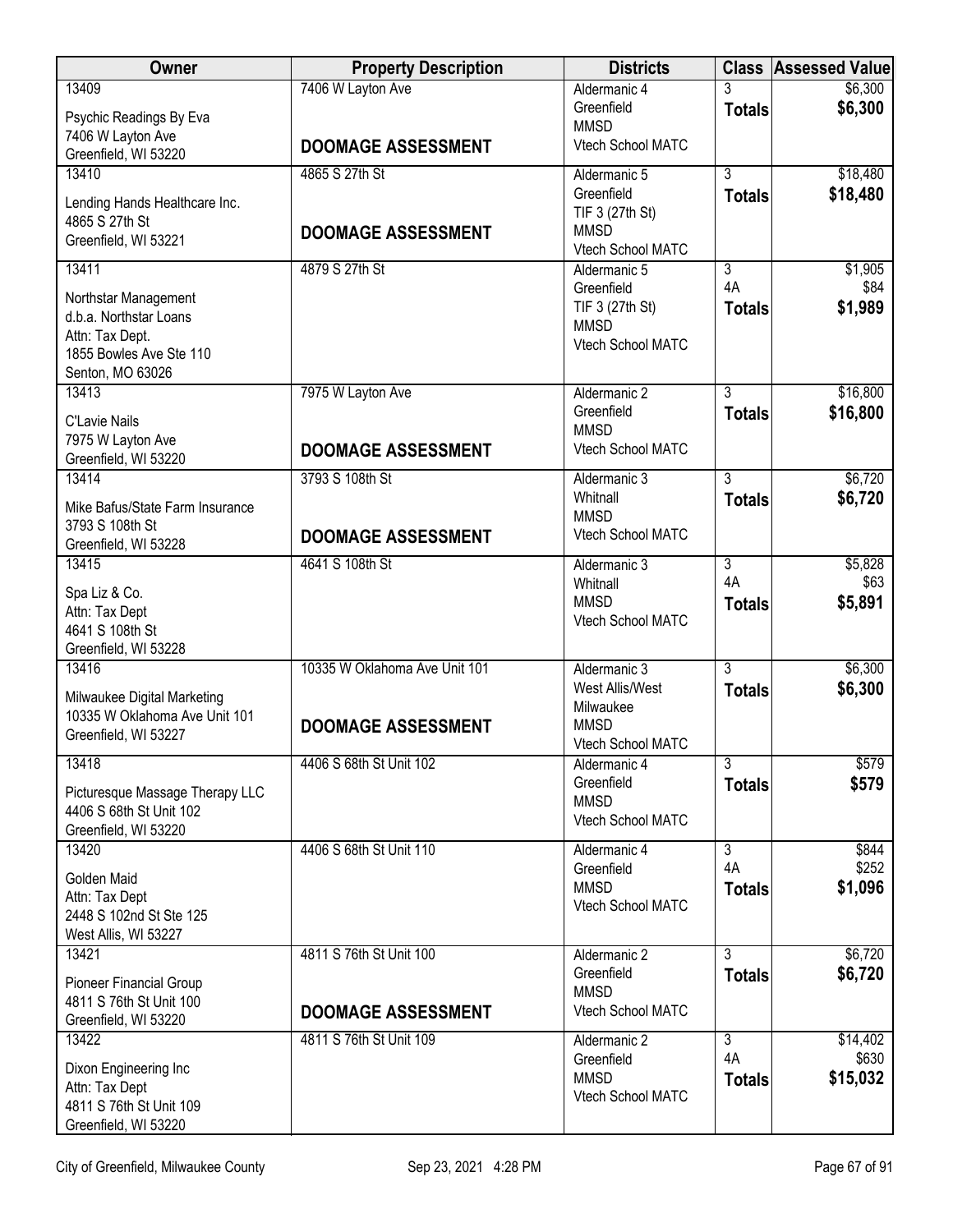| <b>Owner</b>                                                                                                 | <b>Property Description</b>                          | <b>Districts</b>                                               |                      | <b>Class Assessed Value</b> |
|--------------------------------------------------------------------------------------------------------------|------------------------------------------------------|----------------------------------------------------------------|----------------------|-----------------------------|
| 13423<br>Signal 88 Security<br>Attn: Tax Dept.                                                               | 4811 S 76th St Unit 210<br><b>DOOMAGE ASSESSMENT</b> | Aldermanic 2<br>Greenfield<br><b>MMSD</b><br>Vtech School MATC | <b>Totals</b>        | \$283<br>\$283              |
| 4811 S 76th St Ste 210<br>Greenfield, WI 53220                                                               |                                                      |                                                                |                      |                             |
| 13424                                                                                                        | 4811 S 76th St Unit 120                              | Aldermanic 2                                                   | $\overline{3}$       | \$210                       |
| Nurse Next Door<br>Attn: Roberta Buss<br>4811 S 76th St Unit 120<br>Greenfield, WI 53220                     |                                                      | Greenfield<br><b>MMSD</b><br>Vtech School MATC                 | <b>Totals</b>        | \$210                       |
| 13425                                                                                                        | 4811 S 76th St Unit 200                              | Aldermanic 2<br>Greenfield                                     | $\overline{3}$       | \$4,620<br>\$4,620          |
| Stollco Enterprise LLC<br>5831 Riverside Dr<br>Greendale, WI 53129                                           | <b>DOOMAGE ASSESSMENT</b>                            | <b>MMSD</b><br>Vtech School MATC                               | <b>Totals</b>        |                             |
| 13426                                                                                                        | 8585 W Forest Home Ave Unit 150                      | Aldermanic 2                                                   | $\overline{3}$       | \$953                       |
| Diamond Res Mortgage Co<br>Attn: Tax Dept<br>8585 W Forest Home Ave #150<br>Greenfield, WI 53228             |                                                      | Whitnall<br><b>MMSD</b><br>Vtech School MATC                   | 4A<br><b>Totals</b>  | \$151<br>\$1,104            |
| 13427                                                                                                        | 4818 S 76th St Unit 125                              | Aldermanic 2                                                   | $\overline{3}$       | \$78                        |
| <b>Taxanator LLC</b><br>Attn: Barbara Harmon<br>211 Cranberry Ct<br>Waldo, WI 53093                          |                                                      | Greenfield<br><b>MMSD</b><br>Vtech School MATC                 | <b>Totals</b>        | \$78                        |
| 13429                                                                                                        | 4810 S 76th St Unit 201                              | Aldermanic 2                                                   | $\overline{3}$<br>4A | \$419                       |
| Massage Mastery<br>4810 S 76th St Unit 201<br>Greenfield, WI 53220                                           | <b>DOOMAGE ASSESSMENT</b>                            | Greenfield<br><b>MMSD</b><br>Vtech School MATC                 | <b>Totals</b>        | \$42<br>\$461               |
| 13431                                                                                                        | 4810 S 76th St Unit 210                              | Aldermanic 2                                                   | $\overline{3}$       | \$3,360                     |
| <b>SAHA Cares LLC</b><br>d.b.a. SAHA Transportation<br>Attn: Dahir Nur                                       | <b>DOOMAGE ASSESSMENT</b>                            | Greenfield<br><b>MMSD</b><br>Vtech School MATC                 | <b>Totals</b>        | \$3,360                     |
| 5353 S 13th St<br>Milwaukee, WI 53221                                                                        |                                                      |                                                                |                      |                             |
| 13434                                                                                                        | 8405 W Forest Home Ave Unit 204                      | Aldermanic 2<br>Whitnall                                       | $\overline{3}$<br>4A | \$1,566<br>\$213            |
| Glembocki Law Office<br>Attn: Tax Dept<br>8405 W Forest Home Ave Unit204<br>Greenfield, WI 53228             |                                                      | <b>MMSD</b><br>Vtech School MATC                               | <b>Totals</b>        | \$1,779                     |
| 13435                                                                                                        | 6510 W Layton Ave Unit 7                             | Aldermanic 4                                                   | 3                    | \$559                       |
| SS Tax & Accounting Services<br>Attn: Sher Sharwani<br>6510 W Layton Ave Unit 7<br>Greenfield, WI 53220      |                                                      | Greenfield<br><b>MMSD</b><br>Vtech School MATC                 | 4A<br><b>Totals</b>  | \$21<br>\$580               |
| 13438                                                                                                        | 4600 W Loomis Rd Unit 101                            | Aldermanic 4                                                   | 4A                   | \$42                        |
| Great Lakes Neurosurgical Assoc. LLC<br>Attn: Dr. Pannu<br>4600 W Loomis Rd Unit 101<br>Greenfield, WI 53220 |                                                      | Greenfield<br><b>MMSD</b><br>Vtech School MATC                 | <b>Totals</b>        | \$42                        |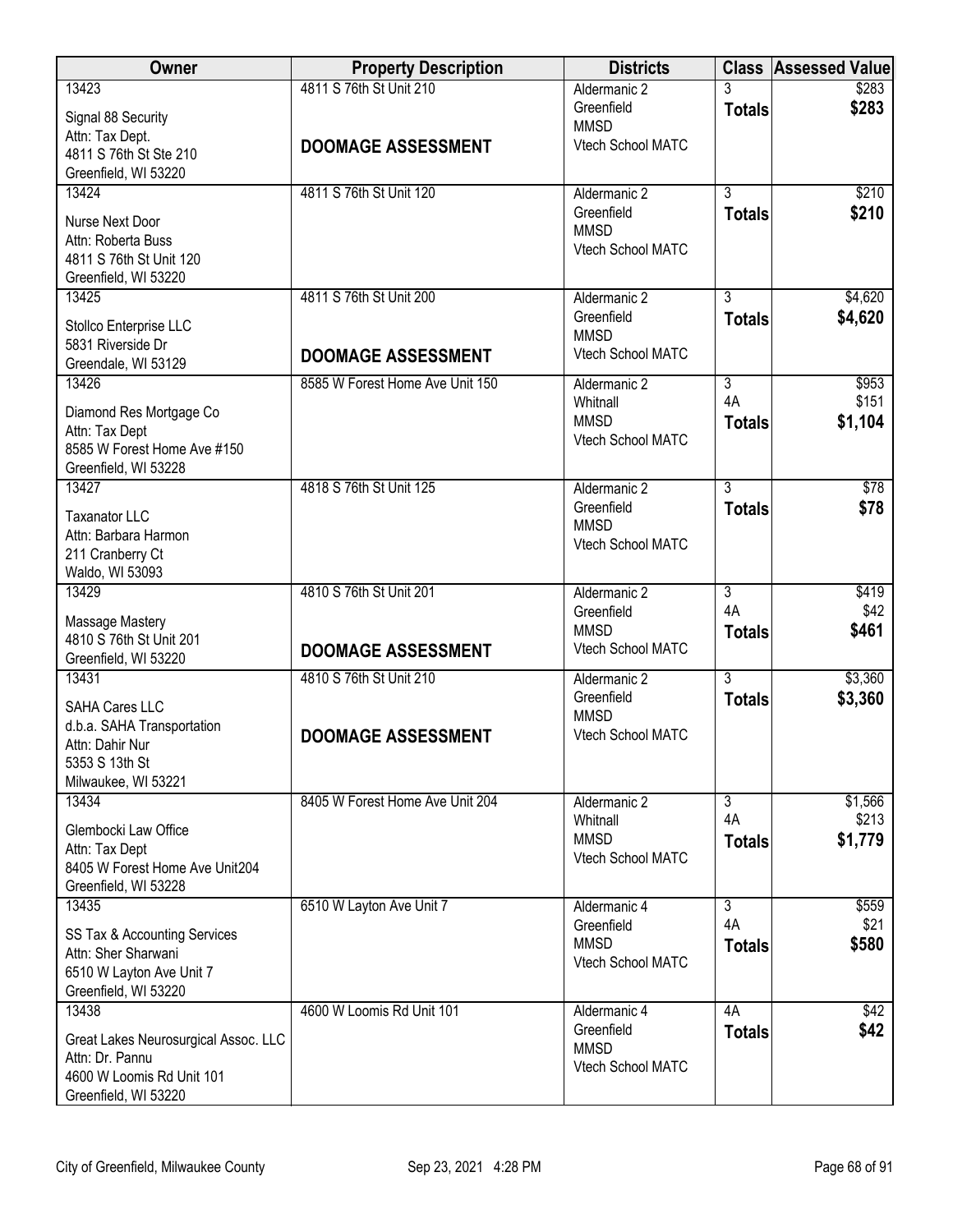| Owner                                     | <b>Property Description</b>     | <b>Districts</b>                 | <b>Class</b>   | <b>Assessed Value</b> |
|-------------------------------------------|---------------------------------|----------------------------------|----------------|-----------------------|
| 13441                                     | 8555 W Forest Home Ave Unit 202 | Aldermanic 2                     |                | \$1,569               |
| Pinnacle Freight System Inc               |                                 | Whitnall<br><b>MMSD</b>          | <b>Totals</b>  | \$1,569               |
| Attn: Tax Dept                            |                                 | Vtech School MATC                |                |                       |
| 8555 W Forest Home Ave Unit202            |                                 |                                  |                |                       |
| Greenfield, WI 53228<br>13443             | 4715 S 27th St                  | Aldermanic 5                     | 4A             | \$365                 |
|                                           |                                 | Greenfield                       | <b>Totals</b>  | \$365                 |
| Mobile To Go-Aymanlayton/Boost Mobil      |                                 | TIF 3 (27th St)                  |                |                       |
| 4715 S 27th St<br>Greenfield, WI 53221    | <b>DOOMAGE ASSESSMENT</b>       | <b>MMSD</b>                      |                |                       |
|                                           |                                 | Vtech School MATC                |                |                       |
| 13444                                     | 3320 W Howard Ave               | Aldermanic 1                     | $\overline{3}$ | \$1,093               |
| Eagle Automotive Performance              |                                 | Greenfield<br><b>MMSD</b>        | <b>Totals</b>  | \$1,093               |
| Attn: Sean                                | <b>DOOMAGE ASSESSMENT</b>       | Vtech School MATC                |                |                       |
| 3320 W Howard Ave                         |                                 |                                  |                |                       |
| Greenfield, WI 53221<br>13445             | 4830 S 76th St                  | Aldermanic 2                     | $\overline{3}$ | \$126,161             |
|                                           |                                 | Greenfield                       | 4A             | \$4,075               |
| Orthopaedic Hospital of Wisconsin         |                                 | <b>MMSD</b>                      | <b>Totals</b>  | \$130,236             |
| Attn: Tax Dept.<br>475 W River Woods Pkwy |                                 | Vtech School MATC                |                |                       |
| Glendale, WI 53212                        |                                 |                                  |                |                       |
| 13447                                     | 7417 W Layton Ave               | Aldermanic 2                     | $\overline{3}$ | \$1,201               |
|                                           |                                 | Greenfield                       | <b>Totals</b>  | \$1,201               |
| VIA MODA Group LLC<br>d.b.a. Supercuts    |                                 | <b>MMSD</b>                      |                |                       |
| 2370 N Terrace Ave                        |                                 | Vtech School MATC                |                |                       |
| Milwaukee, WI 53211                       |                                 |                                  |                |                       |
| 13449                                     | 5215 S 37th St                  | Aldermanic 5                     | $\overline{3}$ | \$1,718               |
| Crux Creative LLC                         |                                 | Greenfield                       | 4A             | \$168                 |
| Attn: Michelle Allen                      |                                 | <b>MMSD</b><br>Vtech School MATC | <b>Totals</b>  | \$1,886               |
| 5215 S 37th St                            |                                 |                                  |                |                       |
| Greenfield, WI 53221                      |                                 |                                  |                |                       |
| 13451                                     | 4850 S 60th St                  | Aldermanic 4<br>Greenfield       | $\overline{3}$ | \$7,249<br>\$7,249    |
| <b>Froedtert Health</b>                   |                                 | <b>MMSD</b>                      | <b>Totals</b>  |                       |
| d.b.a. Workforce Health Clinic/Greenfiel  |                                 | Vtech School MATC                |                |                       |
| Schools<br>9200 W Wisconsin Ave           |                                 |                                  |                |                       |
| Milwaukee, WI 53226                       |                                 |                                  |                |                       |
| 13452                                     | 10600 W Layton Ave              | Aldermanic 3                     | $\overline{3}$ | \$2,912               |
| <b>Tax Services of America</b>            |                                 | Whitnall                         | 4A             | \$52                  |
| d.b.a. Jackson Hewitt Tax Service         |                                 | <b>MMSD</b>                      | <b>Totals</b>  | \$2,964               |
| PO Box 941290                             |                                 | Vtech School MATC                |                |                       |
| Maitland, FL 32794                        |                                 |                                  |                |                       |
| 13453                                     | 12100 W Howard Ave              | Aldermanic 3                     | $\overline{3}$ | \$1,007               |
| Learfield Communications, LLC             |                                 | Whitnall<br><b>MMSD</b>          | <b>Totals</b>  | \$1,007               |
| Attn: Tax Dept                            |                                 | Vtech School MATC                |                |                       |
| 2400 Dallas Pkwy Ste 500                  |                                 |                                  |                |                       |
| Plano, TX 75093                           | 4168 S 108th St                 | Aldermanic 3                     | $\overline{3}$ | \$490                 |
| 13454                                     |                                 | Whitnall                         | <b>Totals</b>  | \$490                 |
| Jazzercise                                |                                 | <b>MMSD</b>                      |                |                       |
| Attn: Shoshana Perlman                    |                                 | Vtech School MATC                |                |                       |
| 4168 S 108th St<br>Greenfield, WI 53228   |                                 |                                  |                |                       |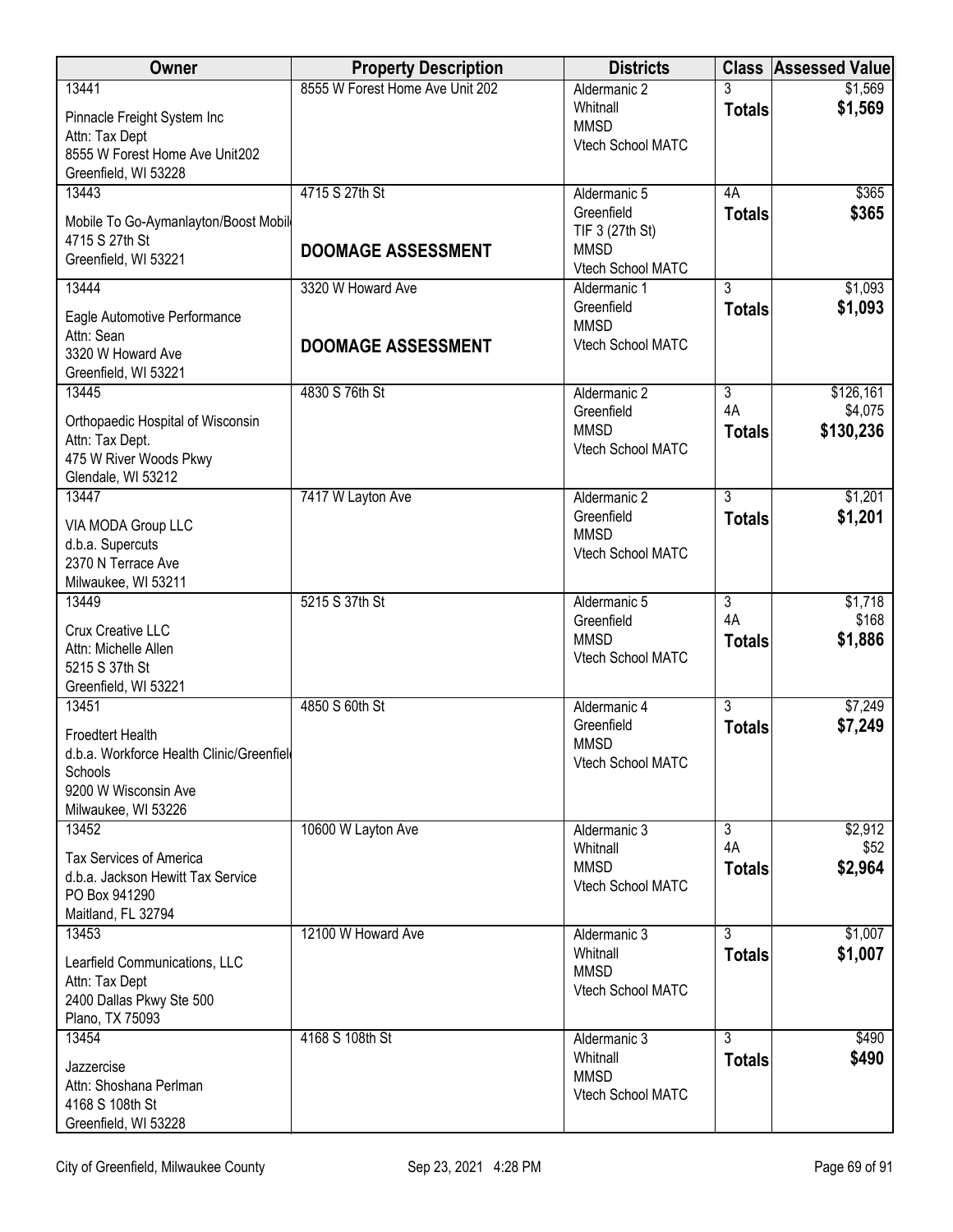| Owner                                          | <b>Property Description</b>     | <b>Districts</b>                 | <b>Class</b>         | <b>Assessed Value</b>  |
|------------------------------------------------|---------------------------------|----------------------------------|----------------------|------------------------|
| 13455                                          | 4080 S 65th St                  | Aldermanic 4                     | 3                    | \$144                  |
| Moths-Norwich Apartments                       |                                 | Greenfield<br><b>MMSD</b>        | 4A                   | \$42<br>\$186          |
| Attn: Terry Moths                              |                                 | Vtech School MATC                | <b>Totals</b>        |                        |
| 2110 S Cherrywood Ct                           |                                 |                                  |                      |                        |
| New Berlin, WI 53151-2394                      |                                 |                                  |                      |                        |
| 13456                                          | 5530 W Forest Home Ave          | Aldermanic 4<br>Greenfield       | $\overline{3}$<br>4A | \$2,856<br>\$218       |
| Jeff Grundy                                    |                                 | <b>MMSD</b>                      | <b>Totals</b>        | \$3,074                |
| d.b.a. GEE Inspections LLC                     |                                 | Vtech School MATC                |                      |                        |
| Attn: Tax Dept.<br>5530 W Forest Home Ave      |                                 |                                  |                      |                        |
| Greenfield, WI 53220                           |                                 |                                  |                      |                        |
| 13457                                          | 7444 W Holmes Ave               | Aldermanic 2                     | $\overline{3}$       | \$40,147               |
| Scott Miller/Tosamillers Inc                   |                                 | Greenfield                       | 4A                   | \$4,046                |
| d.b.a. Fast Signs                              |                                 | <b>MMSD</b>                      | <b>Totals</b>        | \$44,193               |
| 7444 W Holmes Ave                              |                                 | Vtech School MATC                |                      |                        |
| Greenfield, WI 53220                           |                                 |                                  |                      |                        |
| 13458                                          | 4621 W Forest Home Ave          | Aldermanic 1                     | $\overline{3}$       | \$16,800               |
| S & Z Oil Mart                                 |                                 | Greenfield                       | <b>Totals</b>        | \$16,800               |
| 4621 W Forest Home Ave                         | <b>DOOMAGE ASSESSMENT</b>       | <b>MMSD</b><br>Vtech School MATC |                      |                        |
| Greenfield, WI 53219                           |                                 |                                  |                      |                        |
| 13459                                          | 5207 S 27th St                  | Aldermanic 5                     | $\overline{3}$       | \$6,300                |
| Glamour Beauty Salon & Spa LLC                 |                                 | Greenfield<br>TIF 3 (27th St)    | <b>Totals</b>        | \$6,300                |
| 5207 S 27th St                                 | <b>DOOMAGE ASSESSMENT</b>       | <b>MMSD</b>                      |                      |                        |
| Greenfield, WI 53221                           |                                 | Vtech School MATC                |                      |                        |
| 13460                                          | 3870 S 108th St                 | Aldermanic 3                     | $\overline{3}$       | \$6,391                |
| Gamma Therapeutic Infusions LLC                |                                 | Whitnall                         | 4A                   | \$84                   |
| Attn: Tax Dept                                 |                                 | <b>MMSD</b><br>Vtech School MATC | <b>Totals</b>        | \$6,475                |
| 3870 S 108th St                                |                                 |                                  |                      |                        |
| Greenfield, WI 53228                           |                                 |                                  |                      |                        |
| 13462                                          | 4848 S 76th St Unit 210         | Aldermanic 2<br>Greenfield       | $\overline{3}$<br>4A | \$12,322<br>\$840      |
| CleanSlate Centers, Inc.                       |                                 | <b>MMSD</b>                      | <b>Totals</b>        | \$13,162               |
| d.b.a. CleanSlate Medical Group of WI          |                                 | Vtech School MATC                |                      |                        |
| 12 Cadillac Dr<br>Brentwood, TN 37027          |                                 |                                  |                      |                        |
| 13463                                          | 8405 W Forest Home Ave Unit 205 | Aldermanic 2                     | $\overline{3}$       | \$3,944                |
|                                                |                                 | Whitnall                         | 4A                   | \$840                  |
| Skin Day Spa By Yoly<br>8405 W Forest Home Ave |                                 | <b>MMSD</b>                      | <b>Totals</b>        | \$4,784                |
| <b>Unit 305</b>                                |                                 | Vtech School MATC                |                      |                        |
| Greenfield, WI 53228                           |                                 |                                  |                      |                        |
| 13464                                          | 4649 S 108th St                 | Aldermanic 3                     | $\overline{3}$       | \$18,493               |
| Smokin Glass                                   |                                 | Whitnall                         | 4A                   | \$10,899               |
| 4649 S 108th St                                |                                 | <b>MMSD</b><br>Vtech School MATC | <b>Totals</b>        | \$29,392               |
| Greenfield, WI 53228                           | <b>DOOMAGE ASSESSMENT</b>       |                                  |                      |                        |
| 13467                                          | 4478 S 108th St                 | Aldermanic 3                     | 3                    | \$31,848               |
| <b>Planet Fitness</b>                          |                                 | Whitnall<br><b>MMSD</b>          | 4A                   | \$534,458<br>\$566,306 |
| Attn: Tax Dept                                 |                                 | Vtech School MATC                | <b>Totals</b>        |                        |
| 717 Eisenhower Dr Ste D                        |                                 |                                  |                      |                        |
| Kimberly, WI 54136                             |                                 |                                  |                      |                        |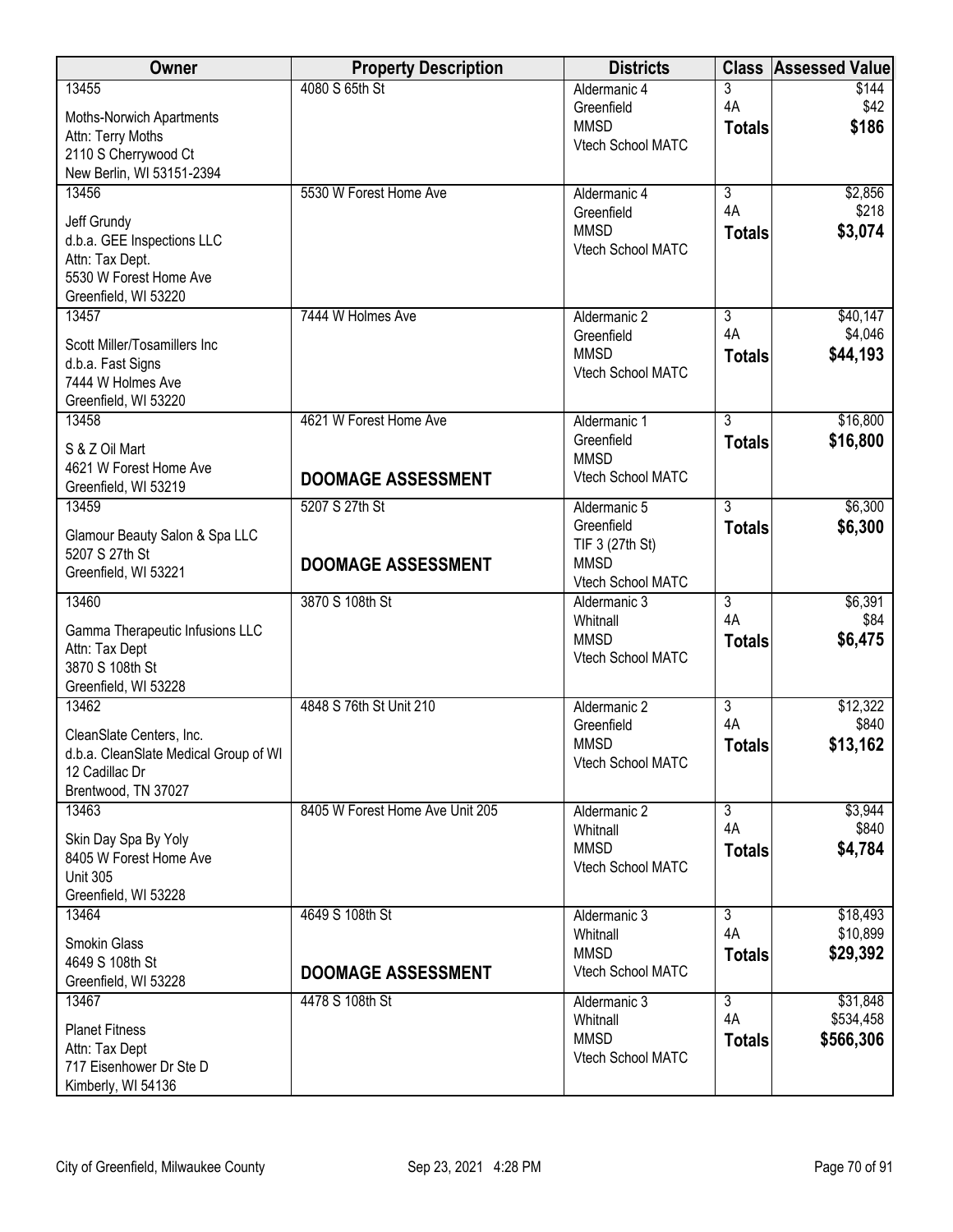| Owner                                          | <b>Property Description</b> | <b>Districts</b>                 |                | <b>Class Assessed Value</b> |
|------------------------------------------------|-----------------------------|----------------------------------|----------------|-----------------------------|
| 13469                                          | 6126 W Layton Ave           | Aldermanic 4                     | 3              | \$27,945                    |
| <b>Empower Credit Union</b>                    |                             | Greenfield                       | 4A             | \$18,324                    |
| Attn: Tax Dept                                 |                             | <b>MMSD</b>                      | <b>Totals</b>  | \$46,269                    |
| 6126 W Layton Ave                              |                             | Vtech School MATC                |                |                             |
| Greenfield, WI 53220-4608                      |                             |                                  |                |                             |
| 13472                                          | 9000 Sura Ln                | Aldermanic 2                     | $\overline{3}$ | \$4,190,634                 |
| Aurora Medical Group Inc (C291-South           |                             | Greenfield                       | 4A             | \$455,592                   |
| 84th)                                          |                             | TIF $6(84th & Layton)$           | <b>Totals</b>  | \$4,646,226                 |
| Attn: Tax Dept                                 |                             | <b>MMSD</b><br>Vtech School MATC |                |                             |
| PO Box 341880                                  |                             |                                  |                |                             |
| Milwaukee, WI 53234-1880                       |                             |                                  |                |                             |
| 13474                                          | 4877 S 27th St              | Aldermanic 5                     | $\overline{3}$ | \$2,537                     |
| Sanaa Cuts                                     |                             | Greenfield                       | <b>Totals</b>  | \$2,537                     |
| 4877 S 27th St                                 |                             | TIF 3 (27th St)<br><b>MMSD</b>   |                |                             |
| Greenfield, WI 53221                           |                             | Vtech School MATC                |                |                             |
| 13475                                          | 4343 S 27th St              | Aldermanic 1                     | 3              | \$1,176                     |
|                                                |                             | Greenfield                       | <b>Totals</b>  | \$1,176                     |
| Tom's Dependable Heating                       |                             | TIF 3 (27th St)                  |                |                             |
| Attn: Tom Weiss<br>4343 S 27th St              | <b>DOOMAGE ASSESSMENT</b>   | <b>MMSD</b>                      |                |                             |
| Greenfield, WI 53221                           |                             | Vtech School MATC                |                |                             |
| 13476                                          | 6015 W Layton Ave           | Aldermanic 2                     | 3              | \$2,520                     |
|                                                |                             | Greenfield                       | <b>Totals</b>  | \$2,520                     |
| On Point Threading                             |                             | TIF 4 (60th & Layton)            |                |                             |
| 6015 W Layton Ave                              | <b>DOOMAGE ASSESSMENT</b>   | <b>MMSD</b>                      |                |                             |
| Greenfield, WI 53220                           |                             | Vtech School MATC                |                |                             |
| 13477                                          | 4201 S 27th St              | Aldermanic 1                     | $\overline{3}$ | \$297,758                   |
| Lake Ford Inc                                  |                             | Greenfield                       | 4A             | \$36,024                    |
| Attn: Tax Dept                                 |                             | TIF 3 (27th St)                  | <b>Totals</b>  | \$333,782                   |
| 4201 S 27th St                                 |                             | <b>MMSD</b><br>Vtech School MATC |                |                             |
| Greenfield, WI 53221                           |                             |                                  |                |                             |
| 13478                                          | 8400 W Forest Home Ave      | Aldermanic 2                     | $\overline{3}$ | \$11,115                    |
| <b>TruStone Financial Federal Credit Union</b> |                             | Greenfield                       | 4A             | \$58,347                    |
| Attn: Tax Dept                                 |                             | <b>MMSD</b>                      | <b>Totals</b>  | \$69,462                    |
| 14601 27th Ave Ste 104                         |                             | Vtech School MATC                |                |                             |
| Plymouth, MN 55447                             |                             |                                  |                |                             |
| 13479                                          | 5444 W Forest Home Ave      | Aldermanic 4                     | $\overline{3}$ | \$8,400                     |
| Rosy's Impression Beauty Salon                 |                             | Greenfield                       | <b>Totals</b>  | \$8,400                     |
| 5444 W Forest Home Ave                         |                             | <b>MMSD</b>                      |                |                             |
| Greenfield, WI 53220                           | <b>DOOMAGE ASSESSMENT</b>   | Vtech School MATC                |                |                             |
| 13480                                          | 12340 W Layton Ave          | Aldermanic 3                     | $\overline{3}$ | \$4,200                     |
| <b>KB Beauty Studio</b>                        |                             | Whitnall                         | <b>Totals</b>  | \$4,200                     |
| 12340 W Layton Ave                             |                             | <b>MMSD</b>                      |                |                             |
| Greenfield, WI 53228                           | <b>DOOMAGE ASSESSMENT</b>   | Vtech School MATC                |                |                             |
| 13481                                          | 4848 S 76th St Unit 100     | Aldermanic 2                     | $\overline{3}$ | \$8,400                     |
| <b>Adult Center For Enrichment</b>             |                             | Greenfield                       | <b>Totals</b>  | \$8,400                     |
| 4848 S 76th St Ste 100                         |                             | <b>MMSD</b>                      |                |                             |
| Greenfield, WI 53220                           | <b>DOOMAGE ASSESSMENT</b>   | Vtech School MATC                |                |                             |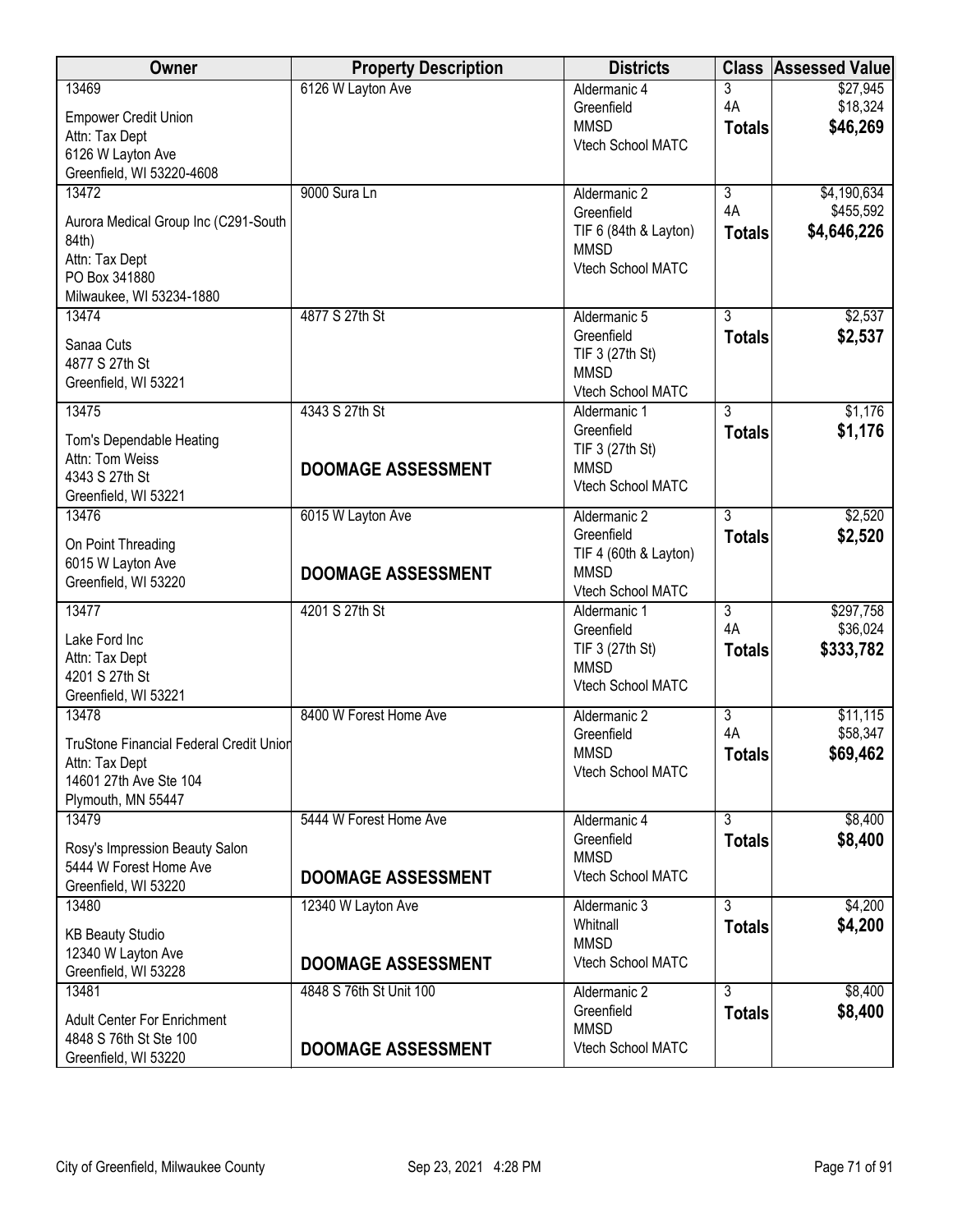| Owner                                               | <b>Property Description</b> | <b>Districts</b>                 |                                 | <b>Class Assessed Value</b> |
|-----------------------------------------------------|-----------------------------|----------------------------------|---------------------------------|-----------------------------|
| 13482                                               | 4848 S 76th St Unit 110     | Aldermanic 2                     |                                 | \$4,200                     |
| MEISA, Inc                                          |                             | Greenfield<br><b>MMSD</b>        | <b>Totals</b>                   | \$4,200                     |
| 4848 S 76th St Ste 110                              | <b>DOOMAGE ASSESSMENT</b>   | Vtech School MATC                |                                 |                             |
| Greenfield, WI 53220<br>13483                       | 6019 W Layton Ave           | Aldermanic 2                     | $\overline{3}$                  | \$3,318                     |
|                                                     |                             | Greenfield                       | 4A                              | \$1,714                     |
| Hair FX                                             |                             | TIF 4 (60th & Layton)            | <b>Totals</b>                   | \$5,032                     |
| 6019 W Layton Ave<br>Greenfield, WI 53220           | <b>DOOMAGE ASSESSMENT</b>   | <b>MMSD</b>                      |                                 |                             |
| 13486                                               | 4420 S 108th St Unit A      | Vtech School MATC                | $\overline{3}$                  | \$8,400                     |
|                                                     |                             | Aldermanic 3<br>Whitnall         | <b>Totals</b>                   | \$8,400                     |
| <b>Tender Car</b>                                   |                             | TIF 2 (HWY 100)                  |                                 |                             |
| 4420 S 108th St Unit A<br>Greenfield, WI 53228      | <b>DOOMAGE ASSESSMENT</b>   | <b>MMSD</b>                      |                                 |                             |
|                                                     |                             | Vtech School MATC                |                                 |                             |
| 13487                                               | 4156 S 108th St             | Aldermanic 3<br>Whitnall         | $\overline{3}$<br>4A            | \$1,664<br>\$1,234          |
| Your CBD Store                                      |                             | <b>MMSD</b>                      | <b>Totals</b>                   | \$2,898                     |
| Attn: Tax Dept<br>4156 S 108th St                   |                             | Vtech School MATC                |                                 |                             |
| Greenfield, WI 53228                                |                             |                                  |                                 |                             |
| 13488                                               | 4600 W Loomis Rd Unit 310   | Aldermanic 4                     | $\overline{3}$                  | \$215,430                   |
| <b>Ophthalmology Associates</b>                     |                             | Greenfield                       | 4A                              | \$235                       |
| Attn: Tax Dept                                      |                             | <b>MMSD</b>                      | <b>Totals</b>                   | \$215,665                   |
| 4600 W Loomis Rd #310                               |                             | Vtech School MATC                |                                 |                             |
| Greenfield, WI 53220                                |                             |                                  |                                 |                             |
| 13494                                               | 4420 S 108th St             | Aldermanic 3<br>Whitnall         | $\overline{3}$<br><b>Totals</b> | \$165,065<br>\$165,065      |
| Alloy Wheel Repair Specialists of WI LL             |                             | TIF 2 (HWY 100)                  |                                 |                             |
| 4420 S 108th St<br>Greenfield, WI 53228             | <b>DOOMAGE ASSESSMENT</b>   | <b>MMSD</b>                      |                                 |                             |
|                                                     |                             | Vtech School MATC                |                                 |                             |
| 13495                                               | 2741 W Layton Ave           | Aldermanic 5<br>Greenfield       | $\overline{3}$                  | \$33,600                    |
| Midtown Pharmacy                                    |                             | TIF 3 (27th St)                  | <b>Totals</b>                   | \$33,600                    |
| 2741 W Layton Ave<br>Greenfield, WI 53221           | <b>DOOMAGE ASSESSMENT</b>   | <b>MMSD</b>                      |                                 |                             |
|                                                     |                             | Vtech School MATC                |                                 |                             |
| 13496                                               | 3779 S 108th St             | Aldermanic 3<br>Whitnall         | $\overline{3}$                  | \$25,200                    |
| Salon Centric                                       |                             | <b>MMSD</b>                      | <b>Totals</b>                   | \$25,200                    |
| 3765 S 108th St<br>Greenfield, WI 53228             | <b>DOOMAGE ASSESSMENT</b>   | Vtech School MATC                |                                 |                             |
| 13499                                               | 4154 S 108th St             | Aldermanic 3                     | $\overline{3}$                  | \$58,800                    |
|                                                     |                             | Whitnall                         | <b>Totals</b>                   | \$58,800                    |
| <b>Kraklow Quality Dentistry</b><br>4154 S 108th St |                             | <b>MMSD</b>                      |                                 |                             |
| Greenfield, WI 53228                                | <b>DOOMAGE ASSESSMENT</b>   | Vtech School MATC                |                                 |                             |
| 13500                                               | 4810 S 76th St Unit 114     | Aldermanic 2                     | $\overline{3}$                  | \$1,260                     |
| Milenio Insurance Agency                            |                             | Greenfield                       | 4A                              | \$168                       |
| 4810 S 76th St Unit 114                             |                             | <b>MMSD</b><br>Vtech School MATC | <b>Totals</b>                   | \$1,428                     |
| Greenfield, WI 53220                                |                             |                                  |                                 |                             |
| 13502                                               | 4811 S 76th St Unit LL8     | Aldermanic 2<br>Greenfield       | $\overline{3}$                  | \$4,200<br>\$4,200          |
| Miracles Tek                                        |                             | <b>MMSD</b>                      | <b>Totals</b>                   |                             |
| 4811 S 76th St Unit LL8<br>Greenfield, WI 53220     | <b>DOOMAGE ASSESSMENT</b>   | Vtech School MATC                |                                 |                             |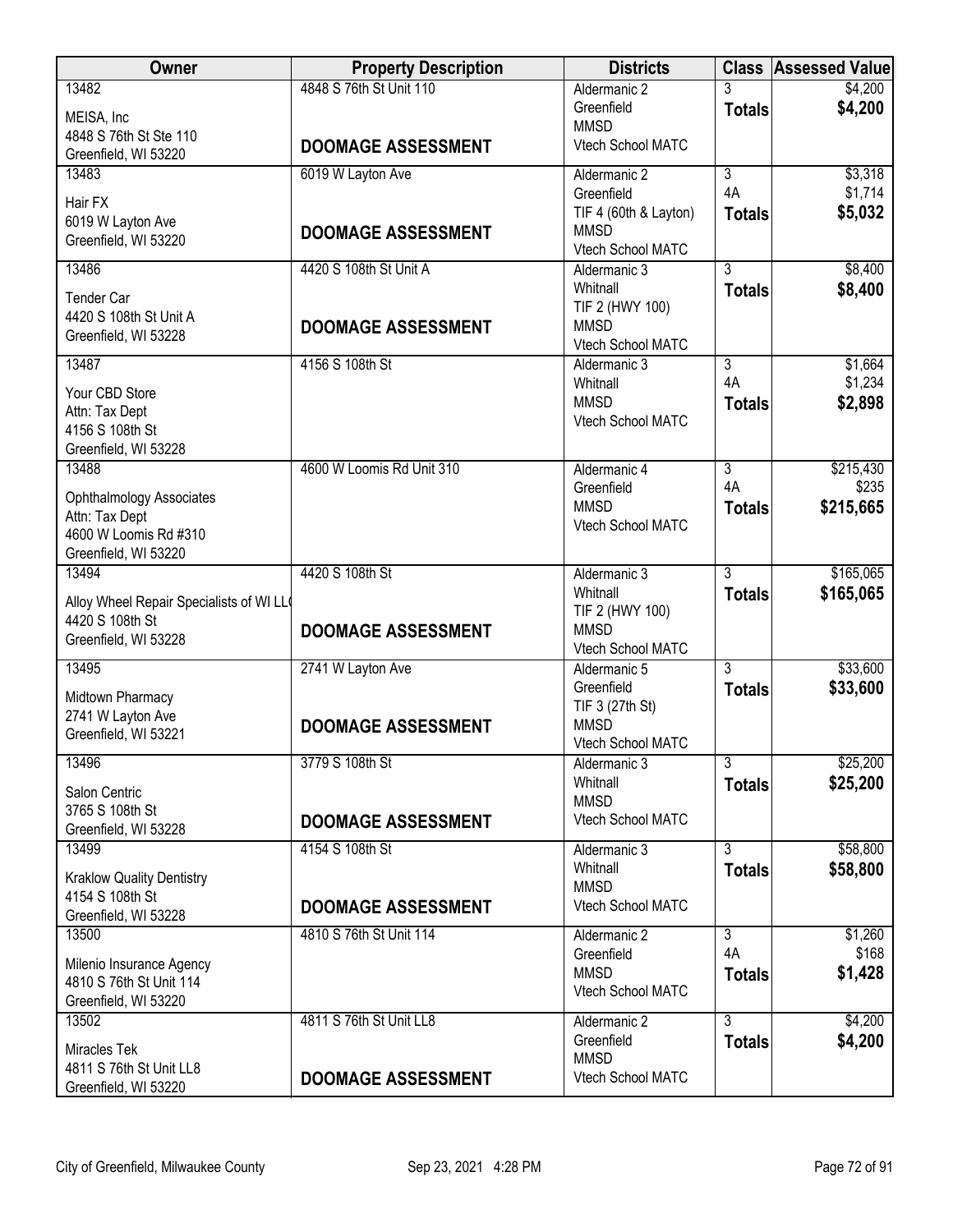| Owner                                                               | <b>Property Description</b>   | <b>Districts</b>  | <b>Class</b>   | <b>Assessed Value</b> |
|---------------------------------------------------------------------|-------------------------------|-------------------|----------------|-----------------------|
| 13503                                                               | 4811 S 76th St Unit LL17      | Aldermanic 2      | 3              | \$177                 |
| Dr. Patrick A Krzyzewski                                            |                               | Greenfield        | 4A             | \$210                 |
| d.b.a. Podiac Medicine                                              |                               | <b>MMSD</b>       | <b>Totals</b>  | \$387                 |
| 4811 S 76th St Unit LL17                                            |                               | Vtech School MATC |                |                       |
| Greenfield, WI 53220                                                |                               |                   |                |                       |
| 13504                                                               | 4811 S 76th St Unit 401       | Aldermanic 2      | $\overline{3}$ | \$1,389               |
| The North Point Executives                                          |                               | Greenfield        | 4A             | \$202                 |
| Attn: Tax Dept                                                      |                               | <b>MMSD</b>       | <b>Totals</b>  | \$1,591               |
| 4811 S 76th St Unit 401                                             |                               | Vtech School MATC |                |                       |
| Greenfield, WI 53220                                                |                               |                   |                |                       |
| 13505                                                               | 4818 S 76th St Unit 111       | Aldermanic 2      | 3              | \$1,181               |
| Lugo Law LLC                                                        |                               | Greenfield        | 4A             | \$168                 |
| Attn: Tax Dept.                                                     |                               | <b>MMSD</b>       | <b>Totals</b>  | \$1,349               |
| W287 N4092 Highland Ct                                              |                               | Vtech School MATC |                |                       |
| Pewaukee, WI 53072-3181                                             |                               |                   |                |                       |
| 13506                                                               | 5060 S 37th St                | Aldermanic 5      | $\overline{3}$ | \$315                 |
| Flash-Probe LLC                                                     |                               | Greenfield        | 4A             | \$84                  |
| Attn: Tax Dept                                                      |                               | <b>MMSD</b>       | <b>Totals</b>  | \$399                 |
| 5060 S 37th St                                                      |                               | Vtech School MATC |                |                       |
| Greenfield, WI 53221                                                |                               |                   |                |                       |
| 13507                                                               | 4818 S 76th St Unit 129       | Aldermanic 2      | $\overline{3}$ | \$1,184               |
| Monica Roman Counseling                                             |                               | Greenfield        | <b>Totals</b>  | \$1,184               |
| Attn: Tax Dept.                                                     |                               | <b>MMSD</b>       |                |                       |
| 4818 S 76th St #129                                                 |                               | Vtech School MATC |                |                       |
| Greenfield, WI 53220                                                |                               |                   |                |                       |
| 13510                                                               | 6510 W Layton Ave Unit 101    | Aldermanic 4      | $\overline{3}$ | \$3,108               |
| Don Charpentier                                                     |                               | Greenfield        | 4A             | \$2,100               |
| d.b.a. American Family Insurance                                    |                               | <b>MMSD</b>       | <b>Totals</b>  | \$5,208               |
| 6510 W Layton Ave Unit 101                                          |                               | Vtech School MATC |                |                       |
| Greenfield, WI 53220                                                |                               |                   |                |                       |
| 13512                                                               | 4448 W Loomis Rd Unit 200     | Aldermanic 4      | $\overline{3}$ | \$126,000             |
|                                                                     |                               | Greenfield        | <b>Totals</b>  | \$126,000             |
| Aurora Neurotology & Audiology<br>4448 W Loomis Rd Unit 200         |                               | <b>MMSD</b>       |                |                       |
| Greenfield, WI 53220                                                | <b>DOOMAGE ASSESSMENT</b>     | Vtech School MATC |                |                       |
| 13513                                                               | 4600 W Loomis Rd Unit 130     | Aldermanic 4      | $\overline{3}$ | \$54,796              |
|                                                                     |                               | Greenfield        | 4A             | \$18,752              |
| <b>Ascension Medical Group</b>                                      |                               | <b>MMSD</b>       | <b>Totals</b>  | \$73,548              |
| Attn: Tax Dept.<br>4040 Vincennes Cir                               |                               | Vtech School MATC |                |                       |
| Indianapolis, IN 46268                                              |                               |                   |                |                       |
| 13514                                                               | 10335 W Oklahoma Ave Unit 201 | Aldermanic 3      | $\overline{3}$ | \$6,066               |
|                                                                     |                               | West Allis/West   | 4A             | \$42                  |
| Laura Lees                                                          |                               | Milwaukee         | <b>Totals</b>  | \$6,108               |
| d.b.a. Lees Psychological Services<br>10335 W Oklahoma Ave Unit 201 |                               | <b>MMSD</b>       |                |                       |
| Greenfield, WI 53227                                                |                               | Vtech School MATC |                |                       |
| 13515                                                               | 10335 W Oklahoma Ave Unit 202 | Aldermanic 3      | 3              | \$8,400               |
|                                                                     |                               | West Allis/West   | <b>Totals</b>  | \$8,400               |
| <b>RTM Event Services</b>                                           |                               | Milwaukee         |                |                       |
| 10335 W Oklahoma Ave Unit 202                                       | <b>DOOMAGE ASSESSMENT</b>     | <b>MMSD</b>       |                |                       |
| Greenfield, WI 53227                                                |                               | Vtech School MATC |                |                       |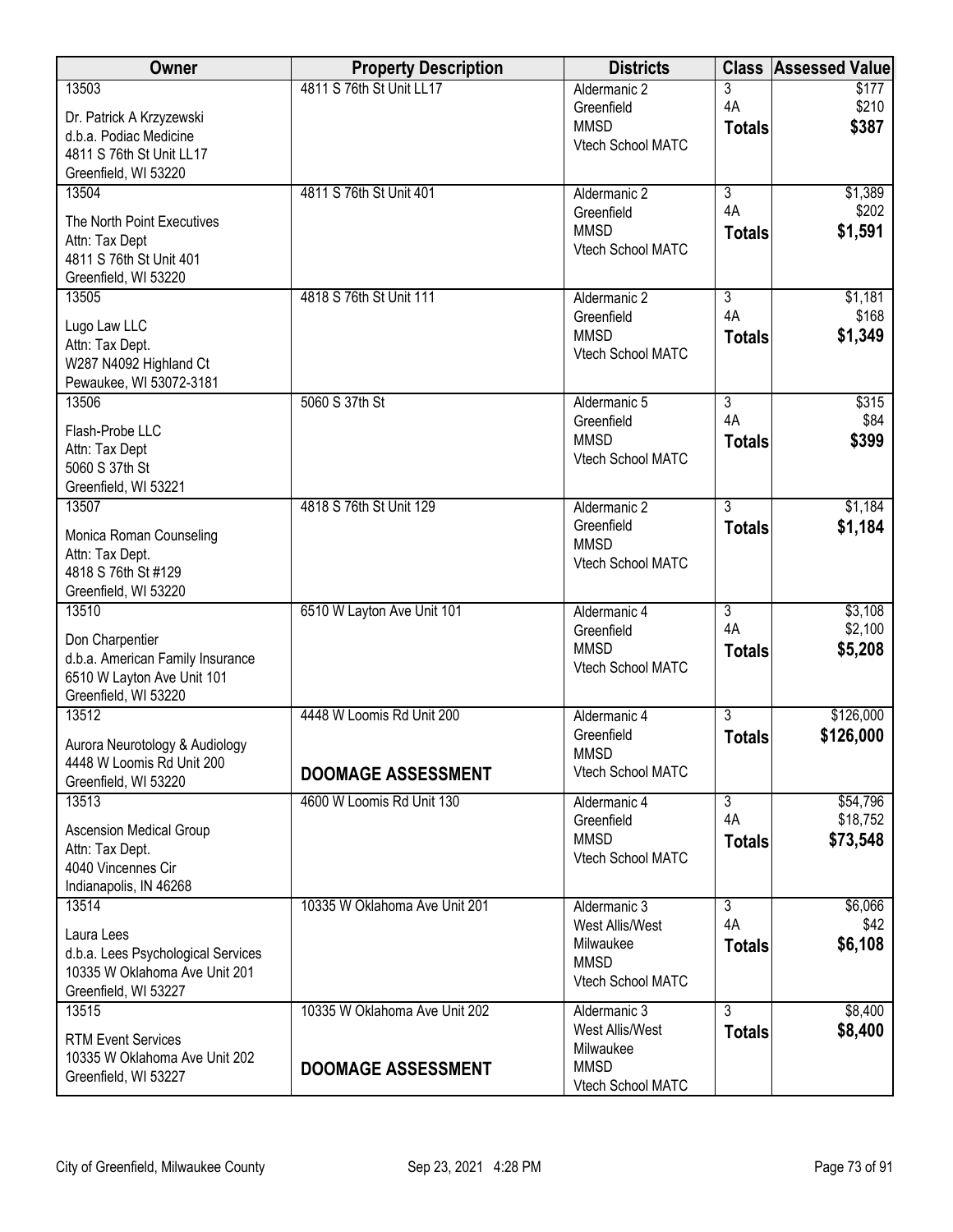| Owner                                          | <b>Property Description</b> | <b>Districts</b>                 |                      | <b>Class Assessed Value</b> |
|------------------------------------------------|-----------------------------|----------------------------------|----------------------|-----------------------------|
| 13519                                          | 7915 W Layton Ave           | Aldermanic 2<br>Greenfield       | 3<br>4A              | \$32,711<br>\$26,420        |
| <b>TSF Holdings LLC</b><br>d.b.a. Sports Clips |                             | <b>MMSD</b>                      | <b>Totals</b>        | \$59,131                    |
| 7915 W Layton Ave                              | <b>DOOMAGE ASSESSMENT</b>   | Vtech School MATC                |                      |                             |
| Greenfield, WI 53221                           |                             |                                  |                      |                             |
| 13520                                          | 4931 S 27th St Unit 200     | Aldermanic 5                     | $\overline{3}$       | \$71,954                    |
| Elite Extremity MRI of Wisconsin LLC           | <b>SIC 10023</b>            | Greenfield                       | 4A                   | \$42                        |
| Attn: Michael Kokat                            |                             | TIF 3 (27th St)                  | <b>Totals</b>        | \$71,996                    |
| 4931 S 27th St Ste 200                         |                             | <b>MMSD</b>                      |                      |                             |
| Greenfield, WI 53221                           |                             | Vtech School MATC                |                      |                             |
| 13521                                          | 10777 W Beloit Rd           | Aldermanic 3                     | $\overline{3}$       | \$2,470                     |
| Hammernik & Associates                         | <b>SIC 10023</b>            | Whitnall<br><b>MMSD</b>          | 4A<br><b>Totals</b>  | \$420<br>\$2,890            |
| Attn: Marjenck, Inc - Dale Hammernik           | <b>DOOMAGE ASSESSMENT</b>   | Vtech School MATC                |                      |                             |
| 10777 W Beloit Rd                              |                             |                                  |                      |                             |
| Greenfield, WI 53228                           | 4811 S 76th St Unit 2       |                                  | $\overline{3}$       |                             |
| 13522                                          |                             | Aldermanic 2<br>Greenfield       | 4A                   | \$714<br>\$42               |
| Nicholas J. Lucas                              |                             | <b>MMSD</b>                      | <b>Totals</b>        | \$756                       |
| 8115 W Sunbury Ct                              |                             | Vtech School MATC                |                      |                             |
| Milwaukee, WI 53219                            |                             |                                  |                      |                             |
| 13523                                          | 7308 W Layton Ave           | Aldermanic 4                     | $\overline{3}$<br>4A | \$2,730                     |
| American Behavioral Clinics SC                 |                             | Greenfield<br><b>MMSD</b>        |                      | \$336                       |
| Attn: James B Winston                          | <b>DOOMAGE ASSESSMENT</b>   | Vtech School MATC                | <b>Totals</b>        | \$3,066                     |
| 7308 W Layton Ave                              |                             |                                  |                      |                             |
| Greenfield, WI 53220                           |                             |                                  |                      |                             |
| 13524                                          | 7448 W Holmes Ave           | Aldermanic 2                     | $\overline{3}$       | \$19,843                    |
| Regional Finance Corp. of WI                   |                             | Greenfield<br><b>MMSD</b>        | 4A                   | \$47,805                    |
| Attn: Jennifer Higdon                          |                             | Vtech School MATC                | <b>Totals</b>        | \$67,648                    |
| 979 Batesville Rd Ste B                        |                             |                                  |                      |                             |
| Greer, SC 29651                                |                             |                                  |                      |                             |
| 13525                                          | 5077 S 27th St              | Aldermanic 5                     | $\overline{3}$       | \$9,861                     |
| Huntington Technology Finance, Inc             |                             | Greenfield                       | <b>Totals</b>        | \$9,861                     |
| 2285 Franklin Rd                               |                             | TIF 3 (27th St)<br><b>MMSD</b>   |                      |                             |
| PO Box 2017                                    |                             | Vtech School MATC                |                      |                             |
| Bloomfield Hills, MI 48302                     |                             |                                  |                      |                             |
| 13526                                          | 4737 S 108th St             | Aldermanic 3                     | 4A                   | \$22,737                    |
| <b>SBA Towers X LLC</b>                        |                             | Whitnall                         | <b>Totals</b>        | \$22,737                    |
| 8051 Congress Ave                              |                             | <b>MMSD</b><br>Vtech School MATC |                      |                             |
| Attn: Tax Dept                                 |                             |                                  |                      |                             |
| Boca Raton, FL 33487                           |                             |                                  |                      |                             |
| 13527                                          | 4948 S 65th St              | Aldermanic 2                     | 4A                   | \$4,327                     |
| Pinnacle Propane Express LLC                   |                             | Greenfield                       | <b>Totals</b>        | \$4,327                     |
| 600 E LasColinas Blvd Ste 2000                 |                             | <b>MMSD</b>                      |                      |                             |
| Irving, TX 75039                               | <b>DOOMAGE ASSESSMENT</b>   | Vtech School MATC                |                      |                             |
| 13529                                          | 5017 S 110th St             | Aldermanic 3                     | 4A                   | \$4,378                     |
| Serena H. Messer                               |                             | Whitnall                         | <b>Totals</b>        | \$4,378                     |
| 3624 S 34th St                                 |                             | <b>MMSD</b>                      |                      |                             |
| Greenfield, WI 53221                           | <b>DOOMAGE ASSESSMENT</b>   | Vtech School MATC                |                      |                             |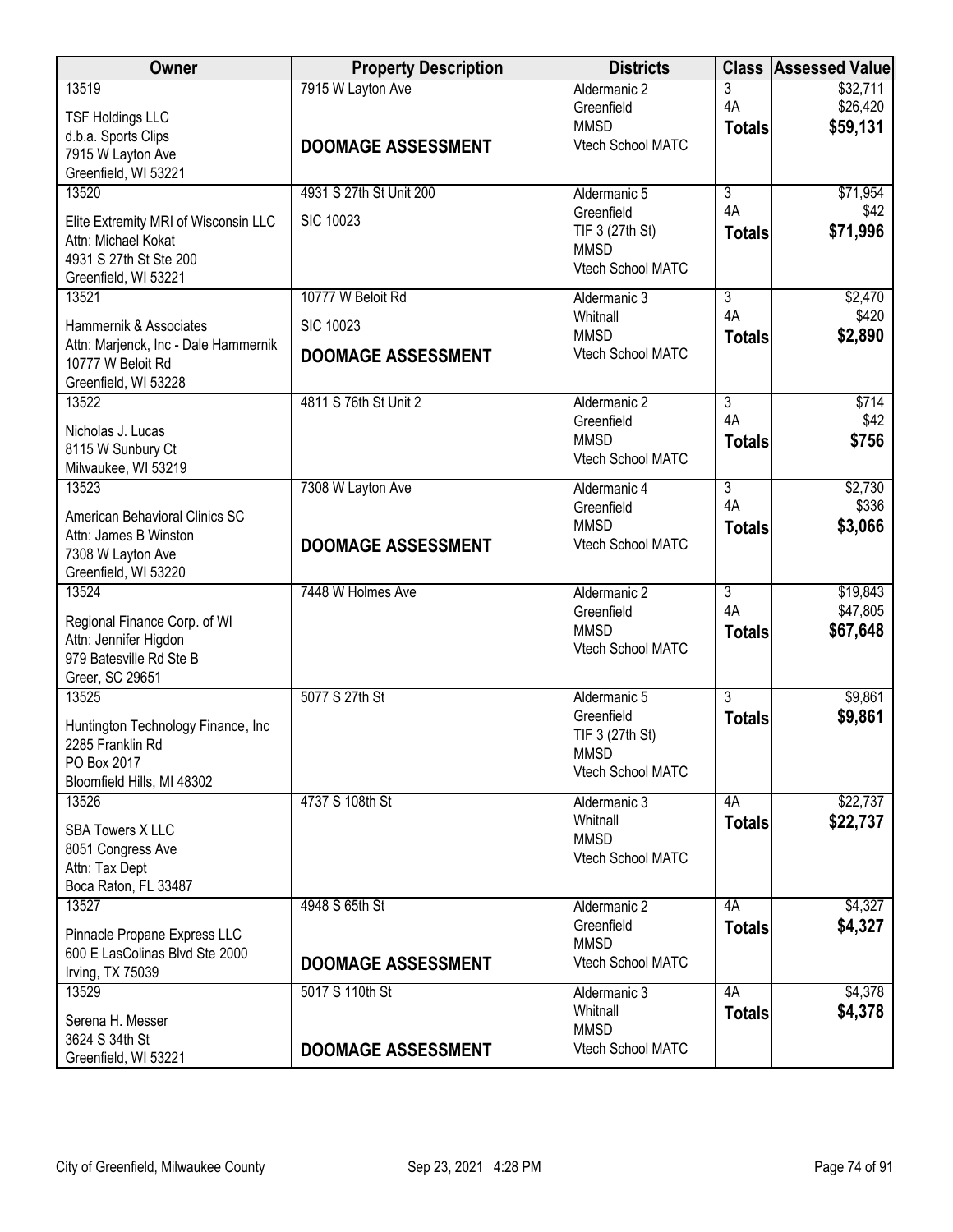| Owner                                          | <b>Property Description</b>     | <b>Districts</b>                 |                      | <b>Class Assessed Value</b> |
|------------------------------------------------|---------------------------------|----------------------------------|----------------------|-----------------------------|
| 13532                                          | 5371 S 27th St                  | Aldermanic 5                     | 3                    | \$8,484                     |
| Auto Hub                                       |                                 | Greenfield<br>TIF 3 (27th St)    | 4A                   | \$336<br>\$8,820            |
| Attn: Tax Dept.                                | <b>DOOMAGE ASSESSMENT</b>       | <b>MMSD</b>                      | <b>Totals</b>        |                             |
| 5371 S 27th St                                 |                                 | <b>Vtech School MATC</b>         |                      |                             |
| Greenfield, WI 53221                           |                                 |                                  |                      |                             |
| 13533                                          | 6213 S 27th St                  | Aldermanic 5<br>Greenfield       | $\overline{3}$<br>4A | \$4,200<br>\$84             |
| World Class Tattoo Co.                         |                                 | <b>MMSD</b>                      | <b>Totals</b>        | \$4,284                     |
| Attn: Tax Dept.                                | <b>DOOMAGE ASSESSMENT</b>       | Vtech School MATC                |                      |                             |
| 6213 S 27th St                                 |                                 |                                  |                      |                             |
| Greenfield, WI 53221<br>13534                  | 7401 W Barnard Ave              | Aldermanic 2                     | $\overline{3}$       | \$8,400                     |
|                                                |                                 | Greenfield                       | <b>Totals</b>        | \$8,400                     |
| Jin's Sushi Seafood & Bar                      |                                 | <b>MMSD</b>                      |                      |                             |
| Attn: Tax Dept.<br>7401 W Barnard Ave          | <b>DOOMAGE ASSESSMENT</b>       | Vtech School MATC                |                      |                             |
| Greenfield, WI 53220                           |                                 |                                  |                      |                             |
| 13535                                          | 8555 W Forest Home Ave Unit 205 | Aldermanic 2                     | $\overline{3}$       | \$4,403                     |
|                                                |                                 | Whitnall                         | <b>Totals</b>        | \$4,403                     |
| Griffin Purnell LLC<br>Attn: Tax Dept.         |                                 | <b>MMSD</b>                      |                      |                             |
| <b>Unit 205</b>                                |                                 | Vtech School MATC                |                      |                             |
| 8555 W Forest Home Ave                         |                                 |                                  |                      |                             |
| Greenfield, WI 53228                           |                                 |                                  |                      |                             |
| 13536                                          | 5442 W Forest Home Ave          | Aldermanic 4                     | $\overline{3}$       | \$4,200                     |
| La Chinampa Mexican Food LLC                   |                                 | Greenfield                       | <b>Totals</b>        | \$4,200                     |
| Attn: Tax Dept                                 |                                 | <b>MMSD</b>                      |                      |                             |
| 5442 W Forest Home Ave                         | <b>DOOMAGE ASSESSMENT</b>       | Vtech School MATC                |                      |                             |
| Greenfield, WI 53220                           |                                 |                                  |                      |                             |
| 13537                                          | 4506 W Forest Home Ave          | Aldermanic 1                     | $\overline{3}$       | \$2,520                     |
| <b>Boost Mobile</b>                            |                                 | Greenfield                       | <b>Totals</b>        | \$2,520                     |
| 4506 W Forest Home Ave                         | <b>DOOMAGE ASSESSMENT</b>       | <b>MMSD</b><br>Vtech School MATC |                      |                             |
| Greenfield, WI 53219                           |                                 |                                  |                      |                             |
| 13538                                          | 5125 W Morgan Ave               | Aldermanic 1                     | $\overline{3}$       | \$51,871                    |
| Fresenius Kidney Care Greenfield               |                                 | Greenfield<br><b>MMSD</b>        | 4A                   | \$30,012                    |
| Attn: Tax Dept.                                |                                 | Vtech School MATC                | <b>Totals</b>        | \$81,883                    |
| 14400 Metcalf Ave                              |                                 |                                  |                      |                             |
| Overland Park, KS 66223                        | 4450 S 108th St                 |                                  | $\overline{3}$       | \$6,720                     |
| 13539                                          |                                 | Aldermanic 3<br>Whitnall         | <b>Totals</b>        | \$6,720                     |
| <b>Ultimate Thrift</b>                         |                                 | TIF 2 (HWY 100)                  |                      |                             |
| Attn: Tax Dept.                                | <b>DOOMAGE ASSESSMENT</b>       | <b>MMSD</b>                      |                      |                             |
| 4450 S 108th St<br>Greenfield, WI 53228        |                                 | Vtech School MATC                |                      |                             |
| 13540                                          | 4651 S 27th St                  | Aldermanic 1                     | $\overline{3}$       | \$6,720                     |
|                                                |                                 | Greenfield                       | <b>Totals</b>        | \$6,720                     |
| Taqwa's Bakery & Restaurant<br>Attn: Tax Dept. |                                 | TIF 3 (27th St)                  |                      |                             |
| 4651 S 27th St                                 | <b>DOOMAGE ASSESSMENT</b>       | <b>MMSD</b>                      |                      |                             |
| Greenfield, WI 53221                           |                                 | Vtech School MATC                |                      |                             |
| 13541                                          | 4405 W Loomis Rd                | Aldermanic 5                     | $\overline{3}$       | \$5,040                     |
| Alina Rana Petroleum LLC                       |                                 | Greenfield                       | <b>Totals</b>        | \$5,040                     |
| Attn: Tax Dept.                                |                                 | <b>MMSD</b>                      |                      |                             |
| 4405 W Loomis Rd                               | <b>DOOMAGE ASSESSMENT</b>       | Vtech School MATC                |                      |                             |
| Greenfield, WI 53221                           |                                 |                                  |                      |                             |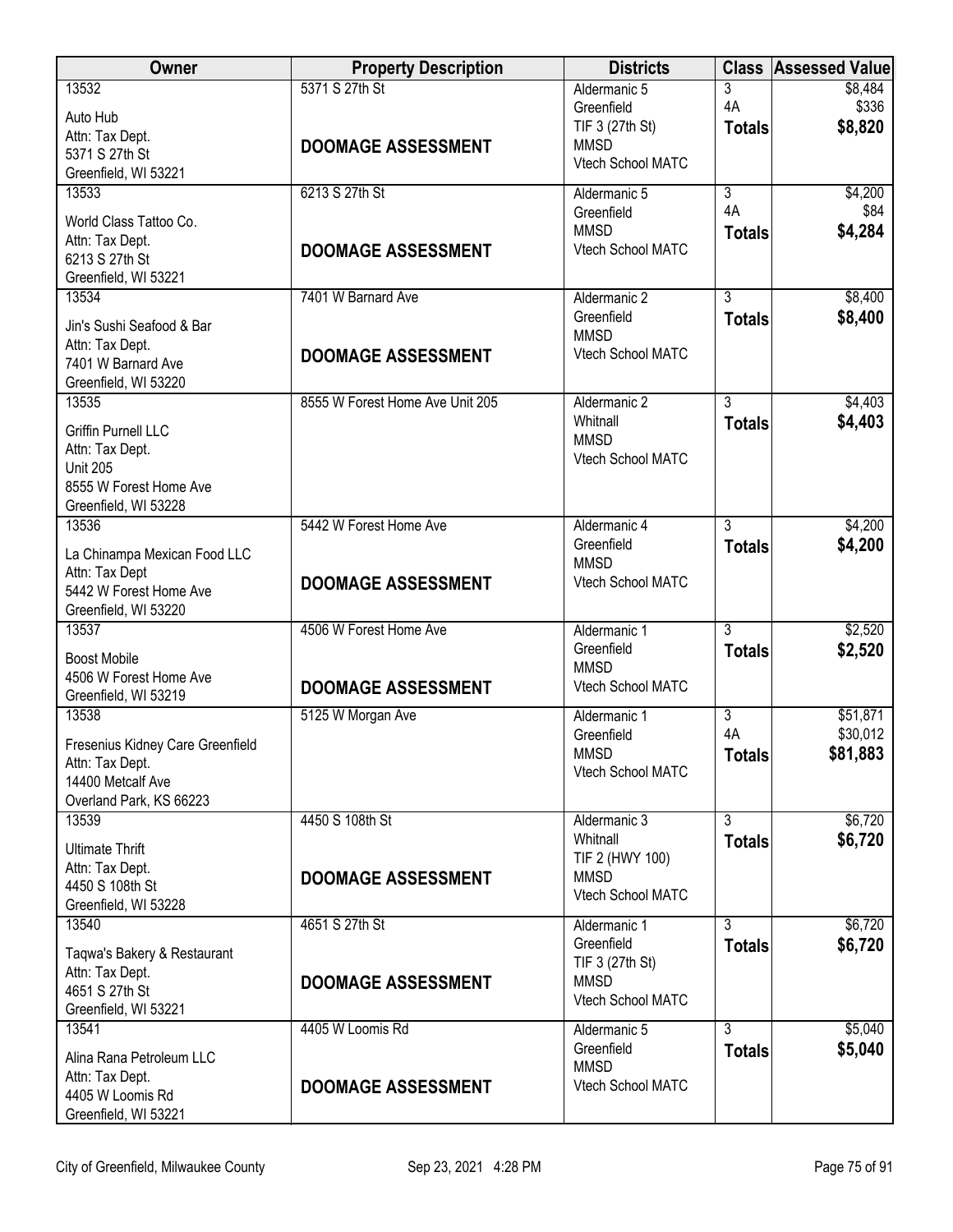| Owner                                     | <b>Property Description</b>     | <b>Districts</b>                 | <b>Class</b>                    | <b>Assessed Value</b> |
|-------------------------------------------|---------------------------------|----------------------------------|---------------------------------|-----------------------|
| 13542                                     | 3789 S 108th St                 | Aldermanic 3                     | 3                               | \$1,424               |
| Aliza Beauty Salon                        |                                 | Whitnall<br><b>MMSD</b>          | 4A<br><b>Totals</b>             | \$12,526<br>\$13,950  |
| Attn: Tax Dept.                           |                                 | Vtech School MATC                |                                 |                       |
| 3789 S 108th St<br>Greenfield, WI 53228   |                                 |                                  |                                 |                       |
| 13544                                     | 4160 W Loomis Rd                | Aldermanic 1                     | $\overline{3}$                  | \$11,191              |
| <b>Crossroads Diner</b>                   |                                 | Greenfield                       | 4A                              | \$529                 |
| Attn: Tax Dept.                           |                                 | <b>MMSD</b>                      | <b>Totals</b>                   | \$11,720              |
| 4160 W Loomis Rd                          |                                 | Vtech School MATC                |                                 |                       |
| Greenfield, WI 53221                      |                                 |                                  |                                 |                       |
| 13545                                     | 5147 W Forest Home Ave          | Aldermanic 1<br>Greenfield       | 3<br>4A                         | \$924<br>\$84         |
| Dep Automotive LLC                        |                                 | <b>MMSD</b>                      | <b>Totals</b>                   | \$1,008               |
| Attn: Tax Dept.<br>5147 W Forest Home Ave | <b>DOOMAGE ASSESSMENT</b>       | Vtech School MATC                |                                 |                       |
| Greenfield, WI 53219                      |                                 |                                  |                                 |                       |
| 13546                                     | 6215 S 27th St                  | Aldermanic 5                     | $\overline{3}$                  | \$3,771               |
| Cairo Cuts                                |                                 | Greenfield                       | <b>Totals</b>                   | \$3,771               |
| Attn: Tax Dept.                           |                                 | <b>MMSD</b><br>Vtech School MATC |                                 |                       |
| 6215 S 27th St                            |                                 |                                  |                                 |                       |
| Greenfield, WI 53221                      | 4501 S 76th St                  |                                  |                                 |                       |
| 13547                                     |                                 | Aldermanic 2<br>Greenfield       | $\overline{3}$<br>4A            | \$2,226<br>\$252      |
| It's A Dog's Life LLC                     |                                 | <b>MMSD</b>                      | <b>Totals</b>                   | \$2,478               |
| Attn: Mark Mrozinski<br>4501 S 76th St    |                                 | Vtech School MATC                |                                 |                       |
| Greenfield, WI 53220                      |                                 |                                  |                                 |                       |
| 13548                                     | 3800 S 108th St                 | Aldermanic 3                     | $\overline{3}$                  | \$10,080              |
| <b>Big Shotz</b>                          |                                 | Whitnall                         | <b>Totals</b>                   | \$10,080              |
| Attn: Tax Dept.                           | <b>DOOMAGE ASSESSMENT</b>       | <b>MMSD</b><br>Vtech School MATC |                                 |                       |
| 3800 S 108th St                           |                                 |                                  |                                 |                       |
| Greenfield, WI 53228<br>13549             | 8555 W Forest Home Ave Unit 103 | Aldermanic 2                     | $\overline{3}$                  | \$7,724               |
|                                           |                                 | Whitnall                         | <b>Totals</b>                   | \$7,724               |
| Medrano Injury Law<br>Attn: Tax Dept.     |                                 | <b>MMSD</b>                      |                                 |                       |
| <b>Unit 103</b>                           |                                 | Vtech School MATC                |                                 |                       |
| 8555 W Forest Home Ave                    |                                 |                                  |                                 |                       |
| Greenfield, WI 53228<br>13550             | 4470 S 108th St                 | Aldermanic 3                     | $\overline{3}$                  | \$5,040               |
|                                           |                                 | Whitnall                         | <b>Totals</b>                   | \$5,040               |
| Hunt's Flooring Inc.                      |                                 | TIF 2 (HWY 100)                  |                                 |                       |
| Attn: Tax Dept.<br>4470 S 108th St        | <b>DOOMAGE ASSESSMENT</b>       | <b>MMSD</b>                      |                                 |                       |
| Greenfield, WI 53228                      |                                 | Vtech School MATC                |                                 |                       |
| 13551                                     | 8222 W Forest Home Ave          | Aldermanic 2                     | $\overline{3}$                  | \$145,806             |
| Landmark Credit Union                     |                                 | Greenfield                       | 4A                              | \$57,390              |
| PO Box 510870                             |                                 | <b>MMSD</b><br>Vtech School MATC | <b>Totals</b>                   | \$203,196             |
| New Berlin, WI 53151                      |                                 |                                  |                                 |                       |
| 13552                                     | 3785 S 108th St                 | Aldermanic 3<br>Whitnall         | $\overline{3}$<br><b>Totals</b> | \$840<br>\$840        |
| Kim's Affordable Cuts                     |                                 | <b>MMSD</b>                      |                                 |                       |
| Attn: Tax Dept.<br>3785 S 108th St        |                                 | Vtech School MATC                |                                 |                       |
| Greenfield, WI 53228                      |                                 |                                  |                                 |                       |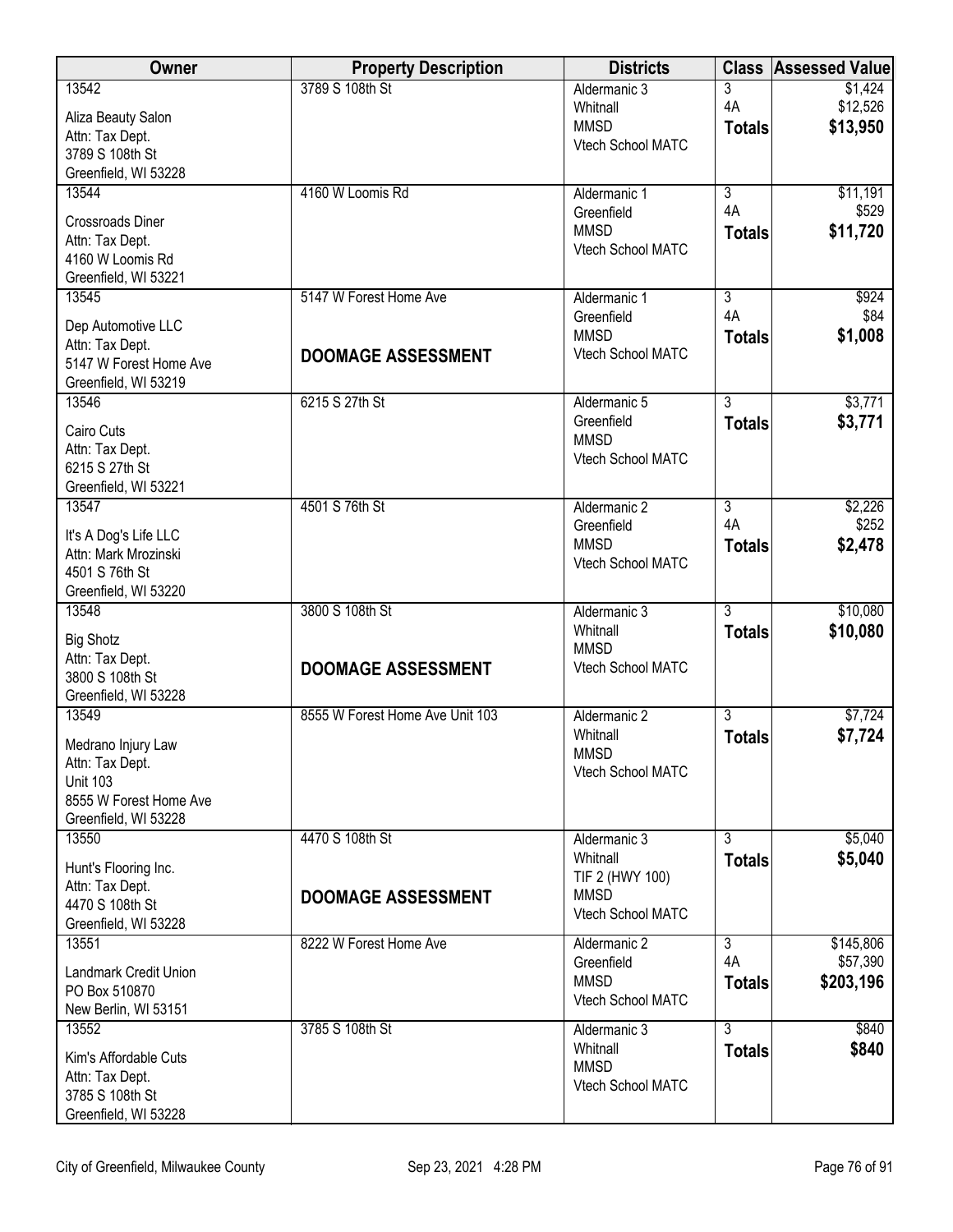| Owner                                            | <b>Property Description</b> | <b>Districts</b>                 |                                 | <b>Class Assessed Value</b> |
|--------------------------------------------------|-----------------------------|----------------------------------|---------------------------------|-----------------------------|
| 13553                                            | 4166 S 108th St             | Aldermanic 3                     |                                 | \$2,520                     |
| Beauty 9 Nail & Spa                              |                             | Whitnall<br><b>MMSD</b>          | <b>Totals</b>                   | \$2,520                     |
| Attn: Tax Dept.                                  | <b>DOOMAGE ASSESSMENT</b>   | Vtech School MATC                |                                 |                             |
| 4166 S 108th St<br>Greenfield, WI 53228          |                             |                                  |                                 |                             |
| 13554                                            | 4402 S 68th St Unit 104     | Aldermanic 4                     | $\overline{3}$                  | \$2,520                     |
|                                                  |                             | Greenfield                       | <b>Totals</b>                   | \$2,520                     |
| Munoz Insurance Agency<br>Attn: Tax Dept.        |                             | <b>MMSD</b>                      |                                 |                             |
| 4402 S 68th St Unit 104                          | <b>DOOMAGE ASSESSMENT</b>   | Vtech School MATC                |                                 |                             |
| Greenfield, WI 53220                             |                             |                                  |                                 |                             |
| 13557                                            | 7535 W Cold Spring Rd       | Aldermanic 4                     | 3                               | \$8,138                     |
| Shree Ark LLC                                    |                             | Greenfield                       | <b>Totals</b>                   | \$8,138                     |
| d.b.a. Dunkin Donuts                             |                             | <b>MMSD</b><br>Vtech School MATC |                                 |                             |
| 2672 River Rd                                    |                             |                                  |                                 |                             |
| River Grove, IL 60171                            |                             |                                  |                                 |                             |
| 13558                                            | 4171 S 76th St              | Aldermanic 2<br>Greenfield       | $\overline{3}$                  | \$4,200                     |
| Don Cangrejo Cantina                             |                             | <b>MMSD</b>                      | <b>Totals</b>                   | \$4,200                     |
| Attn: Tax Dept.                                  | <b>DOOMAGE ASSESSMENT</b>   | Vtech School MATC                |                                 |                             |
| 4171 S 76th St<br>Greenfield, WI 53220           |                             |                                  |                                 |                             |
| 13559                                            | 4811 S 76th St Unit 16      | Aldermanic 2                     | 3                               | \$336                       |
|                                                  |                             | Greenfield                       | 4A                              | \$84                        |
| <b>Bear Staffing Services</b><br>Attn: Tax Dept. |                             | <b>MMSD</b>                      | <b>Totals</b>                   | \$420                       |
| 4811 S 76th St Unit 16                           |                             | Vtech School MATC                |                                 |                             |
| Greenfield, WI 53220                             |                             |                                  |                                 |                             |
| 13561                                            | 2933 W Layton Ave           | Aldermanic 5                     | $\overline{3}$                  | \$28,219                    |
| Premier Periodontics, LLC                        |                             | Greenfield                       | 4A                              | \$9,634                     |
| Attn: Dr. Eddie Morales                          |                             | TIF 3 (27th St)<br><b>MMSD</b>   | <b>Totals</b>                   | \$37,853                    |
| 2933 W Layton Ave                                |                             | Vtech School MATC                |                                 |                             |
| Greenfield, WI 53220                             |                             |                                  |                                 |                             |
| 13563                                            | 6131 W Cold Spring Rd       | Aldermanic 4<br>Greenfield       | $\overline{3}$<br><b>Totals</b> | \$16,800<br>\$16,800        |
| Nini's Pizzeria                                  |                             | <b>MMSD</b>                      |                                 |                             |
| Attn: Tax Dept.                                  | <b>DOOMAGE ASSESSMENT</b>   | Vtech School MATC                |                                 |                             |
| 6131 W Cold Spring Rd<br>Greenfield, WI 53220    |                             |                                  |                                 |                             |
| 13565                                            | 2745 W Layton Ave Unit 202  | Aldermanic 5                     | 3                               | \$983                       |
| MP Cosmetic Beauty LLC                           |                             | Greenfield                       | 4A                              | \$84                        |
| Attn: Tax Dept.                                  |                             | TIF 3 (27th St)                  | <b>Totals</b>                   | \$1,067                     |
| 2745 W Layton Ave Unit 202                       |                             | <b>MMSD</b><br>Vtech School MATC |                                 |                             |
| Greenfield, WI 53221                             |                             |                                  |                                 |                             |
| 13566                                            | 2745 W Layton Ave Unit 105  | Aldermanic 5                     | 3                               | \$238                       |
| Pixologie                                        |                             | Greenfield                       | <b>Totals</b>                   | \$238                       |
| Attn: Tax Dept.                                  |                             | TIF 3 (27th St)<br><b>MMSD</b>   |                                 |                             |
| 2745 W Layton Ave Unit 105                       |                             | Vtech School MATC                |                                 |                             |
| Greenfield, WI 53221<br>13567                    | 6520 W Layton Ave Unit 205  | Aldermanic 4                     | 3                               | \$3,360                     |
|                                                  |                             | Greenfield                       | <b>Totals</b>                   | \$3,360                     |
| Shutter Zone Media                               |                             | <b>MMSD</b>                      |                                 |                             |
| Attn: Tax Dept.<br>6520 W Layton Ave Unit 205    | <b>DOOMAGE ASSESSMENT</b>   | Vtech School MATC                |                                 |                             |
| Greenfield, WI 53220                             |                             |                                  |                                 |                             |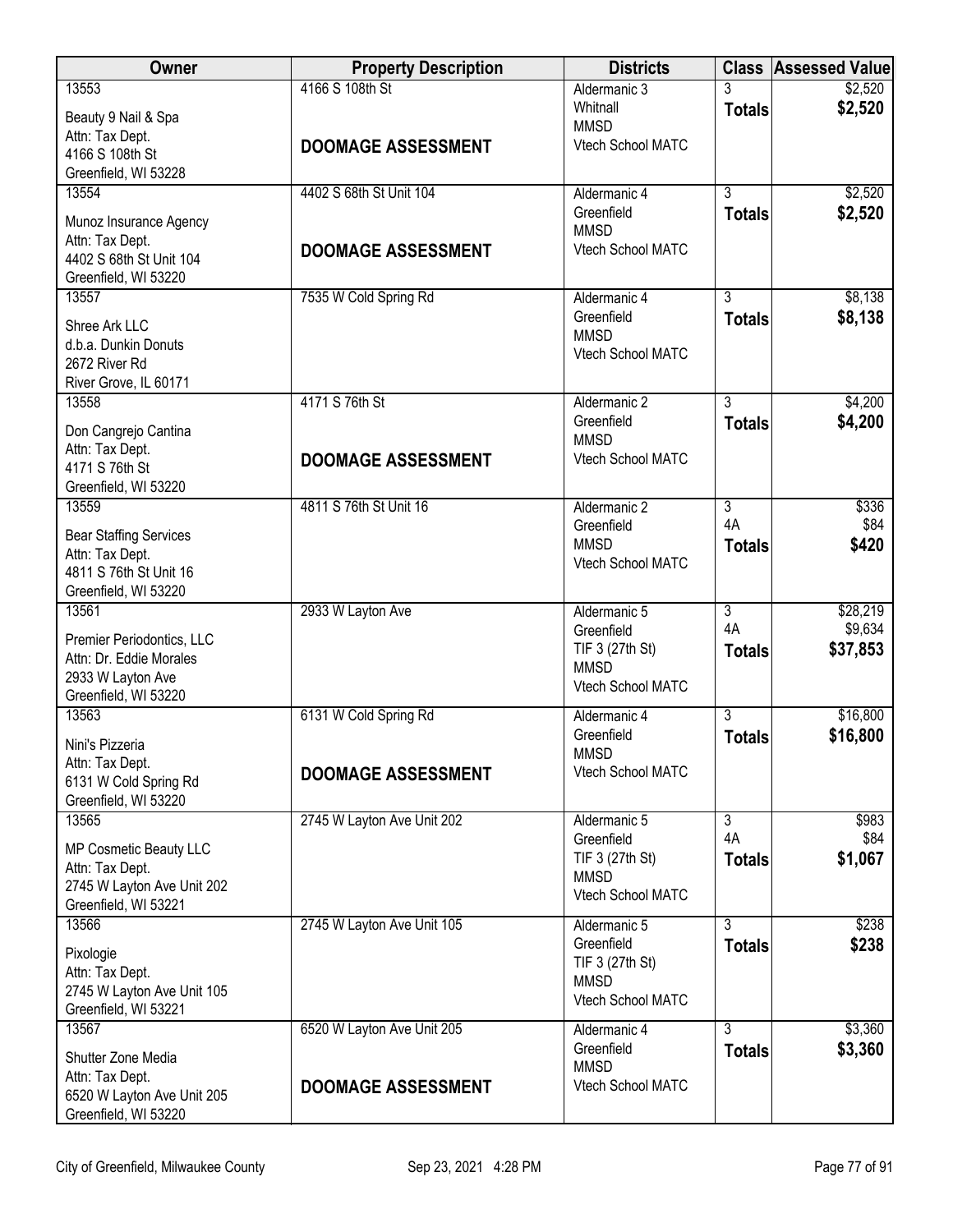| Owner                                           | <b>Property Description</b> | <b>Districts</b>                 | <b>Class</b>   | <b>Assessed Value</b> |
|-------------------------------------------------|-----------------------------|----------------------------------|----------------|-----------------------|
| 13568                                           | 3318 W Loomis Rd            | Aldermanic 1                     | 3              | \$3,840               |
| Lai Asian Market                                |                             | Greenfield                       | 4A             | \$1,369               |
| Attn: Tax Dept.                                 |                             | <b>MMSD</b>                      | <b>Totals</b>  | \$5,209               |
| 3318 W Loomis Rd                                |                             | Vtech School MATC                |                |                       |
| Greenfield, WI 53221                            |                             |                                  |                |                       |
| 13570                                           | 7808 W Layton Ave           | Aldermanic 2                     | $\overline{3}$ | \$23,310              |
| <b>Brass Tap</b>                                |                             | Greenfield                       | 4A             | \$2,331               |
| Attn: Tax Dept.                                 |                             | <b>MMSD</b><br>Vtech School MATC | <b>Totals</b>  | \$25,641              |
| 7808 W Layton                                   |                             |                                  |                |                       |
| Greenfield, WI 53220                            |                             |                                  |                |                       |
| 13571                                           | 4811 S 76th St Unit 300     | Aldermanic 2                     | $\overline{3}$ | \$8,371               |
| Solutions For Seniors Inc                       |                             | Greenfield                       | 4A             | \$168                 |
| d.b.a. Comfort Keepers                          |                             | <b>MMSD</b><br>Vtech School MATC | <b>Totals</b>  | \$8,539               |
| Attn: Tax Dept.                                 |                             |                                  |                |                       |
| 4811 S 76th St                                  |                             |                                  |                |                       |
| Greenfield, WI 53220                            |                             |                                  |                |                       |
| 13573                                           | 5404 W Loomis Rd            | Aldermanic 4                     | $\overline{3}$ | \$39,798              |
| Bedrock HCS at Greendale LLC                    |                             | Greenfield<br><b>MMSD</b>        | 4A             | \$20,737              |
| Attn: Tax Dept.                                 |                             | Vtech School MATC                | <b>Totals</b>  | \$60,535              |
| 1776 Avenue of the States                       |                             |                                  |                |                       |
| Ste 302                                         |                             |                                  |                |                       |
| Lakewood, NJ 08701                              |                             |                                  |                |                       |
| 13574                                           | 7701 W Barnard Ave          | Aldermanic 2<br>Greenfield       | $\overline{3}$ | \$29,205              |
| Cephalgia Services Management Group             |                             | <b>MMSD</b>                      | <b>Totals</b>  | \$29,205              |
| <b>LLC</b>                                      |                             | Vtech School MATC                |                |                       |
| Attn: Tax Dept.                                 |                             |                                  |                |                       |
| 1460 N Halstead St Ste 601<br>Chicago, IL 60642 |                             |                                  |                |                       |
| 13575                                           | (scattered)                 | Aldermanic 2                     | $\overline{3}$ | \$1,804               |
|                                                 |                             | Greenfield                       | <b>Totals</b>  | \$1,804               |
| Data Sales Co.                                  |                             | <b>MMSD</b>                      |                |                       |
| Attn: Tax Dept.<br>3450 W Burnsville Pkwy       |                             | Vtech School MATC                |                |                       |
| Burnsville, MN 55337                            |                             |                                  |                |                       |
| 13576                                           | 7801 W Layton Ave           | Aldermanic 2                     | 3              | \$61,386              |
|                                                 |                             | Greenfield                       | <b>Totals</b>  | \$61,386              |
| <b>Biolife Services LP</b>                      |                             | <b>MMSD</b>                      |                |                       |
| Attn: Tax Dept.<br>2500 Westfield Dr            |                             | Vtech School MATC                |                |                       |
| <b>Bldg 1, Ste 202</b>                          |                             |                                  |                |                       |
| Elgin, IL 60124                                 |                             |                                  |                |                       |
| 13577                                           | 2741 W Layton Ave Unit 106  | Aldermanic 5                     | 4A             | \$1,233               |
| inFORME Healthcare, LLC                         |                             | Greenfield                       | <b>Totals</b>  | \$1,233               |
| Attn: Tax Dept.                                 |                             | TIF 3 (27th St)                  |                |                       |
| 2741 W Layton Ave Unit 106                      |                             | <b>MMSD</b>                      |                |                       |
| Milwaukee, WI 53221                             |                             | Vtech School MATC                |                |                       |
| 13578                                           | 4306 W Layton Ave           | Aldermanic 1                     | 3              | \$163,937             |
| <b>Starbucks Corporation</b>                    |                             | Greenfield                       | 4A             | \$40,561              |
| d.b.a. Starbucks Coffee #59372                  |                             | TIF 5 (Loomis                    | <b>Totals</b>  | \$204,498             |
| PO Box 34442m/ss-tax3                           |                             | Crossing)                        |                |                       |
| Seattle, WA 98124-1442                          |                             | <b>MMSD</b><br>Vtech School MATC |                |                       |
|                                                 |                             |                                  |                |                       |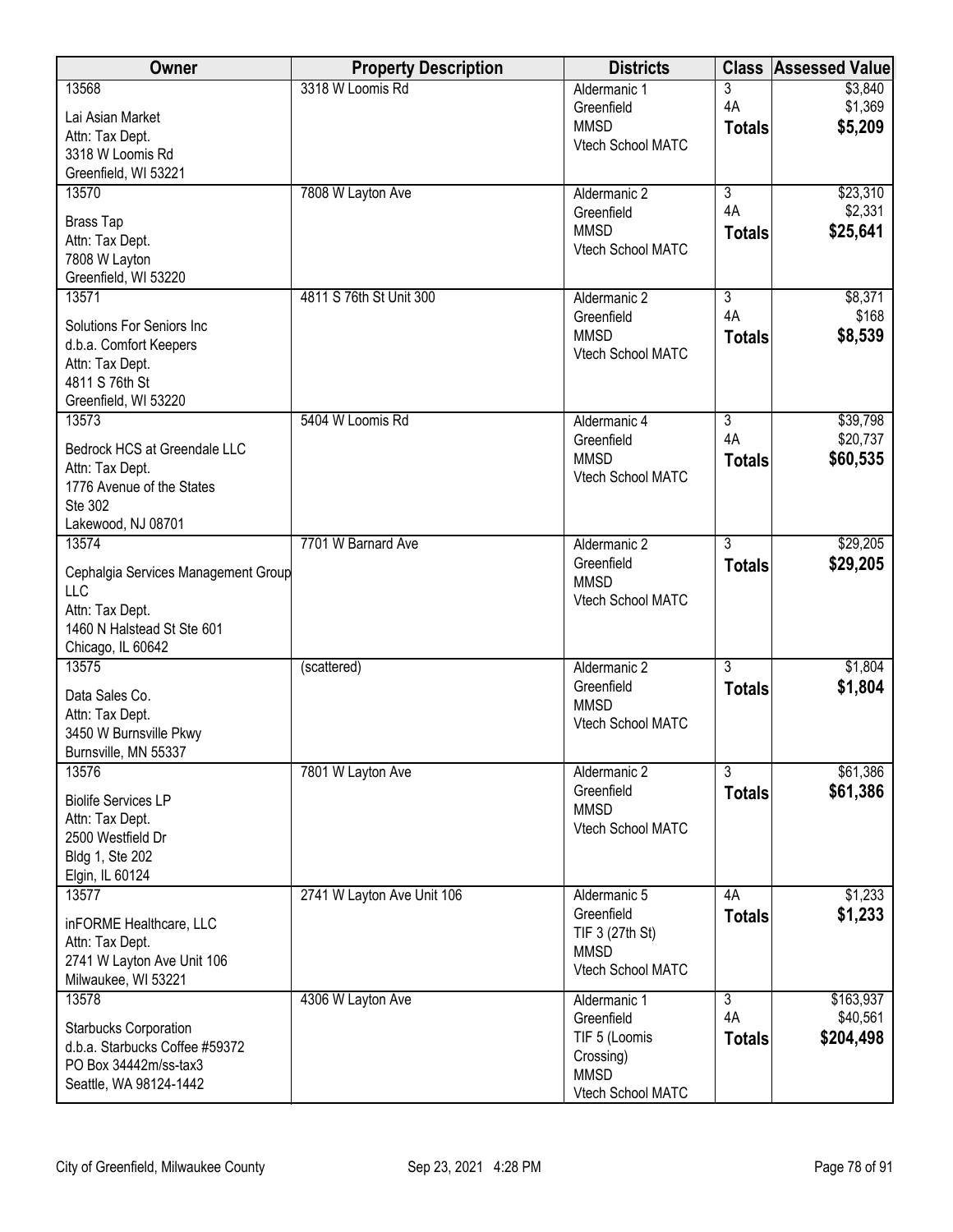| Owner                                              | <b>Property Description</b>   | <b>Districts</b>                 | <b>Class</b>         | <b>Assessed Value</b> |
|----------------------------------------------------|-------------------------------|----------------------------------|----------------------|-----------------------|
| 13579                                              | 5005 W Loomis Rd              | Aldermanic 5                     | 3                    | \$52,500              |
| Acrisure, LLC                                      |                               | Greenfield                       | 4A                   | \$33,600              |
| d.b.a. The Starr Group                             |                               | <b>MMSD</b><br>Vtech School MATC | <b>Totals</b>        | \$86,100              |
| Attn: Tax Dept.                                    | <b>DOOMAGE ASSESSMENT</b>     |                                  |                      |                       |
| 100 Ottawa Ave SW                                  |                               |                                  |                      |                       |
| Grand Rapids, MI 49503                             |                               |                                  |                      |                       |
| 13580                                              | 10335 W Oklahoma Ave Unit 205 | Aldermanic 3                     | 3<br>4A              | \$1,169               |
| Therapeutic Massage Associates                     |                               | West Allis/West<br>Milwaukee     |                      | \$84<br>\$1,253       |
| Attn: Jane Flint                                   |                               | <b>MMSD</b>                      | <b>Totals</b>        |                       |
| 10335 W Oklahoma Ave Unit 205                      |                               | Vtech School MATC                |                      |                       |
| Greenfield, WI 53227                               |                               |                                  |                      |                       |
| 13581                                              | 6745 W Forest Home Ave        | Aldermanic 4<br>Greenfield       | $\overline{3}$<br>4A | \$52<br>\$1,069       |
| Wheels Plus Gas and Grocery LLC                    |                               | <b>MMSD</b>                      | <b>Totals</b>        | \$1,121               |
| Attn: Tax Dept.                                    |                               | Vtech School MATC                |                      |                       |
| 6745 W Forest Home Ave                             |                               |                                  |                      |                       |
| Greenfield, WI 53220                               |                               |                                  | $\overline{3}$       |                       |
| 13582                                              | 4600 W Loomis Rd Unit 110     | Aldermanic 4<br>Greenfield       | 4A                   | \$15,608<br>\$84      |
| Chiropractic Company SC                            |                               | <b>MMSD</b>                      | <b>Totals</b>        | \$15,692              |
| Attn: Tax Dept.                                    |                               | Vtech School MATC                |                      |                       |
| 5306 N Port Washington Rd                          |                               |                                  |                      |                       |
| Glendale, WI 53217<br>13583                        | 4100 W Loomis Rd              | Aldermanic 1                     | $\overline{3}$       | \$2,520               |
|                                                    |                               | Greenfield                       | 4A                   | \$840                 |
| Real Estate Investment Specialists LLC             |                               | <b>MMSD</b>                      | <b>Totals</b>        | \$3,360               |
| 4100 W Loomis Rd                                   | <b>DOOMAGE ASSESSMENT</b>     | Vtech School MATC                |                      |                       |
| Greenfield, WI 53221<br>13584                      | 7111 W Edgerton Ave Unit 301  | Aldermanic 2                     | $\overline{3}$       | \$3,963               |
|                                                    |                               | Greenfield                       | 4A                   | \$1,895               |
| <b>ACTRA Rehabilitation</b>                        |                               | <b>MMSD</b>                      | <b>Totals</b>        | \$5,858               |
| d.b.a. NovaCare Prosthetics & Orthotics            |                               | <b>Vtech School MATC</b>         |                      |                       |
| PO Box 160488<br>Altamonte Springs, FL 32716       |                               |                                  |                      |                       |
| 13585                                              | 4911 W Loomis Rd              | Aldermanic 5                     | $\overline{3}$       | \$389                 |
|                                                    |                               | Greenfield                       | <b>Totals</b>        | \$389                 |
| Auto Wisconsin                                     |                               | <b>MMSD</b>                      |                      |                       |
| Attn: Tax Dept<br>4911 W Loomis Rd                 |                               | Vtech School MATC                |                      |                       |
| Greenfield, WI 53220                               |                               |                                  |                      |                       |
| 13586                                              | 4931 S 27th St Unit 200       | Aldermanic 5                     | $\overline{3}$       | \$4,220               |
|                                                    |                               | Greenfield                       | 4A                   | \$1,243               |
| Doctors of Physical Therapy LLC<br>Attn: Tax Dept. |                               | TIF 3 (27th St)                  | <b>Totals</b>        | \$5,463               |
| 24014 W Reinwick Rd Ste 206                        |                               | <b>MMSD</b>                      |                      |                       |
| Plainfield, IL 60544                               |                               | Vtech School MATC                |                      |                       |
| 13587                                              | 8505 W Forest Home Ave        | Aldermanic 2                     | $\overline{3}$       | \$5,169               |
| Solutions For Seniors Two Inc                      |                               | Whitnall                         | 4A                   | \$1,283               |
| Attn: Tax Dept.                                    |                               | <b>MMSD</b>                      | <b>Totals</b>        | \$6,452               |
| 8505 W Forest Home Ave                             |                               | Vtech School MATC                |                      |                       |
| Greenfield, WI 53228                               |                               |                                  |                      |                       |
| 50054                                              | Various SD #3                 | Whitnall                         | $\overline{3}$       | \$8,938               |
| Xerox Corporation                                  |                               | <b>MMSD</b>                      | <b>Totals</b>        | \$8,938               |
| Attn: Property Tax Dept                            |                               | Vtech School MATC                |                      |                       |
| PO Box 9601                                        |                               |                                  |                      |                       |
| Webster, NY 14580                                  |                               |                                  |                      |                       |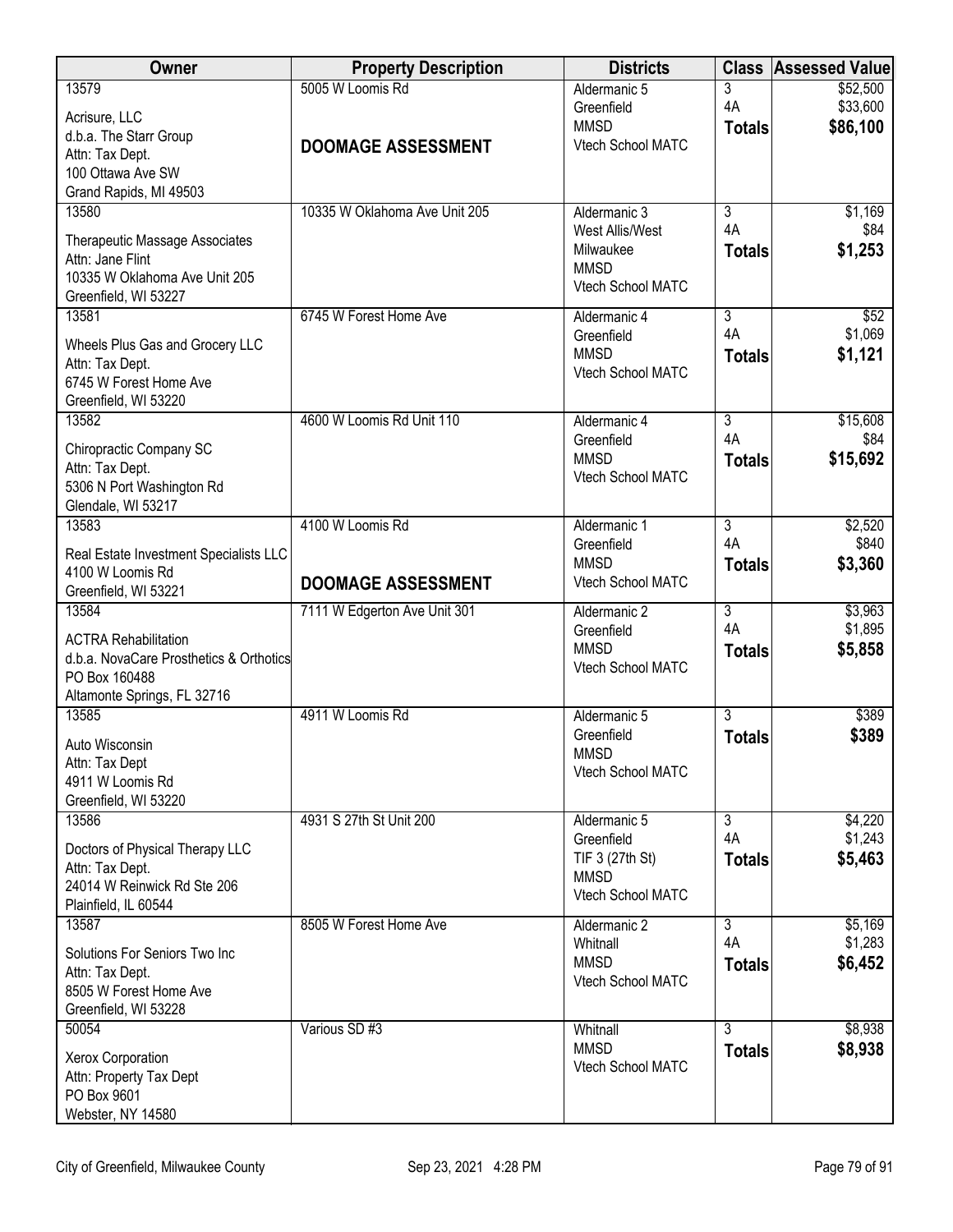| Owner                                                                                                                               | <b>Property Description</b> | <b>Districts</b>                               | <b>Class</b>                    | <b>Assessed Value</b> |
|-------------------------------------------------------------------------------------------------------------------------------------|-----------------------------|------------------------------------------------|---------------------------------|-----------------------|
| 50081<br>Quadient Inc                                                                                                               | Various SD #3               | Whitnall<br><b>MMSD</b><br>Vtech School MATC   | 3<br><b>Totals</b>              | \$1,733<br>\$1,733    |
| d.b.a. Formerly Neopost<br>Attn: Tax Dept.<br>478 Wheelers Farms Rd                                                                 |                             |                                                |                                 |                       |
| Milford, CT 06461                                                                                                                   |                             |                                                |                                 |                       |
| 50085                                                                                                                               | Various SD #6               | Greenfield                                     | $\overline{3}$                  | \$1,696               |
| Pitney Bowes Inc<br>5310 Cypress Center Dr Ste 110<br>Tampa, FL 33609                                                               |                             | <b>MMSD</b><br>Vtech School MATC               | <b>Totals</b>                   | \$1,696               |
| 50095                                                                                                                               | Various SD #6               | Greenfield                                     | $\overline{3}$                  | \$2,138               |
| <b>Brook Furniture Rental Inc</b><br>100 Field Dr Ste 220<br>Lake Forest, IL 60045                                                  |                             | <b>MMSD</b><br>Vtech School MATC               | <b>Totals</b>                   | \$2,138               |
| 50099                                                                                                                               | Various SD #6               | Greenfield                                     | $\overline{3}$                  | \$758                 |
| Quadient Inc<br>d.b.a. Formerly Neopost                                                                                             |                             | <b>MMSD</b><br>Vtech School MATC               | <b>Totals</b>                   | \$758                 |
| Attn: Tax Dept.                                                                                                                     | <b>DOOMAGE ASSESSMENT</b>   |                                                |                                 |                       |
| 478 Wheelers Farms Rd<br>Milford, CT 06461                                                                                          |                             |                                                |                                 |                       |
| 50105                                                                                                                               | Various SD #6               | Greenfield                                     | $\overline{3}$                  | \$7,049               |
| Hallmark Marketing Company LLC<br>Attn: Tax 407<br>PO Box 419479                                                                    |                             | <b>MMSD</b><br>Vtech School MATC               | <b>Totals</b>                   | \$7,049               |
| Kansas City, MO 64141-6479                                                                                                          |                             |                                                |                                 |                       |
| 50110<br>Gordon Flesch Company Inc<br>Attn: GFC Leasing Acct Dept<br>2675 Research Park Dr<br>Madison, WI 53711                     | Various SD #6               | Greenfield<br><b>MMSD</b><br>Vtech School MATC | $\overline{3}$<br><b>Totals</b> | \$60,018<br>\$60,018  |
| 50114                                                                                                                               | Various SD #6               | Greenfield                                     | 4A                              | \$156,314             |
| Clear Channel Outdoor Inc<br>Attn: Property Tax Department<br>4830 North Loop 1604 W<br>Suite 111<br>San Antonio, TX 78249          |                             | <b>MMSD</b><br>Vtech School MATC               | <b>Totals</b>                   | \$156,314             |
| 51003                                                                                                                               | Various SD #6               | Greenfield                                     | $\overline{3}$                  | \$7,676               |
| DS Services Of America, Inc<br>d.b.a. Primo Water North America<br>2300 Windy Ridge Pkwy SE<br>Suite 500N<br>Atlanta, GA 30339-8577 |                             | <b>MMSD</b><br>Vtech School MATC               | <b>Totals</b>                   | \$7,676               |
| 51021                                                                                                                               | Various SD #6               | Greenfield                                     | 3                               | \$2,698               |
| Farmer Bros Co<br>Attn: Tax Dept<br>1912 Farmer Brothers Dr<br>Northlake, TX 76262-1857                                             |                             | <b>MMSD</b><br>Vtech School MATC               | <b>Totals</b>                   | \$2,698               |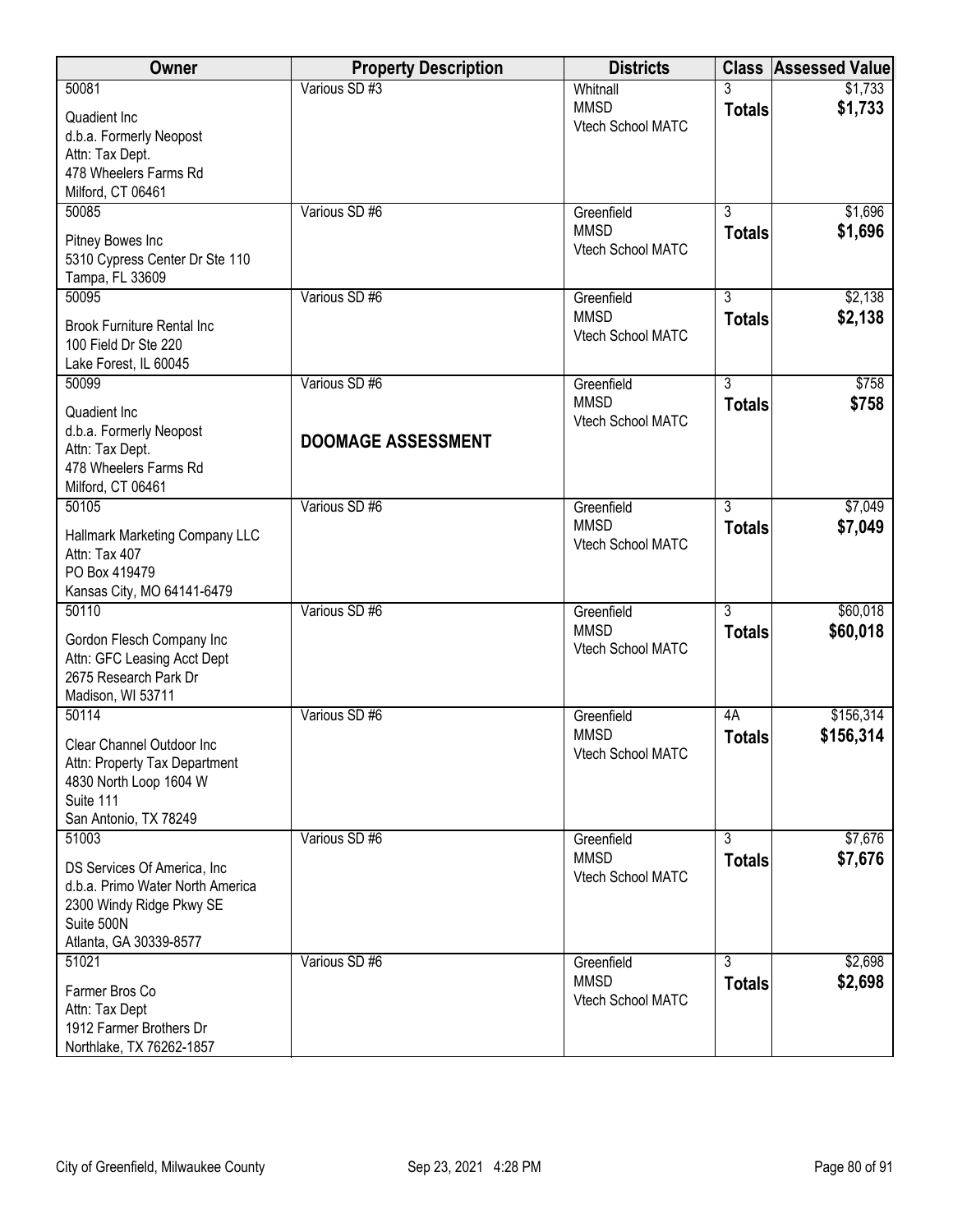| <b>Owner</b>                                                                                                                | <b>Property Description</b> | <b>Districts</b>                 |                | <b>Class Assessed Value</b> |
|-----------------------------------------------------------------------------------------------------------------------------|-----------------------------|----------------------------------|----------------|-----------------------------|
| 51057                                                                                                                       | Various SD #3               | Whitnall                         |                | \$6,885                     |
| Gordon Flesch Company Inc<br>Attn: GFC Leasing Acct Dept<br>2675 Research Park Dr<br>Madison, WI 53711                      |                             | <b>MMSD</b><br>Vtech School MATC | <b>Totals</b>  | \$6,885                     |
| 51058                                                                                                                       | Various SD #6               | Greenfield                       | $\overline{3}$ | \$11,637                    |
| <b>US Bank National Association</b><br>Attn: Personal Property Tax<br>1310 Madrid St Ste 100<br>Marshall, MN 56258          |                             | <b>MMSD</b><br>Vtech School MATC | <b>Totals</b>  | \$11,637                    |
| 51068                                                                                                                       | Various SD #6               | Greenfield<br><b>MMSD</b>        | 3              | \$1,421                     |
| State Farm Mutl Auto Insur Co<br>Attn: Corporate Tax<br>One State Farm Plaza<br>Bloomington, IL 61710                       |                             | Vtech School MATC                | <b>Totals</b>  | \$1,421                     |
| 51069                                                                                                                       | Various SD #3               | Whitnall                         | $\overline{3}$ | \$463                       |
| State Farm Mutl Auto Insur Co<br>Attn: Corporate Tax<br>One State Farm Plaza<br>Bloomington, IL 61710                       |                             | <b>MMSD</b><br>Vtech School MATC | <b>Totals</b>  | \$463                       |
| 51117                                                                                                                       | Various SD #6               | Greenfield                       | 3              | \$184                       |
| American Messaging Services LLC<br><b>PO Box 478</b><br>Colleyville, TX 76034                                               |                             | <b>MMSD</b><br>Vtech School MATC | <b>Totals</b>  | \$184                       |
| 51172                                                                                                                       | Various SD #6               | Greenfield                       | $\overline{3}$ | \$5,603                     |
| Wells Fargo Financial Leasing, Inc.<br>Attn: Property Tax Compliance<br>PO Box 36200<br>Billings, MT 59107                  |                             | <b>MMSD</b><br>Vtech School MATC | <b>Totals</b>  | \$5,603                     |
| 51174                                                                                                                       | Various SD #6               | Greenfield                       | 4A             | \$176                       |
| Amerigas Propane LP<br>PO Box 798<br>Valley Forge, PA 19482                                                                 |                             | <b>MMSD</b><br>Vtech School MATC | <b>Totals</b>  | \$176                       |
| 51196                                                                                                                       | Various SD #3               | Whitnall                         | 4A             | \$73,454                    |
| Clear Channel Outdoor Inc<br>Attn: Property Tax Department<br>4830 North Loop 1604 W<br>Suite 111<br>San Antonio, TX 78249  |                             | <b>MMSD</b><br>Vtech School MATC | <b>Totals</b>  | \$73,454                    |
| 51225                                                                                                                       | Various SD #6               | Greenfield                       | $\overline{3}$ | \$25,805                    |
| Canon Financial Services, Inc<br>158 Gaither Dr Ste 200<br>PO Box 5008<br>Mt Laurel, NJ 08054                               |                             | <b>MMSD</b><br>Vtech School MATC | <b>Totals</b>  | \$25,805                    |
| 51239                                                                                                                       | Various SD #6               | Greenfield<br><b>MMSD</b>        | 3              | \$1,561                     |
| American Family Mutual Ins Co SI<br>d.b.a. American Family Mutual Insuranc<br>Co<br>PO Box 4747<br>Oak Brook, IL 60522-4747 |                             | Vtech School MATC                | <b>Totals</b>  | \$1,561                     |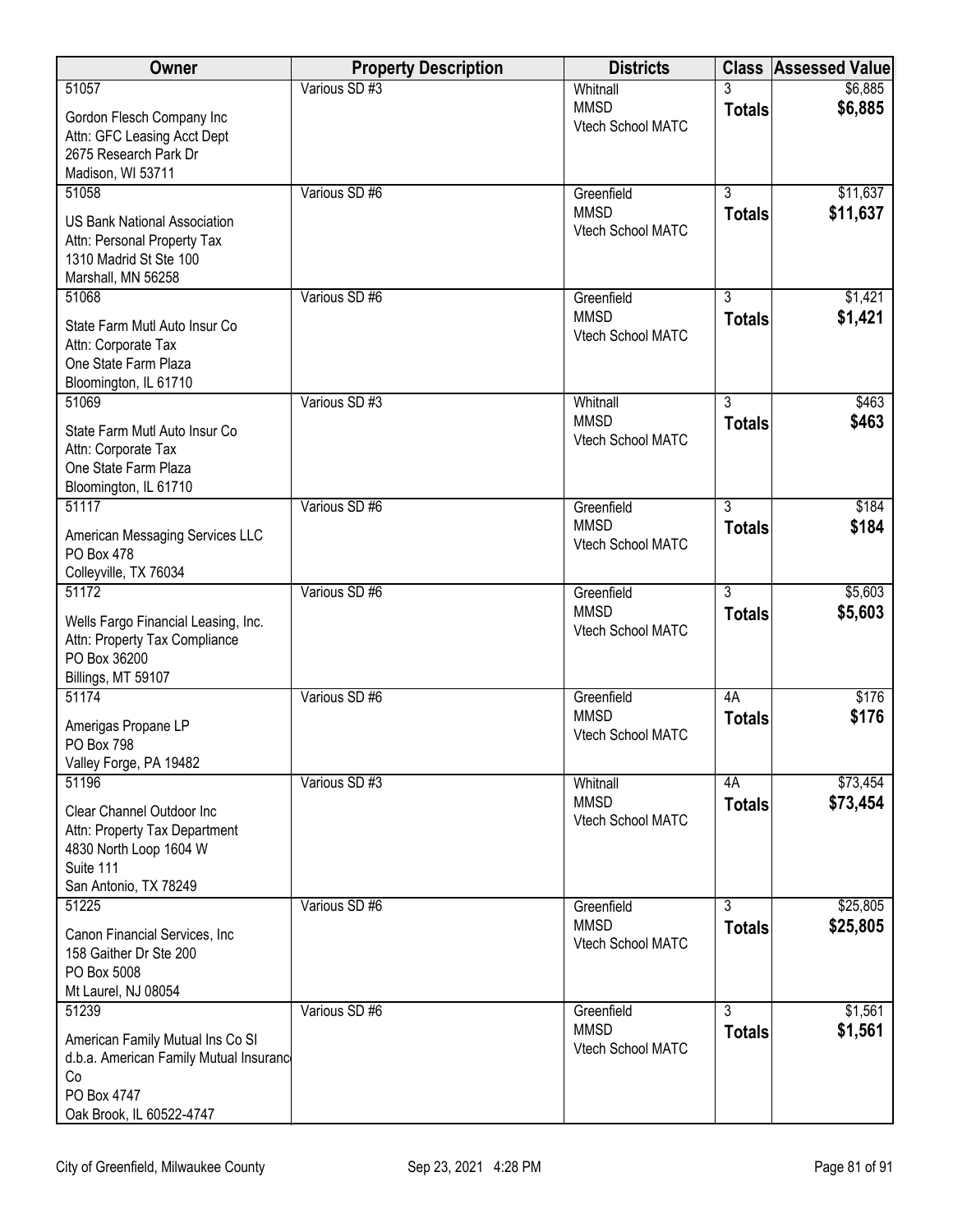| Owner                                                                                                   | <b>Property Description</b> | <b>Districts</b>                               |                | <b>Class Assessed Value</b> |
|---------------------------------------------------------------------------------------------------------|-----------------------------|------------------------------------------------|----------------|-----------------------------|
| 51252                                                                                                   | Various SD #6               | Greenfield<br><b>MMSD</b>                      | <b>Totals</b>  | \$5,945<br>\$5,945          |
| Coinstar Asset Holdings, LLC<br>Attn: Altus Group US Inc<br>PO Box 72210                                |                             | Vtech School MATC                              |                |                             |
| Phoenix, AZ 85050<br>51292                                                                              | Various SD #1               | <b>West Allis/West</b>                         | $\overline{3}$ | \$10,960                    |
| Gordon Flesch Company Inc<br>Attn: GFC Leasing Acct Dept<br>2675 Research Park Dr<br>Madison, WI 53711  |                             | Milwaukee<br><b>MMSD</b><br>Vtech School MATC  | <b>Totals</b>  | \$10,960                    |
| 51320                                                                                                   | Various SD #6               | Greenfield                                     | 3              | \$14,873                    |
| Marlin Leasing<br>Attn: Property Tax Dept<br>PO Box 5481<br>Mount Laurel, NJ 08054                      |                             | <b>MMSD</b><br>Vtech School MATC               | <b>Totals</b>  | \$14,873                    |
| 51321                                                                                                   | Various SD #3               | Whitnall                                       | $\overline{3}$ | \$565                       |
| KCI USA Inc #134                                                                                        |                             | <b>MMSD</b><br>Vtech School MATC               | <b>Totals</b>  | \$565                       |
| Attn: PTCR                                                                                              | <b>DOOMAGE ASSESSMENT</b>   |                                                |                |                             |
| PO Box 160069<br>San Antonio, TX 78280                                                                  |                             |                                                |                |                             |
| 51330                                                                                                   | 6141 S 27th St              | Aldermanic 5                                   | 4A             | \$503                       |
| American Honda Motor Co Inc<br>Attn: MS: 100-2W-4B Tax Dept<br>1919 Torrance Blvd<br>Torrance, CA 90501 |                             | Greenfield<br><b>MMSD</b><br>Vtech School MATC | <b>Totals</b>  | \$503                       |
| 51334                                                                                                   | Various SD #6               | Greenfield                                     | $\overline{3}$ | \$2,347                     |
| Muzak LLC<br>Attn: Ryan Tax Compliance<br>PO Box 460049/dept616<br>Houston, TX 770556                   |                             | <b>MMSD</b><br>Vtech School MATC               | <b>Totals</b>  | \$2,347                     |
| 51341                                                                                                   | Various SD #6               | Greenfield                                     | 4A             | \$7,226                     |
| Dish Network LLC<br>PO Box 6623<br>Englewood, CO 80155                                                  |                             | <b>MMSD</b><br>Vtech School MATC               | <b>Totals</b>  | \$7,226                     |
| 51342                                                                                                   | Various SD #6               | Greenfield                                     | $\overline{3}$ | \$67,746                    |
| DirecTV LLC<br>Attn: Property Tax Dept<br>1010 Pine 9E-L-01<br>St Louis, MO 63101                       |                             | <b>MMSD</b><br>Vtech School MATC               | <b>Totals</b>  | \$67,746                    |
| 51367                                                                                                   | Various SD #6               | Greenfield                                     | 4A             | \$6,297                     |
| Aramark Refreshment Services LLC<br>Attn: Tax Dept.<br>PO Box 30286<br>Philadelphia, PA 19103           |                             | <b>MMSD</b><br>Vtech School MATC               | <b>Totals</b>  | \$6,297                     |
| 51372                                                                                                   | Various SD #6               | Greenfield                                     | $\overline{3}$ | \$1,077                     |
| Xerox Corporation<br>Attn: Property Tax Dept<br>PO Box 9601<br>Webster, NY 14580                        | <b>DOOMAGE ASSESSMENT</b>   | <b>MMSD</b><br>Vtech School MATC               | <b>Totals</b>  | \$1,077                     |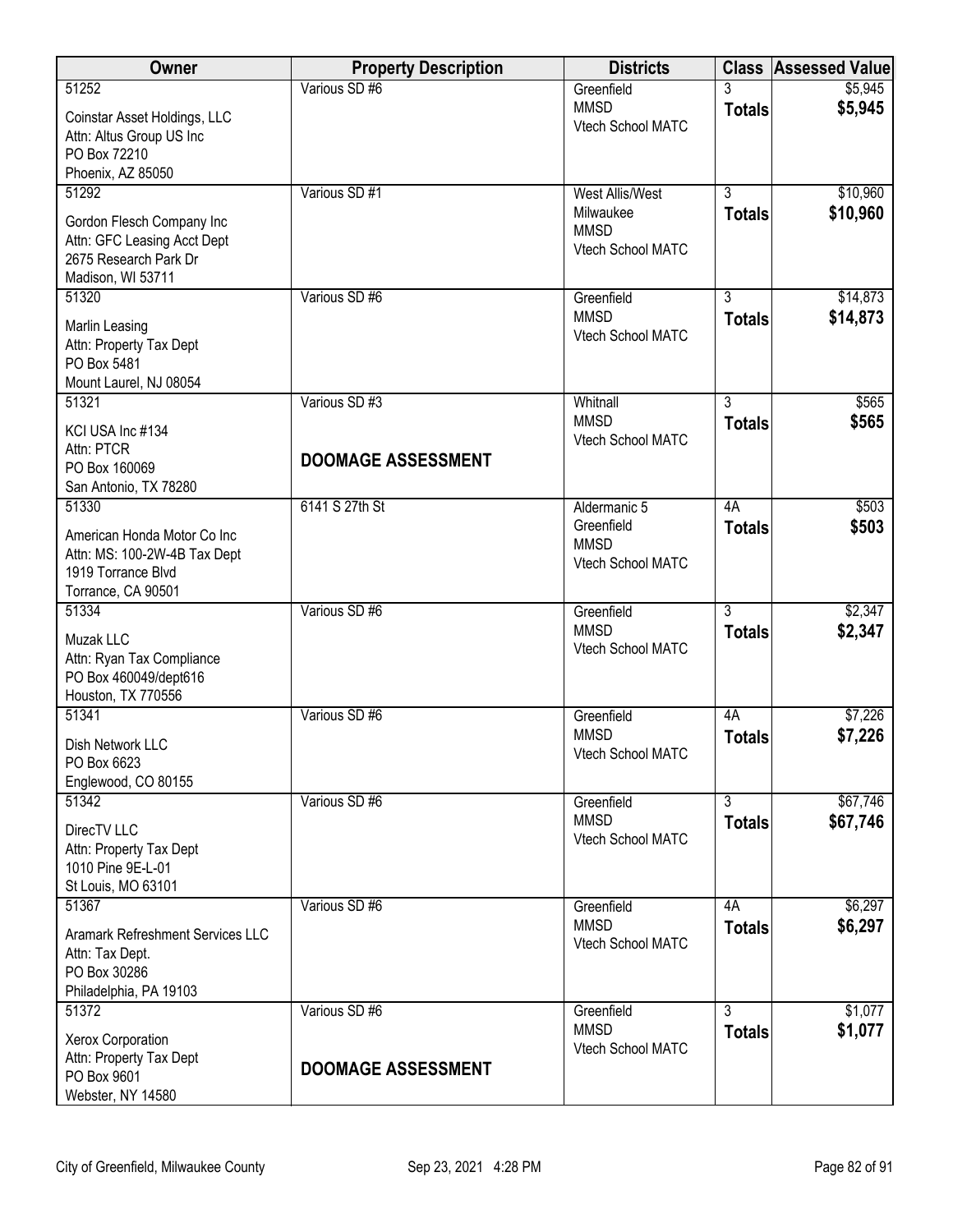| Owner                                                                                                                      | <b>Property Description</b>                | <b>Districts</b>                                                                  |                                 | <b>Class Assessed Value</b> |
|----------------------------------------------------------------------------------------------------------------------------|--------------------------------------------|-----------------------------------------------------------------------------------|---------------------------------|-----------------------------|
| 51378<br>The Coca-Cola Company<br>Attn: Fountain Property Tax-USA 12<br>PO Box 1734<br>Atlanta, GA 30301                   | Various SD #6                              | Greenfield<br><b>MMSD</b><br>Vtech School MATC                                    | 4A<br><b>Totals</b>             | \$84,270<br>\$84,270        |
| 51401<br>Wabasha Leasing LLC<br>Attn: DuCharme, McMillen & Associates<br>Inc<br>PO Box 80615<br>Indianapolis, IN 46280     | Various SD #6                              | Greenfield<br><b>MMSD</b><br>Vtech School MATC                                    | $\overline{3}$<br><b>Totals</b> | \$34,989<br>\$34,989        |
| 51416<br>Wells Fargo Vendor Financial Serv LLC<br>Attn: Property Tax Compliance<br>PO Box 36200<br>Billings, MT 59107-6200 | Various SD #6                              | Greenfield<br><b>MMSD</b><br>Vtech School MATC                                    | $\overline{3}$<br><b>Totals</b> | \$38,705<br>\$38,705        |
| 51427<br>Nissan Motor Acceptance Corp<br>PO Box 650214<br>Dallas, TX 75265                                                 | 5505 S 27th St                             | Aldermanic 5<br>Greenfield<br>TIF 3 (27th St)<br><b>MMSD</b><br>Vtech School MATC | 4A<br><b>Totals</b>             | \$3,016<br>\$3,016          |
| 51434<br>TimePayment Corp.<br>Attn: Tax Dept.<br>1600 District Ave Ste #200<br>Burlington, MA 01803                        | Various SD #6                              | Greenfield<br><b>MMSD</b><br>Vtech School MATC                                    | 4A<br><b>Totals</b>             | \$1,499<br>\$1,499          |
| 51445<br>Wayport, Inc<br>d.b.a. AT&T For Wayport<br>Attn: Property Tax Dept<br>1010 Pine 9E-L-01<br>St Louis, MO 63101     | Various SD #6                              | Greenfield<br><b>MMSD</b><br>Vtech School MATC                                    | $\overline{3}$<br><b>Totals</b> | \$105<br>\$105              |
| 51446<br>Agiliti Health, Inc.<br>1301 International Pkwy Ste300<br>Sunrise, FL 33323                                       | Various SD #3<br><b>DOOMAGE ASSESSMENT</b> | Whitnall<br><b>MMSD</b><br>Vtech School MATC                                      | 4A<br><b>Totals</b>             | \$500<br>\$500              |
| 51447<br>The Hillman Group Inc<br>8990 S Kyrene Rd<br>Tempe, AZ 85284                                                      | Various SD #3<br><b>DOOMAGE ASSESSMENT</b> | Whitnall<br><b>MMSD</b><br>Vtech School MATC                                      | $\overline{3}$<br><b>Totals</b> | \$4,122<br>\$4,122          |
| 51448<br>The Hillman Group Inc<br>8990 S Kyrene Rd<br>Tempe, AZ 85284                                                      | Various SD #6<br><b>DOOMAGE ASSESSMENT</b> | Greenfield<br><b>MMSD</b><br>Vtech School MATC                                    | $\overline{3}$<br><b>Totals</b> | \$9,388<br>\$9,388          |
| 51475<br><b>BTE Technologies Inc</b><br>7455 L New Ridge Rd<br>Hanover, MD 21076                                           | Various SD #6                              | Greenfield<br><b>MMSD</b><br>Vtech School MATC                                    | $\overline{3}$<br><b>Totals</b> | \$2,941<br>\$2,941          |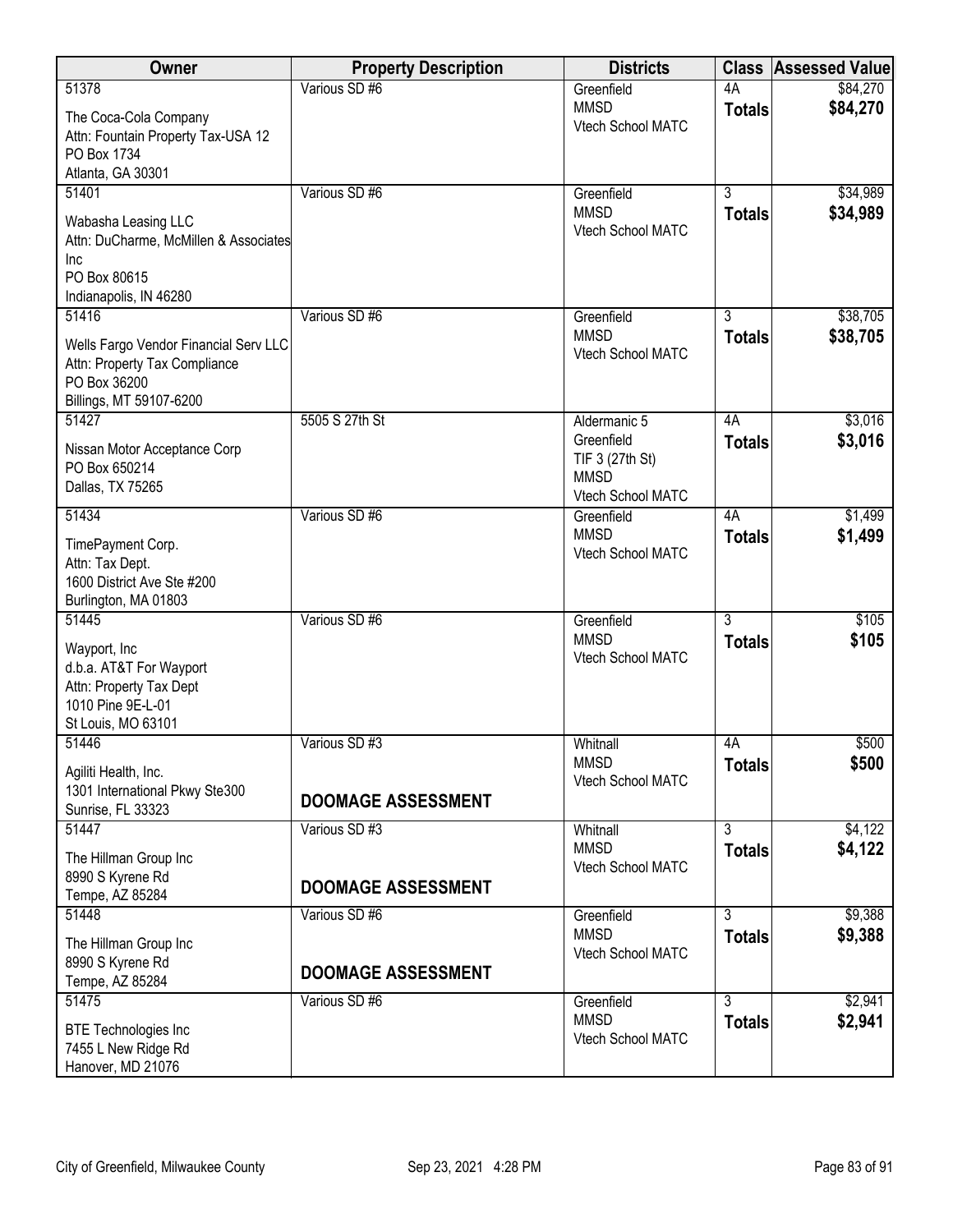| Owner                                                                                                                            | <b>Property Description</b> | <b>Districts</b>                               |                    | <b>Class Assessed Value</b> |
|----------------------------------------------------------------------------------------------------------------------------------|-----------------------------|------------------------------------------------|--------------------|-----------------------------|
| 51483<br>NuCO2 Supply LLC                                                                                                        | Various SD #6               | Greenfield<br><b>MMSD</b><br>Vtech School MATC | 3<br><b>Totals</b> | \$11,317<br>\$11,317        |
| Attn: Tax Department<br>10 Riverview Dr<br>Danbury, CT 06810                                                                     | <b>DOOMAGE ASSESSMENT</b>   |                                                |                    |                             |
| 51485                                                                                                                            | Various SD #6               | Greenfield                                     | $\overline{3}$     | \$39,428                    |
| Pitney Bowes Global Financial Svcs LLO<br>5310 Cypress Center Dr Ste 110<br>Tampa, FL 33609                                      |                             | <b>MMSD</b><br>Vtech School MATC               | <b>Totals</b>      | \$39,428                    |
| 51486                                                                                                                            | Various SD #6               | Greenfield                                     | 4A                 | \$562                       |
| <b>Redbox Automated Retail LLC</b><br>Attn: Altus Group<br>PO Box 72210<br>Phoenix, AZ 85050                                     |                             | <b>MMSD</b><br>Vtech School MATC               | <b>Totals</b>      | \$562                       |
| 51492                                                                                                                            | Various SD #6               | Greenfield                                     | $\overline{3}$     | $\sqrt[6]{8}$               |
| <b>QLT Consumer Lease Services Inc</b><br>Attn: Ryan Tax Compliance Services<br><b>LLC</b><br>PO Box 460049<br>Houston, TX 77056 |                             | <b>MMSD</b><br>Vtech School MATC               | <b>Totals</b>      | \$8                         |
| 51494                                                                                                                            | Various SD #6               | Greenfield                                     | $\overline{3}$     | \$6,487                     |
| TIAA Commercial Finance, Inc.<br>630 N Central Expressway Ste A<br>Plano, TX 75074                                               |                             | <b>MMSD</b><br>Vtech School MATC               | <b>Totals</b>      | \$6,487                     |
| 51507                                                                                                                            | Various SD #3               | Whitnall                                       | $\overline{3}$     | \$160                       |
| Farmer Bros Co<br>Attn: Tax Dept<br>1912 Farmer Brothers Dr<br>Northlake, TX 76262-1857                                          |                             | <b>MMSD</b><br>Vtech School MATC               | <b>Totals</b>      | \$160                       |
| 51510                                                                                                                            | Various SD #6               | Greenfield                                     | $\overline{3}$     | \$26,512                    |
| Optos North America<br>Attn: Marvin F Poer & Co<br>PO Box 802206<br>Dallas, TX 75380-2206                                        |                             | <b>MMSD</b><br>Vtech School MATC               | <b>Totals</b>      | \$26,512                    |
| 51513                                                                                                                            | Various SD #6               | Greenfield                                     | $\overline{3}$     | \$2,499                     |
| Quadient Leasing USA Inc.<br>d.b.a. Formerly MailFinance Inc<br>Attn: Tax Dept.<br>478 Wheelers Rd<br>Milford, CT 06461          |                             | <b>MMSD</b><br>Vtech School MATC               | <b>Totals</b>      | \$2,499                     |
| 51514                                                                                                                            | Various SD #3               | Whitnall                                       | $\overline{3}$     | \$335                       |
| Quadient Leasing USA Inc.<br>d.b.a. Formerly MailFinance Inc<br>Attn: Tax Dept.<br>478 Wheelers Rd<br>Milford, CT 06461          |                             | <b>MMSD</b><br>Vtech School MATC               | <b>Totals</b>      | \$335                       |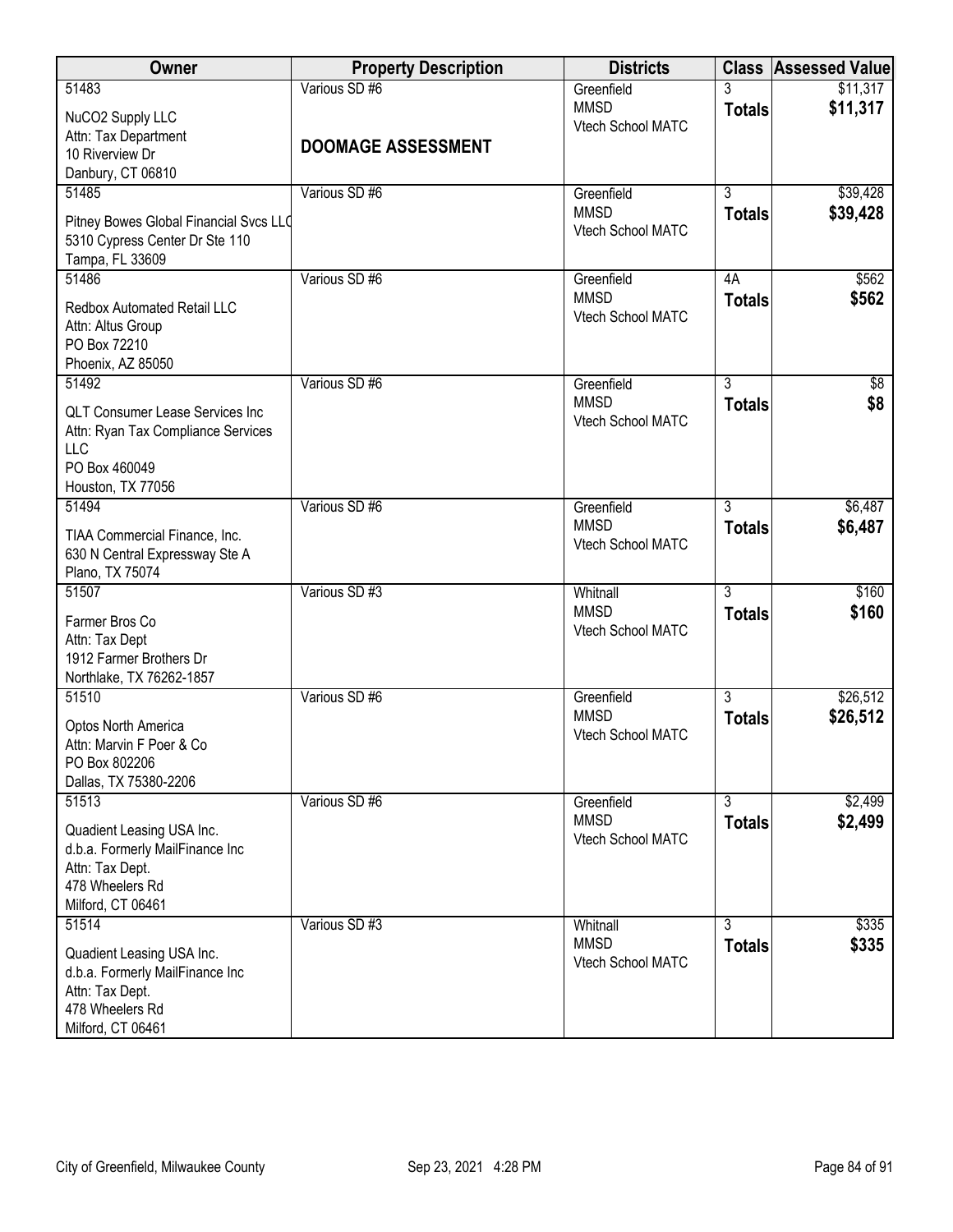| Owner                                                                                                                              | <b>Property Description</b> | <b>Districts</b>                               | <b>Class</b>                               | <b>Assessed Value</b> |
|------------------------------------------------------------------------------------------------------------------------------------|-----------------------------|------------------------------------------------|--------------------------------------------|-----------------------|
| 51520<br><b>General Motors LLC</b><br>d.b.a. GM-DI Leasing Corporation<br>Attn: Ryan Tax Compliance Services<br><b>LLC</b>         | Various SD #3               | Whitnall<br><b>MMSD</b><br>Vtech School MATC   | 4A<br><b>Totals</b>                        | \$532<br>\$532        |
| PO Box 460169<br>Houston, TX 77056                                                                                                 |                             |                                                |                                            |                       |
| 51526<br>Spok, Inc<br>Attn: Ryan PTS Dept 809<br>PO Box 330489<br>Nashville, TN 37203                                              | Various SD #3               | Whitnall<br><b>MMSD</b><br>Vtech School MATC   | $\overline{3}$<br><b>Totals</b>            | \$2,488<br>\$2,488    |
| 51542<br>FerrellGas LP<br>d.b.a. Ferrellgas/Blue Rhino<br>Attn: Operating Tax Department<br>One Liberty Plaza<br>Liberty, MO 64068 | Various SD #6               | Greenfield<br><b>MMSD</b><br>Vtech School MATC | 4A<br><b>Totals</b>                        | \$4,326<br>\$4,326    |
| 51548<br>Dell Equipment Funding LP<br>Attn: Property Tax Dept<br>One Dell Way RR1-35<br>Round Rock, TX 78682                       | Various SD #3               | Whitnall<br><b>MMSD</b><br>Vtech School MATC   | 3<br><b>Totals</b>                         | \$8<br>\$8            |
| 51554<br>The Coca-Cola Company<br>Attn: Fountain Property Tax-USA 12<br>PO Box 1734<br>Atlanta, GA 30301                           | Various SD #3               | Whitnall<br><b>MMSD</b><br>Vtech School MATC   | 4A<br><b>Totals</b>                        | \$3,598<br>\$3,598    |
| 51556<br>CIT Finance LLC<br>Attn: Ryan LLC Property Tax<br>Compliance<br>PO Box 460709<br>Houston, TX 77056                        | Various SD #6               | Greenfield<br><b>MMSD</b><br>Vtech School MATC | $\overline{3}$<br><b>Totals</b>            | \$10,290<br>\$10,290  |
| 51559<br>The American Bottling Company<br>Attn: Tax Dept.<br>PO Box 1925<br>Frisco, TX 75034                                       | Various SD #6               | Greenfield<br><b>MMSD</b><br>Vtech School MATC | 3<br><b>Totals</b>                         | \$4,603<br>\$4,603    |
| 51564<br><b>Transaction Network Services Inc</b><br>Attn: Property Tax<br>10740 Park Ridge Blvd Ste 100<br>Reston, VA 20191        | Various SD #6               | Greenfield<br><b>MMSD</b><br>Vtech School MATC | $\overline{\overline{3}}$<br><b>Totals</b> | \$29<br>\$29          |
| 51570<br>ADT LLC<br>Attn: Tax Dept<br>PO Box 54767<br>Lexington, KY 40555                                                          | Various SD #6               | Greenfield<br><b>MMSD</b><br>Vtech School MATC | $\overline{3}$<br><b>Totals</b>            | \$28,460<br>\$28,460  |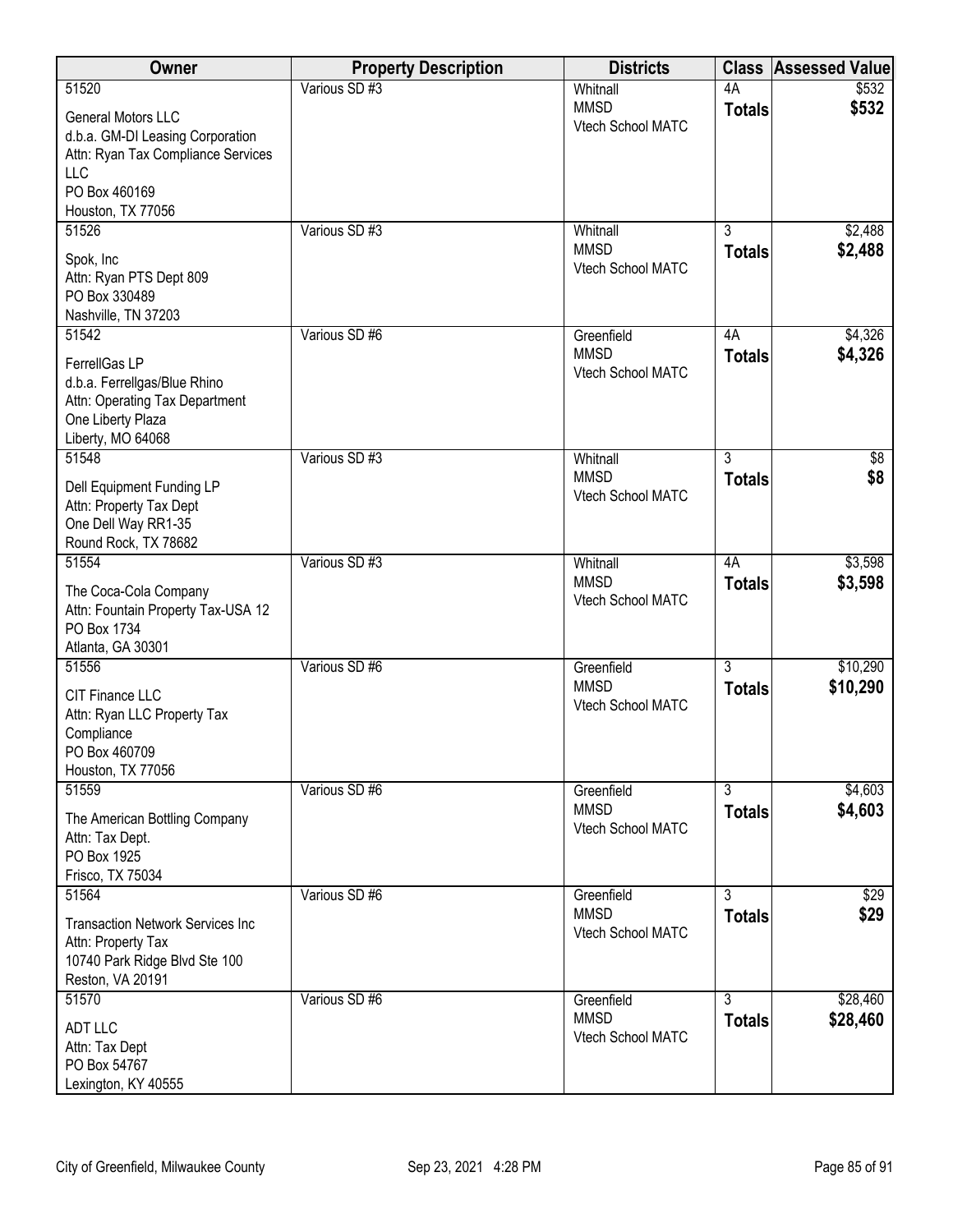| Owner                                                   | <b>Property Description</b> | <b>Districts</b>                 |                | <b>Class Assessed Value</b> |
|---------------------------------------------------------|-----------------------------|----------------------------------|----------------|-----------------------------|
| 51571                                                   | Various SD #6               | Greenfield                       |                | \$753                       |
| Johnson Controls Security Solutions LLO                 |                             | <b>MMSD</b><br>Vtech School MATC | <b>Totals</b>  | \$753                       |
| PO Box 5006                                             |                             |                                  |                |                             |
| Boca Raton, FL 33431-0806<br>51574                      | 3939 S 92nd St              | Aldermanic 3                     | $\overline{3}$ | \$12,448                    |
|                                                         |                             | Whitnall                         | <b>Totals</b>  | \$12,448                    |
| Accelerated Care Plus Leasing Inc<br>4999 Aircenter Cir |                             | <b>MMSD</b>                      |                |                             |
| Reno, NV 89502                                          |                             | Vtech School MATC                |                |                             |
| 51579                                                   | Various SD #3               | Whitnall                         | $\overline{3}$ | \$14,593                    |
| Grayhawk Leasing LLC                                    |                             | <b>MMSD</b>                      | <b>Totals</b>  | \$14,593                    |
| c/o George McElroy & Associates, Inc.                   |                             | Vtech School MATC                |                |                             |
| 1412 Main St Ste 1500                                   |                             |                                  |                |                             |
| Dallas, TX 75202                                        |                             |                                  |                |                             |
| 51580                                                   | Various SD #6               | Greenfield<br><b>MMSD</b>        | $\overline{3}$ | \$38,104                    |
| Grayhawk Leasing LLC                                    |                             | Vtech School MATC                | <b>Totals</b>  | \$38,104                    |
| c/o George McElroy & Associates, Inc.                   |                             |                                  |                |                             |
| 1412 Main St Ste 1500<br>Dallas, TX 75202               |                             |                                  |                |                             |
| 51597                                                   | Various SD #6               | Greenfield                       | $\overline{3}$ | \$13,769                    |
| Ricoh USA Inc                                           |                             | <b>MMSD</b>                      | <b>Totals</b>  | \$13,769                    |
| c/o Albano Group LLC                                    |                             | Vtech School MATC                |                |                             |
| PO Box 3850                                             |                             |                                  |                |                             |
| Manchester, NH 03105-3850                               |                             |                                  |                |                             |
| 51598                                                   | Various SD #6               | Greenfield                       | $\overline{3}$ | \$129                       |
| AbbVie US LLC                                           |                             | <b>MMSD</b><br>Vtech School MATC | <b>Totals</b>  | \$129                       |
| Attn: DuCharme, McMillen & Associates                   |                             |                                  |                |                             |
| PO Box 80615<br>Indianapolis, IN 46280                  |                             |                                  |                |                             |
| 51607                                                   | 4141 S 108th St             | Aldermanic 3                     | 4A             | \$13,103                    |
|                                                         |                             | Whitnall                         | <b>Totals</b>  | \$13,103                    |
| Nissan Motor Acceptance Corp<br>PO Box 650214           |                             | <b>MMSD</b>                      |                |                             |
| Dallas, TX 75265                                        |                             | Vtech School MATC                |                |                             |
| 51614                                                   | Various SD #1               | West Allis/West                  | $\overline{3}$ | \$1,331                     |
| AbbVie US LLC                                           |                             | Milwaukee                        | <b>Totals</b>  | \$1,331                     |
| Attn: DuCharme, McMillen & Associates                   |                             | <b>MMSD</b><br>Vtech School MATC |                |                             |
| PO Box 80615                                            |                             |                                  |                |                             |
| Indianapolis, IN 46280<br>51617                         | Various SD #6               | Greenfield                       | $\overline{3}$ | \$16,686                    |
|                                                         |                             | <b>MMSD</b>                      | <b>Totals</b>  | \$16,686                    |
| Alixa RX LLC (Location 203624)                          |                             | Vtech School MATC                |                |                             |
| 6400 Pinecrest Dr #200<br>Plano, TX 75024               |                             |                                  |                |                             |
| 51621                                                   | Various SD #3               | Whitnall                         | $\overline{3}$ | \$5,434                     |
| The American Bottling Company                           |                             | <b>MMSD</b>                      | <b>Totals</b>  | \$5,434                     |
| Attn: Tax Dept.                                         |                             | Vtech School MATC                |                |                             |
| PO Box 1925                                             |                             |                                  |                |                             |
| Frisco, TX 75034                                        |                             |                                  |                |                             |
| 51626                                                   | 3670 S 108th St             | Aldermanic 3                     | $\overline{3}$ | \$10,517                    |
| Heska Corporation                                       |                             | Whitnall<br><b>MMSD</b>          | <b>Totals</b>  | \$10,517                    |
| 3760 Rocky Mountain Ave                                 |                             | Vtech School MATC                |                |                             |
| Loveland, CO 80538                                      |                             |                                  |                |                             |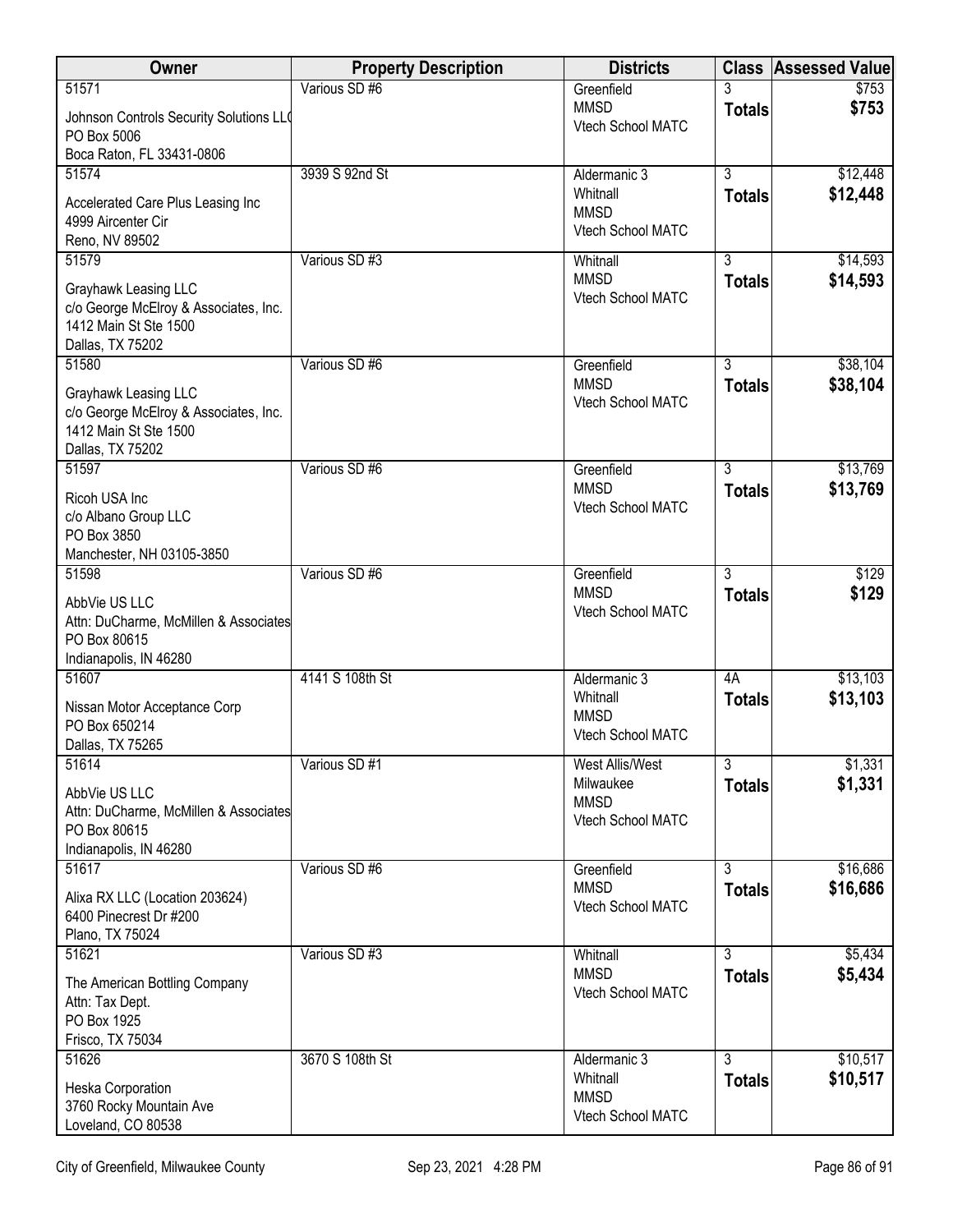| Owner                                                                                                                                                              | <b>Property Description</b>     | <b>Districts</b>                                                  |                | <b>Class Assessed Value</b> |
|--------------------------------------------------------------------------------------------------------------------------------------------------------------------|---------------------------------|-------------------------------------------------------------------|----------------|-----------------------------|
| 51627<br>De Lage Landen Financial Services, Inc                                                                                                                    | Various SD #6                   | Greenfield<br><b>MMSD</b>                                         | <b>Totals</b>  | \$40,939<br>\$40,939        |
| Attn: Corporate Tax Dept<br>1111 Old Eagle School Rd<br>Wayne, PA 19087                                                                                            |                                 | Vtech School MATC                                                 |                |                             |
| 51630                                                                                                                                                              | Various SD #6                   | Aldermanic 2                                                      | 3              | \$224                       |
| <b>Interface Security Systems</b><br>Attn: Brown Smith Wallace LLP<br>6 CityPlace Dr Ste 800<br>St. Louis, MO 63141                                                |                                 | Greenfield<br><b>MMSD</b><br>Vtech School MATC                    | <b>Totals</b>  | \$224                       |
| 51638                                                                                                                                                              | 8585 W Forest Home Ave Unit 125 | Aldermanic 2<br>Whitnall                                          | 3              | \$135,485                   |
| <b>BFG Corporation</b><br>d.b.a. Byline Financial Group<br>Attn: Advanced Property Tax<br>Compliance<br>1611 N Interstate 35E Ste 428<br>Carrollton, TX 75006-8616 |                                 | <b>MMSD</b><br>Vtech School MATC                                  | <b>Totals</b>  | \$135,485                   |
| 51643                                                                                                                                                              | 4931 S 27th St                  | Aldermanic 5                                                      | $\overline{3}$ | \$617                       |
| <b>Financial Pacific Leasing</b><br>3455 S 344th Way Ste 300<br>Federal Way, WA 98001                                                                              |                                 | Greenfield<br>TIF 3 (27th St)<br><b>MMSD</b><br>Vtech School MATC | <b>Totals</b>  | \$617                       |
| 51644                                                                                                                                                              | Various SD #6                   | Greenfield                                                        | 3              | \$5,040                     |
| Daiohs USA Inc<br>1343 E Wisconsin Ave Ste 102<br>Pewaukee, WI 53072                                                                                               | <b>DOOMAGE ASSESSMENT</b>       | <b>MMSD</b><br>Vtech School MATC                                  | <b>Totals</b>  | \$5,040                     |
| 51646                                                                                                                                                              | 7477 W Layton Ave               | Aldermanic 2                                                      | $\overline{3}$ | \$4,012                     |
| Alex and Ani LLC<br>Attn: Tax Dept.<br>10 Briggs Dr<br>E Greenwich, RI 02818-1555                                                                                  |                                 | Greenfield<br><b>MMSD</b><br>Vtech School MATC                    | <b>Totals</b>  | \$4,012                     |
| 51647                                                                                                                                                              | Various SD #6                   | Greenfield                                                        | 3              | \$20,464                    |
| Great Lakes Coca-Cola Distribution LLC<br>Attn: Reyes Holdings Tax Dept.<br>6250 N River Rd Ste 9000<br>Rosemont, IL 60018                                         |                                 | <b>MMSD</b><br>Vtech School MATC                                  | <b>Totals</b>  | \$20,464                    |
| 51650                                                                                                                                                              | 4500 W Loomis Rd                | Aldermanic 4                                                      | 3              | \$3,498                     |
| Roeschen's Healthcare LLC<br>Attn: Altus Group US Inc.<br>PO Box 72000<br>Phoenix, AZ 85050                                                                        |                                 | Greenfield<br><b>MMSD</b><br>Vtech School MATC                    | <b>Totals</b>  | \$3,498                     |
| 51653                                                                                                                                                              | 3821 S 108th St                 | Aldermanic 3                                                      | $\overline{3}$ | \$608                       |
| American Family Mutual Ins Co SI<br>d.b.a. American Family Mutual Insuranc<br>Co<br>PO Box 4747<br>Oak Brook, IL 60522-4747                                        |                                 | Whitnall<br><b>MMSD</b><br>Vtech School MATC                      | <b>Totals</b>  | \$608                       |
| 51660                                                                                                                                                              | 3374 W Loomis Rd                | Aldermanic 1                                                      | 3              | \$12,212                    |
| Heska Corporation<br>3760 Rocky Mountain Ave<br>Loveland, CO 80538                                                                                                 |                                 | Greenfield<br><b>MMSD</b><br>Vtech School MATC                    | <b>Totals</b>  | \$12,212                    |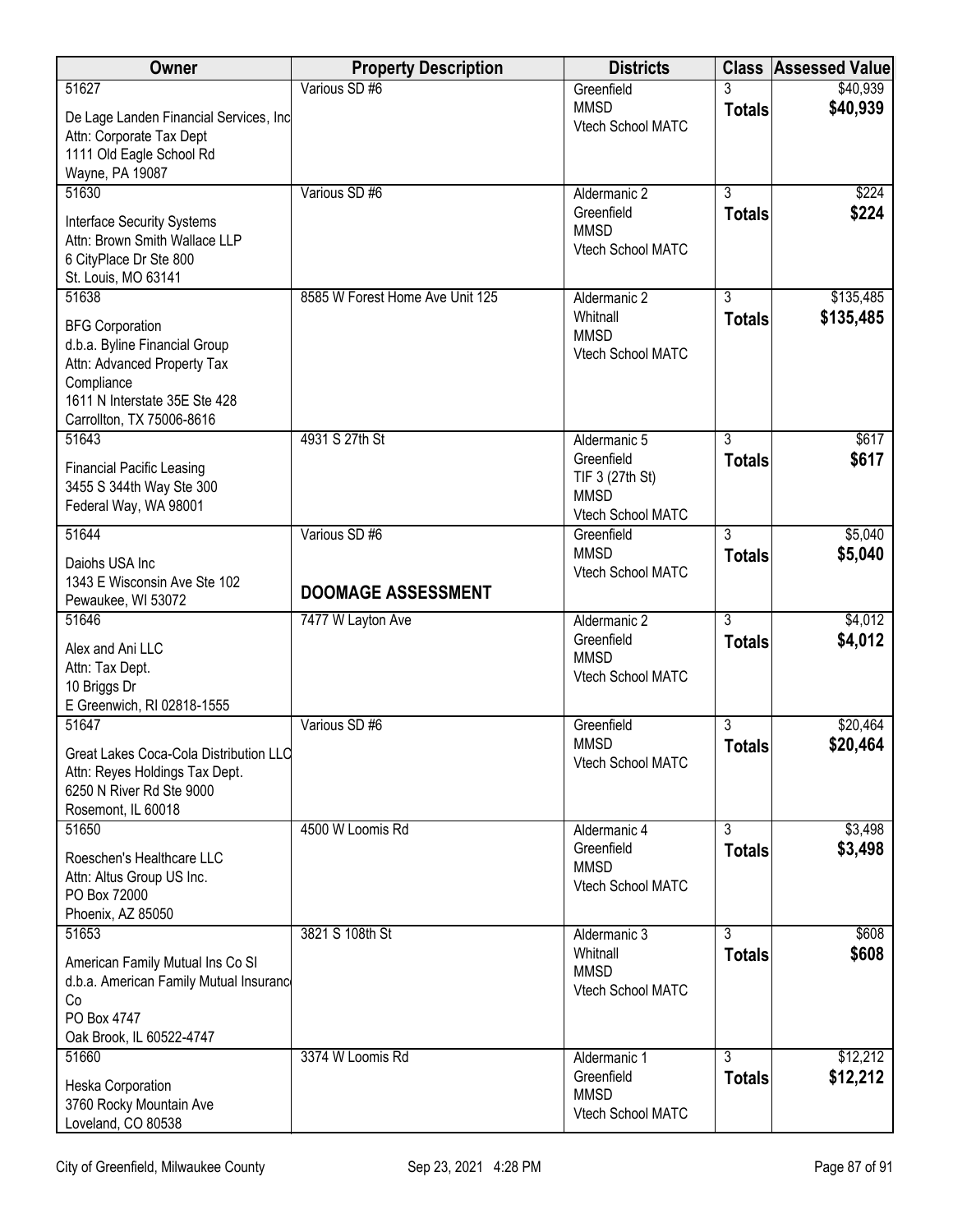| Owner                                                                                                                  | <b>Property Description</b> | <b>Districts</b>                                                                  |                                 | <b>Class Assessed Value</b> |
|------------------------------------------------------------------------------------------------------------------------|-----------------------------|-----------------------------------------------------------------------------------|---------------------------------|-----------------------------|
| 51664                                                                                                                  | Various SD #3               | Aldermanic 3                                                                      | 3                               | \$6,008                     |
| Cort Furniture Rental                                                                                                  |                             | Whitnall<br><b>MMSD</b>                                                           | <b>Totals</b>                   | \$6,008                     |
| Attn: Baden Tax Management LLC                                                                                         |                             | Vtech School MATC                                                                 |                                 |                             |
| PO Box 80397                                                                                                           |                             |                                                                                   |                                 |                             |
| Fort Wayne, IN 46898-0397                                                                                              |                             |                                                                                   |                                 |                             |
| 51667<br>Valvoline Instant Oil Change Franchising<br>Inc.<br>Attn: Signage Only<br>PO Box 55630<br>Lexington, KY 40555 | 4839 S 27th St              | Aldermanic 5<br>Greenfield<br>TIF 3 (27th St)<br><b>MMSD</b><br>Vtech School MATC | $\overline{3}$<br><b>Totals</b> | \$15,338<br>\$15,338        |
| 51668                                                                                                                  | 8008 W Layton Ave           | Aldermanic 2                                                                      | $\overline{3}$                  | \$12,655                    |
| Valvoline Instant Oil Change Franchising<br>Inc.<br>Attn: Signage Only<br>PO Box 55630<br>Lexington, KY 40555          |                             | Greenfield<br><b>MMSD</b><br>Vtech School MATC                                    | <b>Totals</b>                   | \$12,655                    |
| 51669                                                                                                                  | Various SD #3               | Whitnall                                                                          | $\overline{3}$                  | \$248                       |
| Francotyp-Postalia Inc<br>d.b.a. FP Mailing Solutions<br>140 N Mitchell Ct Ste 200<br>Addison, IL 60101                |                             | <b>MMSD</b><br>Vtech School MATC                                                  | <b>Totals</b>                   | \$248                       |
| 51670                                                                                                                  | Various SD #6               | Greenfield                                                                        | $\overline{3}$                  | \$1,289                     |
| Francotyp-Postalia Inc<br>d.b.a. FP Mailing Solutions<br>140 N Mitchell Ct Ste 200<br>Addison, IL 60101                |                             | <b>MMSD</b><br>Vtech School MATC                                                  | <b>Totals</b>                   | \$1,289                     |
| 51671                                                                                                                  | Various SD #3               | Whitnall                                                                          | 4A                              | \$14,515                    |
| CST 2018 Acquisition, LLC<br>Attn: Tax Dept. WI22395-A<br>8051 Congress Ave<br>Boca Raton, FL 33487-1307               | <b>DOOMAGE ASSESSMENT</b>   | <b>MMSD</b><br>Vtech School MATC                                                  | <b>Totals</b>                   | \$14,515                    |
| 51673                                                                                                                  | 4950 S 74th St              | Aldermanic 2                                                                      | 4A                              | \$2,685                     |
| Greenleaf Compaction, Inc.<br>Attn: Marvin F Poer and Company<br>PO Box 802206<br>Dallas, TX 75380-2206                |                             | Greenfield<br><b>MMSD</b><br>Vtech School MATC                                    | <b>Totals</b>                   | \$2,685                     |
| 51674                                                                                                                  | 6141 S 27th St              | Aldermanic 5                                                                      | $\overline{3}$                  | \$7,332                     |
| Pro Vigil Inc.<br>Attn: Ryan, LLC<br>112 E Pecan St Ste 2315<br>San Antonio, TX 78205                                  |                             | Greenfield<br><b>MMSD</b><br>Vtech School MATC                                    | <b>Totals</b>                   | \$7,332                     |
| 51676                                                                                                                  | Various SD #3               | Whitnall                                                                          | $\overline{3}$                  | \$5,017                     |
| CIT Bank, N.A.<br>Attn: Ryan Tax Compliance Services,<br>LLC<br>PO Box 460709<br>Houston, TX 77056                     |                             | <b>MMSD</b><br>Vtech School MATC                                                  | <b>Totals</b>                   | \$5,017                     |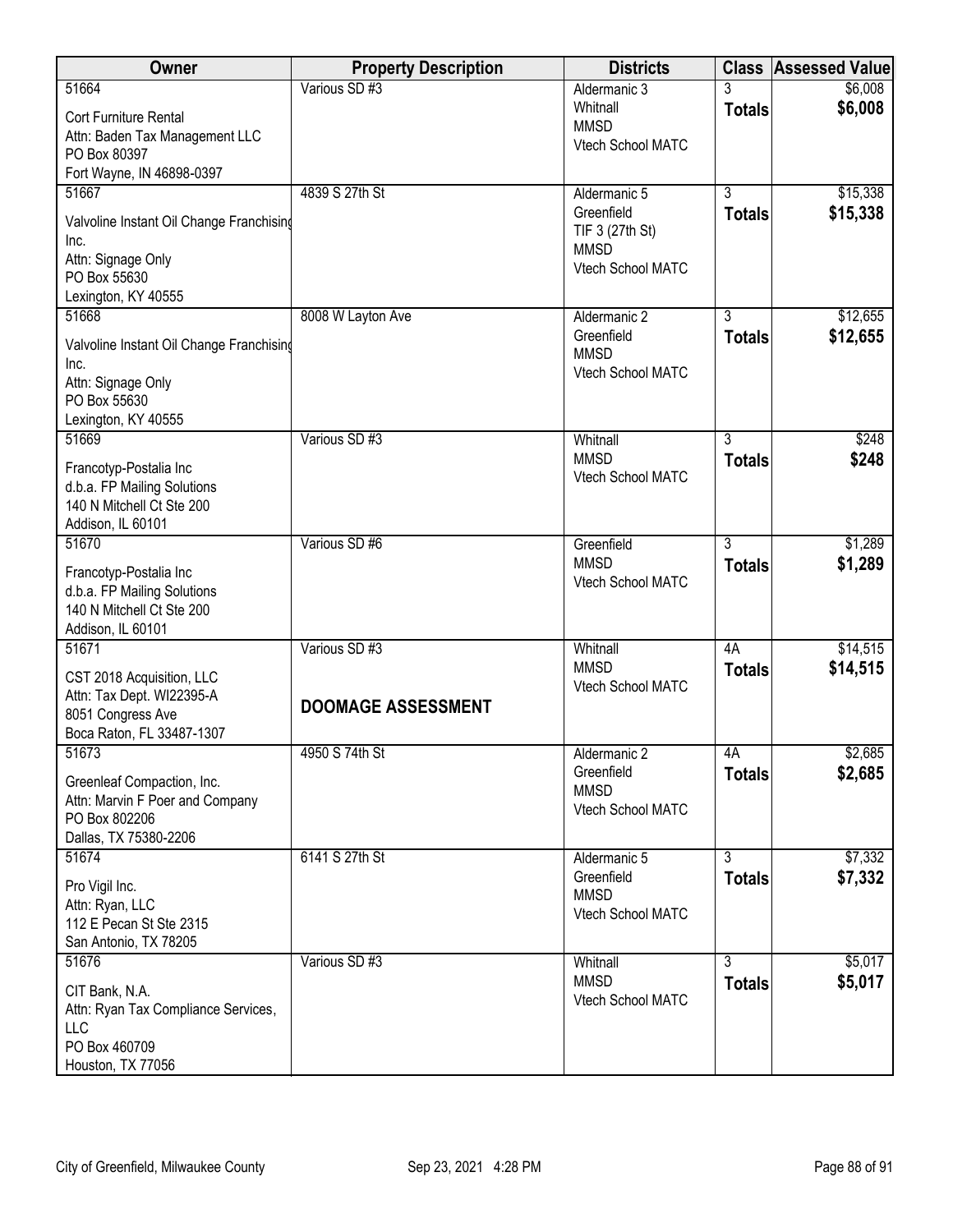| Owner                                                                                                                      | <b>Property Description</b> | <b>Districts</b>                                                                 |                                 | <b>Class Assessed Value</b> |
|----------------------------------------------------------------------------------------------------------------------------|-----------------------------|----------------------------------------------------------------------------------|---------------------------------|-----------------------------|
| 51677<br>CIT Bank, N.A.<br>Attn: Ryan Tax Compliance Services,<br><b>LLC</b><br>PO Box 460709                              | Various SD #6               | Greenfield<br><b>MMSD</b><br>Vtech School MATC                                   | <b>Totals</b>                   | \$20,233<br>\$20,233        |
| Houston, TX 77056                                                                                                          |                             |                                                                                  |                                 |                             |
| 51678<br>State Farm Mutl Auto Insur Co<br>Attn: Corporate Tax<br>One State Farm Plaza<br>Bloomington, IL 61710             | Various SD #1               | Whitnall<br><b>MMSD</b><br>Vtech School MATC                                     | 3<br><b>Totals</b>              | \$600<br>\$600              |
| 51682<br>Wells Fargo Financial Leasing, Inc.<br>Attn: Property Tax Compliance<br>PO Box 36200<br>Billings, MT 59107        | 3300 S 103rd St             | Aldermanic 3<br>West Allis/West<br>Milwaukee<br><b>MMSD</b><br>Vtech School MATC | 3<br><b>Totals</b>              | \$4,638<br>\$4,638          |
| 51683<br>American Honda Motor Co Inc<br>Attn: MS: 100-2W-4B Tax Dept<br>1919 Torrance Blvd<br>Torrance, CA 90501           | 3450 S 108th St             | Aldermanic 3<br>Whitnall<br><b>MMSD</b><br>Vtech School MATC                     | 4A<br><b>Totals</b>             | \$18,521<br>\$18,521        |
| 51684<br>Wells Fargo Vendor Financial Serv LLC<br>Attn: Property Tax Compliance<br>PO Box 36200<br>Billings, MT 59107-6200 | Various SD #1               | West Allis/West<br>Milwaukee<br><b>MMSD</b><br>Vtech School MATC                 | $\overline{3}$<br><b>Totals</b> | \$857<br>\$857              |
| 51685<br>Wells Fargo Vendor Financial Serv LLC<br>Attn: Property Tax Compliance<br>PO Box 36200<br>Billings, MT 59107-6200 | Various SD #3               | Whitnall<br><b>MMSD</b><br>Vtech School MATC                                     | $\overline{3}$<br><b>Totals</b> | \$7,390<br>\$7,390          |
| 51686<br>Vertical Bridge CC AM, LLC<br>Attn: Ryan PTS Dept 850<br>PO Box 460169<br>Houston, TX 77056                       | 12100 W Howard Ave          | Aldermanic 3<br>Whitnall<br><b>MMSD</b><br>Vtech School MATC                     | 4A<br><b>Totals</b>             | \$24,139<br>\$24,139        |
| 51687<br>TIAA Commercial Finance, Inc.<br>630 N Central Expressway Ste A<br>Plano, TX 75074                                | Various SD #3               | Whitnall<br><b>MMSD</b><br>Vtech School MATC                                     | $\overline{3}$<br><b>Totals</b> | \$5,164<br>\$5,164          |
| 51688<br><b>PNC Financial Services Group</b><br>d.b.a. PNC Equipment Finance LLC<br>995 Dalton Ave<br>Cincinnati, OH 45203 | 4555 W Forest Home Ave      | Aldermanic 1<br>Greenfield<br><b>MMSD</b><br>Vtech School MATC                   | 3<br><b>Totals</b>              | \$4,003<br>\$4,003          |
| 51695<br>Global Tower Assets III, LLC WI<br>PO Box 723597<br>Atlanta, GA 31139                                             | Various SD #3               | Whitnall<br><b>MMSD</b><br>Vtech School MATC                                     | 4A<br><b>Totals</b>             | \$11,227<br>\$11,227        |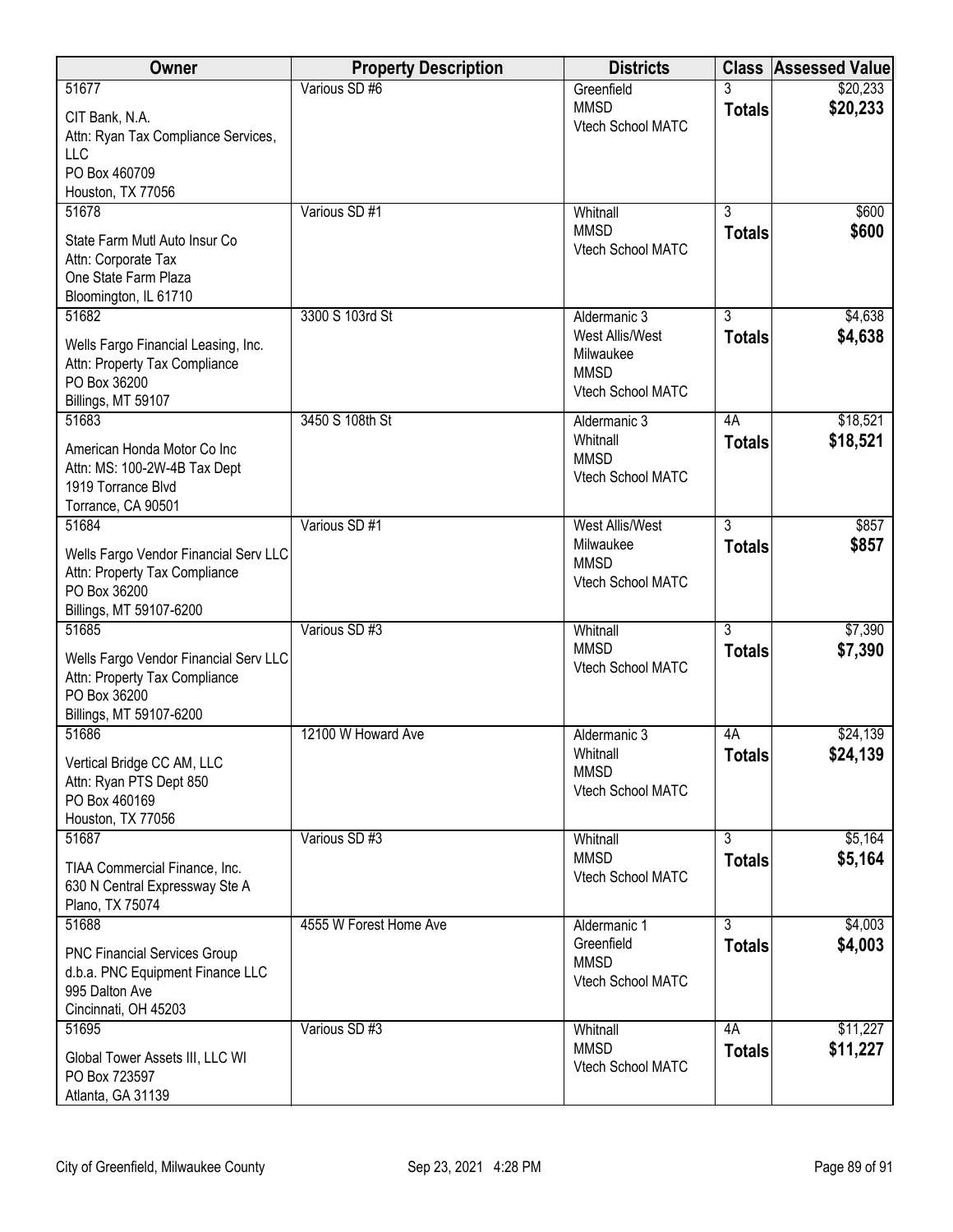|                                                                             | <b>Class</b>  | <b>Assessed Value</b> |
|-----------------------------------------------------------------------------|---------------|-----------------------|
| 51696<br>5800 W Layton Ave<br>4A<br>Aldermanic 4                            |               | \$234                 |
| Greenfield<br><b>iGPS Logistics LLC</b>                                     | <b>Totals</b> | \$234                 |
| TIF 4 (60th & Layton)<br>Attn: IAC<br><b>MMSD</b>                           |               |                       |
| 110 Pleasant Ave<br>Vtech School MATC                                       |               |                       |
| Upper Saddle River, NJ 07458                                                |               |                       |
| 51697<br>9910 W Layton Ave Unit 4<br>3<br>Aldermanic 2                      |               | \$13,194              |
| Whitnall<br>LEAF Capital Funding, LLC<br><b>MMSD</b>                        | <b>Totals</b> | \$13,194              |
| Attn: Tax Dept.<br>Vtech School MATC                                        |               |                       |
| 2005 Market St FL 14                                                        |               |                       |
| Philadelphia, PA 19103-7009<br>51698<br>3939 S 92nd St<br>3<br>Aldermanic 3 |               | \$11,738              |
| Whitnall                                                                    |               | \$11,738              |
| Ascentium Capital LLC<br><b>MMSD</b>                                        | <b>Totals</b> |                       |
| Attn: Advanced Property Tax<br>Vtech School MATC                            |               |                       |
| Compliance<br>1611 N Interstate 35E Ste 428                                 |               |                       |
| Carrollton, TX 75006-8616                                                   |               |                       |
| $\overline{3}$<br>51699<br>Various SD #3<br>Aldermanic 3                    |               | \$1,849               |
| Whitnall                                                                    | <b>Totals</b> | \$1,849               |
| Vitality Foodservice, Inc.<br><b>MMSD</b><br>Attn: Dept 170                 |               |                       |
| Vtech School MATC<br>PO Box 4900                                            |               |                       |
| Scottsdale, AZ 85261-4900                                                   |               |                       |
| Various SD #6<br>$\overline{3}$<br>51700<br>Aldermanic 2                    |               | \$3,397               |
| Greenfield<br>Nestle USA, Inc.                                              | <b>Totals</b> | \$3,397               |
| <b>MMSD</b><br>Attn: Ryan LLC - Dept 170                                    |               |                       |
| Vtech School MATC<br>PO Box 4900                                            |               |                       |
| Scottsdale, AZ 85261-4900                                                   |               |                       |
| $\overline{3}$<br>51702<br>Aldermanic 2<br>9200 W Layton Ave                |               | \$6,198               |
| Greenfield<br>Florida's Natural Food Service, Inc.                          | <b>Totals</b> | \$6,198               |
| <b>MMSD</b><br>20205 Hwy 27                                                 |               |                       |
| Vtech School MATC<br>Lake Wales, FL 33853                                   |               |                       |
| $\overline{3}$<br>51703<br>Various SD #6<br>Greenfield                      |               | \$2,160               |
| <b>MMSD</b><br>James Leasing, LLC                                           | <b>Totals</b> | \$2,160               |
| Vtech School MATC<br>3375 Intertech Dr                                      |               |                       |
| Brookfield, WI 53045                                                        |               |                       |
| $\overline{3}$<br>51705<br>Various SD #6<br>Greenfield                      |               | \$1,152               |
| <b>MMSD</b><br>Context Media LLC                                            | <b>Totals</b> | \$1,152               |
| Vtech School MATC<br>d.b.a. Outcome Health                                  |               |                       |
| Attn: Property Tax Department                                               |               |                       |
| 330 N Wabash Ave Ste 2500                                                   |               |                       |
| Chicago, IL 60611                                                           |               |                       |
| Various SD #6<br>3<br>51706<br>Greenfield<br><b>MMSD</b>                    |               | \$581                 |
| <b>Accent Health LLC</b><br>Vtech School MATC                               | <b>Totals</b> | \$581                 |
| d.b.a. Outcome Health                                                       |               |                       |
| Attn: Property Tax Department<br>330 N Wabash Ave Ste 2500                  |               |                       |
| Chicago, IL 60611                                                           |               |                       |
| 51708<br>Various SD #3<br>3<br>Whitnall                                     |               | \$14,275              |
| <b>MMSD</b>                                                                 | <b>Totals</b> | \$14,275              |
| Smucker Foodservice, Inc<br>Vtech School MATC<br>PO Box 3576                |               |                       |
| Chicago, IL 60654                                                           |               |                       |